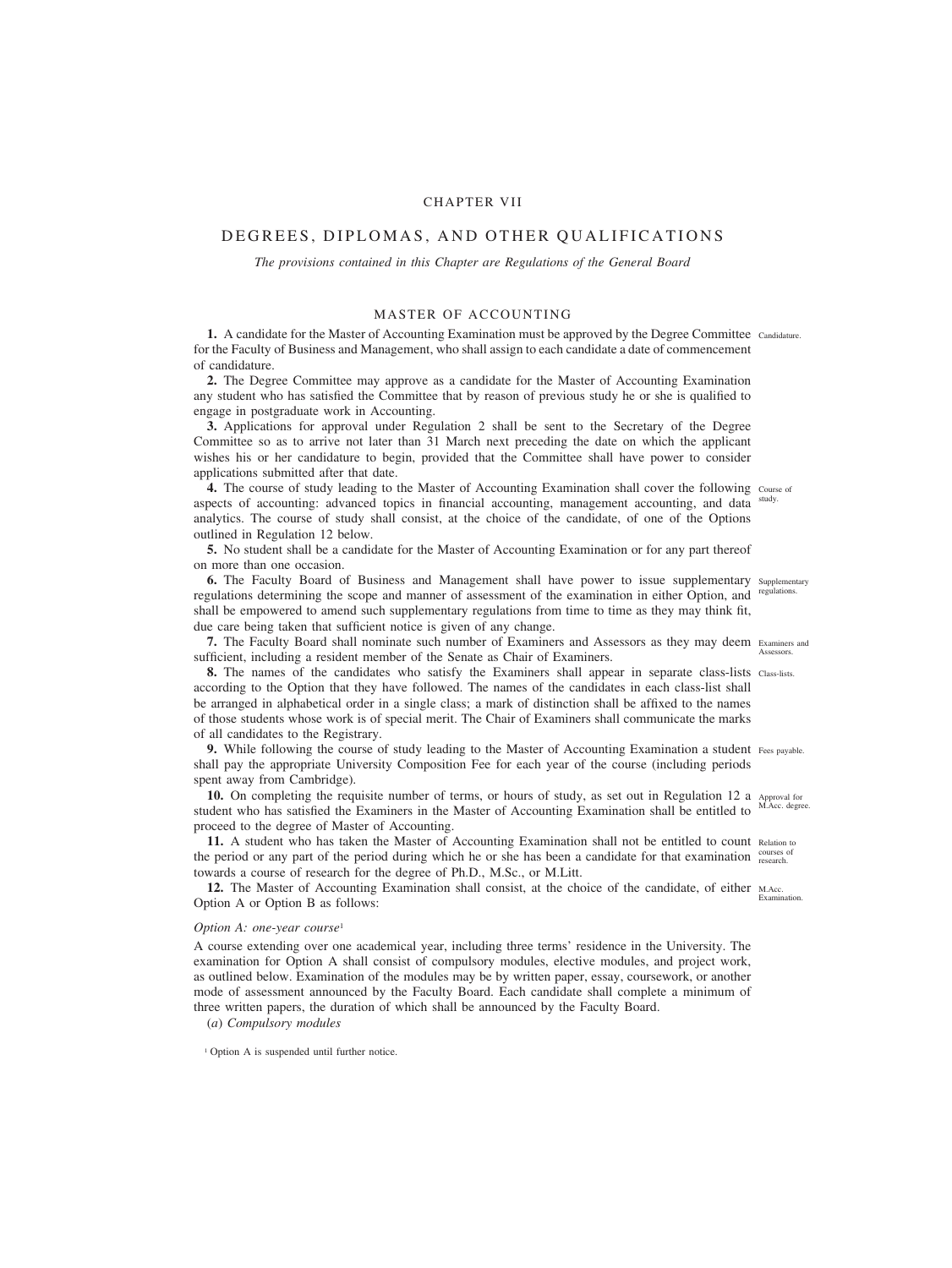The Faculty Board shall give notice of the topics and form of assessment for each compulsory module by the end of the Easter Term immediately preceding the start of the course.

(*b*) *Elective modules*

The Faculty Board shall give notice of the topics for elective modules by the end of the Easter Term immediately preceding the start of the course. The Faculty Board shall give notice of the form of assessment for each elective module by the end of the term immediately preceding the term in which the work is to be completed.

(*c*) *Project work*

The Faculty Board shall give notice of the list of summer activities and the format for submission by the end of the Lent Term, provided that the Board shall have the power of subsequently issuing amendments if they have due reason for doing so and they are satisfied that no student's preparation for the examination is adversely affected.

The Examiners shall have power to examine a candidate *viva voce* on any or all of the three sections of the examination (*a*)–(*c*).

# *Option B: two-year* (*part-time*) *course*

A course extending over a period of two years comprising a number of course units and project work, which shall include not fewer than 300 hours of formal instruction in the University and not fewer than 120 hours of open study prescribed by the Faculty Board. The examination for Option B shall consist of compulsory modules, elective modules, and project work, as outlined below. Examination of the modules may be by written paper, essay, coursework, or another mode of assessment announced by the Faculty Board. Each candidate shall complete a minimum of three written papers, the duration of which shall be announced by the Faculty Board.

(*a*) *Compulsory modules*

The Faculty Board shall give notice of the topics and form of assessment for each compulsory module by the end of the Easter Term immediately preceding the start of the course.

(*b*) *Elective modules*

The Faculty Board shall give notice of the topics and form of assessment for elective modules by the end of the term immediately preceding the term in which the work is to be completed.

(*c*) *Project work*

The Faculty Board shall give notice of the format and length for submission of project work by the end of the Lent Term, provided that the Board shall have the power of subsequently issuing amendments if they have due reason for doing so and they are satisfied that no student's preparation for the examination is adversely affected.

The Examiners shall have power to examine a candidate *viva voce* on any or all of the three sections of the examination (*a*)–(*c*).

# MASTER OF ADVANCED STUDY

# *GENERAL REGULATIONS*

**1.** The M.A.St. Degree shall be awarded on completion of a course of advanced study. A subject of such study, together with the programme aims, learning outcomes, and syllabus for the course, and the special regulations for the examination and any subsequent amendments thereof, shall be approved by the General Board on the recommendation of the Faculty Board or other body concerned, after consultation with the appropriate Degree Committee.

**2.** A candidate for the M.A.St. Degree must be approved by the Degree Committee concerned and shall comply with any special conditions that the Degree Committee may lay down in a particular case. The course shall extend over one academical year. A candidate shall be required to attend in all three terms of the year, beginning from the date announced by the Degree Committee for the start of lectures, classes, or other formal instruction.

Supplementary regulations.

**Candidature** 

Attendance.

**3.** The Faculty Board or other body concerned shall have power to issue supplementary regulations determining the scope and manner of assessment of the examination, and shall be empowered to amend such supplementary regulations from time to time as they may think fit, due care being taken that sufficient notice is given of any change.

M.A.St. Degree.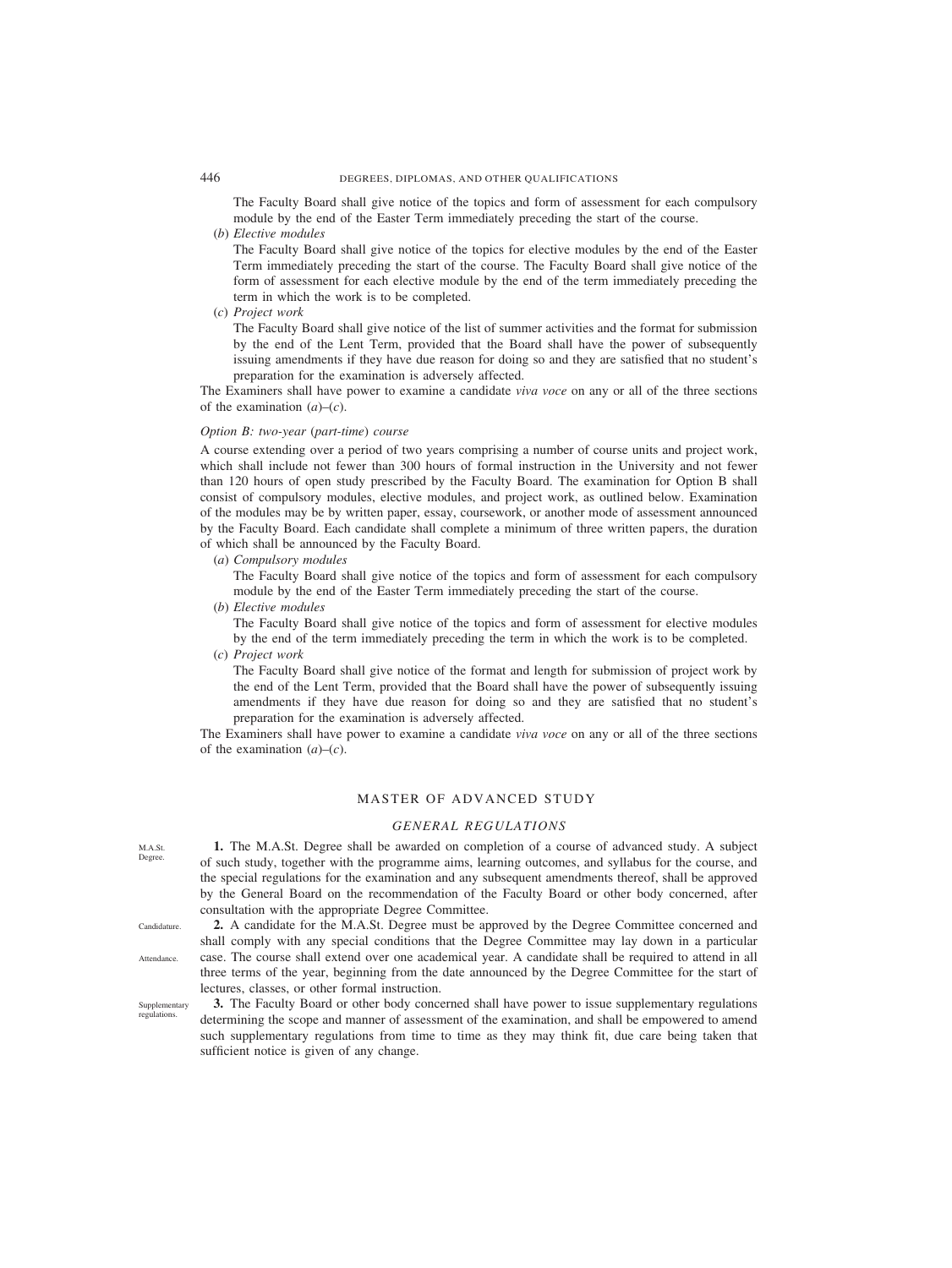**4.** The Faculty Board or other body concerned shall appoint such number of Examiners and Assessors Examiners and as they shall deem sufficient to conduct the examination for the M.A.St. Degree and to report on the Assessors. performance of a candidate. The Examiners and Assessors shall undertake such duties as the Faculty Board or other body may decide.

**5.** On completing the requisite number of terms a student who has satisfied the Examiners in the Approval for examination for the M.A.St. Degree shall be entitled to proceed to the degree. degree.

**6.** A candidate who has failed to satisfy the Examiners shall not be eligible to take the examination for the degree again.

**7.** No student shall be a candidate for the M.A.St. Degree on more than one occasion or for the M.A.St. Degree and for another University examination in the same term.

**8.** For each subject, the names of the candidates who satisfy the Examiners shall appear in alphabetical class-lists. order in a single class. In each class-list distinctive marks may be attached to the names of those candidates who in the opinion of the Examiners deserve special credit. The Chair of Examiners shall communicate the marks of all candidates to the Registrary.

**9.** While following the course of study leading to the examination for the M.A.St. a student shall Fees payable. pay the appropriate University Composition Fee for the course.

**10.** A student who has taken the examination for the M.A.St. Degree shall not be entitled to count Relation to the period or any part of the period during which he or she has been a candidate for that examination courses of towards a course of research for the degree of Ph.D., M.Sc., or M.Litt.

# *SPECIAL REGULATIONS*

## **ASTROPHYSICS**

The examination in Astrophysics for the Master of Advanced Studies Degree shall comprise written papers, and a report of a research project, as set out in the regulations for the subject Astrophysics in Part III of the Natural Sciences Tripos. The conduct of the examination shall be governed for the regulations for that part, provided that a candidate shall be a candidate not for honours and the candidate's name shall not appear in the class-list for the Tripos. Distinctive marks may be attached to the names of those candidates who in the opinion of the Examiners deserve special credit: the mark (*d*) being used to denote a distinguished performance and the mark (*m*) a meritorious performance.

# EARTH SCIENCES<sup>1</sup>

## *Notice (*Reporter*, 2017–18, p. 444)*

The examination in Earth Sciences for the M.A.St. Degree shall comprise the examination requirements as set out in the regulations for the subject Earth Sciences in Part III of the Natural Sciences Tripos. The conduct of the examination shall be governed for the regulations for that part, provided that a candidate shall be a candidate not for honours and the candidate's name shall not appear in the classlist for the Tripos. Distinctive marks may be attached to the names of those candidates who in the opinion of the Examiners deserve special credit: the mark (*d*) being used to denote a distinguished performance and the mark (*c*) a commendable performance.

## MATERIALS SCIENCE

The examination in Materials Science for the M.A.St. Degree shall comprise the examination requirements as set out in the regulations for the subject Materials Science in Part III of the Natural Sciences Tripos. The conduct of the examination shall be governed for the regulations for that part, provided that a candidate shall be a candidate not for honours and the candidate's name shall not appear in the class-list for the Tripos. Distinctive marks may be attached to the names of those candidates who in the opinion of the Examiners deserve special credit: the mark (*d*) being used to denote a distinguished performance and the mark (*c*) a commendable performance.

<sup>&</sup>lt;sup>1</sup> This course will be available with effect from 1 October 2019.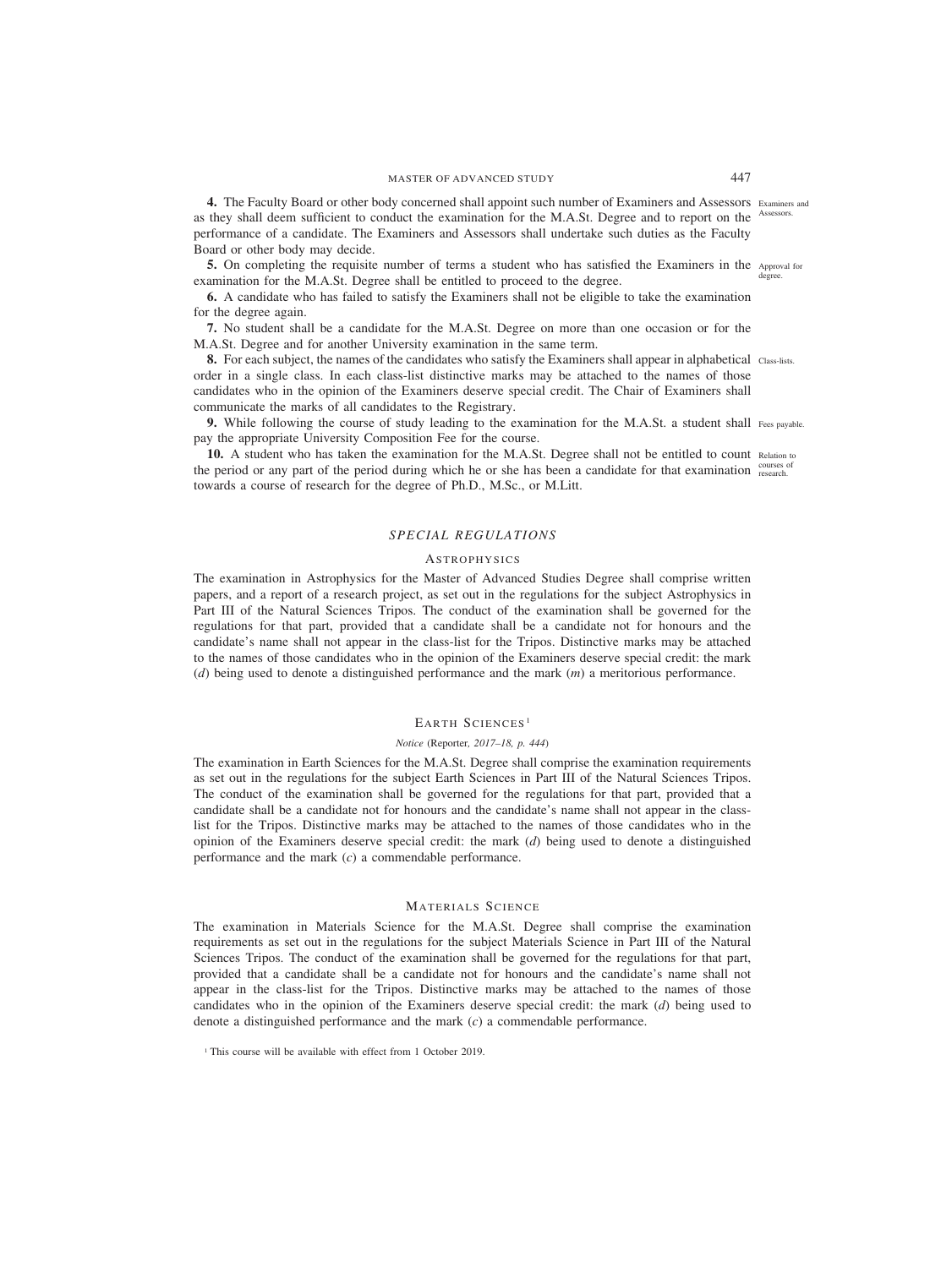# 448 DEGREES, DIPLOMAS, AND OTHER QUALIFICATIONS

## **MATHEMATICS**

The examination in Mathematics for the M.A.St. Degree shall comprise written papers, and topics for an optional essay as set out in the regulations for Part III of the Mathematical Tripos. The conduct of the examination shall be governed for the regulations for that part, provided that a candidate shall be a candidate not for honours and the candidate's name shall not appear in the class-list for the Tripos. Distinctive marks shall be attached to the names of those candidates who in the opinion of the Examiners deserve special credit: the mark (*d*) being used to denote a distinguished performance and the mark (*m*) a meritorious performance.

### PHYSICS

The examination in Physics for the M.A.St. Degree shall comprise the examination requirements as set out in the regulations for the subject Physics in Part III of the Natural Sciences Tripos. The conduct of the examination shall be governed for the regulations for that part, provided that a candidate shall be a candidate not for honours and the candidate's name shall not appear in the class-list for the Tripos. Distinctive marks may be attached to the names of those candidates who in the opinion of the Examiners deserve special credit: the mark (*d*) being used to denote a distinguished performance and the mark (*c*) a commendable performance.

# DEGREES IN BUSINESS

# MASTER OF BUSINESS ADMINISTRATION

**1.** A candidate for the M.B.A. Examination must be approved by the Degree Committee for the Faculty of Business and Management, who shall assign to each candidate a date of commencement of candidature.

**2.** The Degree Committee may approve as a candidate for the M.B.A. Examination any student who has satisfied the Committee that by reason of previous study he or she is qualified to engage in postgraduate work in Management Studies.

**3.** Applications for approval under Regulation 2 shall be sent to the Secretary of the Degree Committee so as to arrive not later than 31 March next preceding the date on which the applicant wishes her or his candidature to begin, provided that the Committee shall have power to consider applications submitted after that date.

**4.** The course of study leading to the M.B.A. Examination shall cover the following aspects of business administration: basic skills and functional knowledge, organizational integration, the organization in its environment. The course of study shall consist, at the choice of the candidate, of one of the Options outlined in Regulation 12 below.

**5.** No student shall be a candidate for the M.B.A. Examination or for any part thereof on more than one occasion.

**6.** The Faculty Board of Business and Management shall have power to issue supplementary regulations determining the scope and manner of assessment of the examination in either Option, and shall be empowered to amend such supplementary regulations from time to time as they may think fit, due care being taken that sufficient notice is given of any change.

**7.** The Faculty Board shall nominate such number of Examiners and Assessors as they may deem sufficient, including a resident member of the Senate as Chair of Examiners.

**8.** The names of the candidates who satisfy the Examiners shall appear in separate class-lists according to the Option that they have followed. The names of the candidates in each class-list shall be arranged in alphabetical order in a single class; a mark of distinction shall be affixed to the names of those students whose work is of special merit. The Chair of Examiners shall communicate the marks of all candidates to the Registrary.

**9.** While following the course of study leading to the M.B.A. Examination a student shall pay the appropriate University Composition Fee for each year of the course (including periods spent away from Cambridge).

**10.** On completing the requisite number of terms,<sup>1</sup> or hours of study, as set out in Regulation 4 a student who has satisfied the Examiners in the M.B.A. Examination shall be entitled to proceed to the degree of Master of Business Administration.

<sup>1</sup> See the regulations for Residence and Precincts of the University (p. 175).

Candidature.

Supplementary regulations.

Course of study.

Examiners and **Assessors** 

Class-lists.

Fee.

Approval for M.B.A. degree.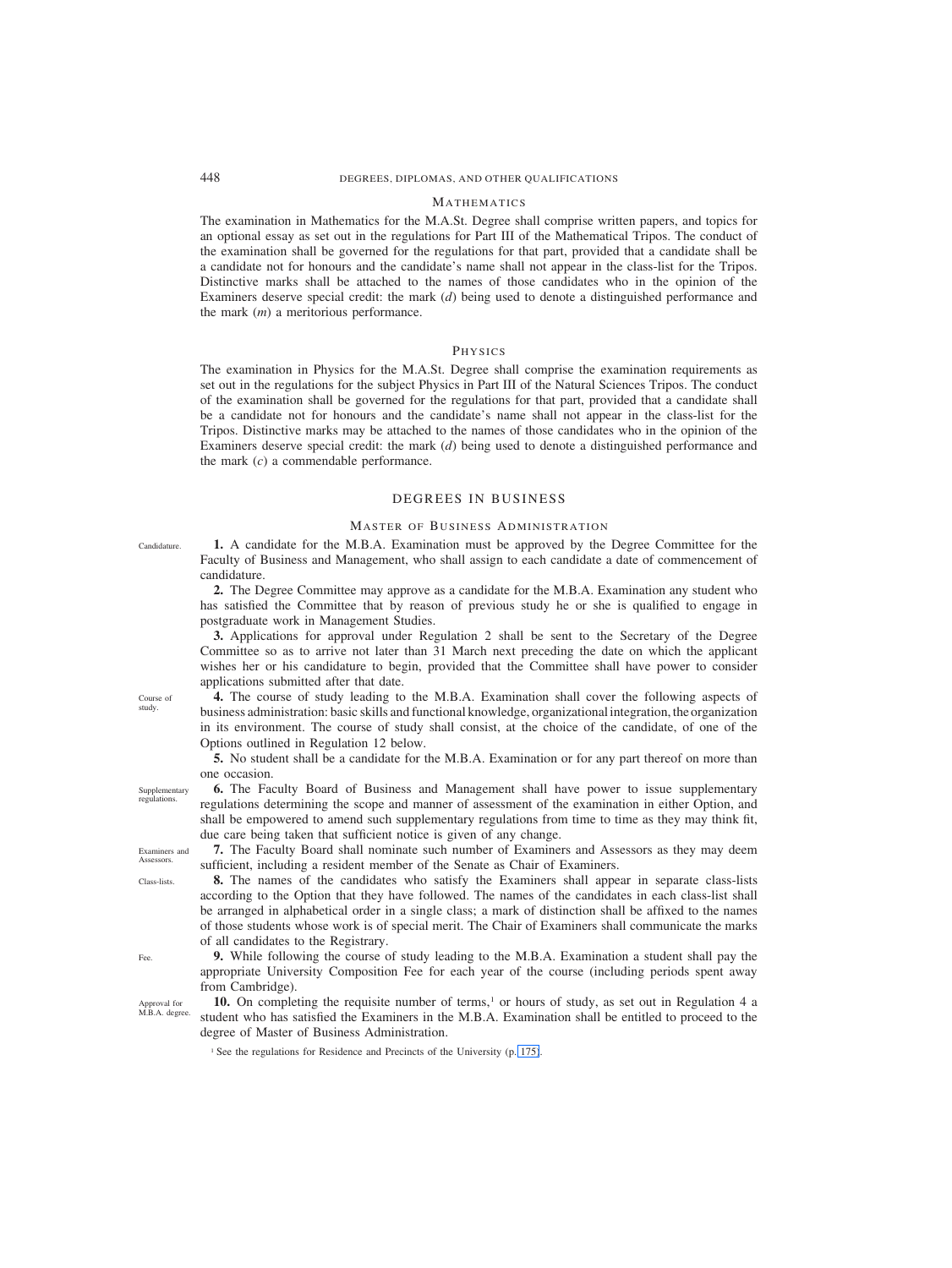**11.** A student who has taken the M.B.A. Examination shall not be entitled to count the period or Relation to any part of the period during which he or she has been a candidate for that examination towards a courses of course of research for the degree of Ph.D., M.Sc., or M.Litt.

12. The M.B.A. Examination shall consist, at the choice of the candidate, of either Option A or options. Option B as follows:

# *Option A: one-year course*

A course extending over one academical year, including three terms' residence in the University. The examination for Option A shall consist of compulsory modules, elective modules, and project work, as outlined below. Examination of the modules may be by written paper, essay, coursework, or another mode of assessment announced by the Faculty Board. Each candidate will have to complete a minimum of three written papers, the duration of which will be announced by the Faculty Board.

(*a*) *Compulsory modules*

The Faculty Board shall give notice of the topics and form of assessment for each compulsory module by the end of the Easter Term immediately preceding the start of the course.

(*b*) *Elective modules*

The Faculty Board shall give notice of the topics for elective modules by the end of the Easter Term immediately preceding the start of the course. The Faculty Board shall give notice of the form of assessment for each elective module by the end of the term immediately preceding the term in which the work is to be completed.

(*c*) *Project work*

The Faculty Board shall give notice of the list of summer activities and the format for submission by the end of the Lent Term, provided that the Board shall have the power of subsequently issuing amendments if they have due reason for doing so and they are satisfied that no student's preparation for the examination is adversely affected.

The Examiners shall have power to examine a candidate *viva voce* on any or all of the three sections of the examination  $(a)$ – $(c)$ .

No student's name shall appear on the list of successful candidates for the M.B.A. Examination unless the Director of the Judge Institute of Management is satisfied that the student has diligently attended the course.

## *Option B: Executive M.B.A. course*

A course extending over a period of two years comprising a number of course units and project work, which shall include not less than 300 hours of formal instruction in the University and not less than 120 hours of open study prescribed by the Faculty Board. The examination for Option B shall consist of compulsory modules, elective modules, and project work, as outlined below. Examination of the modules may be by written paper, essay, coursework, or another mode of assessment announced by the Faculty Board. Each candidate will have to complete a minimum of three written papers, the duration of which will be announced by the Faculty Board.

(*a*) *Compulsory modules*

The Faculty Board shall give notice of the topics and form of assessment for each compulsory module by the end of the Easter Term immediately preceding the start of the course.

(*b*) *Elective modules*

The Faculty Board shall give notice of the topics and form of assessment for elective modules by the end of the term immediately preceding the term in which the work is to be completed.

(*c*) *Project work*

The Faculty Board shall give notice of the format and length for submission of project work by the end of the Lent Term, provided that the Board shall have the power of subsequently issuing amendments if they have due reason for doing so and they are satisfied that no student's preparation for the examination is adversely affected.

The Examiners shall have power to examine a candidate *viva voce* on any or all of the three sections of the examination  $(a)$ – $(c)$ .

No student's name shall appear on the list of successful candidates for the M.B.A. Examination unless the Director of the Judge Institute of Management is satisfied that the student has diligently attended the course.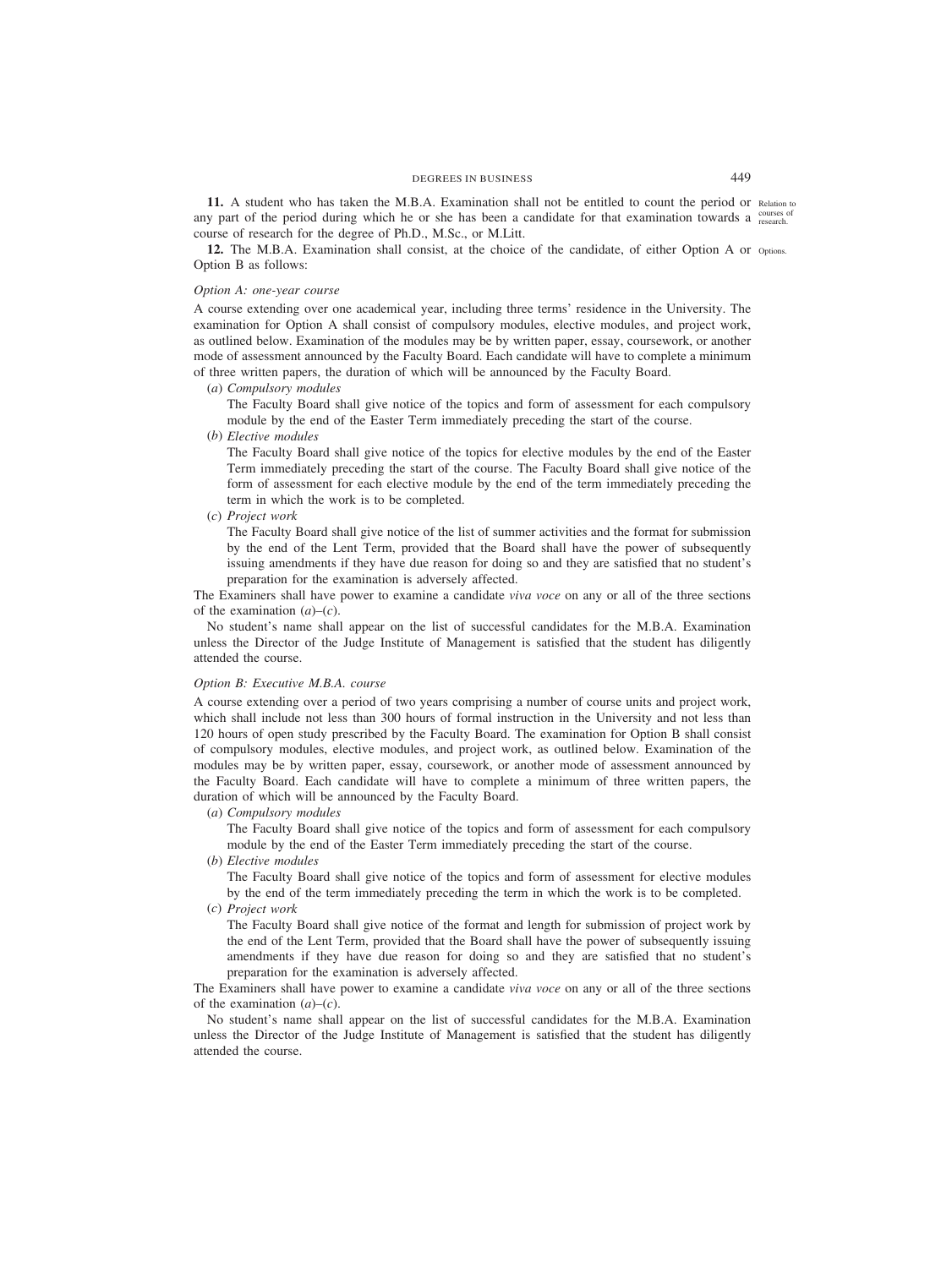# 450 DEGREES, DIPLOMAS, AND OTHER QUALIFICATIONS

## DOCTOR OF BUSINESS

## *Amended by Grace 8 of 10 May 2018*

**1.** In order to qualify for the degree of Doctor of Business a candidate shall be required satisfactorily to complete a course of training prescribed for that degree and provide evidence of a significant original contribution to study in the field of business and management.

**2.** Subject to clauses  $(a)$ –(*b*) below, a Graduate Student registered for the degree of Doctor of Business (Bus.D.) shall pursue in the University, and such other places as the Board of Graduate Studies and the Degree Committee for the Faculty of Business and Management shall determine, a course of training and research under supervision for not less than twelve terms.

The number of terms shall begin with the term from which the student is registered as a candidate for the degree and shall be consecutive except in so far as the student may have been allowed to intermit her or his course under clause (*b*) below.

- (*a*) The Board, after considering a recommendation by the Degree Committee, may allow a Graduate Student to spend all but three terms of her or his course as a candidate for a degree, or any lesser number of terms, working under supervision outside the University under conditions approved by the Degree Committee and the Board.
- (*b*) The Board, after considering a recommendation by the Degree Committee, may allow a Graduate Student to intermit her or his course of research for one or more terms on account of illness or other sufficient cause. Such terms shall not count for any purpose of these regulations except as provided in Regulation 7 of the general regulations for admission as a Graduate Student.

Every application for a dispensation under clauses (*a*)*–*(*b*) shall be made in writing to the Secretary of the Board, and shall be accompanied by a written opinion from the applicant's Supervisor.

**3.** The Board may grant to a Graduate Student, after considering an application supported by the student's Tutor, one or two terms of research towards satisfying the requirements of Regulation 2, on account of illness or other grave cause. For every term so allowed the student shall pay the appropriate fee as prescribed in Regulation 11 of the general regulations for admission as a Graduate Student.

**4.** In order to be registered as a candidate for the Degree, a Graduate Student must have completed, to the satisfaction of the Board and the Degree Committee, such coursework, undertaken either in the University or at such other place as may have been approved for this purpose, as the Board and Degree Committee may have specified by Notice published not later than the Easter Term next preceding the year in which the coursework is to be undertaken. The coursework will be referred to such Examiners as are appointed by the Degree Committee. An Examiner external to the University shall receive a fee from the Chest of £60 for providing a report on coursework under this regulation.

**5.** The course of training and research shall be conducted under such supervisory arrangements as the Board and the Degree Committee shall specify. The Board and the Degree Committee shall satisfy themselves that, during the periods when a student is working outside the University, appropriate arrangements for supervision and for reporting on the student's progress are in place.

- **6.** The examination for the degree of Bus.D. shall consist of:
- (*a*) the submission of a dissertation embodying the results of the candidate's approved course of research, which shall be submitted in accordance with the provisions of Regulations 7–9; in place of a dissertation, a candidate may, by special permission of the Board and the Degree Committee, submit a portfolio of work of equivalent length;
- (*b*) an examination, conducted orally, on the subject of the dissertation, and the general field of knowledge within which it falls, provided that in exceptional circumstances, and on the recommendation of the Degree Committee, the Board may dispense with such an examination.

**7.** A candidate may submit her or his dissertation not earlier than the first day of the term during which he or she expects to complete the requirements of Regulation 2 and not later than the last day of the vacation following the twelfth term after that in which the student was registered as a candidate for the degree, provided that, with the permission of the Board, a dissertation may be submitted later than that day. An allowance of terms made by the Board under Regulation 3 shall count in calculating the standing of a student for the purpose of this regulation*.*

**8.** In submitting their dissertations, candidates shall state, generally in a preface and specifically in notes or in a bibliography, the sources from which their information is derived, the extent to which they have availed themselves of the work of others, and the portions of the dissertation which are claimed as original. They shall also be required to declare that the dissertation submitted is not

Application for dispensation.

Requirements.

Supervision.

Bus.D. examination

**Dissertation** 

Conditions of pursuing course.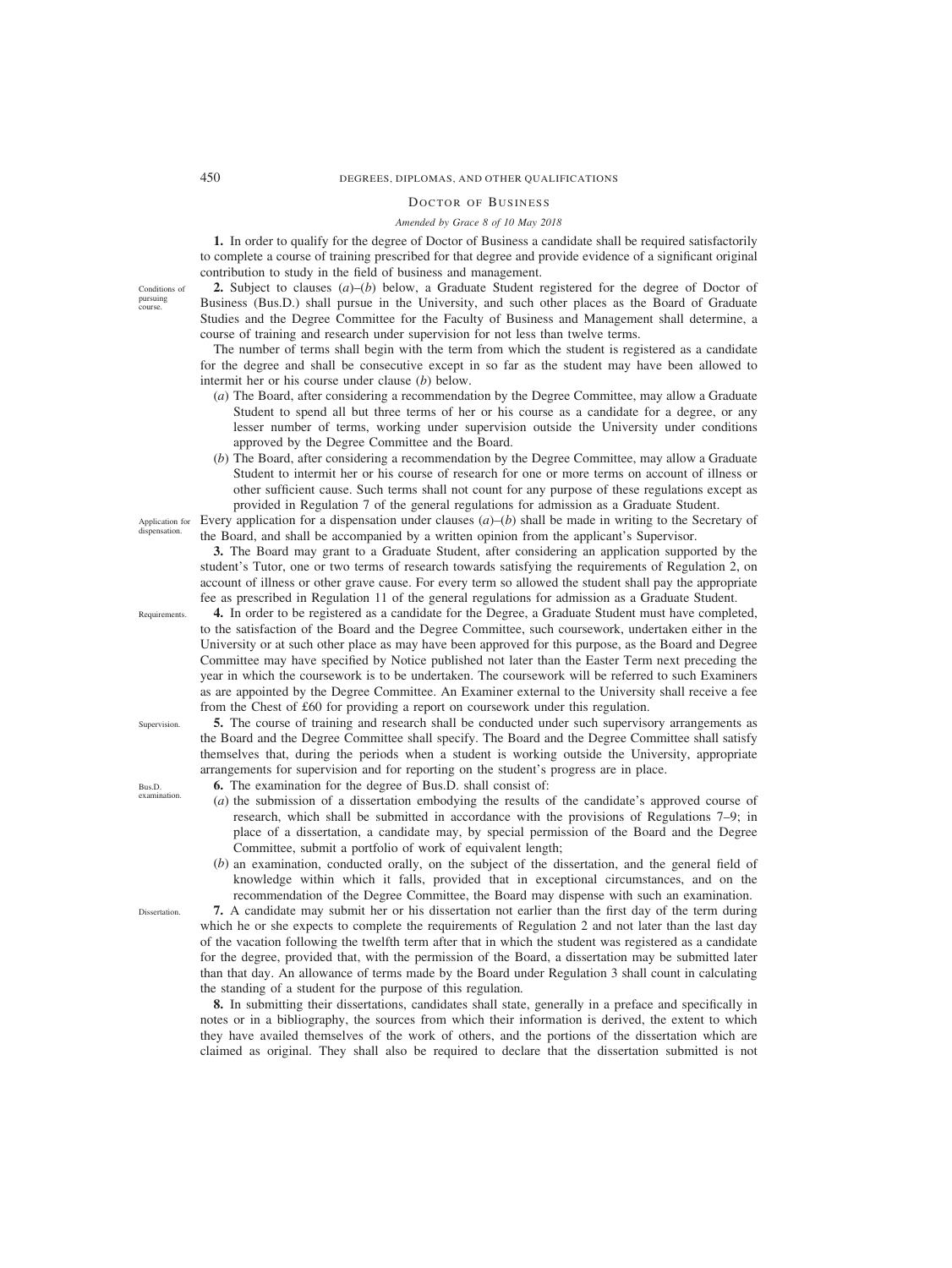substantially the same as any that they may have submitted for a degree or diploma or similar qualification. The work, apart from quotations, shall be written in English. The Degree Committee shall specify a maximum length for dissertations for the degree. Candidates will also submit a statement by those responsible for their supervision certifying the conditions under which each candidate's work was undertaken.

**9.** Two copies of each candidate's dissertation, accompanied by the statement referred to in Regulation 8, and three copies of a summary of about 300 words in length, shall be sent to the Secretary of the Board, who shall forward the copies and two copies of the summary to the Secretary of the Degree Committee. In special circumstances the Board, after consulting the Degree Committee, may allow a candidate to submit one copy only of the dissertation. The dissertation shall be referred to two external Examiners, appointed by the Degree Committee. Each Examiner shall make an independent report on it to the Degree Committee. The two Examiners shall jointly conduct the oral examination specified in Regulation 6(*b*), and shall sign a joint certificate of the result. If the Examiners do not agree in their recommendations or if for any other reason the Degree Committee or the Board needs a further opinion or opinions on the merit of the work submitted, the Degree Committee may appoint an additional Examiner or additional Examiners, provided that not more than one additional Examiner shall be appointed without leave of the Board. Each additional Examiner so appointed shall make an independent report on the dissertation to the Degree Committee.

**10.** If a candidate fails to satisfy the Examiners in the oral examination specified in Regulation 6(*b*), the Degree Committee may permit the candidate to be re-examined by the same Examiners. Permission so given shall be communicated to the Secretary of the Board and shall not be given on more than one occasion. Each Examiner who takes part in an examination under this regulation shall be paid a fee of £42 in addition to any fees to which he or she may be entitled under Regulation 11, and may also claim travelling expenses in accordance with the provisions of that regulation.

11. Each Examiner shall receive a fee from the Chest. Such a fee shall be £135 if the Examiner Payments to takes part in the oral examination specified in Regulation  $6(b)$ , or £100 if the Examiner does not so take part, either because the Board, on the recommendation of the Degree Committee, has dispensed with the oral examination or for any other reason. Examiners may claim travelling expenses, on terms and conditions specified by the Board if their place of residence is more than ten miles from Great St Mary's Church or if an oral examination or a consultation between the Examiners is for good reason held outside Cambridge. The Board may also approve payment of other reasonable expenses incurred by an Examiner in connection with the execution of her or his duties. A subsistence allowance may be claimed by Examiners at rates determined from time to time by the Finance Committee of the Council, provided that payment may be made only in respect of a day or a night on which the Examiner's absence from her or his normal place of residence in connection with the execution of her or his duties is necessary. The travelling expenses of a candidate who is required to travel to an oral examination outside Cambridge may be paid in whole or in part, at rates determined by the Board; such a candidate may also claim a subsistence allowance at rates determined from time to time by the Finance Committee, under the same conditions as apply to the Examiners.

**12.** If, after considering the reports of the Examiners on the examinations specified in Regulation 6, Approval for the Degree Committee is satisfied that the student's work is of the requisite standard for the degree, a recommendation of the Committee to that effect, with the names of those present and voting on either side, shall be communicated to the Board, together with the reports of the Examiners. If the Board, after receiving such communication, at a meeting at which not less than five members are present, resolve that the candidate be approved for the Bus.D. Degree, the Secretary of the Board shall publish a notice of the candidate's approval for the award of the Degree unless the candidate has requested the removal of her or his name from the published list in accordance with a procedure approved from time to time by the General Board.

13. If, after considering the reports of the Examiners, the Degree Committee consider that a student's Revised dissertation is not of the requisite standard for the Bus.D. Degree, the Board may, at a meeting at which no less than five members are present, permit the student to submit a revised dissertation, but they shall not do so unless the Degree Committee has expressly recommended that such permission be given. The communication conveying such a recommendation by a Degree Committee shall contain the names of those present and voting on either side, and shall be accompanied by the reports of the Examiners. A student shall not be allowed to submit a revised dissertation on more than one occasion.

Examiners.

Bus.D. Degree.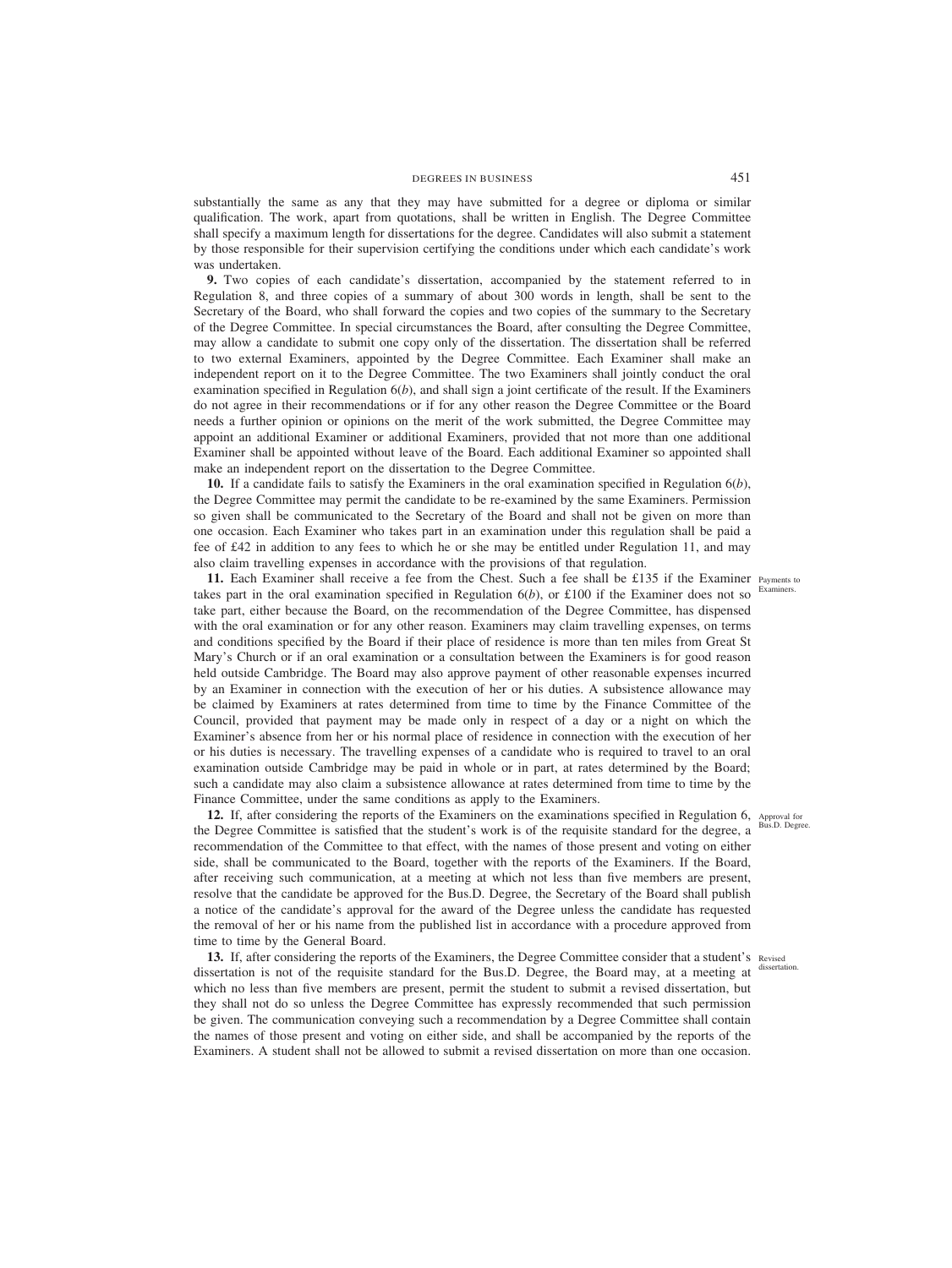# 452 DEGREES, DIPLOMAS, AND OTHER QUALIFICATIONS

Approval for M.Sc Degree in lieu.

**14.** If, after considering the reports of the Examiners, the Degree Committee consider that a student's work is not of the standard requisite for the Bus.D. Degree, but that it is of the standard requisite for the M.Sc. Degree, its recommendation to that effect, with the names of those present and voting on either side, shall be communicated to the Board, together with the reports of the Examiners. If after receiving such communication the Board decide, at a meeting at which not less than five members are present, that the candidate could properly be approved for the award of the lower degree, the Secretary of the Board shall ask the candidate whether he or she is willing to be approved for the award of the M.Sc. Degree. Subject to the candidate's agreement being received by the Secretary not later than the last day of the term following the term or vacation in which the decision on her or his candidature was made or in exceptional circumstances, which it shall itself determine, accept a candidate's agreement at a later date, the Board shall approve the candidate for the award of that degree and the Secretary shall publish a notice of such approval unless the candidate has requested the removal of her or his name from the published list in accordance with a procedure approved from time to time by the General Board.

**15.** The Board shall be the deciding authority on all recommendations communicated to it by Degree Committees that candidates be approved for the award of the Bus.D. or M.Sc. Degree or that they be allowed to submit revised dissertations. The Board shall not approve a candidate for the award of a degree unless the Degree Committee has recommended the award of that degree; before refusing an award so recommended they shall give a representative appointed by the Degree Committee an

Deciding authority.

Unsuccessful candidate to be informed.

opportunity of explaining the Committee's reasons for its recommendation. **16.** If after considering the reports of the Examiners the Degree Committee resolve that a candidate's work is not of the requisite standard for any degree, and if it does not recommend that the candidate be allowed to submit a revised dissertation, its resolution to that effect, with the names of those present and voting on either side, shall be communicated to the Board, together with the reports of the

Copy of dissertation for Library.

Examiners. The Secretary of the Board shall communicate this decision to the candidate. **17.** Before being admitted to a degree, a student shall deposit with the Secretary of the Board one copy of her or his dissertation and two copies of the summary, in a form approved by the Board. The Secretary shall deposit the copy of the dissertation together with one copy of the summary in the University Library, where they shall be available for consultation and for the making of copies for inter-library loan purposes, unless the Board determine that they shall, for a period specified by the Board, be available only to the author or to those who have the author's written permission to consult the material. The summary shall be available for copying and publication at the discretion of the Board.

# DEGREES IN DIVINITY

### BACHELOR OF THEOLOGY FOR MINISTRY

### *Amended by Notice (*Reporter*, 2017–18, p. 823)*

- **1.** The degree of Bachelor of Theology for Ministry may be awarded to a candidate who:
- (*a*) has satisfied Examiners in the First and Second Examinations for the degree;
- (*b*) has completed five terms at least by residence, $<sup>1</sup>$ </sup>
- (*c*) has submitted to the Examiners a satisfactory portfolio in Pastoral Studies under the provisions of Regulations 19 and 25.

**Restrictions** 

**2.** A student who has proceeded, or who is qualified to proceed, to the B.Th. Degree shall not be a candidate for any Honours Examination except by special permission of the Council, on the application of the student's Tutor. In considering applications the Council shall have regard to the privileges granted to Affiliated Students. A student who has been granted permission under this regulation shall not offer in any Honours Examination a paper which is the same as, or which substantially overlaps with, a paper which he or she has offered in the First or Second Examination for the B.Th. Degree.

Examinations.

**3.** There shall be a First Examination and a Second Examination for the B.Th. Degree. The names of successful candidates in both the First and Second Examinations shall be arranged in alphabetical order in three classes, with the second class being divided.

<sup>1</sup> See the regulations for Residence and Precincts of the University (p. 175).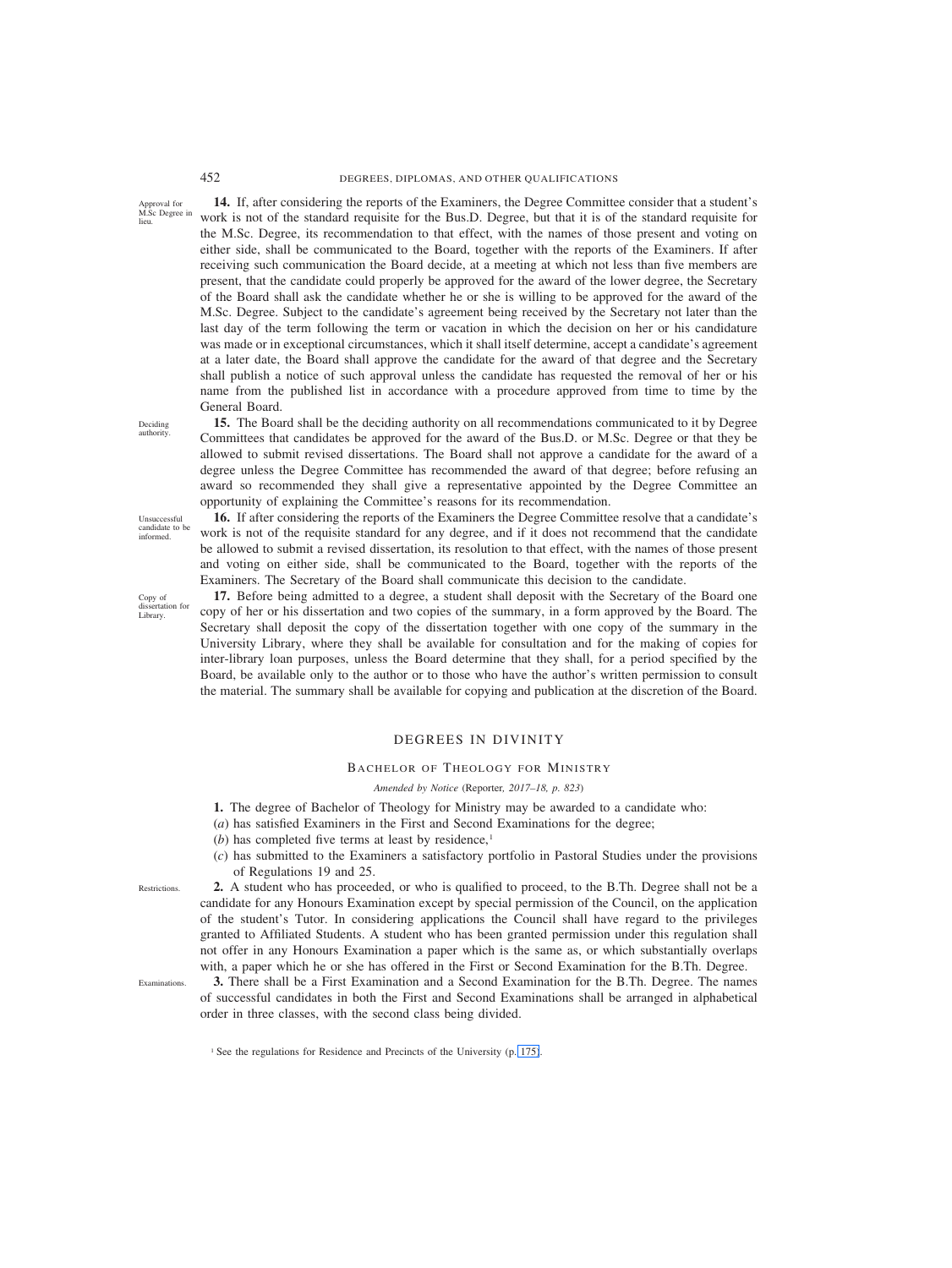**4.** Subject to the provisions of Regulation 6, a student may be a candidate for the First Examination standing of if he or she candidates.

- $(a)$  has been proposed for the degree by a House of the Cambridge Theological Federation<sup>1</sup>, and admitted by the Faculty Board of Divinity; and
- (*b*) has been matriculated and has kept two terms as a member of the University; provided that three complete terms have not passed after the student's first term of residence reading for the B.Th. Degree.

**5.** Subject to the provisions of Regulation 6, a student may be a candidate for the Second Examination if he or she

(*a*) has satisfied the Examiners in the First Examination; and

(*b*) has kept five terms as a member of the University;

provided that nine complete terms have not passed after the student's first term of residence as a member of the University reading for the B.Th. Degree.

**6.** (*a*) The Faculty Board of Divinity shall have power to grant an allowance of not more than one term to a student who has spent a period of not less than eight weeks working under supervision outside the University under conditions approved by the Faculty Board, provided that no student shall be granted such an allowance on more than one occasion.

(*b*) A student who wishes to spend a period away from Cambridge under the provisions of this regulation shall apply to the Faculty Board for the approval of his or her plans. Such an application shall be submitted to the Secretary of the Faculty Board so as to arrive not later than the first day of the Full Easter Term in the academical year next preceding that in which the student's proposed absence is to fall.

(*c*) A term allowed under this regulation may be counted for the purposes of satisfying the requirements of Regulation 4 or Regulation 5 above, but may not be counted for the purpose of satisfying the requirements for residence for the degree of Bachelor of Theology.

**7.** No student shall be a candidate for both the First and Second Examinations, or for either of those examinations and also for an Honours Examination of the University, in the same term. No student who has been a candidate for either the First or the Second Examination shall again be a candidate for the same examination.

**8.** The Faculty Board shall nominate such number of Examiners for each of the examinations as Examiners and they deem sufficient, and shall have power to nominate one or more Assessors to assist the Examiners in any subject. Assessors shall propose questions in the papers or parts of papers assigned to them by the Examiners, shall mark the answers of the candidates in those papers or parts of papers, and shall advise the Examiners on the performance of candidates in the examination. Assessors may be summoned to meetings of the Examiners for the purpose of consultation and advice, but shall not be entitled to vote. Assessors.

**9.** The Examiners shall take account of a candidate's performance in an additional paper, or in the weaker of two papers either of which may be deemed to have been taken as an additional paper, only in so far as it is to the candidate's advantage. They shall not exclude a candidate from any class on the ground that he or she has not offered an additional paper.

10. The Faculty Board of Divinity shall have power to issue from time to time supplementary supplementary regulations defining or limiting all or any of the subjects of examination, and to modify, alter, or regulations. withdraw such supplementary regulations as occasion may require, provided that due care is taken to give sufficient notice of any change.

11. Public notice of any variable subjects for the examinations in any year shall be given by the variable Faculty Board before the end of the academical year next but one preceding the examination concerned, subjects. provided that the Board shall have the power of subsequently issuing amendments if they have due reason for doing so and if they are satisfied that no student's preparation for the examination is adversely affected.

**12.** Not later than the first day of Full Michaelmas Term each year the Faculty Board shall publish, Coursework.by Notice in the Faculty of Divinity and in the Member Institutions of the Cambridge Theological Federation, details of the coursework to be undertaken by candidates for the examinations to be held during the ensuing academic year.

<sup>&</sup>lt;sup>1</sup> The following institutions are members of the Cambridge Theological Federation: Ridley Hall, Wesley House, Westcott House, Westminster College, the Margaret Beaufort Institute, the Institute for Orthodox Christian Studies, and the Eastern Region Ministry Course.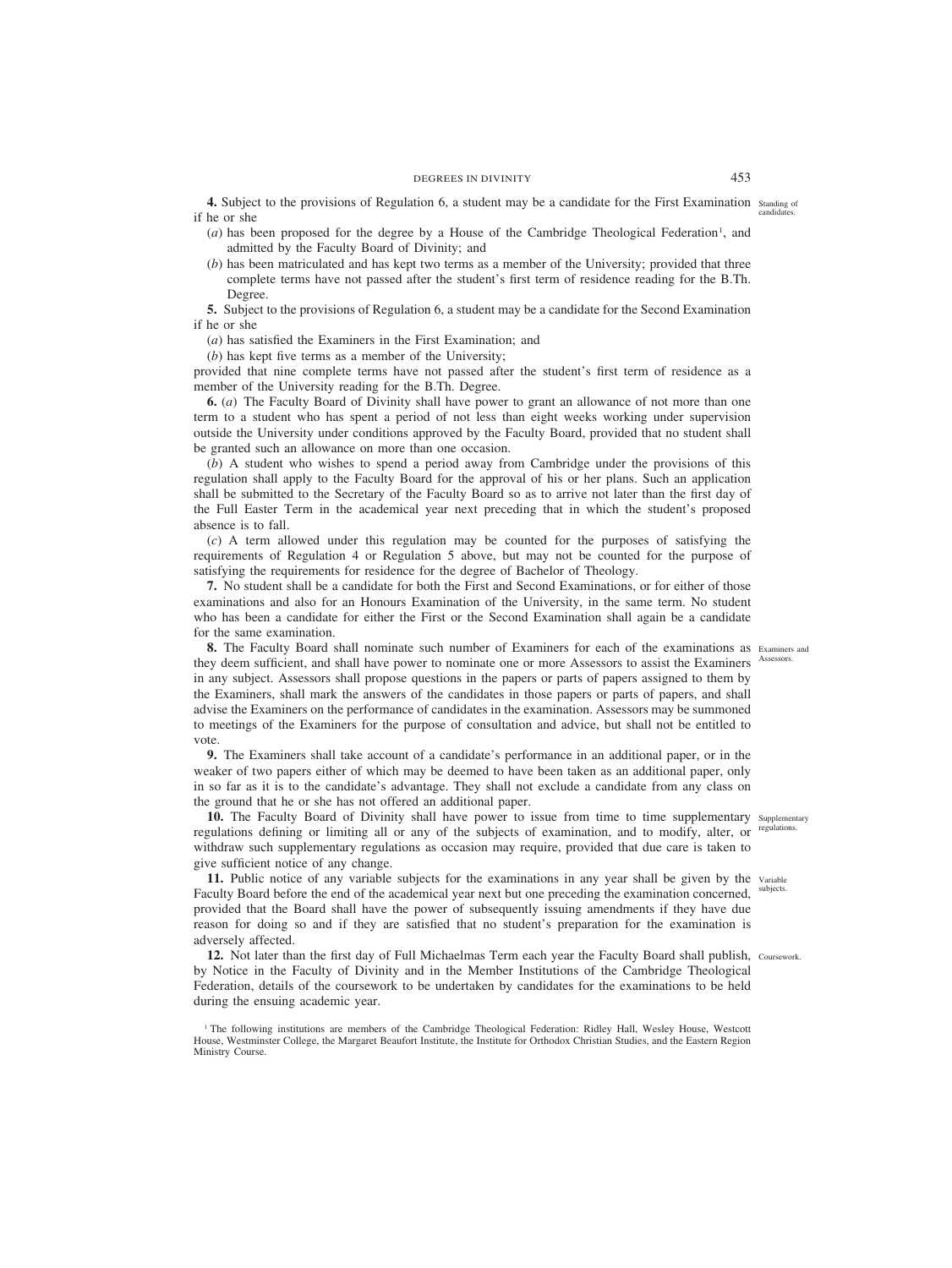# 454 DEGREES, DIPLOMAS, AND OTHER QUALIFICATIONS

Scheme of examination.

**13.** The papers for the First and Second Examinations for the degree of B.Th. shall be divided into Groups A–E and shall be as set out below. Each paper shall be designated as either a full paper or a half-paper; in the following list the papers marked with an asterisk shall be half-papers.

# GROUP A

- B.Th.1. Introduction to Biblical Hebrew<sup>1</sup><br>B.Th.2. Elementary Hebrew (Paper A1A)
- B.Th.2. Elementary Hebrew (Paper A1A of the Theology, Religion, and Philosophy of Religion Tripos)<sup>2</sup><br>B.Th.3. Introduction to New Testament Greek
- B.Th.3. Introduction to New Testament Greek<br>B.Th.4. New Testament Greek<sup>1</sup>
- New Testament Greek<sup>1</sup>

### GROUP B

- B.Th.11. Reading the Christian Bible<br>B.Th.12. Christian doctrine
- B.Th.12. Christian doctrine<br>B.Th.13. Belief and practic
- B.Th.13. Belief and practice in the early church<br>B.Th.14. Reform and renewal in Christian history
- B.Th.14. Reform and renewal in Christian history<sup>1</sup><br>B.Th.15. Special subject in Christian history<sup>1</sup>
- B.Th.15. Special subject in Christian history<sup>1</sup> B.Th.16. Special subject in the study of relig
- Special subject in the study of religion $1$

### GROUP C

- B.Th.21. Intermediate languages and texts: Hebrew (Paper B1A of the Theology, Religion, and
	- Philosophy of Religion Tripos)
- B.Th.22. Intermediate languages and texts: New Testament Greek (Paper B1B of the Theology, Religion, and Philosophy of Religion Tripos)
- 
- B.Th.23. Old Testament studies<br>B.Th.24. New Testament studies
- B.Th.24. New Testament studies<br>
\*B.Th.25. Old Testament exegesis
- \*B.Th.25. Old Testament exegesis<sup>1</sup><br>\*B.Th.26. New Testament exegesis
- \*B.Th.26. New Testament exegesis  $*B.Th.27.$  Biblical themes in Christian doctrine<sup>1</sup><br> $*B.Th.28.$  The study of Christian mission<sup>1</sup>
- 
- \*B.Th.28. The study of Christian mission<sup>1</sup><br>\*B.Th.29. The Gospel and western culture
- \*B.Th.29. The Gospel and western culture<sup>1</sup><br>B.Th.30. Philosophy of religion (Paper B1) Philosophy of religion (Paper B10 of the Theology, Religion, and Philosophy of Religion  $Tripos)^{1}$
- \*B.Th.31. Church and sacraments<br>\*B.Th.32. Patterns of Christian work
- \*B.Th.32. Patterns of Christian worship
- \*B.Th.33. Subjects specified by the Faculty Board1
- Special study

## GROUP D

- B.Th.41. Further studies in Christian doctrine<sup>3</sup><br>B.Th.42. Topics in church history<sup>1</sup>
- B.Th.42. Topics in church history<sup>1</sup><br>B.Th.43. Judaism, Christianity, and
- B.Th.43. Judaism, Christianity, and Islam in encounter<sup>1</sup><br>B.Th.44. Christian ethics
- B.Th.44. Christian ethics<br>
\*B.Th.45. Advanced subje
- \*B.Th.45. Advanced subjects specified by the Faculty Board
- \*B.Th.46. Further advanced subjects specified by the Faculty Board1
- Special study

## GROUP E

- B.Th.51. Pastoral portfolio A<br>B.Th.52. Pastoral portfolio B
- Pastoral portfolio B

**14.** (*a*) Each full paper shall consist of *either* an examination of three hours' duration, *or* an examination of two hours' duration plus one essay (mixed mode), *or* two essays. The Faculty Board shall specify by supplementary regulation which one of these modes of assessment shall apply in the case of each paper.

<sup>1</sup> This paper is suspended in 2018–19.

<sup>2</sup> This paper is suspended until further notice.

<sup>3</sup> This paper also serves in 2018–19 as Paper C.11 Truth, God, and metaphysics in the Theology, Religion, and Philosophy of Religion Tripos.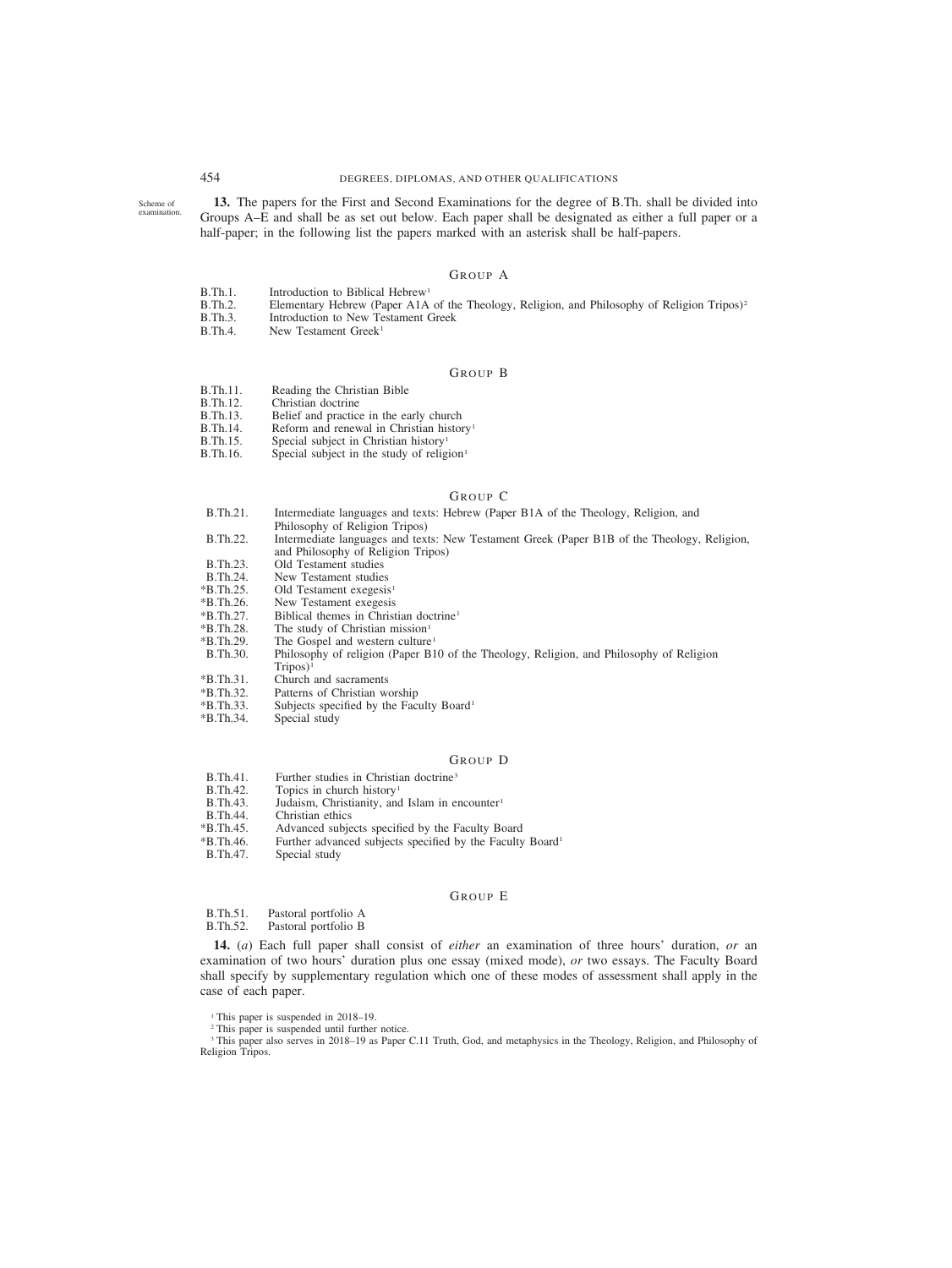(*b*) Each half-paper shall consist of *either* an examination of two hours' duration, *or* one essay. The Faculty Board shall specify by supplementary regulation which one of these modes of assessment shall apply in the case of each half-paper.

(*c*) Candidates for the First Examination and the Second Examination may not offer for each examination more than two full papers (or the equivalent number of full papers and half-papers) whose assessment is wholly by essay.

(*d*) All essays offered under the alternative modes of assessment specified under (*a*) or (*b*) above shall be of not more than 3,000 words in length, on a topic chosen by the candidate from a list of topics published by the Faculty Board not later than the first day of Full Michaelmas Term. Essays shall be typewritten, in English, and shall be submitted to the Secretary of the Faculty Board in accordance with detailed arrangements approved by the Board, so as to arrive not later than the third Tuesday of Full Easter Term. Candidates who submit essays of more than 3,000 words in length shall be liable to be penalized by the Examiners.

**15.** (*a*) Every candidate who offers a paper in which there is a choice of subject shall specify on his or her examination entry which subject he or she intends to offer.

(*b*) In approving a particular subject for study in any of Papers B.Th.34 and B.Th.47 the Faculty Board may stipulate that the candidate concerned may not offer (or have already offered) another particular paper whose content is deemed to overlap with that subject.

**16.** A candidate for the First Examination shall offer

- (*a*) four full papers (or the equivalent number of full papers and half-papers) chosen from Groups B and C;
- (*b*) a language paper chosen from papers B.Th.1 to B.Th.4 unless the candidate has previously passed a biblical language course which is deemed by the Faculty Board to be of equivalent standard;
- (*c*) Paper B.Th.51; provided that
	- (i) a candidate may not offer the same set texts for Papers B.Th.23 or B.Th.24 as for Papers B.Th.25 or B.Th.26;
	- (ii) a candidate who so wishes may offer as an additional paper a language paper chosen from Papers B.Th.1–B.Th.4 in a language from which he or she has not been exempted by the Faculty Board.
- **17.** A candidate for the Second Examination shall offer
- (*a*) either four full papers (or the equivalent number of full papers and half-papers) chosen from Groups C and D, or three full papers (or the equivalent number of full papers and half-papers) chosen from Groups C and D plus a dissertation, as specified in Regulations 21 and 22; a candidate who so wishes may offer as an additional paper a language paper chosen from Papers B.Th.1–B.Th.4 in a language which he or she has not previously offered;
- (*b*) Paper B.Th.52;

provided that:

- (i) a candidate shall not offer any paper or half-paper that he or she has previously offered in the First Examination;
- (ii) a candidate may not offer the same set texts for Papers B.Th.23 or B.Th.24 as for Papers B.Th.25 or B.Th.26 (whether taken as part of the First or Second Examination).

**18.** A candidate may not offer B.Th.34 and B.Th.47 in the same examination. The special study may be on any topic relating to theology for ministry, but in approving a particular topic the Faculty Board may stipulate that the candidate concerned may not offer (or have already offered) a particular paper or a particular prescribed subject within a paper.

**19.** (*a*) A candidate who wishes to offer papers B.Th.34 or B.Th.47 under Regulations 16 or 17 shall submit an application, including the title of the proposed special study and a statement of the scheme of papers to be offered in the examination. Applications shall be submitted to the Secretary of the Faculty Board so as to arrive not later than the division of the Michaelmas Term next preceding the examination concerned.

(*b*) Each candidate must obtain the approval of the proposed title by the Faculty Board not later than the last day of each Full Michaelmas Term. When the Faculty Board have approved a title, no change shall be made to it or to the candidate's scheme of papers without the further approval of the Faculty Board.

First Examination.

Second Examination.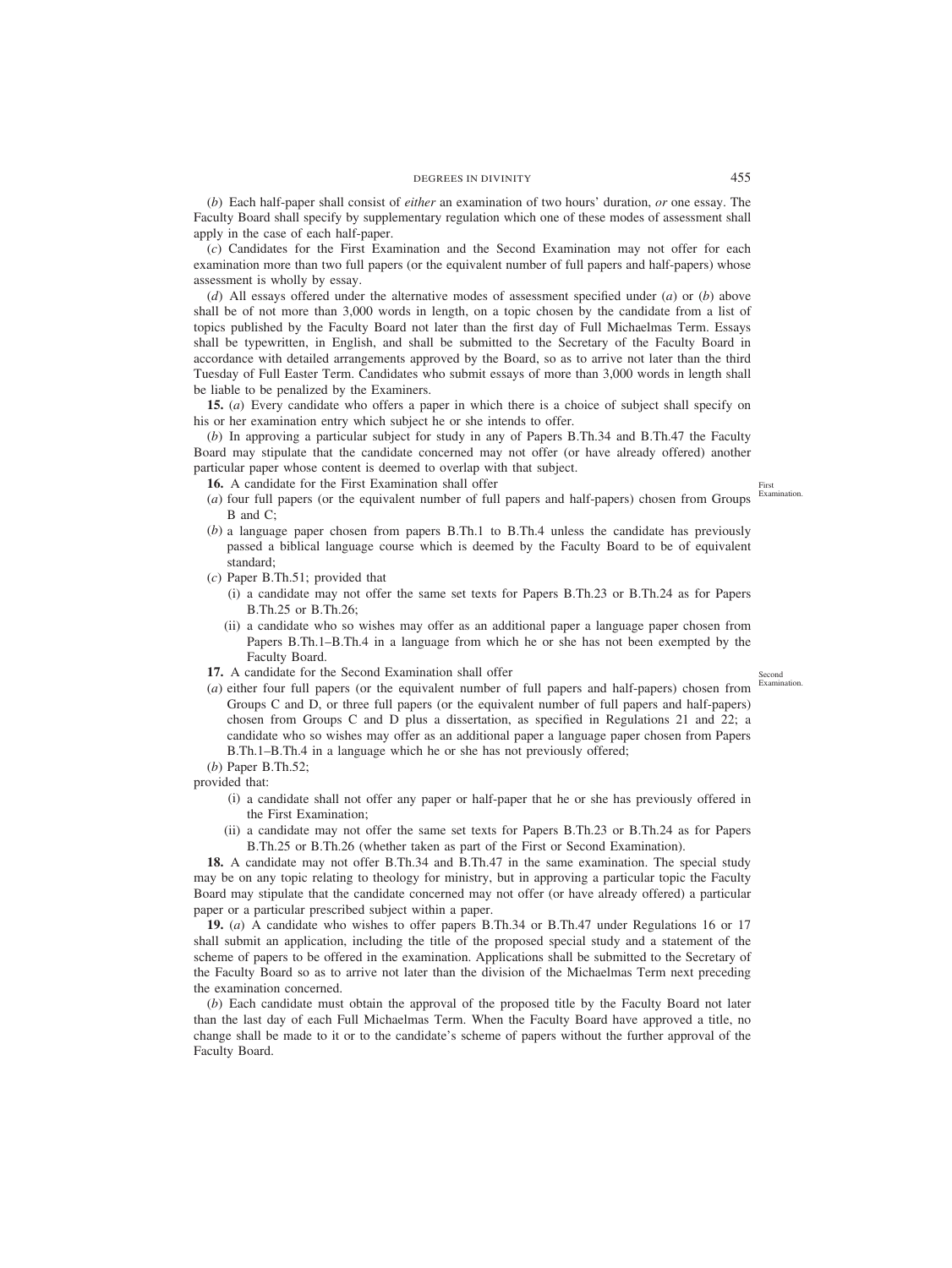Dissertation.

**20.** A candidate for the Second Examination may, with the permission of the Faculty Board, submit in place of any full paper which he or she would otherwise offer under Regulation 17, a dissertation on a topic approved by the Faculty Board. A dissertation may be on any topic relating to the subject of any full or half-paper in Groups B, C, or D, but in approving a particular topic the Faculty Board may stipulate that the candidate concerned may not offer (or have already offered) a particular paper or a particular prescribed subject within a paper; provided that no candidate shall offer more than one dissertation.

**21.** (*a*) A candidate who wishes to offer a dissertation under Regulation 17 shall submit an application, including the title of the proposed dissertation and a statement of the scheme of papers to be offered in the examination. Applications shall be submitted to the Secretary of the Faculty Board so as to arrive not later than the division of the Michaelmas Term next preceding the examination concerned.

(*b*) Each candidate must obtain the approval of the proposed title by the Faculty Board not later than the last day of each Full Michaelmas Term. When the Faculty Board have approved a title, no change shall be made to it or to the candidate's scheme of papers without the further approval of the Faculty Board.

(*c*) A dissertation shall be typewritten and shall be of not less than 8,000 words and not more than 10,000 words in length, including footnotes, but excluding bibliography. Candidates will be required to declare that the dissertation is their own work and that it does not contain material already used to any substantial extent for a comparable purpose. Candidates who submit dissertations of more than 10,000 words in length shall be liable to be penalized by the Examiners.

(*d*) A dissertation shall be submitted to the Secretary of the Faculty Board, in accordance with detailed arrangements approved by the Board, so as to arrive not later than the third Tuesday of the Full Easter Term in which the examination is to be held.

**22.** (*a*) Coursework presented for Papers B.Th.51 and B.Th.52 shall be submitted to the Secretary of the Faculty Board in accordance with detailed arrangements approved by the Board, so as to arrive not later than the third Tuesday of Full Easter Term. Candidates who submit work in excess of the stated maximum lengths shall be liable to be penalized by the Examiners.

(*b*) A candidate who fails to satisfy the Examiners in Paper B.Th.52 at the end of the Second Examination year may apply to the Faculty Board to be reassessed in the examination. Such permission shall be granted on not more than one occasion. If any candidate is given permission to be reassessed under this regulation, the assessment shall be concluded on the basis of such additional work as the Examiners may require and shall be completed in the academical year next following the first assessment, except by special permission of the Faculty Board granted in exceptional circumstances.

# SUPPLEMENTARY REGULATIONS <sup>1</sup>

*Amended by Notice (*Reporter*, 2017–18, p. 823)*

## GROUP A

## *B.Th.1. Introduction to Biblical Hebrew*<sup>2</sup>

This paper will contain (i) questions on the principles of Hebrew grammar and syntax, and (ii) passages for translation from Hebrew into English, taken from a text prescribed by the Faculty Board.

The examination will take the form of a three-hour written paper.

*B.Th.2. Elementary Hebrew* (Paper A1A of the Theology, Religion, and Philosophy of Religion Tripos)<sup>3</sup> This paper will make use of the teaching for Tripos Paper A1A.This paper will contain (i) questions on Hebrew grammar, and (ii) passages for translation, linguistic comment, pointing, and retranslation from a portion or portions of the Old Testament prescribed by the Faculty Board.

The examination will take the form of a three-hour written paper.

### *B.Th.3. Introduction to New Testament Greek*

This paper will contain (i) questions on the principles of New Testament Greek grammar and syntax, and (ii) passages for translation from Greek into English, taken from a text prescribed by the Faculty Board. The examination will take the form of a three-hour written paper.

<sup>1</sup> Papers marked with an asterisk are half-papers.

Pastoral Studies.

<sup>2</sup> This paper is suspended in 2018–19.

<sup>&</sup>lt;sup>3</sup> This paper is suspended until further notice.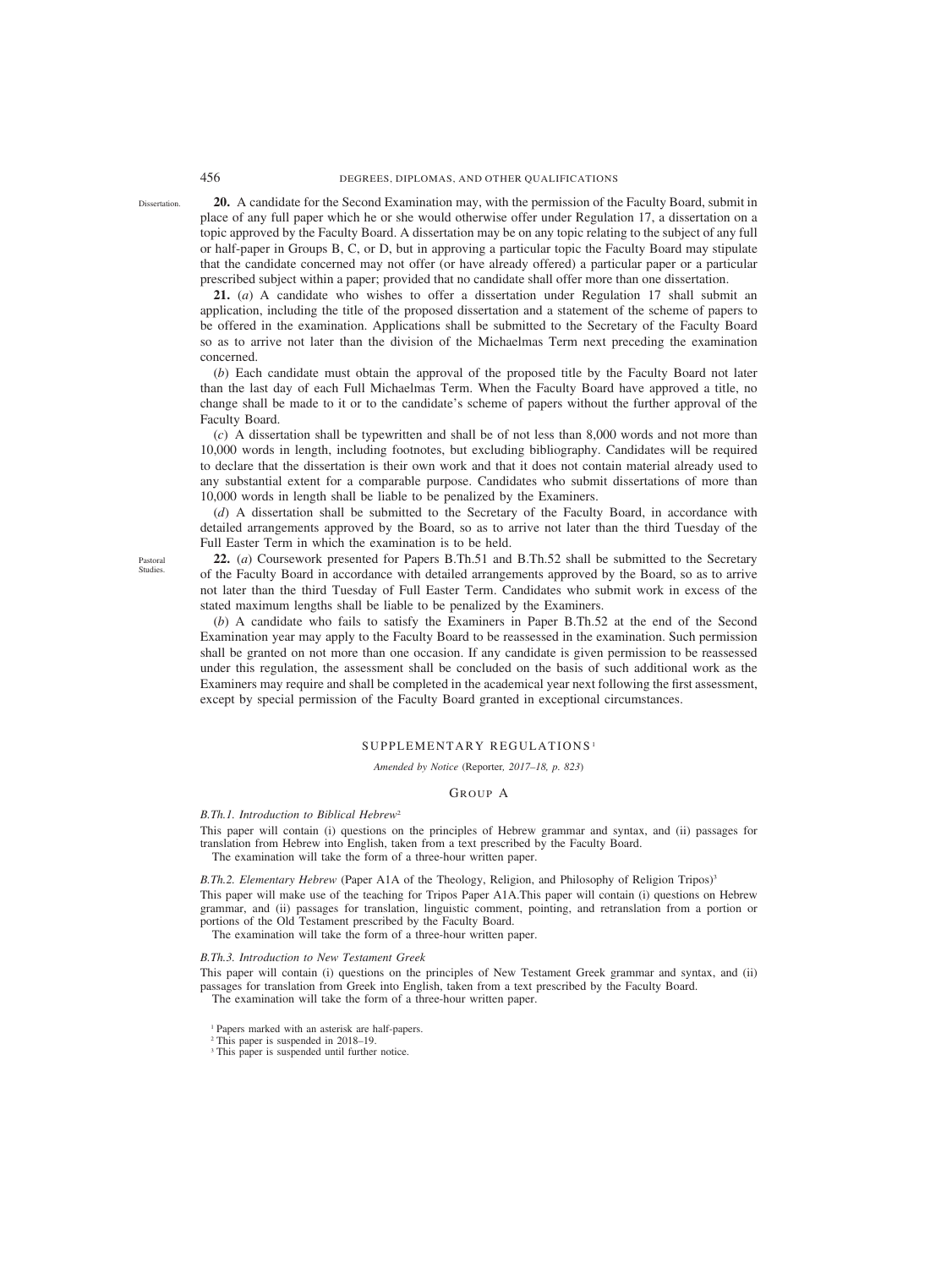# DEGREES IN DIVINITY 457

## *B.Th.4. New Testament Greek*<sup>1</sup>

This paper will make use of the teaching for Tripos Paper A1B.This paper will contain passages for translation, and for exegetical and grammatical comment, from one or more portions of the New Testament which the Faculty Board shall from time to time prescribe. Copies of a Greek lexicon will be available in the examination for those who wish to make use of them.

The examination will take the form of a three-hour written paper.

# GROUP B

### *B.Th.11. Reading the Christian Bible*

This paper introduces students to critical study of the Old and New Testaments. It places selected biblical writings in their historical and cultural contexts while focusing on their thematic and theological concerns.

The examination will take the form of a three-hour written paper.

### *B.Th.12. Christian doctrine*

This paper will introduce some of the major themes and disciplines of Christian theology through a focus on God, considered both as a theological topic in itself and in relationship to all that is not God, including the world (the doctrine of creation) and evil (the problem of theodicy). The Faculty Board may from time to time prescribe texts for special study.

The examination will consist of a three-hour written paper.

### *B.Th.13. Belief and practice in the early church*

This paper will be concerned with the development of Christian life, thought, pastoral practice and prayer in the first six centuries of the Church's existence. The course aims to introduce students to the importance of understanding the historical, political, philosophical, and social context in which Christianity developed in order to enhance their critical awareness of context in pastoral ministry and mission.

This paper will be examined by the mixed mode of assessment specified in Regulation 14(*a*).

## *B.Th.14. Reform and renewal in Christian history*<sup>1</sup>

This paper is concerned with the themes of Reform and renewal in the Christian tradition, taking the lenses of the Protestant and Catholic Reformations to deepen understanding of how these relate to the institutions of Church and State, society and culture, and the individual.

This paper will be examined by the mixed mode of assessment specified in Regulation 14(*a*).

### *B.Th.15. Special subject in Christian history*<sup>1</sup>

This paper will be concerned with the study of an aspect of the cultural formation and impact of Christian belief and practice, as specified by the Faculty Board.

This paper will be examined by the submission of two 3,000-word essays.

### *B.Th.16. Special subject in the study of religion*<sup>1</sup>

This paper will be concerned with the study of religion in one or more of the human and social sciences, as specified by the Faculty Board.

This paper will be examined by the mixed mode of assessment specified in Regulation 14(*a*).

# GROUP C

*B.Th.21. Intermediate languages and texts: Hebrew* (Paper B1A of the Theology, Religion, and Philosophy of Religion Tripos)

This paper will use the classes for Tripos Paper B1A. This paper will contain (i) passages for translation, linguistic and exegetical comment and retranslation from portions of text which the Faculty Board will from time to time prescribe, and (ii) essay questions on literary and theological aspects of the prescribed texts. Candidates may not offer in this paper any prescribed text which they have previously offered in Paper A1.

The examination will take the form of a three-hour written paper.

*B.Th.22. Intermediate languages and text: New Testament Greek* (Paper B1B of the Theology, Religion, and Philosophy of Religion Tripos)

This paper will use the classes for Tripos paper B1B. This paper will contain passages for translation, textual, exegetical and theological comment from such portions of text as the Faculty Board will from time to time prescribe.

The examination will take the form of a three-hour written paper.

<sup>1</sup> This paper is suspended in 2018–19.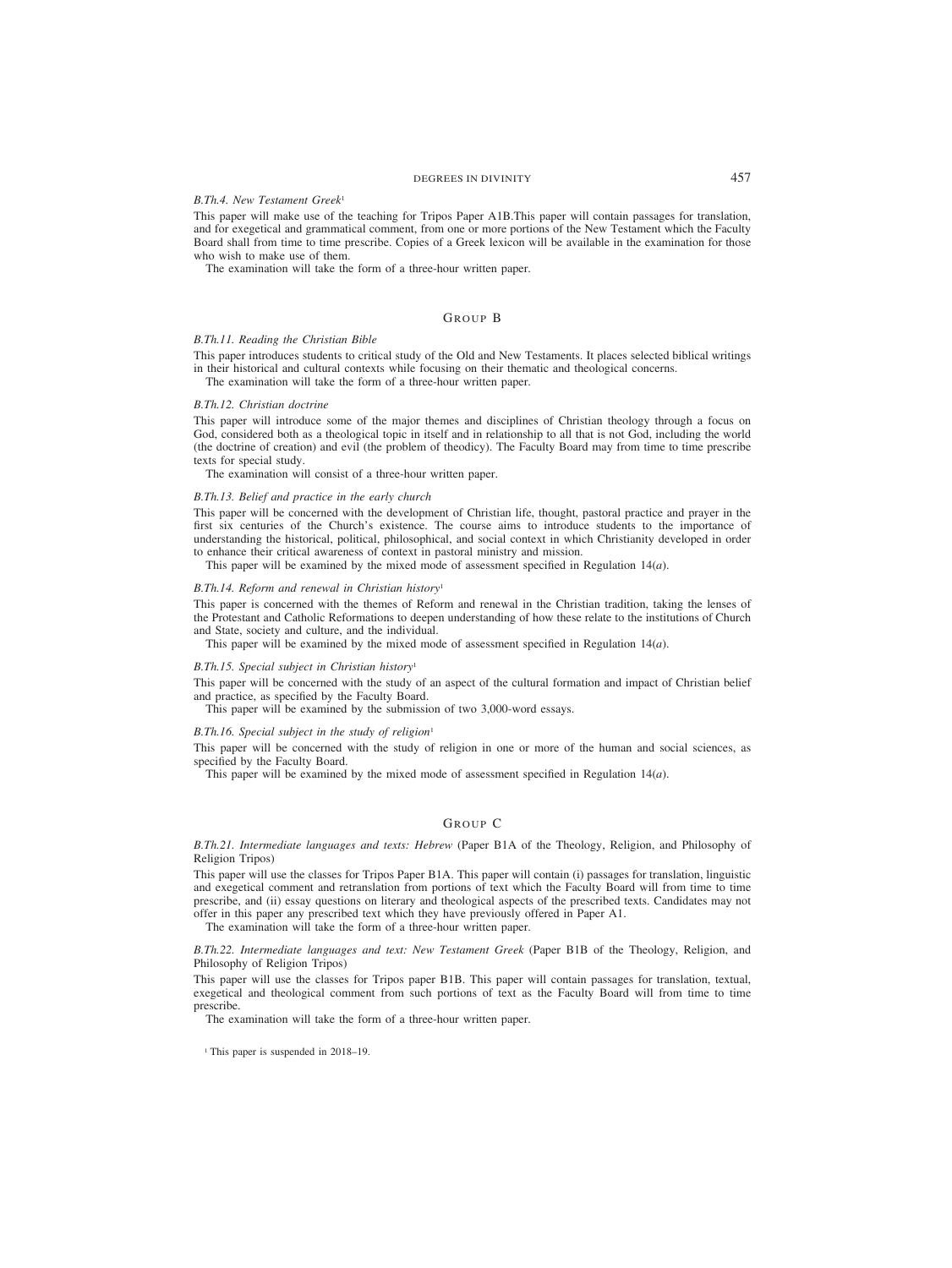# 458 DEGREES, DIPLOMAS, AND OTHER QUALIFICATIONS

### *B.Th.23. Old Testament studies*

This paper will be taught via classes for Paper B2 of the Theology, Religion, and Philosophy of Religion Tripos. This paper will provide for the study of a particular theme within the Old Testament prescribed by the Faculty Board. It will be concerned with the range of biblical texts, their theology, and with questions regarding the use of the texts in Christian faith and practice. A set text may be specified for more detailed study.

This paper will be examined by the mixed mode of assessment specified in Regulation 14(*a*).

### *B.Th.24. New Testament studies*

This paper will use the classes for Tripos Paper B4. It will provide for the close study of a particular theme within the New Testament from a selection prescribed by the Faculty Board. It will be concerned with the range of biblical texts, their theology, and with questions regarding the use of the texts in Christian faith and practice. A set text may be specified for more detailed study.

This paper will be examined by the mixed mode of assessment specified in Regulation 14(*a*).

### *\*B.Th.25. Old Testament exegesis*<sup>1</sup>

This paper will provide for the close study of one or more Old Testament texts or themes from a selection prescribed by the Faculty Board. It will be concerned with the background, content, theology, and interpretation of the relevant Old Testament material, and with questions regarding the use of the material in Christian faith and practice.

The examination will take the form of a two-hour written examination.

### *\*B.Th.26. New Testament exegesis*

This paper will use the classes for Tripos Paper B5. This paper will provide for the close study of one or more New Testament texts or themes from a selection prescribed by the Faculty Board. It will be concerned with the background, content, theology, and interpretation of the relevant New Testament material, and with questions regarding the use of the material in Christian faith and practice.

The examination will take the form of a two-hour written examination.

### *\*B.Th.27. Biblical themes in Christian doctrine*<sup>1</sup>

This paper will introduce students to the discipline of biblical theology, by exploring a number of pivotal theological themes as they are discernible in specific Scriptural texts, and as they relate to the doctrines and practices of the Church.

The examination will take the form of a two-hour written paper.

### *\*B.Th.28. The study of Christian mission*<sup>1</sup>

This paper will help students relate some of the central issues and debates in the study of Christian mission to their own context and future ministry. Particular emphasis will be given to questions of Christianity and culture and to learning from the experience of the world church.

This paper will be examined by the submission of one 3,000-word essay.

### *\*B.Th.29. The Gospel and Western culture*<sup>1</sup>

This paper will examine theologically the relationship between the gospel and Western culture, including the intellectual, social, and religious trends in both modernity and postmodernity that help to shape people's thinking in the 21st century, and exploring their impact on contemporary church life and practice.

This paper will be examined by the submission of one 3,000-word essay.

*B.Th.30. Philosophy of religion* (Paper B10 of the Theology, Religion, and Philosophy of Religion Tripos)<sup>1</sup>

This paper will explore some classical themes in the philosophy of religion. These will include attributes of God, issues of the relationships between God and the world, and issues of God and 'the soul'.

This paper will be examined by the mixed mode of assessment specified in Regulation 14(*a*).

### *\*B.Th.31. Church and sacraments*

This paper will explore critically the theological roots and pastoral implications of a variety of approaches to the subject, with particular reference to contemporary ecclesiological questions.

The examination will take the form of a two-hour written paper.

### *\*B.Th.32. Patterns of Christian worship*

This paper will explore how God is encountered and believers are formed in worship, by considering the Eucharist, Christian initiation, and services of the word from historical, theological, and phenomenological perspectives. The examination will take the form of a two-hour written paper.

## *\*B.Th.33. Subjects specified by the Faculty Board*<sup>1</sup>

This paper will be concerned with a special subject as specified by the Faculty Board from time to time. Candidates may choose one special subject from a maximum of four in any one year.

This paper will be examined by the submission of one 3,000-word essay.

<sup>1</sup> This paper is suspended in 2018–19.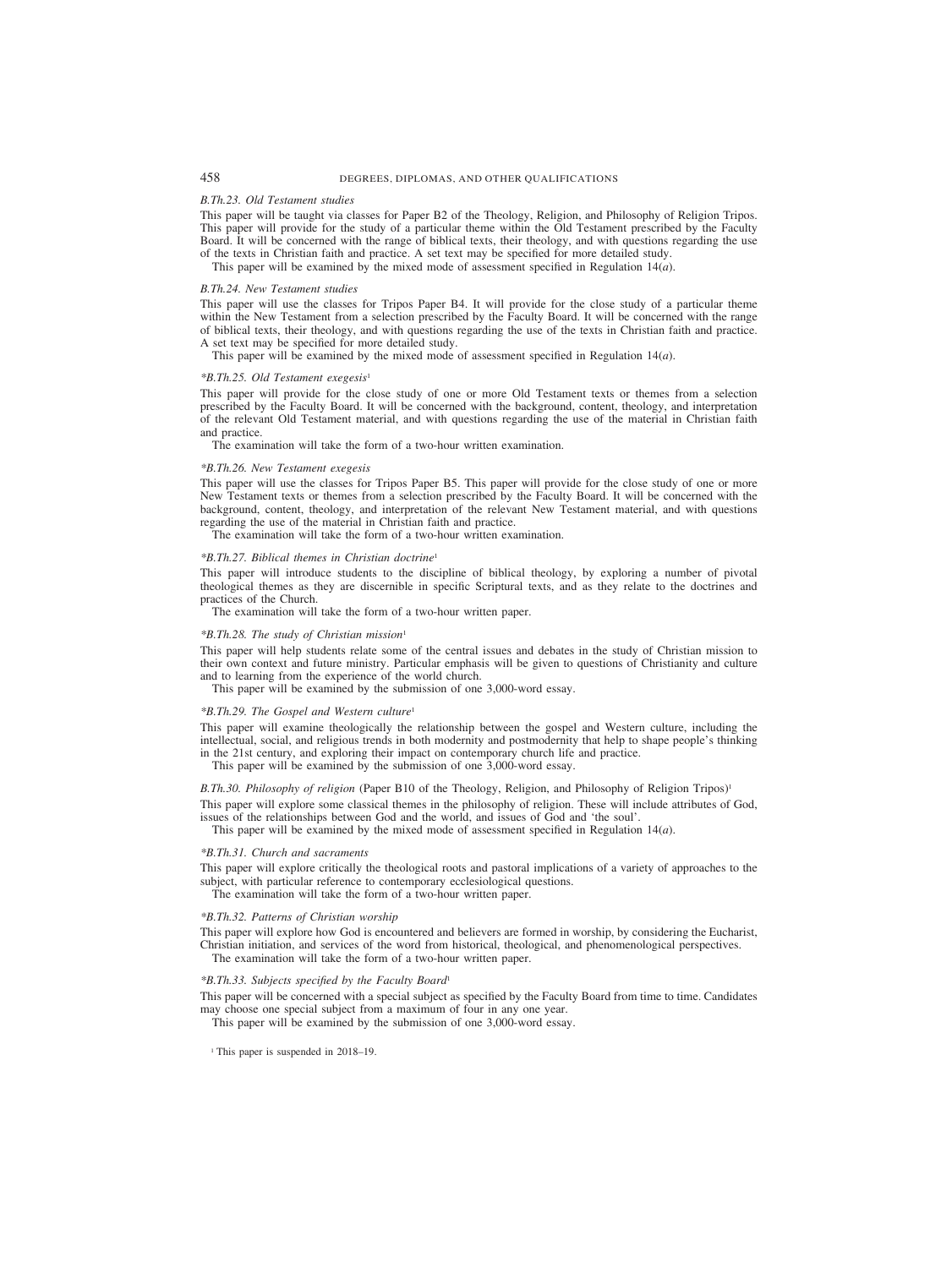# DEGREES IN DIVINITY 459

## *\*B.Th.34. Special study*

This paper will be concerned with a special study in an aspect of theology, as approved by the Faculty Board. This paper will be examined by the submission of one  $3,000$ -word essay.

# GROUP D

# *B.Th.41. Further studies in Christian doctrine*<sup>1</sup>

What is truth? Is it a question of correct mental representation of external reality? Or is it a dimension of this reality as such? Is it epistemological, or is it also ontological? Do we have access to truth through detached observation or through holistic intuition? If the latter, how might our sensing and embodiment be involved, as well as our minds? If truth is not a given, is it rather a gift? Is an intuitive contact with truth merely pragmatic and anthropomorphic, or does it access meaningful structures which extend beyond the human? If that is the case, do these point towards transcendence? Without the divine and the eternal, would truth be merely temporary, and could this count as truth at all? This course will explore these questions, seeking to relate philosophical understandings of truth, as correspondence, coherence, and disclosure, respectively, to theological theories for which truth is both a matter of participation in eternal verity and the arrival of truth in the course of time.

### *B.Th.42. Topics in church history*<sup>2</sup>

This paper will provide for the close study of one specialist area in Church history, chosen from the subjects prescribed by the Faculty Board. Candidates may choose one specialist area from a maximum of four in any one year.

This paper will be examined by the mixed-mode of assessment specified in Regulation 14(*a*).

### *B.Th.43. Judaism, Christianity, and Islam in encounter*<sup>2</sup>

This paper will be concerned with an introduction to the study of Judaism and Islam, whereby students will be encouraged both to understand these faiths in their own terms and also to reflect on Christian relations with Jews and Muslims and the theological issues involved.

This paper will be examined by the mixed mode of assessment specified in Regulation 14(*a*).

### *B.Th.44. Christian ethics*

This paper will be concerned with the theory and practice of Christian ethics and with developing in candidates mature, well-informed habits in moral thinking, appreciation and judgment appropriate to a Christian teaching and pastoral ministry, and Christian living.

This paper will be examined by the mixed-mode of assessment specified in Regulation 14(*a*).

## *\*B.Th.45. Advanced subjects specified by the Faculty Board*

This paper will be concerned with a special subject as specified by the Faculty Board from time to time. Candidates may choose one special subject from a maximum of four in any one year.

This paper will be examined by the submission of one 3,000-word essay.

## *\*B.Th.46. Further advanced subjects specified by the Faculty Board*<sup>2</sup>

This paper will be concerned with a special subject as specified by the Faculty Board from time to time. Candidates may choose one special subject from a maximum of four in any one year.

This paper will be examined by the submission of one 3,000-word essay.

## *B.Th.47. Special study*

This paper will be concerned with a special study in an aspect of theology as approved by the Faculty Board. This paper will be examined by the submission of two 3,000-word essays.

# GROUP E

### *B.Th.51. Pastoral portfolio A*

This paper will test a candidate's development as a practical theologian who reflects on their own engagement with the church and the world.

This paper will be examined by the submission of one piece of coursework.

### *B.Th.52. Pastoral portfolio B*

This paper will test a candidate's further development as a practical theologian who reflects on their own engagement with the church and the world.

This paper will be examined by the submission of two pieces of coursework.

<sup>1</sup> This paper also serves in 2018–19 as Paper C.11 Truth, God, and metaphysics in the Theology, Religion, and Philosophy of Religion Tripos.

<sup>2</sup> This paper is suspended in 2018–19.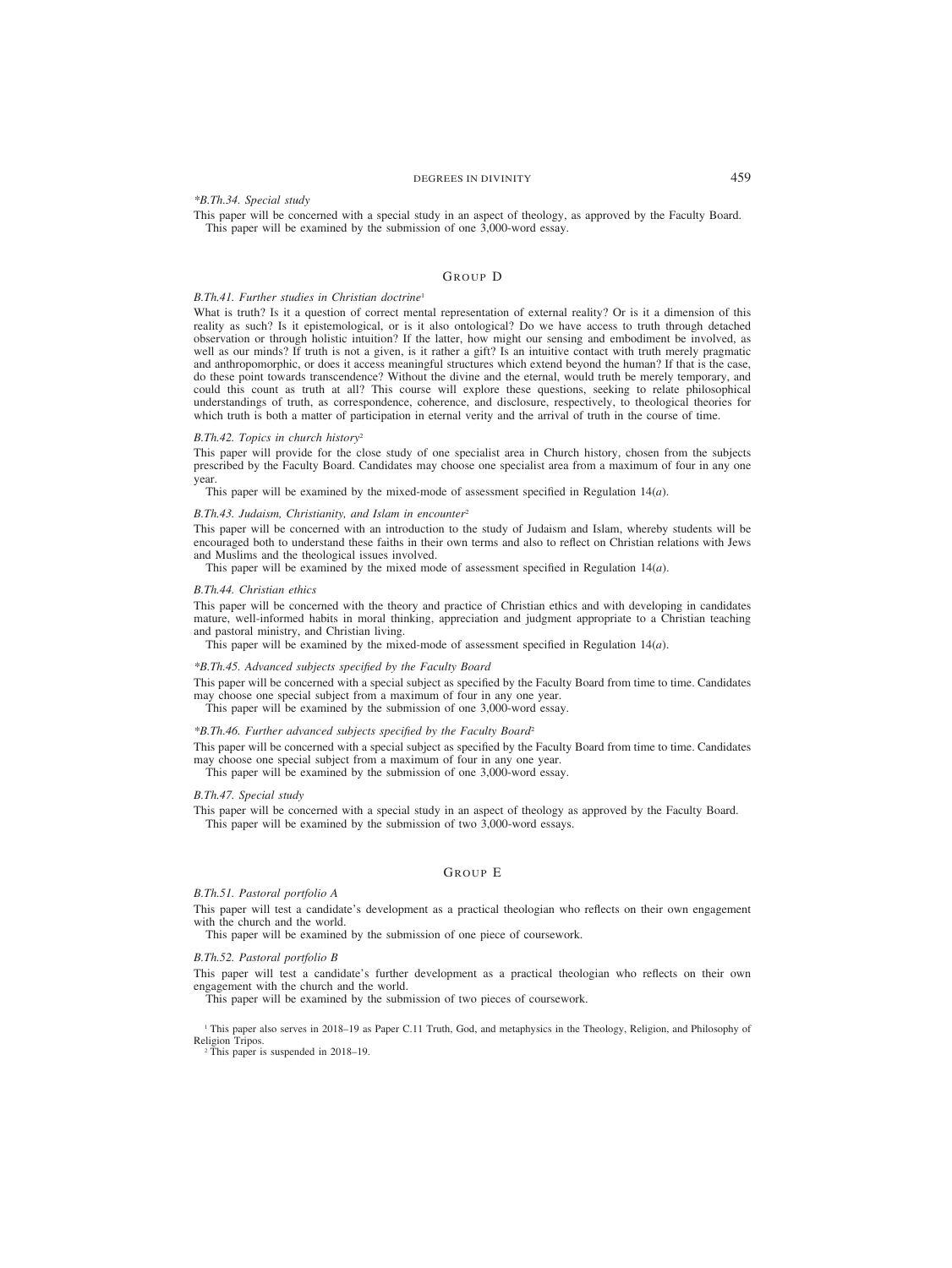# 460 DEGREES, DIPLOMAS, AND OTHER QUALIFICATIONS

# BACHELOR OF DIVINITY

# *Amended by Grace 8 of 10 May 2018*

**1.** In order to qualify for the degree of Bachelor of Divinity a candidate shall be required to give proof of a significant contribution to the knowledge of one or more of the following subjects: Biblical exegesis, criticism, or history; the nature and grounds of Christian belief; dogmatic theology; the study of other religions in relation to the Christian religion; ecclesiastical history, antiquities, or literature; the philosophy of religion; or such other subject connected with Christian theology as may from time to time be approved by the Degree Committee for the Faculty of Divinity.

Standing of candidates.

Method of application.

- **2.** Any person may be a candidate for the degree of Bachelor of Divinity who is a graduate of the University and who
- *either* (*a*) is of not less than five years' standing from admission to his or her first degree of the University,
- *or* (*b*) is of not less than five years' standing from admission to his or her first degree of some other university and has been admitted (i) to some office in the University or to a Headship or a Fellowship of a College, and (ii) to the degree of Master of Arts under Statute B II 2 or to a degree of the University by incorporation.

**3.** A candidate for the degree shall apply in writing to the Secretary of the Board of Graduate Studies, and shall specify the work or works on which his or her claim to the degree is based, which may be either (*a*) one or more published works or (*b*) a dissertation specially composed for the purpose or (*c*) a combination of the two. A candidate shall send with the application a fee of £360 for the Chest, and two copies of each of the works specified under (*a*), (*b*), or (*c*), provided that the Board of Graduate Studies may, subject to the concurrence of the Degree Committee, allow a candidate to submit only one copy. All work submitted shall be accompanied by a declaration stating to what extent, if any, it is substantially the same as work that the candidate may have submitted, or is currently submitting, for a degree or diploma or other qualification of this or any other university or similar institution; and shall, apart from quotations, be written in English unless in a particular case the Degree Committee have allowed a candidate to submit material in some other language.

Preliminary consideration.

**4.** Each application shall be forwarded by the Secretary of the Board of Graduate Studies to the Degree Committee, who shall give preliminary consideration to the application and shall determine whether the works submitted constitute *prima facie* a qualification for the degree; the Committee may appoint an Assessor to assist them in the matter. The Committee shall also satisfy themselves that the candidate possesses a competent knowledge of Christian theology.

**5.** If the Committee decide that the work or works submitted do not constitute *prima facie* a qualification for the degree, a resolution of the Committee to that effect, with the names of those present and voting on either side, shall be communicated to the Secretary of the Board of Graduate Studies, who shall communicate the decision to the candidate. In such a case £288 out of the fee of £360 paid by the candidate under Regulation 3 shall be returned.

**6.** If the Committee decide that the work or works submitted do constitute *prima facie* a qualification for the degree, they shall appoint not less than two persons to act as Referees. Each Referee shall submit an independent written report on the works specified in the candidate's application; these reports shall be treated as confidential documents.

**7.** A candidate who submits a dissertation may, at the discretion of the Degree Committee, be called for *viva voce* examination.

Approval for degree.

Referees.

**8.** If after considering the reports of the Referees the Degree Committee are satisfied that the candidate's work is of the requisite standard for the degree, a resolution of the Committee to that effect, with the names of those present and voting on either side, shall be communicated to the Board of Graduate Studies together with the reports of the Referees. The Chair of the Degree Committee shall publish the name of the candidate as approved for the degree of Bachelor of Divinity unless the candidate has requested the removal of her or his name from the published list in accordance with a

**9.** If after considering the reports of the Referees the Degree Committee are of the opinion that the candidate's work is not of the requisite standard for the degree, a resolution of the Committee to that effect, with the names of those present and voting on either side, shall be communicated to the Board of Graduate Studies together with the reports of the Referees. The Secretary of the Board shall communicate this decision to the candidate.

procedure approved from time to time by the General Board.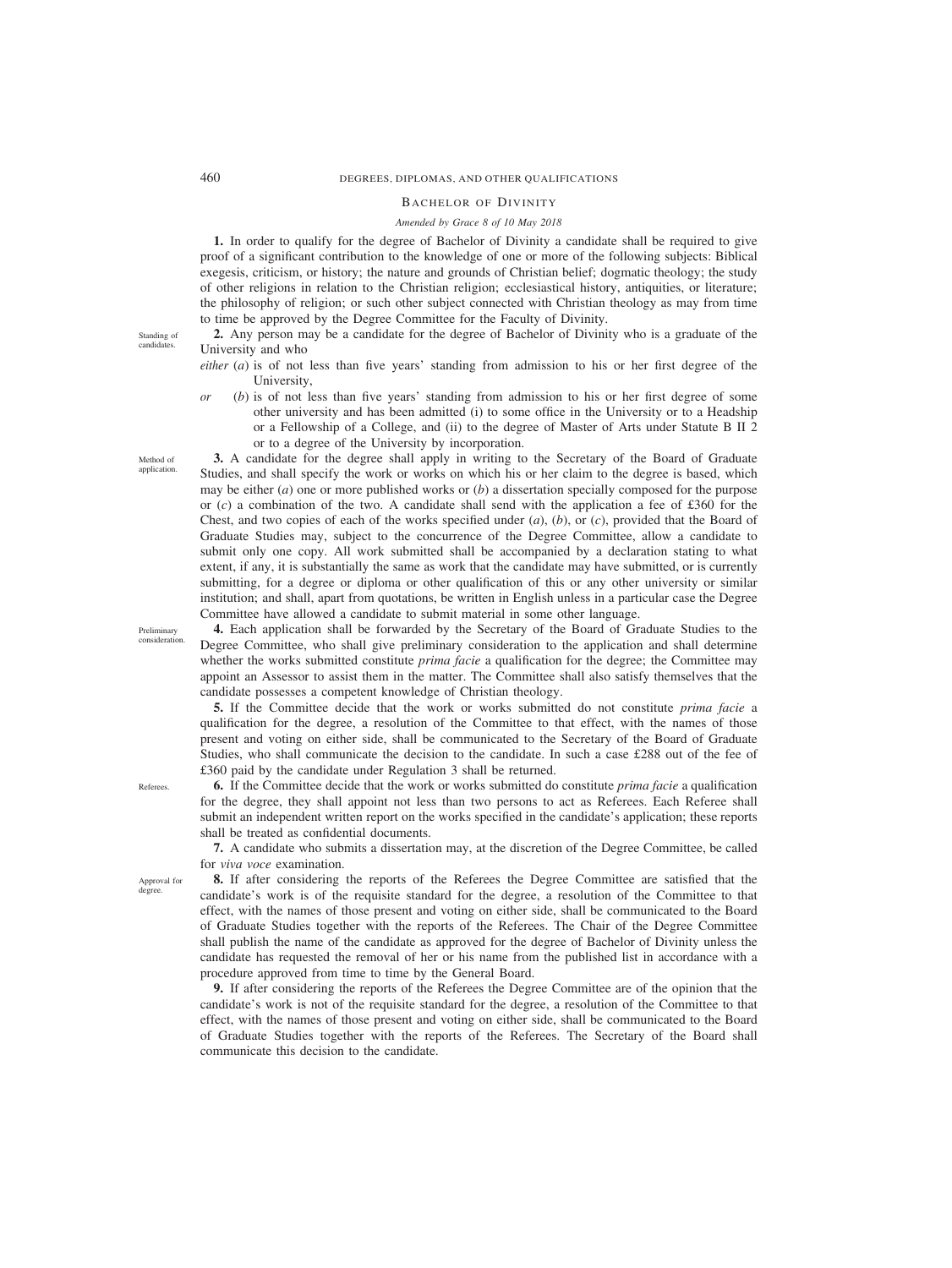10. No candidate for a degree shall be present at the deliberations either of the Committee or of the Candidate not Board of Graduate Studies respecting his or her own case.

**11.** If a candidate has based his or her claim to the degree either wholly or in a part on a dissertation  $P_{\text{rinting of}}$ not previously printed, the degree shall not be granted until the dissertation has been printed; provided dissertation. that the Degree Committee shall be empowered, subject to the provisions of Regulation 12, to exempt a candidate from this requirement. A candidate who submits a printed dissertation shall not be at liberty to make any alteration or addition without the leave of the Chair of the Degree Committee.

12. Every candidate whose claim to the degree is based either wholly or in part on a dissertation copy for shall ensure that a printed or typewritten copy of the dissertation is deposited in the University Library. The degree shall in no case be conferred until this requirement has been satisfied.<sup>1</sup>

**13.** Each Referee shall receive a fee of £135. An Assessor appointed under Regulation 4 shall Payments. receive a fee of £42. If an Assessor is subsequently appointed a Referee the fee of £42 shall form part of the fee of £135 due to him or her as a Referee. The Board of Graduate Studies may approve the payment of reasonable expenses incurred by Referees in the execution of their duties.

**14.** No fee shall be payable on admission to the degree.

## DOCTOR OF DIVINITY

## *Amended by Grace 8 of 10 May 2018*

**1.** In order to qualify for the degree of Doctor of Divinity a candidate shall be required to give proof of distinction by some original contribution to the knowledge of one or more of the following subjects: Biblical exegesis, criticism, or history; the nature and grounds of Christian belief; dogmatic theology; the study of other religions in relation to the Christian religion; ecclesiastical history, antiquities, or literature; the philosophy of religion; or such other subject connected with Christian theology as may from time to time be approved by the Degree Committee for the Faculty of Divinity.

2. Any person may be a candidate for the degree of Doctor of Divinity who is a graduate of the standing of University and who

*either* (*a*) is a Bachelor of Divinity of not less than three years' standing,

- *or* (*b*) is of not less than twelve years' standing from admission to his or her first degree of the University,
- *or* (*c*) is of not less than twelve years' standing from admission to his or her first degree of some other university and has been admitted (i) to some office in the University or to a Headship or a Fellowship of a College, and (ii) to the degree of Master of Arts under Statute B II 2 or to a degree of the University by incorporation.

**3.** A candidate for the degree shall apply in writing to the Secretary of the Board of Graduate Method of Studies, and shall specify the published works on which her or his claim to the degree is based, providing a summary in not more than five hundred words of the field of research covered by these works. A candidate shall send with the application a fee of £582 for the Chest, and two copies of each of the works specified, provided that the Board of Graduate Studies may, subject to the concurrence of the Degree Committee, allow a candidate to submit only one copy. All the works submitted shall, apart from quotations, be written in English unless in a particular case the Degree Committee have allowed a candidate to submit material in some other language.

**4.** Each application shall be forwarded by the Secretary of the Board of Graduate Studies to the Degree Committee, who shall give preliminary consideration to the application and shall determine whether the works submitted constitute *prima facie* a qualification for the degree; the Committee may appoint an Assessor to assist them in the matter.

**5.** In considering an application from a candidate under Regulation 2(*b*) or 2(*c*), the Committee shall satisfy themselves

- (*a*) that the candidate possesses a competent knowledge of Christian theology;
- (*b*) that the quality and quantity of the work submitted are not less than would have been required from a candidate under Regulation  $2(a)$  in respect of the consecutive submissions for the B.D. and D.D. Degrees.
- **6.** If the Committee decide that the work or works submitted do not constitute *prima facie* a Referees.

<sup>1</sup> Evidence that this requirement has been satisfied should be sent to the Registrary, so as to arrive not later than the day preceding the day of graduation.

to be present.

Library.

candidat

application.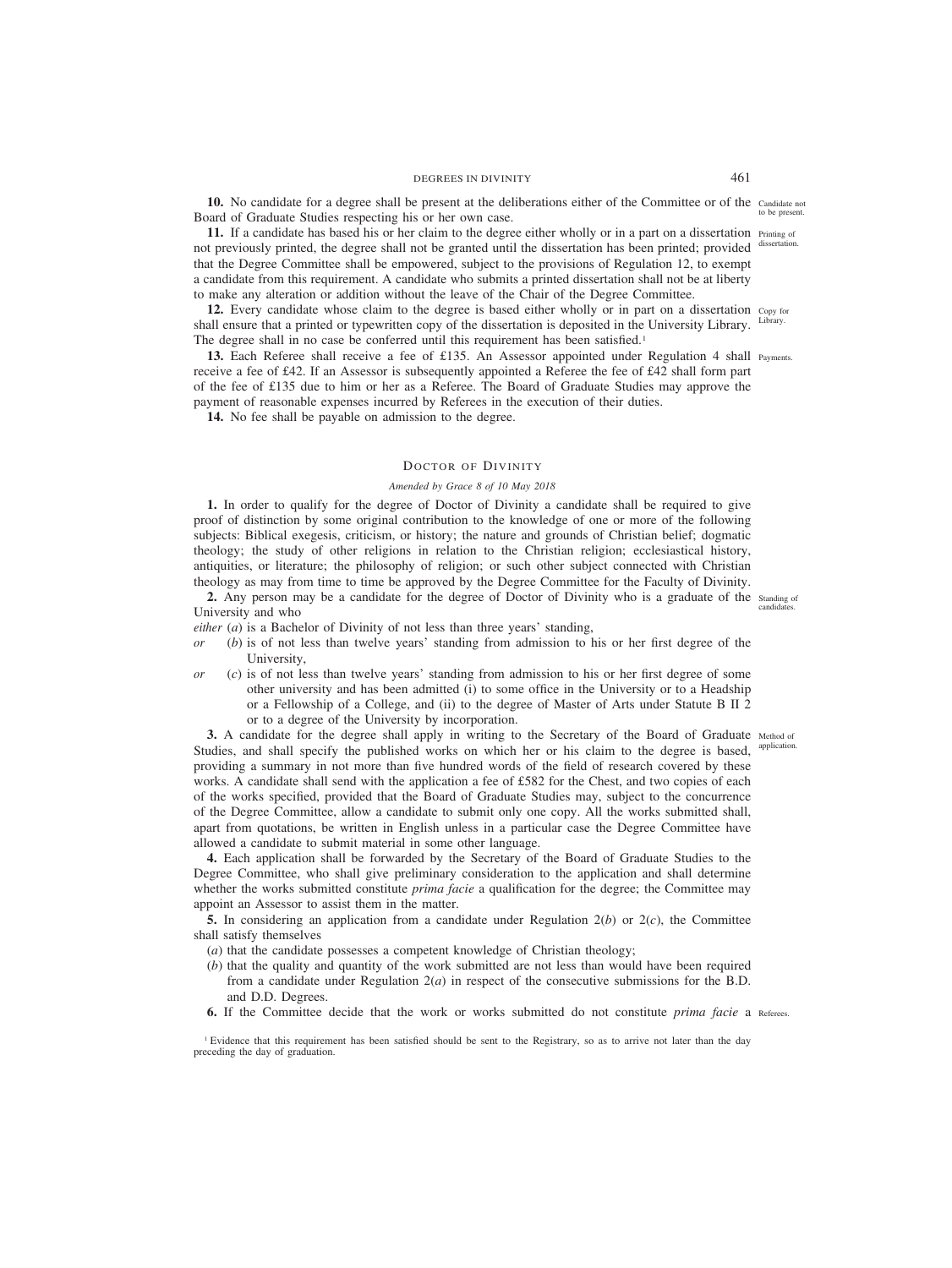qualification for the degree, a resolution of the Committee to that effect, with the names of those present and voting on either side, shall be communicated to the Secretary of the Board of Graduate Studies, who shall communicate the decision to the candidate. In such a case £510 out of the fee of £582 paid by the candidate under Regulation 3 shall be returned.

**7.** If the Committee decide that the work or works submitted do constitute *prima facie* a qualification for the degree, they shall appoint not less than two persons to act as Referees. Each Referee shall submit an independent written report on the works specified in the candidate's application; these reports shall be treated as confidential documents.

**8.** If after considering the reports of the Referees the Degree Committee are satisfied that the candidate's work is of the requisite standard for the degree, a resolution of the Committee to that effect, with the names of those present and voting on either side, shall be communicated to the Board of Graduate Studies together with the reports of the Referees.

**9.** If the Board of Graduate Studies after receiving such a communication resolve that the degree should be conferred, the Secretary of the Board shall publish the name of the candidate as approved for the degree of Doctor of Divinity unless the candidate has requested the removal of her or his name from the published list in accordance with a procedure approved from time to time by the General Board. Such a resolution shall not be valid unless passed with the concurrence of the votes, cast at a meeting, of five members of the Board.

**10.** If after considering the reports of the Referees the Degree Committee are of the opinion that the candidate's work is not of the requisite standard for the degree, a resolution of the Committee to that effect, with the names of those present and voting on either side, shall be communicated to the Board of Graduate Studies together with the reports of the Referees. The Secretary of the Board shall communicate this decision to the candidate.

**11.** No candidate for a degree shall be present at the deliberations either of the Committee or of the Board of Graduate Studies respecting his or her own case.

**12.** Each Referee shall receive a fee of £175. An Assessor appointed under Regulation 4 shall receive a fee of £42. If an Assessor is subsequently appointed a Referee the fee of £42 shall form part of the fee of £175 due to him or her as a Referee. The Board of Graduate Studies may approve the payment of reasonable expenses incurred by Referees in the execution of their duties.

**13.** No fee shall be payable on admission to the degree.

# DEGREES IN EDUCATION

# MASTER OF EDUCATION

**1.** The M.Ed. Degree (part-time course) shall be awarded for advanced study. A candidate for the M.Ed. Examination must be approved by the Degree Committee for the Faculty of Education and the Board of Graduate Studies, who shall assign to each candidate a date of commencement of candidature.

**2.** Applications for admission as an M.Ed. student shall be sent to the Secretary of the Board of Graduate Studies.

**3.** The Board of Graduate Studies may approve as a candidate for the M.Ed. Examination any student who has satisfied the Board that by reason of previous study he or she is qualified to engage in graduate work in Education.

**4.** Applications for approval under Regulation 2 shall be sent to the Board of Graduate Studies so as to arrive not later than 30 June next preceding the date on which the applicant wishes her or his candidature to begin, provided that the Board shall have power to consider applications submitted after that date.

Conditions for pursuing course.

**5.** A candidate for the M.Ed. Degree (part-time course) shall be a registered Graduate Student who shall pursue in the University or similar institution approved by the Degree Committee concerned and by the Board of Graduate Studies a course of advanced study under the direction of a Supervisor appointed by the Degree Committee concerned and shall comply with any special conditions that the Degree Committee or the Board may lay down in a particular case. The course shall extend over two academical years; students are required to attend in all six terms of the year, beginning from the date announced by the Degree Committee for the start of lectures, classes, or other formal instruction.

**6.** The Board of Graduate Studies, on the recommendation of the Degree Committee, may allow a candidate to intermit her or his course for not more than six terms, except in exceptional circumstances,

Candidate not

Approval for degree.

to be present. Payments.

Candidature.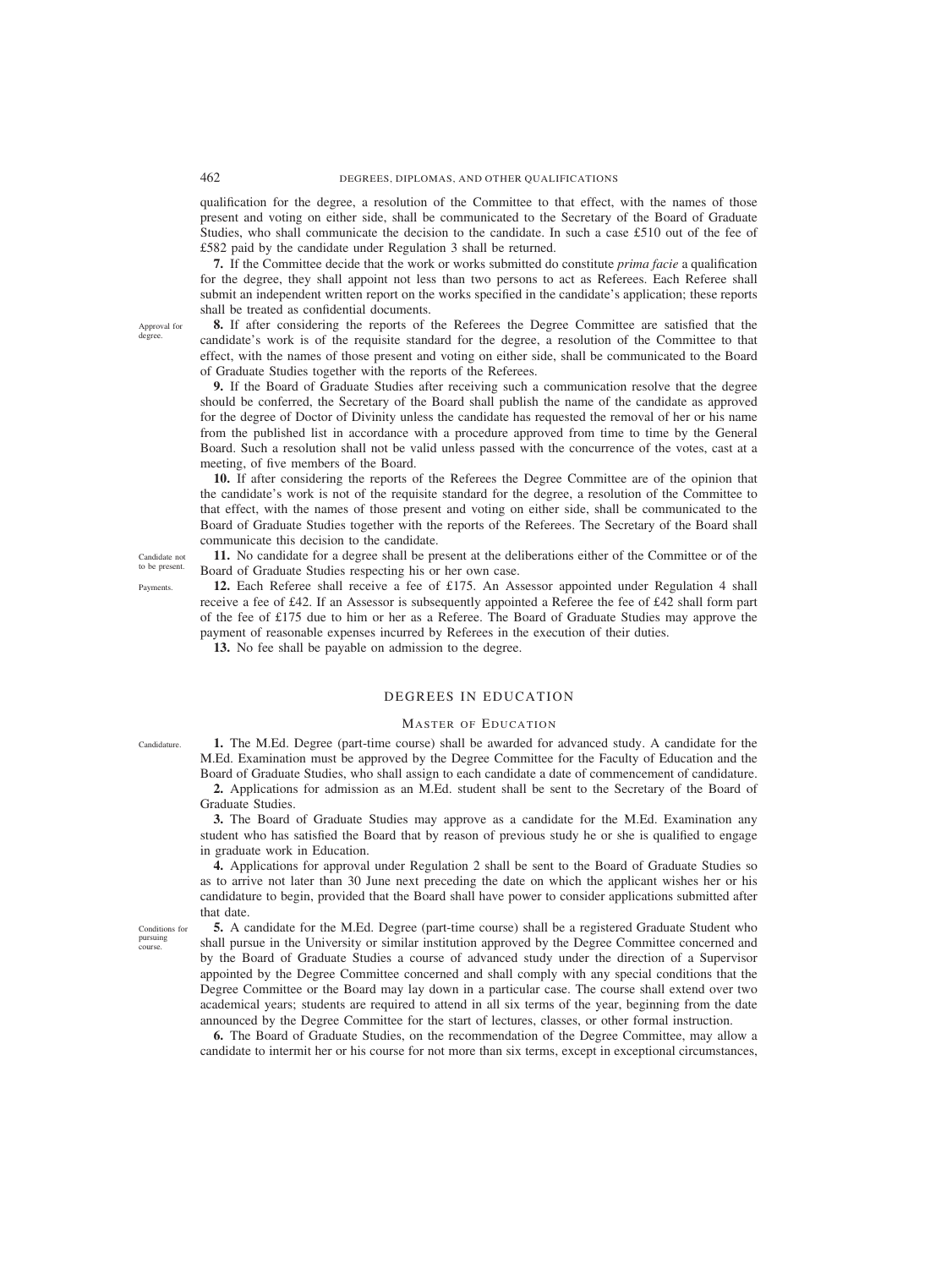which terms shall not count for any purpose of these regulations. No student's name shall appear on the list of successful candidates for the M.Ed. Examination unless the Degree Committee is satisfied that the student has diligently attended the course.

**7.** Every Supervisor shall send to the Degree Committee at least three times during the course a Supervisors' written report on the work of each student who is studying for the M.Ed. Examination under her or his direction. reports.

**8.** The Faculty Board of Education shall announce not later than the end of the Easter Term each Notice of year the subjects to be covered in the course during the academical year next but one following; provided that the Board shall have the power of subsequently issuing amendments if they have due reason for doing so and if they are satisfied that no student's preparation for the examination is adversely affected. subjects.

**9.** The Faculty Board of Education shall have power to issue supplementary regulations determining supplementary the scope and manner of assessment of the examination, and shall be empowered to amend such supplementary regulations from time to time as they may think fit, due care being taken that sufficient notice is given of any change.

10. The Degree Committee shall nominate for each academical year such number of Examiners and Examiners and Assessors as they may deem sufficient, including a resident member of the Senate as Senior Examiner. Assessors.

**11.** The M.Ed. Examination shall consist, at the choice of the candidate, of either Option A or M.Ed. Option B, as follows:

### *Option A*

The examination shall consist of a thesis, of not more than 30,000 words in length, excluding footnotes, tables, appendices, and bibliography, on a subject approved by the Degree Committee.

The examination shall include an oral examination on the thesis and on the general field of knowledge within which it falls.

# *Option B*

The examination shall consist of:

- (i) a thesis of not more than 20,000 words in length excluding footnotes, tables, appendices, and bibliography, on a subject approved by the Degree Committee;
- (ii) two essays each of at least 6,000 and not more than 6,500 words in length (or the equivalent thereof), on topics approved by the Degree Committee.

The work completed under (*a*) and (*b*) shall fall within one of the pathways as specified at the end of this regulation.

The examination shall include an oral examination on the thesis and the essays, and on the general field of knowledge within which they fall, save that the Examiners may, at their discretion, waive the requirement for an oral examination.

## *PATHWAYS*

| Arts, creativity, and education<br>Critical approaches to children's literature | Psychology and education<br>Researching practice 5–18 (primary and |
|---------------------------------------------------------------------------------|--------------------------------------------------------------------|
| Educational leadership and school                                               | secondary schools)                                                 |
| improvement                                                                     | Research in second language education                              |
| Educational research                                                            | Child and adolescent psychotherapeutic                             |
| Mathematics education                                                           | counselling                                                        |
| Primary education                                                               |                                                                    |

**12.** While studying in the University for the M.Ed. Examination, a candidate shall pay the appropriate Fee. University Composition Fee for each term of such study.

**13**. A student who has satisfactorily completed the course and has satisfied the Degree Committee in the M.Ed. Examination shall be entitled to proceed to the degree of Master of Education. Distinctive marks may be attached to the names of those candidates who in the opinion of the Examiners deserve special credit.

14. A student who has taken the M.Ed. Examination, and who is subsequently admitted as a Graduate Relation to Student registered for the degree of Ph.D., Ed.D., M.Sc., or M.Litt., may be permitted to seek exemption courses of from terms of research for that degree under the provisions of Regulation 1(*a*) of the regulations for those degrees.

**15.** Notwithstanding the provision of Regulation 4, the Degree Committee of Education and the Board of Graduate Studies shall have power to permit a candidate who has attained an appropriate

regulations.

Examination.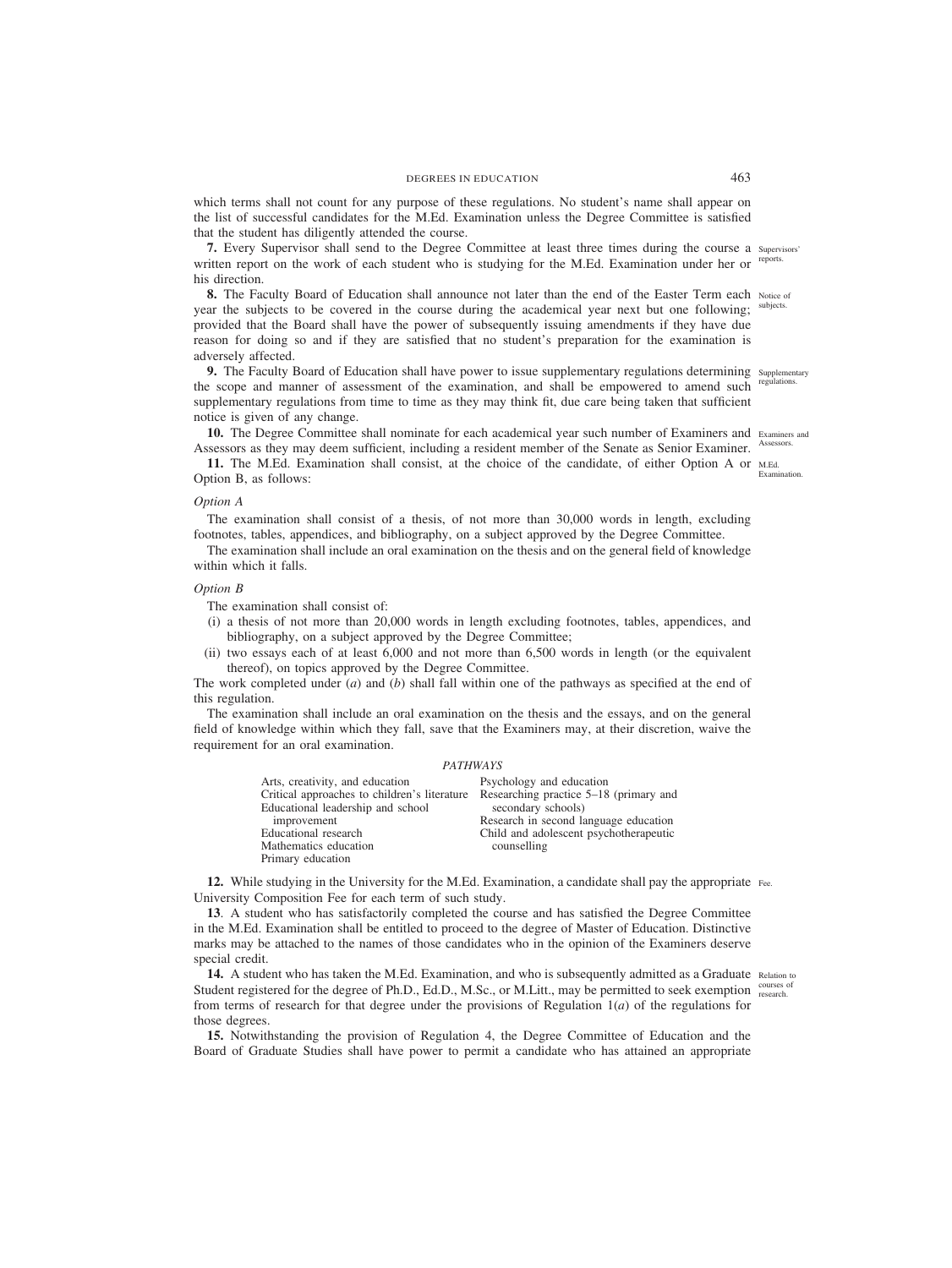standard of postgraduate study to follow a course of study leading to the award of the Master of Education extending over a period of one academical year.

## DOCTOR OF EDUCATION

# *Amended by Grace 8 of 10 May 2018*

**1.** In order to qualify for the degree of Doctor of Education a candidate shall be required satisfactorily to complete a course of training prescribed for that degree and provide evidence of a significant original contribution to study in the field of education.

**2.** Subject to clauses (*a*)–(*c*) below, a Graduate Student registered for the degree of Doctor of Education (Ed.D.) shall pursue in the University, and such other places as the Board of Graduate Studies and the Degree Committee for the Faculty of Education shall determine, a part-time course of training and research under supervision for not less than fifteen terms.

The number of terms shall begin with the term from which the student is registered as a candidate for the degree and shall be consecutive except in so far as the student may have been allowed to intermit her or his course under clause (*a*) below, or except in so far as the Board may have determined that he or she shall not be allowed to count any particular term towards the requirements for the Degree.

- (*a*) The Board, after considering a recommendation by the Degree Committee for the Faculty of Education, may exempt from up to five terms of her or his course a student who is registered as a candidate for the Ed.D. Degree, provided that before admission as a Graduate Student he or she had been engaged
	- *either* (i) in full-time or part-time research
	- *or* (ii) in other work done after graduation deemed by the Degree Committee and the Board to have provided satisfactory training for the course of research in question.
- (*b*) On account of illness or other sufficient cause, the Board, after considering a recommendation by the Degree Committee, may allow a student to intermit her or his course for one or more terms. Such terms shall not count for any purpose of these regulations except as provided in Regulation 7 of the general regulations for admission as a Graduate Student.
- (*c*) On the recommendation of the Degree Committee, the Board may allow a student who has been approved for, and may have proceeded to, the M.Ed. Degree, or the M.Phil., or M.St., or M.Res. Degree in an appropriate subject to count not more than five terms towards her or his course.

Every application for a dispensation under clauses (*a*)–(*c*) shall be made in writing to the Secretary of the Board, and shall be accompanied by a written opinion from the applicant's Supervisor.

**3.** On the recommendation of the Board, the Council may grant to a Graduate Student in respect of work done in the University before matriculation, if the student's matriculation was delayed for sufficient cause, an allowance of terms not exceeding five in number, towards the minimum of fifteen terms required to be kept under Regulation 2.

**4.** The Board may grant to a Graduate Student, after considering an application supported by the student's Tutor, up to five terms of research towards satisfying the requirements of Regulation 2, on account of illness or other grave cause. For every term so allowed the student shall pay the appropriate fee as prescribed in Regulation 11 of the general regulations for admission as a Graduate Student.

**5.** In order to be registered as a candidate for the degree, a Graduate Student must have completed, to the satisfaction of the Board and the Degree Committee, such coursework, undertaken either in the University or at such other place as may have been approved for this purpose, as the Board and Degree Committee may have specified.

**6.** The course of training and research shall be conducted under such supervisory arrangements as the Board and the Degree Committee shall specify. The Board and the Degree Committee shall satisfy themselves that, during the periods when a student is working outside the University, appropriate arrangements for supervision and for reporting on the student's progress are in place.

**7.** The examination for the degree of Ed.D. shall consist of:

- (*a*) the submission of a dissertation embodying the results of the candidate's approved course of research, which shall be submitted in accordance with the provisions of Regulations 8–10,
- (*b*) an examination, conducted orally or in writing, on the subject of the dissertation and on the general field of knowledge within which it falls, provided that in exceptional circumstances, and

Application for dispensation.

Conditions of pursuing course.

Supervision.

Requirements.

Ed.D. examination.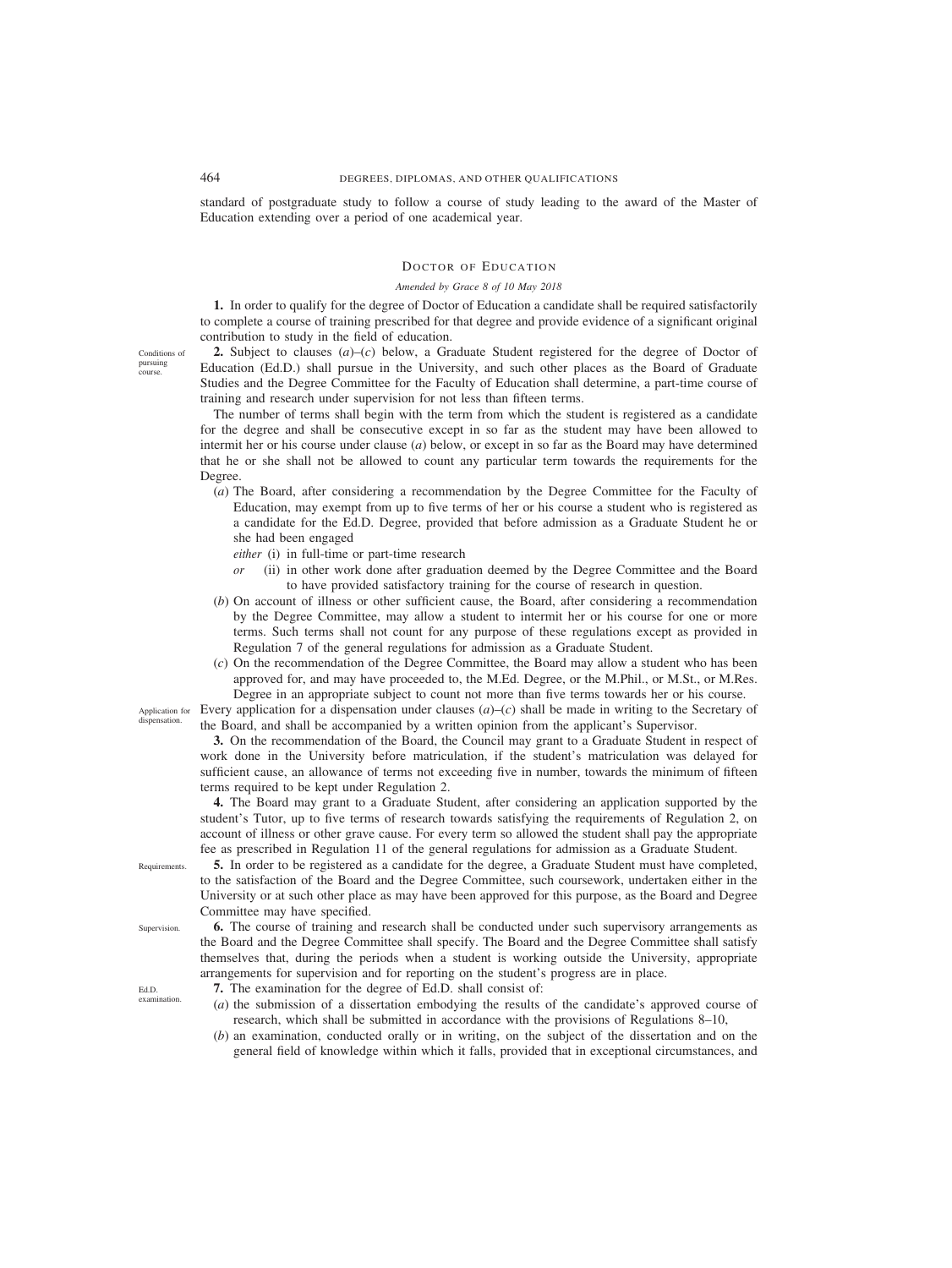on the recommendation of the Degree Committee, the Board may dispense with such an examination.

**8.** A candidate may submit her or his dissertation not earlier than the first day of the term during Dissertation. which he or she expects to complete the requirements of Regulation 2, provided that, and not later than the last day of the seventh year after he or she was registered, with the permission of the Board, a dissertation may be submitted later than that day. An allowance of terms made by the Council under Regulation 3 shall count in calculating the standing of a student for the purpose of this regulation.

**9.** In submitting their dissertations, candidates shall state, generally in a preface and specifically in notes or in a bibliography, the sources from which their information is derived, the extent to which they have availed themselves of the work of others, and the portions of the dissertation which are claimed as original. They shall also be required to declare that the dissertation submitted is not substantially the same as any that they may have submitted for a degree or diploma or similar qualification. The work, apart from quotations, shall be written in English. Candidates shall also submit a statement by those responsible for their supervision certifying the conditions under which each candidate's work was undertaken.

**10.** Two copies of each candidate's dissertation, accompanied by the statement referred to in Regulation 9 and two copies of a summary of about 300 words in length, shall be sent to the Secretary of the Board, who shall forward the copies and copies of the summary to the Secretary of the Degree Committee. In special circumstances the Board, after consulting the Degree Committee, may allow a candidate to submit one copy only of the dissertation. The dissertation shall be referred to two Examiners, appointed by the Degree Committee. Neither of the Examiners shall have been the candidate's Supervisor. Each Examiner shall make an independent report on the dissertation to the Degree Committee. The two Examiners shall jointly conduct the oral examination specified for the dissertation under Regulation 7(*b*), and shall sign a joint certificate of the result. If the Examiners do not agree in their recommendations or if for any other reason the Degree Committee or the Board need a further opinion or opinions on the merit of the work submitted, the Degree Committee may appoint an additional Examiner or additional Examiners, provided that not more than one additional Examiner shall be appointed without leave of the Board. Each additional Examiner so appointed shall make an independent report on the dissertation to the Degree Committee.

**11.** If a candidate fails to satisfy the Examiners in the oral examination specified for the dissertation under Regulation  $7(b)$ , the Degree Committee may permit the candidate to be re-examined by the same Examiners. Permission so given shall be communicated to the Secretary of the Board and shall not be given on more than one occasion. Each Examiner who takes part in an examination under this regulation shall be paid a fee of £42 in addition to any fees to which he or she may be entitled under Regulation 12, and may also claim travelling expenses in accordance with the provisions of that regulation.

12. Each Examiner shall receive a fee from the Chest. Such a fee shall be £165 if the Examiner Payments to takes part in the oral examination specified for the dissertation under Regulation  $7(b)$ , or £100 if the Examiner does not so take part, either because the Board, on the recommendation of the Degree Committee, have dispensed with the oral examination or for any other reason. Examiners may claim travelling expenses, on terms and conditions specified by the Board if their place of residence is more than ten miles from Great St Mary's Church or if an oral examination or a consultation between the Examiners is for good reason held outside Cambridge. The Board may also approve payment of other reasonable expenses incurred by an Examiner in connection with the execution of her or his duties. A subsistence allowance may be claimed by Examiners at rates determined from time to time by the Finance Committee of the Council, provided that payment may be made only in respect of a day or a night on which the Examiner's absence from her or his normal place of residence in connection with the execution of her or his duties is necessary. The travelling expenses of a candidate who is required to travel to an oral examination outside Cambridge may be paid in whole or in part, at rates determined by the Board; such a candidate may also claim a subsistence allowance at rates determined from time to time by the Finance Committee, under the same conditions as apply to the Examiners.

13. If, after considering the reports of the Examiners, the Degree Committee are satisfied that the Approval for candidate's work is of the requisite standard for the degree, a recommendation of the Committee to that effect, with the names of those present and voting on either side, shall be communicated to the Board, together with the reports of the Examiners. If the Board, after receiving such communication, at a meeting at which not less than five members are present, resolve that the candidate be approved for the Ed.D. Degree, the Secretary of the Board shall publish a notice of the candidate's approval for

Examiners.

Ed.D. Degree.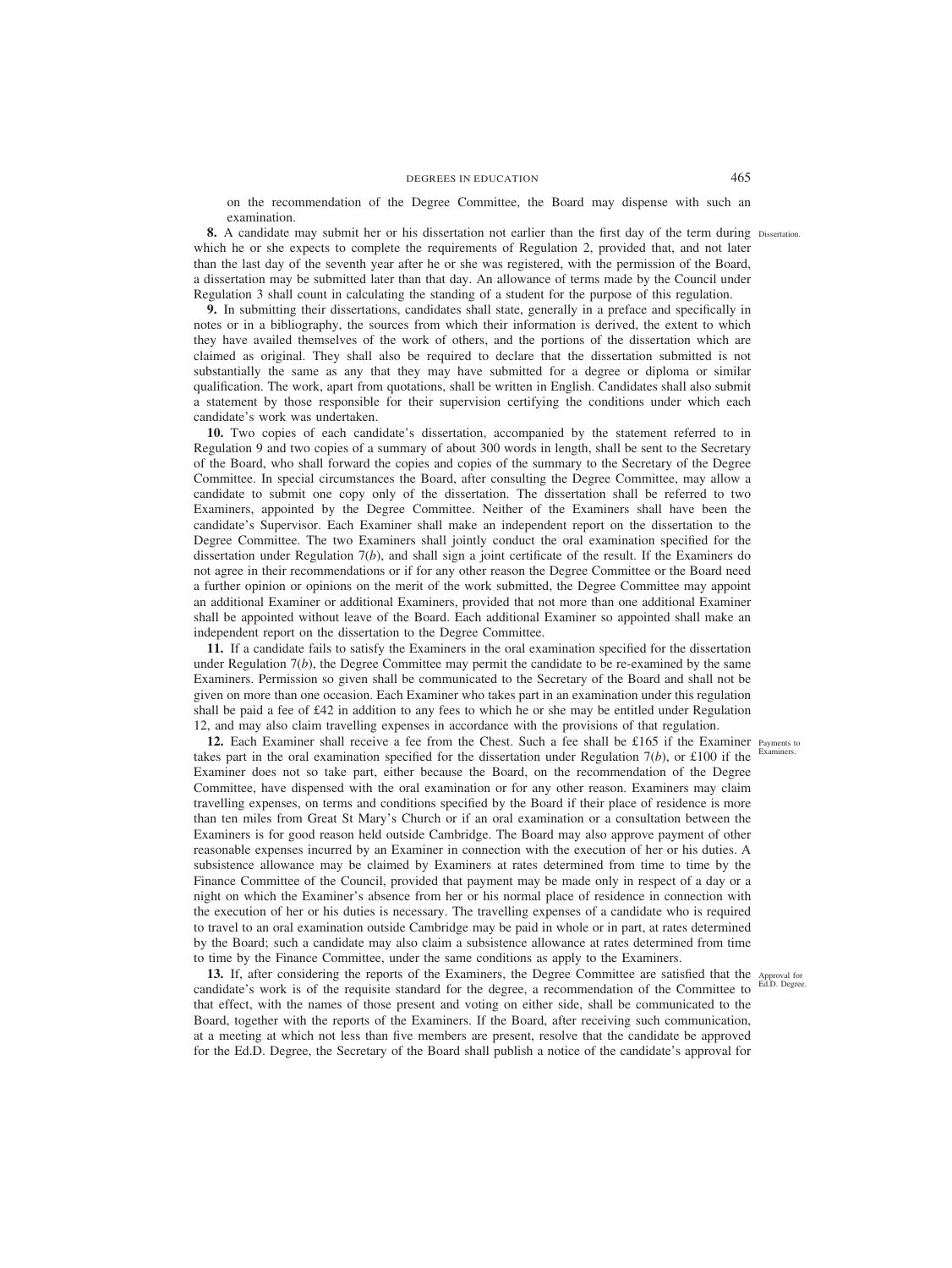Revised dissertation

Approval for M.Litt. Degree in lieu.

## 466 DEGREES, DIPLOMAS, AND OTHER QUALIFICATIONS

the award of the Degree unless the candidate has requested the removal of her or his name from the published list in accordance with a procedure approved from time to time by the General Board.

**14.** If, after considering the reports of the Examiners, the Degree Committee consider that the candidate's dissertation is not of the requisite standard for the degree, the Board may, at a meeting at which no less than five members are present, permit the candidate to submit a revised dissertation, but they shall not do so unless the Degree Committee have expressly recommended that such permission be given. The communication conveying such a recommendation by a Degree Committee shall contain the names of those present and voting on either side, and shall be accompanied by the reports of the Examiners. A candidate shall not be allowed to submit a revised dissertation on more than one occasion. **15.** If, after considering the reports of the Examiners, the Degree Committee consider that the candidate's work is not of the standard requisite for the Ed.D. Degree, but that it is of the standard requisite for the M.Litt. Degree, their recommendation to that effect, with the names of those present and voting on either side, shall be communicated to the Board, together with the reports of the Examiners. If after receiving such communication the Board decide, at a meeting at which not less than five members are present, that the candidate could properly be approved for the award of the lower degree, the Secretary of the Board shall ask the candidate whether he or she is willing to be approved for the award of the M.Litt. Degree. Subject to the candidate's agreement being received by the Secretary not later than the last day of the term following the term or vacation in which the decision on her or his candidature was made or in exceptional circumstances, which it shall itself determine, accept a candidate's agreement at a later date, the Board shall approve the candidate for the award of that degree and the Secretary shall publish a notice of such approval unless the candidate has requested the removal of her or his name from the published list in accordance with a procedure approved from time to time by the General Board.

Deciding authority.

Unsuccessful candidate to be informed.

Copy of dissertation for Library.

**16.** The Board shall be the deciding authority on all recommendations communicated to them by Degree Committees that candidates be approved for the award of the Ed.D. or M.Litt. Degree or that they be allowed to submit revised dissertations. The Board shall not approve a candidate for the award of a degree unless the Degree Committee have recommended the award of that degree; before refusing an award so recommended they shall give a representative appointed by the Degree Committee an opportunity of explaining the Committee's reasons for their recommendation.

**17.** If after considering the reports of the Examiners the Degree Committee resolve that a candidate's work is not of the requisite standard for any degree, and if they do not recommend that the candidate be allowed to submit a revised dissertation, their resolution to that effect, with the names of those present and voting on either side, shall be communicated to the Board, together with the reports of the Examiners. The Secretary of the Board shall communicate this decision to the candidate.

**18.** Before being admitted to a degree, a student shall deposit with the Secretary of the Board one copy of her or his dissertation and two copies of the summary, in a form approved by the Board. The Secretary shall deposit the copy of the dissertation together with one copy of the summary in the University Library, where they shall be available for consultation and for the making of copies for inter-library loan purposes, unless the Board determine that they shall, for a period specified by the Board, be available only to the author or to those who have the author's written permission to consult the material. The summary shall be available for copying and publication at the discretion of the Board.

# DEGREES IN ENGINEERING

## MASTER OF ENGINEERING

On completing the requisite number of terms, $\frac{1}{1}$  a student who has obtained honours in Part IIB of the Chemical Engineering Tripos or in Part IIB of the Engineering Tripos or in Part IIB of the Manufacturing Engineering Tripos or in Part III of the Computer Science Tripos shall be entitled to proceed to the M.Eng. Degree.

<sup>1</sup> See the regulations for Residence and Precincts of the University (p. 175).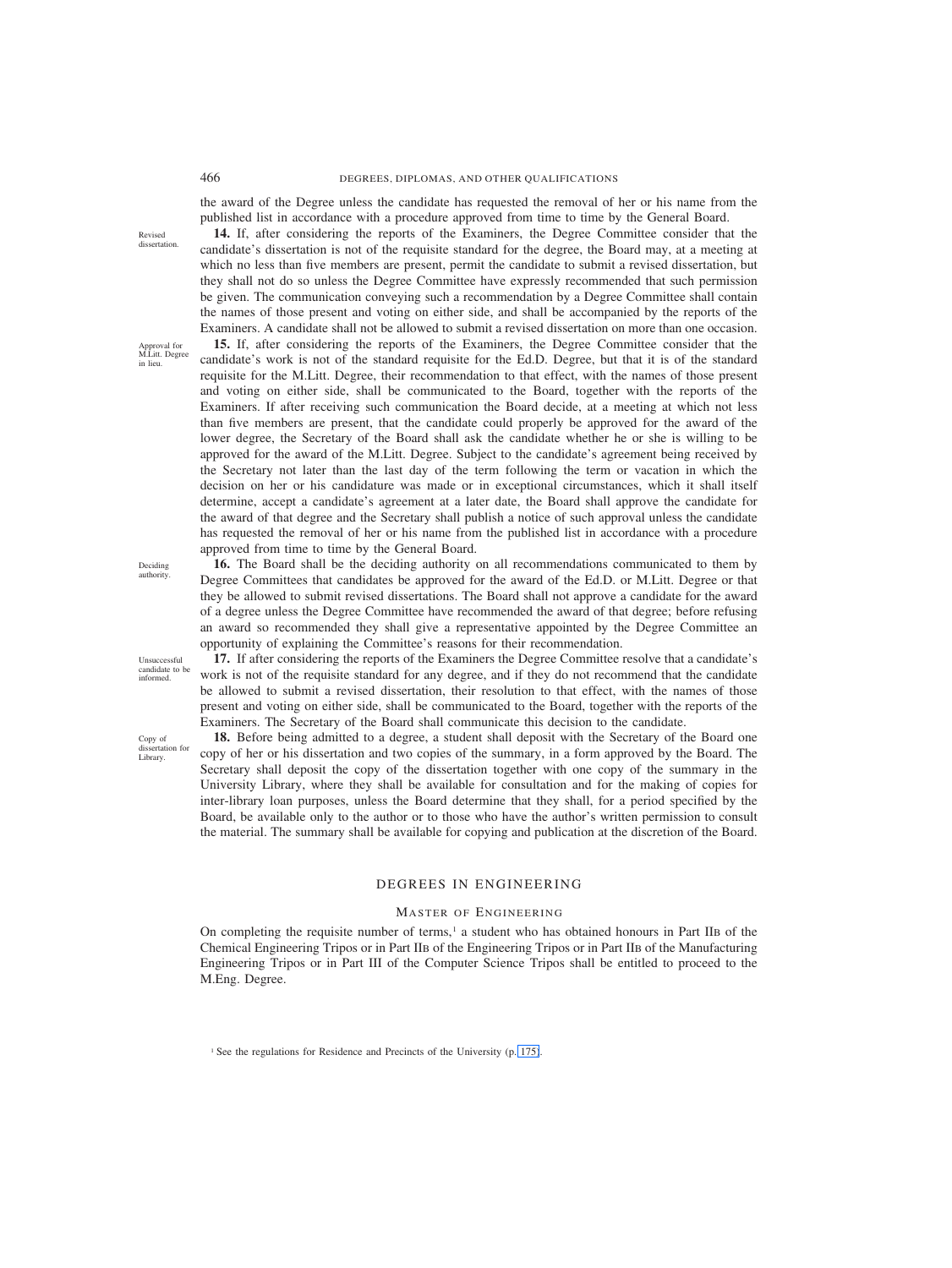# DEGREES IN ENGINEERING 467

# DOCTOR OF ENGINEERING

# *Amended by Grace 8 of 10 May 2018*

**1.** In order to qualify for the degree of Doctor of Engineering a candidate shall be required satisfactorily to complete a course of training prescribed for that degree and provide evidence of a significant original contribution to study in the field of engineering.

2. Subject to clauses  $(a)$ –(*c*) below, a Graduate Student registered for the degree of Doctor of conditions for Engineering (Eng.D.) shall pursue in the University, and such other places as the Board of Graduate pursuing Studies and the Degree Committee concerned shall determine, a course of training and research under supervision for not less than twelve terms.

The number of terms shall begin with the term from which the student is registered as a candidate for the degree and shall be consecutive except in so far as the student may have been allowed to intermit his or her course under clause (*b*) below, or except in so far as the Board may have determined that he or she shall not be allowed to count any particular term towards the requirements for the degree.

- (*a*) The Board, after considering a recommendation by the Degree Committee concerned, may allow a Graduate Student to spend all but three terms of his or her course as a candidate for a degree, or any lesser number of terms, working under supervision outside the University under conditions approved by the Degree Committee and the Board.
- (*b*) On account of illness or other sufficient cause, the Board, after considering a recommendation by the Degree Committee concerned, may allow a Graduate Student to intermit his or her course of research for one or more terms. Such terms shall not count for any purpose of these regulations except as provided in Regulation 7 of the general regulations for admission as a Graduate Student.
- (*c*) A student who is qualified to receive, but who has not received, a Certificate of Postgraduate Study in a subject intended as preparation for the Eng.D. Degree may be allowed to count not more than three terms of the period during which he or she was a candidate for the Certificate concerned towards the Degree.

Every application for a dispensation under clauses (*a*)*–*(*c*) shall be made in writing to the Secretary of Application for the Board, and shall be accompanied by a written opinion from the applicant's Supervisor.

**3.** On the recommendation of the Board, the Council may grant to a Graduate Student in respect of work done in the University before matriculation, if the student's matriculation was delayed for sufficient cause, an allowance of terms not exceeding three in number, towards the minimum of three terms required to be kept under Regulation 9 for Residence and Precincts of the University for fulltime study leading to the Eng.D. Degree.

**4.** The Board may grant to a Graduate Student, after considering an application supported by the student's Tutor, one or two terms of research towards satisfying the requirements of Regulation 2, on account of illness or other grave cause. For every term so allowed the student shall pay the appropriate fee as prescribed in Regulation 11 of the general regulations for admission as a Graduate Student.

**5.** In order to be registered as a candidate for the Degree, a Graduate Student must have completed, Requirements. to the satisfaction of the Board and the Degree Committee concerned, such coursework, undertaken either in the University or at such other place as may have been approved for this purpose, as the Board and Degree Committee may have specified.

**6.** The course of training and research shall be conducted under such supervisory arrangements as supervision. the Board and the Degree Committee concerned shall specify. The Board and the Degree Committee shall satisfy themselves that, during the periods when a student is working outside the University, appropriate arrangements for supervision and for reporting on the student's progress are in place.

**7.** The examination for the degree of Eng.D. shall consist of:

- (*a*) such coursework as the Board and the Degree Committee concerned shall specify;
- (*b*) the submission of a dissertation embodying the results of the candidate's approved course of research, which shall be submitted in accordance with the provisions of Regulations 8–9; in place of a dissertation, a candidate may, by special permission of the Board and the Degree Committee concerned, submit a portfolio of work of equivalent length;
- (*c*) an examination, conducted orally, on the subject of the dissertation, and the general field of knowledge within which it falls, provided that in exceptional circumstances, and on the recommendation of the Degree Committee concerned, the Board may dispense with such an examination.
- **8.** A candidate may submit his or her dissertation not earlier than the first day of the term during Dissertation.

dispensation.

Eng.D. examination.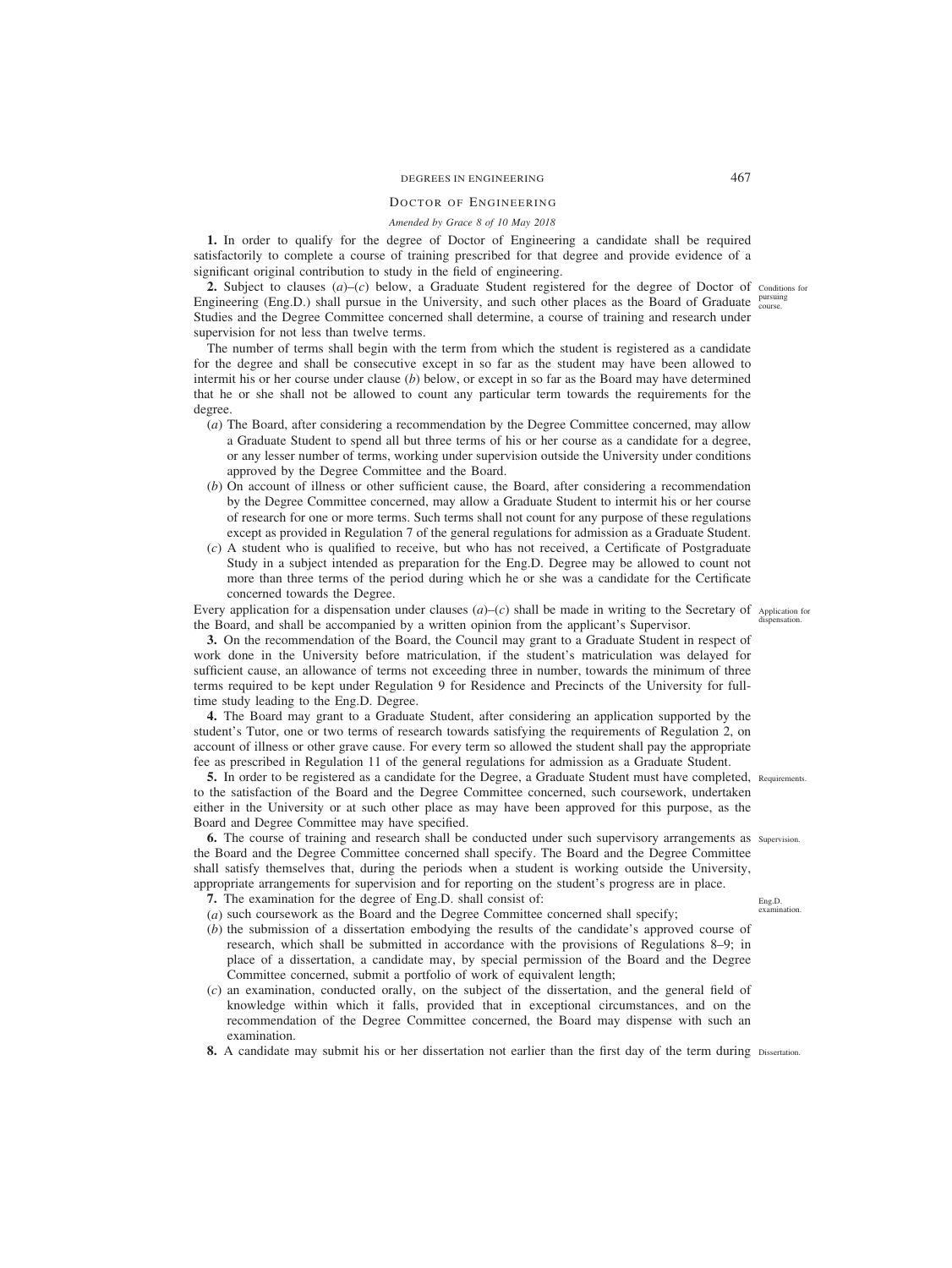which he or she expects to complete the requirements of Regulation 2 and not later than the last day of the vacation following the twelfth term after that in which the student was registered as a candidate for the degree, provided that, with the permission of the Board, a dissertation may be submitted later than that day. An allowance of terms made by the Council under Regulation 3 shall count in calculating the standing of a student for the purpose of this regulation*.*

**9.** In submitting their dissertations, candidates shall state, generally in a preface and specifically in notes or in a bibliography, the sources from which their information is derived, the extent to which they have availed themselves of the work of others, and the portions of the dissertation which are claimed as original. They shall also be required to declare that the dissertation submitted is not substantially the same as any that they may have submitted for a degree or diploma or similar qualification. The work, apart from quotations, shall be written in English. Each Degree Committee shall have power to specify a maximum length for dissertations submitted by students working under its supervision. Candidates will also submit a statement by those responsible for their supervision certifying the conditions under which each candidate's work was undertaken.

**10.** Two copies of each candidate's dissertation, accompanied by the statement referred to in Regulation 9 and two copies of a summary of about 300 words in length, shall be sent to the Secretary of the Board, who shall forward the copies and copies of the summary to the Secretary of the Degree Committee concerned. In special circumstances the Board, after consulting the Degree Committee, may allow a candidate to submit one copy only of the dissertation. The dissertation shall be referred to two Examiners, appointed by the Degree Committee. Neither of the Examiners shall have been the candidate's Supervisor. Each Examiner shall make an independent report on it to the Degree Committee. The two Examiners shall jointly conduct the oral examination specified in Regulation 7(*c*), and shall sign a joint certificate of the result. If the Examiners do not agree in their recommendations or if for any other reason the Degree Committee or the Board need a further opinion or opinions on the merit of the work submitted, the Degree Committee may appoint an additional Examiner or additional Examiners, provided that not more than one additional Examiner shall be appointed without leave of the Board. Each additional Examiner so appointed shall make an independent report on the dissertation to the Degree Committee.

**11.** If a candidate fails to satisfy the Examiners in the oral examination specified in Regulation 7(*c*), the Degree Committee may permit the candidate to be re-examined by the same Examiners. Permission so given shall be communicated to the Secretary of the Board and shall not be given on more than one occasion. Each Examiner who takes part in an examination under this regulation shall be paid a fee of £42 in addition to any fees to which he or she may be entitled under Regulation 12, and may also claim travelling expenses in accordance with the provisions of that regulation.

**12.** Each Examiner shall receive a fee from the Chest. Such a fee shall be £165 if the Examiner takes part in the oral examination specified in Regulation  $7(c)$ , or £100 if the Examiner does not so take part, either because the Board, on the recommendation of the Degree Committee, have dispensed with the oral examination or for any other reason. Examiners may claim travelling expenses, on terms and conditions specified by the Board if their place of residence is more than ten miles from Great St Mary's Church or if an oral examination or a consultation between the Examiners is for good reason held outside Cambridge. The Board may also approve payment of other reasonable expenses incurred by an Examiner in connection with the execution of his or her duties. A subsistence allowance may be claimed by Examiners at rates determined from time to time by the Finance Committee of the Council, provided that payment may be made only in respect of a day or a night on which the Examiner's absence from his or her normal place of residence in connection with the execution of his or her duties is necessary. The travelling expenses of a candidate who is required to travel to an oral examination outside Cambridge may be paid in whole or in part, at rates determined by the Board; such a candidate may also claim a subsistence allowance at rates determined from time to time by the Finance Committee, under the same conditions as apply to the Examiners.

Approval for Eng.D. Degree.

Payments to Examiners.

> **13.** If, after considering the reports of the Examiners on the examinations specified in Regulation 7, the Degree Committee are satisfied that the student's work is of the requisite standard for the degree, a recommendation of the Committee to that effect, with the names of those present and voting on either side, shall be communicated to the Board, together with the reports of the Examiners. If the Board, after receiving such communication, at a meeting at which not less than five members are present, resolve that the candidate be approved for the Eng.D. Degree, the Secretary of the Board shall publish a notice of the candidate's approval for the award of the Degree unless the candidate has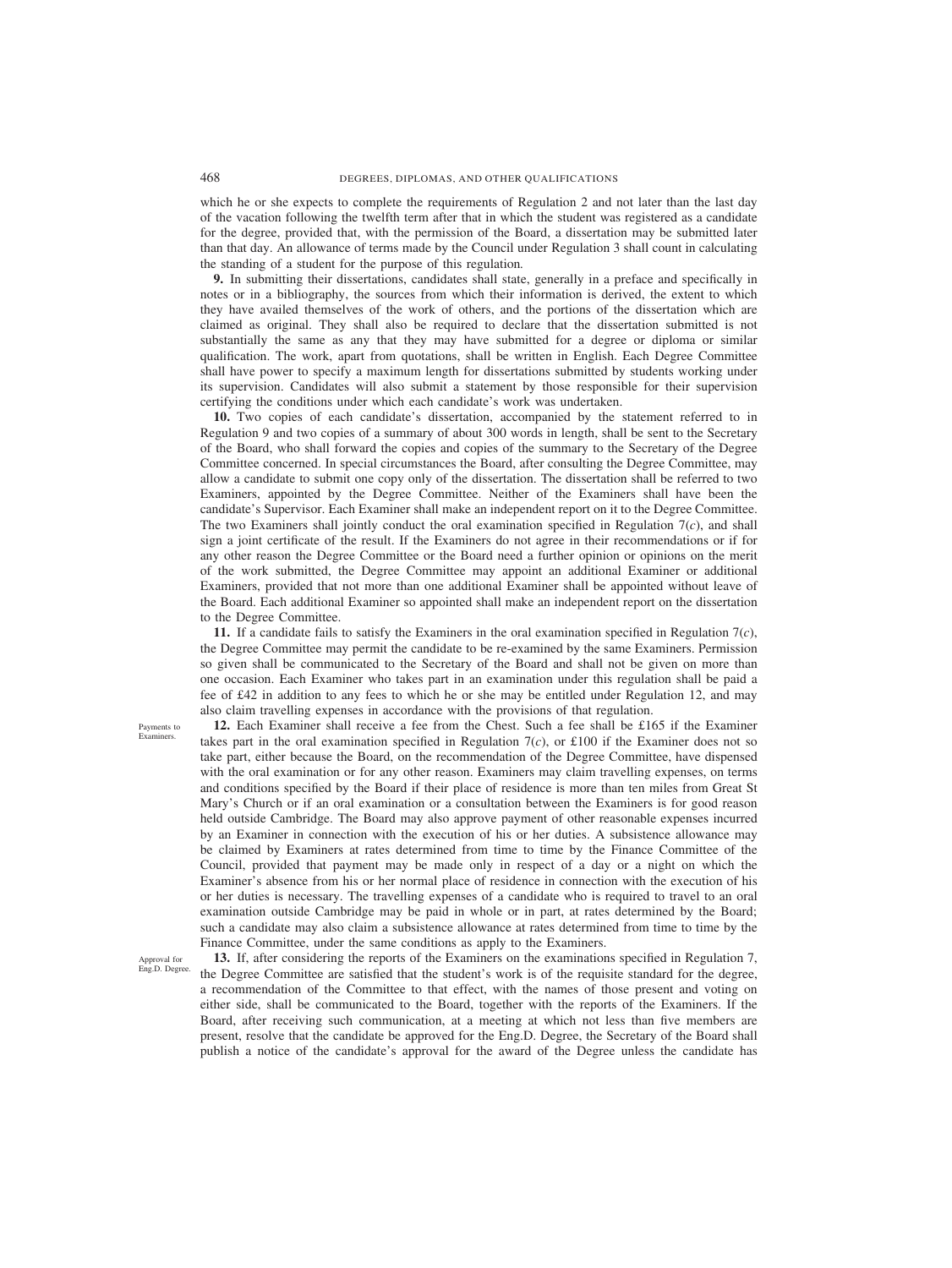requested the removal of her or his name from the published list in accordance with a procedure approved from time to time by the General Board.

14. If, after considering the reports of the Examiners, the Degree Committee consider that a student's Revised dissertation is not of the requisite standard for the degree, the Board may, at a meeting at which no less than five members are present, permit the student to submit a revised dissertation, but they shall not do so unless the Degree Committee have expressly recommended that such permission be given. The communication conveying such a recommendation by a Degree Committee shall contain the names of those present and voting on either side, and shall be accompanied by the reports of the Examiners. A student shall not be allowed to submit a revised dissertation on more than one occasion.

**15.** If, after considering the reports of the Examiners, the Degree Committee consider that a student's Approval for work is not of the standard requisite for the Eng.D. Degree, but that it is of the standard requisite for  $\frac{M.SC}{in$  lieu. the M.Sc. Degree, their recommendation to that effect, with the names of those present and voting on either side, shall be communicated to the Board, together with the reports of the Examiners. If after receiving such communication the Board decide, at a meeting at which not less than five members are present, that the candidate could properly be approved for the award of the lower degree, the Secretary of the Board shall ask the candidate whether he or she is willing to be approved for the award of the M.Sc. Degree. Subject to the candidate's agreement being received by the Secretary not later than the last day of the term following the term or vacation in which the decision on her or his candidature was made or in exceptional circumstances, which it shall itself determine, accept a candidate's agreement at a later date, the Board shall approve the candidate for the award of that degree and the Secretary shall publish a notice of such approval unless the candidate has requested the removal of her or his name from the published list in accordance with a procedure approved from time to time by the General Board.

16. The Board shall be the deciding authority on all recommendations communicated to them by Deciding Degree Committees that candidates be approved for the award of the Eng.D. or M.Sc. Degree or that they be allowed to submit revised dissertations. The Board shall not approve a candidate for the award of a degree unless the Degree Committee have recommended the award of that degree; before refusing an award so recommended they shall give a representative appointed by the Degree Committee an opportunity of explaining the Committee's reasons for their recommendation.

**17.** If after considering the reports of the Examiners the Degree Committee resolve that a candidate's Unsuccessful work is not of the requisite standard for any degree, and if they do not recommend that the candidate  $\frac{100 \text{ radine}}{100 \text{ radine}}$ be allowed to submit a revised dissertation, their resolution to that effect, with the names of those present and voting on either side, shall be communicated to the Board, together with the reports of the Examiners. The Secretary of the Board shall communicate this decision to the candidate.

18. Before being admitted to a degree, a student shall deposit with the Secretary of the Board one copy of copy of his or her dissertation and two copies of the summary, in a form approved by the Board. The usserial Secretary shall deposit the copy of the dissertation together with one copy of the summary in the University Library, where they shall be available for consultation and for the making of copies for inter-library loan purposes, unless the Board determine that they shall, for a period specified by the Board, be available only to the author or to those who have the author's written permission to consult the material. The summary shall be available for copying and publication at the discretion of the Board.

## MASTER OF FINANCE

1. A candidate for the Master of Finance Examination must be approved by the Degree Committee Candidature. for the Faculty of Business and Management.

**2.** The Degree Committee may approve as a candidate for the Master of Finance Examination any student who has satisfied the Committee that by reason of previous study he or she is qualified to engage in postgraduate work in Finance.

**3.** Applications for approval under Regulation 2 shall be sent to the Secretary of the Degree Committee so as to arrive not later than 31 March next preceding the date on which the applicant wishes his or her candidature to begin, provided that the Committee shall have power to consider applications submitted after that date.

**4.** A candidate for the Master of Finance Examination shall pursue in the University a course of study extending over three terms.

dissertation.

authority.

andidate to be

dissertation for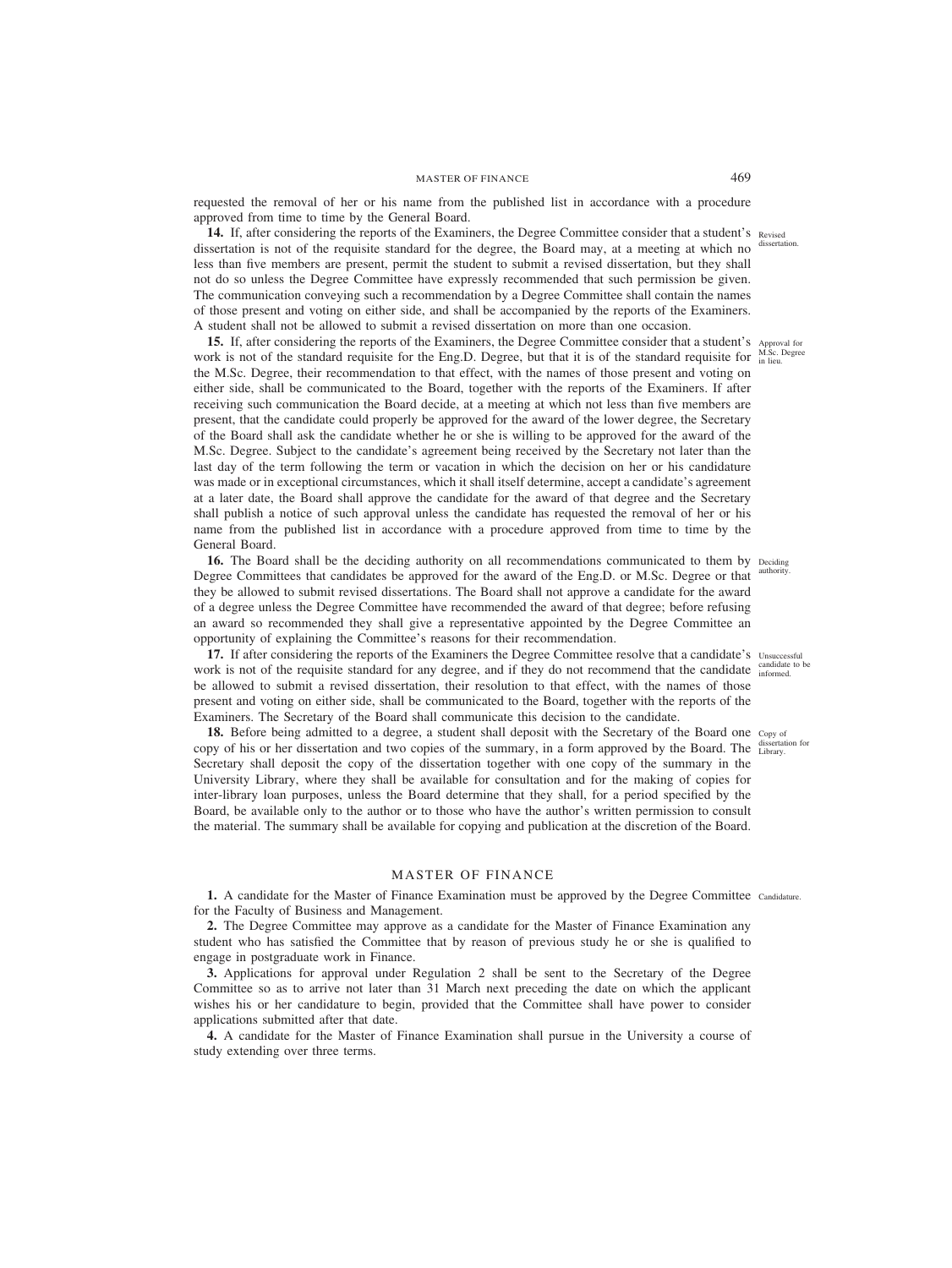**5.** The Degree Committee for the Faculty of Business and Management shall publish, not later than the end of the Easter Term each year, a list of subjects in Finance for the academical year next following. The list shall be divided into two groups, Group 1 (core subjects) and Group 2 (specialist subjects).

**6.** No student shall be a candidate for the M.Fin. Examination or for any part thereof on more than one occasion.

**7.** The Master of Finance Examination shall consist of three sections, as follows:

(*a*) *Written papers*

Three written papers as prescribed by the Faculty Board. Each candidate will be required to take no fewer than two written papers on subjects from Group 1.

(*b*) *Coursework*

The Faculty Board shall give notice of the topics and format for submission of coursework by the end of the term immediately preceding the term in which the work is to be completed.

(*c*) *Project work*

The Faculty Board shall give notice on project work and format for submission by the end of the Lent Term provided that the Board shall have the power of subsequently issuing amendments if they have due reason for doing so and they are satisfied that no student's preparation for the examination is adversely affected.

The Examiners shall have power to examine a candidate *viva voce* on any or all of the three sections of the examination  $(a)$ – $(c)$ .

**8.** The Faculty Board shall have power to issue supplementary regulations determining the scope and manner of assessment of the examination, and shall be empowered to amend such supplementary regulations from time to time as they may think fit, due care being taken that sufficient notice is given of any change. **Supplementary** 

**9.** The Faculty Board shall nominate such number of Examiners and Assessors as they may deem sufficient, including a resident member of the Senate as Chair of Examiners. Examiners and

**10.** The names of the candidates who satisfy the Examiners shall be arranged in alphabetical order in a single class; a mark of distinction shall be affixed to the names of those students whose work is of special merit. The Chair of Examiners shall communicate the marks of all candidates to the Registrary.

**11.** While following the course of study leading to the Master of Finance Examination a student shall pay the appropriate University Composition Fee.

**12.** A student who has completed the course of study and has satisfied the Examiners in the Master of Finance Examination shall be entitled to proceed to the Master of Finance Degree.

**13.** A student who has taken the Master of Finance Examination shall not be entitled to count any part of the period during which he or she has been a candidate for that examination towards a course of research for the degree of Ph.D., M.Sc., or M.Litt.

# DEGREES IN LAW

## MASTER OF CORPORATE LAW

**1.** A candidate for the Master of Corporate Law (M.C.L.) Examination:

- (*a*) must be approved by the Faculty Board of Law, who shall assign to each candidate a date of commencement of candidature; and
- (*b*) shall pursue in the University a course of study prescribed by the Faculty Board of Law, which shall extend over three terms.

**2.** The Faculty Board may approve as a candidate for the M.C.L. Examination any student who has satisfied the Faculty Board that by reason of previous study or practice of law he or she is qualified to engage in postgraduate study of law at an advanced level.

- In giving approval the Faculty Board may require a student:
- (*a*) to obtain such class or grade as they may think fit in any examination taken or to be taken by the student;
- (*b*) to be a candidate for the M.C.L. Examination in a particular year specified by the Faculty Board.

**3.** A student whose candidature has been approved under Regulation 2 may be a candidate for the

M.C.L. Examination provided that he or she has kept at least two terms at the time of the examination.

regulations.

Assessors. Class-list.

Fee.

Relation to courses of research.

Candidature.

Examination.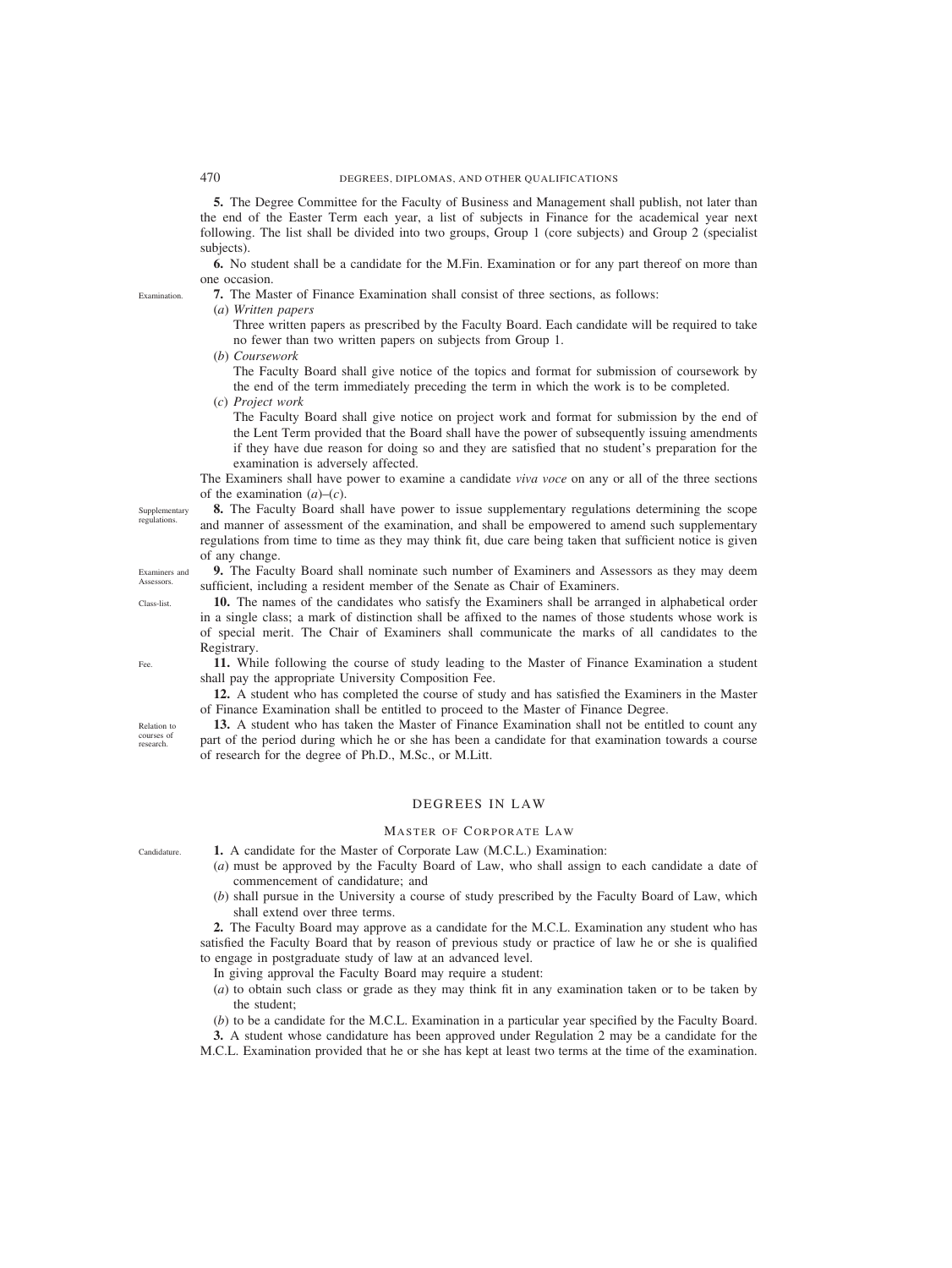## DEGREES IN LAW 471

**4.** No student shall be a candidate for the M.C.L. Examination on more than one occasion, or for the M.C.L. Examination and another University examination in the same term.

**5.** The course of study leading to the M.C.L. Examination shall provide students with an advanced course of understanding of the law and regulation which governs the operation of business corporations in the study. UK. No student's name shall appear on the list of successful candidates for the M.C.L. Examination unless the Chair of the Faculty Board of Law is satisfied that the student has diligently attended the course.

**6.** The M.C.L. Examination shall consist of two sections as follows:

(*a*) *Written papers*

Not more than fifteen subjects, prescribed by the Faculty Board of Law. Each paper shall be designated as either a full paper or a half-paper. Before the end of the Easter Term each year the Faculty Board shall announce the subjects prescribed for the examination to be held in the academical year next following, and shall give notice of the form of the examination for each subject, which shall be:

(i) for each full paper, a written paper of three hours' duration,

(ii) for each half-paper, a written paper of two hours' duration.

(*b*) *Coursework*

Such coursework as may be prescribed by the Faculty Board from time to time (this may include student presentations and participation).

**7.** The Faculty Board shall have power to restrict candidates' choice of subjects, and their choice Restriction. of questions within a written paper; any such restriction shall be announced not later than the second Friday of the Full Michaelmas Term next preceding the examination.

**8.** Courses prescribed by the Faculty Board under Regulation 6(*a*) shall be published in the *Reporter* by the first Monday in the August next preceding the academical year in which those courses are to be conducted. Any such course prescribed by the Faculty Board may be withdrawn by the Board upon notice given in the *Reporter* within the first three weeks of Full Michaelmas Term in the academical year in which the course was to have been conducted. Each candidate who has applied to take part in a course so withdrawn shall be informed of its withdrawal by the Secretary of the Faculty Board.

**9.** Each candidate shall offer:

- (i) one full paper prescribed for examination under Regulation  $6(a)(i)$ ; and
- (ii) four half-papers prescribed for examination under Regulation  $6(a)(ii)$ , and

(iii) coursework prescribed under Regulation 6(*b*).

**10.** The names of the candidates who satisfy the Examiners for the M.C.L. Examination shall be Class-lists. arranged in three classes, of which the second shall be divided into two divisions. The names in the first and third classes and in each division of the second class shall be arranged in alphabetical order. A mark of distinction shall be affixed to the names of those students placed in the first class whose work is of special merit.

**11.** Examiners for the M.C.L. Examination shall be nominated by the Faculty Board of Law. The Examiners. Faculty Board shall nominate such number of Examiners as they shall deem sufficient. The provisions of the regulations for the Law Tripos relating to the appointment and duties of Assessors shall apply *mutatis mutandis* to the M.C.L. Examination.

**12.** On completing the requisite number of terms, a student who has satisfied the Examiners for the M.C.L. Examination and has met the requirements of Regulation 5 shall be entitled to proceed to the M.C.L. Degree.

**13.** A student who is a candidate for the M.C.L. Examination shall pay the appropriate University Fee. Composition Fee.

## MASTER OF LAW

*Amended by Notice (*Reporter*, 2017–18, p. 808)*

## *LL.M. Examination*

1. The LL.M. Examination shall comprise not more than thirty-five subjects, prescribed by the scheme of Faculty Board of Law, which may include a seminar paper, to be assessed by thesis only, and which examination. shall include not less than four subjects that fall within each of the following fields:

M.C.L. Examination.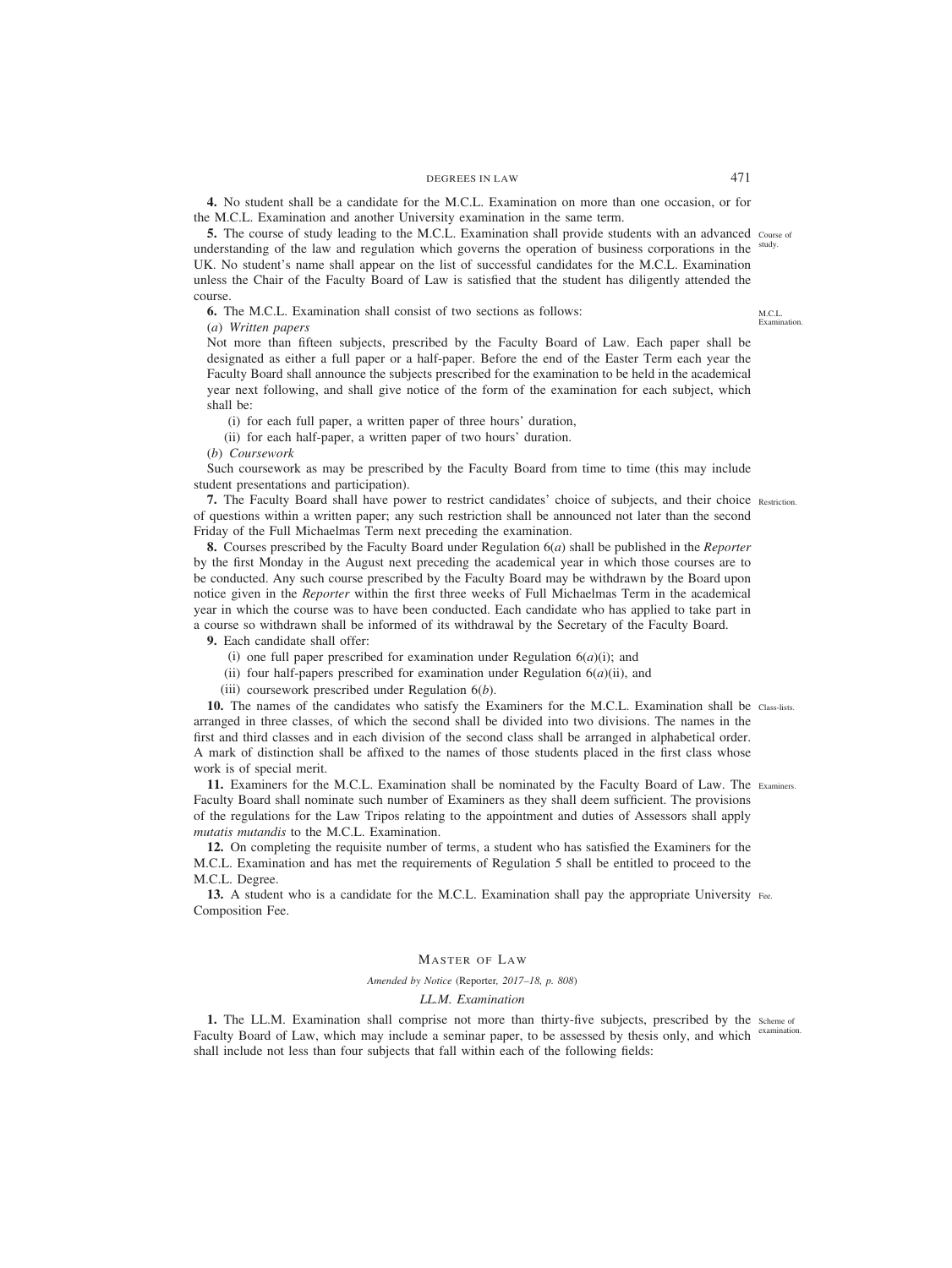Commercial law European law Intellectual property International law.

**2.** (*a*) Before the end of the Easter Term each year the Faculty Board shall announce the subjects prescribed for the examination to be held in the academical year next following, and shall give notice of the form of the examination for each subject, which shall be:

*either* (i) a written paper of three hours' duration,

*or* (ii) a written paper of two hours' duration together with the submission of an essay of not more than 7,000 words, including footnotes and appendices but excluding bibliography, on a topic approved by the Faculty Board which falls within the field of the subject;

provided that in any subject specified by the Faculty Board candidates shall have a free choice between the two forms of examination (i) and (ii).

(*b*) At the same time, the Faculty Board shall prescribe and give notice of those subjects, if any, which will be assessed by examination only.

(*c*) At the same time, if a seminar paper is one of the subjects prescribed under Regulation 1 for the academical year next following, the Faculty Board shall prescribe and give notice of those courses (not exceeding six in number) in which seminars are to be held that year.

**3.** (*a*) The Faculty Board shall have power to restrict candidates' choice of subjects, and their choice of questions within a written paper; any such restriction shall be announced not later than the second Friday of the Full Michaelmas Term next preceding the examination.

(*b*) Courses prescribed by the Faculty Board under Regulation 2(*c*) shall be published in the *Reporter* before the end of the Long Vacation period of residence next preceding the academical year in which those courses are to be conducted. Any such course prescribed by the Faculty Board may be withdrawn by the Board upon notice given in the *Reporter* within the first three weeks of Full Michaelmas Term in the academical year in which the course was to have been conducted. Each candidate who has applied to take part in a course so withdrawn shall be informed of its withdrawal by the Secretary of the Faculty Board.

**4.** (*a*) Each candidate shall offer:

- (i) four subjects prescribed for examination under Regulation 2(*a*), or
- (ii) three subjects prescribed for examination under Regulation  $2(a)$  and a thesis in lieu of another subject which is prescribed under Regulation  $2(a)$ , but not prescribed under Regulation  $2(b)$ , provided that the title of the thesis has been approved in accordance with the provisions of Regulation 9; or
- (iii) in a year where the seminar paper is offered, three subjects prescribed for examination under Regulation 2(*a*) and the seminar paper, provided the title of the thesis by which the seminar paper is to be assessed has been approved in accordance with the provisions of Regulation 9.

(*b*) A thesis offered under Regulation 4(*a*)(ii) or (*a*)(iii) shall be submitted in accordance with the provisions of Regulations 9 and 10.

**5.** A candidate for the LL.M. Examination

(*a*) must be approved by the Faculty Board, who shall assign to each candidate a date of commencement of candidatures;

*and*

**Requirements** 

(*b*) shall pursue in the University a course of study prescribed by the Faculty Board, which shall extend over three terms;

provided that a student shall be entitled to be a candidate for the LL.M. Examination without satisfying requirements (*a*) and (*b*) of this regulation if he or she has proceeded to the B.A. Degree and

- *either* (i) obtained honours, or attained the honours standard, in Part I of the Law Tripos before 1980 or in Part IB or Part II before 1989,
- *or* (ii) was before 1 October 1987 called to the Bar or admitted as a solicitor in England and Wales or in Ireland, or admitted as an advocate or a law agent in Scotland.

**6.** The Faculty Board may approve as a candidate for the LL.M. Examination any student who has satisfied the Board that by reason of previous study of law he or she is qualified to engage in postgraduate study of law at an advanced level.

In giving approval the Board may require a student

(*a*) to obtain such class or grade as they may think fit in any examination taken or to be taken by the student;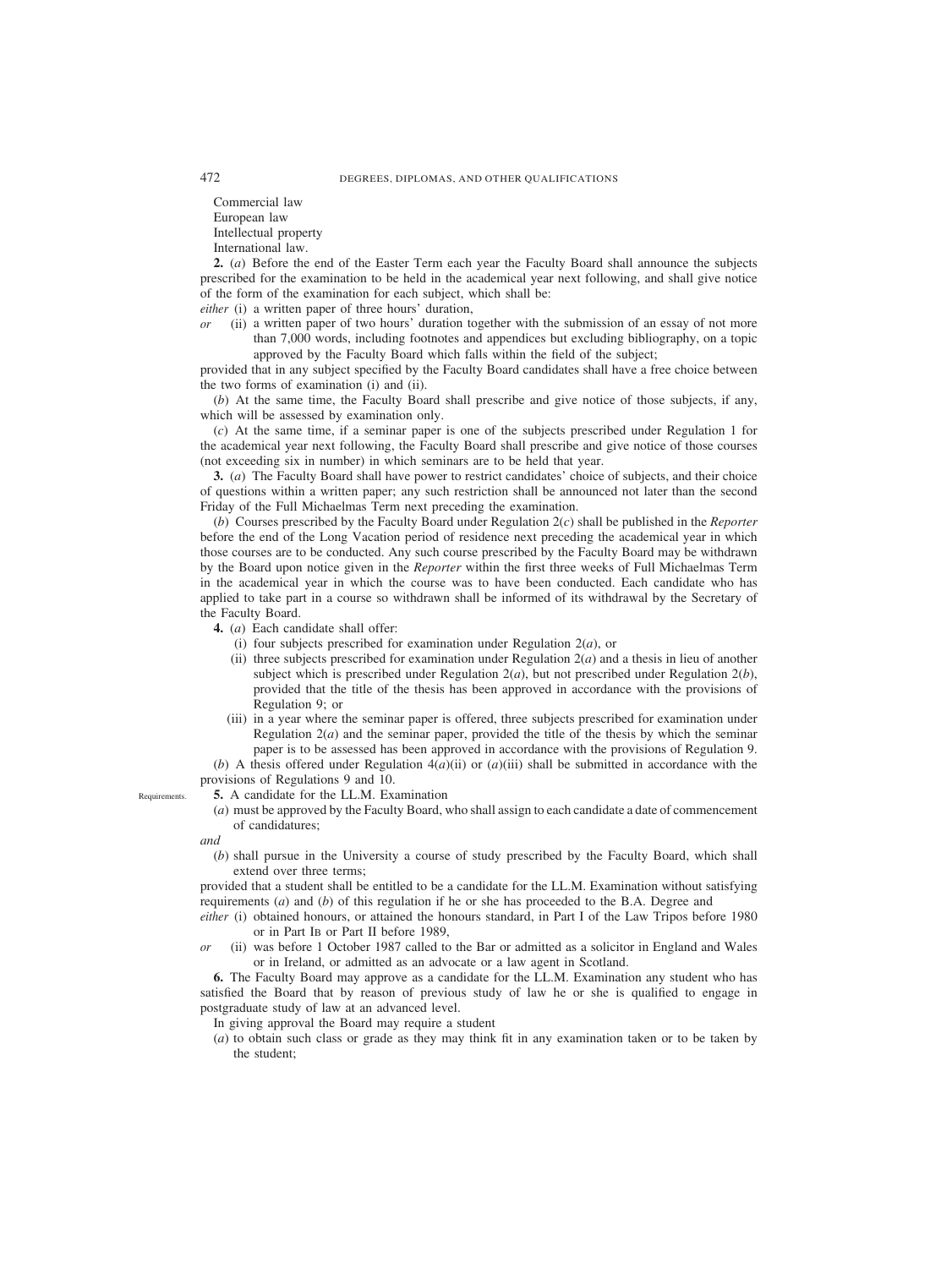# DEGREES IN LAW 473

(*b*) to be a candidate for the LL.M. Examination in a particular year specified by the Faculty Board.

**7.** A student whose candidature has been approved under Regulation 6 may be a candidate for the LL.M. Examination provided that he or she has kept two terms at least at the time of the examination.

**8.** No student shall be a candidate for the LL.M. Examination on more than one occasion, or for Restrictions. the LL.M. Examination and another University examination in the same term.

**9.** (*a*) A candidate who intends to offer an essay under Regulation  $2(a)(ii)$  or a thesis under Essay or thesis. Regulation  $4(a)$ (ii) or (iii) shall submit the title of the proposed essay or thesis, together with a statement of the subjects he or she intends to offer in the LL.M. Examination, to the Secretary of the Faculty Board no later than the third Friday of the Full Michaelmas Term next preceding the examination.

(*b*) A candidate may only offer such an essay or thesis if the Faculty Board has approved its title. The Faculty Board shall approve such a title, or reject the candidate's application to offer such an essay or thesis, as soon as practicable following the third Friday of the Full Michaelmas Term next preceding the examination, and in any event no later than the end of that Full Term. The Faculty Board shall promptly communicate to a candidate any decision made under this paragraph.

(*c*) The Faculty Board shall only approve the proposed title for a thesis under Regulation  $4(a)(ii)$  if it is, in the opinion of the Board, within the scope of a subject prescribed for examination under Regulation 2(*a*) for the academical year in question.

(*d*) The Faculty Board shall only approve the proposed title for a thesis under Regulation  $4(a)(iii)$ if it is, in the opinion of the Board, within the scope of a seminar course prescribed under Regulation 2(*c*) for the academical year in question.

(*e*) Without prejudice to any other power of the Faculty Board, it may reject a candidate's application to offer a thesis under Regulation  $4(a)(ii)$  or  $(a)(iii)$  having regard respectively to the number of candidates who have applied to offer a thesis in lieu of a particular paper, or to the number of candidates on a particular seminar course.

(*f*) The Faculty Board shall not, save in exceptional circumstances, approve a title for a thesis under Regulation  $4(a)$ (ii) or  $(a)$ (iii) if the proposed title falls within the scope of any of the subjects which the candidate in question is offering for the LL.M. Examination.

(*g*) When the Faculty Board has approved the title of an essay or thesis, no change shall be made to it, or to the candidate's scheme of subjects offered, without the further approval of the Board.

(*h*) A candidate for the LL.M. Examination shall submit any essay or thesis he or she is offering to the Secretary of the Faculty Board no later than 1 May next preceding that examination. A candidate who submits an essay or thesis to the Secretary of the Faculty Board after this date may be penalized by the Examiners of the LL.M. Examination.

- (*i*) Any essay or thesis submitted shall be computer- or type-written.
- **10.** A thesis offered under Regulation  $4(a)(ii)$  or  $(a)(iii)$
- (*a*) shall be prefaced by a declaration signed by the candidate that it represents her or his own work unaided except as may be specified in the declaration, and that the work has been done during the current academical year; and
- (*b*) shall contain a statement of, or notes on, the sources from which the thesis is derived, including any written work which the candidate has previously submitted or is concurrently submitting for any other degree, diploma, or similar qualification at any university or similar institution.

A thesis shall not exceed 18,000 words including footnotes and appendices, but excluding bibliography. The Faculty Board shall have power to designate the subject of a thesis as a subject in one of the fields specified in Regulation 1.

**11.** A candidate who offers an essay under Regulation  $2(a)(ii)$  or a thesis under Regulation  $4(a)(ii)$ or (*a*)(iii) may be called for *viva voce* examination in connection with such essay or thesis.

12. The names of the candidates who satisfy the Examiners for the LL.M. Examination shall be class-list. arranged in three classes, of which the second shall be divided into two divisions. The names in the first and third classes and in each division of the second class shall be arranged in alphabetical order. A mark of distinction shall be affixed to the names of those students placed in the first class whose work is of special merit. The class-list shall indicate those candidates who have satisfied the Examiners in not less than three subjects, or two subjects and a thesis, in one of the fields specified in Regulation 1. In any case where a candidate offers a combination of papers (including any thesis designated as falling within a particular field under Regulation 10 above) whereby, under the foregoing provision, the class-list could indicate that the candidate has satisfied the Examiners in one of two or more of the fields specified in Regulation 1, that candidate may give notice that he or she wishes the Examiners to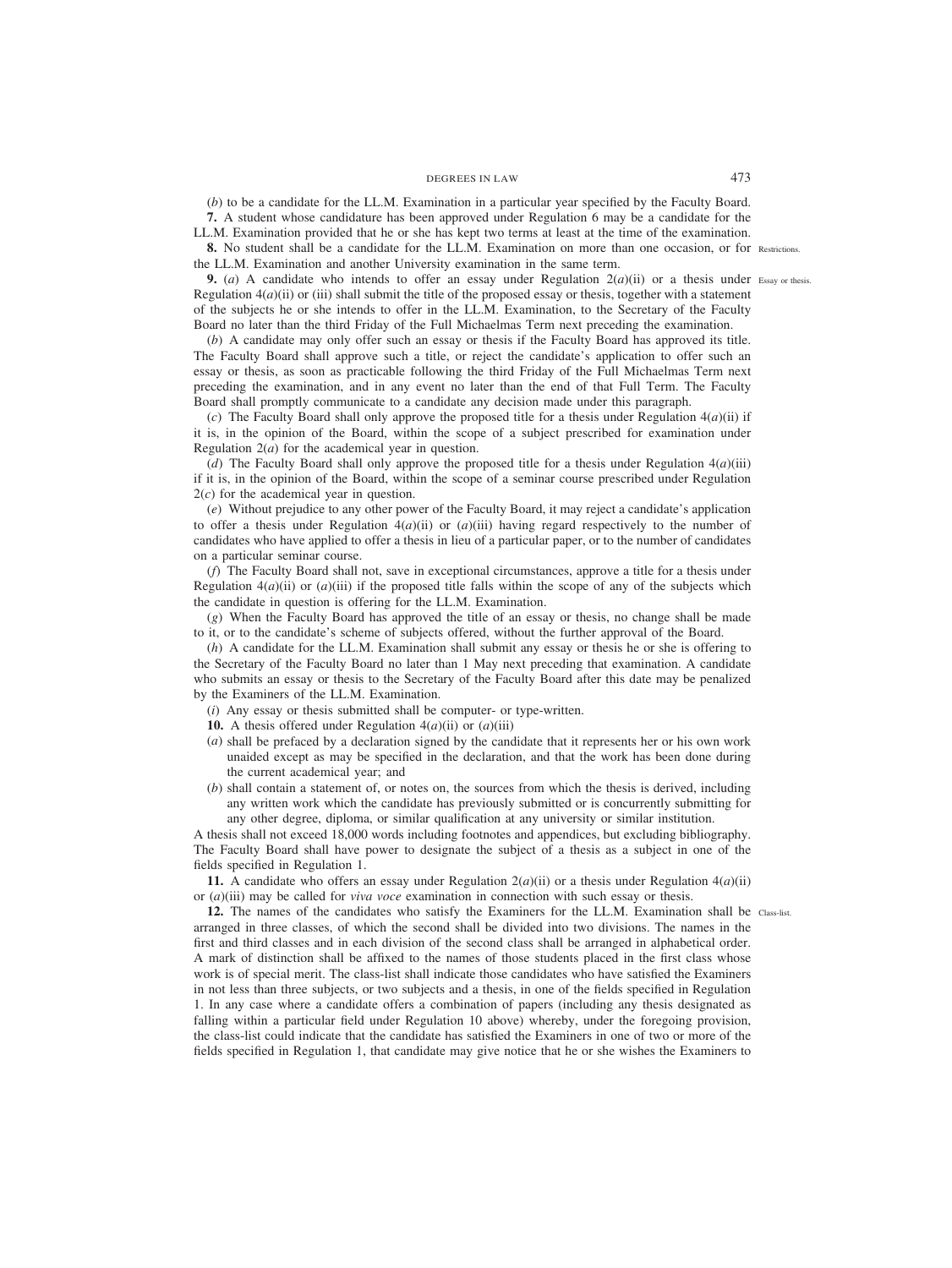474 DEGREES, DIPLOMAS, AND OTHER QUALIFICATIONS

indicate that he or she has satisfied them in a stated field only. Any such notice shall be given by letter to the Secretary of the Faculty Board no later than 1 May of the Easter Term in which the candidate concerned takes the LL.M. Examination. If a candidate gives notice pursuant to the preceding provisions, and satisfies the Examiners in a sufficient number of papers (including any thesis) falling within the field indicated by the candidate, the class-list shall indicate that he or she has so satisfied the Examiners. If a candidate who is eligible to do so does not give notice in accordance with the preceding provisions, the class-list shall (*a*) if the candidate is classed and satisfies the Examiners in one field under Regulation 1, indicate that he or she has so satisfied the Examiners; or (*b*) if the candidate is classed and satisfies them in two or more fields under Regulation 1, indicate that he or she has satisfied them in whichever of those fields is indicated by a letter earlier in the alphabet than any other such letter. A candidate may request that the designation of any subject specialism be removed from the class-list and consequently from their examination transcript, with permanent effect.

**13.** Examiners for the LL.M. Examination shall be nominated by the Faculty Board of Law; provided that if there is any candidate in International Law one of the Examiners shall be the Whewell Professor or a deputy nominated by the Whewell Professor. The Faculty Board shall nominate such number of Examiners as they shall deem sufficient. A lecturer conducting a seminar course prescribed under Regulation 2(*c*) shall, if not an Examiner, be an Assessor for the LL.M. and shall report to the Examiners a mark for each candidate in that course (equivalent to the mark for a paper in the examination) based upon his or her assessment of the candidate's thesis. The provisions of the regulations for the Law Tripos relating to the appointment and duties of Assessors shall apply *mutatis mutandis* to the LL.M. Examination. **Examiners** Assessors.

## *LL.M. Degree*

14. On completing the requisite number of terms,<sup>1</sup> a student who has satisfied the Examiners for the LL.M. Examination shall be entitled to proceed to the LL.M. Degree; provided that, if the student's course of study for the LL.M. Examination has included any term needed for the B.A. Degree, and if the student elects to proceed to the latter degree, he or she shall not be eligible also to proceed to the LL.M. Degree. **Conditions** 

**15.** A student who is a candidate for the LL.M. Examination after having been admitted to the B.A. Degree but who has not paid a University Composition Fee for any term since completing the requirements for that degree shall pay a fee of £60 on entering for the LL.M. Examination, but no further fee shall be payable by such a student for admission to the LL.M. Degree or to the M.A. Degree.

# DOCTOR OF LAW

## *Amended by Grace 8 of 10 May 2018*

**1.** In order to qualify for the degree of Doctor of Law a candidate shall be required to give proof of distinction by some original contribution to the advancement of the science or study of law.

- **2.** Any person may be a candidate for the degree of Doctor of Law who is a graduate of the University and who
- *either* (*a*) is of not less than eight years' standing from admission to his or her first degree of the University,
- *or* (*b*) is of not less than eight years' standing from admission to his or her first degree of some other university and has been admitted (i) to some office in the University or to a Headship or a Fellowship of a College, and (ii) to the degree of Master of Arts under Statute B II 2 or to a degree of the University by incorporation.

**3.** A candidate for the degree shall apply in writing to the Secretary of the Board of Graduate Studies, specifying the works on which his or her claim to the degree is based and providing a summary in not more than 500 words of the field of research covered by these works. A candidate shall send with the application a fee of £582 for the Chest, and two copies of each of the works specified, provided that the Board of Graduate Studies may, subject to the concurrence of the Degree Committee, allow a candidate to submit only one copy. All the works submitted shall, apart from quotations, be

Standing of candidates.

Method of application.

Fee.

<sup>&</sup>lt;sup>1</sup> See the regulations for Residence and Precincts of the University (p. 175).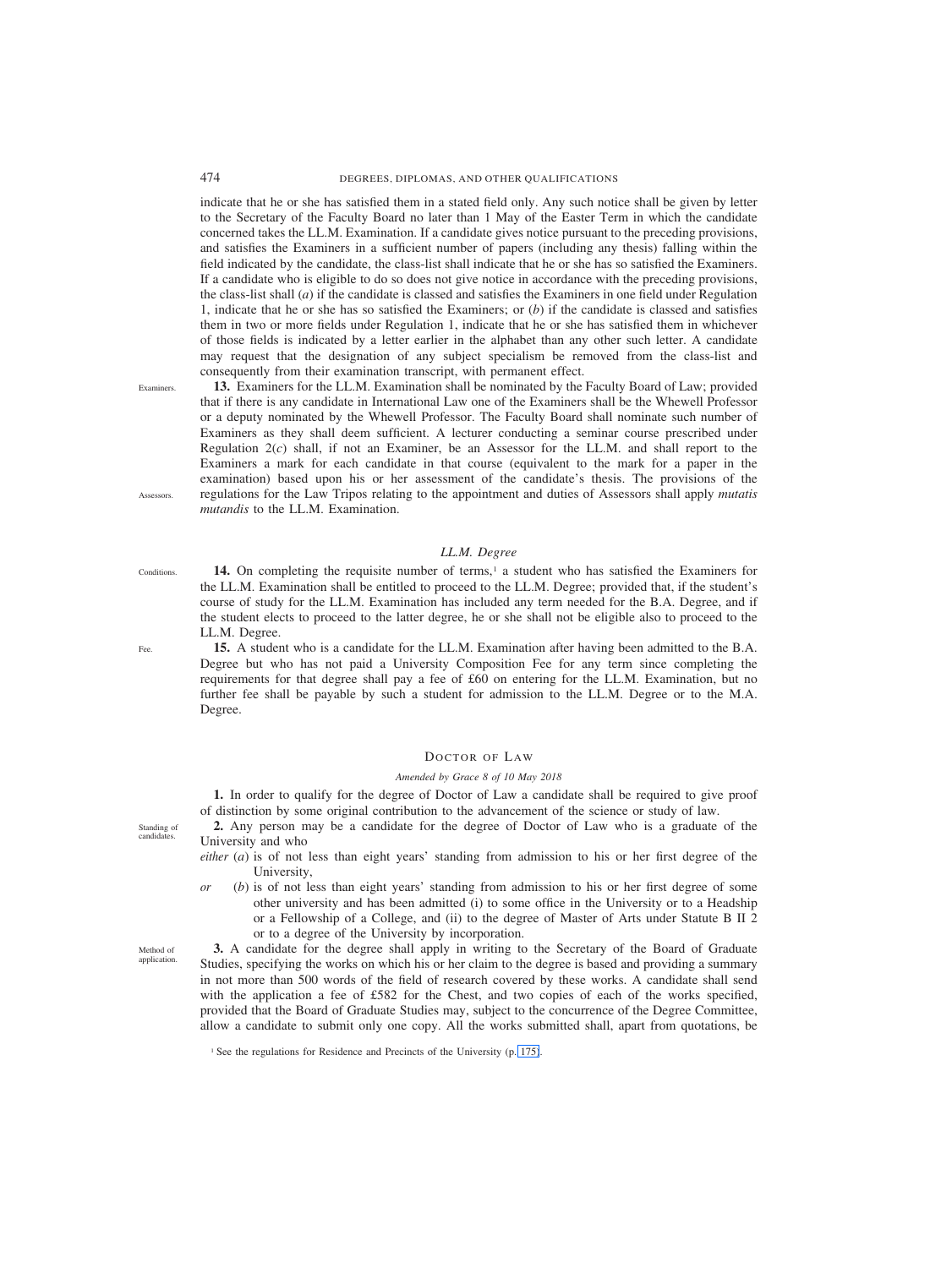written in English unless in a particular case the Degree Committee for the Faculty of Law have allowed a candidate to submit material in some other language. A substantial part of the material submitted must have been published and the remainder must be printed or typewritten.

**4.** Each application shall be forwarded by the Secretary of the Board of Graduate Studies to the Preliminary Degree Committee for the Faculty of Law, who shall give preliminary consideration to the application consideration. and shall determine whether the works submitted constitute *prima facie* a qualification for the degree; the Committee may appoint an Assessor to assist them in the matter.

**5.** If the Committee decide that the works submitted do not constitute *prima facie* a qualification for the degree, a resolution of the Committee to that effect, with the names of those present and voting on either side, shall be communicated to the Secretary of the Board of Graduate Studies, who shall communicate the decision to the candidate. In such a case £510 out of the fee of £582 paid by the candidate under Regulation 3 shall be returned.

**6.** If the Committee decide that the works submitted do constitute *prima facie* a qualification for Referees. the degree, they shall appoint not less than two persons to act as Referees. Each Referee shall submit an independent written report on the works specified in the candidate's application; these reports shall be treated as confidential documents.

**7.** If after considering the reports of the Referees the Degree Committee are satisfied that the candidate's work is of the requisite standard for the degree, a resolution of the Committee to that effect, with the names of those present and voting on either side, shall be communicated to the Board of Graduate Studies together with the reports of the Referees.

**8.** If the Board of Graduate Studies after receiving such a communication resolve that the degree Approval for should be conferred, the Secretary of the Board of Graduate Studies shall publish the name of the degree. candidate as approved for the degree of Doctor of Law unless the candidate has requested the removal of her or his name from the published list in accordance with a procedure approved from time to time by the General Board. Such a resolution shall not be valid unless passed with the concurrence of the votes, cast at a meeting, of five members of the Board.

**9.** If after considering the reports of the Referees the Degree Committee are of the opinion that the candidate's work is not of the requisite standard for the degree, a resolution of the Committee to that effect, with the names of those present and voting on either side, shall be communicated to the Board of Graduate Studies together with the reports of the Referees. The Secretary of the Board shall communicate this decision to the candidate.

10. No candidate for the degree shall be present at the deliberations either of the Committee or of candidate not the Board of Graduate Studies respecting his or her own case. to be present.

11. Each Referee shall receive a fee of £175. An Assessor appointed under Regulation 4 shall Payments. receive a fee of £42. If an Assessor is subsequently appointed a Referee the fee of £42 shall form part of the fee of £175 due to him or her as a Referee. The Board of Graduate Studies may approve the payment of reasonable expenses incurred by Referees in the execution of their duties.

**12.** No fee shall be payable on admission to the degree.

# MASTER OF MATHEMATICS (M.MATH.)

A student who has obtained honours in Part III of the Mathematical Tripos shall be entitled to proceed to the M.Math. Degree.

# DEGREES IN MEDICINE AND SURGERY

## BACHELOR OF MEDICINE AND BACHELOR OF SURGERY

# *NEW CURRICULUM REGULATIONS* <sup>1</sup>

# BACHELOR OF MEDICINE AND BACHELOR OF SURGERY

**(Curriculum Regulations)**

*CURRICULUM REGULATIONS*

*Amended by Notices (*Reporter*, 2017–18, pp. 112 and 849)*

**1.** These regulations, which shall be known as the Curriculum Regulations for the degrees of Bachelor of Medicine and Bachelor of Surgery, shall apply to those students who begin their clinical course on or after 1 September 2015.

<sup>1</sup> These regulations were last published in *Statutes and Ordinances*, 2014, p. 480.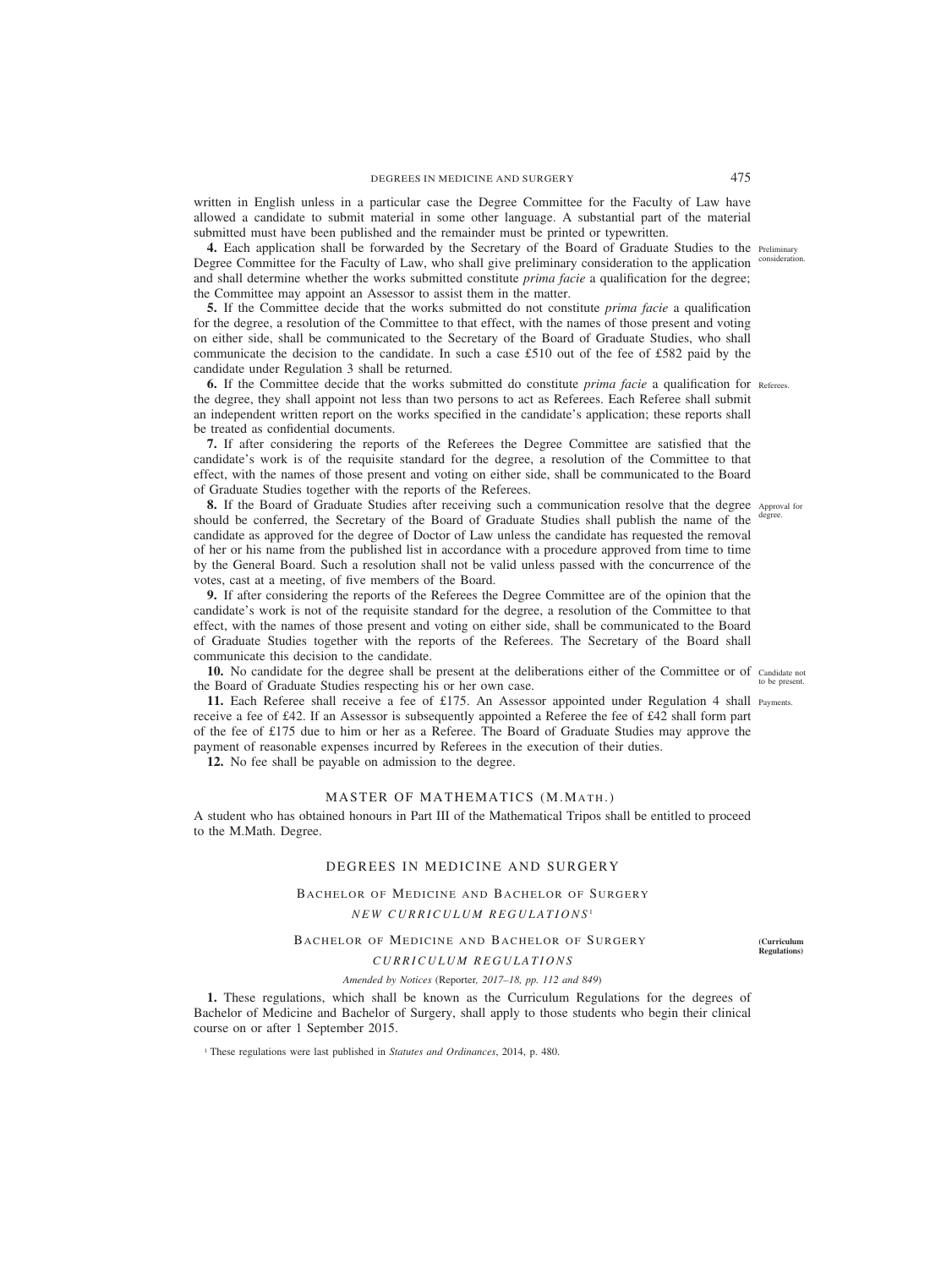Definitions.

**(Curriculum Regulations)**

**2.** On completing the requisite number of terms,<sup>1</sup> a student who has passed in Parts I, II, and III of the Final M.B. Examination as prescribed in these regulations shall be qualified to supplicate for the degrees of Bachelor of Medicine and Bachelor of Surgery. The short titles of these degrees shall be M.B., B.Chir.

- **3.** In these regulations unless the context shall require otherwise:
- (*a*) the term *Faculty Board* shall mean the Faculty Board of Clinical Medicine;
- (*b*) the term *Regius Professor* shall mean the Regius Professor of Physic;
- (*c*) the term *Associate Teaching Hospital* or *Associate Teaching General Practice* shall mean a hospital or health-care provider, or other institution associated with the University, which has been approved by the Faculty Board of Clinical Medicine to provide clinical placements for medical students;
- (*d*) the term *instruction* shall mean instruction given in the University or elsewhere and may include practical instruction;
- (*e*) the term *approved course* shall mean a course approved for the purpose of these regulations by the Faculty Board of Clinical Medicine;
- (*f*) the term *approved courses of clinical instruction* shall mean courses or placements which are held in the University, University Hospital, Associate Teaching Hospital, or Associate Teaching General Practice, or other institution associated with the University as the Faculty Board may approve for the purpose of these regulations, and which have been approved by the Faculty Board as courses appropriate to a Part of the Final M.B. Examination;
- (*g*) the term *year of clinical study* shall mean a period of twelve consecutive months (including not more than eight weeks' vacation) during which a student has attended full-time approved courses of clinical instruction as defined in Regulation 3(*f*);
- (*h*) the term *evidence* shall mean:
	- (i) in the case of study in another university, evidence signed by a responsible officer of the university concerned;
	- (ii) during the period of clinical study defined in Regulation 3;
	- (iii) evidence signed by the Director of Medical Education or another officer authorized by the Director;
- (*i*) the term *satisfactory completion* shall mean that the student has performed appropriately in an examination or submitted work which satisfies the Faculty Board of Clinical Medicine which shall publish annually in the Michaelmas Term a statement in the *Reporter* outlining the requirements for satisfactory completion;
- (*j*) the term *satisfactory performance* shall mean performance which satisfies the Director of Medical Education or another officer or officers authorized by the Director;
- (*k*) the term *M.B./Ph.D. Programme student* shall mean a student who, having been approved by the Faculty Board for admission to a course combining research and clinical instruction in the University, has subsequently been admitted as a Graduate Student by the Board of Graduate Studies;
- (*l*) the term *Cambridge Graduate Course student* shall mean a student who holds an Honours Degree of this or a recognized university and has been approved by the Faculty Board for admission to a four-year course in medicine (Cambridge Graduate Course in Medicine);
- (*m*)the term *Medical Students Register* shall mean a register of students who are deemed fit to practise medicine. A student may be removed temporarily or permanently from the Register if he or she is deemed no longer a fit person to have the privilege of access to patients. Subject to the powers of the Council and of the General Board and of a Fitness to Practise Appeal Panel, the Register shall be maintained by the Faculty Boards of Biology and Clinical Medicine through the Fitness to Practise Committee.

**4.** There shall be a Second Examination and a Final Examination for the degrees of Bachelor of Medicine and Bachelor of Surgery, referred to in these regulations as the Second M.B. Examination and the Final M.B. Examination.

Supplementary regulations.

Examinations.

**5.** The Faculty Board, after consulting other bodies concerned, shall have power to issue from time to time supplementary regulations defining or limiting all or any of the Parts, subjects, papers, or

<sup>&</sup>lt;sup>1</sup> See the regulations for Residence and Precincts of the University (p. 175); terms kept or allowed before beginning the years of clinical study shall count for this purpose.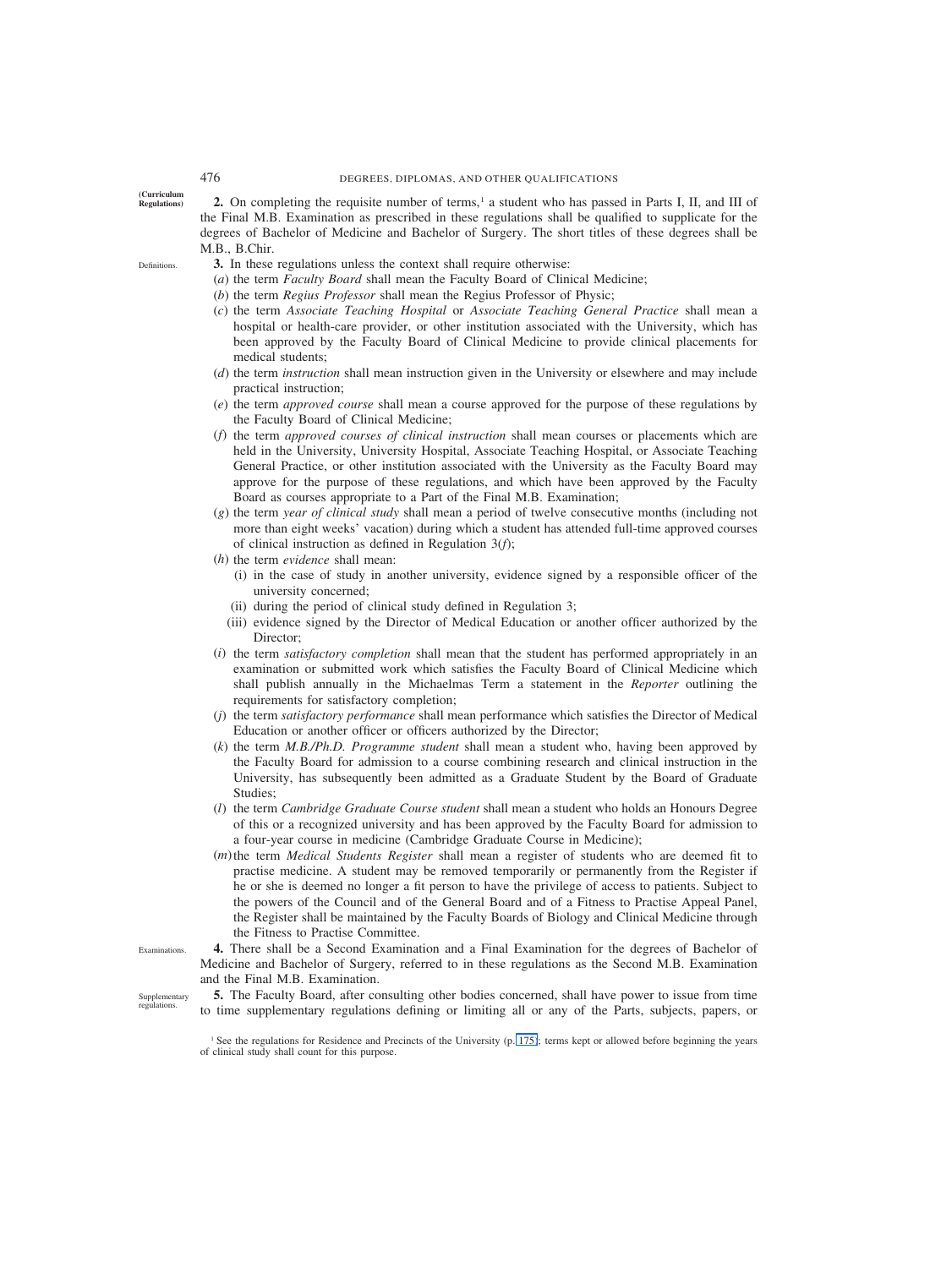**(Curriculum** sections of the Second M.B. Examination or the Final M.B. Examination. Due care shall be taken that **Regulations)** sufficient notice is given of any alteration of such supplementary regulations.

**6.** Where a candidate for any of the examinations prescribed in these regulations is required by Evidence of them to produce evidence of instruction or of any other matter, the candidate's entry shall not be considered to have been made earlier than the day on which the Registrary receives that evidence or the last part of it to be submitted. instruction.

**7.** A student shall be deemed to have had an attempt at an examination under these regulations Examination (including an attempt at any subject or component assessed by that examination) if he or she: attempt.

- (*a*) has taken her or his place for the examination and the formal start of the examination is recorded, irrespective of whether the student began or completed any part of the examination;
- (*b*) except by special permission of the Faculty Board granted in exceptional circumstances, if the student fails to take her or his place for the examination, and her or his examination entry has not been withdrawn.

**8.** No student shall be a candidate for any subject of the Second M.B. Examination unless he or she has previously satisfied the University's matriculation requirements.

**9.** The Faculty Board shall have power to grant exemption from all or part of the matriculation requirements to a student who is deemed by the Board to have attained a satisfactory standard in an examination or examinations approved by the Board for this purpose in an appropriate subject or subjects.

**10.** The subjects of the Second M.B. Examination shall be as follows: Biology of Disease (BOD) Functional Architecture of the Body (FAB) Head and Neck Anatomy (HNA) Homeostasis (HOM) Human Reproduction (HR) Introduction to the Scientific Basis of Medicine (ISBM) Mechanisms of Drug Action (MODA) Molecules in Medical Science (MIMS) Neurobiology with Human Behaviour (NHB) Preparing for Patients (PFP)

Social and Ethical Context of Health and Illness (SECHI)

provided that a candidate taking the Cambridge Graduate Course in Medicine shall not be examined in the subject PFP.

- (*a*) The examinations in BOD, HOM, and MIMS shall each consist of a written paper of one hour, which shall contain compulsory short-answer questions (Section I), and a practical examination of two hours (Section II).
- (*b*) The examinations in MODA shall consist of a written paper of one and a half hours which shall contain compulsory short-answer questions (Section I), a practical examination of two hours (Section II), and one written paper of two hours containing essay questions (Section III).
- (*c*) The examination in HR shall consist of a written paper of one hour, which shall contain compulsory short-answer questions (Section I), and a practical examination of one hour (Section II).
- (*d*) The examination in NHB shall consist of a written paper of one and a half hours, which shall contain compulsory short-answer questions (Section I), and a practical examination of one hour (Section II).
- (*e*) The examination in SECHI shall consist of a written paper of ninety minutes.
- (*f*) The examination in ISBM shall consist of a written paper of forty-five minutes.
- (*g*) The examinations in PFP shall each consist of the submission of records of such coursework done by candidates as shall be specified from time to time by the Faculty Board of Clinical Medicine after consultation with the Faculty Board of Biology.
- (*h*) The examination in HNA shall consist of a practical paper of forty-five minutes consisting of two sections (Section I and Section II).
- (*i*) The examination in FAB shall consist of a combined written and practical paper of an hour and a half, which shall contain short answer questions (Section I) and a practical examination (Section II).
- **11.** The Second M.B. Examination shall be held as follows:
- (*a*) The examinations in BOD, FAB, HOM, HR, MIMS, MODA, and NHB shall be held twice a year, as follows:

Second M.B. Examination.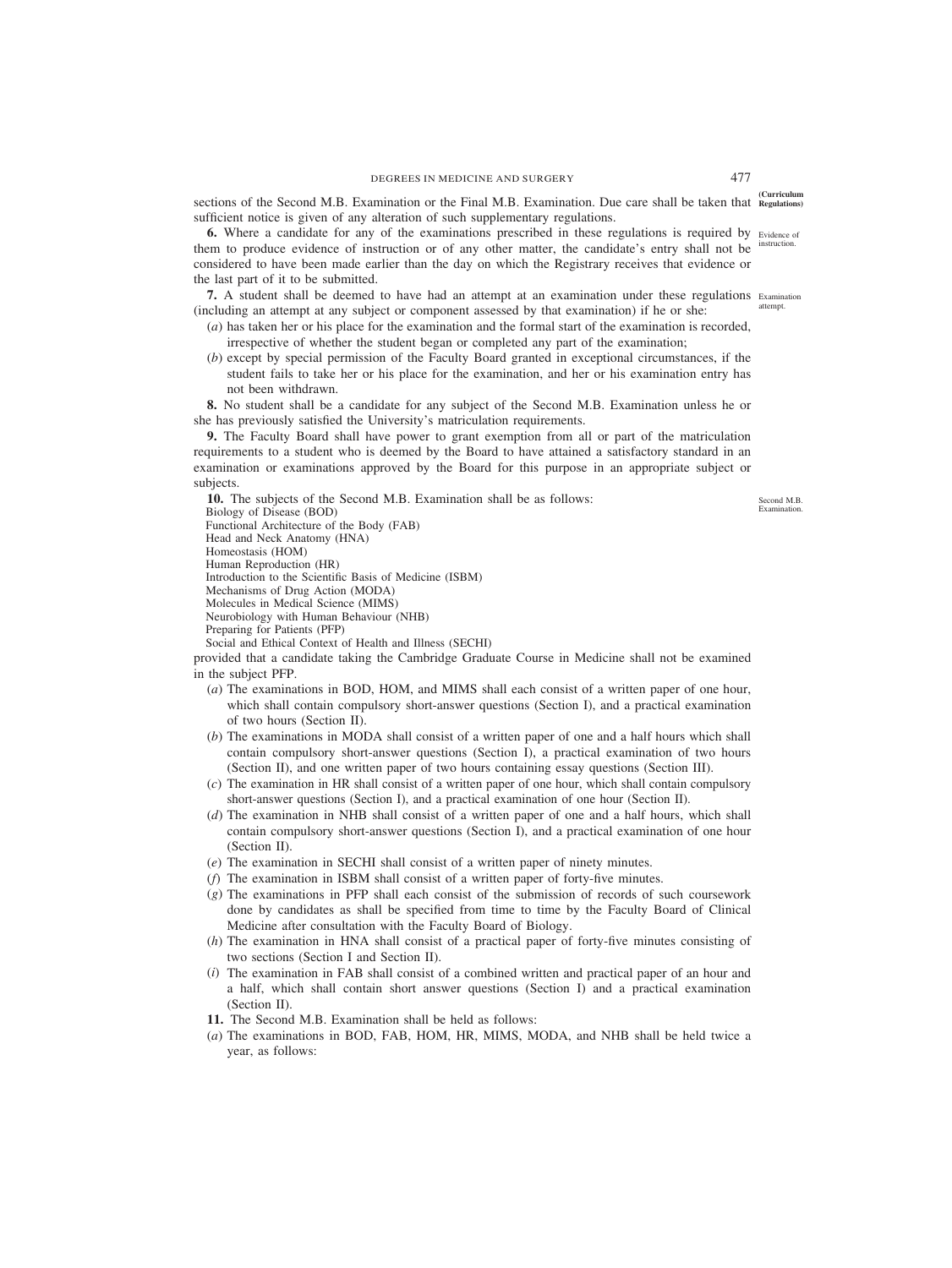**(Curriculum Regulations)**

# 478 DEGREES, DIPLOMAS, AND OTHER QUALIFICATIONS

- (i) in the Easter Term, on the dates prescribed for Part IA and Part IB of the Medical Sciences  $Tripos<sup>1</sup>;$
- (ii) in September, beginning on the Monday next but one before the first day of the Michaelmas Term.
- (*b*) The examinations in ISBM, HNA, and SECHI shall be held twice a year on the last day of Full Lent Term and in the week beginning on the Monday next but one before the first day of the Michaelmas Term.
- (*c*) Records of coursework for PFP shall be submitted, in accordance with detailed arrangements approved by the Faculty Board after consultation with the Faculty Board of Biology.

**12.** A candidate for the Second M.B. Examination shall be required to have diligently attended approved courses of instruction appropriate to the subject or subjects to be offered in the examination. Approved courses recognized for this purpose shall be listed in Schedule A to these regulations; the Faculty Board shall have power to amend this Schedule from time to time as they think fit. The Faculty Board shall have authority to approve for this purpose additional courses offered by a university other than Cambridge, or, in exceptional circumstances, to waive the requirement. The Second M.B. Examination may be taken by an unmatriculated student who has satisfied this requirement and who is certified on behalf of a College to the Registrary to be a *bona fide* candidate for admission to the College.

No student whose name does not appear on the Medical Students Register shall be a candidate for any subject of the Second M.B. Examination.

- **13.** (*a*) The Faculty Board shall have power to grant exemption from any subject or subjects of the Second M.B. Examination to a candidate for admission as a clinical student from a university other than Cambridge, provided that the student has satisfied the conditions of Regulation 12 and has attained a satisfactory standard, as prescribed by the Faculty Board, in corresponding subjects taken in an examination for a degree of a university other than Cambridge.
- (*b*) The Faculty Board shall inform the Registrary as early as possible of the names of those candidates who have been granted exemption from any subject or subjects of the Second M.B. Examination and who have satisfied the requirements in Regulation 13(*a*).

**14.** A candidate who is unsuccessful in the examination in any subject of the Second M.B. Examination shall be eligible for re-examination, provided that, except by special permission of the Faculty Board granted in exceptional circumstances and subject to any conditions determined by them,

- (*a*) a student who fails to satisfy the Examiners in any subject other than PFP shall not be a candidate for re-examination in that subject later than nine months after her or his first attempt in that subject;
- (*b*) a student whose submission for any course of PFP fails to satisfy the Examiners shall be required to submit a revised report for that course not later than the end of the current academical year;
- (*c*) subject to Regulation 29, no student shall be a candidate in any subject on more than two occasions in total.

The Faculty Board shall not normally grant a student special permission under Regulation 14(*c*) on more than two separate occasions.

**15.** The Final M.B. Examination shall consist of three Parts: Parts I, II, and III. Each Part shall consist of a number of written and clinical components. The number shall be determined by the Faculty of Clinical Medicine, and a list of the components shall be published in the Michaelmas Term. A timetable for each sitting of the examinations shall be published by the Registrary after consultation with the Faculty Board, before the division of the Easter Term each year for the calendar year next following. The examinations shall normally be held in accordance with the following timetable.

- Part I shall be held in July and Part II shall be held in the Easter Term. The written component(s) of Part III shall be held in the Michaelmas Term and the clinical component(s) of Part III shall be held in the Easter Term.
- Part I and Part II shall also be held in September; the written components of Part III shall also be held in the Lent Term. The Examiners, at their discretion, may give permission for a student to be re-examined for one or more clinical components of Part III before the end of June.

<sup>1</sup> In this sitting of the Second M.B. Examination the papers set are Sections I and II of the papers set in the corresponding subjects of Part IA and Part IB of the Medical and Veterinary Sciences Tripos (Medical Sciences Tripos from 1 October 2018).

**Exemption** 

Approved courses of instruction.

Reexamination.

Final M.B. Examination.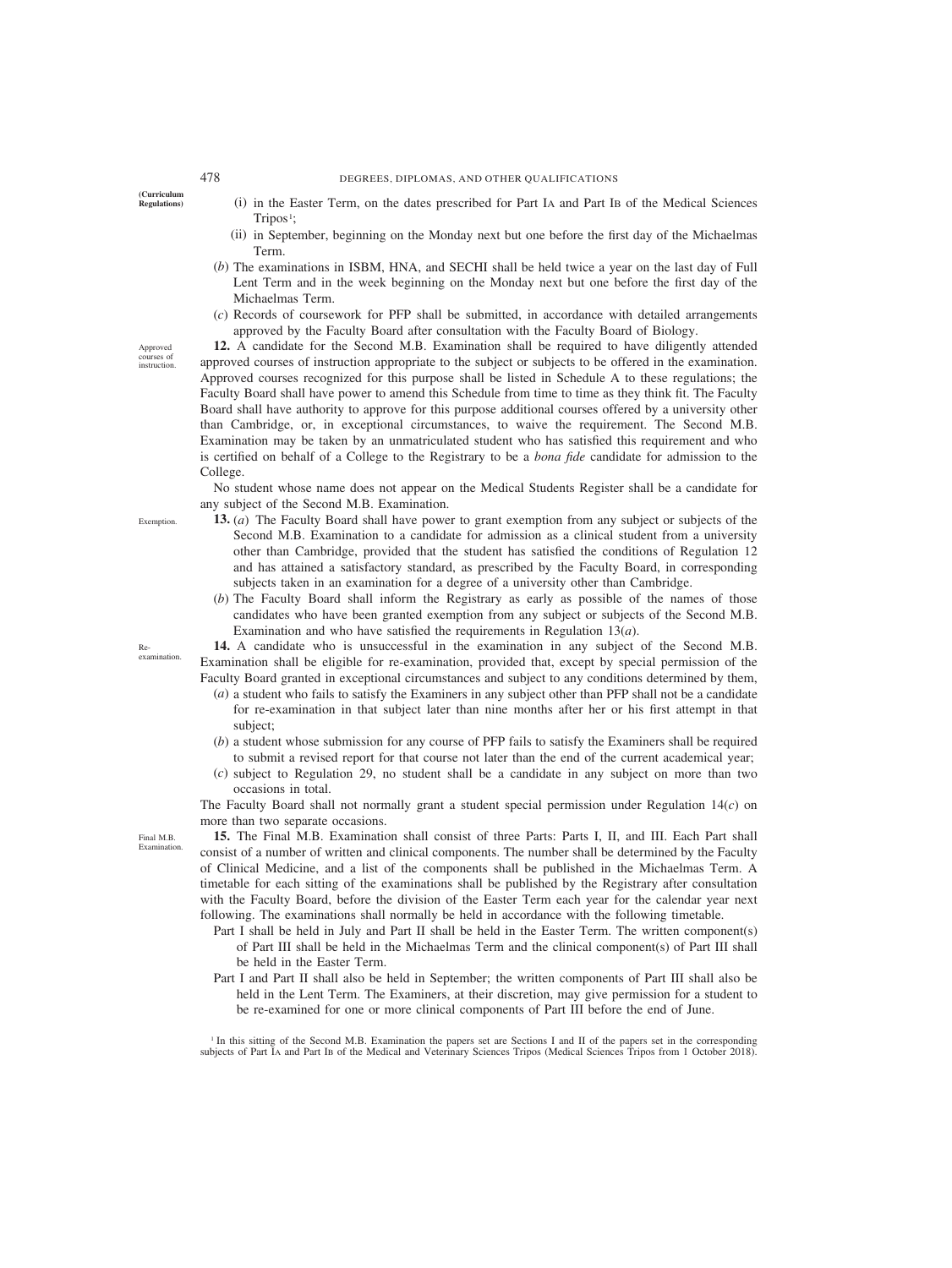**16.** The Examiners may, at their discretion, award a distinction to any candidate who has passed all Regulations) Parts of the Final M.B. Examination at the first attempt, and may examine any candidate for distinction *viva voce*.

Candidature for the Final M.B. Examination shall be subject to the restrictions and conditions specified in Regulations 17–22 below.

**17.** Before taking any Part of the Final M.B. Examination a student shall have obtained a degree deemed appropriate by the Faculty Board and, with the exception of Cambridge Graduate Course students, shall have completed the Second M.B. Examination by having passed all the subjects thereof. No student whose name does not appear on the Medical Students Register shall be a candidate for any Part of the Final M.B. Examination.

**18.** A student who proposes to be a candidate for any Part of the Final M.B. Examination shall produce evidence of having satisfactorily completed the approved courses of clinical instruction appropriate to that Part. With the exception of Cambridge Graduate Course students, and except by permission of the Faculty Board in exceptional circumstances and subject to any conditions determined by them, a student's course of clinical instruction shall not count towards the requirements of the Final M.B. Examination

(*a*) if it began before the student's completion of the Second M.B. Examination;

*or* (*b*) if it began before the student obtained the degree required under Regulation 17 above.

**19.** A student who has failed to complete satisfactorily any part of the approved courses of clinical instruction, including permitted reassessments as specified by the Faculty Board of Clinical Medicine, shall not be permitted to progress to the next course of clinical instruction. A Cambridge Graduate Course student who has not successfully completed the Second M.B. Examination, shall not be permitted to be a candidate for Part II of the Final M.B. examination.

- **20.** (*a*) A student who is a candidate for the first time for Part I, Part II, or Part III shall offer all components.
- (*b*) A student shall not be a candidate for the first time for Part I until at least nine months have elapsed since the beginning of the student's course of clinical study.
- (*c*) A student shall not be a candidate for the first time for Part II *unless*

(i) he or she has completed one year and eight months of clinical study in the University, *and unless*

- (ii) [with the exception of M.B./Ph.D. Programme students who began the clinical course prior to 1 September 2015]<sup>1</sup> the student has previously passed in Part I.
- (*d*) A student shall not be a candidate for the first time for the written components of Part III *unless* (i) he or she has completed two years and two months of clinical study in the University,
- *and unless*
	- (ii) the student has previously passed in Part II and [with the exception of M.B./Ph.D. Programme students who began the clinical course prior to 1 September  $2015$ <sup>1</sup> in Part I.

(*e*) A student shall not be a candidate for the first time for the clinical components of Part III *unless* (i) he or she has completed two years and six months of clinical study in the University, *and unless*

- (ii) the student has previously passed in the written components of Part III, in Part II and [with the exception of M.B./Ph.D. Programme students who began the clinical course prior to 1 September 2015]1 in Part I.
- [(*f*) The Faculty Board shall have the power to grant exemption from any component of Part I of the Final M.B. Examination to any M.B./Ph.D. Programme student who began the clinical course prior to 1 September 2015, providing that the student has attained a satisfactory standard, as prescribed by the Faculty Board, in corresponding examinations taken since the student began the clinical course.]<sup>1</sup>

**21.** Except by special permission of the Faculty Board in exceptional circumstances and subject to any conditions determined by them, no student shall be a candidate for any Part of the Final M.B. Examination, if more than ninety-six months have elapsed since he or she began the preclinical medical course, except that

(*a*) no Affiliated Student shall be a candidate for any Part of the Final M.B. Examination, if more than eighty-four months have elapsed since he or she began the preclinical medical course;

<sup>1</sup> The text in square brackets will be removed when there are no longer any candidates for the M.B./Ph.D. Programme who began the clinical course before 1 September 2015.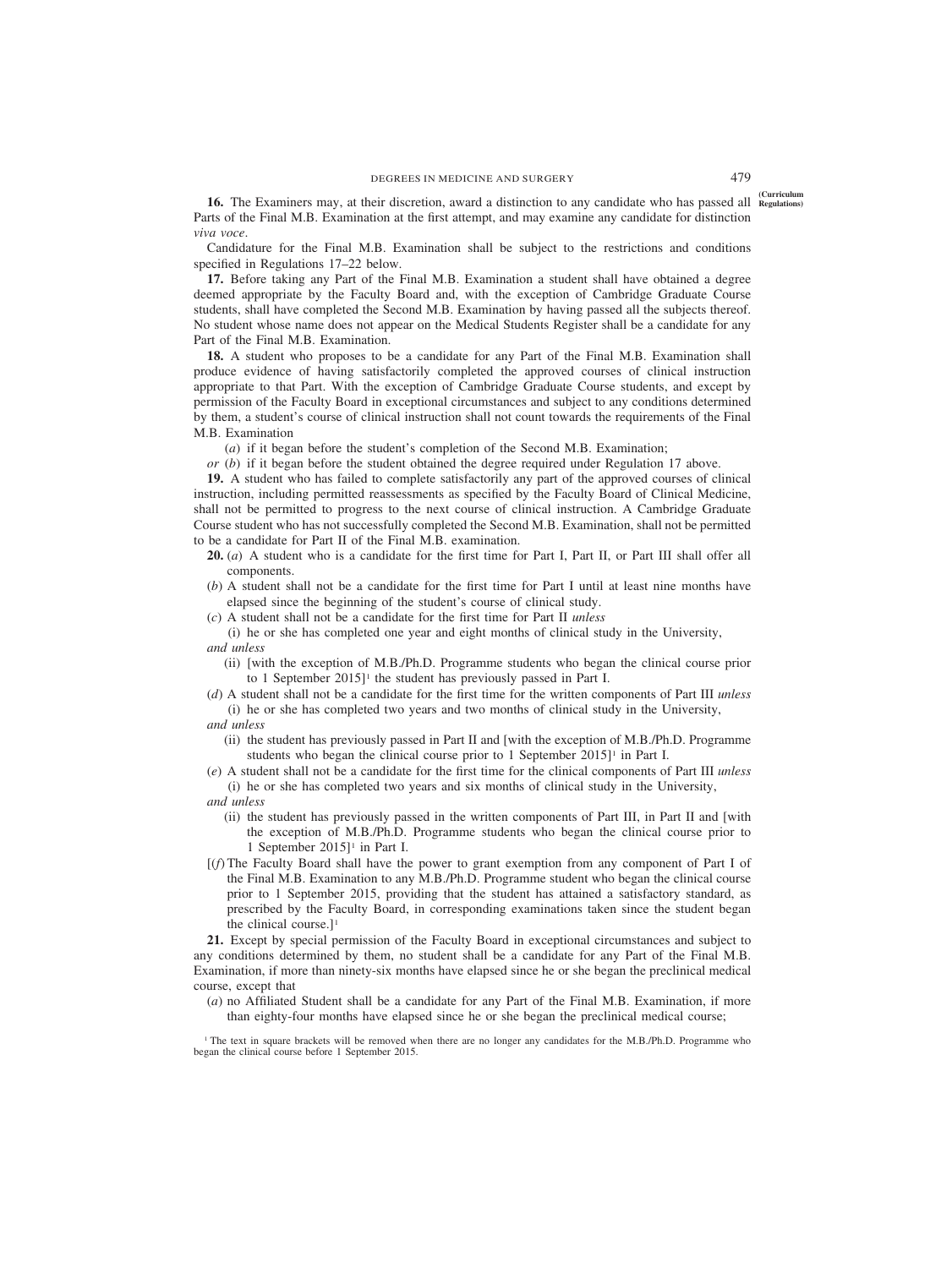**(Curriculum**

**Regulations)** (*b*) no Cambridge Graduate Course student shall be a candidate for any Part of the Final M.B. examination, if more than seventy-two months have elapsed since he or she began the Cambridge Graduate Course;

- (*c*) no M.B./Ph.D. Programme student shall be a candidate for any Part of the Final M.B. Examination, if more than 132 months have elapsed since he or she began the preclinical medical course (or 120 months in the case of an Affiliated Student);
- (*d*) no student satisfying the requirements in Regulation 13(*a*) shall be a candidate for any Part of the Final M.B. Examination if more than forty-eight months have elapsed since he or she began the clinical medical course.

**22.** If at the first attempt a student fails to satisfy the Examiners in any component(s) of Part I, Part II, or Part III, he or she shall be eligible for re-examination in the relevant component(s) under conditions set by the Faculty Board, taking them separately or together, provided that

- (*a*) a candidate for re-examination in Part III in any academical year following that in which he or she first took the examination shall offer all components of Part III; *and*
- (*b*) subject to Regulation 29, if a candidate fails to satisfy the Examiners in any component of Part I, Part II, or Part III on one occasion subsequent to her or his first candidature for that component, he or she shall not be re-examined in that component again except by special permission of the Faculty Board in exceptional circumstances and subject to any conditions determined by them. The Faculty Board will not normally grant special permission for a student to be re-examined, if he or she has already been granted such permission on two separate prior occasions, either for Second M.B. or for Final M.B. Examinations.

**23.** For grave cause a student may be required by the Faculty Board to defer taking a Part of the Final Examination until he or she has received the permission of the Faculty Board to do so.

- **24.** The arrangements for the appointment of Examiners shall be as follows:
- (*a*) The Faculty Board shall nominate for each subject of the Second M.B. Examination a Senior Examiner and such number of other Examiners and Assessors as are required to conduct the examination, provided that for sittings of subjects of the Second M.B. Examination held under Regulation  $11(a)(i)$  the Examiners shall be the Examiners appointed for those subjects in the Medical Sciences Tripos;
- (*b*) The Regius Professor shall be an Examiner and Chair of Examiners for all Parts of the Final M.B. Examination, provided that, on the nomination of the Regius Professor, any Professor who is medically qualified, or any Doctor of Medicine who is a member of the Regent House, may be appointed to deputize for the Regius Professor for the purpose of this regulation. In addition, the Faculty Board shall nominate for each specialty of Part I, Part II, and Part III of the Final M.B. Examination, a Senior Examiner and such number of other Examiners as the Faculty Board may deem sufficient. Such Examiners shall be appointed to serve for the calendar year next following their appointment.

**25.** The Faculty Board shall appoint for each calendar year such number of persons as they may deem sufficient to act as Collectors and Assistant Collectors of Cases, provided that the persons so appointed shall be not less than three in number and shall include one Physician and one Surgeon. The Collectors and Assistant Collectors of Cases shall invite such patients and shall make such arrangements as may be required for the clinical examinations in Part I, Part II, and Part III of the Final M.B. Examination. The Faculty Board shall appoint for each clinical examination such numbers of persons as they deem sufficient to act as Clinical Assessors, who shall provide marks and comments to the appointed Examiners.

**26.** The Examiners and Assessors in each subject or component of each examination shall observe the following requirements:

- (*a*) the Examiners shall be jointly responsible for all the questions set in the written paper and the practical examination (if any) of that subject or component;
- (*b*) no candidate shall be judged to have failed in any subject unless his or her work has been assessed by at least two Examiners or Assessors.

**27.** Separate class-lists shall be published for each subject of the Second M.B. Examination and for each Part of the Final M.B. Examination. The names of successful candidates in the several lists shall be arranged in alphabetical order. The list for Part I, Part II, and Part III of the Final M.B. Examination shall indicate the components of the examination in which the candidate has passed. Subject to Regulation 16, special merit may be recognized by the award of a mark of distinction.

Examiners.

Class-lists.

examination.

Re-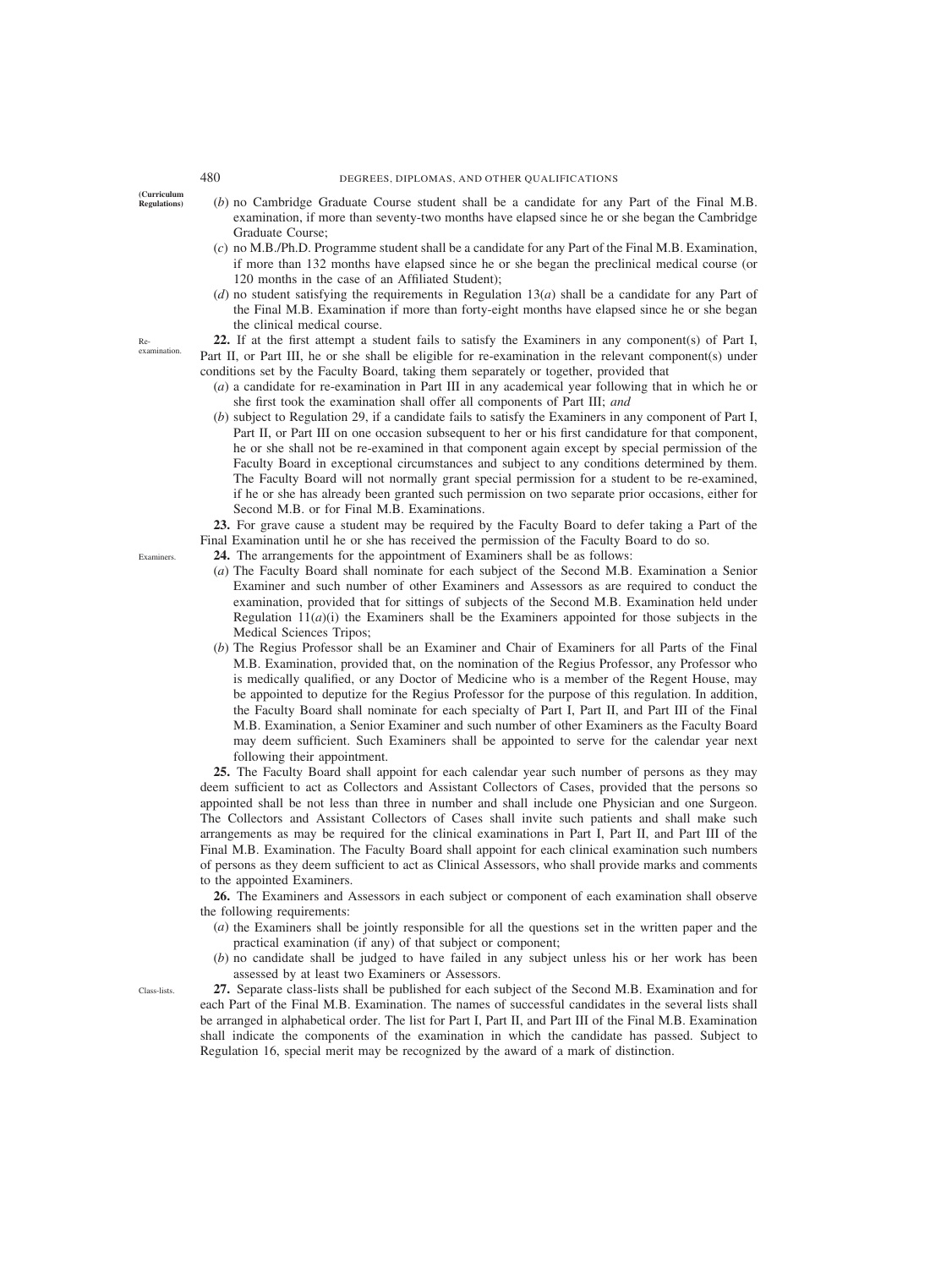## DEGREES IN MEDICINE AND SURGERY 481

<sup>(Curriculum</sup>) **28.** The Chair of Examiners shall communicate to the Registrary the marks of all the candidates for Regulations the component of a Part, or subject, of the examination with which he or she is concerned. The Registrary shall communicate to Tutors or other designated College officers, for transmission to their pupils, the marks of their pupils and such other information as may be considered advisable.1

**29.** A student may seek review of a decision made by the Faculty Board of Clinical Medicine in respect of that student who has applied exceptionally for an additional attempt at a Second M.B., or Final M.B. Examination under Regulations 14 or 22(*b*); or exceptionally for an extension of time to complete the course under Regulation 21. A request for review shall be made under the Procedure for the Review of Decisions of University Bodies established by the General Board.<sup>2</sup>

## TEMPORARY REGULATIONS

**30.** Notwithstanding Regulation 1, candidates for the M.B./Ph.D. Programme who began the clinical course before 1 September 2015 shall be examined under these regulations and the text in square brackets in Regulation 20 shall apply.

**31.** Notwithstanding Regulation 14, a student who commenced the preclinical course prior to 1 September 2015 may apply to the Faculty Board for special permission to be a candidate in any subject for a third time, regardless of the number of occasions on which such permission has previously been given.

**32.** Notwithstanding Regulation 21, a student who commenced the preclinical course prior to 1 September 2015 shall be able to apply to the Faculty Board for special permission to be a candidate if more than ninety-six months have elapsed since he or she began the preclinical medical course.

#### *SCHEDULE A*

#### APPROVED COURSES OF INSTRUCTION FOR THE SECOND M.B. EXAMINATION

In addition to the courses offered as specific preparation for the subjects for the Second M.B. Examination, the following courses have been approved by the Faculty Board of Clinical Medicine as appropriate courses of instruction for certain subjects of the Second M.B. Examination.

| Subjects in the Second M.B. Examination |               | Subject in Natural Sciences Tripos Examinations |
|-----------------------------------------|---------------|-------------------------------------------------|
| Biology of Disease                      |               | NST IB Pathology                                |
|                                         | or            | NST II Pathology                                |
| Mechanisms of Drug Action               |               | NST IB Pharmacology                             |
|                                         | or            | NST II Pharmacology                             |
| Molecules in Medical Science            |               | NST IB Biochemistry and Molecular Biology       |
|                                         | <sub>or</sub> | NST II Biochemistry                             |
| Homeostasis                             |               | NST IA Physiology of Organisms                  |
|                                         | and           | <b>NST IB Physiology</b>                        |
|                                         |               |                                                 |

## SUPPLEMENTARY REGULATIONS

# SECOND M.B. EXAMINATION

*Amended by Notice (*Reporter*, 2017–18, p. 112)*

*Biology of Disease (BOD)*

The examination in BOD will be treated from the standpoint of abnormal biology. It will include the variations that may occur in the structure and functions of living cells, tissues, and organs, together with the biology of parasites, bacteria, and viruses. Section I will consist of compulsory short-answer questions on the lecture material. Section II will consist of a two-hour practical examination which will include laboratory work and questions on practical aspects and problem solving.

#### *Functional Architecture of the Body (FAB)*

Combined Sections I and II will consist of a combination of 'wet' specimens/clinical photos at a number of stations, and MCQs at the other stations, testing knowledge of tissue anatomy, aspects of organogenesis, and the topographical, functional, and applied anatomy of the human body.

<sup>1</sup> See also the regulations for the disclosure of examination marks, p. 253.

<sup>2</sup> See p. 216.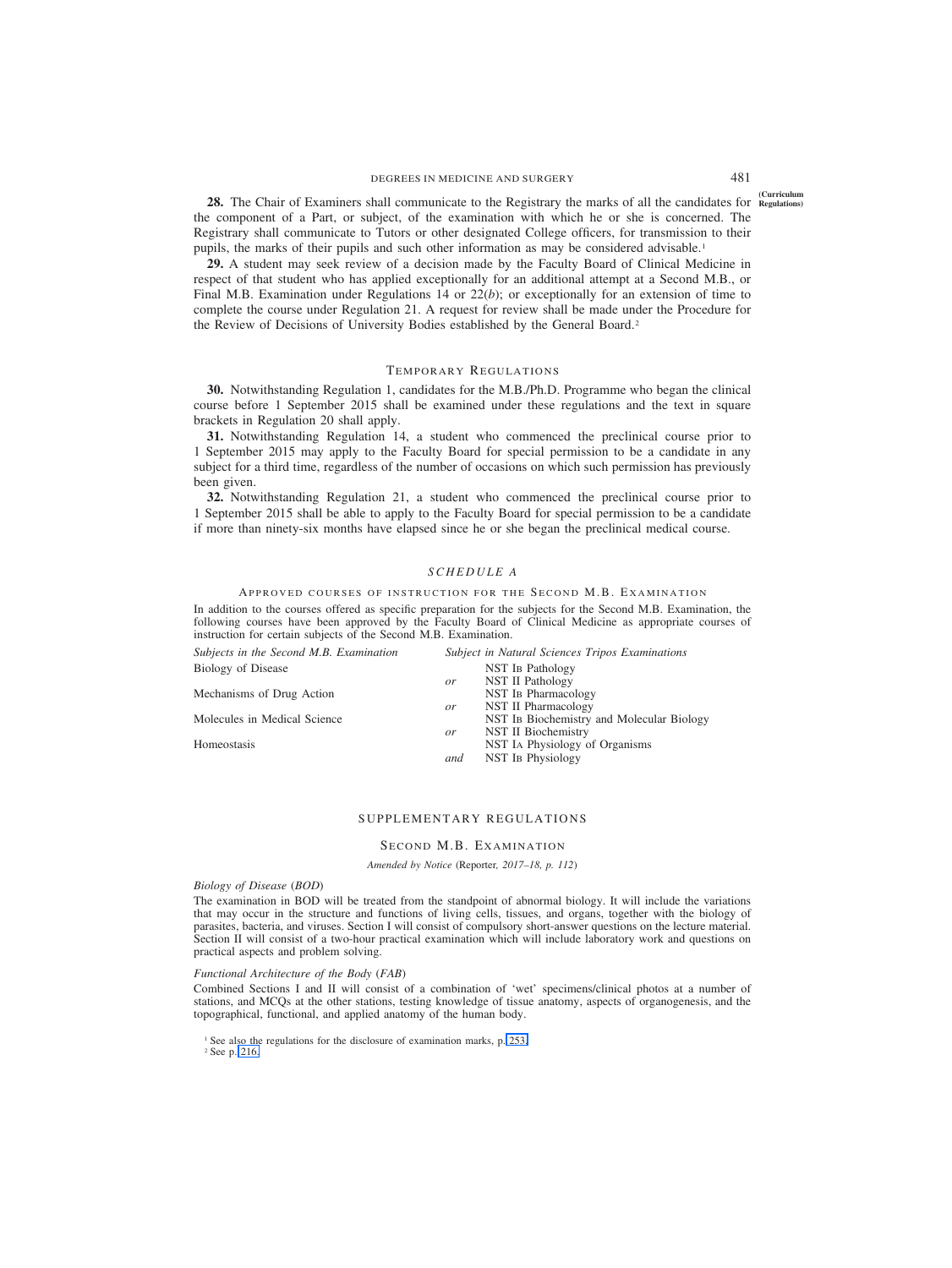#### **(Curriculum Regulations)** *Head and Neck Anatomy (HNA)*

The examination will require knowledge of the structure and function of the human head and neck.

#### *Homeostasis (HOM)*

Section I will consist of computer-marked and short-answer questions on nerve and neuromuscular transmission, muscle, autonomic nervous system, cardiovascular system, respiration, kidney, salt and water balance, digestion, absorption, and temperature regulation. Section II will consist of questions on the practical work in experimental physiology and histology.

#### *Human Reproduction (HR)*

Section I will consist of compulsory short-answer questions and Section II will consist of practical questions.

#### *Introduction to the Scientific Basis of Medicine (ISBM)*

The examination will consist of compulsory short-answer or computer-marked questions on the ISBM course.

#### *Mechanisms of Drug Action (MODA)*

Section I, which will include or consist entirely of short-answer questions, will require knowledge of the actions of drugs on whole organisms and mammalian systems, and also of the mode of drug action at the cellular, subcellular, and molecular levels. Section II will consist of a practical examination, which will include questions on data handling and problem solving; laboratory work will not be involved. Questions that require an elementary knowledge of statistical procedures may be included in both sections of the examination.

#### *Molecules in Medical Science (MIMS)*

The examination will test knowledge and understanding of the material contained in the MIMS course. Section I will consist of short-answer questions on the lectures. Section II will consist of questions on practical aspects, including interpretation and handling of data.

#### *Neurobiology with Human Behaviour (NHB)*

The examination in NHB will require knowledge of the structure and functions of the central nervous system and the special sense organs, neuroanatomy, experimental psychology and some of its applications to medicine. Particular topics will include neuropharmacology; learning and memory; perception and information processing; intelligence and development; emotion and its physiological basis; and social psychology. Section I will include or consist entirely of compulsory short-answer questions. In Section II, candidates will be examined on practical aspects of neuroanatomy and in experimental neurophysiology; questions may be included which require an elementary knowledge of statistical procedures.

#### *Preparing for Patients (PFP)*

Each candidate shall submit to the Examiners such written work for each strand of Preparing for Patients as shall be required by the Faculty Board of Clinical Medicine.

### *Social and Ethical Context of Health and Illness (SECHI)*

The written paper will require knowledge of social science perspectives that relate to medicine.

# SPECIAL REGULATIONS FOR THE CONFERMENT OF THE DEGREES OF BACHELOR OF MEDICINE AND BACHELOR OF SURGERY

Persons entitled to supplicate.

**1.** Notwithstanding any other provision of the Ordinances, candidates for the degrees of Bachelor of Medicine and Bachelor of Surgery, of which the short titles are M.B. and B.Chir., shall be entitled to supplicate for and to receive those degrees in the manner provided for by the following regulations.

**2.** A candidate for the Final M.B. Examination may supplicate for the degrees of M.B. and B.Chir. by causing a Supplicat in the form shown in Schedule A to these regulations to be delivered to the Registrary by the authorities of his or her College in the manner prescribed in Regulation 1 for admission to degrees not later than the first day of the examination. Degrees may be conferred under these regulations, notwithstanding late delivery of a supplicat, provided that the necessary documents have been sent to the Registrary in time for proper consideration and for the completion of the list referred to in Regulation 3, but the candidate shall incur a fine of £1.

**3.** Not later than the third day of the examination the Registrary shall sign and cause to be posted on a board in the Schools Arcade a list of names of persons whose supplicats have been received, and who have completed the requirements of the Statutes and Ordinances for proceeding to the degrees of

List of names.

*Non placet.*

Bachelor of Medicine and Bachelor of Surgery, save for the completion of the Final M.B. Examination, for which they are candidates. The list shall be headed as shown in Schedule B to these regulations. **4.** If any member of the Regent House informs the Vice-Chancellor in writing, not later than the

day following the posting of the list referred to in Regulation 3, that he or she intends to *non placet*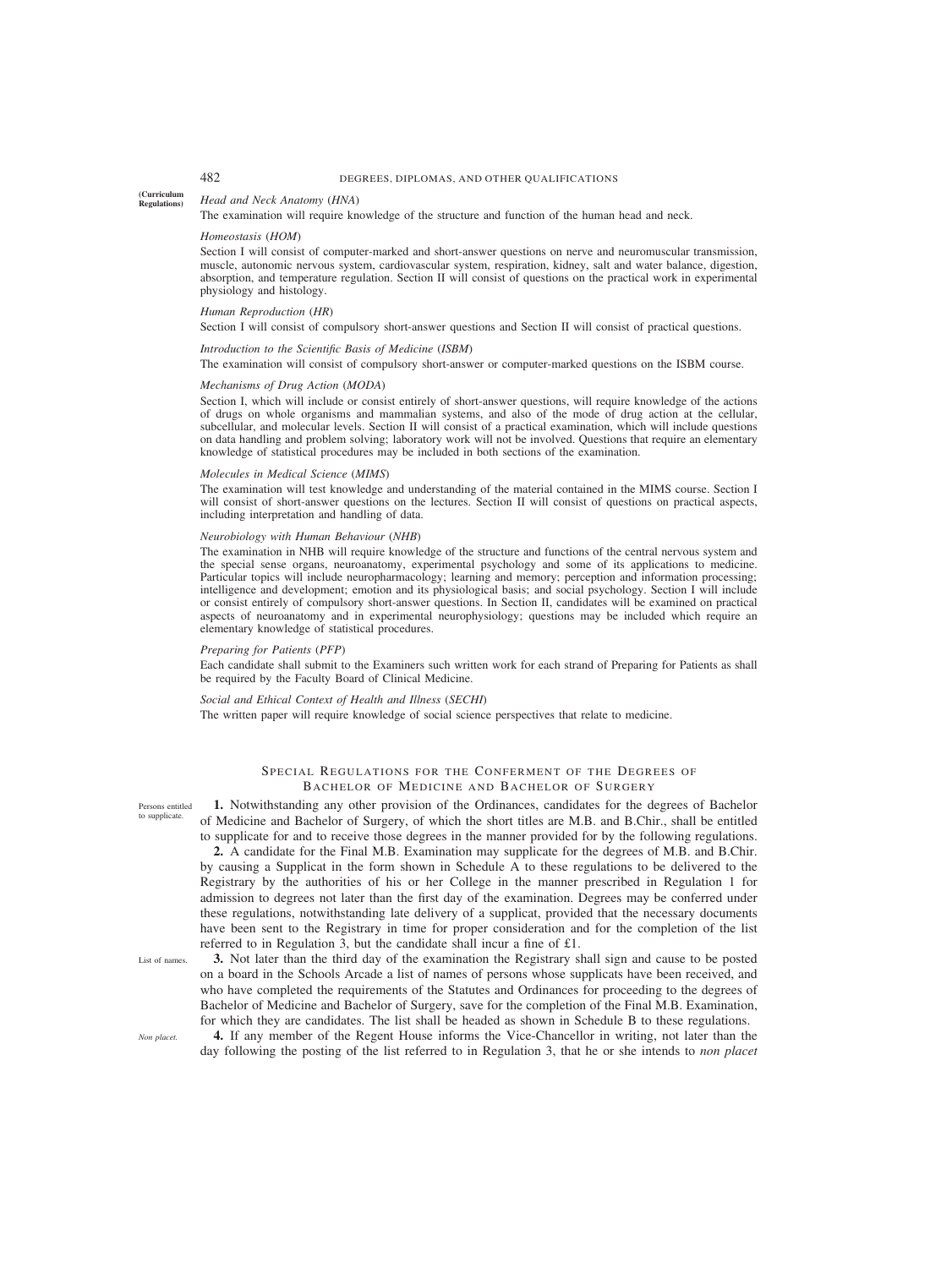## DEGREES IN MEDICINE AND SURGERY 483

the conferment of a degree upon any person named in the list, the Vice-Chancellor shall cause that person's name to be struck out from the list and that person shall not be entitled to proceed to a degree under these regulations but may supplicate for a degree under the regulations for admission to degrees.

**5.** Not later than the day next but one following that on which the publication of the lists of List of successful candidates for the Final M.B. Examination is completed, the Registrary shall sign and cause successful to be posted on a board in the Schools Arcade a list of those persons named in the list referred to in Regulation 3 whose names have not been struck out in pursuance of Regulation 4 and who have completed the Final M.B. Examination. The list shall be headed as shown in Schedule C to these regulations.

**6.** The posting of the list referred to in Regulation 5 shall constitute the conferment of the degree of B.Chir. upon each of the persons named in it. The names of the persons upon whom the degree has been conferred under this regulation shall be published in the *Reporter* as soon as is convenient after the posting of the list.

**7.** Any person who has received the degree of B.Chir. in accordance with these regulations may, M.B. Degree. not later than twelve calendar months after receiving that degree, supplicate for the degree of M.B. in the manner provided for in the regulations for admission to degrees.

**8.** If at the expiry of twelve months from the conferment of the degree of B.Chir. upon any person in the manner provided for by these regulations no Supplicat in the prescribed form has been received by the Registrary for that person to be admitted at a Congregation to the degree of M.B., his or her name shall be included in a list, headed as shown in Schedule D to these regulations, which the Registrary shall sign and cause to be posted on a board in the Schools Arcade.

**9.** The posting of the list referred to in Regulation 8 shall constitute the conferment of the degree of M.B. upon each of the persons named in it. The names of such persons shall be published in the *Reporter* as soon as is convenient after the posting of the list.

**10.** There shall be no additional fees for the conferment of the degrees of M.B. and B.Chir. under Fees.these regulations.

### *SCHEDULE A*

#### DEGREES OF BACHELOR OF MEDICINE AND BACHELOR OF SURGERY

*To be conferred in accordance with the special regulations for the conferment of the degrees of Bachelor of Medicine and Bachelor of Surgery.*

*Supplicat reverentiis vestris*

ut gradus assequatur Baccalaurei in Medicina et Baccalaurei in Chirurgia. Eundem (Eandem) confirmamus tam moribus quam doctrina idoneum (idoneam) esse ad hos gradus assequendos.

## *SCHEDULE B*

## DEGREES OF BACHELOR OF MEDICINE AND BACHELOR OF SURGERY

*To be conferred in accordance with the special regulations for the conferment of the degrees of Bachelor of Medicine and Bachelor of Surgery.*

I hereby certify that the following persons have completed the requirements of the Statutes and Ordinances for proceeding to the degrees of Bachelor of Medicine and Bachelor of Surgery, save for completion of the Final M.B. Examination, for which they are candidates:

# *SCHEDULE C*

## DEGREE OF BACHELOR OF SURGERY

I hereby certify that the following persons have completed the requirements of the Statutes and Ordinances for proceeding to the degrees of Bachelor of Medicine and Bachelor of Surgery, that their names have been posted in accordance with the special regulations for the conferment of those degrees and have not been struck out by the Vice-Chancellor, and that in pursuance of those regulations the degree of Bachelor of Surgery is hereby conferred upon them:

## *SCHEDULE D*

#### DEGREE OF BACHELOR OF MEDICINE

In pursuance of the special regulations for the conferment of the degrees of Bachelor of Medicine and Bachelor of Surgery, the degree of Bachelor of Medicine is hereby conferred upon the following persons who received the degree of Bachelor of Surgery on (*date*):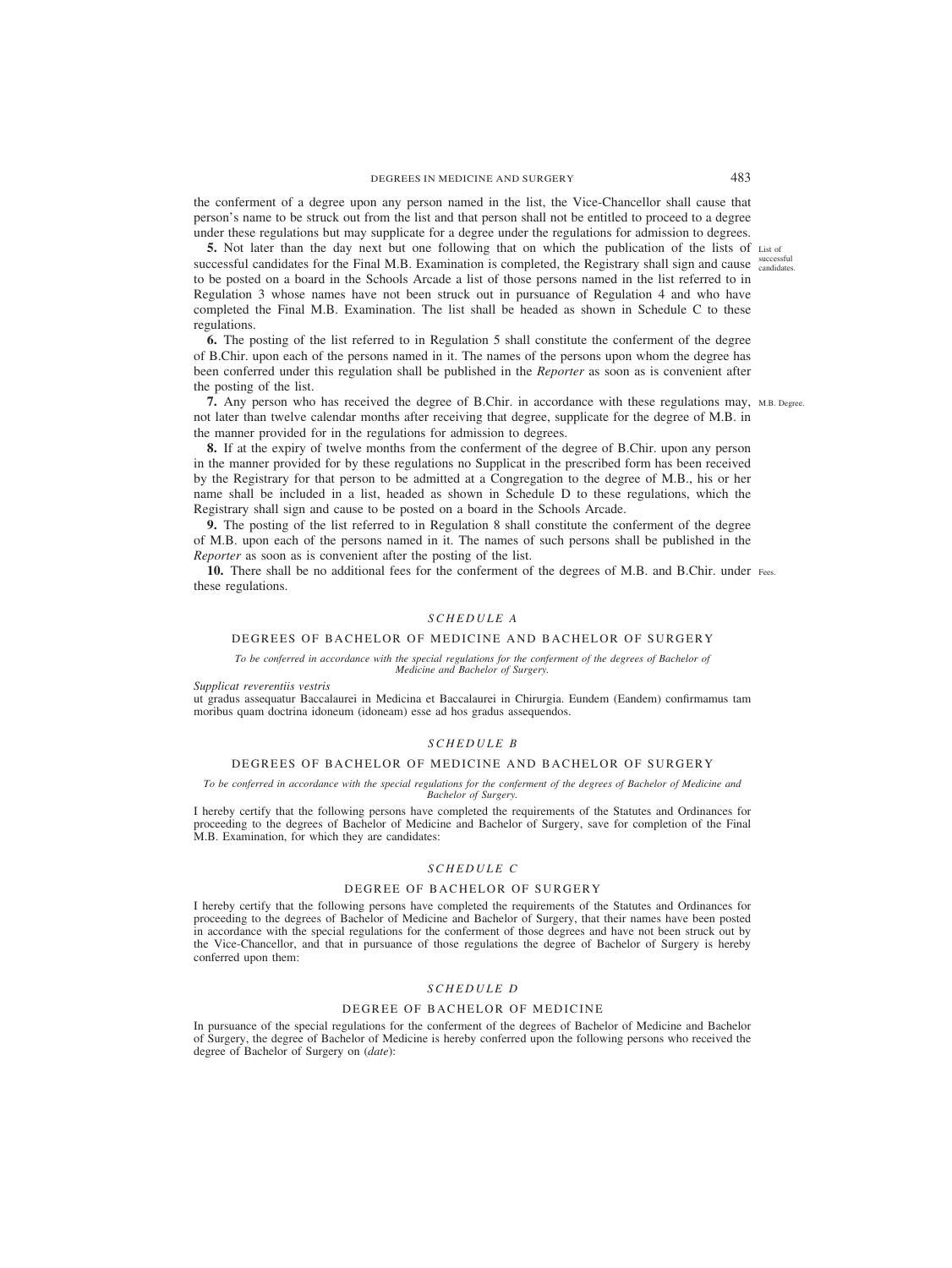## 484 DEGREES, DIPLOMAS, AND OTHER QUALIFICATIONS

## DOCTOR OF MEDICINE

## *Amended by Grace 8 of 10 May 2018*

**1.** In order to qualify for the degree of Doctor of Medicine a candidate shall be required to give proof, in accordance with the provisions of these regulations, of a significant original contribution in the science, art, or history of medicine.

**2.** Any person may apply in accordance with Regulation 6 of these regulations to become a candidate for the degree of Doctor of Medicine who

*either* (*a*) holds a primary degree of the University,

- *or* (*b*) has been admitted
	- (i) to some office in the University or to a Headship or a Fellowship of a College, and
	- (ii) to the degree of Master of Arts under Statute B II 2 or to a degree of the University by incorporation,
- *or* (*c*) holds a medical appointment approved from time to time by the Faculty Board for Clinical Medicine for the purpose,

## **and also** holds

- *either* a medical degree giving entitlement to provisional or full registration with the General Medical Council,
- *or* a degree recognized by that Council for the purpose of full registration,
- *or* a medical degree approved by the M.D. Committee for the purpose of candidature.

No person whose candidature has been approved under Regulation 6 shall submit a dissertation or any other work until four years have elapsed since he or she was admitted

- *either* to the degrees of Bachelor of Medicine and Bachelor of Surgery,
- *or* to the degree of Bachelor of Surgery under Regulation 5 of the special regulations for the conferment of the degrees of Bachelor of Medicine and Bachelor of Surgery,
- *or* to a medical degree of another university as defined above.
	- **3.** There shall be an M.D. Committee which shall consist of:
	- (*a*) the Regius Professor of Physic or a deputy appointed by the Regius Professor;
	- (*b*) the Assessor to the Regius Professor of Physic, appointed in accordance with the provisions of Regulation 4;
	- (*c*) eight members of the Faculty of Clinical Medicine;
	- (*d*) not more than six persons co-opted by the Committee.

Members in class (*c*) shall be appointed annually by the Faculty Board of Clinical Medicine in the Michaelmas Term to serve for one year from 1 January following their appointment. Members in class (*d*) shall serve until the end of the calendar year in which they are co-opted. The Committee shall elect annually one of their own number as Chair. Six members of the Committee shall constitute a quorum.

**4.** The Assessor to the Regius Professor of Physic, who must be a member of the Senate and a

Assessor to the Regius Professor.

graduate in Medicine, shall be appointed not later than the division of the Michaelmas Term in each year by the General Board on the nomination of the Faculty Board to act for one year from 1 January following the date of appointment. The Assessor shall be Secretary of the Committee, for which duty the Faculty Board may, subject to the approval of the General Board, pay a stipend. **5.** If either the Chair of the M.D. Committee or the Assessor is prevented at any time by illness or

other cause from performing any of the duties prescribed in these regulations, the General Board, on the nomination of the Faculty Board of Clinical Medicine, shall appoint a member of the Senate who is a graduate in Medicine to act as a deputy.

**6.** A person who wishes to become a candidate for the M.D. Degree shall submit an application to the M.D. Committee. The application shall specify:

- (*a*) the applicant's proposed subject of study or research, including a plan of the work to be undertaken and an account of the methods to be used;
- (*b*) the place where the work is to be undertaken;
- (*c*) the name of a member of the Faculty of Medicine who has agreed to act as the candidate's Supervisor for the research project specified;
- (*d*) the method of financing the work;
- (*e*) a letter of support for the application from the intended Supervisor and Head of the Department;

Applications.

Quorum.

M.D. Committee.

Standing of candidates.

Qualifications required.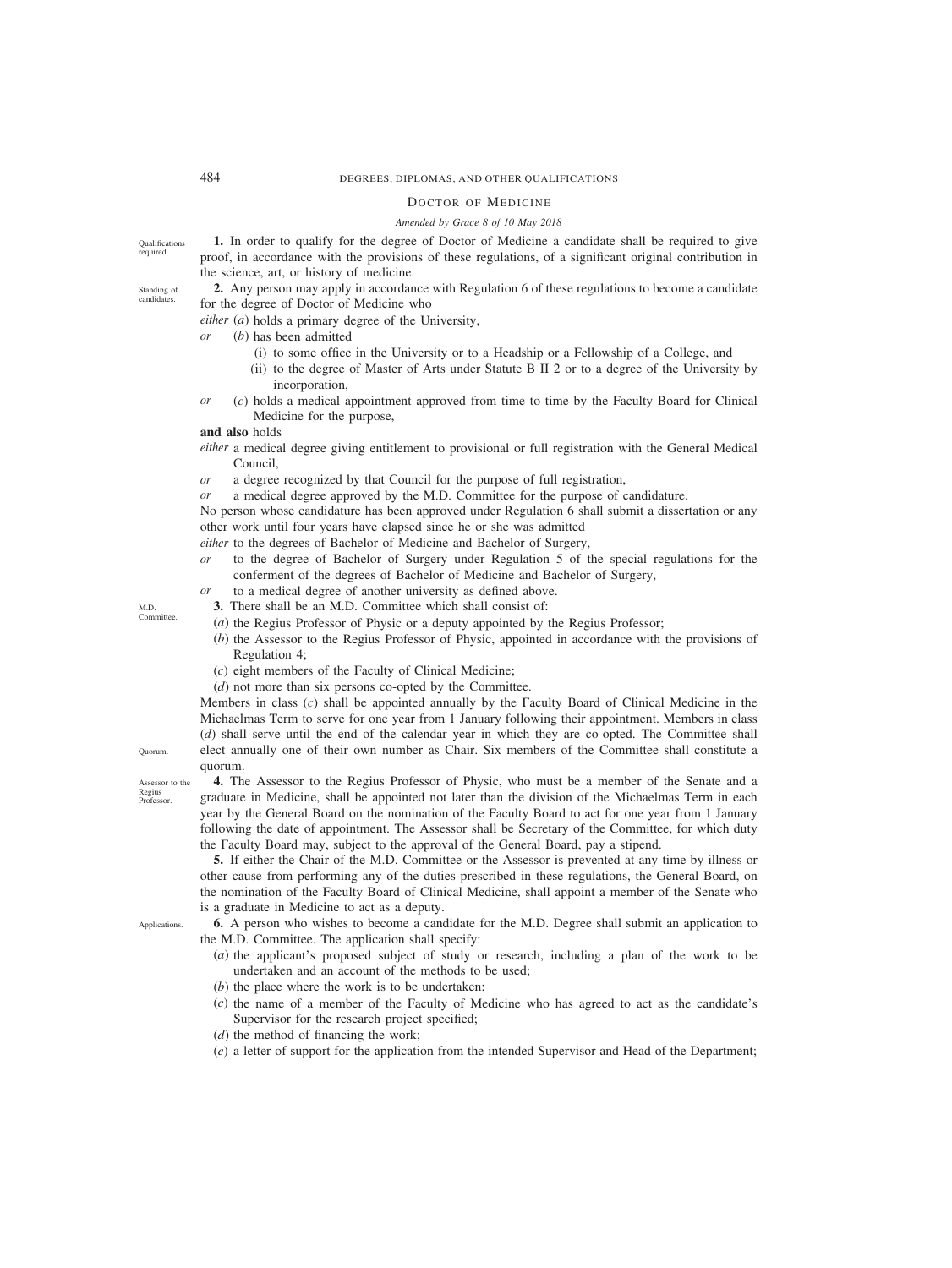(*f*) a fee in respect of an admissions charge as recommended by the Board of Graduate Studies for an application for admission as a Graduate Student.

The M.D. Committee shall make recommendations on the admission of the candidate to the Degree Committee for the Faculty of Clinical Medicine and the Board of Graduate Studies.

If the Degree Committee and the Board of Graduate Studies approve an applicant for admission to the programme, the applicant's name shall be entered on the Register of Graduate Students.

The Degree Committee shall determine the conditions, if any, of an applicant's registration and shall assign the term from which he or she is to be admitted.

**7.** A candidate whose application has been approved shall pay the University Composition Fee for Fee. the course.

- **8.** The examination for the degree of M.D. shall consist of:
- (*a*) the submission of a dissertation embodying the results of the candidate's study or research, which shall be submitted in accordance with the provisions of Regulations 9 and 10;
- (*b*) an oral examination ('the Act') on the subject of the dissertation and the general field of knowledge within which it falls.

By special permission of the Degree Committee, candidates may submit with the dissertation published work which they wish the Examiners to consider; such work may be considered by the Examiners at their discretion.

**9.** A candidate who has paid the relevant fee due under Regulation 7 shall submit to the Degree Committee, not earlier than the end of the second year after approval of the application under Regulation 6 and not later than six years after the date of such approval, unless given special permission by the Degree Committee to delay submission until a later date:

- (*a*) three copies of the dissertation, in a form recommended by the M.D. Committee and approved by the Degree Committee;
- (*b*) two copies of a summary of about 300 words in length;
- (*c*) two copies of any published work which the candidate wishes to submit under Regulation 8.

**10.** In submitting their dissertations, candidates shall state, generally in a preface and specifically in notes or in a bibliography, the sources from which their information is derived, the extent to which they have availed themselves of the work of others, and the portions of the dissertation which are claimed as original. They shall also be required to declare that the dissertation submitted is not substantially the same as any that they may have submitted for another degree or for a diploma or similar qualification at this or any other university. A dissertation, apart from quotations, shall be written in English. The Degree Committee shall have power to specify a maximum length for dissertations, in consultation with the M.D. Committee.

11. Each dissertation shall be referred to two Examiners, appointed by the Degree Committee on Consideration the recommendation of the M.D. Committee. Each Examiner shall make an independent report to the submitted. Degree Committee on the dissertation. If the Examiners do not agree in their recommendations or if for any other reason the Degree Committee or the Board of Graduate Studies need a further opinion or opinions on the merit of the work submitted, the Degree Committee may appoint an additional Examiner or additional Examiners, provided that not more than one additional Examiner shall be appointed without leave of the Board of Graduate Studies. Each additional Examiner so appointed shall make an independent report on the dissertation to the Degree Committee. Each Examiner shall receive a fee and shall, if appropriate, be entitled to claim travelling expenses and a subsistence allowance as specified in the Schedule.

12. The Act shall be conducted by the two Examiners appointed under Regulation 11 and chaired conduct of the by the Assessor, or her or his deputy. The Examiners shall jointly examine the candidate *viva voce* on <sup>Act.</sup> questions connected with the work submitted as well as on other medical subjects and sign a joint certificate of the result. If the Examiners do not agree in their recommendations or if for any other reason the Degree Committee or the Board need a further opinion or opinions on the merit of the work submitted, the Degree Committee may appoint an additional Examiner or additional Examiners, provided that not more than one additional Examiner shall be appointed without leave of the Board. Each additional Examiner so appointed shall make an independent report on the dissertation to the Degree Committee.

**13.** If a candidate fails to satisfy the Examiners in the oral examination, the Degree Committee may Repermit the candidate to be re-examined by the same Examiners. Permission so given shall be communicated to the Secretary of the Board of Graduate Studies and shall not be given on more than examination.

Examination.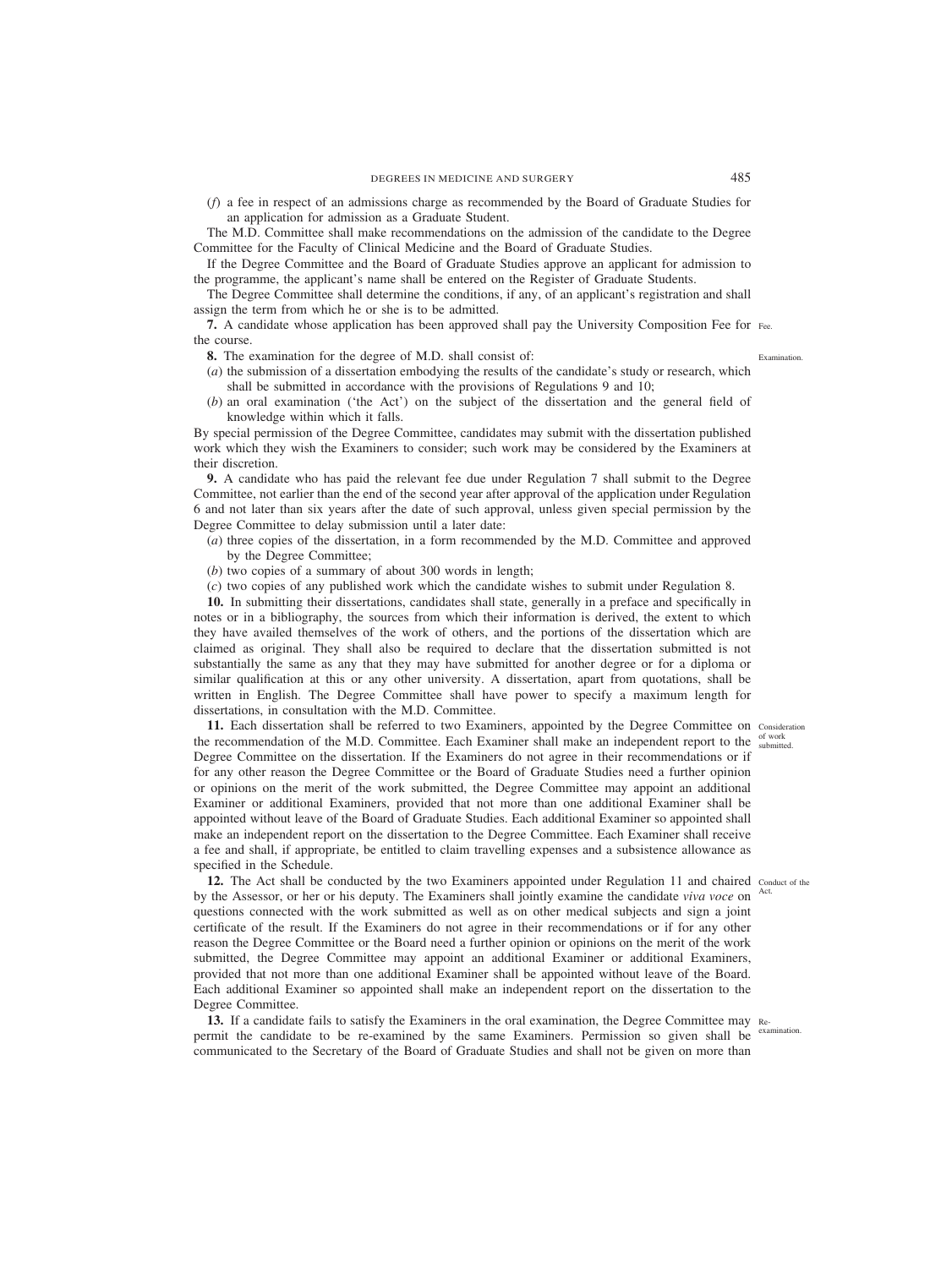one occasion. Each Examiner who takes part in an examination under this regulation shall be paid an additional fee as specified in the Schedule in addition to any fees to which he or she may be entitled under Regulation 11, and may also claim travelling expenses in accordance with the provisions of that regulation.

Approval for degree.

**14.** The Board of Graduate Studies shall be the deciding authority on all recommendations for the award of the degree. If, after considering the reports of the Examiners on a candidate's dissertation and on her or his performance in the oral examination, the Degree Committee are satisfied that the candidate's work is of the requisite standard for the degree, showing evidence of significant original contribution to the advancement of the science, art, or history of medicine, a resolution of the Committee to that effect, with the names of those present and voting on either side, shall be communicated to the Board of Graduate Studies, together with the reports of the Examiners. If the Board, after receiving such communication, at a meeting at which not less than five members of the Board are present, resolve that the candidate be approved for the degree, the Secretary of the Board shall publish a notice of the candidate's approval for the award of the degree unless the candidate has requested the removal of her or his name from the published list in accordance with a procedure approved from time to time by the General Board.

**15.** If, after considering the reports of the Examiners of a dissertation, the Degree Committee are of the opinion that a candidate's dissertation is not of the requisite standard for the degree, they may recommend to the Board of Graduate Studies that the candidate be permitted to submit a revised dissertation. The communication conveying such a recommendation shall contain the names of those present and voting on either side, and shall be accompanied by the reports of the Examiners. The Board may permit a candidate to submit a revised dissertation on not more than one occasion.

**16.** If, after considering the reports of the Examiners, the Degree Committee are of the opinion that a candidate's work is not of the requisite standard for the degree (and if they do not recommend that the candidate be allowed to submit a revised dissertation) their resolution to that effect, with the names of those present and voting on either side, shall be communicated to the Board of Graduate Studies, together with the reports of the Examiners. The Secretary of the Board shall communicate this decision to the candidate.

- **17.** A candidate who is not approved for the M.D. degree under Regulation 16
- (*a*) shall be eligible to submit a dissertation which is substantially the same in candidature for the M.Sc. Degree; or
- (*b*) providing the candidate meets the eligibility requirements, may apply to be a candidate for the M.D. degree by the Special Regulations; such application may be made on not more than one occasion, after a period of not less than five years from the date of the applicant's original examination for the Degree.

**18.** Before being admitted to the degree, a successful candidate examined by dissertation shall deposit with the Secretary of the M.D. Committee two copies of the dissertation and of the summary, both the dissertation and the summary being in a form approved by the M.D. Committee. The Secretary of the M.D. Committee shall deposit copies of the dissertation and the summary in the University Library and in the Medical Library, where they shall be available for consultation and for making copies for interlibrary loan purposes.

**19.** All the dissertations submitted by candidates under these regulations who have been approved for the M.D. Degree in each academical year shall be considered by the M.D. Committee for any Prize, Medal, or other emolument that is awarded for work done by a candidate for the degree; the Committee may be advised by the Assessor in this matter.

#### TEMPORARY REGULATION

**20.** These regulations shall apply for candidates whose registration as a candidate for the degree commences on or after 1 March 2012.

### *SCHEDULE*

#### *Payments to Examiners*

To an Examiner for examining and reporting on a dissertation and for taking part in the conduct of an oral examination: £165.

To an additional Examiner not participating in an oral examination: £100.

Work to be deposited in the Library.

Prizes.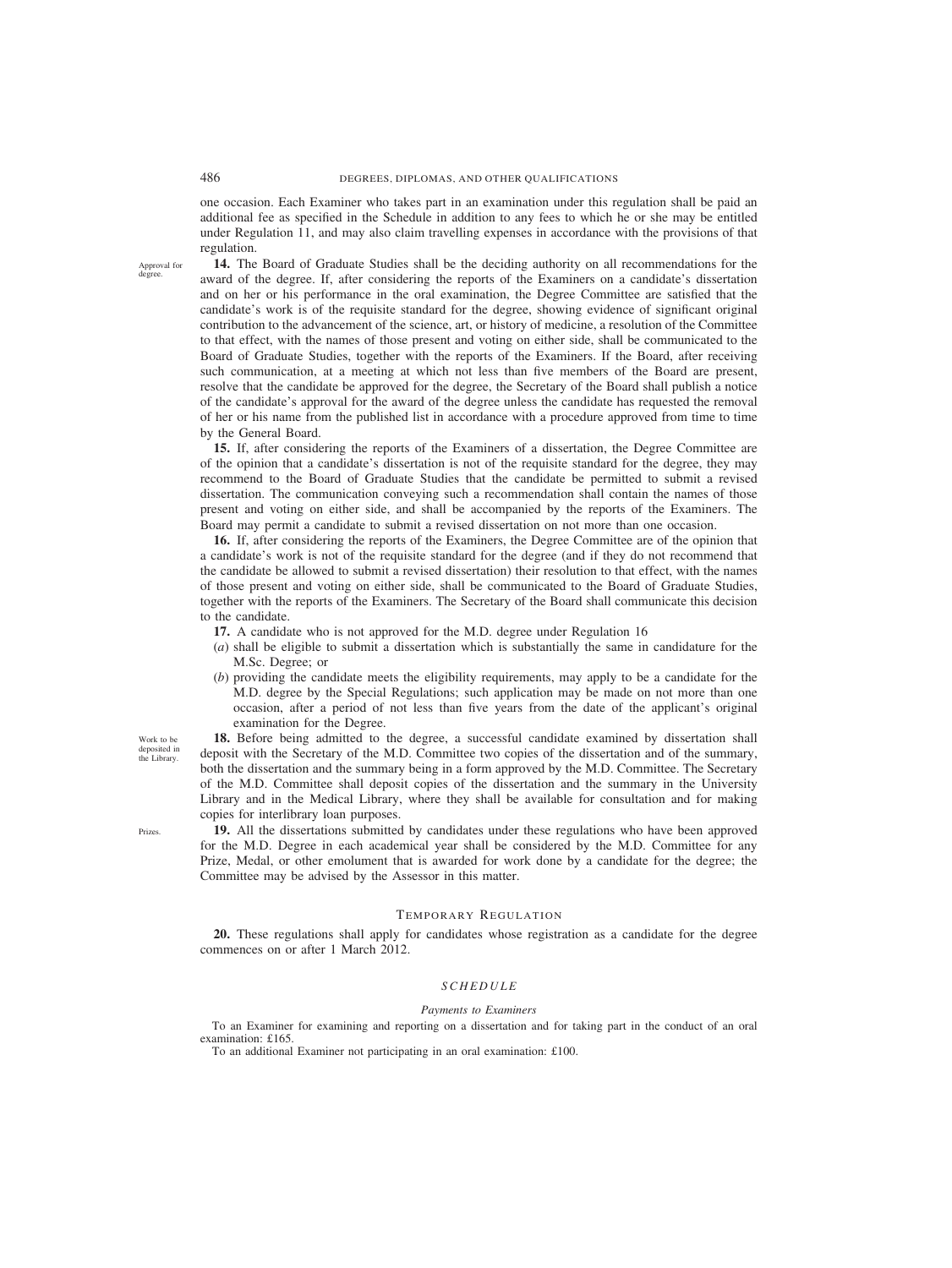To the Assessor: £45.

To an Examiner conducting an additional oral examination (Regulation 13): £42.

Each External Examiner shall receive in addition travelling expenses, in accordance with Regulation 14 of the regulations for the Ph.D., M.Sc., and M.Litt. Degrees, and the M.Phil. Degree by dissertation.

## DOCTOR OF MEDICINE (M.D.): SPECIAL REGULATIONS

## *Amended by Grace 8 of 10 May 2018*

1. In order to qualify for the degree of Doctor of Medicine a candidate shall be required to give Qualifications proof, in accordance with the provisions of these regulations, of a significant original contribution in <sup>required.</sup> the science, art, or history of medicine.

2. Any person may apply in accordance with Regulation 5 of these regulations to become a candidate standing of for the degree of Doctor of Medicine who candidates.

*either* (*a*) holds a primary degree of the University,

*or* (*b*) has been admitted to

- (i) some office in the University or to a Headship or a Fellowship of a College, *and*
- (ii) to the degree of Master of Arts under Statute B II 2 or to a degree of the University by incorporation,

**and also** holds

*either* a medical degree giving entitlement to provisional or full registration with the General Medical Council,

*or* a degree recognized by that Council for the purpose of full registration,

*or* a medical degree approved by the M.D. Committee for the purpose of candidature.

No person whose candidature has been approved under Regulation 5 shall submit a dissertation or any other work until four years have elapsed since he or she was admitted

*either* to the degrees of Bachelor of Medicine and Bachelor of Surgery,

- *or* to the degree of Bachelor of Surgery under Regulation 5 of the special regulations for the conferment of the degrees of Bachelor of Medicine and Bachelor of Surgery,
- *or* to a medical degree of another university as defined above.

**3.** A person shall not be eligible to proceed to the M.D. Degree under these regulations if he or she has been approved for the M.D. Degree under the regulations requiring registration as a Graduate Student.

**4.** A graduate of the University who has been examined for the M.D. Degree under the regulations requiring registration as a Graduate Student, but has not been approved for the M.D. Degree, may become a candidate under these regulations after a period of not less than five years from the date of submitting a dissertation or a revised dissertation, as the case may be, for the M.D. Degree.

**5.** A person who wishes to become a candidate for the M.D. Degree under these regulations shall Applications. submit an application to the M.D. Committee. The application shall specify:

- (*a*) the applicant's proposed subject of study or research, including a plan of the work to be undertaken and an account of the methods to be used;
- (*b*) the place where the work is to be undertaken;
- (*c*) the name of a member of the Faculty in which the research is to be carried out who has agreed to advise the candidate on the research project specified;
- (*d*) the method of financing the work;
- (*e*) a letter of support for the application from the intended adviser and Head of her or his Department;
- (*f*) an application fee as specified in the Schedule to these regulations.

**6.** The M.D. Committee may refer the proposal to one or more referees for their opinion before deciding to approve, reject, or suggest some modification to the applicant's proposal. A referee appointed for this purpose will receive a fee as set out in the Schedule. The Assessor shall communicate the decision of the M.D. Committee to the applicant. If the proposal is rejected, all but £500 of the application fee shall be returned to the candidate.

- **7.** The examination for the degree of M.D. under the Special Regulations shall consist of:
- (*a*) the submission of a dissertation embodying the results of the candidate's study or research, which shall be submitted in accordance with the provisions of Regulations 8 and 9;
- (*b*) an oral examination ('the Act') on the subject of the dissertation and the general field of knowledge within which it falls.

Examination.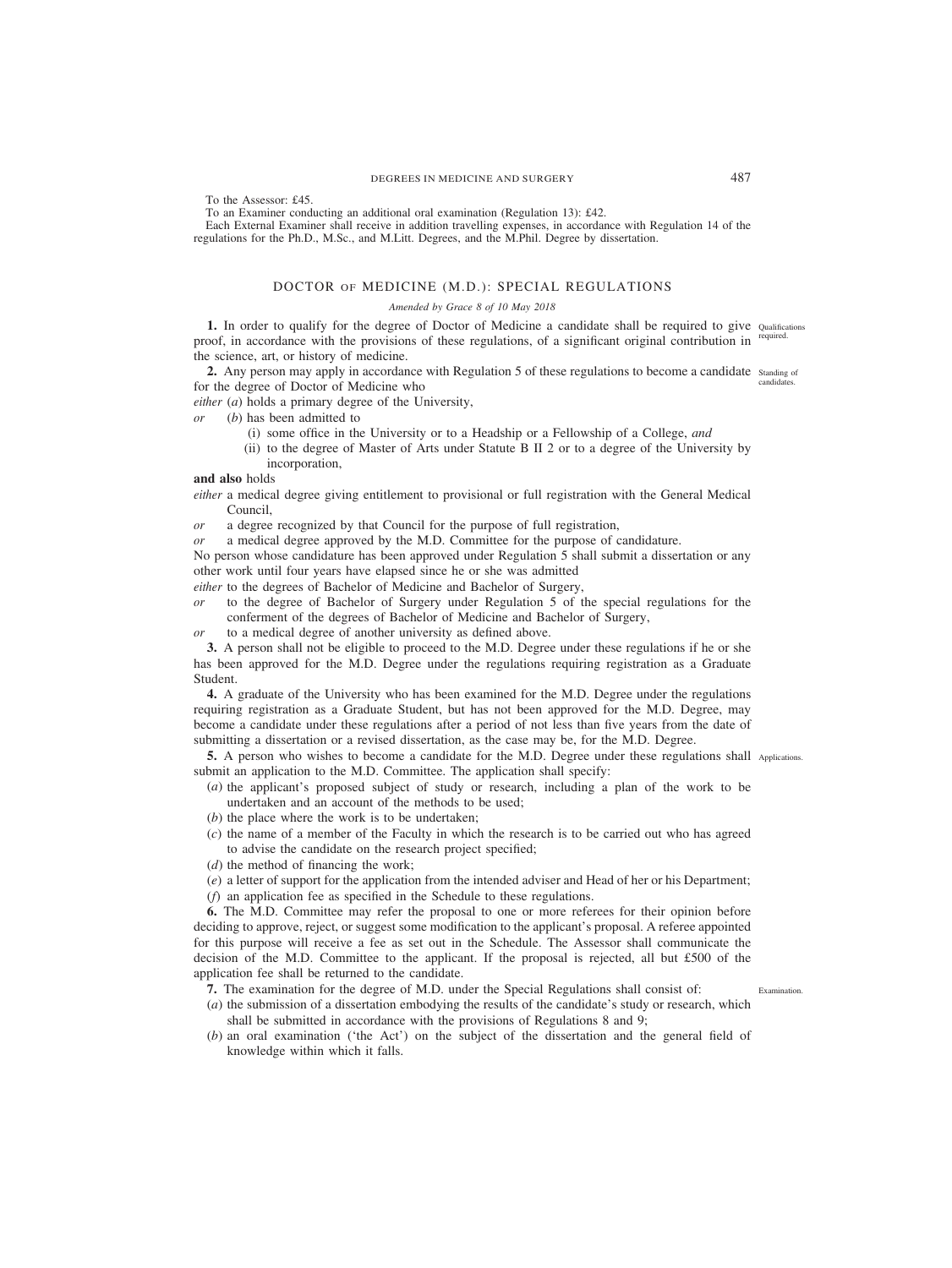By special permission of the M.D. Committee, candidates may submit with the dissertation published work which they wish the Examiners to consider; such work may be considered by the Examiners at their discretion.

**8.** A candidate shall submit to the Degree Committee for the Faculty of Clinical Medicine, not later than six years after the date of such approval under Regulation 6, unless given special permission by the Degree Committee to delay submission until a later date:

- (*a*) three copies of the dissertation, in a form recommended by the M.D. Committee and approved by the Degree Committee;
- (*b*) two copies of a summary of about 300 words in length;
- (*c*) two copies of any published work which the candidate wishes to submit under Regulation 7.

**9.** In submitting their dissertations, candidates shall state, generally in a preface and specifically in notes or in a bibliography, the sources from which their information is derived, the extent to which they have availed themselves of the work of others, and the portions of the dissertation which are claimed as original. They shall also be required to declare that the dissertation submitted is not substantially the same as any that they may have submitted for another degree or for a diploma or similar qualification at this or any other university. A dissertation, apart from quotations, shall be written in English. The Degree Committee shall have power to specify a maximum length for dissertations, in consultation with the M.D. Committee.

**10.** The Degree Committee shall refer each application to the M.D. Committee, who may refer it to one or more referees for their opinion and advice before deciding that the dissertation constitutes *prima facie* a qualification for the degree. A referee so appointed shall receive a fee as specified in the Schedule to these regulations. If such a person is subsequently appointed an Examiner, the fee shall form part of the fee due to her or him as an Examiner.

**11.** If the Degree Committee, having been advised by the M.D. Committee, decide that the work submitted does not constitute *prima facie* a qualification for the degree, and no Examiners are to be appointed, a resolution of the Committee to that effect, with the names of those present and voting on either side, shall be communicated to the Secretary of the Board of Graduate Studies, who shall communicate the decision to the candidate. In such a case all but £600 out of the fee paid by the applicant under Regulation 5 shall be returned.

**12.** Each dissertation judged under Regulation 10 to constitute *prima facie* a qualification for the degree shall be referred to two Examiners, appointed by the Degree Committee on the recommendation of the M.D. Committee. Each Examiner shall make an independent report to the Degree Committee on the dissertation. If the Examiners do not agree in their recommendations or if for any other reason the Degree Committee or the Board of Graduate Studies need a further opinion or opinions on the merit of the work submitted, the Degree Committee may appoint an additional Examiner or additional Examiners, provided that not more than one additional Examiner shall be appointed without leave of the Board of Graduate Studies. Each additional Examiner so appointed shall make an independent report on the dissertation to the Degree Committee. Each Examiner shall receive a fee and shall, if appropriate, be entitled to claim travelling expenses and a subsistence allowance as specified in the Schedule.

Conduct of the Act.

**13.** The Act shall be conducted by the two Examiners appointed under Regulation 12 and chaired by the Assessor, or her or his deputy. The Examiners shall jointly examine the candidate *viva voce* on questions connected with the work submitted as well as on other medical subjects and sign a joint certificate of the result. If the Examiners do not agree in their recommendations or if for any other reason the Degree Committee or the Board need a further opinion or opinions on the merit of the work submitted, the Degree Committee may appoint an additional Examiner or additional Examiners, provided that not more than one additional Examiner shall be appointed without leave of the Board. Each additional Examiner so appointed shall make an independent report on the dissertation to the Degree Committee.

**14.** If a candidate fails to satisfy the Examiners in the oral examination, the Degree Committee may permit the candidate to be re-examined by the same Examiners. Permission so given shall be communicated to the Secretary of the Board of Graduate Studies and shall not be given on more than one occasion. Each Examiner who takes part in an examination under this regulation shall be paid an additional fee as specified in the Schedule in addition to any fees to which he or she may be entitled under Regulation 12, and may also claim travelling expenses in accordance with the provisions of that regulation.

Consideration of work submitted.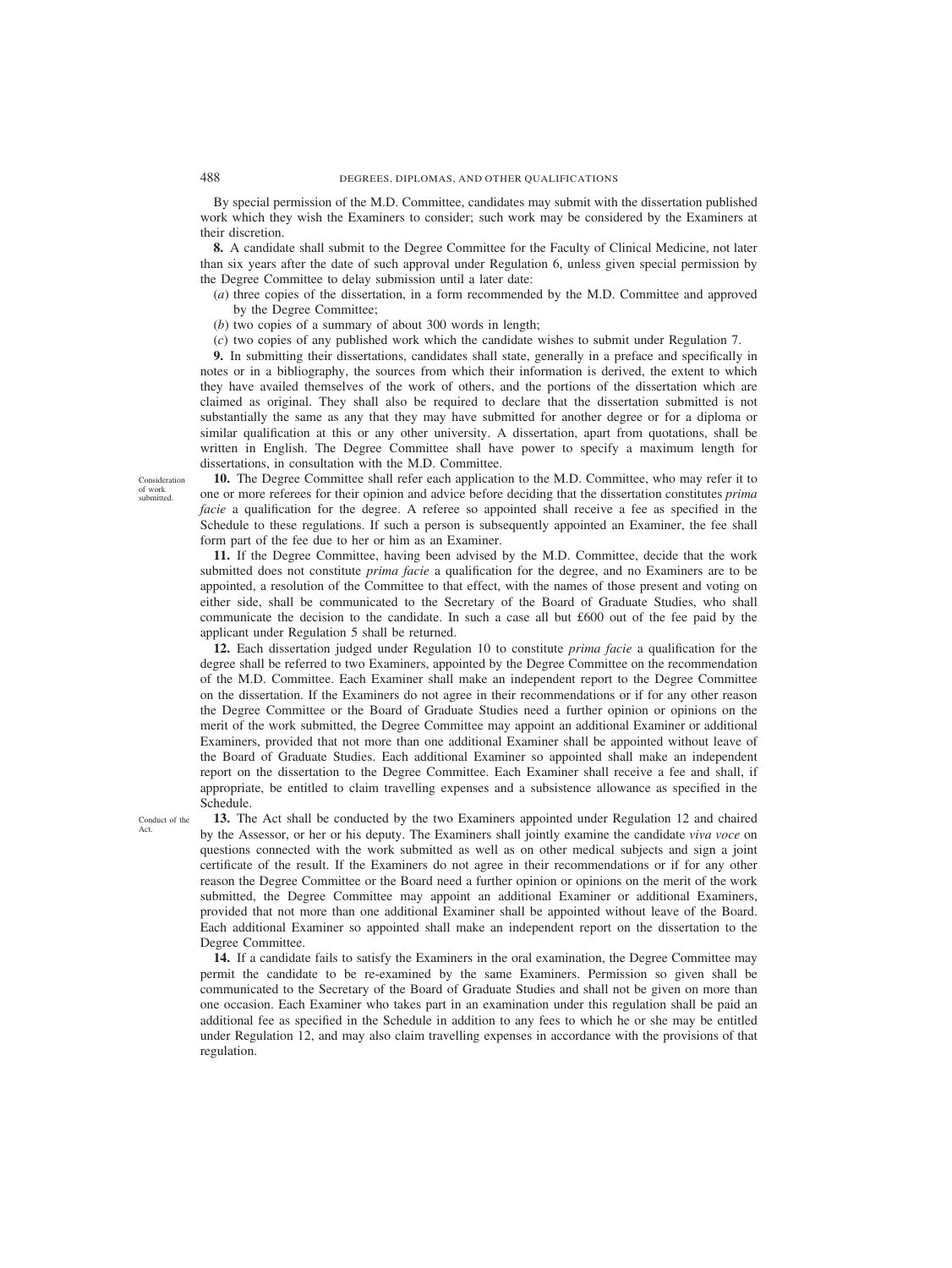**15.** The Board of Graduate Studies shall be the deciding authority on all recommendations for the award of the degree. If, after considering the reports of the Examiners on a candidate's dissertation and on her or his performance in the oral examination, the Degree Committee are satisfied that the work submitted by the candidate and her or his performance in the Act are of the requisite standard for the degree, a resolution of the Committee to that effect, with the names of those present and voting on either side, shall be communicated to the Board of Graduate Studies, together with the reports of the Examiners. If the Board, after receiving such communication, at a meeting at which not less than five members of the Board are present, resolve that the candidate be approved for the degree, the Secretary of the Board shall publish a notice of the candidate's approval for the award of the degree unless the candidate has requested the removal of her or his name from the published list in accordance with a procedure approved from time to time by the General Board.

**16.** If, after considering the reports of the Examiners of a dissertation, the Degree Committee are of the opinion that a candidate's dissertation is not of the requisite standard for the degree, they may recommend to the Board of Graduate Studies that the candidate be permitted to submit a revised dissertation. The communication conveying such a recommendation shall contain the names of those present and voting on either side, and shall be accompanied by the reports of the Examiners. The Board may permit a candidate to submit a revised dissertation on not more than one occasion.

**17.** If, after considering the reports of the Examiners, the Degree Committee are of the opinion that a candidate's work is not of the requisite standard for the degree (and if they do not recommend that the candidate be allowed to submit a revised dissertation) their resolution to that effect, with the names of those present and voting on either side, shall be communicated to the Board of Graduate Studies, together with the reports of the Examiners. The Secretary of the Board shall communicate this decision to the candidate.

**18.** If a candidate's application for the degree under these regulations fails, he or she may reapply on one occasion only, after a period of not less than five years from the date of the original application.

**19.** A candidate whose application for the M.D. Degree under these regulations is not approved shall not be eligible to be approved for the M.Sc. Degree.

**20.** No candidate for the degree shall be present at the deliberations either of the Degree Committee or of the Board of Graduate Studies in respect of her or his own candidature.

**21.** No fee shall be payable on admission to the degree.

22. Before being admitted to the degree, a successful candidate examined by dissertation shall work to be deposit with the Secretary of the M.D. Committee two copies of the dissertation and of the summary,  $t_{the\text{ Library}}^{\text{deposed in}}$ both the dissertation and the summary being in a form approved by the M.D. Committee. The Secretary of the M.D. Committee shall deposit copies of the dissertation and the summary in the University Library and in the Medical Library, where they shall be available for consultation and for making copies for interlibrary loan purposes. deposited in

23. All the dissertations submitted by candidates under these regulations who have been approved Prizes. for the M.D. Degree in each academical year shall be considered by the M.D. Committee for any Prize, Medal, or other emolument that is awarded for work done by a candidate for the degree; the Committee may be advised by the Assessor in this matter.

#### TEMPORARY REGULATION

**24.** These regulations shall apply to all candidates whose proposal is submitted as a candidate for the degree on or after 1 March 2012.

#### *SCHEDULE*

#### *Payments to Examiners*

To a referee whose opinion is sought on the proposal (Regulation 6) or on a dissertation (Regulation 10): £45. To an Examiner for examining and reporting on a dissertation and for taking part in the conduct of an oral examination (Regulation 12): £135.

To an additional Examiner not participating in an oral examination (Regulation 13 or 16): £100. To the Assessor: £45.

To an Examiner conducting an additional oral examination (Regulation 14): £42.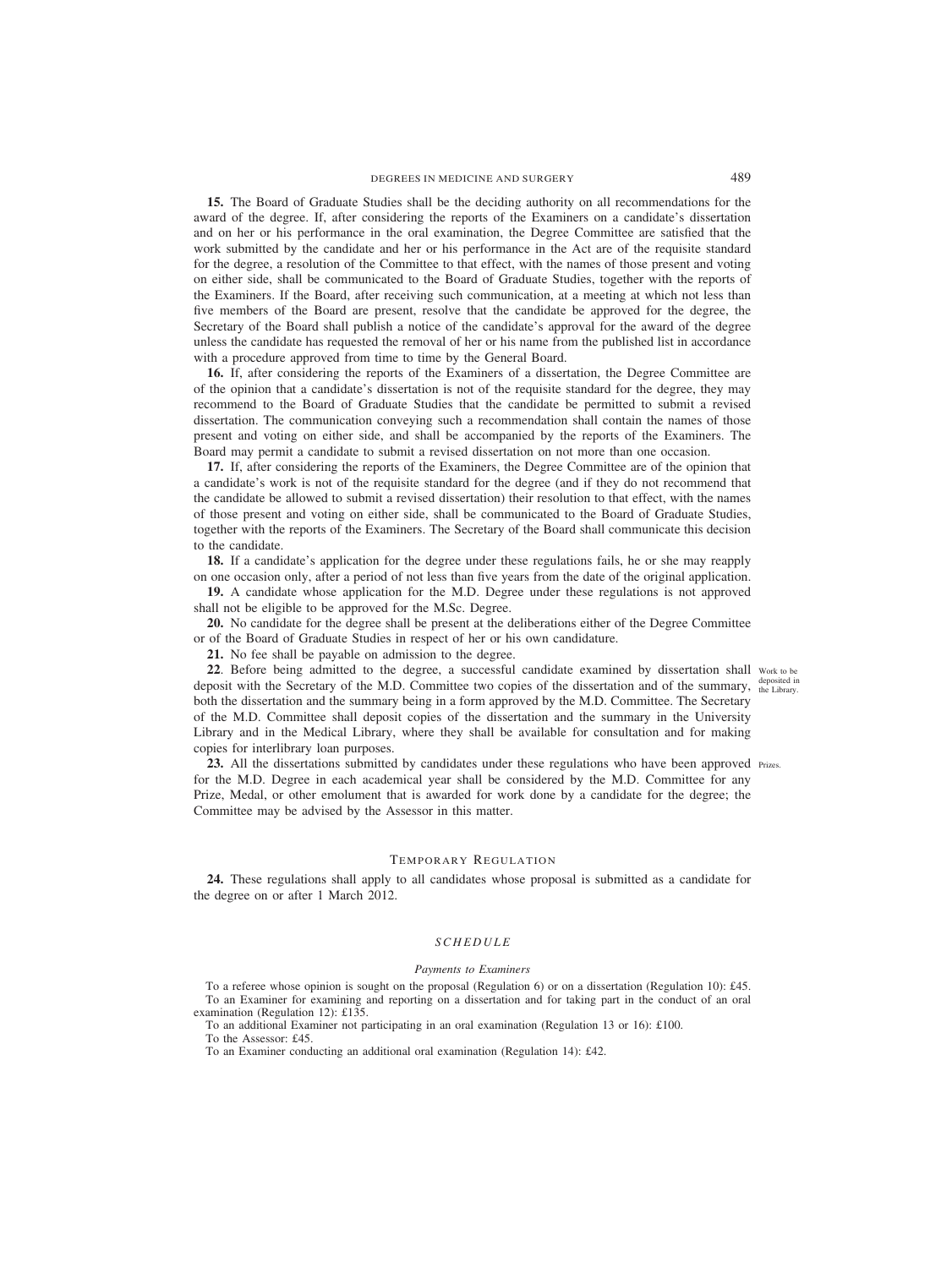Each External Examiner shall receive in addition travelling expenses, in accordance with Regulation 14 of the regulations for the Ph.D., M.Sc., and M.Litt. Degrees, and the M.Phil. Degree by dissertation. *Application fee* (Regulation 5): £1,866.

## DOCTOR OF MEDICAL SCIENCE (MED.Sc.D.)

#### *Amended by Grace 8 of 10 May 2018*

Qualifications required.

Standing of candidates.

**1.** In order to qualify for the degree of Doctor of Medical Science a candidate shall be required to give proof, in accordance with the provisions of these regulations, of distinction in the science, art, or history of medicine.

**2.** Any person may apply in accordance with Regulation 6 of these regulations to become a candidate for the degree of Doctor of Medical Science who

- *either* (*a*) is of not less than eight years' standing from admission to her or his first degree of the University,
- *or* (*b*) is of not less than eight years' standing from admission to her or his first degree of some other university and has been admitted
	- (i) to some office in the University or to a Headship or a Fellowship of a College, *and*
	- (ii) to the degree of Master of Arts under Statute B II 2 or to a degree of the University by incorporation,

**and also** holds

*either* a medical degree giving entitlement to provisional or full registration with the General Medical Council,

- *or* a degree recognized by that Council for the purpose of full registration,
- *or* a medical degree approved by the M.D. Committee for the purpose of candidature.

No person whose candidature has been approved under Regulations 3–6 shall submit any work until five years have elapsed since he or she was admitted

*either* to the degrees of Bachelor of Medicine and Bachelor of Surgery,

- *or* to the degree of Bachelor of Surgery under Regulation 5 of the special regulations for the conferment of the degrees of Bachelor of Medicine and Bachelor of Surgery,
- *or* to a medical degree of another university as defined above.

**3.** A candidate for the degree by publication shall apply in writing to the Degree Committee for the Faculty of Clinical Medicine, specifying the published works on which her or his claim to the degree is based. He or she shall also submit:

(*a*) a summary in not more than 500 words of the field of research covered by these works;

(*b*) an application fee, as specified in the Schedule to these regulations;

(*c*) a statement that the work to be submitted is not substantially the same as any work that the candidate may have submitted for a degree, diploma, or other qualification at this or any other university.

Consideration of work submitted.

Applications.

**4.** The Degree Committee shall refer each application to the M.D. Committee, who may refer it to one or more assessors for their opinion and advice before deciding that the published work is of outstanding quality and constitutes *prima facie* evidence of distinction through a substantial and original contribution to the advancement of the science, art, or history of medicine. An assessor so appointed shall receive a fee as specified in the Schedule to these regulations.

**5.** If the Degree Committee, having been advised by the M.D. Committee, decide that the works submitted do not constitute *prima facie* a qualification for the degree, a resolution of the Committee to that effect, with the names of those present and voting on either side, shall be communicated to the Secretary of the Board of Graduate Studies, who shall communicate the decision to the candidate. In such a case, £510 out of the fee paid by the candidate under Regulation 3 shall be returned.

**6.** A candidate whose work has been judged to constitute *prima facie* a qualification for the degree, shall submit to the Degree Committee, not later than six years after the date of such approval, unless given special permission by the Committee to delay submission until a later date, two copies of the published works on which her or his claim to the degree is based.

**7.** The Degree Committee shall, on the recommendation of the M.D. Committee, appoint not less than two persons to act as Referees. Each Referee shall submit an independent written report on the works specified in the candidate's application; these reports shall be treated as confidential documents. Each Referee shall receive a fee, as specified in the Schedule.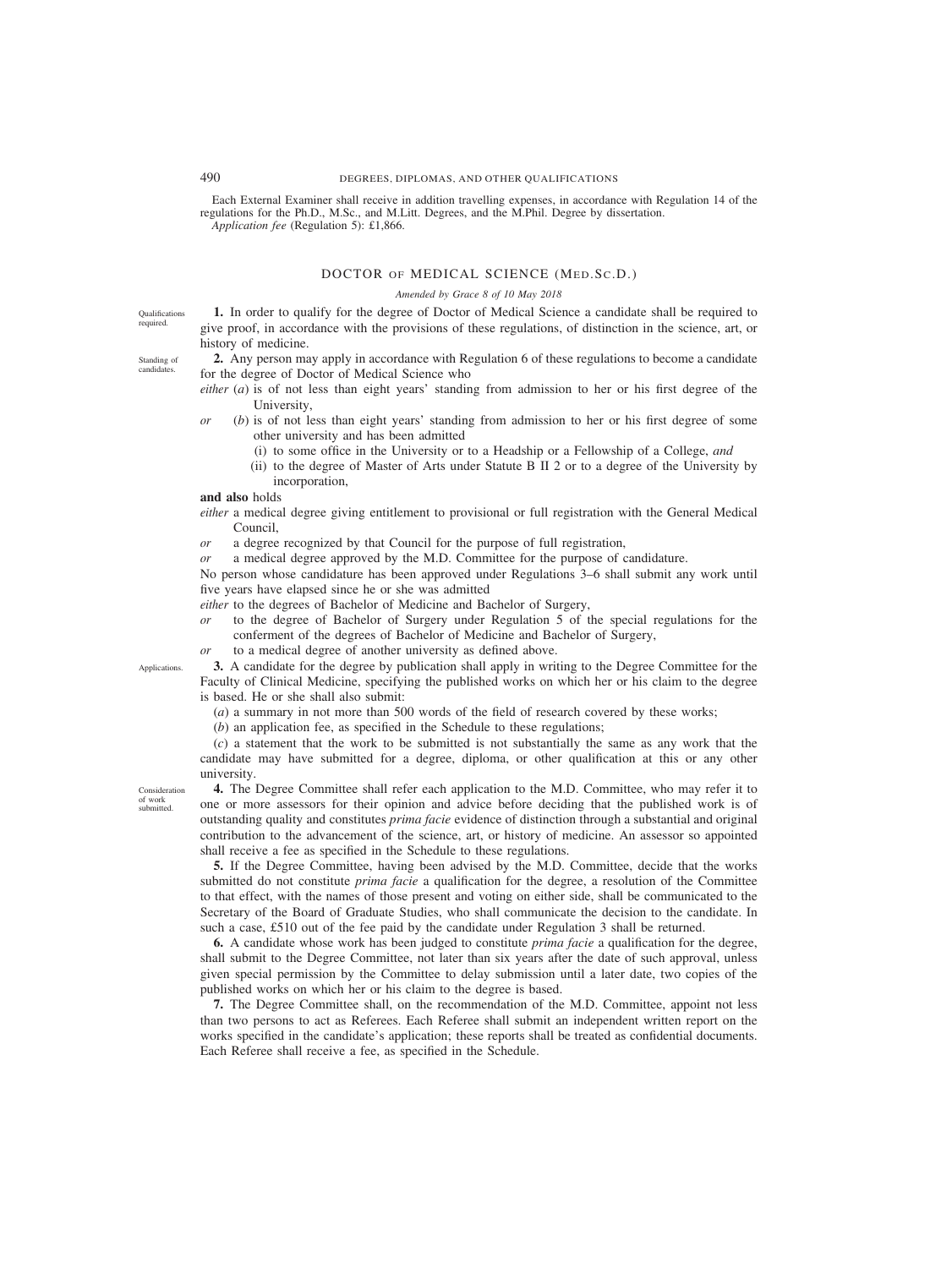**8.** If after considering the reports of the Referees the Degree Committee are satisfied that the Approval for candidate's work is of the requisite standard for the degree, a resolution of the Committee to that effect, with the names of those present and voting on either side, shall be communicated to the Board of Graduate Studies together with the reports of the Referees. degree.

**9.** The Board of Graduate Studies shall be the deciding authority on all recommendations for the award of the degree. If the Board of Graduate Studies after receiving such a communication resolve that the degree should be conferred, the Secretary of the Board of Graduate Studies shall publish the name of the candidate as approved for the degree of Doctor of Medical Science unless the candidate has requested the removal of her or his name from the published list in accordance with a procedure approved from time to time by the General Board. Such a resolution shall not be valid unless passed with the concurrence of the votes, cast at a meeting, of five members of the Board.

**10.** If after considering the reports of the Referees the Degree Committee are of the opinion that the candidate's work is not of the requisite standard for the degree, a resolution of the Committee to that effect, with the names of those present and voting on either side, shall be communicated to the Board of Graduate Studies together with the reports of the Referees. The Secretary of the Board shall communicate this decision to the candidate.

**11.** No candidate for a degree shall be present at the deliberations of the Degree Committee, the M.D. Committee or the Board of Graduate Studies respecting her or his own case.

#### *SCHEDULE*

#### *Payments to Examiners*

To an assessor (Regulation 4): £42.

To a Referee (Regulation 7): £175.

The Board of Graduate Studies may approve the payment of reasonable expenses incurred by Referees in the execution of their duties.

*Application fee* (Regulation 3(*b*)): £582.

## MASTER OF SURGERY

#### *Amended by Grace 8 of 10 May 2018*

**1.** Any person may apply, in accordance with Regulation 4 below, to become a candidate for the standing of degree of Master of Surgery who candidates.

*either* (*a*) holds a primary degree of the University,

*or* (*b*) has been admitted (i) to some office in the University or to a Headship or a Fellowship of a College, and (ii) to the degree of Master of Arts under Statute B II 2 or to a degree of the University by incorporation,

**and also** holds

*either* a medical degree giving entitlement to provisional or full registration with the General Medical Council,

*or* a degree recognized by that Council for the purpose of full registration,

*or* a medical degree approved by the M.Chir. Committee for the purpose of candidature.

No person whose candidature has been approved under Regulation 4 shall submit a thesis, or other work approved under Regulation 6, until five years have elapsed since he or she was admitted

- *either* to the degrees of Bachelor of Medicine and Bachelor of Surgery,
- *or* to the degree of Bachelor of Surgery under Regulation 5 of the special regulations for the conferment of the degrees of Bachelor of Medicine and Bachelor of Surgery,
- *or* to a medical degree of another university as defined above.
	- **2.** There shall be an M.Chir. Committee which shall consist of:
	- (*a*) the Head of the Department of Surgery, or a deputy, as Chair;
	- (*b*) the Professor of Surgery;
	- (*c*) the Secretary of the Committee (see Regulation 3);
	- (*d*) five members of the Faculty of Clinical Medicine, at least two of whom shall be persons holding Professorships or Readerships in the Faculty;

M.Chir. Committee.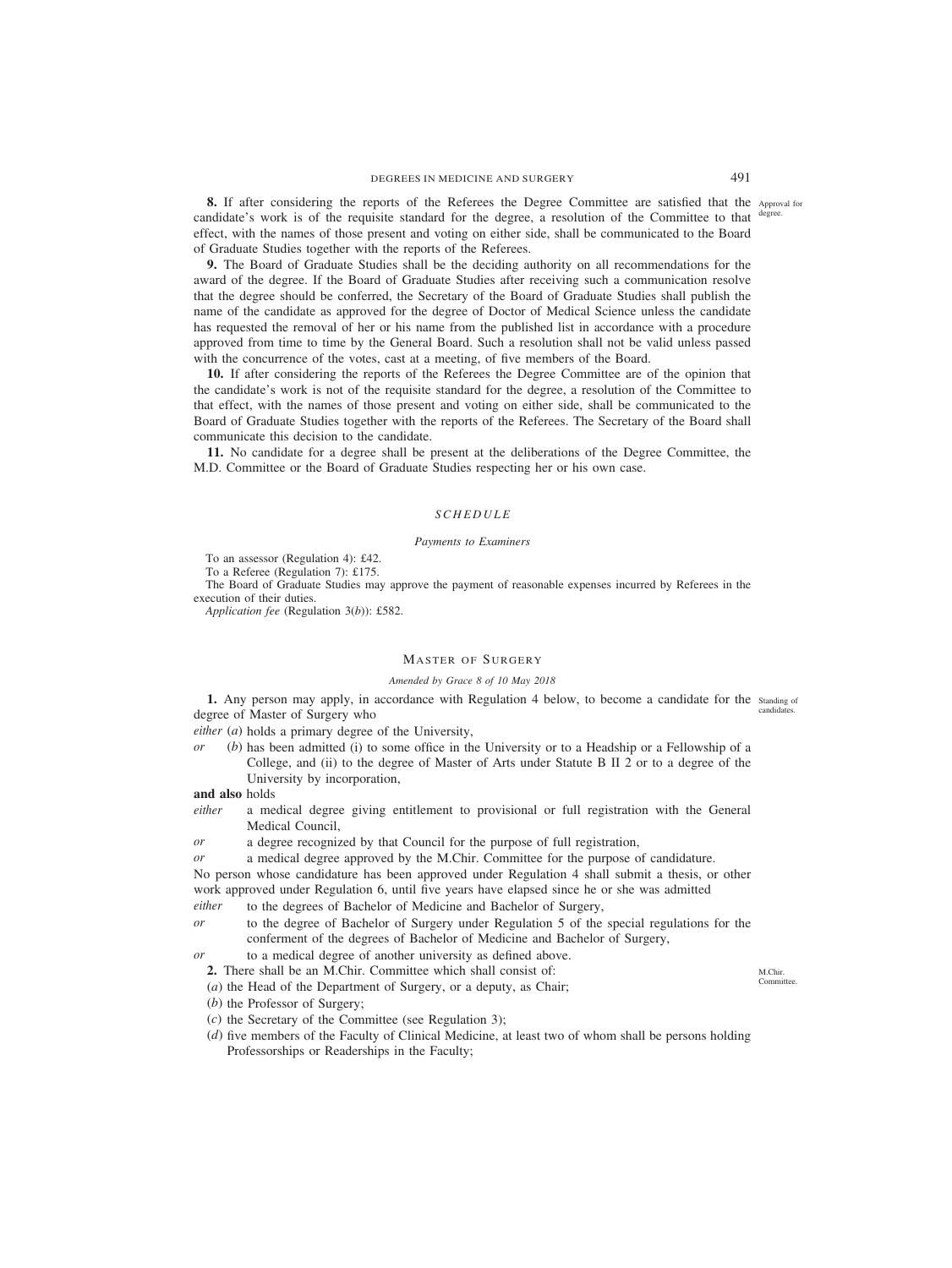(*e*) five practising surgeons, at least one of whom shall be a Consultant Surgeon to the Cambridge University Hospitals NHS Foundation Trust and at least two of whom shall be persons not resident in the University.

Members in classes (*d*) and (*e*) shall be appointed by the Faculty Board of Clinical Medicine in the Michaelmas Term to serve for two years from 1 January following their appointment. Five members of the Committee shall constitute a quorum.

**3.** In the Michaelmas Term of every second year the Faculty Board of Clinical Medicine shall appoint a member of the Faculty to act as Secretary of the M.Chir. Committee for two years from 1 January following the date of appointment. Subject to the approval of the General Board, the Faculty Board may pay the Secretary a stipend. If the Secretary is prevented by illness or other cause from performing any of the duties prescribed in these regulations, the Faculty Board on the nomination of the Professor of Surgery shall appoint some other member of the Faculty of Clinical Medicine to act as a deputy.

**4.** A person who wishes to become a candidate for the degree shall send to the Secretary of the M.Chir. Committee

(*a*) an application on a form obtainable from the Secretary;

(*b*) details of the applicant's postgraduate appointments and surgical experience;

(*c*) one copy of any published work that the applicant wishes the Committee to consider;

(*d*) an application fee of £220.

The Committee shall decide whether or not to approve the applicant as a candidate for the degree, and the Secretary shall inform the applicant accordingly.

**5.** Except as provided in Regulation 6, a person approved as a candidate for the degree shall submit a thesis specially composed for the purpose,<sup>1</sup> containing original observations which may be based on clinical work or laboratory work or a combination of the two. Each candidate shall send to the Secretary of the Committee, on a form obtainable from the Secretary, an application for approval of the proposed title of the thesis; such an application shall include an outline of the work on which the thesis will be based, and shall specify the nature of any special branch of surgery in which the candidate is interested. The Secretary shall submit each application to the Committee, who may refer it to one or more referees for their opinion and advice before deciding whether to approve, reject, or suggest some modification of the candidate's proposal. The Secretary shall communicate the Committee's decision to the candidate.

**6.** In exceptional circumstances a candidate may apply to the Committee for permission to submit instead of a thesis work which has been previously published. Such an application shall be accompanied by a declaration that the work in question is not substantially the same as any work that the candidate may have submitted for a degree, diploma, or other qualification at this or any other university. The Secretary shall communicate to the candidate the Committee's approval or rejection of the application.

**7.** A candidate who has obtained the approval of the Committee under Regulation 5(*b*) or Regulation 6 shall submit to the Secretary of the Committee, not later than six years after the date of such approval, unless given special permission by the Committee to delay submission until a later date:

 $(a)$  three copies of the thesis, in a form approved by the Committee,<sup>2</sup> or of published work which the Committee have given the candidate leave to submit under Regulation 6;

(*b*) if the thesis is based wholly or partly on work already published, three copies of such work;

(*c*) a submission fee of £500.

**8.** After preliminary consideration by the M.Chir. Committee the thesis or published work shall be sent to two or more Examiners appointed by the Committee who need not be members of the Committee. The Examiners shall be required to submit independent written reports to the Committee.

**9.** A candidate may be examined *viva voce* by the two Examiners appointed under Regulation 8; the Chair or the Secretary of the M.Chir. Committee, or another member of the Committee, shall preside at such an examination. The two Examiners shall sign a joint report on the candidate's performance in the examination.

**10.** The M.Chir. Committee shall consider a candidate's thesis or published work and the reports of the Examiners thereon at a meeting at which not less than five members are present. If in their opinion the thesis is not of a sufficiently high standard the Committee may, on the recommendation of the

<sup>1</sup> The M.Chir. Committee will not normally accept a thesis which is mainly a reprint, copy, or reproduction of work which has already been published, but there is no objection to the incorporation and use within a thesis of the basic results of work which the candidate has already published, provided that reference to such publications is made or reprints supplied or both. <sup>2</sup> A successful candidate may apply for the return of one of the copies of the thesis.

Thesis.

Previously published work.

thesis.

Submission of

Examiners.

*Viva voce* examination.

**Reports** 

**Applications** 

**Secretary**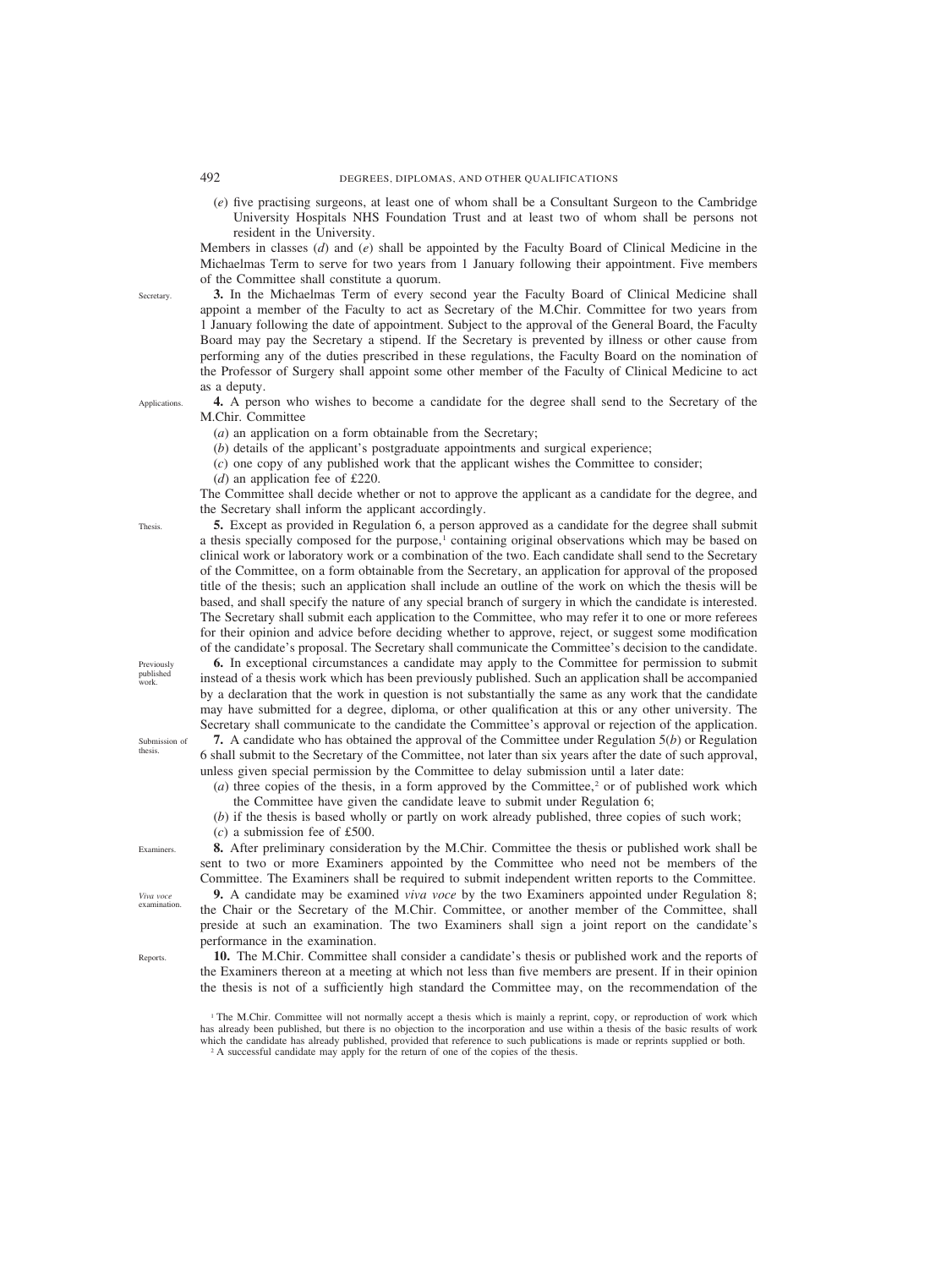Examiners, allow the candidate to submit a revised thesis on one occasion only without being required to pay any additional fee.

**11.** If the Committee are satisfied that a candidate's work is of the requisite standard, they shall Approval for resolve that the candidate be approved for the degree and the Secretary shall send a certificate to that degree. effect to the Registrary. This certificate and the title of the candidate's thesis or published work shall be published in the *Reporter* unless the candidate has requested the removal of her or his name from the published list in accordance with a procedure approved from time to time by the General Board.

**12.** The payments to be made to the Secretary of the M.Chir. Committee, and to referees and Payments. Examiners, shall be as prescribed in the Schedule to these regulations.

**13.** A candidate who has been approved for the degree of M.Chir. shall be qualified to proceed to the degree. No fee shall be payable on admission to the degree.

**14.** A successful candidate shall deposit in the University Library and the Medical Library a copy Deposit in of the thesis or other work submitted in a form approved by the M.Chir. Committee. Libraries.

# *SCHEDULE*

#### *Payments to Examiners*

To the person presiding at a *viva voce* examination: £45.

To a referee (Regulation 5): £45.

To an Examiner (Regulation 8) for examining and reporting on a thesis and for taking part in a *viva voce* examination if required to do so: £135.

To an external Examiner who is required to take part in a *viva voce* examination an additional: £90.

Each external Examiner shall also receive railway fares to and from the place of each examination at which he or she is required to be present together with a subsistence allowance in accordance with Regulation 6 for payments to Examiners and Assessors.

## REVIEW OF THE RESULTS OF EXAMINATIONS FOR THE DEGREE OF MASTER OF SURGERY

**1.** The M.Chir. Committee shall consider any representations made by or on behalf of a candidate which constitute a complaint about the conduct of the examination in that candidate's case for the degree of Master of Surgery provided that such representations shall not be considered unless they are received by the Secretary of the M.Chir. Committee not later than six months after the date on which the result of the examination was communicated by the Secretary to the candidate. In exceptional circumstances the Committee may allow an extension of this deadline of up to three months.

**2.** If after considering any representations made by or on behalf of a candidate under Regulation 1 the Committee are satisfied that the examination of that candidate was properly conducted and that the complaint is unjustified, the Committee shall so inform the candidate. If they are not so satisfied, they shall have power to reconsider their earlier decision or to refer the representations to a Review Committee constituted in accordance with Regulation 4. The Committee shall inform the candidate of their decision not more than three months following receipt of the representations.

**3.** The Committee shall refer to a Review Committee constituted in accordance with Regulation 4 Review any representations which may be made by or on behalf of a candidate after he or she has been informed of a decision taken by the Committee under Regulation 2 above, provided that such representations shall not be considered unless they are received by the Secretary within six months of the date on which the decision taken under Regulation 2 was communicated by the Secretary to the candidate. In exceptional circumstances the Review Committee may allow an extension of this deadline of up to three months.

- **4.** A Review Committee appointed under these regulations shall consist of:
- (*a*) the Vice-Chancellor, or a duly appointed deputy, as Chair;
- (*b*) two persons appointed by the General Board from the panel of members maintained by the Board.

In selecting members of the panel for appointment as members of the Review Committee, the General Board shall exclude any person who has been involved in the particular case at an earlier stage. A person appointed a member of a Review Committee shall serve until the conclusion of the particular case for which he or she was appointed.

**5.** A person appointed by the Academic Secretary, shall act as Secretary to the Review Committee. Secretary.

Committee.

Membership.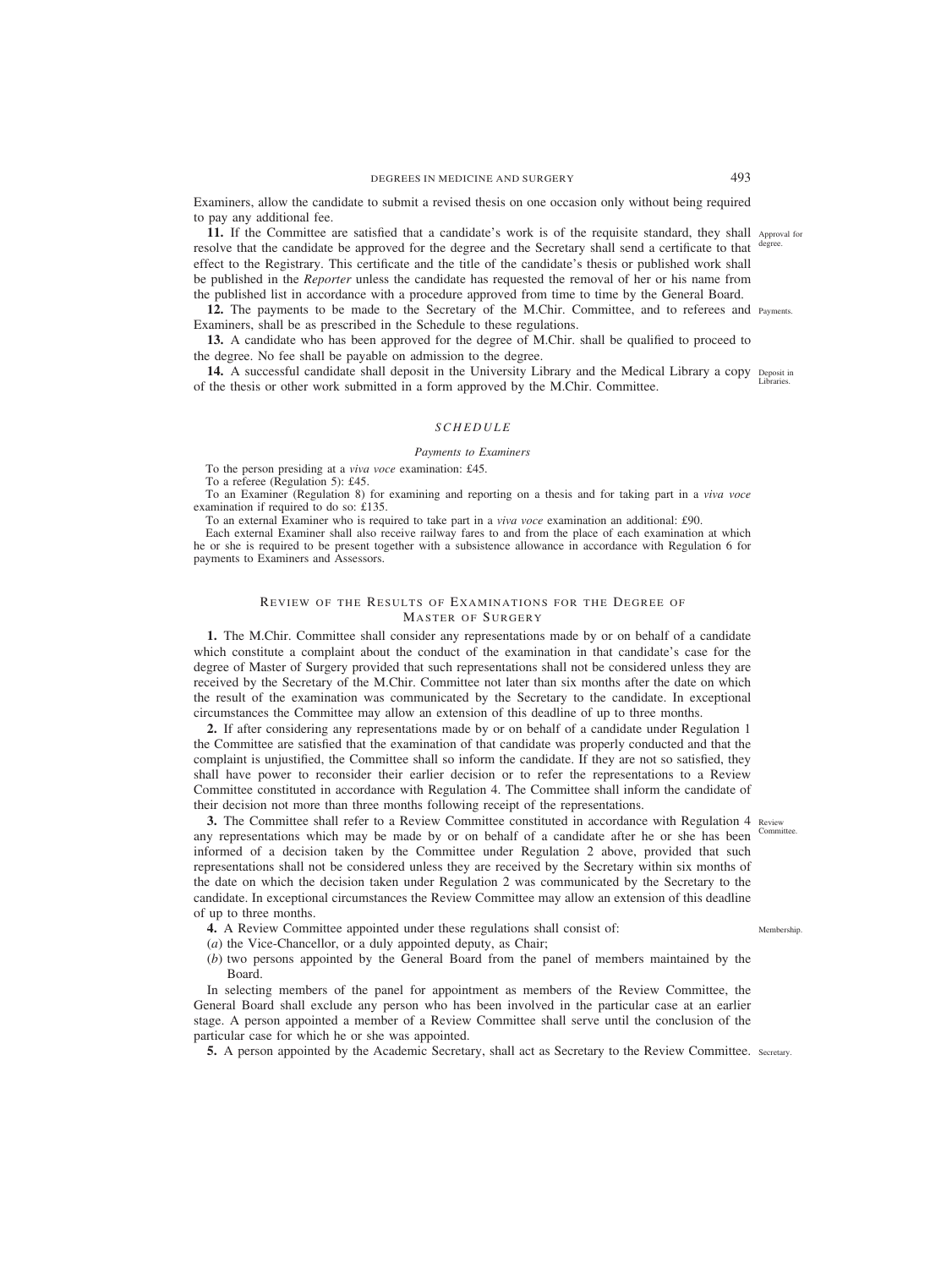**6.** For the purpose of these regulations the term 'complainant' shall mean the student making a complaint, or on whose behalf a complaint is made.

**7.** The Secretary to the Review Committee shall notify the complainant of the persons appointed to be members of the Review Committee. The complainant shall be entitled to object for good cause to any member so appointed. The Vice-Chancellor shall rule on any such objection, and his or her decision shall be final. If the Vice-Chancellor allows such an objection, another person shall be appointed to replace the person who was the subject of the objection.

Grounds for complaint.

Statement of complaint.

**8.** The Review Committee shall consider any representations referred to them under Regulation 2 or Regulation 3 which in the judgement of the Review Committee constitute a complaint on one or more of the following grounds:

- (*a*) that there existed material circumstances relating directly to the examination of which the Examiners were not aware;
- (*b*) that procedural irregularities occurred in the conduct of the examination, which were of such a nature as to cause reasonable doubt as to whether the Examiners would have reached the same conclusion had the irregularities not occurred;
- (*c*) that there is demonstrable evidence of prejudice, bias, or inadequate assessment in the examination process.

If the Review Committee are of the view that a complaint does not fall within any of the grounds specified above, they shall dismiss the complaint and shall inform the complainant and the M.Chir. Committee accordingly.

**9.** When a representation is to be considered by a Review Committee the complainant shall furnish a full statement of the complaint and of the grounds on which the complaint is based, which shall be submitted to the Review Committee not later than a date to be determined by them. The Review Committee shall appoint a day and time for a hearing at which the complainant shall be entitled to be present and to be accompanied by an adviser or a representative who may speak on his or her behalf.

**10.** Any statement of a complaint received by the Review Committee under Regulation 9 shall be made available to each of the following:

- (*a*) the M.Chir. Committee;
- (*b*) the Examiners concerned;

(*c*) any other person or body specified by the Review Committee.

Each of these parties shall be given an opportunity to submit a written statement to the Review Committee in response to the complaint. Such a statement may include the reports of the Examiners or extracts from those reports. The Review Committee shall have power to seek statements from other persons or bodies, as they think fit.

**11.** Any statement submitted to the Review Committee under Regulation 10 shall be made available to the complainant and to the other parties specified in that regulation, each of whom shall be afforded an opportunity to comment on it.

**12.** A Review Committee shall consider any complaint or any representations referred to them under Regulation 2 or Regulation 3 and shall have power to dismiss the complaint or, if they consider it justified:

(*a*) to require the M.Chir. Committee to reconsider their earlier decisions on the particular case;

- (*b*) to require the Examiners to re-consider the candidate's submitted work;
- (*c*) to require the Examiners to hold a further oral examination;
- (*d*) to permit the candidate to submit a revised dissertation or thesis, or additional published work, to be examined by the same Examiners;
- (*e*) to require the M.Chir. Committee to appoint one or more additional Examiners to make an independent report or reports on the work submitted by the candidate;
- (*f*) to require the M.Chir. Committee to appoint new Examiners to replace the Examiners previously appointed, and to permit the candidate
	- *either* (i) to be re-examined by the new Examiners,
	- *or* (ii) to submit a revised dissertation, thesis, or additional published work, to be examined by the new Examiners;

**13.** The Secretary to the Review Committee shall send written notification of the Committee's decision and the reasons for it to the complainant and to the other parties specified in Regulation 10. Notification of

**14.** The decision of a Review Committee on any particular case shall be final.

Decision of Review **Committee** 

decision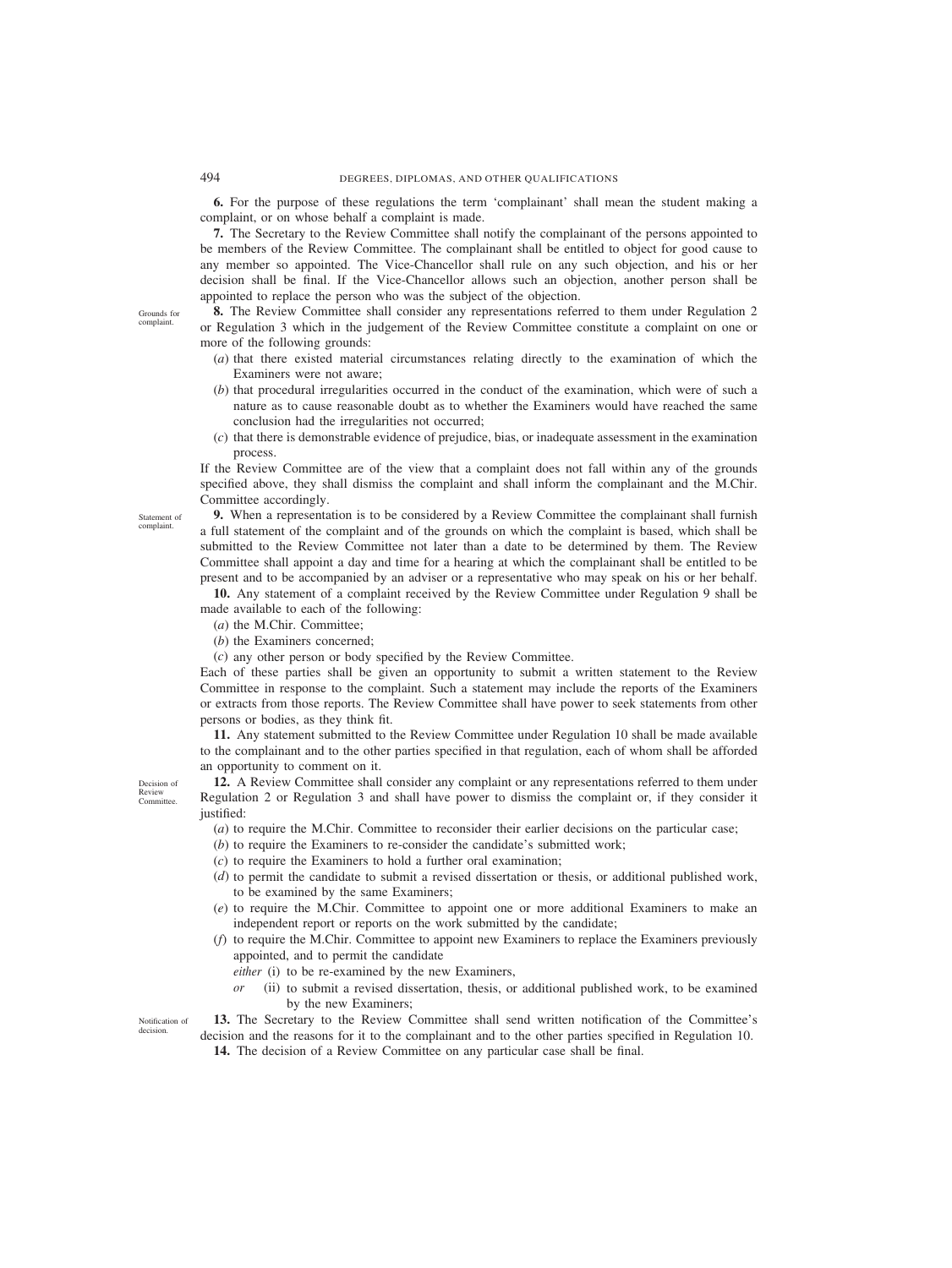# DEGREES IN MUSIC 495

#### TEMPORARY REGULATION

**15.** These regulations shall apply to all examinations held on or after 1 October 2003. For the purpose of this regulation an examination shall be deemed to be held on the day on which the candidate's dissertation, thesis, or other submitted work is received by the Secretary.

## DEGREES IN MUSIC

## BACHELOR OF MUSIC<sup>1</sup>

**1.** The examination for the degree of Bachelor of Music shall consist of two sections, as follows: Section I. Scheme of examination.

An instrumental or vocal recital lasting not less than forty minutes. Section II.

(*a*) A dissertation of not less than 10,000 words and not more than 15,000 words (excluding appendices) on a subject proposed by the candidate and approved by the Faculty Board of Music.

(*b*) A paper of three hours' duration on the background of the subject of the candidate's dissertation. A candidate may be examined orally on questions arising from the recital or the dissertation.

2. The Faculty Board of Music shall have power to define or limit by supplementary regulations all supplementary or any of the subjects of the examination; to determine the credit that shall be assigned to such subjects regulations. respectively; and to make, amend, or withdraw any such supplementary regulation as occasion may require; provided that the Faculty Board shall give public notice of any new supplementary regulation or alteration of the supplementary regulations not later than the Easter Term next but one before the term in which the first examination to be affected is to be held.

**3.** Any student may be a candidate for the Mus.B. Examination who at the time of the examination who may be a (*a*) has kept seven terms and (*b*) has obtained honours, or attained the honours standard, in any Part of the Music Tripos; provided that no student shall in the same term be a candidate for the Mus.B. Examination and for any other University examination. candidate.

**4.** No student shall be a candidate for the Mus.B. Examination on more than one occasion except as provided in Regulation 5.

**5.** The two sections of the examination shall be taken together, except that a candidate who has Resatisfied the Examiners at the first attempt in only one section may be re-examined in the other section <sup>examination.</sup> alone on not more than one occasion.

**6.** A candidate shall send to the Secretary of the Faculty Board of Music, not later than the division of the Michaelmas Term next preceding the examination,

(*a*) a list of the works that he or she proposes to perform, and

(*b*) the proposed subject of his or her dissertation.

Candidates must obtain the approval of their proposed subjects by the Faculty Board not later than the last day of Full Michaelmas Term. Dissertations shall be submitted to the Secretary of the Faculty Board not later than the eighth day of Full Easter Term.

**7.** The names of the candidates who have satisfied the Examiners in one or both sections of the Class-lists. examination shall be arranged in alphabetical order in a single class. The class-list shall indicate the section or sections of the examination in which each candidate has satisfied the Examiners. A mark of distinction may be attached to the name of any candidate whose work in either section of the examination is of special merit provided that he or she has satisfied the Examiners in both sections on the same occasion.

**8.** A student who has satisfied the Examiners in both sections of the examination, whether taken Qualification together or on different occasions, shall be qualified to proceed to the degree of Bachelor of Music as for proceeding soon as he or she has kept nine terms, provided that a student who has thus satisfied the Examiners before completing nine terms' residence, and who elects to proceed to the B.A. Degree, shall not also be entitled to proceed to the Mus.B. Degree.

**9.** The Faculty Board shall nominate not more than three Examiners for the Mus.B. Examination. Examiners and In addition the Faculty Board may nominate such number of Assessors as they shall deem sufficient. Assessors.

10. A student who takes the Mus.B. Examination after having been admitted to the B.A. Degree, Fee for a but who has not paid a University Composition Fee for any term since completing the requirements <sup>graduate.</sup>

<sup>&</sup>lt;sup>1</sup> This degree is suspended from 1 October 2011 (*Reporter*, 2010–11, p. 468)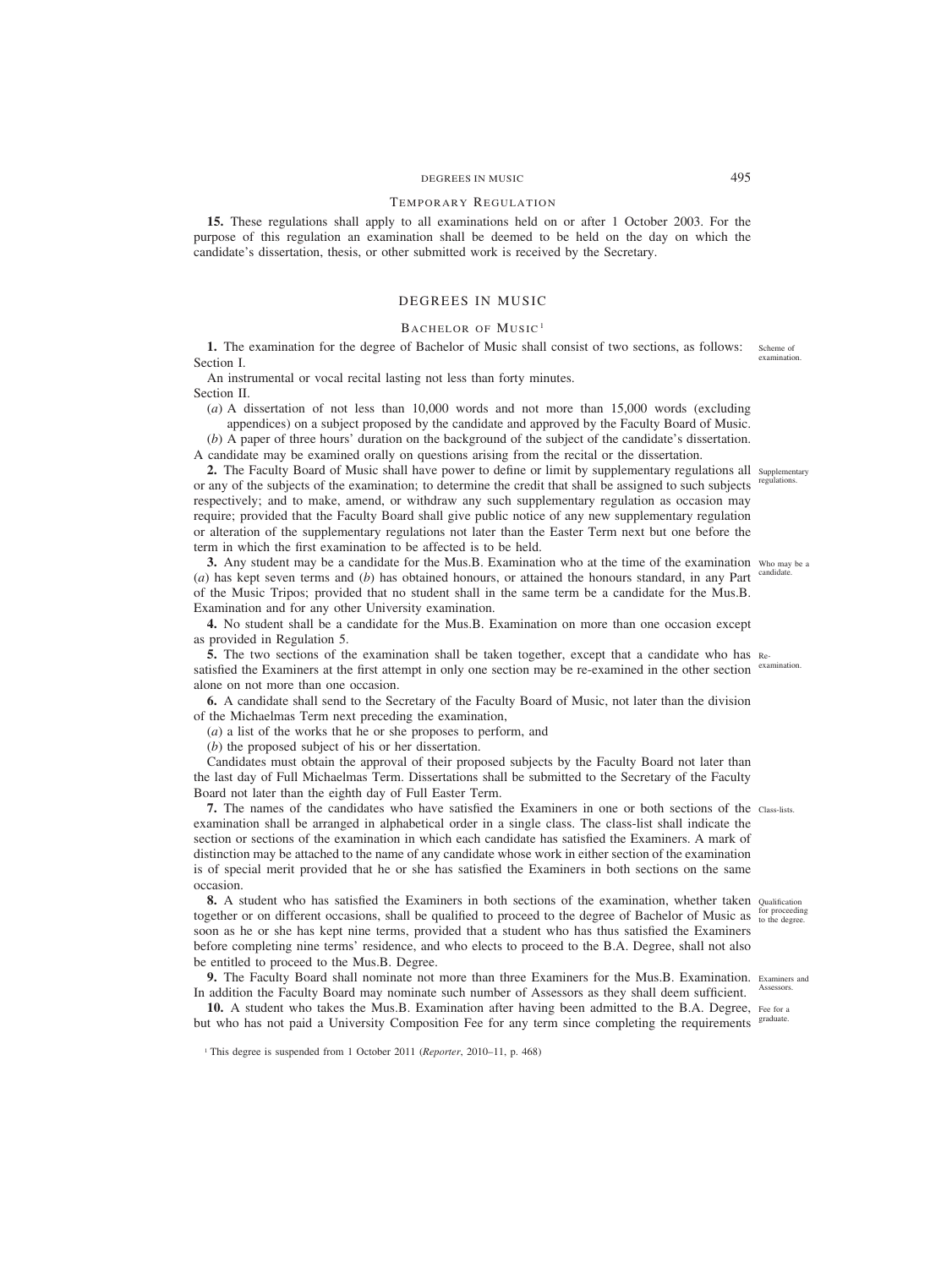for that degree, shall pay a fee of £60 on first taking the Mus.B. Examination; no further fee shall be payable by such a candidate on re-examination under Regulation 5 or on admission to the Mus.B. Degree.

## SUPPLEMENTARY REGULATION

#### SECTION I

Candidates shall submit a programme lasting approximately ninety minutes of instrumental or vocal music. From this the Examiners will hear a recital of at least forty minutes' music. Each candidate shall be responsible for providing an accompanist and a page turner, where required, and shall provide an additional copy of the works for the Examiners.

## MASTER OF MUSIC

**1.** A candidate for the M.Mus. Examination must be approved by the Degree Committee for the Faculty of Music.

**2.** The Degree Committee may approve as a candidate for the M.Mus. Examination any candidate who has satisfied the Committee that by reason of previous study he or she is qualified to engage in postgraduate work in Choral Studies.

**3.** Applications for approval under Regulation 2 shall be sent to the Secretary of the Degree Committee so as to arrive not later than 31 March next preceding the date on which the applicant wishes her or his candidature to begin, provided that the Committee shall have power to consider applications submitted after that date.

**4.** No student shall be a candidate for the M.Mus. Examination, or for any part thereof, on more than one occasion, or for the M.Mus. Examination and another University examination in the same term.

**5.** A candidate for the M.Mus. Examination shall pursue in the University, under the direction of a Supervisor appointed by the Degree Committee, a course of study extending over three terms, following one of three pathways: (i) Choral conducting, (ii) Vocal performance, and (iii) Organ performance.

**6.** The Faculty Board of Music shall announce not later than the end of the Easter Term each year the list of variable topics and set works to be covered in the course during the following academical year.

**7.** The M.Mus. Examination shall consist of four elements, divided into four sections as follows: M.Mus. Examination.

#### **Section 1: Seminar course**

Each candidate shall write two essays of not more than 3,500 words, on topics agreed between the candidates and the Supervisor.

## **Section 2: Conducting, rehearsal, or solo performance**

## *Pathway A: Choral conducting*

The examination shall consist of the rehearsal and direction, over a period of thirty minutes, of performances of two pieces chosen by the Examiners on the day of the examination from a list of five announced by the Faculty Board.

## *Pathway B: Vocal performance*

The examination shall consist of a solo recital lasting not more than 40 minutes, comprising a set work or group of set works and additional music chosen by the candidate.

## *Pathway C: Organ performance*

The examination shall consist of a solo recital lasting not more than 50 minutes, comprising a set work or group of set works and additional music chosen by the candidate.

### **Section 3: Conducting recital, vocal ensemble performance, or continuo performance**

## *Pathway A: Choral conducting*

Each candidate will direct the standing choir assembled by the Faculty of Music in a choral recital of thirty minutes, of which not more than five minutes will be devoted to the presentation of oral programme notes. The programme will be agreed between the candidates and the Supervisor, and may reflect scholarly research undertaken by the candidate into repertoire and/or performance practice.

Method of application.

Candidature.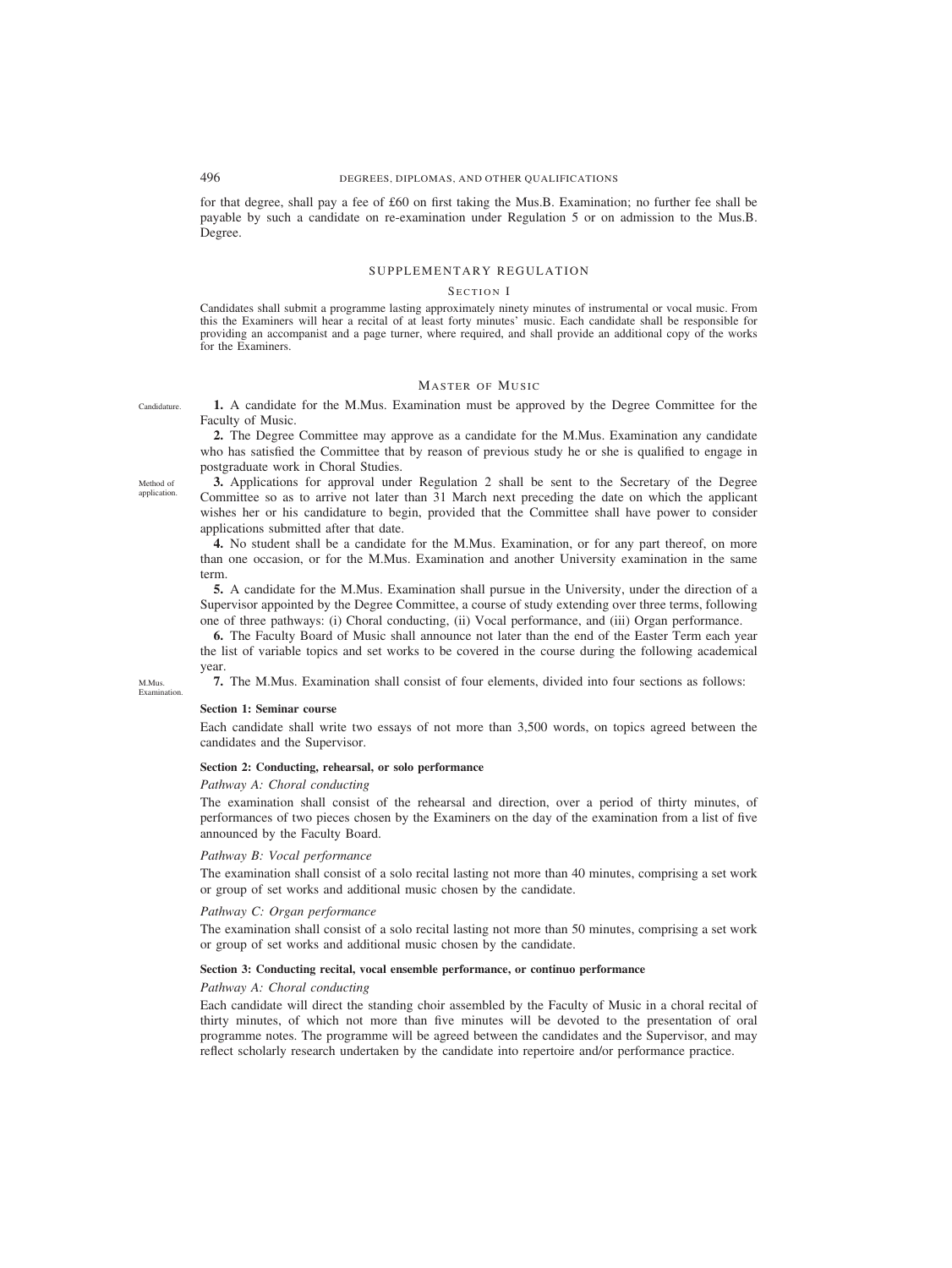### *Pathway B: Vocal performance*

Each candidate will undertake an examination comprising solo and ensemble vocal performance with other musicians assembled by the Faculty of Music, of varied historical materials made available in advance of the examination.

## *Pathway C: Organ performance*

Each candidate will undertake an examination in performance as a continuo accompanist on the keyboard with other musicians assembled by the Faculty of Music; scores will be provided for the candidates in advance of the examination.

# **Section 4: Options**

Each candidate shall choose one option from four.

Options available to those following all pathways, with topics agreed between the candidates and the Supervisor:

- (i) an extended essay of not more than 7,000 words, including notes but excluding appendices;
- (ii) a critical edition of a single choral work or group of choral works unavailable in a modern scholarly edition, or a comparative study of particular editions of a single choral work or group of choral works, or a study of editorial practice in relation to choral music;
- (iii) a portfolio submission of a single work or group of works lasting between seven and twelve minutes comprising the candidate's original arrangement of pre-existent material in categories as announced by the Degree Committee.
- Additional option available to those taking the Choral conducting and Vocal performance pathways:
- (iv) solo organ recital lasting not more than 30 minutes, comprising a set work or group of set works and additional music chosen by the candidate.

Additional option available to those taking the Organ performance pathway:

(iv) conducting or directing from the keyboard an ensemble including voices, assembled by the candidate, in a programme devised by the candidate lasting no more than 30 minutes.

The Examiners shall have power to examine a candidate *viva voce* on any or all of the elements contained within Sections 1–4 of the examination.

**8.** In order to satisfy the Examiners, candidates must achieve a pass mark in all four sections of the Examination.

**9.** The Faculty Board shall have power to issue supplementary regulations determining the scope supplementary and manner of assessment of the examination, and shall be empowered to amend such supplementary regulations. regulations from time to time as they may think fit, due care being taken that sufficient notice is given of any change.

10. The Faculty Board shall nominate for each academical year such number of Examiners and Examiners and Assessors as they may deem sufficient, including a resident member of the Senate as Chair of Examiners, Assessors. and a Specialist External Examiner.

11. The names of the candidates who have satisfied the Examiners shall be arranged in alphabetical class-list. order in a single class. A mark of distinction shall be affixed to the names of those students whose work is considered by the Examiners to be of special merit. The Chair of Examiners shall communicate the marks of all candidates to the Registrary.

**12.** While studying in the University for the M.Mus. Examination, a candidate shall pay the Fee. appropriate University Composition Fee for each term of such study.

**13.** A student who has satisfactorily completed the course and has satisfied the Examiners in the M.Mus. Examination shall be entitled to proceed to the degree of M.Mus.

14. A student who has taken the M.Mus. Examination shall not be entitled to count any part of the Relation to period during which he or she has been a candidate for that examination towards a course of research courses of for the degree of Ph.D., or M.Litt.

#### DOCTOR OF MUSIC

## *Amended by Grace 8 of 10 May 2018*

**1.** A student proceeding to the degree of Doctor of Music shall be required to give proof of distinction in musical composition.

2. Any person may be a candidate for the degree of Doctor of Music who is a graduate of the standing of University and who candidates.

*either* (*a*) is of not less than eight years' standing from admission to his or her first degree of the University,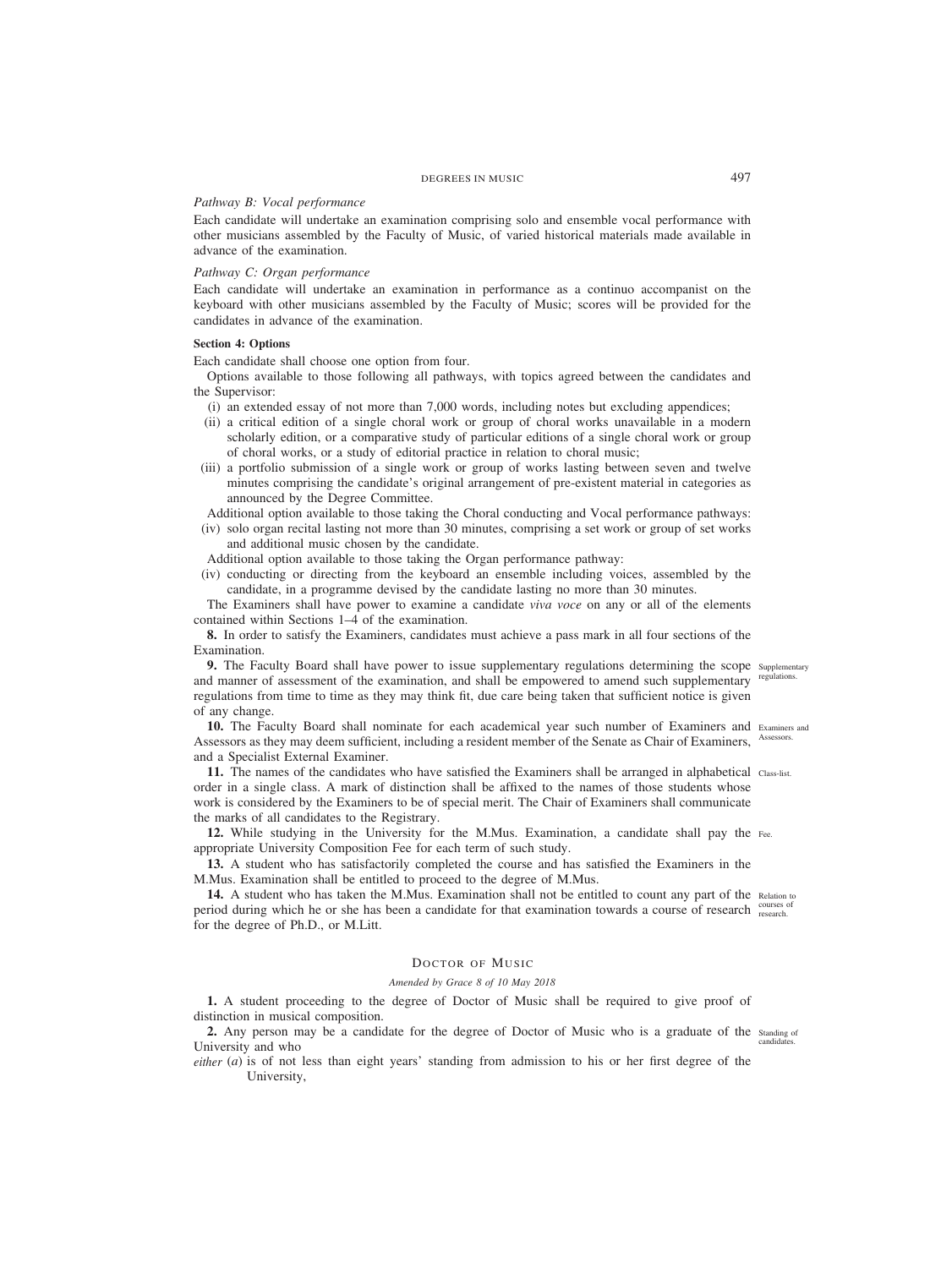*or* (*b*) is of not less than eight years' standing from admission to his or her first degree of some other university and has been admitted (i) to some office in the University or to a Headship or a Fellowship of a College, and (ii) to the degree of Master of Arts under Statute B II 2 or to a degree of the University by incorporation.

**3.** Such candidate shall apply in writing to the Secretary of the Board of Graduate Studies and shall send with the application:

- (*a*) not more than three works composed by the candidate (printed or otherwise) upon which his or her claim to the degree is based, such works to include either an oratorio, an opera, a cantata, a symphony for orchestra, a concerto, or an extended piece of chamber music;
- (*b*) a summary of not more than 500 words relating to the candidate's style and ideology as a composer;
- (*c*) a fee of £582 for the Chest, which must be paid at each application made by a candidate.
- **4.** Such applications shall be referred to the Degree Committee for the Faculty of Music.

**5.** If such Committee shall be of opinion that these compositions constitute *prima facie* a qualification for the degree, they shall obtain separate reports upon them from the Professor of Music, or a person nominated by the Professor of Music, and from not less than two additional persons, who may be members of the Committee or not. These reports shall be treated as confidential documents. If referees are not appointed, £510 out of the fee of £582 paid by the applicant under Regulation 3 shall be returned.

**6.** Each referee shall receive a fee of £175 from the Chest. A fee of £42 may be paid to an Assessor appointed by the Degree Committee to establish whether an application under Regulation 3 constitutes *prima facie* a qualification for the degree. If an Assessor is subsequently appointed a referee the fee of £42 shall form part of the fee of £175 due to him or her as a referee. The Board of Graduate Studies may approve the payment of reasonable expenses incurred by referees in connection with the execution of their duties.

**7.** If it be decided to grant the degree, a resolution of the Degree Committee to that effect, with the names of those present and voting on either side, shall be communicated to the Board of Graduate Studies together with the reports of the referees.

If the Board of Graduate Studies after receiving such a communication resolve that the degree should be conferred, the Secretary of the Board of Graduate Studies shall publish the name of the candidate as approved for the degree of Doctor of Music unless the candidate has requested the removal of her or his name from the published list in accordance with a procedure approved from time to time by the General Board. Such a resolution shall not be valid unless passed with the concurrence of the votes, cast at a meeting, of five members of the Board.

**8.** If the Degree Committee, either without obtaining a report or after receiving the reports of the referees, are of the opinion that the work submitted by the candidate is not of the requisite standard for the degree, a resolution to that effect shall be passed, and a copy of the resolution, with the numbers of those present and voting on either side, shall be sent to the Secretary of the Board of Graduate Studies, together with the reports of the referees if these have been obtained. The Secretary of the Board of Graduate Studies shall communicate this decision of the Degree Committee to the candidate. This information shall not be communicated to the Board of Graduate Studies except with the approval of the Chair.

**9.** No candidate for a degree shall be present at the deliberations either of the Committee or of the Board of Graduate Studies respecting his or her own case.

**10.** Should none of the works approved have been published, the Committee may require the candidate either to publish, or to deposit in the University Library, one of them, before being admitted to the degree.

**11.** No fee shall be payable on admission to the degree.

## MASTER OF NATURAL SCIENCES (M.SCI.)

On completing the requisite number of terms,<sup>1</sup> a student who has obtained honours in Part III of the Natural Sciences Tripos shall be entitled to proceed to the M.Sci. Degree.

<sup>1</sup> See the regulations for Residence and Precincts of the University (p. 175).

Reports on works sent in to be obtained.

Method of application.

Approval for degree

Fees for referees, and an Assessor.

Publication of name of successful candidate.

candidate to be informed.

Unsuccessful

Candidate not to be present

Case of unpublished works.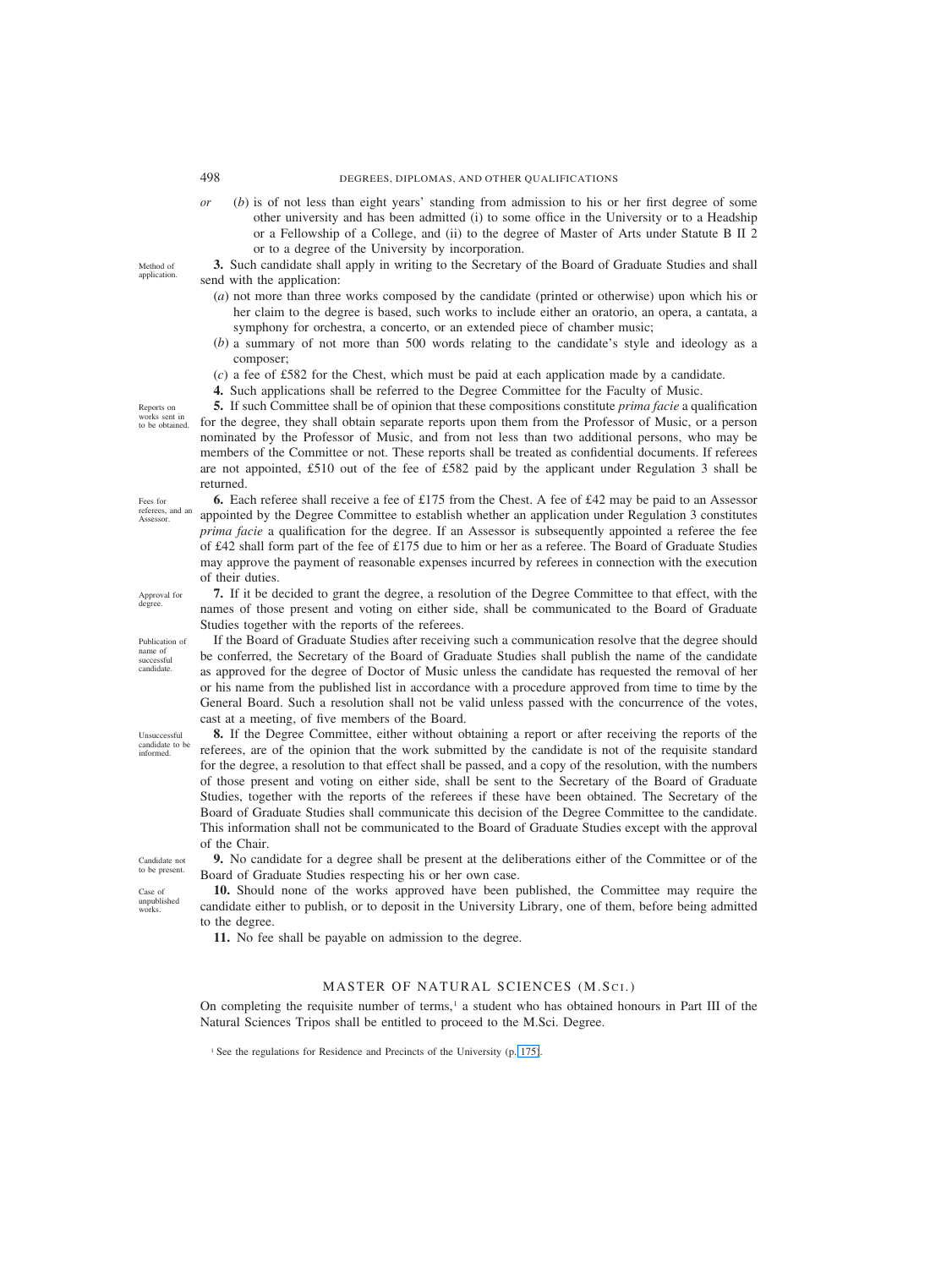# <span id="page-54-0"></span>DOCTOR OF PHILOSOPHY, MASTER OF SCIENCE, MASTER OF LETTERS, AND MASTER OF PHILOSOPHY BY DISSERTATION<sup>1</sup>

*Amended by Grace 8 of 10 May 2018 and Notice (*Reporter*, 2017–18, p. 581)*

**1.** Subject to clauses  $(a)$ – $(e)$  below, a Graduate Student shall pursue in the University, or such other Requirements place as the Board of Graduate Studies and the Degree Committee concerned shall determine, under for degrees and supervision a course of research

- (i) if the student seeks the M.Phil. Degree by dissertation as listed in the Schedule to these regulations, by full-time study, for not less than three terms;
- (ii) if the student seeks the M.Phil. Degree by dissertation as listed in the Schedule to these regulations, by part-time study, for not less than six terms;
- (iii) if the student seeks the M.Sc. or M.Litt. Degree by full-time study, for not less than six terms;
- (iv) if the student seeks the M.Sc. or M.Litt. Degree by part-time study, for not less than ten terms;
- (v) if the student seeks the Ph.D. Degree by full-time study, for not less than nine terms;
- (vi) if the student seeks the Ph.D. Degree by part-time study, for not less than fifteen terms.

The number of terms referred to shall begin with the term from which the student is registered for a course of research as a candidate for the particular degree and shall be consecutive except in so far as the student may have been allowed to intermit her or his course under clause (*c*) below, or except in so far as the Board may have determined that he or she shall not be allowed to count any particular term towards the requirements for a degree.

- (*a*) The Board, after considering a recommendation by the Degree Committee concerned, may exempt from up to three terms of her or his full-time course or from up to five terms of her or his part-time course a Graduate Student who is registered as a candidate for the Ph.D., M.Sc., or M.Litt. Degree, provided that before admission as a Graduate Student he or she had been engaged
	- *either* (i) in full-time or part-time research
	- *or* (ii) in other work done after graduation deemed by the Degree Committee and the Board to have provided satisfactory training for the course of research in question.
- (*b*) The Board, after considering a recommendation by the Degree Committee concerned, may allow a Graduate Student to spend all but three terms of her or his full-time course of research or six terms of a part-time course of research as a candidate for a degree, or any lesser number of terms, working under supervision outside the University under conditions approved by the Degree Committee and the Board.
- (*c*) On account of illness or other sufficient cause, the Board, after considering a recommendation by the Degree Committee concerned, may allow a Graduate Student to intermit her or his course of research for one or more terms. Such terms shall not count for any purpose of these regulations except as provided in Regulation 7 of the general regulations for admission as a Graduate Student.
- (*d*) If the Council have granted a student registered for a full-time course an allowance of terms of residence under Regulation 2 in respect of work done by the student in the University before matriculation, the Board, after considering a recommendation by the Degree Committee concerned, may grant the student an allowance in respect of such work towards the period during which he or she is required to pursue a course of research in the University under this regulation, provided that the number of terms so allowed shall not exceed the number of terms allowed by the Council in respect of such work. For every term so allowed the student shall pay the appropriate fee as prescribed in Regulation 11 of the general regulations for admission as a Graduate Student.
- (*e*) On the recommendation of the Degree Committee concerned, the Board may allow a Graduate Student to count towards her or his course of research as a candidate for the Ph.D., M.Litt., or M.Sc. Degree a period during which he or she was a candidate for another qualification as set out in Regulation  $5(c)$ ,  $5(e)$ , or  $5(f)$  of the general regulations for admission as a Graduate Student or for the following Diplomas or Certificates:
	- (i) a student who is qualified to receive, or who has received, the Diploma in Economics, or the Postgraduate Diplomas in International Law, or in Legal Studies, as the case may be, may be allowed to count not more than three terms of the period during which he or she was a candidate for the Diploma concerned towards a full-time course or not more than five terms towards a part-time course;

<sup>&</sup>lt;sup>1</sup> See also the special regulations for the degree of Doctor of Philosophy, p. [503.](#page-58-0)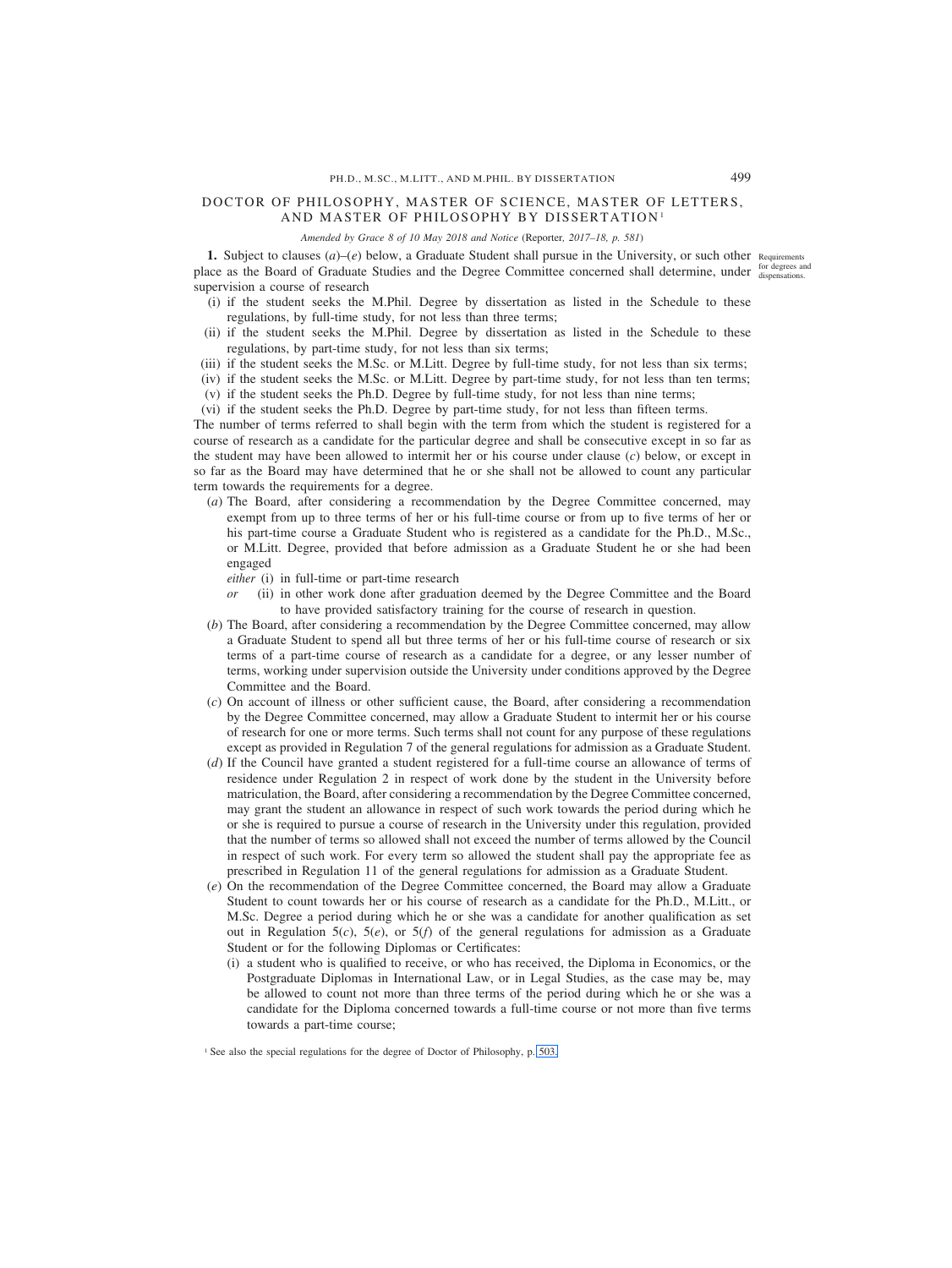(ii) a student who is qualified to receive, but who has not received, a Certificate of Postgraduate Study may be allowed to count not more than three terms of the period during which he or she was a candidate for the Certificate concerned towards a full-time course or not more than five terms towards a part-time course.

Every application for dispensation under clauses  $(a)$ – $(e)$  shall be made in writing to the Secretary of the Board, and shall be accompanied by a written opinion from the applicant's Supervisor.

**2.** On the recommendation of the Board, the Council may grant to a Graduate Student in respect of work done in the University before matriculation, if the student's matriculation was delayed for sufficient cause, an allowance of terms, not exceeding three in number, towards the minimum of three terms required to be kept under Regulation 9 for Residence and Precincts of the University<sup>1</sup> for fulltime study leading to the Ph.D. Degree.

**3.** Every Supervisor shall send to the Secretary of the Board of Graduate Studies reports on the work of each candidate under her or his charge, in accordance with the provisions of Regulation 8 of the general regulations for admission as a Graduate Student.

**4.** The Board may grant to a Graduate Student the following allowance of terms of research towards satisfying the requirements of Regulation 1, on account of illness or other grave cause:

- (*a*) one or two terms of research to a candidate for the Ph.D. Degree who would otherwise be required to complete nine terms of research;
- (*b*) up to three terms of research to a candidate for the Ph.D. Degree who would otherwise be required to complete fifteen terms of research;
- (*c*) one term of research to a candidate for a degree who would otherwise be required to complete three terms of research;
- (*d*) one or two terms of research to a candidate for a degree who would otherwise be required to complete six or ten terms of research.

For every term so allowed the student shall pay the appropriate fee as prescribed in Regulation 11 of the general regulations for admission as a Graduate Student.

**5.** Notwithstanding the provisions of Regulation 1 of these regulations and Regulation 4 of the general regulations for admission as a Graduate Student, the Board shall have power, on the recommendation of the Degree Committee concerned, to permit a Graduate Student to pursue a course of research, as a candidate for the Ph.D., M.Sc., M.Litt. Degree, or the M.Phil. Degree by dissertation, in a particular institution outside the University, under such conditions as may be prescribed by the Degree Committee and the Board. Applications under this regulation shall be made in writing to the Secretary of the Board, and shall be accompanied by a written opinion from the applicant's Supervisor.

**6.** A Graduate Student who, having pursued a course of research registered as a candidate for the M.Phil. Degree by dissertation, M.Sc. or M.Litt. Degree, has been approved for the award of one of those degrees, may be registered as a candidate for the Ph.D. Degree. The Board shall determine the conditions of candidature for a student so registered, after considering recommendations by the Degree Committee. A student who has been approved for the M.Sc. or M.Litt. Degree under Regulation 19 shall not be registered as a candidate for the Ph.D. Degree.

- **7.** The examination for the degrees of Ph.D., M.Sc., and M.Litt. shall consist of
- (*a*) the submission of a dissertation embodying the results of the candidate's approved course of research, which shall be submitted in accordance with the provisions of Regulations 9–11; *and*
- (*b*) an examination, conducted orally or in writing, on the subject of the dissertation and on the general field of knowledge within which it falls, provided that in exceptional circumstances, and on the recommendation of the Degree Committee concerned, the Board may dispense with such an examination. By special permission of the Degree Committee, a candidate may submit other work to be considered by the Examiners together with the dissertation, the whole forming an integrated submission.
- **8.** The scheme of examination for the M.Phil. Degree by dissertation shall consist of
- (*a*) the submission of a dissertation embodying the results of the candidate's approved course of research, which shall be submitted in accordance with the provisions of Regulations 9–11; *and*
- (*b*) an examination, conducted orally or in writing, on the subject of the dissertation and on the general field of knowledge within which it falls, provided that in exceptional circumstances, and on the recommendation of the Degree Committee concerned, the Board may dispense with such

<sup>1</sup> See p. 175.

Supervisors' reports.

dispensations.

Exceptional

Conditions for proceeding to the Ph.D. after the M.Sc., M.Litt., or M.Phil. by dissertation.

Examination for the degrees of Ph.D.,  $M.Sc.,$  and M.Litt.

Examination for the M.Phil. Degree by dissertation.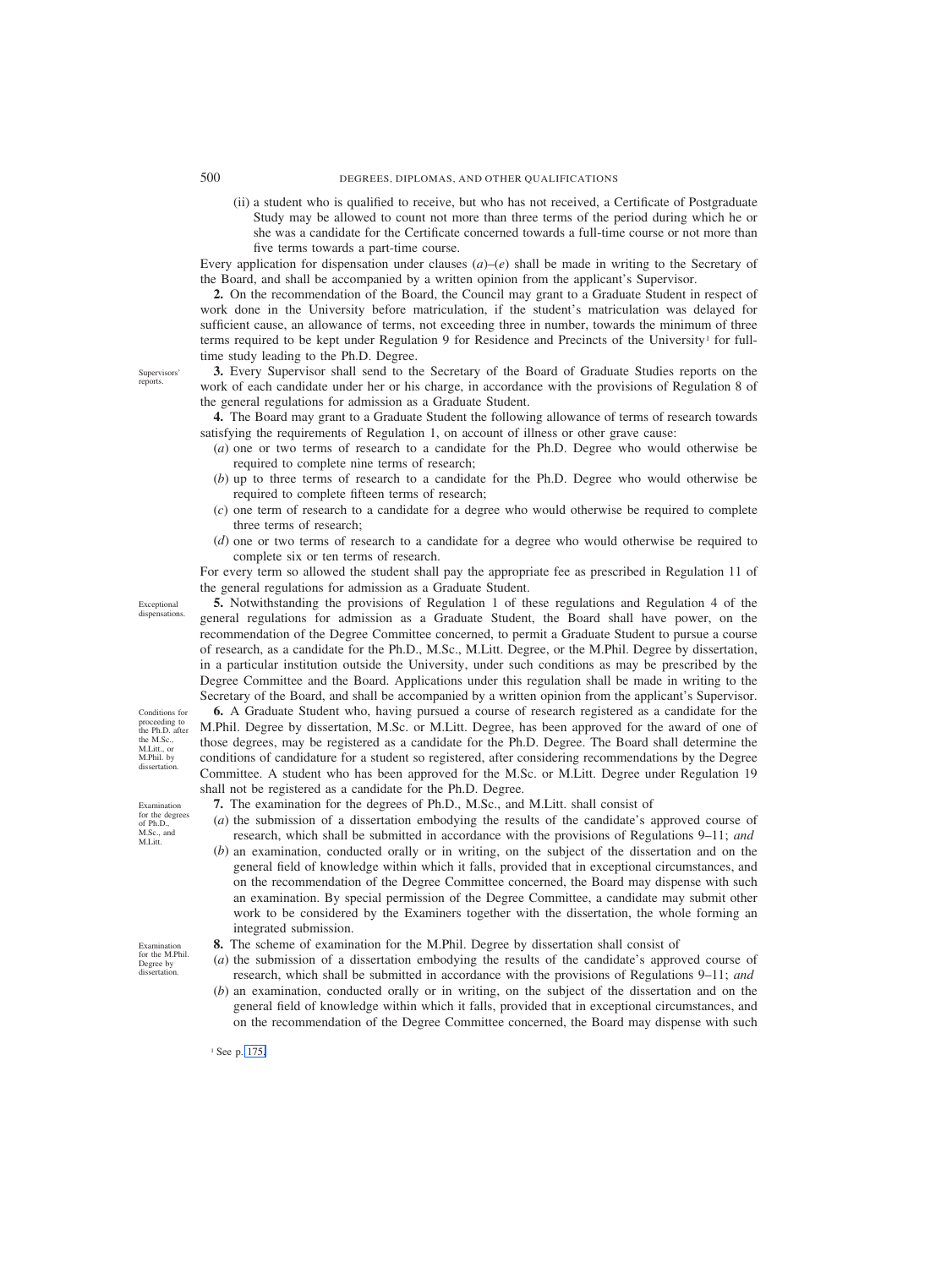an examination. By special permission of the Degree Committee, a candidate may submit other work to be considered by the Examiners together with the dissertation, the whole forming an integrated submission.

**9.** A candidate for the Ph.D., M.Litt., or M.Sc. Degree may submit her or his dissertation not earlier submission of than the first day of the term during which he or she expects to complete the requirements of Regulation 1 and not later than the last day of the fourth year after the student was registered as a full-time candidate for the degree or the last day of the seventh year after the student was registered as a part-time candidate for the degree, provided that, with the permission of the Board, a dissertation may be submitted later than that day. An allowance of terms made by the Council under Regulation 2 and by the Board under Regulation 1(*d*) shall count in calculating the standing of a student for the purpose of this regulation as shall an exemption under Regulation 1(*a*). A candidate for the M.Phil. Degree by dissertation shall submit her or his dissertation by a date determined by the Degree Committee.

**10.** In submitting their dissertations, candidates shall state, generally in a preface and specifically in notes or in a bibliography, the sources from which their information is derived, the extent to which they have availed themselves of the work of others, and the portions of the dissertation which are claimed as original. They shall also be required to declare that the dissertation submitted is not substantially the same as any that they may have submitted for a degree or diploma or similar qualification; save that the Board shall have power to allow a candidate to submit a dissertation that he or she has already submitted for a qualification other than a degree or diploma or similar qualification at any university or similar institution. A dissertation, apart from quotations, shall be written in English. Each Degree Committee shall have power to specify a maximum length for dissertations submitted by students working under its supervision.

**11.** Candidates for the Ph.D. Degree shall submit their dissertations to the Secretary of the Board of Graduate Studies in accordance with requirements determined by the Board. Candidates for the M.Phil. Degree by dissertation, M.Sc. or M.Litt. Degree shall submit their dissertations to the Secretary of the Degree Committee in accordance with requirements determined by the Degree Committee.

**12.** For all candidates, the dissertation shall be referred to two Examiners, appointed by the Degree Examiners. Committee. Each Examiner shall make an independent report to the Degree Committee on the dissertation. The two Examiners shall jointly conduct the oral or written examination as specified in these regulations, and shall sign a joint certificate of the result; if the examination is conducted orally, both Examiners shall be present, provided that the Degree Committee in exceptional circumstances may permit the Examiners to conduct the oral examination by video-conference or other remote means. If the Examiners do not agree in their recommendations or if for any other reason the Degree Committee or the Board need a further opinion or opinions on the merit of the work submitted the Degree Committee may appoint an additional Examiner or additional Examiners, provided that not more than one additional Examiner shall be appointed without leave of the Board. Each additional Examiner so appointed shall make an independent report on the dissertation to the Degree Committee.

**13.** If a candidate fails to satisfy the Examiners in the oral or other examination specified in Re-Regulation  $7(b)$  or  $8(b)$ , the Degree Committee may permit the candidate to be re-examined by the <sup>examination</sup>. same Examiners. In the case of candidates for the Ph.D. Degree, permission so given shall be communicated to the Secretary of the Board and shall not be given on more than one occasion. Each Examiner who takes part in an examination under this regulation shall be paid a fee of £42 in addition to any fees to which he or she may be entitled under Regulation 12, and may also claim travelling expenses in accordance with the provisions of that regulation.

14. Each Examiner for the Degrees of Doctor of Philosophy, Master of Science, and Master of Payments to Letters shall receive a fee from the Chest. Such a fee shall be £165 if the Examiner takes part in the oral or other examination specified in Regulation 7(*b*), or £100 if the Examiner does not so take part, either because the Board, on the recommendation of the Degree Committee, have dispensed with the oral or other examination or for any other reason. Examiners may claim travelling expenses, on terms and conditions specified by the Board of Graduate Studies, if their place of residence is more than ten miles from Great St Mary's Church or if an oral examination or a consultation between the Examiners is for good reason held outside Cambridge. The Board may also approve payment of other reasonable expenses incurred by an Examiner in connection with the execution of her or his duties. A subsistence allowance may be claimed by Examiners at rates determined from time to time by the Finance Committee of the Council, provided that payment may be made only in respect of a day or a night on

Examiners.

dissertation.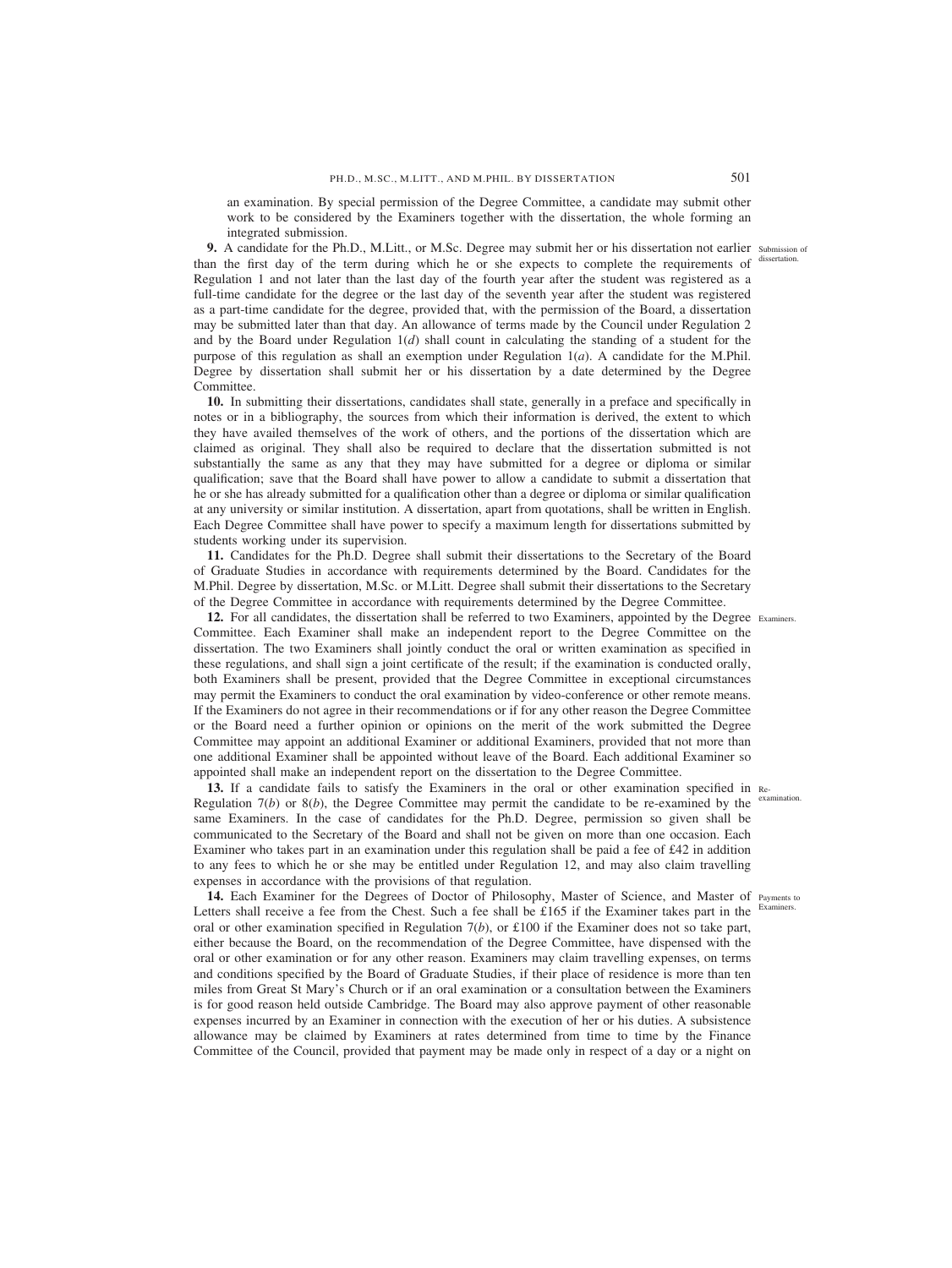which the Examiner's absence from her or his normal place of residence in connection with the execution of her or his duties is necessary. The travelling expenses of a candidate who is required to travel to an oral or other examination outside Cambridge may be paid in whole or in part, at rates determined by the Board of Graduate Studies; such a candidate may also claim a subsistence allowance at rates determined from time to time by the Finance Committee, under the same conditions as apply to the Examiners.

**15.** Each Examiner for the Degree of Master of Philosophy by dissertation shall receive a fee from the Chest. Such a fee shall be  $\pounds$ 110 if the Examiner takes part in the oral or other examination specified in Regulation 7(*b*), or £50 if the Examiner does not so take part, either because the Board, on the recommendation of the Degree Committee, has dispensed with the oral or other examination or for any other reason. Other fees and payments will be made in line with the regulations set out in Regulation 14.

**16.** The Board shall be the awarding body for the Ph.D., M.Sc., or M.Litt. Degree, and the Degree Committee shall be the awarding body for the M.Phil. Degree by dissertation. The awarding body shall be the deciding authority on all recommendations that candidates be approved for the award of degree or that they be allowed to submit revised dissertations. The Board shall not approve a candidate for the award of a degree unless the Degree Committee have recommended the award of that degree; before refusing an award so recommended they shall give a representative appointed by the Degree Committee an opportunity of explaining the Committee's reasons for their recommendation.

**17.** If, after considering the reports of the Examiners on a student's dissertation and on her or his performance in the oral or other examination, the Degree Committee are satisfied that the student's work is of the requisite standard for the Ph.D. Degree for which he or she is a candidate, a resolution of the Committee to that effect, with the names of those present and voting on either side, shall be communicated to the Board, together with the reports of the Examiners. If the Board, after receiving such communication, at a meeting at which not less than five members of the Board are present, resolve that the candidate be approved for the degree sought, the Secretary of the Board shall publish a notice of the candidate's approval for the award of the Degree unless the candidate has requested the removal of her or his name from the published list in accordance with a procedure approved from time to time by the General Board.

**18.** If, after considering the reports of the Examiners on a student's dissertation and on her or his performance in the oral or other examination, the Degree Committee are satisfied that the student's work is of the requisite standard for the M.Phil. Degree by dissertation, for which he or she is a candidate, the Degree Committee shall communicate their resolution to the candidate and to the Secretary of the Board of Graduate Studies who shall publish a notice of the candidate's approval for the award of the degree, specifying the subject of the examination unless the candidate has requested the removal of her or his name from the published list in accordance with a procedure approved from time to time by the General Board.

Revised dissertation.

Approval for a lower degree in lieu of Ph.D.

**19.** If, after considering the reports of the Examiners, the Degree Committee consider that a student's dissertation is not of the requisite standard for the degree for which he or she is a candidate, the awarding body may permit the student to submit a revised dissertation. The communication conveying such a recommendation by a Degree Committee shall contain the names of those present and voting, and shall be accompanied by the reports of the Examiners. A student shall not be allowed to submit a revised dissertation on more than one occasion. **20.** If, after considering the reports of the Examiners, the Degree Committee consider that a student's work is not of the standard requisite for the Ph.D. Degree, but that it is of the standard requisite for

the M.Sc. or M.Litt. Degree, as the case may be, their resolution to that effect, with the names of those present and voting, shall be communicated to the Board, together with the reports of the Examiners. If after receiving such communication the Board decide, at a meeting at which not less than five members of the Board are present, that the candidate could properly be approved for the award of a lower degree, the Secretary of the Board shall ask the candidate whether he or she is willing to be approved for the award of the M.Sc. or M.Litt. Degree, as appropriate. Subject to the candidate's agreement being received by the Secretary not later than the last day of the term following the term or vacation in which the decision on her or his candidature was made or in exceptional circumstances,

which it shall itself determine, accept a candidate's agreement at a later date, the Board shall approve the candidate for the award of that degree and the Secretary shall publish a notice of such approval

Approval for Ph.D. Degree.

Awarding bodies.

Approval for M.Phil. Degree

by dissertation.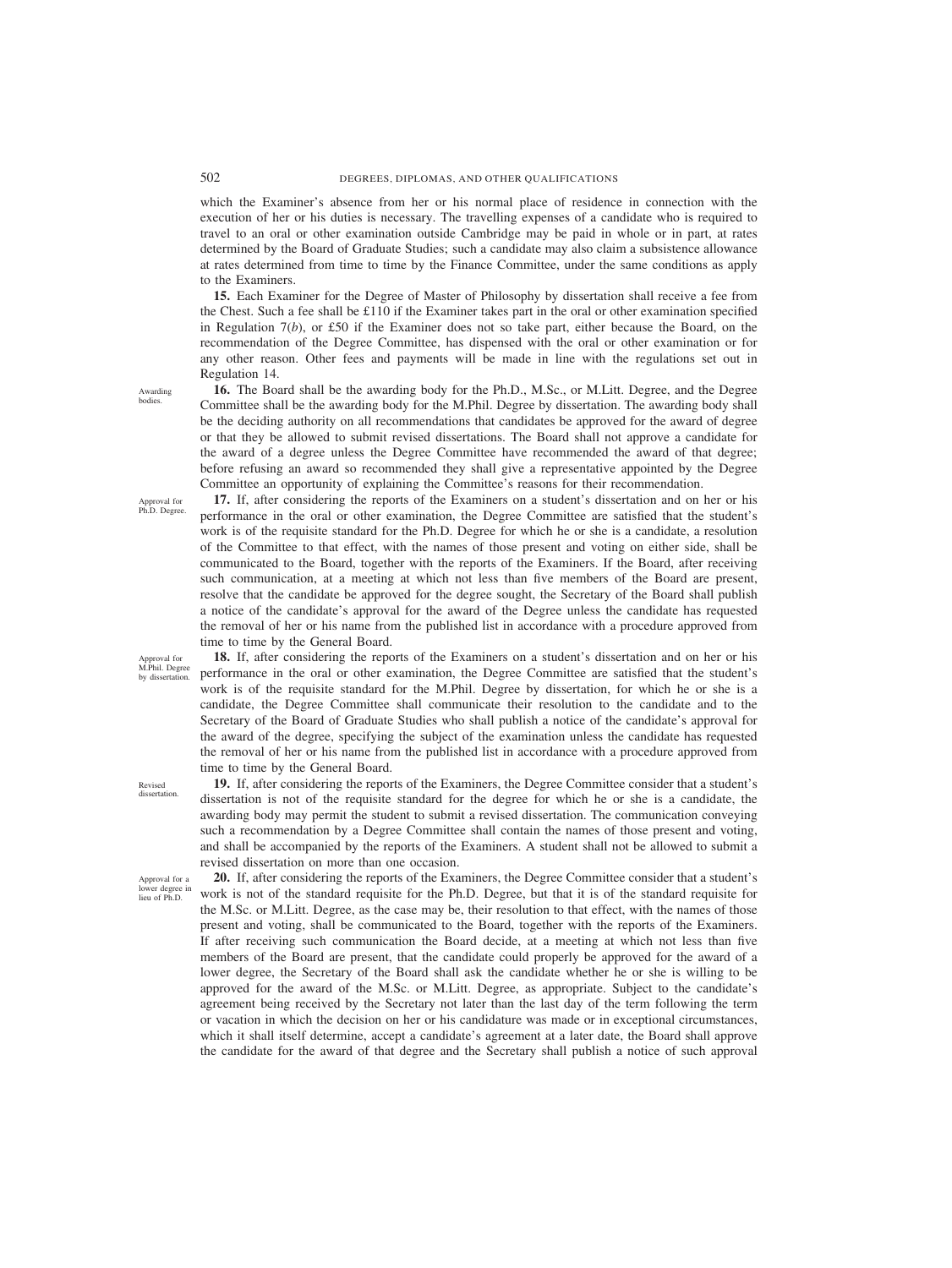<span id="page-58-0"></span>unless the candidate has requested the removal of her or his name from the published list in accordance with a procedure approved from time to time by the General Board.

21. If after considering the reports of the Examiners the Degree Committee resolve that a candidate's Failure. work is not of the requisite standard for any degree, and if they do not recommend that the candidate be allowed to submit a revised dissertation, their resolution to that effect, with the names of those present and voting, shall be communicated to the Board, together with the reports of the Examiners. In the case of candidates for the Ph.D., M.Litt., or M.Sc. Degree, the Secretary of the Board shall communicate this decision to the student. In the case of candidates for the M.Phil. Degree by dissertation the Degree Committee shall communicate its decision to the student.

**22.** Before being admitted to the Ph.D. Degree, a student shall deposit with the Secretary of the Work to be Board one or more copies of her or his dissertation in a form or forms approved by the Board. The deposited in Secretary shall deposit the copies of the dissertation in the University Library where they shall be made available for consultation by readers in accordance with University Library regulations and copies of the dissertation provided to readers in accordance with applicable legislation, unless access to the dissertation is managed on grounds approved by the Board of Graduate Studies.

**23.** No student shall proceed to the Ph.D., M.Litt., or M.Sc. Degree, or the M.Phil. Degree by dissertation on more than one occasion.

#### *SCHEDULE*

For the purposes of the regulations above, the following shall be classified as subjects for examination leading to the M.Phil. Degree by dissertation:<sup>1</sup>

Architecture Asian and Middle Eastern Studies (Research) Astronomy Biological Anthropological Science Biological Science Chemical Engineering and Biotechnology **Chemistry** Earth Sciences Education (Research) Engineering

Geography Land Economy Latin-American Studies Materials Science and Metallurgy [Mathematics]<sup>2</sup> Medical Science Physics Theoretical and Applied Linguistics Veterinary Science

# DOCTOR OF PHILOSOPHY:<sup>3</sup> SPECIAL REGULATIONS

#### *Amended by Grace 8 of 10 May 2018*

1. A candidate wishing to proceed to the Ph.D. Degree under these regulations shall be required to Eligibility of give proof of a significant contribution to scholarship. candidates.

**2.** Except as provided in Regulations 3 and 4 below any person may be a candidate for the degree of Doctor of Philosophy who is a graduate of the University and who

*either* (*a*) is of not less than six years' standing from admission to his or her first degree of the University,

*or* (*b*) is of not less than six years' standing from admission to his or her first degree of some other university and has been admitted (i) to some office in the University or to a Headship or a Fellowship of a College, and (ii) to the degree of Master of Arts under Statute B II 2 or to a degree of the University by incorporation.

**3.** A person shall not be eligible to proceed to the Ph.D. Degree under these regulations if he or she has been approved for the Ph.D. Degree under the regulations for Research Students,<sup>4</sup> or under the regulations for the Ph.D., M.Sc., and M.Litt. Degrees, and the M.Phil. Degree by dissertation.

**4.** A graduate of the University who has been examined for the Ph.D. Degree under the regulations for Research Students,<sup>4</sup> or under the regulations for the Ph.D., M.Sc., and M.Litt. Degrees, and the M.Phil. Degree by dissertation, but has not been approved for the Ph.D. Degree, may become a

<sup>4</sup> The regulations for Research Students, which were replaced on 1 October 1977 by the present general regulations for admission as a Graduate Student and for the degrees of Ph.D., M.Sc., M.Litt., and M.Phil. by dissertation, were last published in *Ordinances*, 1976, pp. 460–70.

<sup>&</sup>lt;sup>1</sup> See Special Regulations on p. [505.](#page-60-0)

<sup>2</sup> This subject will be rescinded with effect from 1 October 2020 (Notice, *Reporter*, 6511, 2017–18, p. 710).

<sup>&</sup>lt;sup>3</sup> See also the regulations for the degrees of Doctor of Philosophy, Master of Science, Master of Letters, and Master of Philosophy by dissertation, p. [499.](#page-54-0)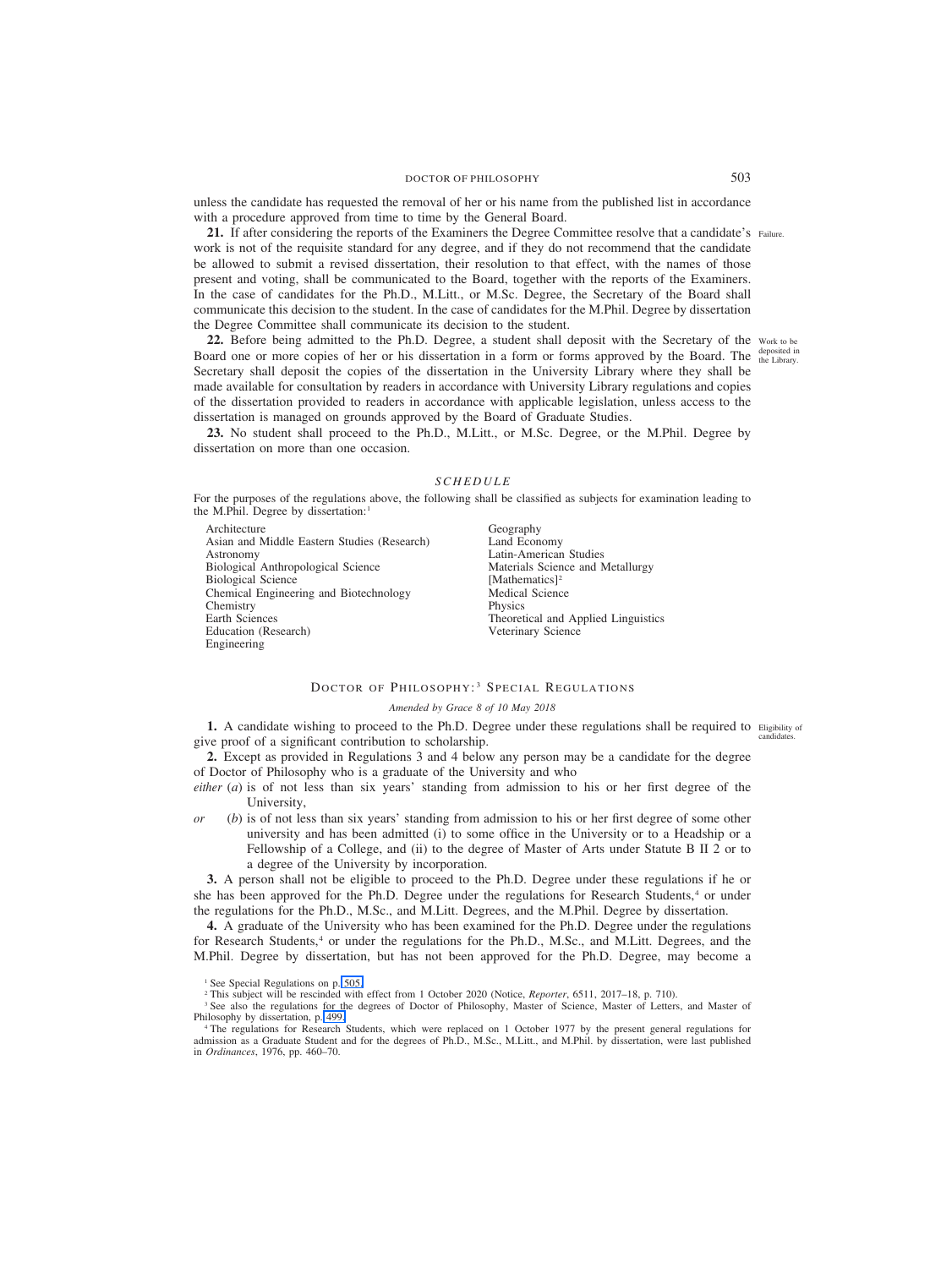candidate under these regulations after a period of not less than five years from the date of submitting a dissertation or a revised dissertation, as the case may be, for the Ph.D. Degree, provided that he or she is of standing in accordance with Regulation 2 above.

**5.** A candidate for the Ph.D. Degree under these regulations shall apply in writing to the Secretary of the Board of Graduate Studies, specifying the published work or works on which his or her claim to the degree is based, and naming the Faculty or other approved institution within whose scope these works fall. A candidate shall send with the application a fee of £462 for the Chest, and two copies of each of the works specified; a candidate shall also submit an introductory summary in the form of a statement of between 1,000 and 5,000 words summarizing the rationale behind the works submitted, the extent to which the works represent a consistent body of research, and the original contribution to knowledge they make. All the works submitted, apart from quotations, shall be written in English, unless in a particular case the Degree Committee have allowed a candidate to submit material in some other language.

**6.** A candidate, in submitting an application, shall be required (*a*) to declare that the submission as a whole is not substantially the same as any that he or she has previously made or is currently making, whether in published or in unpublished form, for a degree, diploma, or similar qualification at any university or similar institution, (*b*) to state what parts if any of the work or works now submitted have previously been submitted for any such qualification, and (*c*) to declare that, until the outcome of the current application to this University is known, the work or works submitted will not be submitted for any such qualification at another university or similar institution; save that the Board shall have power to allow a candidate to submit certain works that he or she may have already submitted unsuccessfully for any such qualification, or that he or she may have already submitted or is concurrently submitting for some other purpose at any university or similar institution. A candidate who submits work published jointly with others shall submit such evidence as to the extent of his or her own contribution to that work as the Board may require.

**7.** The Secretary of the Board shall forward to the Secretary of the relevant Degree Committee two copies of the published work or works submitted by the candidate, together with copies of the following: the candidate's application, the candidate's introductory summary, and any evidence submitted by the candidate concerning the extent of his or her contribution to work published jointly with others. If the Degree Committee concerned are of the opinion that the published work or works submitted constitute *prima facie* a qualification for the degree, they shall appoint not less than two Examiners and shall refer the application to them. If Examiners are not appointed, £396 out of the fee of £462 paid by the applicant under Regulation 5 shall be returned.

**8.** The examination for the Ph.D. Degree under these regulations shall consist of the submission of published work, and of an oral examination on the work submitted and on the general field of knowledge within which it falls. The oral examination shall be held in the United Kingdom with both Examiners present unless permission to hold it elsewhere or, in exceptional circumstances, by videoconference or other remote means has been granted by the Board of Graduate Studies.

**9.** Each Examiner shall make an independent report on the published work or works before the oral examination and shall sign a joint certificate of the result of the oral examination.

**10.** If the Examiners are not satisfied with the candidate's performance in the oral examination, the Degree Committee may allow the candidate to be examined orally on one more occasion at a time to be appointed by the Examiners. Permission so given shall be communicated to the Secretary of the Board. Each Examiner who takes part in an examination under this regulation shall be paid a fee of £42 in addition to any fees to which he or she may be entitled in respect of the examination of the candidate, and may also claim travelling expenses in accordance with Regulation 12.

**11.** If the Examiners do not agree in their recommendations or if for any other reason the Degree Committee or the Board need a further opinion or opinions on the merit of the work submitted, the Degree Committee may appoint an additional Examiner or additional Examiners, provided that not more than one additional Examiner shall be appointed without the leave of the Board. Any additional Examiner or Examiners thus appointed shall make an independent report on the work submitted by the candidate, and may, at the discretion of such Examiner or Examiners, conduct an oral examination on that work and on the general field of knowledge within which it falls.

**12.** Each Examiner shall receive a fee of £135 from the Chest. A fee of £42 shall be paid to any person appointed by the Degree Committee to establish whether an application under Regulation 5 constitutes *prima facie* a qualification for the degree. If such a person is subsequently appointed an

**Application** 

Examination.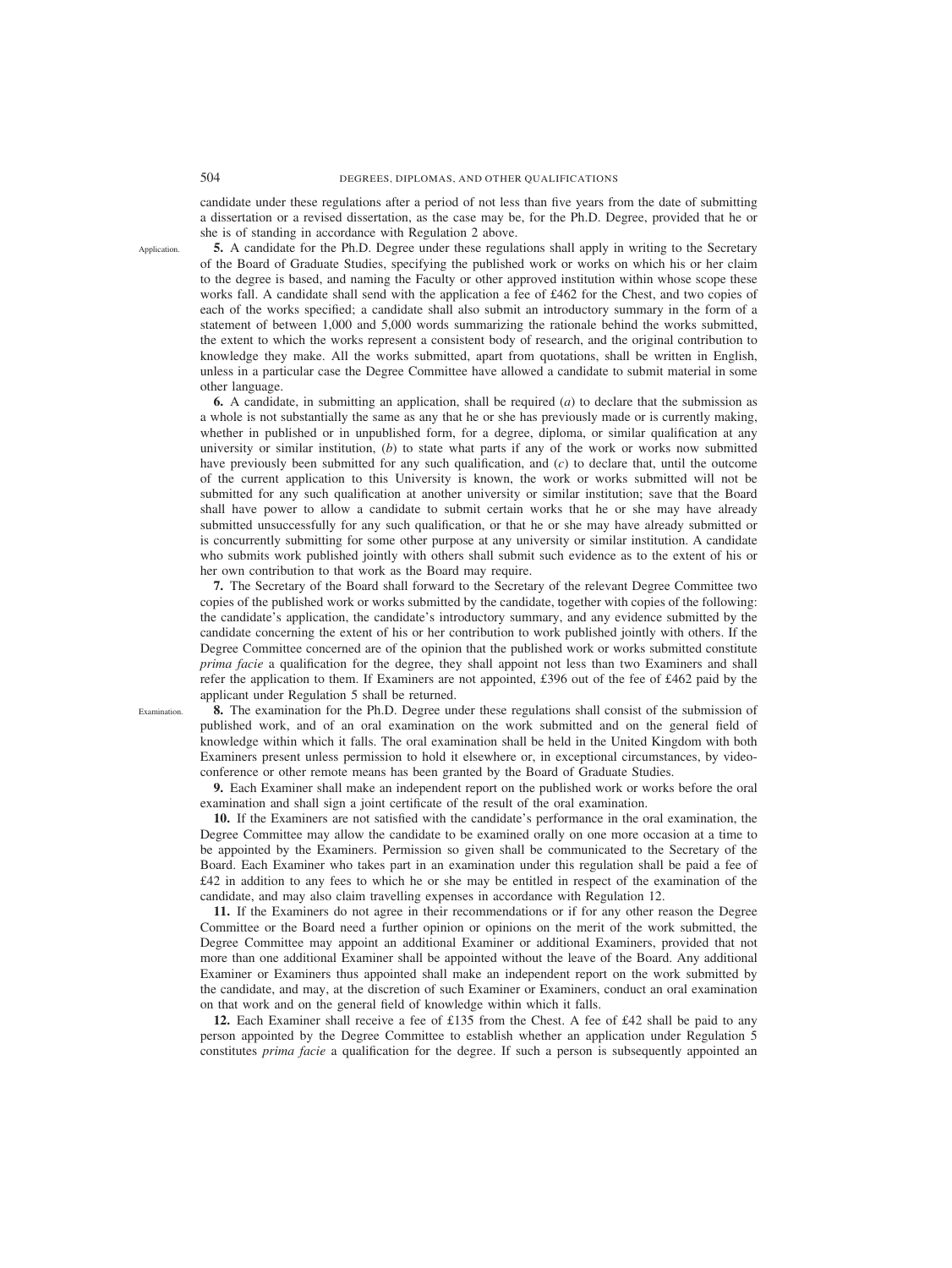<span id="page-60-0"></span>Examiner the fee of £42 shall form part of the fee of £135 due to him or her as an Examiner. When external Examiners are employed, or when an oral examination or consultation between the Examiners is held away from Cambridge, an Examiner may claim travelling expenses not exceeding the return railway-fare in the United Kingdom between the Examiner's place of residence or other place approved by the Board of Graduate Studies and the place of the oral examination or consultation. For the purpose of this regulation return railway-fare shall be taken to include boat-fare between any two ports of the United Kingdom. The Board may also (*a*) approve payment of travelling expenses not exceeding return rail- and boat-fare between the Examiner's place of residence and the place of examination or consultation, when one or both of those places is outside the United Kingdom, (*b*) approve payment of travelling expenses incurred by Examiners in travelling by air, (*c*) approve payment, at rates prescribed from time to time by the Finance Committee of the Council, of travelling expenses other than those provided for in (*a*) and (*b*) above, and (*d*) approve payment of reasonable expenses incurred by Examiners in connection with the execution of their duties.

Subsistence allowance may be claimed by Examiners, at rates to be determined from time to time by the Finance Committee, provided that payment may be made only in respect of a day or a night on which the Examiner's absence from his or her normal place of residence in connection with the execution of his or her duties is necessary.

13. If the Degree Committee, on the reports of the Examiners, approve the work submitted by a Publication of candidate and his or her performance in the oral examination as of the requisite standard for the degree, their recommendation to that effect, with the names of those present and of those voting on either side, together with the reports of the Examiners, shall be communicated to the Board. award.

If the Board, after receiving such a communication, at a meeting at which not less than five members of the Board are present, are of the opinion that the degree should be conferred, the Secretary of the Board shall publish a notice of the candidate's approval for the award of the Ph.D. Degree unless the candidate has requested the removal of her or his name from the published list in accordance with a procedure approved from time to time by the General Board.

**14.** If the Degree Committee, either without obtaining a report or after receiving the reports of the Examiners, are of the opinion that the work submitted by the candidate is not of the requisite standard for the degree, a resolution to that effect shall be passed, and a copy of the resolution with the numbers of those present and voting on either side, together with the reports of the Examiners, if these have been obtained, shall be communicated to the Board. The Secretary of the Board shall communicate this decision to the candidate.

**15.** The Board shall be the deciding authority on all recommendations communicated to them by Degree Committees that candidates be approved for the award of the degree. The Board shall not approve a candidate for the award of the degree unless the Degree Committee have recommended that it be awarded, and before refusing an award so recommended they shall give a representative appointed by the Degree Committee an opportunity of explaining the Committee's reasonsfor their recommendation.

**16.** If a candidate's application for the degree fails, he or she may reapply on one occasion only, second after a period of not less than five years from the date of the original application.

**17.** A candidate whose application for the Ph.D. Degree is not approved shall not be eligible to be approved for the M.Sc. Degree or M.Litt. Degree.

**18.** No candidate for the degree shall be present at the deliberations either of the Degree Committee or of the Board of Graduate Studies in respect of his or her own candidature.

**19.** No fee shall be payable on admission to the degree.

## MASTER OF PHILOSOPHY BY DISSERTATION:<sup>1</sup> SPECIAL REGULATIONS

#### **ARCHITECTURE**

The scheme of examination for the one-year course of study in Architecture for the degree of Master of Philosophy shall consist of a thesis, of not less than 20,000 words and not more than 30,000 words in length, exclusive of tables, footnotes, bibliography, and appendices, on a subject approved by the Degree Committee for the Faculty of Architecture and History of Art. The examination shall include an oral examination on the thesis and on the general field of knowledge within which it falls.

<sup>1</sup> See also the regulations for the degrees of Doctor of Philosophy, Master of Science, Master of Letters, and Master of Philosophy by dissertation, p. [499,](#page-54-0) and the General Regulation for the degree of Master of Philosophy, p. [509.](#page-64-0)

application.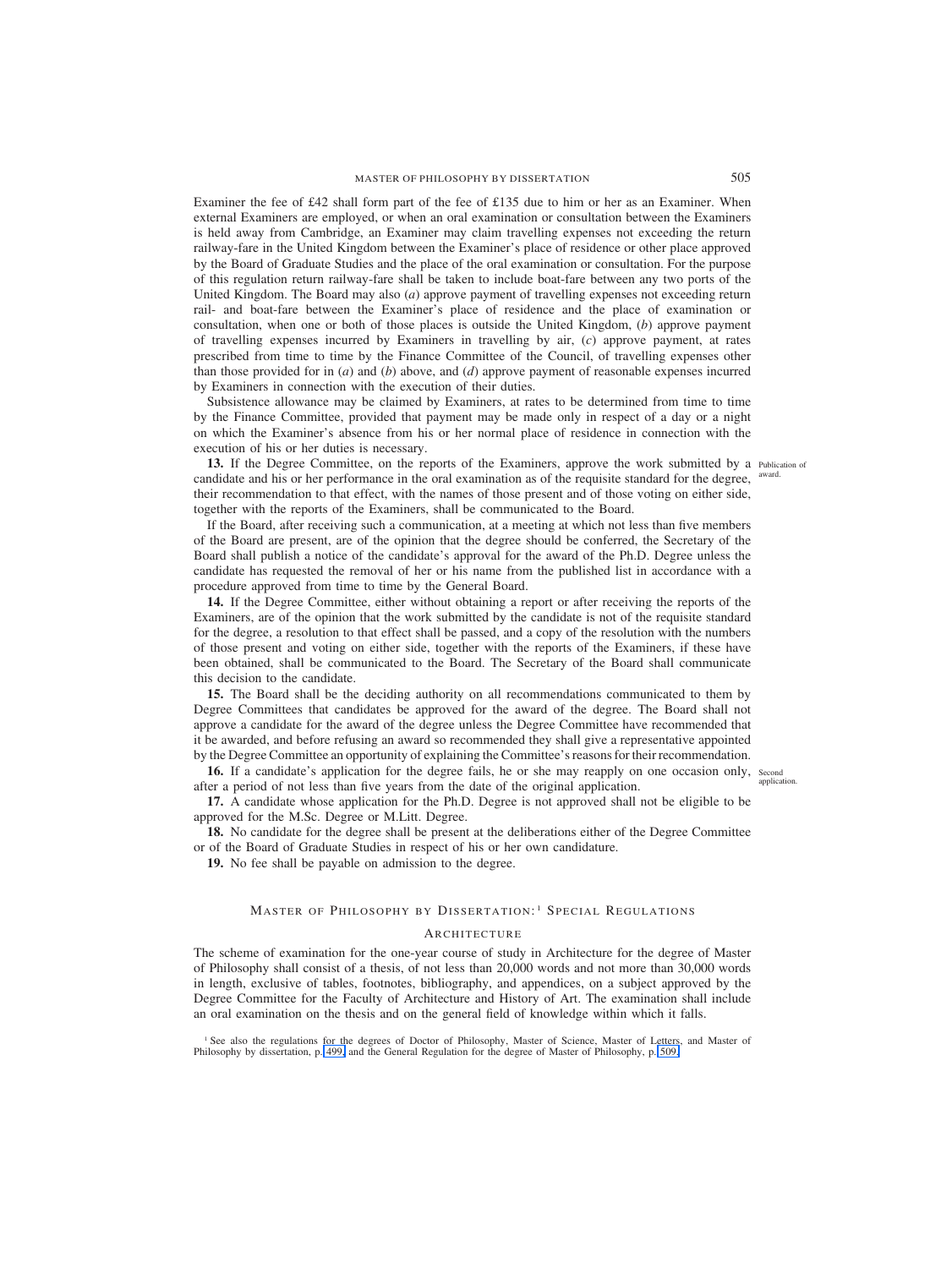# 506 DEGREES, DIPLOMAS, AND OTHER QUALIFICATIONS

# ASIAN AND MIDDLE EASTERN STUDIES (RESEARCH)

The scheme of examination for the one-year course of study in Asian and Middle Eastern Studies (Research) for the degree of Master of Philosophy shall consist of a thesis of not more than 25,000 words in length, including footnotes and appendices but excluding bibliography, on a subject approved by the Degree Committee for the Faculty of Asian and Middle Eastern Studies falling within the pathways specified at the end of this regulation. The examination shall include an oral examination on the thesis and on the general field of knowledge within which it falls.

## *PATHWAYS*

| Arabic Studies<br>Japanese Studies                    |  |
|-------------------------------------------------------|--|
| Middle Eastern and Islamic Studies<br>Aramaic Studies |  |
| Chinese Studies<br>South Asian Studies                |  |
| Hebrew Studies                                        |  |

# **ASTRONOMY**

**1.** The scheme of examination for the one-year course of study in Astronomy for the degree of Master of Philosophy shall consist of a thesis of not more than 15,000 words in length, exclusive of tables, footnotes, bibliography, and appendices, on a subject approved by the Degree Committee for the Faculty of Physics and Chemistry.

**2.** The examination shall include an oral examination on the thesis and on the general field of knowledge within which it falls. The thesis shall provide evidence to satisfy the Examiners that the candidate can design and carry out investigations, assess and interpret the results obtained, and place the work in the wider perspective of the subject.

## BIOLOGICAL ANTHROPOLOGICAL SCIENCE

## *Amended by Notice (*Reporter*, 2017–18, p. 286)*

The scheme of examination for the one-year course of study in Biological Anthropological Science for the degree of Master of Philosophy shall consist of a thesis, of not more than 35,000 words in length, exclusive of tables, footnotes, bibliography, and appendices, on a subject approved by the Degree Committee for the Departments of Archaeology, Social Anthropology, and Sociology. The examination shall include an oral examination on the thesis and on the general field of knowledge within which it falls. The thesis shall provide evidence to satisfy the Examiners that a candidate can design and carry out investigations, assess and interpret the results obtained, and place the work in the wider perspectives of the subject.

## BIOLOGICAL SCIENCE

The scheme of examination for the one-year full-time or two-year part-time course of study in Biological Science for the degree of Master of Philosophy shall consist of a thesis, of not more than 20,000 words in length, exclusive of tables, footnotes, bibliography, and appendices, on a subject approved by the Degree Committee for the Faculty of Biology. The examination shall include an oral examination on the thesis and on the general field of knowledge within which it falls. The thesis shall provide evidence to satisfy the Examiners that a candidate can design and carry out an original investigation, assess and interpret the results obtained, and place the work in the wider perspective of the subject.

# CHEMICAL ENGINEERING AND BIOTECHNOLOGY

The scheme of examination for the one-year course of study in Chemical Engineering and Biotechnology for the degree of Master of Philosophy shall consist of a thesis, of not more than 15,000 words in length, exclusive of tables, footnotes, bibliography, and appendices, on a subject approved by the Degree Committee for the Faculty of Engineering. The examination shall include an oral examination on the thesis and on the general field of knowledge within which it falls. The thesis shall provide evidence to satisfy the Examiners that a candidate can design and carry out investigations, assess and interpret the results obtained, and place the work in the wider perspectives of the subject.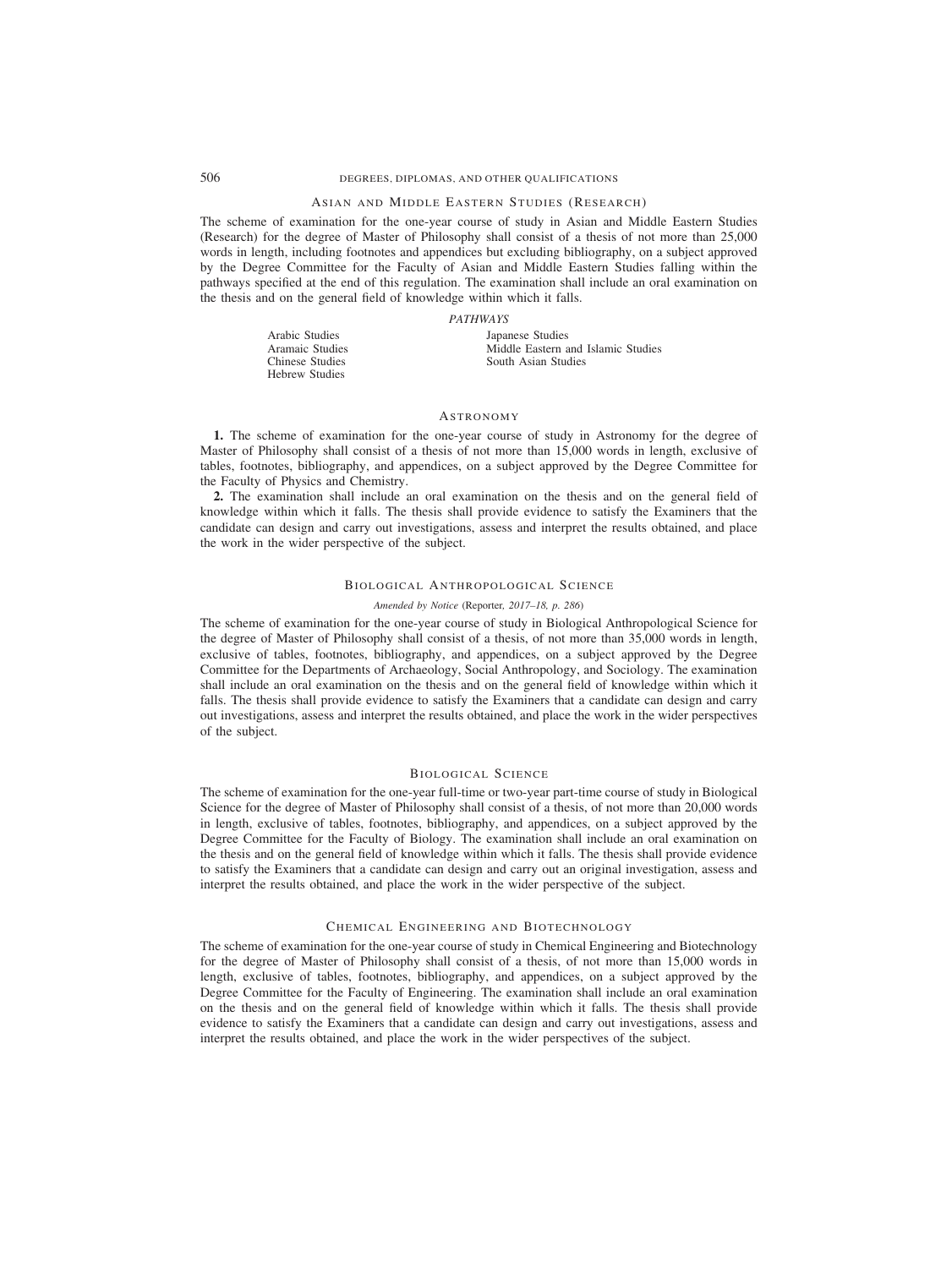# MASTER OF PHILOSOPHY BY DISSERTATION 507

#### **CHEMISTRY**

The scheme of examination for the one-year course of study in Chemistry for the degree of Master of Philosophy shall consist of a thesis, of not more than 15,000 words in length, including summary/ abstract, tables, and footnotes, but excluding table of contents, photographs, diagrams, figure captions, list of figures/diagrams, list of abbreviations/acronyms, bibliography, appendices, and acknowledgements, on a subject approved by the Degree Committee for the Faculty of Physics and Chemistry. The examination shall include an oral examination on the thesis and on the general field of knowledge within which it falls. The thesis shall provide evidence to satisfy the Examiners that the candidate can design and carry out investigations, assess and interpret the results obtained, and place the work in the wider perspective of the subject.

# EARTH SCIENCES

The scheme of examination for the one-year course of study in Earth Sciences for the degree of Master of Philosophy shall consist of a thesis, of not more than 15,000 words in length, exclusive of tables, footnotes, bibliography, and appendices, on a subject approved by the Degree Committee for the Faculty of Earth Sciences and Geography. The examination shall include an oral examination on the thesis and on the general field of knowledge within which it falls. The thesis shall provide evidence to satisfy the Examiners that the candidate can design and carry out investigations, assess and interpret the results obtained, and place the work in the wider perspective of the subject. The student may be required to attend appropriate courses as directed.

#### EDUCATION (RESEARCH)

The scheme of examination for the one-year course of study in Education (Research) for the degree of Master of Philosophy shall consist of a thesis, of not more than 30,000 words in length, excluding footnotes, tables, appendices, and bibliography, on a subject approved by the Degree Committee for the Faculty of Education. The examination shall include an oral examination on the thesis and on the general field of knowledge within which it falls.

### ENGINEERING

The scheme of examination for the one-year course of study in Engineering for the degree of Master of Philosophy shall consist of a thesis, of not more than 15,000 words in length, exclusive of tables, footnotes, bibliography, and appendices, on a subject approved by the Degree Committee for the Faculty of Engineering. The examination shall include an oral examination on the thesis and on the general field of knowledge within which it falls. The thesis shall provide evidence to satisfy the Examiners that a candidate can design and carry out investigations, assess and interpret the results obtained, and place the work in the wider perspective of the subject.

#### GEOGRAPHY

The scheme of examination for the one-year course of study for the degree of Master of Philosophy shall consist of a thesis, of not more than 25,000 words in length, excluding footnotes, tables, diagrams, appendices, and bibliography, on a subject approved by the Degree Committee for the Faculty of Earth Sciences and Geography. The examination shall include an oral examination on the thesis, and on the general field of knowledge within which it falls. The thesis shall provide evidence to satisfy the Examiners that the candidate can design and carry out investigations, assess and interpret results obtained, and place the work in the wider perspective of the subject.

## LAND ECONOMY

The scheme of examination for the one-year course of study in Land Economy for the degree of Master of Philosophy shall consist of a thesis, of not more than  $30,000$  words<sup>1</sup> in length, including diagrams, footnotes, and appendices, but excluding bibliography, on a subject approved by the Degree Committee

<sup>1</sup> One A4 page consisting largely of statistics or symbols shall be regarded as the equivalent of 250 words.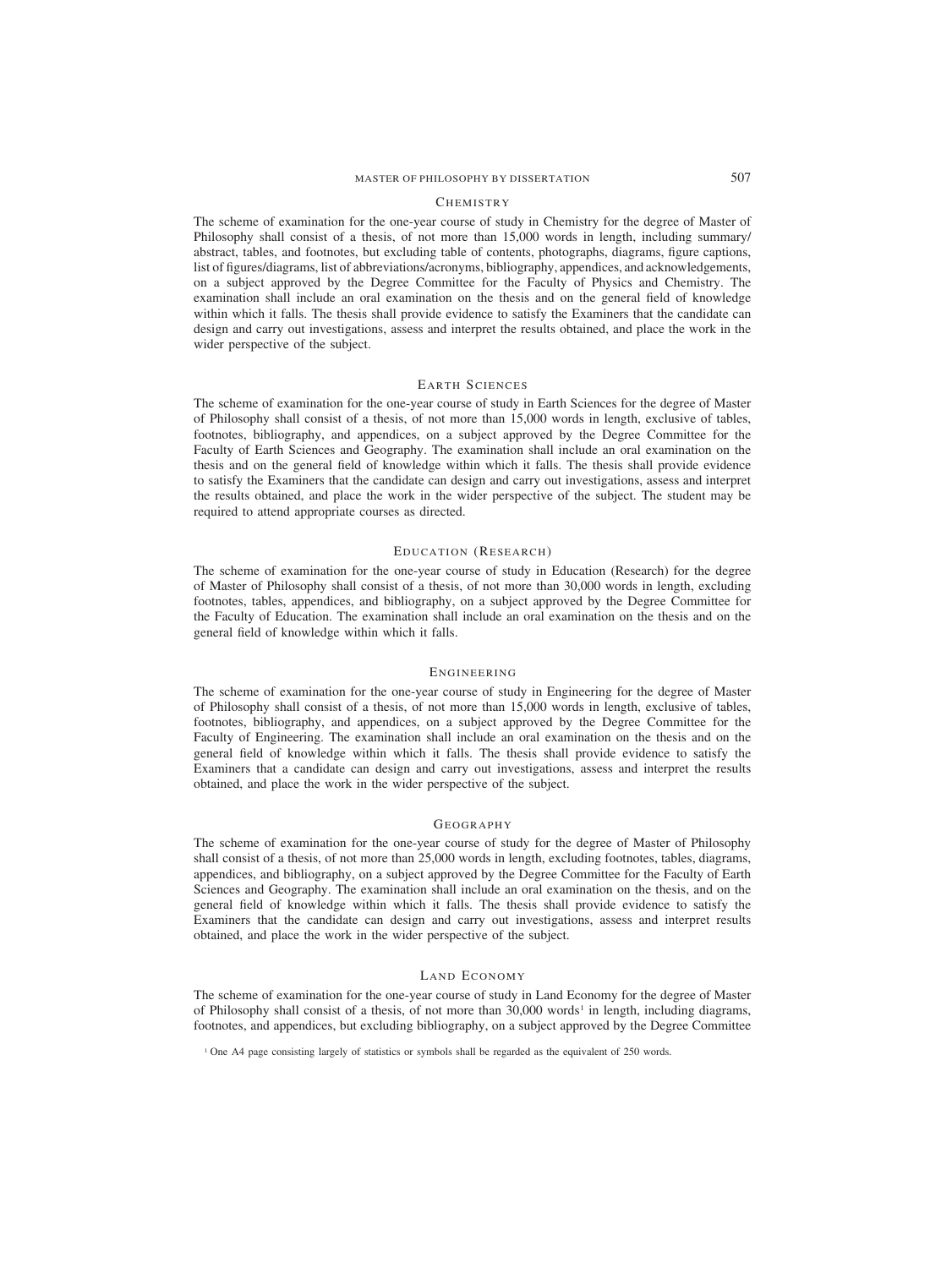for the Department of Land Economy. The examination shall include an oral examination on the thesis, and on the general field of knowledge within which it falls. In order to proceed to the examination, candidates must satisfactorily attend and participate in the Department's Research Methods modules, as prescribed by the Degree Committee.

## LATIN-AMERICAN STUDIES

**1.** The scheme of examination for the one-year course of study in Latin-American Studies for the degree of Master of Philosophy shall consist of a thesis of not more than 30,000 words in length, including footnotes, tables, appendices, and bibliography; the final title of the dissertation shall be approved by the Degree Committee not later than the end of the Full Lent Term preceding the examination.

**2.** The examination shall include an oral examination on the thesis and on the general field of knowledge within which it falls. The thesis shall provide evidence to satisfy the Examiners that the candidate can design and carry out investigations, assess and interpret the results obtained, and place the work in the wider perspective of the subject.

#### MATERIALS SCIENCE AND METALLURGY

**1.** The scheme of examination for the one-year course of study in Materials Science and Metallurgy for the degree of Master of Philosophy shall consist of a thesis of not more than 15,000 words in length, exclusive of tables, footnotes, bibliography, and appendices, on a subject approved by the Degree Committee for the Faculty of Physics and Chemistry.

**2.** The examination shall include an oral examination on the thesis and on the general field of knowledge within which it falls. The thesis shall provide evidence to satisfy the Examiners that the candidate can design and carry out investigations, assess and interpret the results obtained, and place the work in the wider perspective of the subject.

## MATHEMATICS<sup>1</sup>

The scheme of examination for the one-year course of study in Mathematics for the degree of Master of Philosophy by dissertation shall consist of:

- (*a*) a thesis, of a length and form appropriate to the topic, on a subject approved by the Degree Committee for the Faculty of Mathematics;
- (*b*) an oral examination on the thesis, and on the general field of knowledge within which it falls.

## MEDICAL SCIENCE

The scheme of examination for the one-year full-time or two-year part-time course of study in Medical Science for the degree of Master of Philosophy shall consist of a thesis, of not more than 20,000 words in length, exclusive of tables, footnotes, bibliography, and appendices, on a subject approved by the Degree Committee for the Faculties of Clinical Medicine and Veterinary Medicine. The examination shall include an oral examination on the thesis and on the general field of knowledge within which it falls. The thesis shall provide evidence to satisfy the Examiners that a candidate can design and carry out an original investigation, assess and interpret the results obtained, and place the work in the wider perspective of the subject.

## **PHYSICS**

The scheme of examination for the one-year course of study in Physics for the degree of Master of Philosophy shall consist of a thesis of not more than 15,000 words in length, exclusive of tables, footnotes, bibliography, and appendices, on a subject approved by the Degree Committee for the Faculty of Physics and Chemistry. The examination shall include an oral examination on the thesis and on the general field of knowledge within which it falls. The thesis shall provide evidence to satisfy

<sup>1</sup> This subject will be rescinded with effect from 1 October 2020 (Notice, *Reporter*, 6511, 2017–18, p. 710).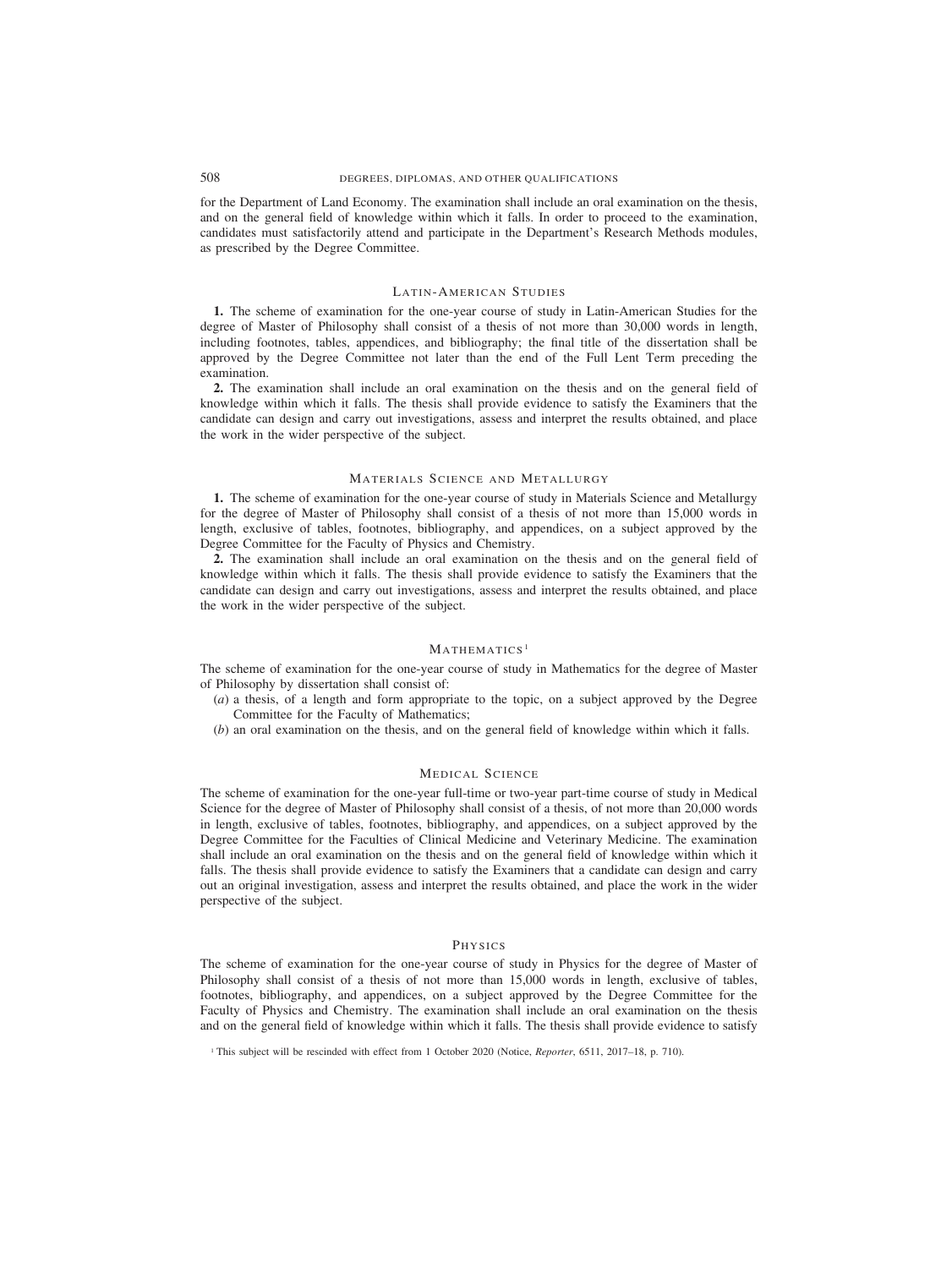## MASTER OF PHILOSOPHY 509

<span id="page-64-0"></span>the Examiners that the candidate can design and carry out investigations, assess and interpret the results obtained, and place the work in the wider perspective of the subject.

## THEORETICAL AND APPLIED LINGUISTICS

**1.** The scheme of examination for the one-year course of study in Theoretical and Applied Linguistics for the degree of Master of Philosophy shall consist of a thesis of not more than 30,000 words in length, including footnotes, but excluding tables, appendices, and bibliography, on a topic approved by the Degree Committee not later than the end of the Full Michaelmas Term preceding the examination.

**2.** The examination shall include an oral examination on the thesis and on the general field of knowledge within which it falls. The thesis shall provide evidence to satisfy the Examiners that the candidate can design and carry out investigations, assess and interpret the results obtained, and place the work in the wider perspective of the subject.

# VETERINARY SCIENCE

The scheme of examination for the one-year full-time and two-year part-time course of study in Veterinary Science for the degree of Master of Philosophy shall consist of a thesis, of not more than 20,000 words in length, exclusive of tables, footnotes, bibliography, and appendices, on a subject approved by the Degree Committee for the Faculties of Clinical Medicine and Veterinary Medicine. The examination shall include an oral examination on the thesis and on the general field of knowledge within which it falls. The thesis shall provide evidence to satisfy the Examiners that a candidate can design and carry out an original investigation, assess and interpret the results obtained, and place the work in the wider perspective of the subject.

## MASTER OF PHILOSOPHY

#### RESIDENCE FOR THE DEGREE OF MASTER OF PHILOSOPHY

Save as otherwise provided in the Statutes or Ordinances, no-one shall be admitted to the degree of Master of Philosophy having followed a full-time course of advanced study prescribed by Ordinance, unless he or she has kept three terms at least by residence.

# MASTER OF PHILOSOPHY

### *GENERAL REGULATION*

There shall be two forms of examination for the M.Phil. Degree: by advanced study; and by dissertation.<sup>1</sup>

#### MASTER OF PHILOSOPHY BY ADVANCED STUDY

#### *GENERAL REGULATIONS*

## *Amended by Grace 8 of 10 May 2018 and Notice (*Reporter*, 2017–18, p. 849)*

1. Candidature for the degree of Master of Philosophy by advanced study shall be through one of M.Phil. Degree the following routes: routes.

Route  $A$  – one year of full-time study;

Route B – two years of full-time study, including a prescribed period of study (of not more than three terms) outside Cambridge; and

Route  $C$  – two years of part-time study.

Each subject of study, through whichever route, together with the syllabus for the course, the special regulations for the examination, and any subsequent amendments thereof, shall be approved by the General Board on the recommendation of the Faculty Board or other body concerned, after consultation with the appropriate Degree Committee.

<sup>1</sup> See also the regulations for the degrees of Doctor of Philosophy, Master of Science, Master of Letters, and Master of Philosophy by dissertation, p. [499,](#page-54-0) and the Special Regulations for the degree of Master of Philosophy by dissertation, p. [505.](#page-60-0)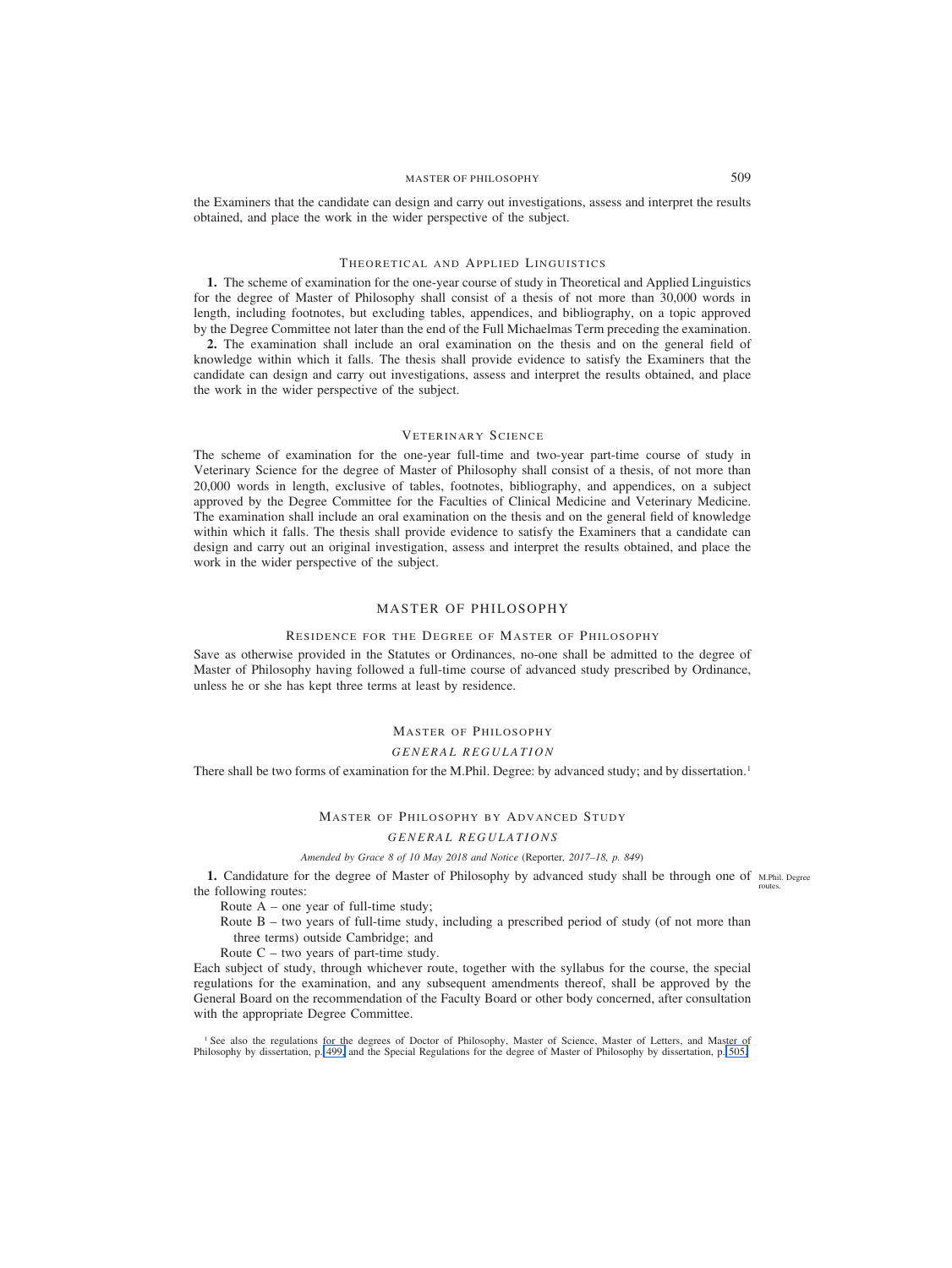**2.** The scheme of examination for the M.Phil. Degree by advanced study, including provision for an oral examination, shall be as prescribed in the appropriate special regulations for the subject as appended to these regulations. Any such prescribed examination scheme may include any coursework, essay, written examination, or other exercise specified in the special regulations governing that examination. The examination shall be held before the end of the course, except as provided under Regulation 7, and at such time or times as may be determined by the Degree Committee concerned, subject in the case of written papers to the approval of the General Board.

**3.** The Degree Committee concerned shall have power to require a candidate for the M.Phil. Degree by advanced study to complete a progress examination to the satisfaction of the Degree Committee in order to proceed to the examination. The form of the progress examination shall be subject to approval by the Board and may include any exercise and be held at such time or times as prescribed in the special regulations governing the subject as appended to these regulations, provided that the time or times of the progress examination may be amended by the Degree Committee in an individual case of intermission allowed under Regulation 8.

**4.** The Degree Committee shall issue to Examiners and Assessors appointed for the examination concerned details of the conventions and criteria to be applied in marking written papers and other work, including the thesis and in determining the provisional pass-list. Such details and changes to them shall normally be issued not later than the end of the Full Michaelmas Term preceding the examination.

**5.** For any examination or part of an examination no change in the form and conduct of the examination, by comparison with the form and conduct of that examination in the previous year, shall be made if it would affect the preparation of candidates, unless

*either* (*a*) the special regulations governing the examination have been amended

*or* (*b*) the Degree Committee have published, not later than the division of the term before the one in which the examination is due to take place, a Notice of the changes of form and conduct not governed by special regulation, that will be made.

**6.** For any examination or part of an examination held for the first time, the Degree Committee shall publish by the division of the term before the one in which the examination is due to take place, a Notice specifying in as much detail as possible the form and conduct of that examination or part of an examination. The term examination shall include any coursework, essay, or other exercise specified in the special regulations governing that examination.

**7.** No student shall be a candidate for the M.Phil. Degree by advanced study and for another University examination in the same term. No student shall be a candidate for the degree on more than one occasion.

**8.** A candidate for the M.Phil. Degree by advanced study shall be a registered Graduate Student who, subject to the provisions of Regulation 9, shall pursue in the University or similar institution approved by the Degree Committee concerned and by the Board of Graduate Studies, the specified course under the direction of a Supervisor, who may be the Course Director, appointed by the Degree Committee concerned, and shall comply with any special conditions that the Degree Committee or the Board may lay down in a particular case. The course under Route A shall extend over one academical year; candidates under this Route are required to reside in Cambridge for all three terms of the year, beginning from the date announced by the Degree Committee for the start of lectures, classes, or other formal instruction.<sup>1</sup> The courses under Routes B and C shall extend over two academical years. Students under Route B shall spend a minimum of three terms in residence in Cambridge. Students under Route C are required to attend classes or other formal instruction during the six terms of the course, beginning from the date announced by the Degree Committee.

**9.** The Board of Graduate Studies, after considering a recommendation by the Degree Committee concerned, may allow a candidate for the M.Phil. Degree by advanced study, on account of illness or other sufficient cause, to intermit her or his course of study. This period of intermission shall not count for any purpose of these regulations except as provided in Regulation 10 of the general regulations for admission as a Graduate Student.

**10.** Details of each candidate's examination entry and subsequent corrections thereof shall be submitted by the candidate to the Secretary of the Degree Committee concerned, and by the latter to

Scheme of examination.

Progress examination.

Form and conduct of examination.

Considerations for pursuing course.

Dispensation.

Candidate's examination entry.

<sup>&</sup>lt;sup>1</sup> Exceptionally, and subject to the special permission of the Board of Graduate Studies, a candidate under Route A may be admitted from the beginning of either the Lent Term or the Easter Term if the Board are satisfied that the approved course of study for the subject concerned can be provided from that date.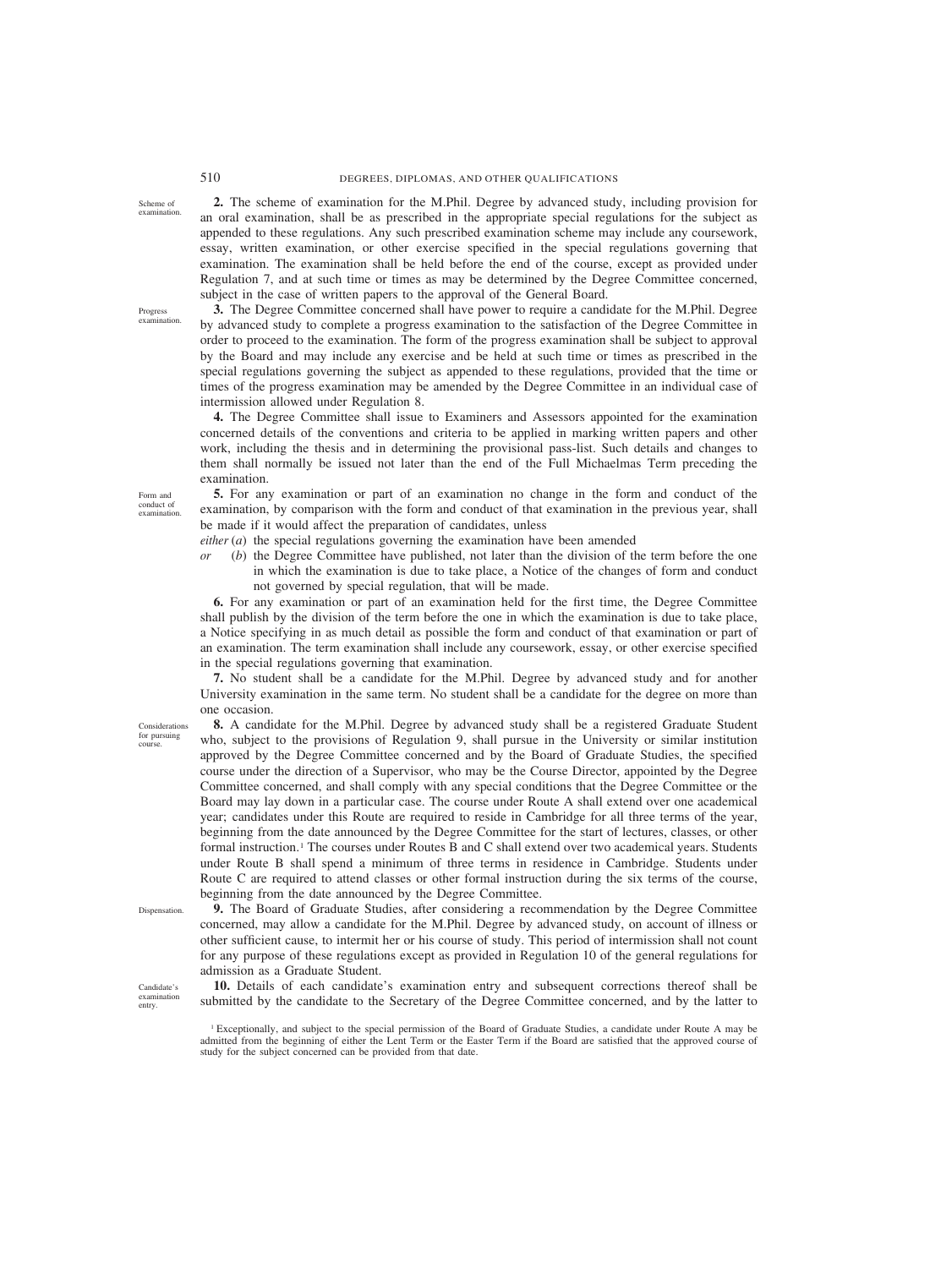the Secretary of the Board of Graduate Studies in accordance with the timetables set out in the Schedule appended to the regulations. The term examination shall include any coursework, essay, or other exercise specified in the special regulations governing that examination.

11. Each candidate who is required to submit to the Degree Committee a thesis under the special submission of regulations for the subject concerned shall submit the thesis in accordance with detailed arrangements thesis. approved by the Board of Graduate Studies, so as to arrive by a date which shall be determined by the Degree Committee, and which shall, for Route A, be not later than the last day of August in the academical year of the course and, for Routes B and C, the last day of August in the second academical year of the course, provided that a candidate may be permitted to submit her or his thesis at such later date as may be determined by the Degree Committee.

**12.** In submitting a thesis a candidate shall state, generally in a preface and specifically in notes or in a bibliography, the sources from which information has been derived, the extent to which use has been made of the work of others, and the portions of the thesis which are claimed as original. A thesis shall not be accepted if it is substantially the same as one that the candidate has submitted, or is concurrently submitting, for any other degree, diploma, or similar qualification at any university or similar institution, but a thesis which the candidate has submitted or is concurrently submitting for some other purpose may be accepted. In submitting a thesis the candidate shall declare for what purpose, if any, other than for the M.Phil. Degree by advanced study, the whole or part of it has already been or is concurrently being submitted. The thesis, apart from quotations, shall be written in English.

13. Every Supervisor shall send to the Secretary of the Board of Graduate Studies reports on the supervisors' work of each candidate under his or her charge, in accordance with the provisions of Regulation 8 of reports. the general regulations for admission as a Graduate Student.

14. The Degree Committee concerned shall nominate for appointment by the General Board such Examiners and number of Examiners and Assessors as they shall deem sufficient to conduct the examination for the M.Phil. Degree by advanced study and to report on the performance of candidates to the Degree Committee. Appointment shall be in accordance with the general regulations for Examiners and Assessors. The Assessors shall undertake such duties as the Degree Committee may decide.

There shall be at least one External Examiner appointed for each examination and a Senior Examiner who shall be nominated for appointment not later than the end of the Michaelmas Term.

Where the scheme of examination includes a thesis, each candidate's thesis shall be referred to two Assessors each of whom shall make an independent report thereon and conduct an oral examination where provided for in the special regulations for the examination and, if so specified, on the other parts of the examination. The Degree Committee in exceptional circumstances may permit the Assessors to conduct the oral examination by video-conference or other remote means. The Assessors participating in the oral examination shall sign a joint certificate of the result, including any marks assigned thereto, of that examination. If the Assessors do not agree in their recommendation, or if for any other reason the Degree Committee need a further opinion or opinions on the merit of the work submitted, the Degree Committee may nominate an additional Assessor for appointment by the General Board. Each additional Assessor so appointed shall make an independent report to the Degree Committee.

**15.** Every Examiner who has taken part in the examination shall be present, unless prevented by grave cause approved before the meeting by the Vice-Chancellor, at the final meeting of the Examiners at which the marks of candidates are approved and a provisional pass-list signed.

16. The Senior Examiner shall present the provisional pass-list to the Degree Committee at a Approval for meeting. The Degree Committee shall consider, for each candidate, whether his or her performance is of the requisite standard for the M.Phil. Degree by advanced study and whether they are of the opinion that the degree should be conferred. The Degree Committee shall communicate their resolution to the candidate and to the Secretary of the Board of Graduate Studies who shall publish a notice of the candidate's approval for the award of the degree of Master of Philosophy, specifying the subject of the examination and the route of candidature unless the candidate has requested the removal of her or his name from the published list in accordance with a procedure approved from time to time by the General Board. degree.

17. If the Degree Committee, after consideration of a candidate's marks and the reports of the Failure. Examiners in the prescribed examination, are of the opinion that the candidate's work is not of the requisite standard for the degree, the Degree Committee shall communicate their resolution to the

Assessors.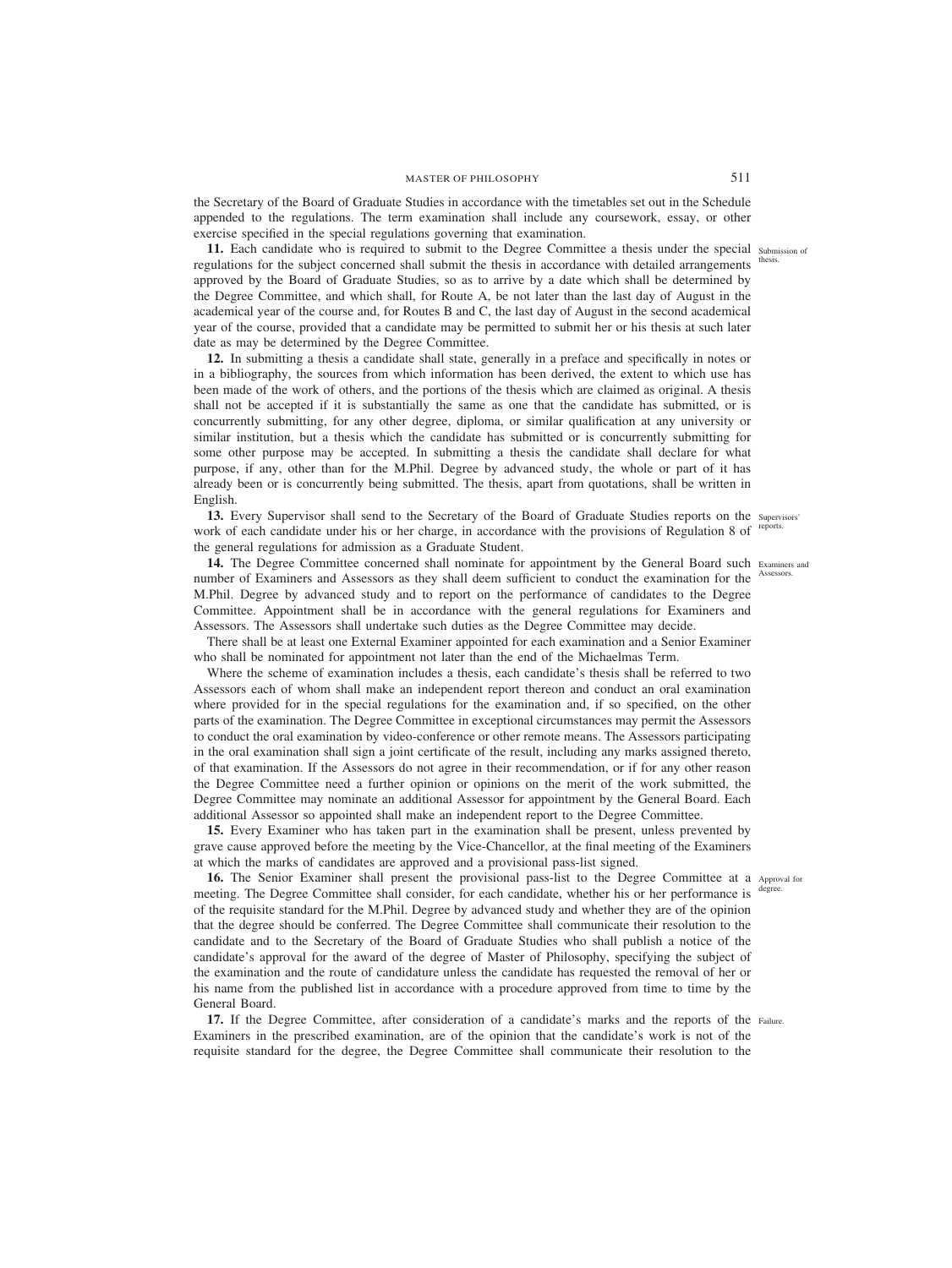# 512 DEGREES, DIPLOMAS, AND OTHER QUALIFICATIONS

candidate and to the Secretary of the Board of Graduate Studies. After such a resolution has been made the student concerned shall not be eligible to take the examination for the degree again.

**18.** A Graduate Student whose course of study for the M.Phil. Degree by advanced study has included any term needed for the B.A. Degree and who elects to proceed to the B.A. Degree shall not be entitled to proceed to the M.Phil. Degree.

## *SCHEDULE*

In accordance with Regulation 10, details of each candidate's examinations entry shall be as set out in the following timetable:

| Route A candidates                                                            |                                                                                                                                 |                                                                                                                 |                                                                     |
|-------------------------------------------------------------------------------|---------------------------------------------------------------------------------------------------------------------------------|-----------------------------------------------------------------------------------------------------------------|---------------------------------------------------------------------|
| Entries to be submitted                                                       | Details of written papers etc.                                                                                                  | Corrections                                                                                                     | Title of thesis etc.                                                |
| By candidates to Secretaries<br>of Degree Committees                          | By end of Full Michaelmas<br>Term                                                                                               |                                                                                                                 | By division of<br>Lent Term                                         |
| By Secretaries of Degree<br>Committees to Board of<br>Graduate Studies        | By end of Michaelmas<br>Term                                                                                                    | By end of third week<br>of Full Lent Term                                                                       | By end of Lent<br>Term                                              |
| By Board of Graduate Studies By end of first week of<br>to Registrary         | Full Lent Term                                                                                                                  | By division of Lent<br>Term                                                                                     |                                                                     |
|                                                                               | Lists of candidates for each examination shall be circulated by the Registrary to Colleges as follows:                          |                                                                                                                 |                                                                     |
| List of entries:<br>Final list of entries:                                    | By the end of the second week of Full Lent Term.<br>Not less than four weeks before the beginning of the examination concerned. |                                                                                                                 |                                                                     |
| Route B candidates                                                            |                                                                                                                                 |                                                                                                                 |                                                                     |
| Entries to be submitted                                                       | Details of written<br>examinations                                                                                              | Corrections                                                                                                     | Title of thesis                                                     |
|                                                                               |                                                                                                                                 |                                                                                                                 |                                                                     |
| By candidates to Secretaries<br>of Degree Committees                          | By end of Full Michaelmas<br>Term of the year in which<br>the examination is to be<br>held                                      | By end of second week<br>of Full Lent Term of<br>the year in which the<br>examination is to be<br>held          | By end of Full<br>Michaelmas Term<br>of the second year<br>of study |
| By Secretaries of Degree<br>Committees to Board of<br><b>Graduate Studies</b> | By end of Michaelmas Term<br>of the year in which the<br>examination is to be held                                              | By end of third week of By end of<br>Full Lent Term of the<br>year in which the<br>examination is to be<br>held | Michaelmas Term<br>of the second year<br>of study                   |
| By Board of Graduate Studies By end of first week of Full<br>to Registrary    | Lent Term of the year in<br>which the examination is to<br>be held                                                              | By division of Lent<br>Term of the year in<br>which the<br>examination is to be<br>held                         |                                                                     |
|                                                                               | Lists of candidates for each examination shall be circulated by the Registrary to Colleges as follows:                          |                                                                                                                 |                                                                     |
| List of entries:                                                              | By the end of the second week of Full Lent Term of the year in which the<br>examination is to be held.                          |                                                                                                                 |                                                                     |
| Final list of entries:                                                        | Not less than four weeks before the beginning of the written examination.                                                       |                                                                                                                 |                                                                     |
| Route C candidates                                                            |                                                                                                                                 |                                                                                                                 |                                                                     |
| Entries to be submitted                                                       | Details of written papers etc.                                                                                                  | Corrections                                                                                                     | Title of thesis etc.                                                |
| By candidates to Secretaries<br>of Degree Committees                          | By end of Full Michaelmas<br>Term in first year of study                                                                        |                                                                                                                 | By division of Easter<br>Term of first year<br>of study             |
| By Secretaries of Degree<br>Committees to Board of<br>Graduate Studies        | By end of Michaelmas Term<br>in first year of study                                                                             | By end of third week of<br>Full Lent Term in<br>first year of study                                             | By end of Easter<br>Term in first year<br>of study                  |
| By Board of Graduate Studies By end of first week of Lent<br>to Registrary    | Term in first year of study                                                                                                     | By division of Lent<br>Term in first year of<br>study                                                           |                                                                     |

Restriction.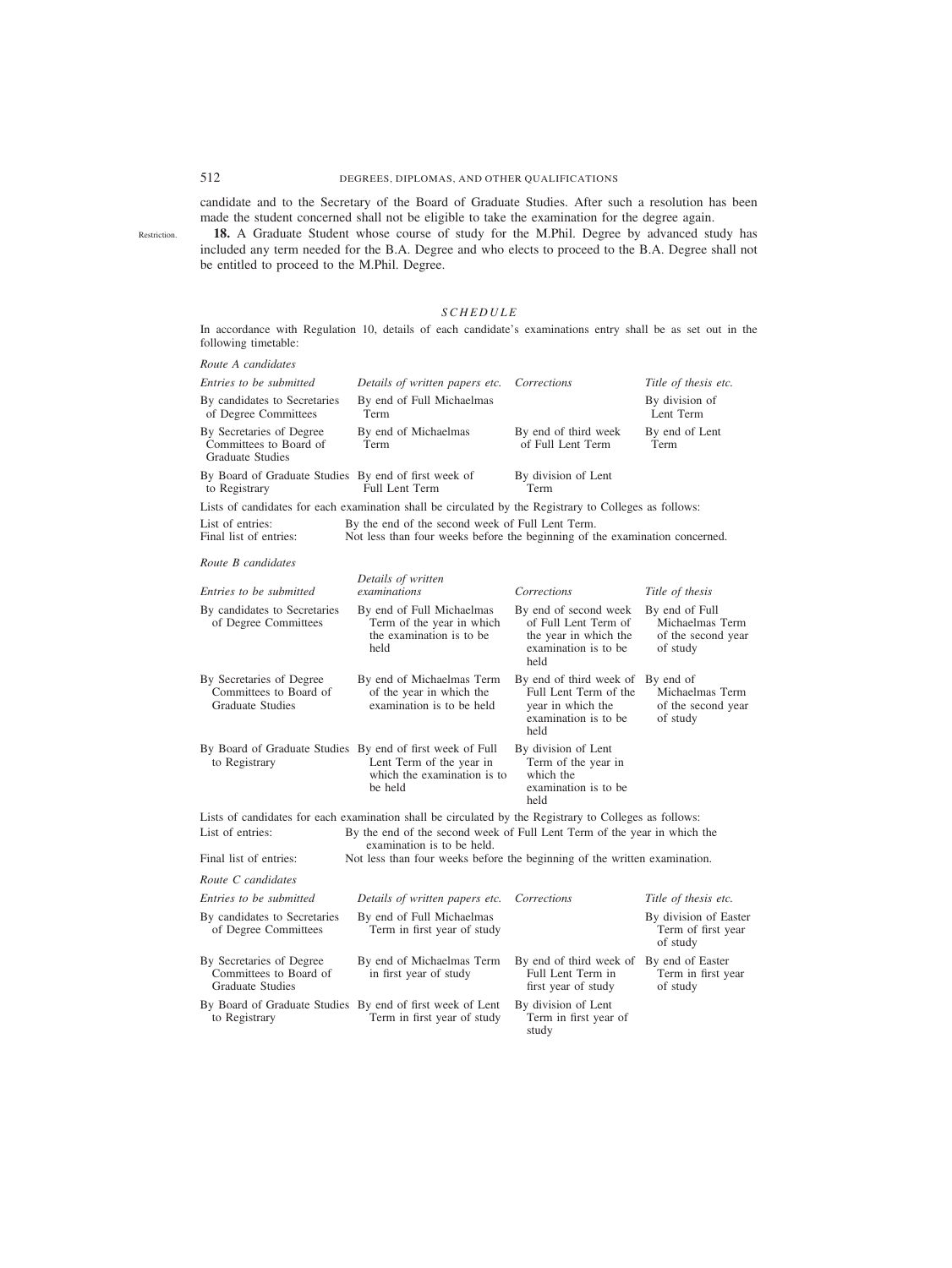Lists of candidates for each examination shall be circulated by the Registrary to Colleges as follows: List of entries: Final list of entries: By the end of the second week of Full Lent Term in the first year of study. Not less than four weeks before the beginning of the examination concerned.

## *SPECIAL REGULATIONS*

## ADVANCED CHEMICAL ENGINEERING

**1.** The scheme of examination for the one-year course of study in Advanced Chemical Engineering for the degree of Master of Philosophy shall consist of:

(*a*) at least ten modules selected from a list of mandatory and optional modules published by the Degree Committee for the Faculty of Engineering not later than the end of the Easter Term of the academical year preceding that in which the examination is to be held, provided that the Degree Committee shall have power to give notice of additional optional modules not later than the end of the Michaelmas Term;

(*b*) a thesis of not more than 10,000 words in length, on a topic approved by the Degree Committee. **2.** In publishing the list of modules and additional modules the Degree Committee shall announce the form of examination for each module, which shall be either a written paper, or one or more essays or other exercises, or a combination of these, and shall specify the duration of any written paper and the limit to be placed on the length of any essay or other exercise. A candidate may not offer a module that he or she has taken in any other University examination.

**3.** The examination may include, at the discretion of the Examiners, an oral examination on the work submitted by the candidate under Regulation 1, and on the general field of knowledge within which such work falls.

#### ADVANCED COMPUTER SCIENCE

**1.** The scheme of examination for the one-year course of study in Advanced Computer Science for the degree of Master of Philosophy is as follows:

- (*a*) at least five modules selected from a list published by the Degree Committee for the Faculty of Computer Science and Technology;
- (*b*) a thesis of not more than 15,000 words in length, on a subject approved by the Degree Committee;
- (*c*) coursework prescribed by the Degree Committee (which may include written work, group work, and class participation).

**2.** The list of modules shall be published by the Degree Committee not later than the end of the Easter Term of the academical year preceding that in which the examination is to be held, provided that the Degree Committee shall have power to give notice of additional optional modules not later than the end of the Michaelmas Term. In publishing the list of modules and additional modules, the Degree Committee shall announce the form of examination for each module, which shall be either a written paper, or coursework, or equivalent alternative exercises approved by the Degree Committee, or a combination of these. A candidate may not offer a module that he or she has taken in any other University examination.

**3.** The examination may include, at the discretion of the Examiners, an oral examination on the work submitted by the candidate under Regulation 1, and on the general field of knowledge within which such work falls.

#### AFRICAN STUDIES

## *Amended by Notice (*Reporter*, 2017–18, p. 286)*

**1.** The scheme of examination for the one-year course of study in African Studies for the degree of Master of Philosophy shall consist of:

- (*a*) an essay, either thematic or bibliographical, of not more than 5,000 words, on a topic approved by the Degree Committee for the Department of Politics and International Studies, which is related to the topic of the candidate's thesis to be submitted under (*b*) below;
- (*b*) a thesis of between 15,000 and 20,000 words including tables, footnotes, and appendices, but excluding bibliography, on a topic approved by the Degree Committee;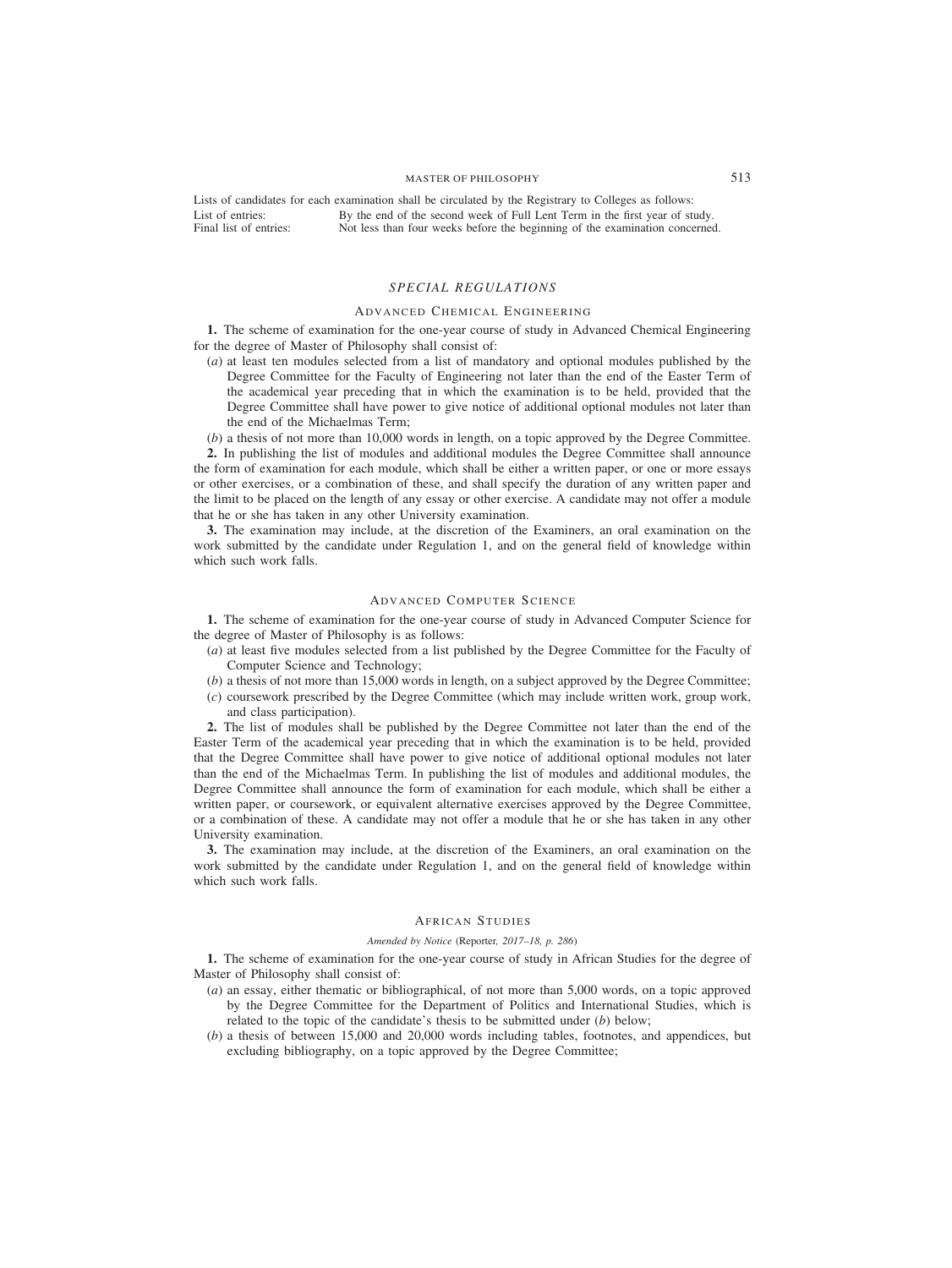- (*c*) two essays, each of not more than 5,000 words and on a topic chosen from a list of topics prescribed or approved by the Degree Committee;
- (*d*) a certificate of proficiency awarded by the University of Cambridge Language Centre in Swahili or another language that has been approved by the Degree Committee, or a certificate of attendance awarded by the University of Cambridge Language Centre for training in an African language that has been approved by the Degree Committee.

The Degree Committee shall give notice of the topics specified under (*c*) above not later than the division of Lent Term each year.

**2.** The examination may include, at the discretion of the Examiners, an oral examination on the thesis and on the general field of knowledge within which it falls, and on the other work submitted by the candidate under Regulation 1.

## AMERICAN HISTORY

**1.** The scheme of examination for the one-year course of study in American History for the degree of Master of Philosophy shall consist of:

- (*a*) a thesis of not less than 15,000 words and not more than 20,000 words in length, including appendices, but excluding footnotes, tables, and bibliography, on a subject approved by the Degree Committee for the Faculty of History;
- (*b*) an essay of not less than 3,000 and not more than 4,000 words, chosen by the candidate from a prescribed list of essay questions, announced in the Faculty not later than the start of the Michaelmas Term and which falls within the field of study of the core course: Readings in American history and historiography;
- (*c*) two essays of not less than 3,000 and not more than 4,000 words in length, which fall within the fields of study of the candidate's chosen optional courses, the list of which shall be published by the Degree Committee not later than the start of the Michaelmas Term. Candidates shall choose essay questions from a prescribed list, announced in the Faculty not later than the start of the term in which the option shall be offered.

**2.** At the discretion of the Examiners the examination may include an oral examination on the thesis and on the general field of knowledge within which it falls.

**3.** In order to proceed to the examination, candidates must satisfactorily complete the following, as prescribed by the Degree Committee:

- (*a*) a dissertation proposal essay of not more than 2,000 words in length related to the field of study chosen by the candidate and approved by the Degree Committee under Regulation  $1(a)$ ;
- (*b*) a presentation on the subject of the candidate's thesis.

## AMERICAN LITERATURE

**1.** The scheme of examination for the one-year course of study in American Literature for the degree of Master of Philosophy shall consist of:

- (*a*) such bibliographical, textual, critical, or methodological exercises as the Degree Committee for the Faculty of English shall from time to time determine;
- (*b*) two essays, each of not less than 4,000 and not more than 5,000 words in length, on a topic approved by the Degree Committee;
- (*c*) a thesis, of not less than 12,000 words and not more than 15,000 words in length (including footnotes and appendices, but excluding bibliography), on a subject approved by the Degree Committee.

**2.** The examination may include, at the discretion of the Examiners, an oral examination on the thesis and on the general field of knowledge within which it falls; such an oral examination may include questions relating to the other work submitted by the candidate under (*a*) and (*b*) above.

## ANGLO-SAXON, NORSE, AND CELTIC

**1.** The scheme of examination for the one-year course of study in Anglo-Saxon, Norse, and Celtic for the degree of Master of Philosophy shall consist of:

(*a*) such bibliographical, textual, or methodological exercises as the Degree Committee for the Faculty of English shall from time to time determine;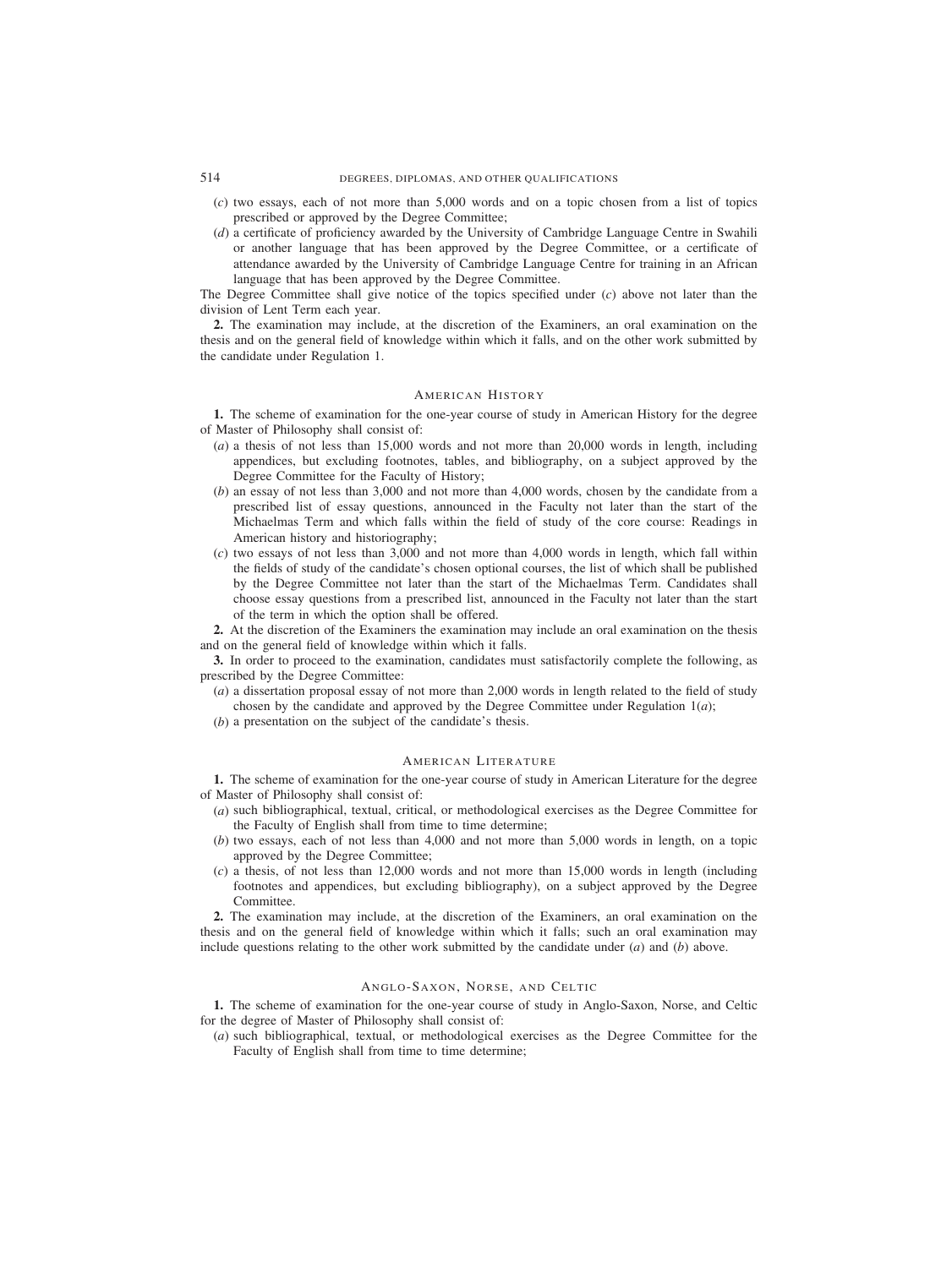# MASTER OF PHILOSOPHY 515

- (*b*) two written exercises in scholarly skill on topics approved or prescribed by the Degree Committee;
- (*c*) a thesis, of not less than 10,000 words and not more than 15,000 words in length (including tables, footnotes, and appendices, but excluding bibliography), on a subject approved by the Degree Committee.

**2.** The examination shall include an oral examination on the thesis and on the general field of knowledge within which it falls, and, at the discretion of the Examiners, on the work submitted by the candidate under Regulation 1(*a*) and (*b*) above; save that the Examiners may, at their discretion, waive the requirement for an oral examination.

## APPLIED BIOLOGICAL ANTHROPOLOGY

## *Amended by Notice (*Reporter*, 2017–18, p. 286)*

**1.** The scheme of examination for the one-year course of study in Applied Biological Anthropology for the degree of Master of Philosophy shall consist of:

- (*a*) a thesis of not more than 20,000 words in length, excluding tables, appendices, and references, on a subject approved by the Degree Committee for the Departments of Archaeology, Social Anthropology, and Sociology;
- (*b*) a quantitative exercise on statistical analysis and interpretation;
- (*c*) two essays each of not more than 2,500 words in length excluding tables and references based upon material from the core courses;
- (*d*) two written assignments as prescribed by the Degree Committee (which may take the form of an essay, article, or laboratory report).

**2.** At the discretion of the Examiners, the examination may include an oral examination on the thesis, the general field of knowledge within which it falls, and on the other work submitted as part of the examination.

# ARCHAEOLOGICAL RESEARCH

#### *Amended by Notices (*Reporter*, 2017–18, pp. 286 and 417)*

**1.** The scheme of examination for the one-year course of study in Archaeological Research for the degree of Master of Philosophy shall consist of:

- (*a*) a thesis of not more than 25,000 words in length, exclusive of tables, footnotes, bibliography, and appendices, on a topic approved by the Degree Committee for the Departments of Archaeology, Social Anthropology, and Sociology;
- (*b*) the presentation of a seminar on the topic of the candidate's thesis research and a written report of the presentation;
- (*c*) one essay or project of not more than 6,000 words in length, on a subject or subjects relating to archaeological research design chosen by the candidate in consultation with her or his supervisor.

**2.** The examination may include, at the discretion of the Examiners, an oral examination on the thesis and on the general field of knowledge within which it falls, and on the other work submitted as part of the examination.

## ARCHAEOLOGY

## *Amended by Notices (*Reporter*, 2017–18, pp. 286 and 417)*

**1.** The one-year course of study in Archaeology for the degree of Master of Philosophy shall consist, at the choice of the candidate, of one of the following options:

- Option 1. Archaeological science<br>Option 2. Archaeology of the An
- Option 2. Archaeology of the Americas<br>Option 3. Egyptian archaeology
- 
- Option 3. Egyptian archaeology<br>Option 4. European prehistory Option 4. European prehistory<br>Option 5. Medieval archaeolog
- Medieval archaeology
- Option 6. Mesopotamian archaeology<br>Option 7. Palaeolithic and Mesolithic
- Palaeolithic and Mesolithic archaeology
- Option 8. South Asian archaeology<br>Option 9. African archaeology
- Option 9. African archaeology<br>Option 10. Archaeology
- Archaeology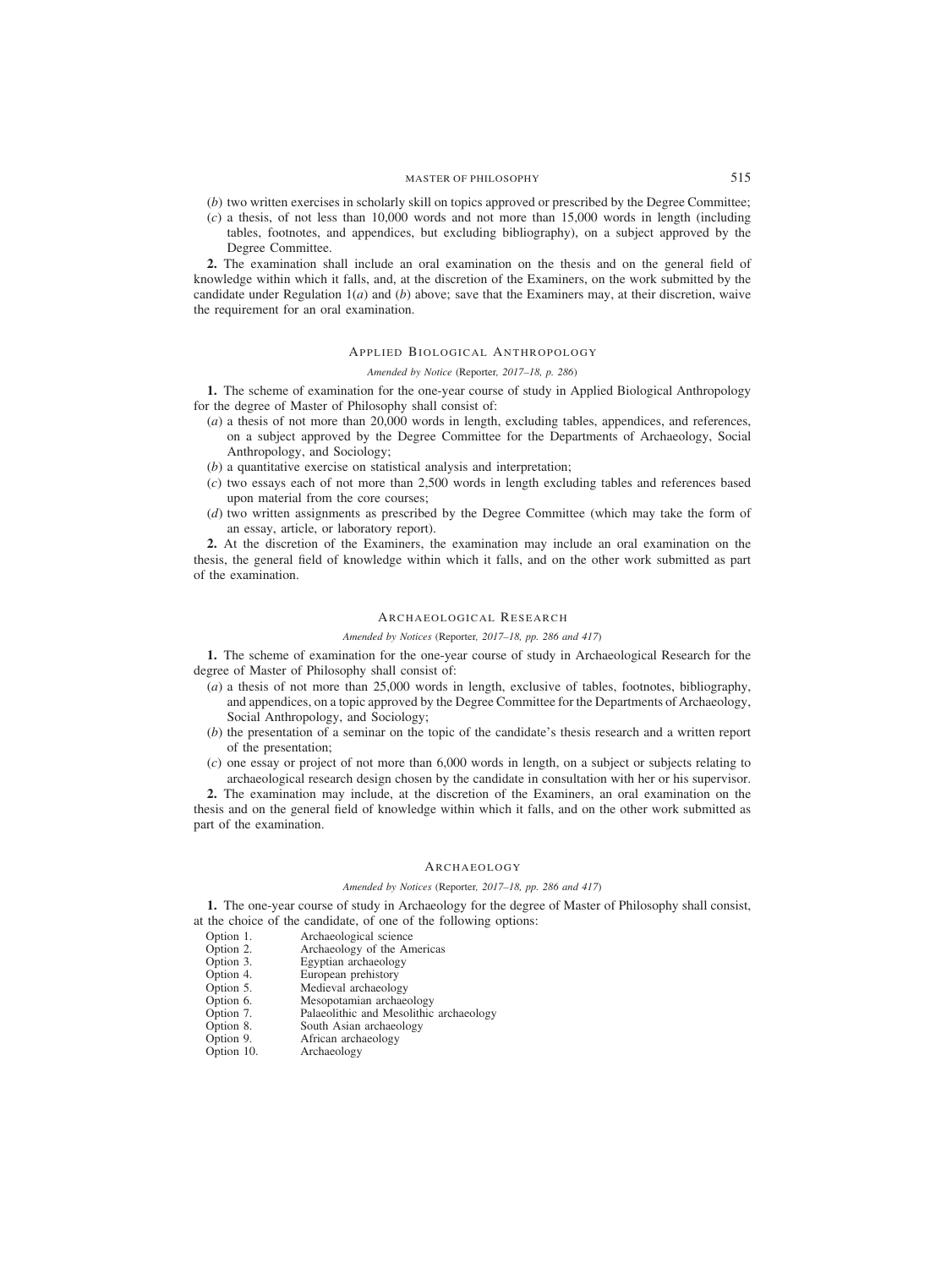provided that the Degree Committee for the Departments of Archaeology, Social Anthropology, and Sociology shall have power to announce that a particular option is not available in any one year.

**2.** The scheme of examination for each option shall be as follows:

- (*a*) a thesis of not more than 15,000 words in length, exclusive of tables, footnotes, bibliography, and appendices, on a topic approved by the Degree Committee;
- (*b*) the presentation of a seminar on the topic of the candidate's thesis research and a written report of the presentation;
- (*c*) from a list of mandatory and optional modules, a combination of one-term and two-term modules making up a total equivalent to six terms' worth of modules (combinations might include one two-term module and four one-term modules; two two-term modules and two one-term modules; or three two-term modules).

**3.** In publishing the lists of modules, the Degree Committee shall announce for each option which modules are mandatory, the optional modules available and their permissible combinations, and the form of examination for each module, which shall be either a written paper, or coursework, or a combination of these, and shall specify the duration of any written paper and the limit to be placed on the length of any essay or other exercise.

**4.** The examination may include, at the discretion of the Examiners, an oral examination on the thesis and on the general field of knowledge within which it falls, and on the other work submitted as part of the examination

# ARCHITECTURE AND URBAN DESIGN

**1.** Candidates for the two-year course of study in Architecture and Urban Design for the degree of Master of Philosophy shall be required to undertake fieldwork of between six and nine months' duration in their area of study approved by the Degree Committee for the Faculty of Architecture and History of Art.

**2.** The scheme of examination shall consist of:

- (*a*) a design thesis, consisting of a written dissertation and a design project on a topic agreed by the Supervisor and approved by the Degree Committee for the Faculty of Architecture and History of Art. The written dissertation shall be of not more than 15,000 words in length, including footnotes/endnotes but excluding bibliography, acknowledgements, table of contents, list of illustrations, and appendices;
- (*b*) four essays or other exercises, each of between 3,000 and 5,000 words, on topics agreed by the Supervisor and approved by the Degree Committee;
- (*c*) a logbook of a case study carried out during the placement.

**3.** The examination may, at the discretion of the Examiners, include an oral examination on the design thesis or on the general field of knowledge within which it falls.

# ARCHITECTURE AND URBAN STUDIES

**1.** The scheme of examination for the one-year course of study in Architecture and Urban Studies for the degree of Master of Philosophy shall consist of:

- (*a*) a thesis, of not more than 20,000 words in length, excluding appendices and bibliography, on a topic agreed by the Supervisor and approved by the Degree Committee for the Faculty of Architecture and History of Art;
- (*b*) three essays or other exercises, each of between 3,000 and 5,000 words, on topics agreed by the Supervisor and approved by the Degree Committee.

**2.** The examination may, at the discretion of the Examiners, include an oral examination on the thesis or on the general field of knowledge within which it falls.

# ASIAN AND MIDDLE EASTERN STUDIES

## *Amended by Notice (*Reporter*, 2017–18, p. 692)*

The scheme of examination for the one-year course of study in Asian and Middle Eastern Studies for the degree of Master of Philosophy shall consist of:

(*a*) three written papers on subjects approved by the Degree Committee for the Faculty of Asian and Middle Eastern Studies, which shall fall within one of the pathways specified at the end of this regulation: provided that, with the approval of the Degree Committee, a candidate may offer,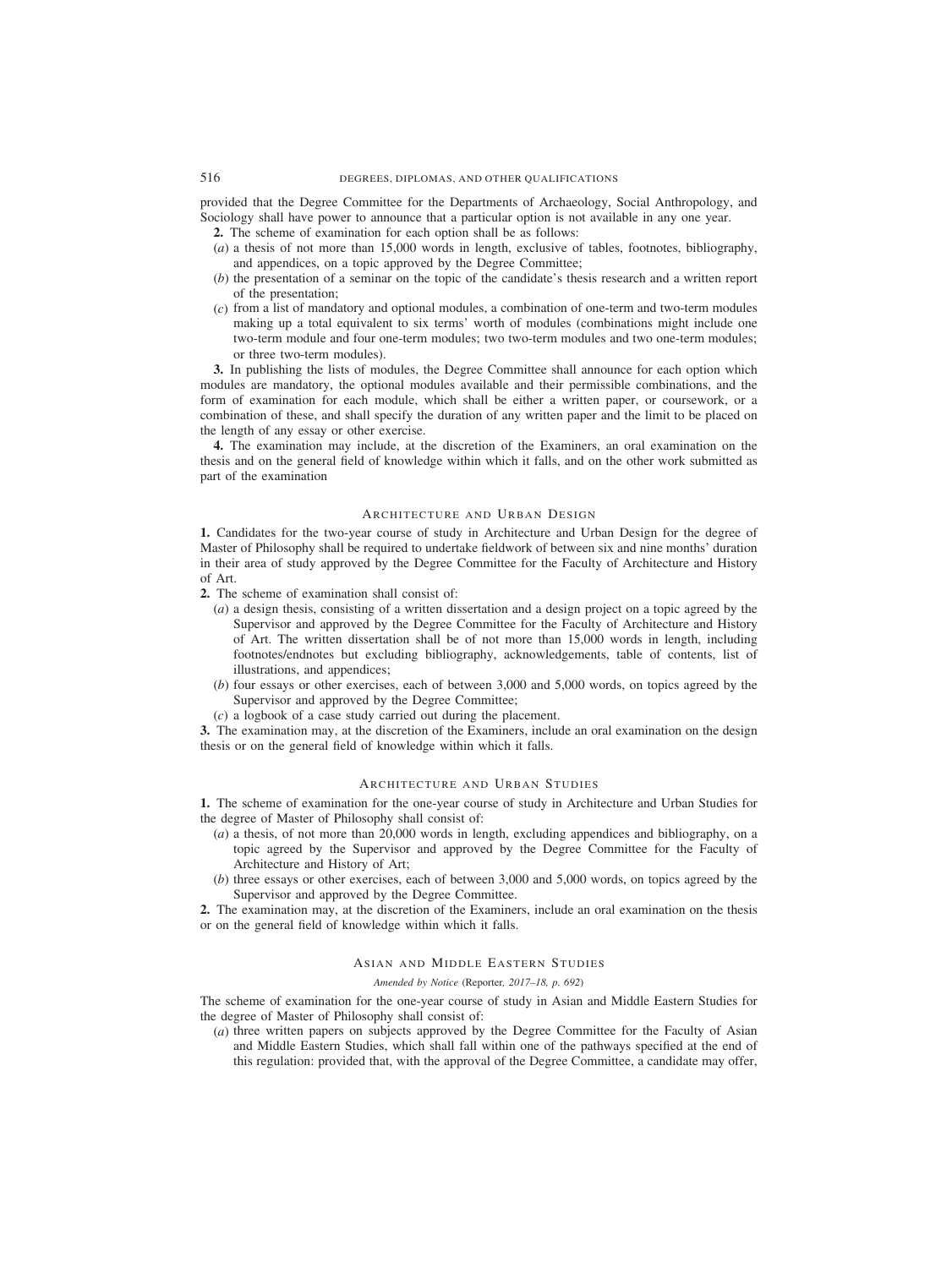in place of one or more of those papers, the same number of essays, each of not more than 5,000 words, or equivalent alternative exercises approved by the Degree Committee. The papers to be set shall be specified by the Degree Committee not later than the end of the first quarter of the Michaelmas Term each year;

- (*b*) a thesis of not more than 15,000 words, including footnotes and appendices but excluding bibliography, on a subject approved by the Degree Committee;
- (*c*) an oral examination on the thesis and on the general field of knowledge within which it falls, but at the Degree Committee's discretion the requirement for an oral examination may be waived.

#### [*PATHWAYS*

Arabic Studies Japanese Studies Hebrew Studies

Chinese Studies Middle Eastern and Islamic Studies]<sup>1</sup>

#### (*PATHWAYS*

| Hebrew and Sen   |
|------------------|
| Japanese Studies |
| Modern Middle    |
| Muslim-Jewish I  |
|                  |

**Comitic Studies** le Eastern Studies h Relations)<sup>1</sup>

# **ASSYRIOLOGY**

### *Amended by Notices (*Reporter*, 2017–18, pp. 286 and 418)*

**1.** The scheme of examination for the one-year course of study in Assyriology for the degree of Master of Philosophy shall consist of the following:

- (*a*) a thesis of not more than 15,000 words in length, exclusive of tables, footnotes, bibliography, and appendices, on a topic approved by the Degree Committee for the Departments of Archaeology, Social Anthropology, and Sociology;
- (*b*) the presentation of a seminar on the topic of the candidate's thesis research and a written report of the presentation;
- (*c*) from a list of mandatory and optional modules, *either*
	- (i) three modules selected from a list of modules in Assyriology; *or*
	- (ii) two modules selected from a list of modules in Assyriology *and* either one two-term module or two one-term modules from a list of optional modules in the Department of Archaeology.2

**2.** In publishing the lists of modules, the Degree Committee shall announce which modules are mandatory, the optional modules available and their permissible combinations, and the form of examination for each module, which shall be either a written paper, or coursework, or a combination of these, and shall specify the duration of any written paper and the limit to be placed on the length of any essay or other exercise.

**3.** The examination may include, at the discretion of the Examiners, an oral examination on the thesis and on the general field of knowledge within which it falls, and on the other work submitted as part of the examination.

# BASIC AND TRANSLATIONAL NEUROSCIENCE

**1.** The scheme of examination for the one-year course of study in Basic and Translational Neuroscience for the degree of Master of Philosophy shall consist of:

(*a*) one essay, not exceeding 5,000 words in length, on a topic approved by the Degree Committee of the Faculty of Biology. With the permission of the Degree Committee, the essay may be by a research proposal for a prospective Ph.D. project;

*and*

(*b*) an MCQ paper on Research methods and statistics critical appraisal;

<sup>1</sup> The pathways in angular brackets will replace the pathways in square brackets with effect from 1 October 2019.

<sup>2</sup> Students taking the M.Phil. Degree in Assyriology must take a minimum of one language module from the list of modules in Assyriology published by the Degree Committee.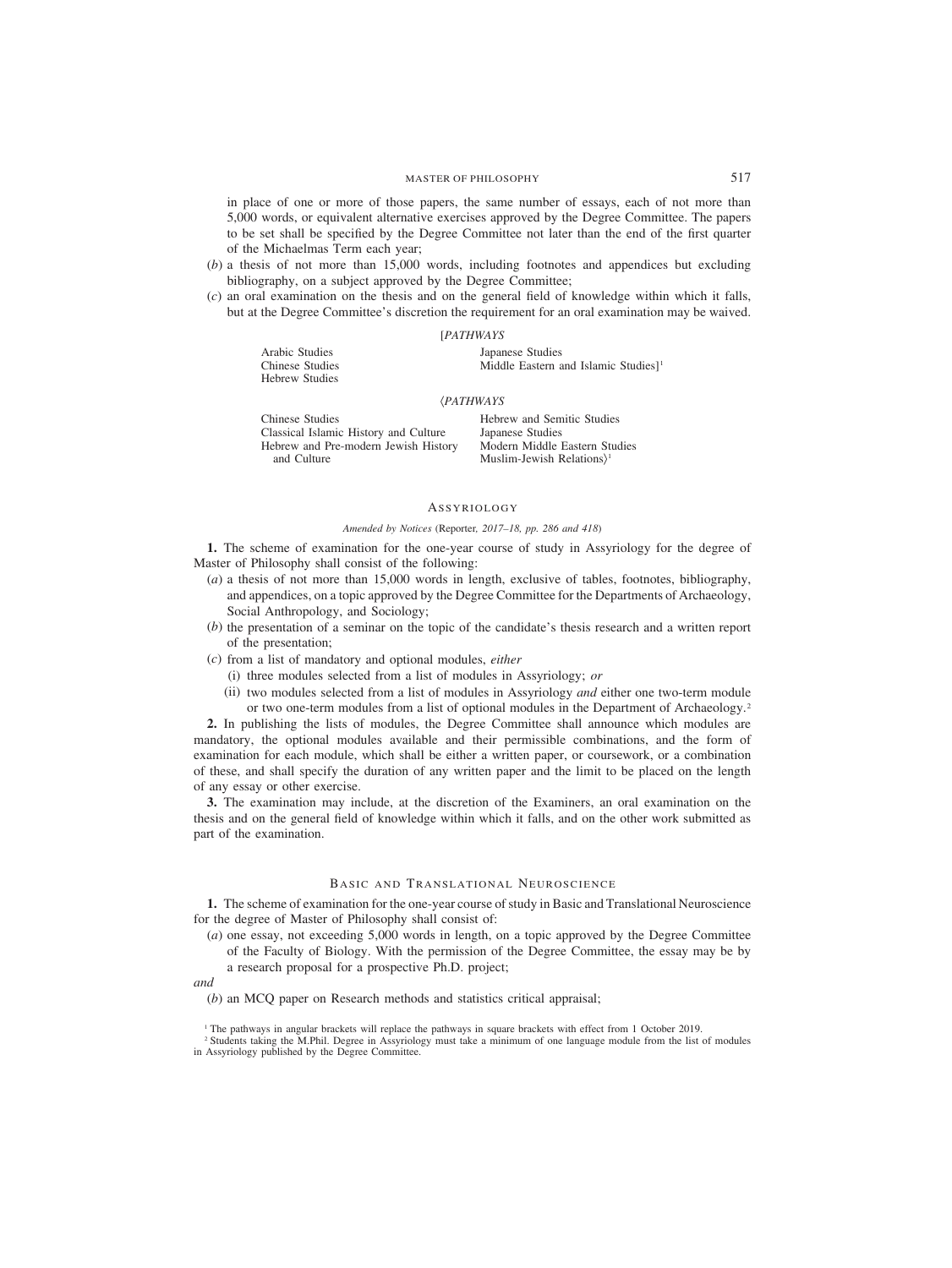*and*

(*c*) a report on the research project, approved or prescribed by the Degree Committee, not exceeding 10,000 words in length, including tables, figure legends, and appendices, but excluding bibliography.

**2.** The examination shall include an oral examination on the work submitted by the candidate under  $(a)$ – $(c)$  above and on the general field of knowledge within which such work falls.

#### BIOSCIENCE ENTERPRISE

The scheme of examination for the one-year course of study in Bioscience Enterprise for the degree of Master of Philosophy shall be as follows:

**1.** The Degree Committee for the Faculty of Engineering shall publish, not later than the end of the Easter Term each year, a list of not more than twenty mandatory modules in Bioscience Enterprise for the examination to be held in the following academical year. In publishing the list of modules the Degree Committee shall announce the form of examination for each module, which shall be either an essay or coursework, or a combination of these.

**2.** The examination shall consist of:

- (*a*) a thesis of not more than 10,000 words in length, on a topic at the interface of bioscience and business enterprise approved by the Degree Committee, and based on work carried out by the candidate in a relevant commercial environment at one or more institutions approved by the Degree Committee. With the permission of the Examiners the internship may occasionally be replaced by a business-focused research project conducted within the University;
- (*b*) no more than ten essays, each of not more than 4,000 words in length, covering the fields of science, ethics, law, and policy, and the interface of bioscience and business as specified by the Degree Committee, provided that, in place of one of these essays a candidate may submit a critical appraisal;
- (*c*) coursework prescribed by the Degree Committee (which may include written work, group work, and class participation). All Bioscience Enterprise modules, components, and lectures are mandatory.

**3.** At the discretion of the Examiners, the examination may include an oral examination on the thesis or other work submitted by the candidate under Regulation 2 and on the general field of knowledge within which they fall.

#### BIOTECHNOLOGY

**1.** The scheme of examination for the one-year course of study in Biotechnology for the degree of Master of Philosophy shall be as follows:

- (*a*) two compulsory elements, 'Principles of Biotechnology' and a practical component. Both of these elements will be assessed by coursework;
- (*b*) six optional modules selected from a list published by the end of the Easter Term preceding the course. A candidate may not offer a module that he or she has taken in any other University examination. In publishing the list of modules the Degree Committee shall announce the form of examination for each module, which shall be either an essay or coursework, or a combination of these;

(*c*) two research projects, each assessed by a report of no more than 7,000 words and a presentation.

**2.** The examination may include, at the discretion of the Examiners, an oral examination on the work submitted by the candidate under Regulation 1 and on the general field of knowledge within which such work falls.

# CLASSICS

**1.** The scheme of examination for the one-year course of study in Classics for the degree of Master of Philosophy shall consist of:

(*a*) a thesis of not less than 8,000 words and not more than 12,000 words in length, including footnotes and appendices but excluding bibliography, on a topic approved by the Degree Committee for the Faculty of Classics;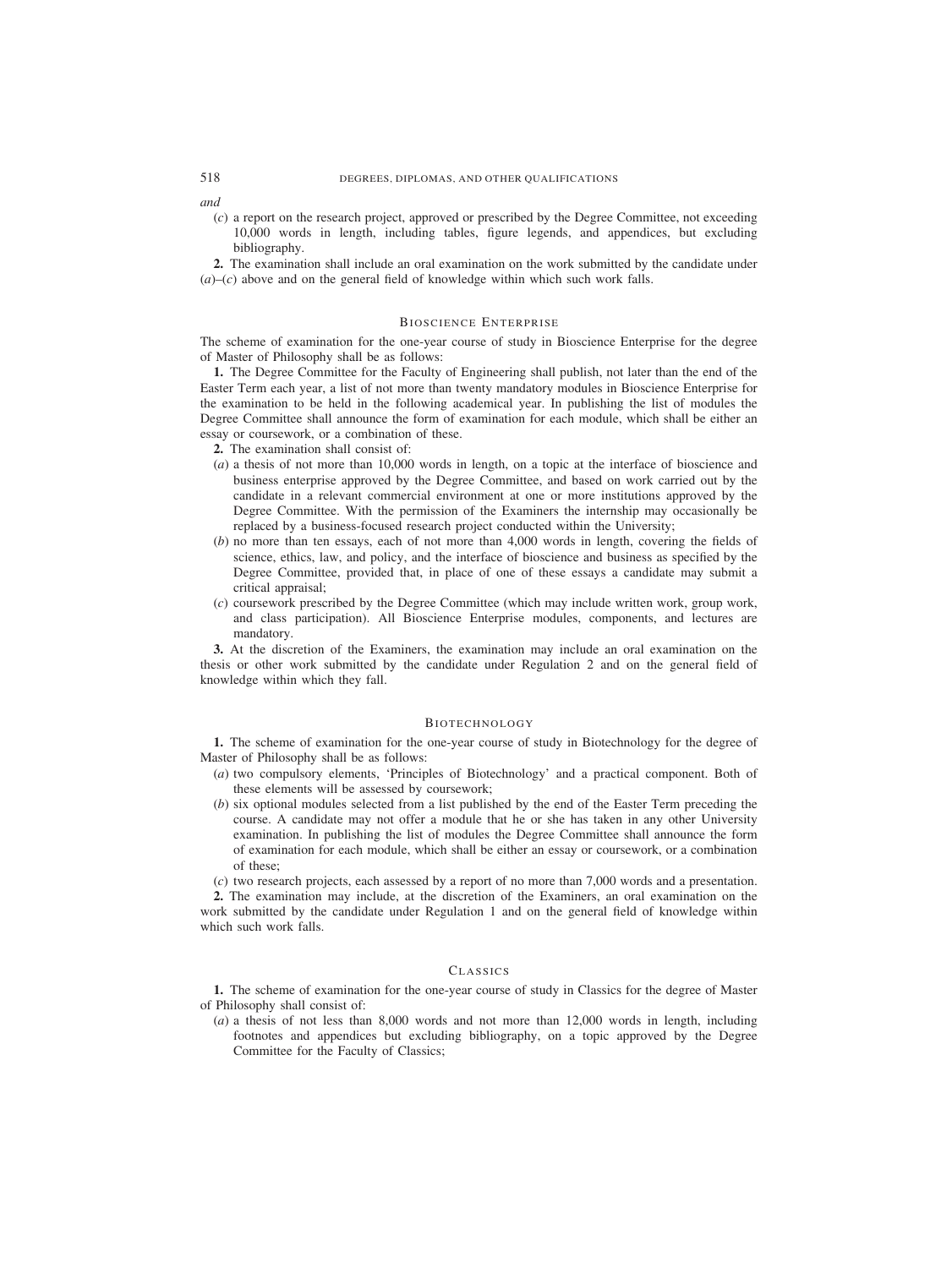*and*

- (*b*) two pieces of submitted work, each of which may be, subject to the approval of the Degree Committee, *either* an essay of about 4,000 words *or* an exercise of comparable substance, each on a topic approved by the Degree Committee and falling within the same general area as the candidate's thesis or otherwise suitably related to it. The Degree Committee may require a candidate to offer instead of one of the essays a language examination consisting of an exercise in alternative Greek or Latin translation in one of the following written papers taken from Part IA of the Classical Tripos:
	- Paper 2. Alternative Greek language and texts<br>Paper 4. Alternative Latin language and texts;
	- Alternative Latin language and texts;

*and*

(*c*) one further essay of circa 4,000 words on a topic approved by the Degree Committee. The marks for this essay shall be taken into consideration only if it has been judged to be at least of High Pass level and the candidate's other marks are borderline.

**2.** The examination shall include an oral examination on the thesis and on the general field of knowledge within which it falls and, at the discretion of the Examiners, on the essays or other exercises submitted by the candidate; save that the Examiners may, at their discretion, waive the requirement for an oral examination.

**3.** Attendance at, and participation in, relevant seminars is required.

# COMPUTATIONAL BIOLOGY

#### *Amended by Notice (*Reporter*, 2017–18, p. 359)*

The scheme of examination for the one-year course of study in Computational Biology for the degree of Master of Philosophy shall be as follows:

**1.** The Degree Committee for the Faculty of Mathematics shall publish, not later than the end of the Easter Term each year, a list of mandatory and optional modules for the examination to be held in the academical year next following, provided that the Degree Committee shall have power to give notice of additional optional modules not later than the beginning of the Michaelmas Term preceding the examination. In publishing the list the Degree Committee shall announce the method of examination of each module, which may include a written examination, a long essay, shorter essays, project work, or a combination of these; they shall specify the limits to be placed on the length of any essays and project work.

- **2.** Each candidate shall offer:
- (*a*) the written examinations or other assessment specified for a total of eight modules, inclusive of half modules, chosen from the list published under Regulation 1;
- (*b*) a written examination of two hours' duration addressing the material taught under Regulation 1;
- (*c*) a report of not more than 15,000 words in length and an oral presentation based on a laboratory project carried out by the candidate in one or more institutions approved by the Degree Committee.

**3.** The examination may include, at the discretion of the Examiners, an oral examination on the work submitted by the candidate under Regulation 2, and on the general field of knowledge within which such work falls.

#### CONSERVATION LEADERSHIP

#### *Amended by Notice (*Reporter*, 2017–18, p. 359)*

The scheme of examination for the one-year course of study in Conservation Leadership for the degree of Master of Philosophy shall consist of:

- (*a*) four submitted essays, each of 4,000 words in length, or alternative exercises on a subject chosen by the candidate from a list of subjects approved by the Degree Committee for the Faculty of Earth Sciences and Geography, which shall be concerned with topics in conservation leadership;
- (*b*) a placement report of not more than 10,000 words in length, on a topic approved by the Degree Committee, and based on work carried out by the candidate in one or more institutions approved by the Degree Committee. A proportion of the marks for this element of the assessment are by compulsory oral examination;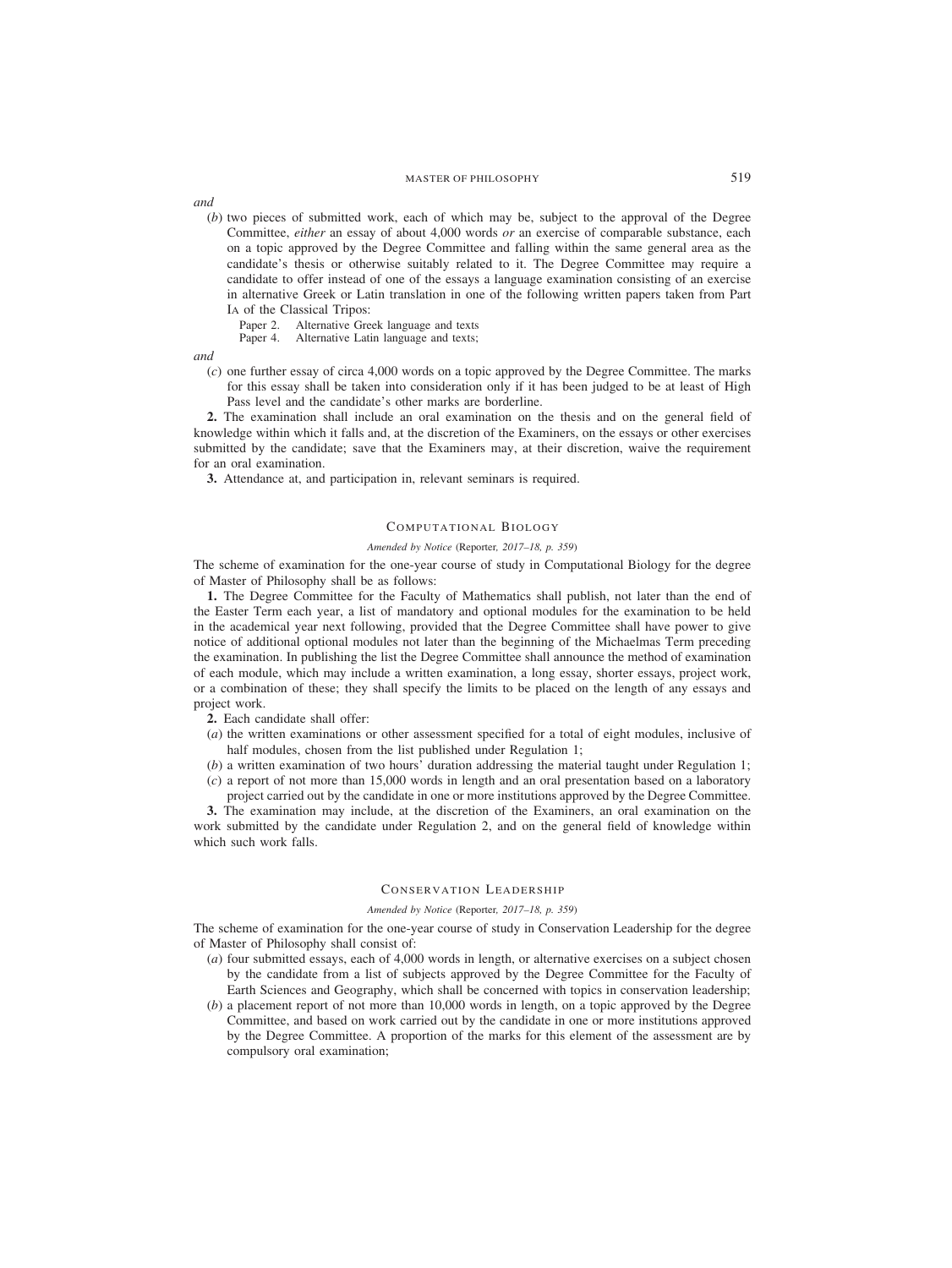# 520 DEGREES, DIPLOMAS, AND OTHER QUALIFICATIONS

(*c*) coursework prescribed by the Degree Committee (which may include written work, group work and class participation).

The examination may include, at the discretion of the Examiners, an oral examination on any or all of the assessed components.

#### CONSERVATION OF NATURAL SCIENCE MATERIALS <sup>1</sup>

**1.** The scheme of examination for the one-year course of study in Conservation of Natural Science Materials for the degree of Master of Philosophy shall consist of:

- (*a*) three written papers, as follows:
	- Paper 1. Preservation and museology.
	- Paper 2. Materials analysis and decay of materials.
	- Paper 3. Theory and practice of conservation.
- (*b*) a thesis, of not more than 15,000 words in length, including appendices and bibliography, on a subject approved by the Degree Committee for the Faculty of Earth Sciences and Geography, which shall be submitted at the end of the period of practical experience prescribed in Regulation 3.

**2.** Each candidate shall undertake practical work during the course, as prescribed by the Degree Committee, and shall present for the inspection of the Examiners a record of such practical work.

**3.** After the completion of the course each candidate shall undertake practical conservation work during a period of twelve months spent in a museum housing collections of natural science materials, the nature of the practical work being determined by the Degree Committee. A candidate shall present for the inspection of the Examiners a record of this practical work bearing, as an indication of the good faith of the record, the signature of the museum curator under whose supervision it was performed. A statement concerning the candidate's period of experience, certified by the Head of the Department of Earth Sciences, shall be submitted to the Examiners.

**4.** The examination shall include an oral examination on the thesis and on the general field of knowledge within which it falls.

# CRIMINOLOGICAL RESEARCH

**1.** Subject to the provisions of Regulation 2 below, the scheme of examination for the one-year course of study in Criminological Research for the degree of Master of Philosophy shall consist of:

- (*a*) three essays, each of not more than 3,000 words, including notes and appendices, on topics chosen by the candidate from lists of topics announced by the Examiners, provided that one such essay shall be on a topic chosen by the candidate from among the topics announced by the Examiners as relating to the core course in Criminology;
- *and*
	- (*b*) one essay in criminological methods of not more than 3,000 words, including notes and appendices, chosen by the candidate from a list announced by the Examiners relating to the course on Criminological Research Methods;

*and*

(*c*) one methodological essay of not more than 4,000 words and one work-book of assessment of materials on research methods on topics announced by the Examiners relating to the course on Research Methods;

*and*

(*d*) a presentation on the topic of the candidate's thesis to be presented in the Lent Term preceding submission of the thesis;

*and*

(*e*) a thesis of not more than 18,000 words, including footnotes or endnotes, but excluding appendices and bibliographical references, on a criminological topic approved by the Degree Committee for the Faculty of Law.

At the discretion of the Examiners the examination may include an oral examination on the thesis and on the general field of knowledge within which it falls; such an oral examination may include

<sup>&</sup>lt;sup>1</sup> This course is suspended until further notice.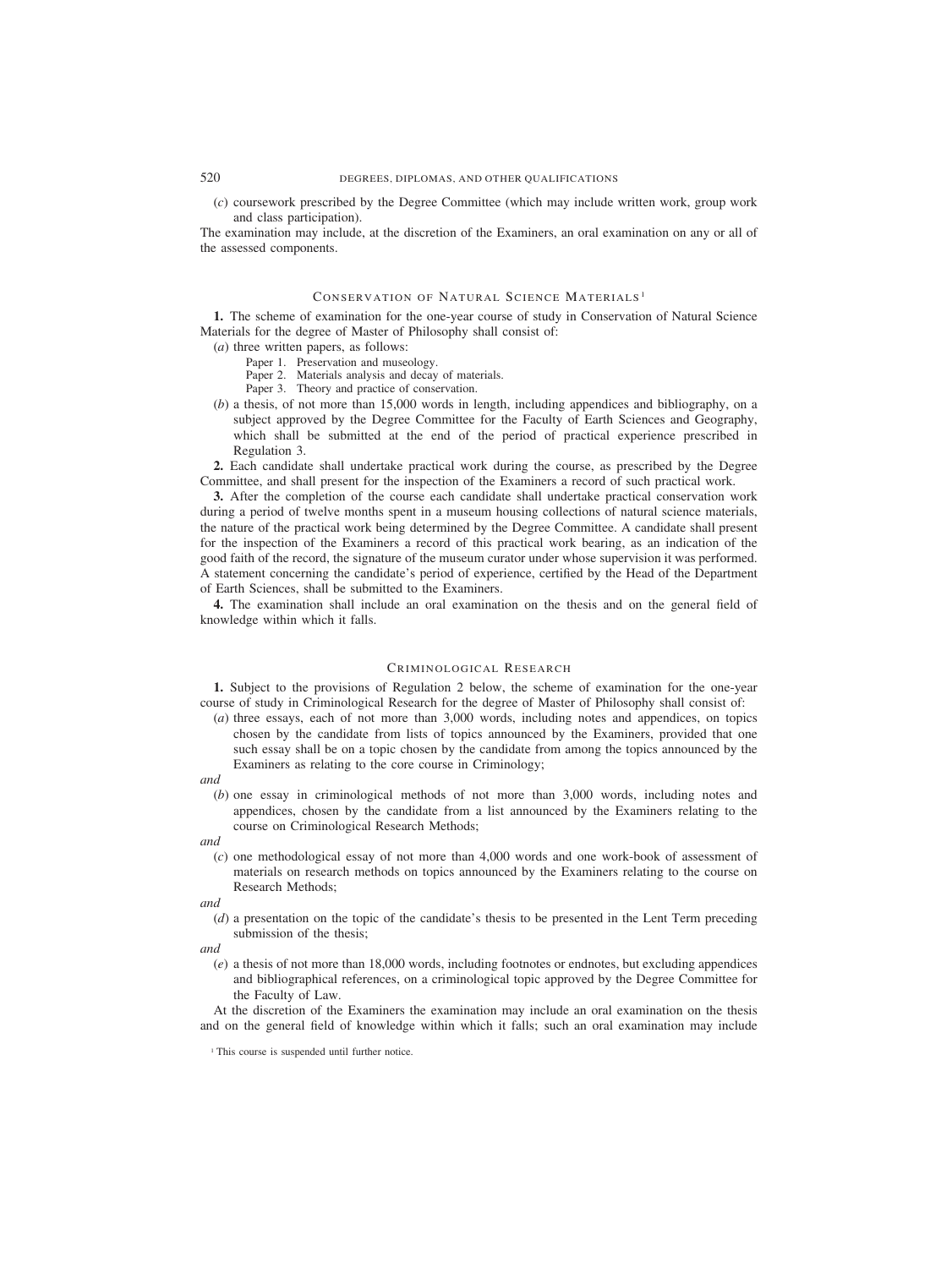questions relating to one or more of the other pieces of work submitted by the candidate under (*a*),  $(b)$ , and  $(c)$  above.

**2.** In place of the scheme of examination prescribed in Regulation 1 above, a candidate may, by special permission of the Degree Committee for the Faculty of Law, granted after considering the candidate's experience and special qualifications and the proposed topic of his or her thesis, offer the following scheme of examination:

(*a*) one essay in criminological methods of not more than 3,000 words, including notes and appendices, chosen by the candidate from a list announced by the Examiners relating to the course on Criminological Research Methods;

*and*

(*b*) one methodological essay of not more than 4,000 words and one work-book of assessment of materials on research methods on topics announced by the Examiners relating to the course on Research Methods;

*and*

- (*c*) a presentation on the topic of the candidate's thesis to be presented in the Lent Term preceding submission of the thesis;
- *and*
	- (*d*) a thesis of not more than 35,000 words, including footnotes or endnotes, but excluding appendices and bibliographical references, on a criminological topic approved by the Degree Committee for the Faculty of Law.

The examination shall include an oral examination on the thesis and on the general field of knowledge within which it falls; such an oral examination may include questions relating to one or more of the other pieces of work submitted by the candidate under (*a*) and (*b*) above.

# CRIMINOLOGY

The scheme of examination for the one-year course of study in Criminology for the degree of Master of Philosophy shall consist of:

(*a*) four essays, each of not more than 3,000 words, including notes and appendices, on topics chosen by the candidate from lists of topics announced by the Examiners, provided that one such essay shall be on a topic chosen by the candidate from among the topics announced by the Examiners as relating to the core course in Criminology;

*and*

(*b*) a methodological essay of not more than 3,000 words, including notes and appendices, chosen by the candidate from a list announced by the Examiners relating to the course on Criminological Research Methods;

*and*

(*c*) a presentation on the topic of the candidate's thesis to be presented in the Lent Term preceding submission of the thesis;

*and*

(*d*) a thesis of 15,000 to 18,000 words, including footnotes or endnotes, but excluding appendices and bibliographical references, on a criminological topic approved by the Degree Committee for the Faculty of Law.

At the discretion of the Examiners the examination may include an oral examination on the thesis and on the general field of knowledge within which it falls; such an oral examination may include questions relating to one or more of the other pieces of work submitted by the candidate under (*a*) and (*b*) above.

### DEVELOPMENT STUDIES

## *Amended by Notice (*Reporter*, 2017–18, p. 286)*

The scheme of examination for the one-year course of study in Development Studies for the degree of Master of Philosophy shall be as follows:

**1.** For the purpose of the general regulations for the degree, the Degree Committee concerned with this examination shall be the Degree Committee for the Department of Politics and International Studies.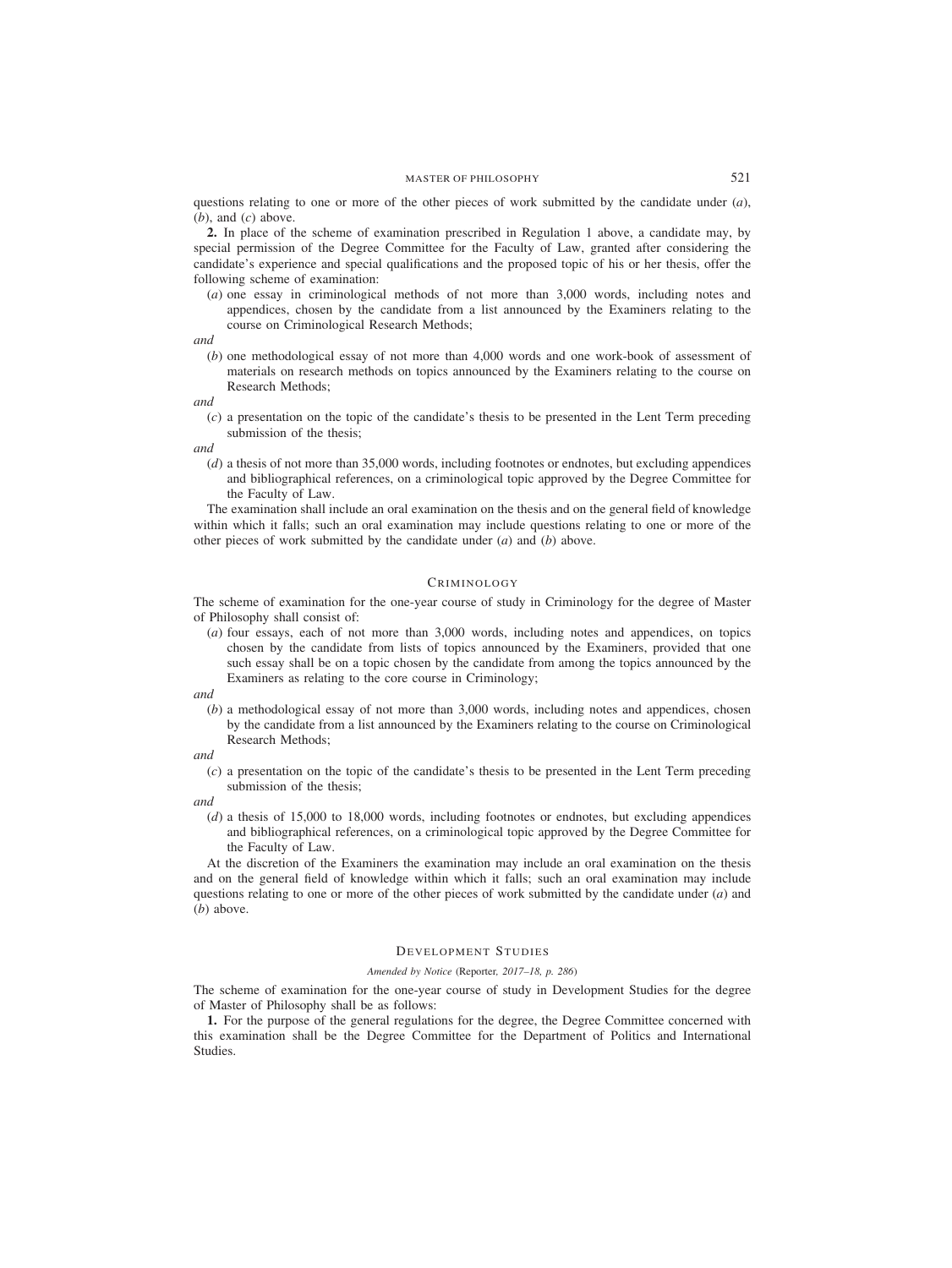**2.** The Development Studies Committee shall publish, not later than the end of the Easter Term each year, a list of subjects for the examination to be held in the academical year next following. The list shall be divided into two groups, Groups 1 and 2. Group 1 shall comprise the following subjects:

- 1. Development economics.
- 2. Institutions and development.
- 3. Sociology and politics of development.
- 4. Globalization, business, and development.
- 5. Cities and development.

Group 2 shall contain not more than a total of fifteen other subjects made up of either full or halfsubjects which, with the approval of the Degree Committee responsible for the other examination concerned, may include subjects taken from any of the examinations for the degree specified in the Schedule to these regulations. The Development Studies Committee shall have power to give notice of additional subjects not later than the end of the Michaelmas Term, provided that the total number of subjects in Group 2 in any year shall not exceed fifteen full subjects. In publishing the list and any additions to it, the Committee shall announce whether a subject is a full or half-subject and the form of examination for that subject.

The Development Studies Committee shall have power to withdraw any subject of Group 2 upon notice given in the *Reporter*, not later than the end of the Michaelmas Term; the Secretary of the Committee shall notify candidates of the withdrawal of any subject for which they have entered.

**3.** The examination shall consist of:

(*a*) two subjects chosen by the candidate, with the approval of the Development Studies Committee, from Group 1;

*and*

- (*b*) *either* one full subject or two half-subjects chosen by the candidate, with the approval of the Development Studies Committee, from Group 2,
	- *or* a dissertation of not more than 12,000 words, including footnotes and appendices, on a topic approved by the Development Studies Committee;

*and*

(*c*) one further full subject or two further half-subjects chosen by the candidate, with the approval of the Development Studies Committee, which may be taken *either* from Group 1 *or* from Group 2.

**4.** The examination shall include an oral examination on the work submitted by the candidate under Regulation 3, and on the general field of knowledge within which it falls; save that the Examiners may, at their discretion, waive the requirement for an oral examination.

## *SCHEDULE*

Subjects from the following examinations: Economic and Social History **Latin-American Studies**<br>
Economics Management Economics Management<br>
Environment, Society, and Development Modern Soci Finance Politics Financial Research Social Anthropology

Environment, Society, and Development Modern Society and Global Transformations<br>
Environmental Policy Planning, Growth, and Regeneration Planning, Growth, and Regeneration

#### DEVELOPMENTAL BIOLOGY

**1.** The scheme of examination for the one-year course of study in Developmental Biology for the degree of Master of Philosophy shall consist of:

- (*a*) one essay, not exceeding 4,000 words in length, on a topic approved by the Degree Committee for the Faculty of Biology;
- (*b*) a critical appraisal, not exceeding 8,000 words in length, including tables, figure legends, and appendices, but excluding bibliography, of a research project approved or prescribed by the Degree Committee;
- (*c*) a report on each research placement, not exceeding 7,000 words in length, including figure legends, but excluding words in tables and bibliography.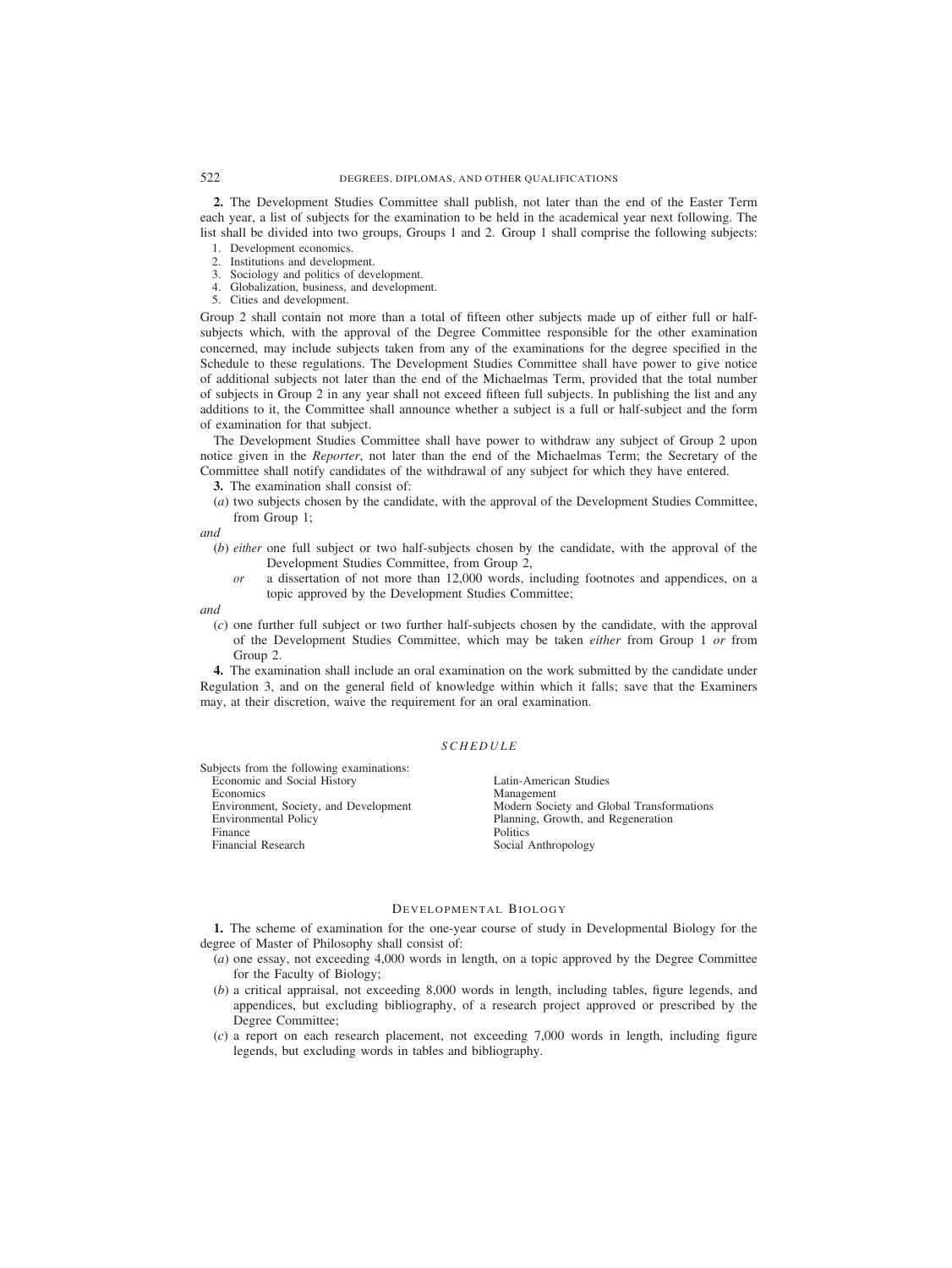**2.** The examination shall include an oral examination on the work submitted by the candidate under Regulation 1 above and on the general field of knowledge within which such work falls.

# EARLY MODERN HISTORY

**1.** The scheme of examination for the one-year course of study in Early Modern History for the degree of Master of Philosophy shall consist of:

- (*a*) a thesis of not less than 15,000 words and not more than 20,000 words in length, including appendices, but excluding footnotes, tables, and bibliography, on a subject approved by the Degree Committee for the Faculty of History;
- (*b*) an essay of not less than 3,000 and not more than 4,000 words, chosen by the candidate from a prescribed list of essay questions, announced in the Faculty not later than the start of the Michaelmas Term and which falls within the field of study of the core course: Research challenge in early modern history;
- (*c*) two essays of not less than 3,000 and not more than 4,000 words in length, which fall within the fields of study of the candidate's chosen optional courses, the list of which shall be published by the Degree Committee not later than the start of the Michaelmas Term. Candidates shall choose essay questions from a prescribed list, announced in the Faculty not later than the start of the term in which the option shall be offered.

**2.** At the discretion of the Examiners the examination may include an oral examination on the thesis and on the general field of knowledge within which it falls.

**3.** In order to proceed to the examination, candidates must satisfactorily complete the following, as prescribed by the Degree Committee:

- (*a*) a dissertation proposal essay of not more than 2,000 words in length related to the field of study chosen by the candidate and approved by the Degree Committee under Regulation  $1(a)$ ;
- (*b*) a presentation on the subject of the candidate's thesis.

# ECONOMIC AND SOCIAL HISTORY

**1.** The scheme of examination for the one-year course of study in Economic and Social History for the degree of Master of Philosophy shall consist of:

- (*a*) a thesis, of not less than 15,000 and not more than 20,000 words in length, including appendices, but excluding footnotes, tables, and bibliography, on a subject approved by the Degree Committee for the Faculty of History;
- (*b*) a dissertation proposal essay of not more than 4,000 words in length related to the subject chosen by the candidate and approved by the Degree Committee under Regulation  $1(a)$ ;
- (*c*) an essay of not less than 3,000 and not more than 4,000 words, chosen by the candidate from a prescribed list of essay questions, announced in the Faculty not later than the start of the Michaelmas Term and which falls within the field of study of the core course: Central concepts and problems of economic and social history;
- (*d*) two written exercises, to be taken under timed conditions, as specified by the Degree Committee and falling within the fields of study chosen by the candidate from a prescribed list of option courses, published by the Degree Committee not later than the start of the Michaelmas Term each year.

**2.** At the discretion of the Examiners the examination may include an oral examination on the thesis and on the general field of knowledge within which it falls.

**3.** In order to proceed to the examination, candidates must satisfactorily complete the following, as prescribed by the Degree Committee:

- (*a*) a presentation on the subject of the candidate's thesis;
- (*b*) attendance at modules run by the Social Sciences Research Methodology Centre, as prescribed by the Degree Committee, on subjects falling within the fields of survey methods, statistical methods, and ethnographic methods for economic and social historians.

#### ECONOMIC RESEARCH

**1.** The scheme of examination for the one-year course of study in Economic Research for the degree of Master of Philosophy shall consist of:

(*a*) seven compulsory and one additional module, selected from a list of core and optional modules published by the Degree Committee for the Faculty of Economics, which shall each be examined by a written paper of two hours' duration;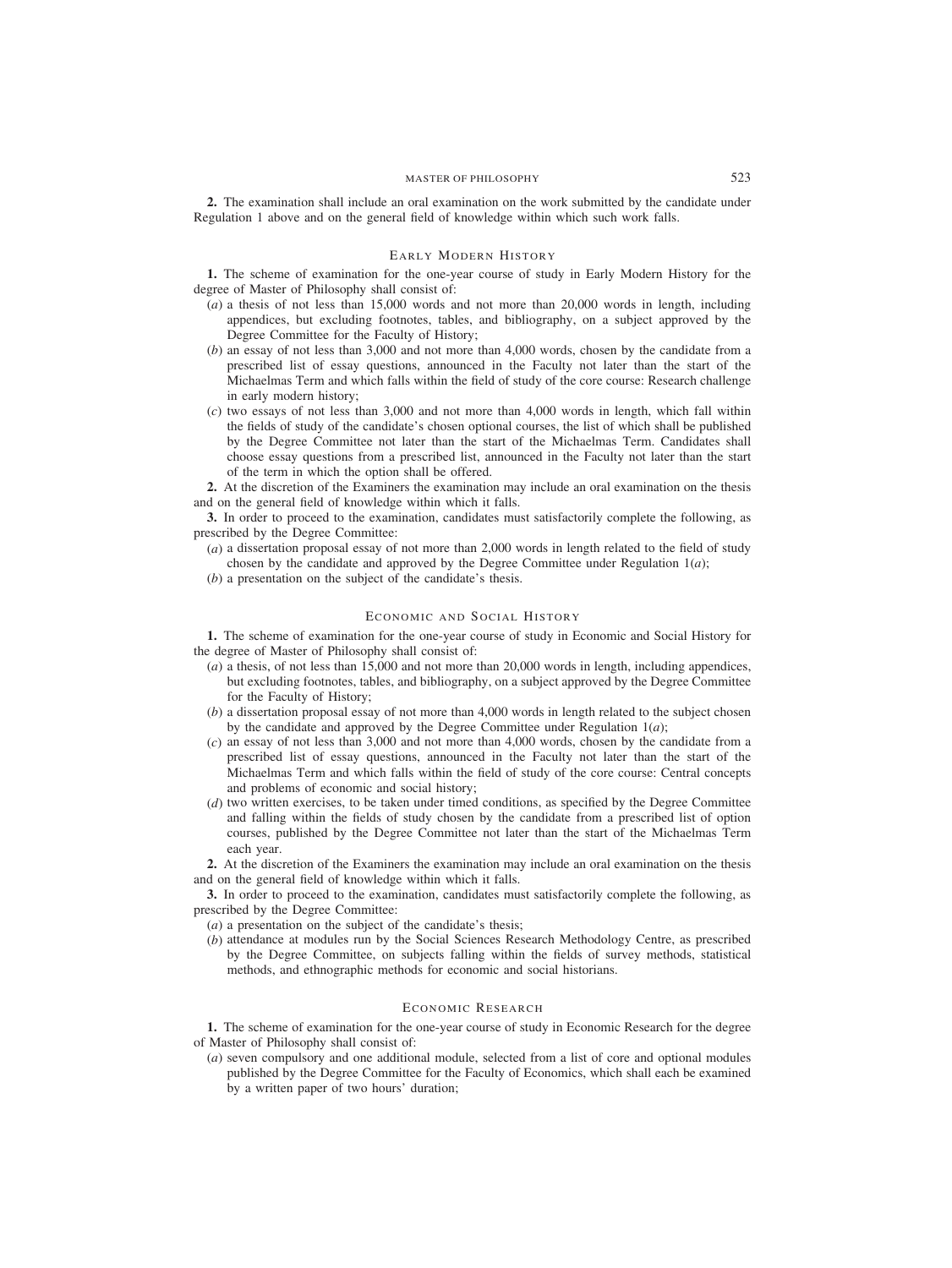*and*

(*b*) a thesis of not more than 10,000 words in length, on a subject approved by the Degree Committee.

**2.** The list of modules shall be published by the Degree Committee not later than the end of the Easter Term of the academical year preceding that in which the examination is to be held, provided that the Degree Committee shall have power to give notice of additional optional modules not later than the end of the Michaelmas Term. A candidate may not offer a module that he or she has taken in any other University examination.

**3.** The examination may include, at the discretion of the Examiners, an oral and/or written examination on the work submitted by the candidate under Regulation 1, and on the general field of knowledge within which such work falls.

## **ECONOMICS**

**1.** The scheme of examination for the one-year course of study in Economics for the degree of Master of Philosophy shall consist of:

(*a*) six compulsory and two additional modules, selected from a list of core and optional modules published by the Degree Committee for the Faculty of Economics, which shall each be examined by a written paper of two hours' duration;

*and*

(*b*) a thesis of not more than 10,000 words in length, on a subject approved by the Degree Committee.

**2.** The list of modules shall be published by the Degree Committee not later than the end of the Easter Term of the academical year preceding that in which the examination is to be held, provided that the Degree Committee shall have power to give notice of additional optional modules not later than the end of the Michaelmas Term. A candidate may not offer a module that he or she has taken in any other University examination.

**3.** The examination may include, at the discretion of the Examiners, an oral examination on the work submitted by the candidate under Regulation 1, and on the general field of knowledge within which such work falls.

## EDUCATION

The scheme of examination for the one-year course of study in Education for the degree of Master of Philosophy shall consist of the following:

(*a*) a thesis of not more than 20,000 words in length, excluding footnotes, tables, appendices, and bibliography, on a subject approved by the Degree Committee for the Faculty of Education;

*and*

(*b*) two essays, each of at least 6,000 and not more than 6,500 words in length, on topics specified or approved by the Degree Committee.

The work completed under (*a*) and (*b*) shall fall within one of the pathways as specified at the end of this regulation.

The examination shall include an oral examination on the thesis and the essays and on the general field of knowledge within which they fall; save that the Examiners may, at their discretion, waive the requirement for an oral examination.

### *PATHWAYS*

| Arts, creativity, and education              | Educational leaders         |
|----------------------------------------------|-----------------------------|
| Child and adolescent psychotherapeutic       | improvement                 |
| counselling                                  | <b>Educational</b> researcl |
| Critical approaches to children's literature | Mathematics educat          |
| Education, globalization, and international  | Primary education           |
| development                                  | Psychology and edu          |
|                                              | Dananak in nanand           |

hip and school Educational research tion teation Research in second language education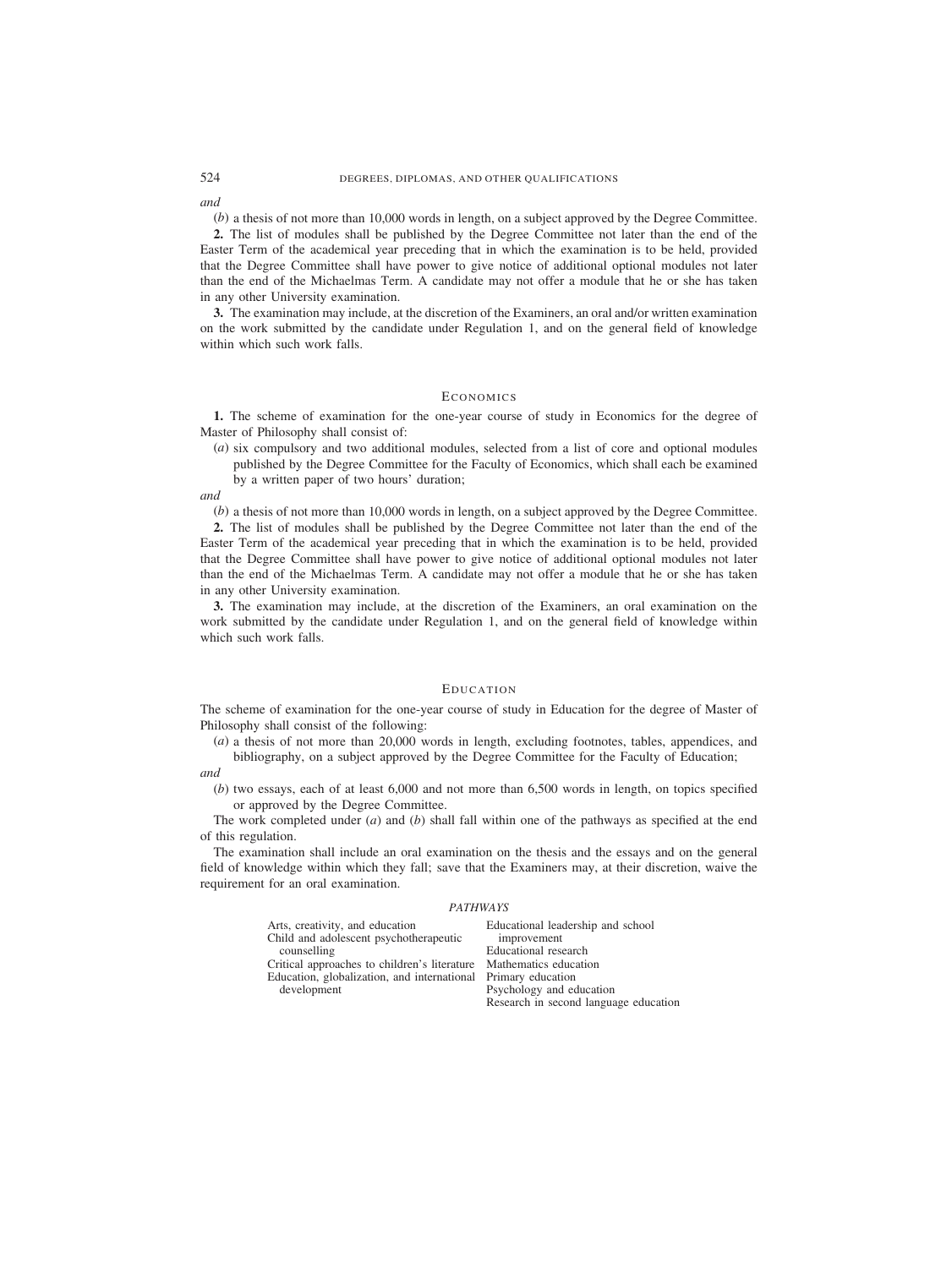#### EGYPTOLOGY

#### *Amended by Notices (*Reporter*, 2017–18, pp. 286 and 418)*

**1.** The scheme of examination for the one-year course of study in Egyptology for the degree of Master of Philosophy shall consist of the following:

- (*a*) a thesis of not more than 15,000 words in length, exclusive of tables, footnotes, bibliography, and appendices, on a topic approved by the Degree Committee for the Departments of Archaeology, Social Anthropology, and Sociology;
- (*b*) the presentation of a seminar on the topic of the candidate's thesis research and a written report of the presentation;
- (*c*) from a list of mandatory and optional modules, *either*
	- (i) three modules selected from a list of modules in Egyptology; *or*
	- (ii) two modules selected from a list of modules in Egyptology *and* either one two-term module or two one-term modules from a list of optional modules in the Department of Archaeology.1

**2.** In publishing the lists of modules, the Degree Committee shall announce which modules are mandatory, the optional modules available and their permissible combinations, and the form of examination for each module, which shall be either a written paper, or coursework, or a combination of these, and shall specify the duration of any written paper and the limit to be placed on the length of any essay or other exercise.

**3.** The examination may include, at the discretion of the Examiners, an oral examination on the thesis and on the general field of knowledge within which it falls, and on the other work submitted as part of the examination.

#### ENERGY TECHNOLOGIES

**1.** The scheme of examination for the one-year course of study in Energy Technologies for the degree of Master of Philosophy shall consist of:

- (*a*) ten modules from a set of mandatory and optional modules;
- *and*
	- (*b*) a thesis, of not more than 20,000 words in length, including footnotes, appendices, and bibliography, on a topic approved by the Degree Committee for the Faculty of Engineering.

**2.** The Degree Committee shall announce how modules will be examined not later than the division of Lent Term preceding the examination. Examination shall be by written paper, or one or more pieces of coursework or other exercises, or a combination of these. The Degree Committee shall specify the duration of any written paper and the limit to be placed on the length of any piece of coursework or other exercise.

**3.** The examination may include, at the discretion of the Examiners, an oral examination on the work submitted by the candidate under Regulation 1 above, and on the general field of knowledge within which such work falls.

## ENGINEERING FOR SUSTAINABLE DEVELOPMENT

**1.** The scheme of examination for the course of study in Engineering for Sustainable Development for the degree of Master of Philosophy shall consist of:

- (*a*) eight modules selected from a list of mandatory and optional modules published by the Degree Committee for the Faculty of Engineering not later than the end of the Easter Term of the academical year preceding that in which the examination is to be held; the Degree Committee shall announce the form of assessment for these modules not later than the end of the Michaelmas Term of the academical year in which the examination takes place;
- *and*
	- (*b*) additional exercises in the field of technology management and/or third-party engineering consultancy, of such nature and to be assessed in such manner as the Degree Committee shall determine; the Degree Committee shall announce the form of assessment not later than the end of the Michaelmas Term of the academical year in which the examination takes place;

<sup>1</sup> Students taking the M.Phil. Degree in Egyptology must take a minimum of one Egyptian Archaeology module from the list of modules in Egyptology published by the Degree Committee.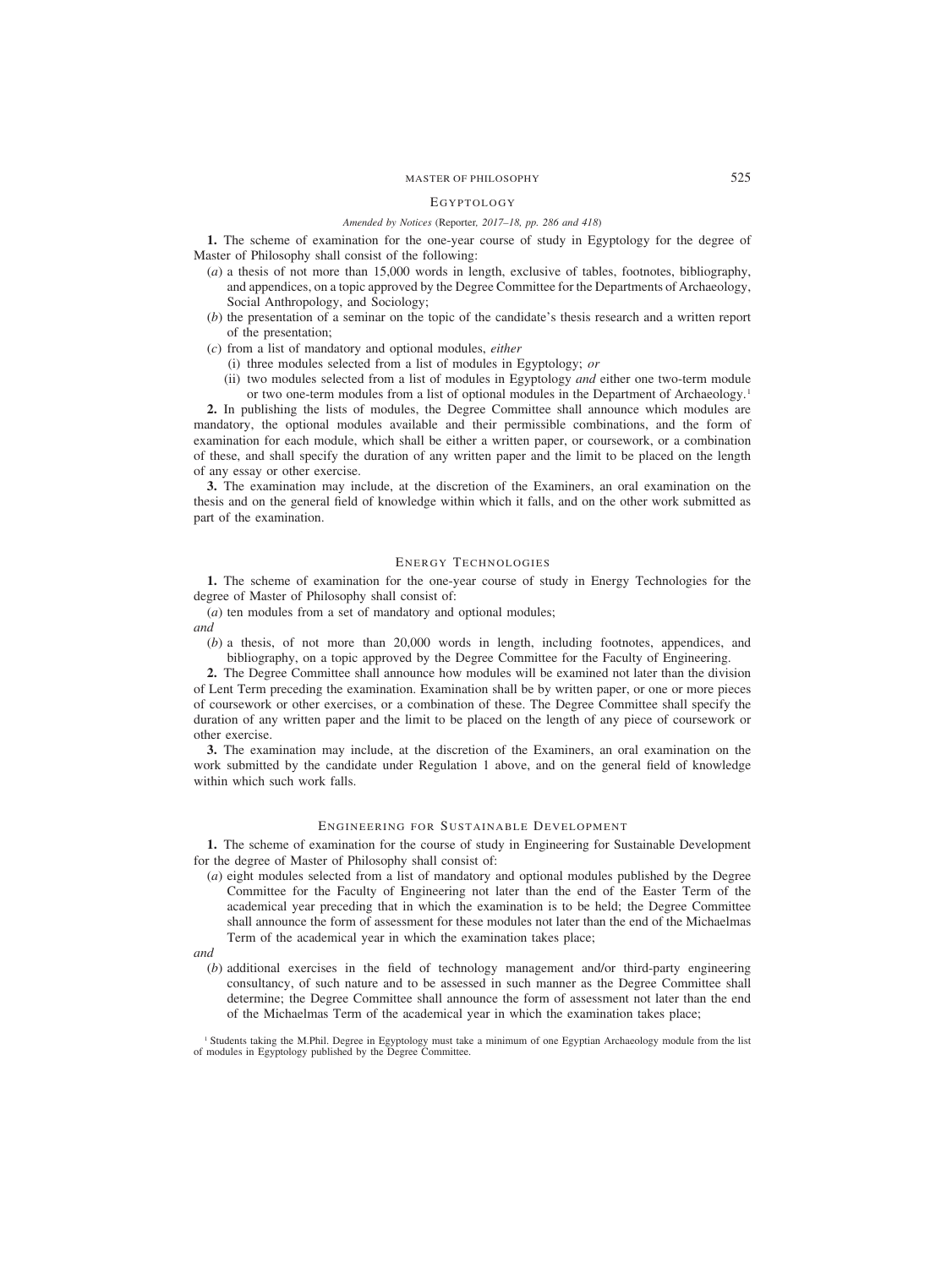*and*

(*c*) a thesis, of not more than 15,000 words in length, including footnotes, appendices, and bibliography, on a topic approved by the Degree Committee. Its assessment shall include an oral presentation of the project work on which the thesis is based.

**2.** The Degree Committee shall have the power to give Notice of additional optional modules not later than the end of the Michaelmas Term of the academical year of the examination.

**3.** The examination may include, at the discretion of the Examiners, an oral examination on the work submitted by the candidate under Regulation 1 above, and on the general field of knowledge within which such work falls.

## ENGLISH STUDIES

**1.** The scheme of examination for the one-year course of study in English Studies for the degree of Master of Philosophy shall consist of:

- (*a*) such bibliographical, textual, critical, or methodological exercises as the Degree Committee for the Faculty of English shall from time to time determine;
- (*b*) two essays, each of not less than 4,000 and not more than 5,000 words in length, on topics approved by the Degree Committee;
- (*c*) a thesis, of not less than 12,000 words and not more than 15,000 words in length (including footnotes and appendices, but excluding bibliography), on a subject approved by the Degree Committee.

**2.** The examination may include, at the discretion of the Examiners, an oral examination on the thesis and on the general field of knowledge within which it falls; such an oral examination may include questions relating to the other work submitted by the candidate under (*a*) and (*b*) above.

# ENVIRONMENT, SOCIETY, AND DEVELOPMENT<sup>1</sup>

**1.** The scheme of examination for the one-year course of study in Environment, Society, and Development for the degree of Master of Philosophy shall consist of:

- (*a*) three essays or other exercises, each of not more than 4,000 words in length, on subjects chosen by the candidate from a list of subjects announced by the Degree Committee for the Faculty of Earth Sciences and Geography;
- (*b*) two book reviews, each not exceeding 2,000 words in length;
- (*c*) an oral presentation;
- (*d*) a thesis, of not more than 10,000 words in length, excluding footnotes, tables, appendices, and bibliography, on a subject approved by the Degree Committee.

**2.** At the discretion of the Examiners the examination may include an oral examination on any or all of the components of the examination specified in Regulation 1, and on the general field of knowledge within which they fall.

### ENVIRONMENTAL POLICY

The scheme of examination for the one-year course of study in Environmental Policy for the degree of Master of Philosophy shall be as follows:

**1.** The Degree Committee for the Department of Land Economy shall publish, not later than the end of the Easter Term each year, a list of modules for the examination to be held in the academical year next following. The list shall include a research methods module, two pathway core modules, and no fewer than four optional modules (the Degree Committee may specify that a candidate shall offer one or more specific modules). In publishing the list the Degree Committee shall announce whether each module is to be examined by a written paper, by an essay or project, or by a combination of these; they shall specify the limits to be placed on the length of any essays or projects. The Degree Committee shall have power to withdraw any optional module by notice in the *Reporter* not later than the end of the Michaelmas Term; the Secretary of the Committee shall notify candidates of the withdrawal of any subject for which they have entered.

<sup>&</sup>lt;sup>1</sup> This course is suspended until further notice.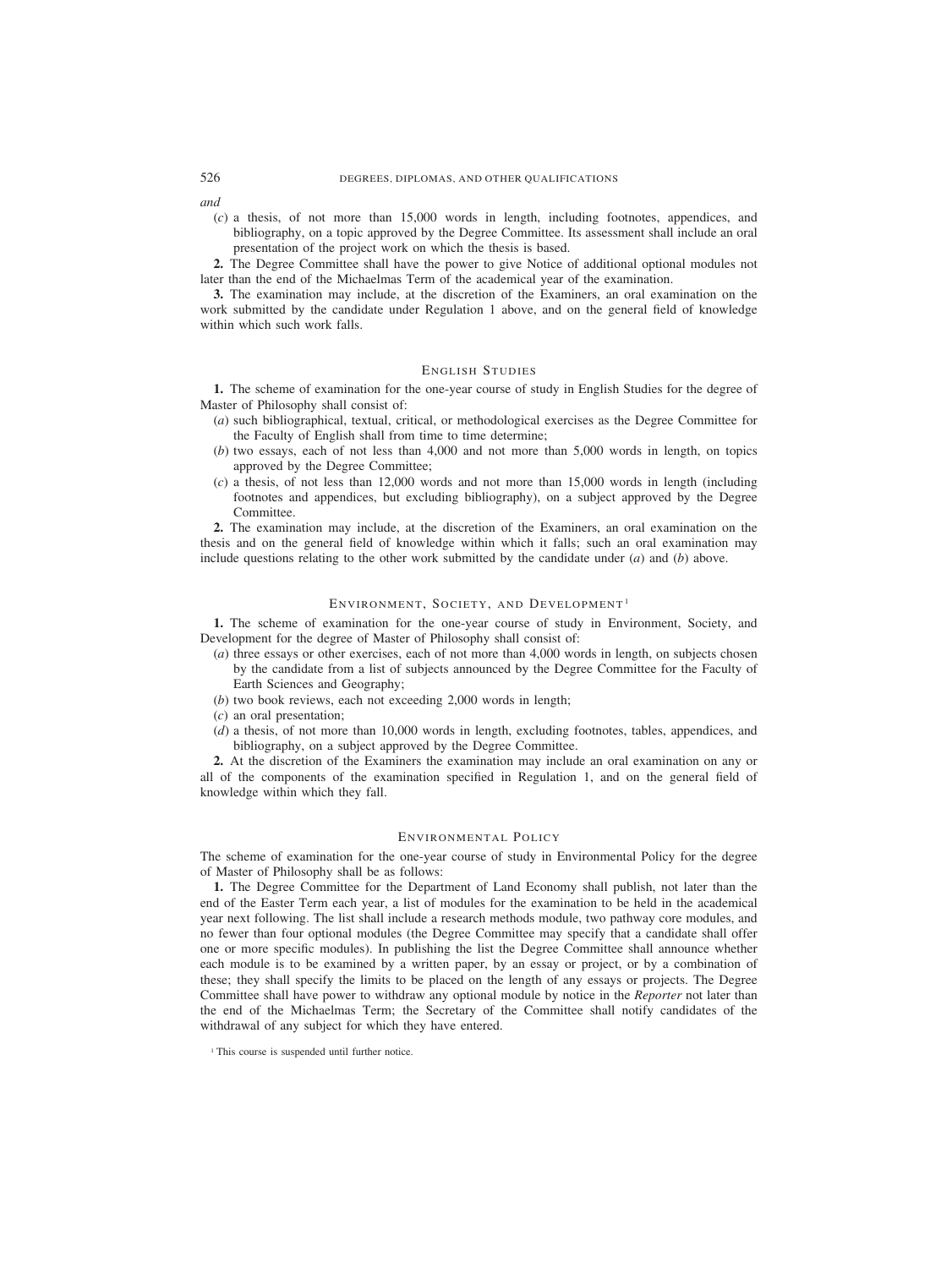**2.** Each candidate shall offer:

- (*a*) the research methods module;
- (*b*) two pathway core modules;
- (*c*) three optional modules;
- (*d*) the research, design, and structure module, which shall include a thesis of not more than 12,000 words in length, including diagrams, footnotes, tables, and appendices, but excluding bibliography, on a topic approved by the Degree Committee.

**3.** At the discretion of the Examiners, the examination may include an oral examination on the work submitted by the candidate under Regulation 2 and on the general field of knowledge within which it falls.

# ENVIRONMENTAL SCIENCE<sup>1</sup>

**1.** The scheme of examination for the one-year course of study in Environmental Science for the degree of Master of Philosophy shall consist of:

- (*a*) four essays or other exercises, each of not more than 4,000 words in length, on a subject chosen by the candidate from a list of subjects announced by the Degree Committee for the Faculty of Earth Sciences and Geography, which shall be concerned with research methods in environmental science; in publishing the list of subjects the Degree Committee shall announce the form of the examination for each subject, which shall be one or more essays or other exercises, or a combination of these;
- (*b*) a thesis, of not more than 15,000 words in length, excluding footnotes, tables, appendices, and bibliography, on a subject approved by the Degree Committee.

**2.** At the discretion of the Examiners the examination may include an oral examination on any or all of the components of the examination specified in Regulation 1, and on the general field of knowledge within which they fall.

# EPIDEMIOLOGY

**1.** The scheme of examination for the one-year course of study in Epidemiology for the degree of Master of Philosophy shall consist of:

- (*a*) a thesis not exceeding 20,000 words in length, including footnotes, but excluding tables, appendices, and bibliography, on a subject approved by the Degree Committee for the Faculties of Clinical Medicine and Veterinary Medicine;
- (*b*) two written papers, each of which may cover all the areas of study prescribed in the syllabus;
- (*c*) two essays, each not exceeding 3,000 words in length, on subjects approved by the Degree Committee.

**2.** The examination shall include an oral examination on the thesis and on the general field of knowledge within which it falls and on the other work submitted by the candidate; save that the Examiners may, at their discretion, waive the requirement for an oral examination.

### EUROPEAN, LATIN AMERICAN, AND COMPARATIVE LITERATURES AND CULTURES

**1.** The scheme of examination for the one-year course of study in European, Latin American, and Comparative Literatures and Cultures for the degree of Master of Philosophy shall consist of:

(*a*) a thesis, of not more than 15,000 words in length, including footnotes and appendices, but excluding bibliography, on a subject approved by the Degree Committee for the Faculty of Modern and Medieval Languages;

(*b*) three essays, each of not more than 4,500 words, on topics falling within areas of study to be prescribed by the Degree Committee. The Degree Committee shall publish, not later than the end of the Easter Term each year, a list of areas of study for the examination to be held in the academical year next following.

*and*

<sup>&</sup>lt;sup>1</sup> This course is suspended until further notice.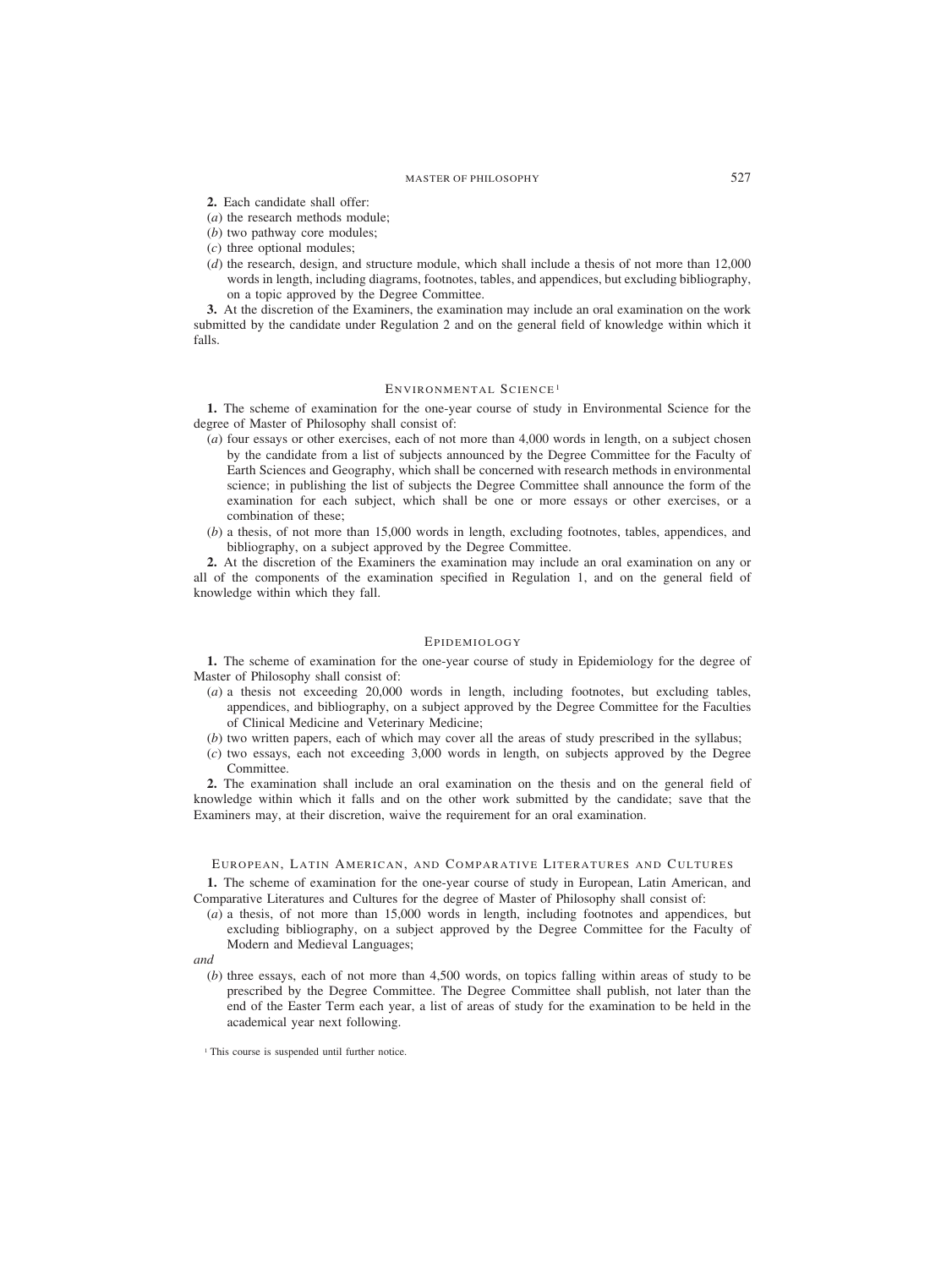**2.** The examination shall include an oral examination on the thesis and on the general field of knowledge within which it falls; save that the Examiners may, at their discretion, waive the requirement for an oral examination.

# FILM AND SCREEN STUDIES

**1.** The scheme of examination for the one-year course of study in Film and Screen Studies for the degree of Master of Philosophy shall consist of:

(*a*) a thesis, of not more than 15,000 words in length, including footnotes and appendices, but excluding bibliography, on a subject approved by the Degree Committee for the Faculty of Modern and Medieval Languages;

*and*

(*b*) three essays, each of not more than 4,500 words, on subjects either prescribed or approved by the Degree Committee.

**2.** The examination shall include an oral examination on the thesis and on the general field of knowledge within which it falls; save that the Examiners may, at their discretion, waive the requirement for an oral examination.

#### FINANCE

**1.** The scheme of examination for the one-year course of study in Finance for the degree of Master of Philosophy shall consist of nine modules selected from a list of mandatory and optional modules published by the Degree Committee for the Faculty of Business and Management not later than the end of the Michaelmas Term next preceding the examination.

**2.** In publishing the list of modules the Degree Committee shall announce the form of the examination for each module, which shall be either a written paper, or one or more essays or other exercises, or a combination of these, and shall specify the duration of any written paper and the limit to be placed on the length of any essay or other exercise.

**3.** In place of the examination prescribed for three of the modules specified in Regulation 1, the Degree Committee may permit a particular candidate to offer a dissertation of not more than 12,000 words in length, on a topic approved by the Degree Committee.

**4.** The examination may include, at the discretion of the Examiners, an oral examination on the work specified in Regulations 1 and 3 and on the general field of knowledge within which it falls.

#### FINANCE AND ECONOMICS

**1.** The scheme of examination for the one-year course of study in Finance and Economics for the degree of Master of Philosophy shall consist of:

(*a*) six compulsory and two additional modules, selected from a list of core and optional modules published by the Degree Committee for the Faculty of Economics, which shall each be examined by a written paper of two hours' duration;

*and*

(*b*) a thesis of not more than 10,000 words in length, on a subject approved by the Degree Committee.

**2.** The list of modules shall be published by the Degree Committee not later than the end of the Easter Term of the academical year preceding that in which the examination is to be held, provided that the Degree Committee shall have power to give notice of additional optional modules not later than the end of the Michaelmas Term. A candidate may not offer a module that he or she has taken in any other University examination.

**3.** The examination may include, at the discretion of the Examiners, an oral and/or written examination on the work submitted by the candidate under Regulation 1, and on the general field of knowledge within which such work falls.

#### FINANCIAL RESEARCH

**1.** The scheme of examination for the one-year course of study in Financial Research for the degree of Master of Philosophy shall consist of:

(*a*) a thesis of not more than 12,000 words in length, including diagrams and footnotes, but excluding bibliography and appendices, on a subject approved by the Degree Committee for the Faculty of Business and Management;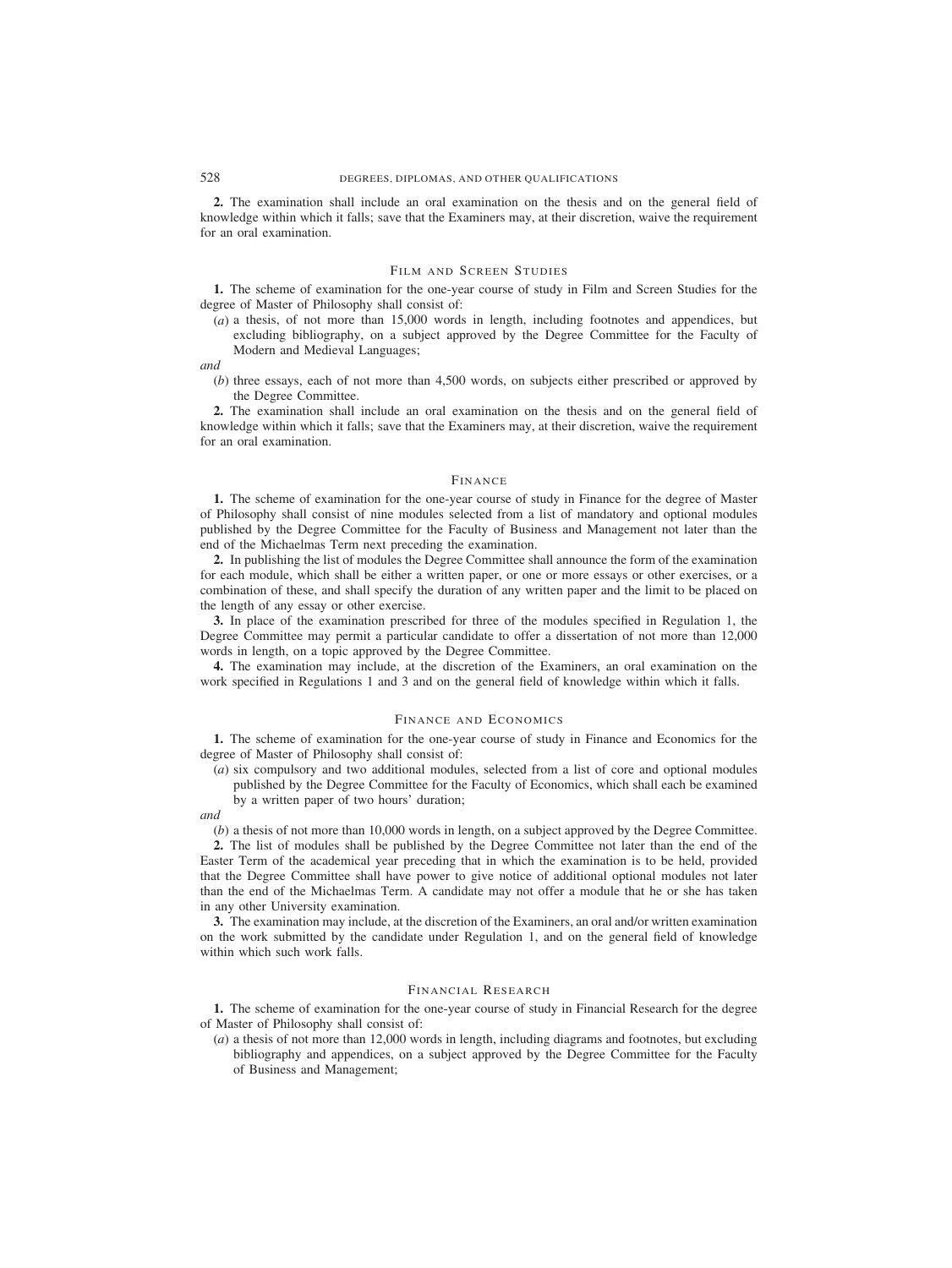*and*

(*b*) six modules selected from a list of mandatory and optional modules published by the Degree Committee not later than the end of the Michaelmas Term next preceding the examination.

**2.** In publishing the list of modules the Degree Committee shall announce the form of the examination for each module, which shall be either a written paper, or one or more essays or other exercises, or a combination of these, and shall specify the duration of any written paper and the limit to be placed on the length of any essay or other exercise.

**3.** The examination may include, at the discretion of the Examiners, an oral examination on the work specified in Regulation 1 and on the general field of knowledge within which it falls.

# FLUID FLOW IN INDUSTRY AND THE ENVIRONMENT<sup>1</sup>

**1.** The scheme of examination for the one-year course of study in Fluid Flow in Industry and the Environment for the degree of Master of Philosophy shall consist of:

- (*a*) two written papers, each of three hours' duration, on subjects approved by the Degree Committee for the Faculty of Earth Sciences and Geography;
- (*b*) a thesis, not exceeding 15,000 words in length, including tables, figure legends, and appendices, but excluding bibliography, on a research project approved or prescribed by the Degree Committee;

**2.** The examination may include, at the discretion of the Examiners, an oral examination on the thesis and on the general field of knowledge within which it falls.

# GENOMIC MEDICINE

**1.** The scheme of examination for the one-year course of study in Genomic Medicine for the degree of Master of Philosophy shall consist of:

*either*

(*a*) (i) eight modules chosen from a list of core and optional modules, to be announced by the Degree Committee for the Faculties of Clinical Medicine and Veterinary Medicine not later than the end of the Easter Term preceding the examination and stipulating which modules are core and which are optional; *and*

(ii) a research project of between 10,000 to 12,000 words, including footnotes but excluding tables, appendices, and bibliography, on a subject approved by the Degree Committee for the Faculties of Clinical Medicine and Veterinary Medicine;

*or*

(*b*) (i) ten modules chosen from a list of core and optional modules, to be announced by the Degree Committee for the Faculties of Clinical Medicine and Veterinary Medicine, not later than the end of the Easter Term preceding the examination and stipulating which modules are core and which are optional; *and*

(ii) a literature-based research project of between 5,000 to 6,000 words, including footnotes but excluding tables, appendices, and bibliography, on a subject approved by the Degree Committee for the Faculties of Clinical Medicine and Veterinary Medicine.

**2.** Each module shall be examined by assignments of 2,500 to 3,500 words, or assignments deemed their equivalent by the Degree Committee, except where other methods of assessment are published in individual module descriptions.

# GEOGRAPHICAL RESEARCH

**1.** The scheme of examination for the one-year course of study in Geographical Research for the degree of Master of Philosophy shall consist of:

- (*a*) two essays, each of not more than 4,000 words in length, on subjects of Geographical Research chosen by the candidate and approved by the Degree Committee for the Faculty of Earth Sciences and Geography;
- (*b*) one essay of not more than 4,000 words and one workbook of assessment of materials on research methods on topics approved by the Degree Committee;

<sup>&</sup>lt;sup>1</sup> This course is suspended until further notice.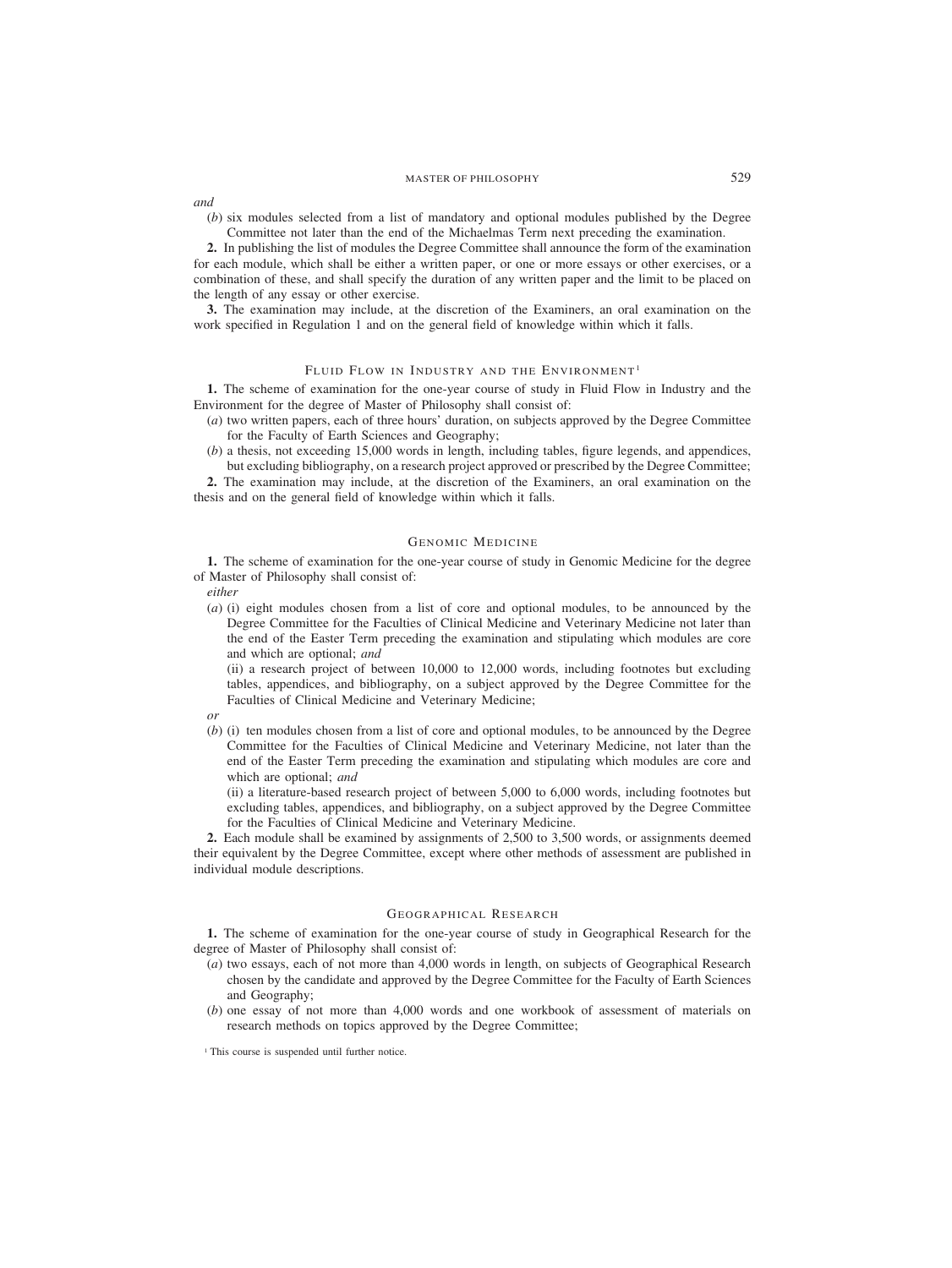(*c*) a thesis of not more than 20,000 words in length, including footnotes, but excluding tables, appendices and bibliography, on a subject approved by the Degree Committee.

**2.** The examination may include, at the discretion of the Examiners, an oral examination on the thesis and on the general field of knowledge within which it falls.

## HEALTH, MEDICINE, AND SOCIETY

**1.** The scheme of examination for the one-year course of study in Health, Medicine, and Society for the degree of Master of Philosophy shall consist of:

- (*a*) two essays, each of no more than 5,000 words, one on a topic chosen from among set topics from a core module, and the other *either* on a second topic chosen from among set topics from a core module *or* from an optional module; the list of modules shall be published by the Degree Committee for the Department of History and Philosophy of Science not later than the start of the Michaelmas Term in which the course shall commence;
- *and*
- (*b*) a dissertation of between 10,000 and 15,000 words including footnotes but excluding tables, appendices, and bibliography, on a subject approved by the Degree Committee.

**2.** At the discretion of the Examiners the examination may include an oral examination on the dissertation and on the general field of knowledge within which it falls.

## HERITAGE STUDIES<sup>1</sup>

### *Notice (*Reporter*, 2017–18, p. 419)*

**1.** The scheme of examination for the one-year course of study in Heritage Studies for the degree of Master of Philosophy shall consist of the following:

- (*a*) a thesis of not more than 15,000 words in length, exclusive of tables, footnotes, bibliography, and appendices, on a topic approved by the Degree Committee for the Departments of Archaeology, Social Anthropology, and Sociology;
- (*b*) the presentation of a seminar on the topic of the candidate's thesis research and a written report of the presentation;
- (*c*) from a list of mandatory and optional modules, *either*
	- (i) three modules selected from a list of modules in Heritage Studies; *or*
	- (ii) two modules selected from a list of modules in Heritage Studies *and* either one two-term module or two one-term modules selected from a list of optional modules from another M.Phil. programme in the Department of Archaeology.

**2.** In publishing the lists of modules, the Degree Committee shall announce which modules are mandatory, the optional modules available and their permissible combinations, and the form of examination for each module, which shall be either a written paper, or coursework, or a combination of these, and shall specify the duration of any written paper and the limit to be placed on the length of any essay or other exercise.

**3.** The examination may include, at the discretion of the Examiners, an oral examination on the thesis and on the general field of knowledge within which it falls, and on the other work submitted as part of the examination.

# HISTORICAL STUDIES <sup>2</sup>

**1.** The scheme of examination for the one-year course of study in Historical Studies for the degree of Master of Philosophy shall consist of:

(*a*) an essay, either thematic or bibliographical, of not less than 2,000 words and not more than 5,000 words in length, on a topic approved by the Degree Committee for the Faculty of History which is related to the subject of the candidate's thesis to be submitted under (*b*) below;

<sup>&</sup>lt;sup>1</sup> This course will be available with effect from 1 October 2019.

<sup>2</sup> This course is suspended until further notice (Notice, *Reporter*, 6427, 2015–16, p. 575).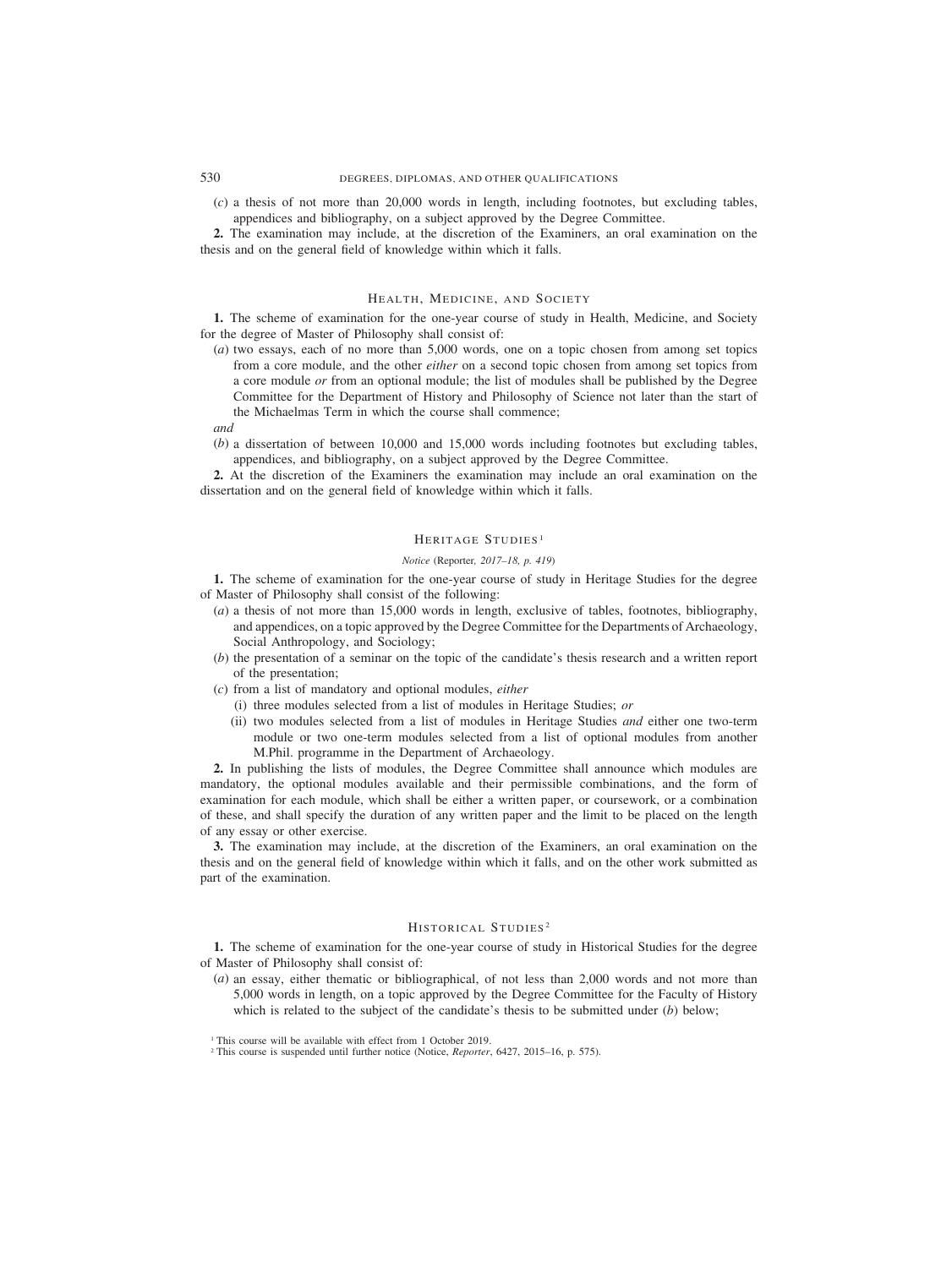*and*

(*b*) a thesis, of not less than 20,000 words and not more than 30,000 words in length, excluding footnotes and bibliography, on a subject approved by the Degree Committee.

**2.** The examination shall include an oral examination on the thesis and on the general field of knowledge within which it falls; save that the Examiners may, at their discretion, waive the requirement for an oral examination.

# HISTORY AND PHILOSOPHY OF SCIENCE AND MEDICINE

#### *Amended by Notice (*Reporter*, 2017–18, p. 113)*

**1.** The scheme of examination for the one-year course of study in History and Philosophy of Science and Medicine for the degree of Master of Philosophy shall consist of:

(*a*) a thesis, of not more than 12,000 words in length, including footnotes but excluding appendices and bibliography, on a subject approved by the Degree Committee for the Department of History and Philosophy of Science;

*and*

- (*b*) three essays, each of not more than 5,000 words, including footnotes but excluding bibliography, and, except as provided below, each on a subject approved by the Degree Committee which is related to one or more of the following areas:
	- 1. General philosophy of science
	- 2. History of ancient and medieval science, technology, and medicine
	- 3. History of early modern science, technology, and medicine
	- 4. History of modern science, technology, and medicine
	- 5. History, philosophy, and sociology of the life sciences
	- 6. History, philosophy, and sociology of the physical and mathematical sciences
	- 7. History, philosophy, and sociology of the social and psychological sciences
	- 8. History, philosophy, and sociology of medicine
	- 9. Ethics and politics of science
	- 10. History and methodology of history, philosophy, and sociology of science, technology, and medicine

Not more than one essay shall be chosen from any one area, except with the permission of the Degree Committee, who may allow two essays to be offered in one area, or one of the three essays to be offered in an area which is not listed above but is related to History, Philosophy, Sociology of Science, Technology, and Medicine.

**2.** The examination shall include an oral examination on the thesis and on the general field of knowledge within which it falls; save that the Examiners may, at their discretion, waive the requirement for an oral examination.

### HISTORY OF ART AND ARCHITECTURE

**1.** The scheme of examination for the one-year course of study in History of Art and Architecture for the degree of Master of Philosophy shall consist of:

(i) a thesis of not more than 15,000 words in length, including footnotes, but excluding appendices and bibliography, on a subject agreed by the Supervisor and approved by the Degree Committee for the Faculty of Architecture and History of Art;

*and*

(ii) two essays, each not exceeding 6,000 words in length, on topics agreed by the Supervisor and approved by the Degree Committee.

**2.** At the discretion of the Examiners, the examination may include an oral examination on the thesis and the essays submitted by the candidate and on the general field of knowledge within which they fall.

# HUMAN EVOLUTIONARY STUDIES

#### *Amended by Notice (*Reporter*, 2017–18, p. 286)*

**1.** The scheme of examination for the one-year course of study in Human Evolutionary Studies for the degree of Master of Philosophy shall consist of:

(i) a thesis of not more than 20,000 words in length, excluding tables, appendices, and references, on a subject approved by the Degree Committee for the Departments of Archaeology, Social Anthropology, and Sociology;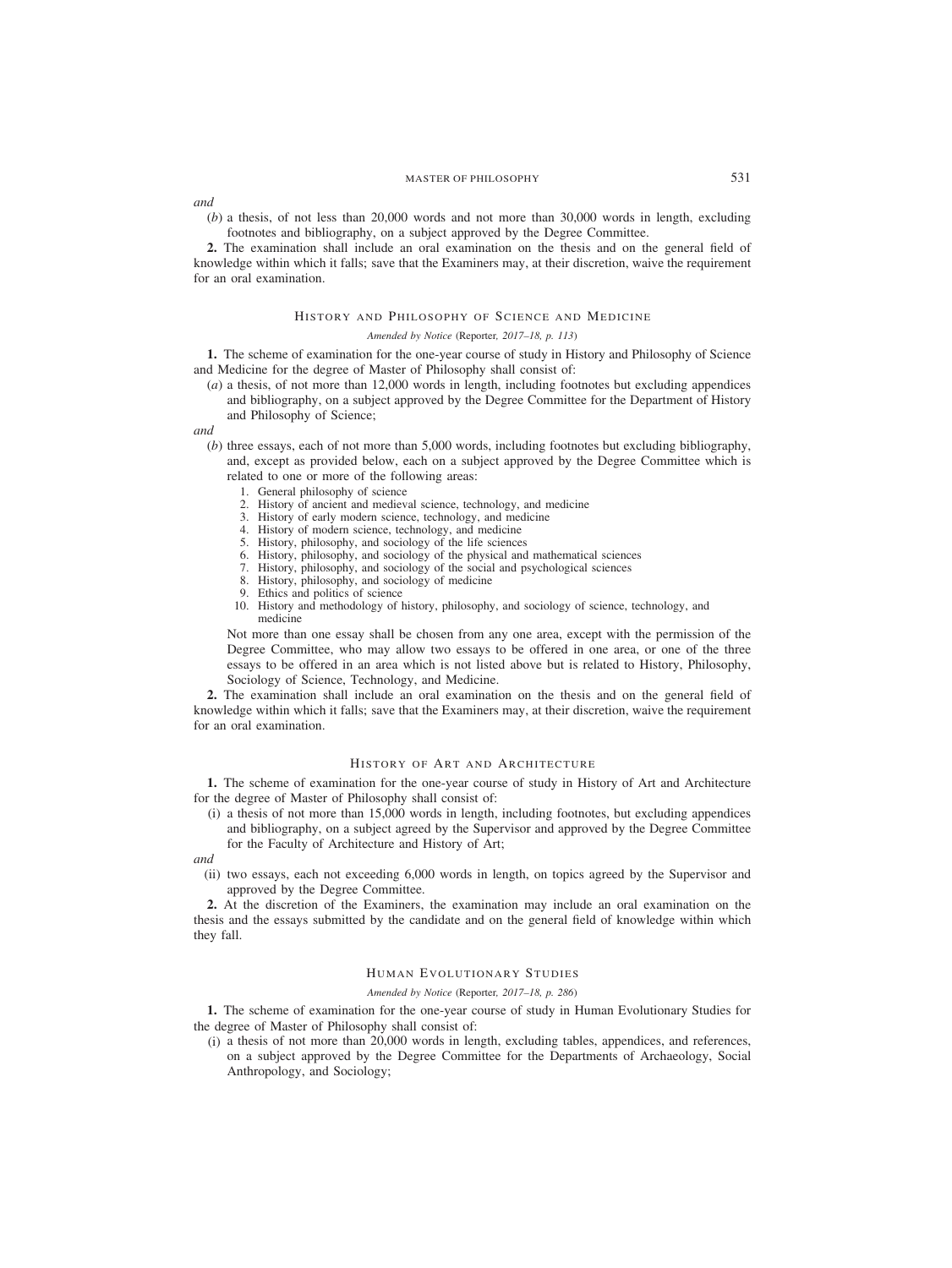# 532 DEGREES, DIPLOMAS, AND OTHER QUALIFICATIONS

- (ii) a quantitative exercise on statistical analysis and interpretation;
- (iii) two essays each of not more than 2,500 words in length excluding tables and references based upon material from the core courses;
- (iv) two written assignments as prescribed by the Degree Committee (which may take the form of an essay, article, or laboratory report).

**2.** At the discretion of the Examiners, the examination may include an oral examination on the thesis, the general field of knowledge within which it falls, and on the other work submitted as part of the examination.

### INDUSTRIAL SYSTEMS, MANUFACTURE, AND MANAGEMENT

**1.** The scheme of examination for the one-year course of study in Industrial Systems, Manufacture, and Management for the degree of Master of Philosophy shall consist of:

(*a*) eight modules given on a list of mandatory modules published by the Degree Committee for the Faculty of Engineering not later than the end of the Easter Term of the academical year preceding that in which the examination is to be held; if a student has been examined on any of these modules as part of a previous degree, the Degree Committee shall substitute those modules with modules it deems to be equivalent, and shall give notice of this not later than the end of the Michaelmas Term of the academical year of the examination;

## *and*

(*b*) five projects, assessed by coursework or oral presentation, or a combination of these; *and*

- - (*c*) a thesis, of not more than 15,000 words in length, including footnotes, appendices, and bibliography, on a topic approved by the Degree Committee.

**2**. The coursework shall include industrial investigations in one or more institutions approved by the Degree Committee, the nature and duration of the investigations being determined by the Degree Committee.

**3.** The Degree Committee shall announce how modules will be examined not later than the division of Lent Term preceding the examination. Examination shall be by written paper, or one or more pieces of coursework or other exercises, or a combination of these. The Degree Committee shall specify the duration of any written paper and the limit to be placed on the length of any piece of coursework or other exercise.

**4.** The examination may include, at the discretion of the Examiners, an oral examination on the work submitted by the candidate under Regulation 1 above, and on the general field of knowledge within which such work falls.

# INNOVATION, STRATEGY, AND ORGANIZATION

**1.** The scheme of examination for the one-year course of study in Innovation, Strategy, and Organization for the degree of Master of Philosophy shall consist of:

(*a*) a thesis of not more than 12,000 words in length, including diagrams and footnotes, but excluding bibliography and appendices, on a subject approved by the Degree Committee for the Faculty of Business and Management;

*and*

(*b*) six modules selected from a list of mandatory and optional modules published by the Degree Committee not later than the end of the Michaelmas Term next preceding the examination.

**2.** In publishing the list of modules the Degree Committee shall announce the form of the examination for each module, which shall be either a written paper, or one or more essays or other exercises, or a combination of these, and shall specify the duration of any written paper and the limit to be placed on the length of any essay or other exercise.

**3.** In place of the examination prescribed for thesis specified in Regulation  $1(a)$ , the Degree Committee may permit a particular candidate to take three prescribed modules from a list approved by the Degree Committee.

**4.** The examination may include, at the discretion of the Examiners, an oral examination on work submitted under Regulation 1 and on the general field of knowledge within which it falls.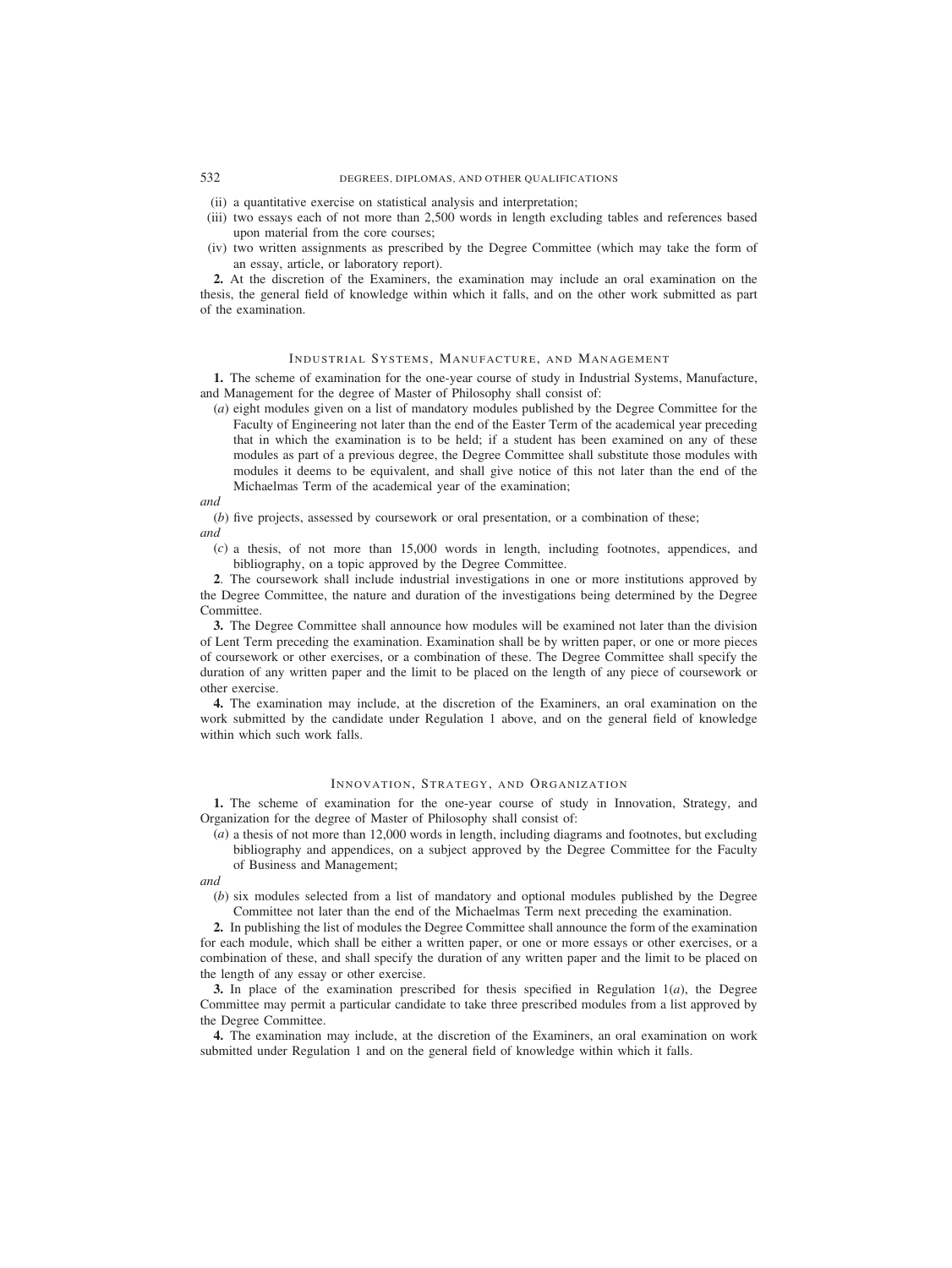## INTERNATIONAL RELATIONS AND POLITICS

# *Amended by Notice (*Reporter*, 2017–18, p. 286)*

**1.** The scheme of examination for the one-year course of study for the degree of Master of Philosophy in International Relations and Politics shall consist of:

- (*a*) three examined courses from a list prescribed by the Degree Committee for the Department of Politics and International Studies;
- (*b*) a thesis of not less than 20,000 words and not more than 25,000 words in length, including tables, footnotes, and appendices, but excluding bibliography, on a subject approved by the Degree Committee;

(*c*) the successful completion of a research methods and thesis writing course.

**2.** In accordance with the general regulations for the degree of Master of Philosophy and at the discretion of the Examiners, an oral examination may be held in relation to any of the elements enumerated under Regulation 1 above.

**3.** A candidate who successfully passes at least two examined courses in a field of study that may be designated by the Degree Committee, and who successfully presents a thesis deemed by the Degree Committee to fall within that designated field of study, may apply to have the designation of that field of study awarded for the degree of Master of Philosophy in International Relations and Politics.

#### LAND ECONOMY RESEARCH

The scheme of examination for the one-year course of study in Land Economy Research for the degree of Master of Philosophy shall be as follows:

**1.** The Degree Committee for Land Economy shall publish, not later than the end of the Easter Term each year, a list of modules for the examination to be held in the academical year next following. In publishing the list the Degree Committee shall announce the method of examination of each module which may include a long essay, shorter essays, project work, or a combination of these; they shall specify the limits to be placed on the length of any essays and project work. The Degree Committee shall have power to withdraw any optional module by notice in the *Reporter* not later than the end of the Michaelmas Term; the Secretary of the Committee shall notify candidates of the withdrawal of any subject for which they have entered.

- **2.** Each candidate shall offer:
- (*a*) one research methods essay of not more than 4,000 words;
- (*b*) one core or two optional modules chosen by the candidate with the approval of the Degree Committee from the list of modules published under Regulation 1;
- $(c)$  a thesis of not more than 20,000 words<sup>1</sup> in length, including diagrams, footnotes, and appendices, but excluding bibliography, on a topic approved by the Degree Committee.

**3.** The examination shall include an oral examination on the work submitted by the candidate under Regulation 2 and on the more general field of knowledge within which it falls; save that the Examiners may, at their discretion, waive the requirements for an oral examination.

**4.** In order to proceed to the final examination, candidates must satisfactorily attend and complete the following, as prescribed by the Degree Committee:

(*a*) six modules run by the Social Sciences' Research Methods Centre (SSRMC).

### LATIN-AMERICAN STUDIES

### *Amended by Notice (*Reporter*, 2017–18, p. 286)*

**1.** The scheme of examination for the one-year full-time or two-year part-time course of study in Latin-American Studies for the degree of Master of Philosophy shall, subject to the provisions of Regulation 2 below, consist of:

(*a*) a thesis, not exceeding 15,000 words in length, including footnotes, tables, and appendices, but excluding bibliography, on a subject approved by the Degree Committee for the Department of Politics and International Studies;

<sup>1</sup> One A4 page consisting largely of statistics or symbols shall be regarded as the equivalent of 250 words.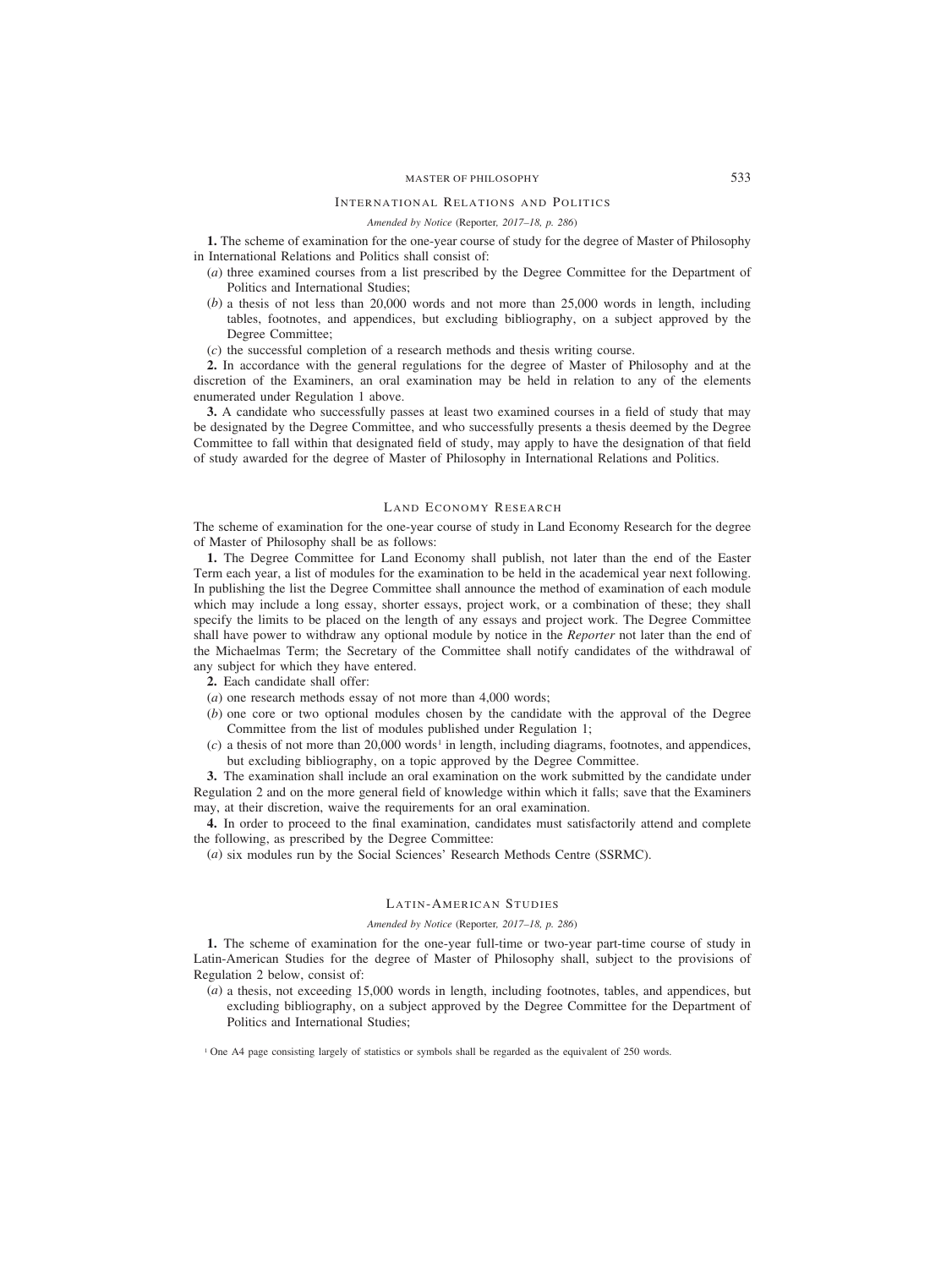*and*

- (*b*) three essays, each not exceeding 5,000 words in length, including footnotes, but excluding tables, appendices, and bibliography, on subjects chosen by the candidate, subject to the approval of the Degree Committee, from the following list of modules:
	- 1. Core course: critical issues in Latin-American studies
	- 2. Everyday life in Latin America: interdisciplinary perspectives
	- 3. Latin-American literary culture
	- 4. Power and protest: social movements and the state in Latin America
	- 5. Race and indigeneity in Latin America
	- 6. Latin-American film and visual arts
	- 7. A subject or subjects in Latin-American studies specified from time to time by the Degree Committee

**2.** The examination shall include an oral examination on the thesis submitted and on the general field of knowledge within which it falls; save that the Examiners may, at their discretion, waive the requirement for an oral examination. In the case of a candidate taking the examination under Regulation 1, such an oral examination may include questions relating to the essays offered by the candidate.

## MACHINE LEARNING AND MACHINE INTELLIGENCE<sup>1</sup>

**1.** The scheme of examination for the one-year course of study in Machine Learning and Machine Intelligence for the degree of Master of Philosophy shall consist of:

(*a*) at least eleven modules selected from a list of mandatory and optional modules published by the Degree Committee for the Faculty of Engineering not later than the end of the Easter Term preceding the commencement of the course of study; if a candidate has been examined on any of the mandatory modules as part of a previous degree, the Degree Committee shall announce by notice, not later than the end of the Michaelmas Term of the academical year of the examination, additional modules it deems to be equivalent which may be taken by such a candidate;

*and*

(*b*) a thesis, of not more than 15,000 words in length, including footnotes, appendices, and bibliography, on a topic approved by the Degree Committee for the Faculty of Engineering.

**2.** The Degree Committee shall announce how modules will be examined not later than the division of Lent Term preceding the examination. Examinations shall be through written papers, or one or more pieces of coursework or other exercises, or a combination of these. The Degree Committee shall specify the duration of any written paper and the limit to be placed on the length of any piece of coursework or other exercise.

**3.** The examination may include, at the discretion of the Examiners, an oral examination on the work submitted by the candidate under (*a*) and (*b*) above and on the general field of knowledge within which such work falls.

### MANAGEMENT

**1.** The scheme of examination for the one-year course of study in Management for the degree of Master of Philosophy shall consist of eleven modules selected from a list of mandatory and optional modules published by the Degree Committee for the Faculty of Business and Management not later than the end of the Michaelmas Term next preceding the examination.

**2.** In publishing the list of modules the Degree Committee shall announce the form of the examination for each module, which shall be either a written paper, or one or more essays or other exercises, or a combination of these, and shall specify the duration of any written paper and the limit to be placed on the length of any essay or other exercise.

**3.** The examination may include, at the discretion of the Examiners, an oral examination on the work specified under Regulation 1.

<sup>&</sup>lt;sup>1</sup> Course retitled with effect from 1 October 2018 (Notice, *Reporter*, 6470, 2016–17, p. 676).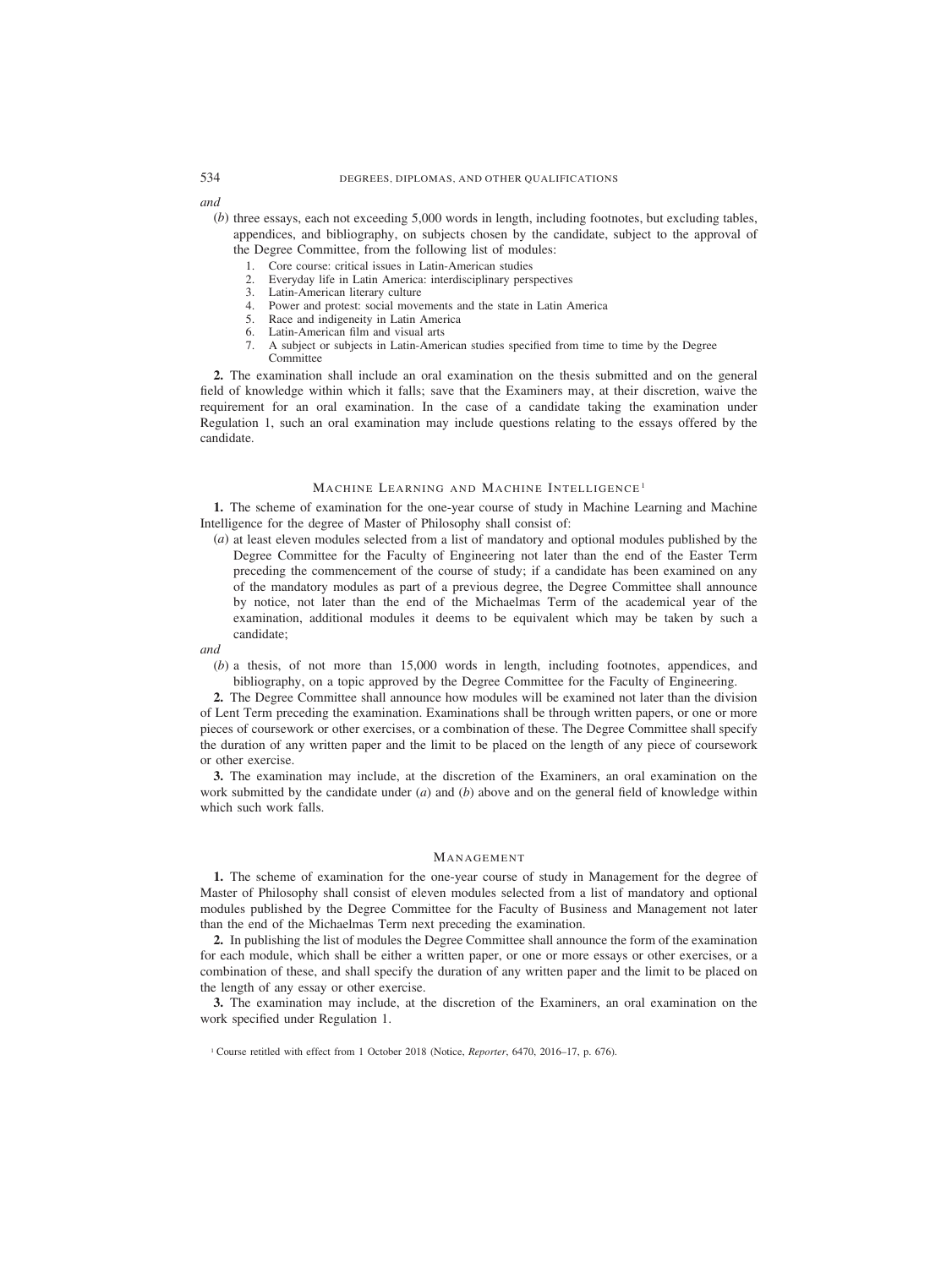#### MEDIEVAL AND RENAISSANCE LITERATURE

The scheme of examination for the one-year course of study in Medieval and Renaissance Literature for the degree of Master of Philosophy shall consist of:

(*a*) a thesis of between 12,000 and 15,000 words in length, including footnotes and appendices but excluding bibliography, or some equivalent submission, on a subject approved by the Degree Committee for the Faculty of English, which shall fall within one of the following areas of study:

> Medieval literature; Renaissance literature; Medieval and Renaissance literature;

*and*

(*b*) two essays, each of not more than 4,000 words, on topics approved by the Degree Committee; *and*

(*c*) one or more written exercises, approved by the Degree Committee, in the field of textual and related studies in either the medieval period or the Renaissance or both.

The examination may include, at the discretion of the Examiners, an oral examination on the thesis or the essays and on the general field of knowledge within which the work submitted falls; such an oral examination may include questions relating to the written papers and to the other exercises submitted by the candidate under (*b*) and (*c*) above.

#### MEDIEVAL HISTORY

**1.** The scheme of examination for the one-year course of study in Medieval History for the degree of Master of Philosophy shall consist of:

- (*a*) a thesis of not less than 15,000 words and not more than 20,000 words in length, including appendices, but excluding footnotes, tables, and bibliography, on a subject approved by the Degree Committee for the Faculty of History;
- (*b*) a written examination, falling within the fields covered by the core course: Latin and outline and practical palaeography;
- (*c*) an essay of not less than 3,000 and not more than 4,000 words, chosen by the candidate from a prescribed list of essay questions, announced in the Faculty not later than the start of the Michaelmas Term and which falls within the field of study of the core course: Medieval history: concepts and methods;
- (*d*) an essay of not less than 3,000 and not more than 4,000 words in length, which falls within the field of study of the candidate's chosen optional course, the list of which shall be published by the Degree Committee not later than the start of the Michaelmas Term. Candidates shall choose an essay question from a prescribed list, announced in the Faculty not later than the start of the term in which the option shall be offered.

**2.** At the discretion of the Examiners the examination may include an oral examination on the thesis and on the general field of knowledge within which it falls.

**3.** In order to proceed to the examination, candidates must satisfactorily complete the following, as prescribed by the Degree Committee:

- (*a*) a dissertation proposal essay of not more than 2,000 words in length related to the field of study chosen by the candidate and approved by the Degree Committee under Regulation  $1(a)$ ;
- (*b*) a presentation on the subject of the candidate's thesis.

# MICRO- AND NANOTECHNOLOGY ENTERPRISE

The scheme of examination for the one-year course of study in Micro- and Nanotechnology Enterprise for the degree of Master of Philosophy shall be as follows:

**1.** The Degree Committee for the Faculty of Physics and Chemistry shall publish, not later than the end of the Easter Term each year, a list of not more than fifteen mandatory and elective modules in Micro- and Nanotechnology Enterprise for the examination to be held in the following academical year. In publishing the list of modules the Degree Committee shall announce the form of examination for each module, which shall be an exam, an essay, coursework, or a combination of these.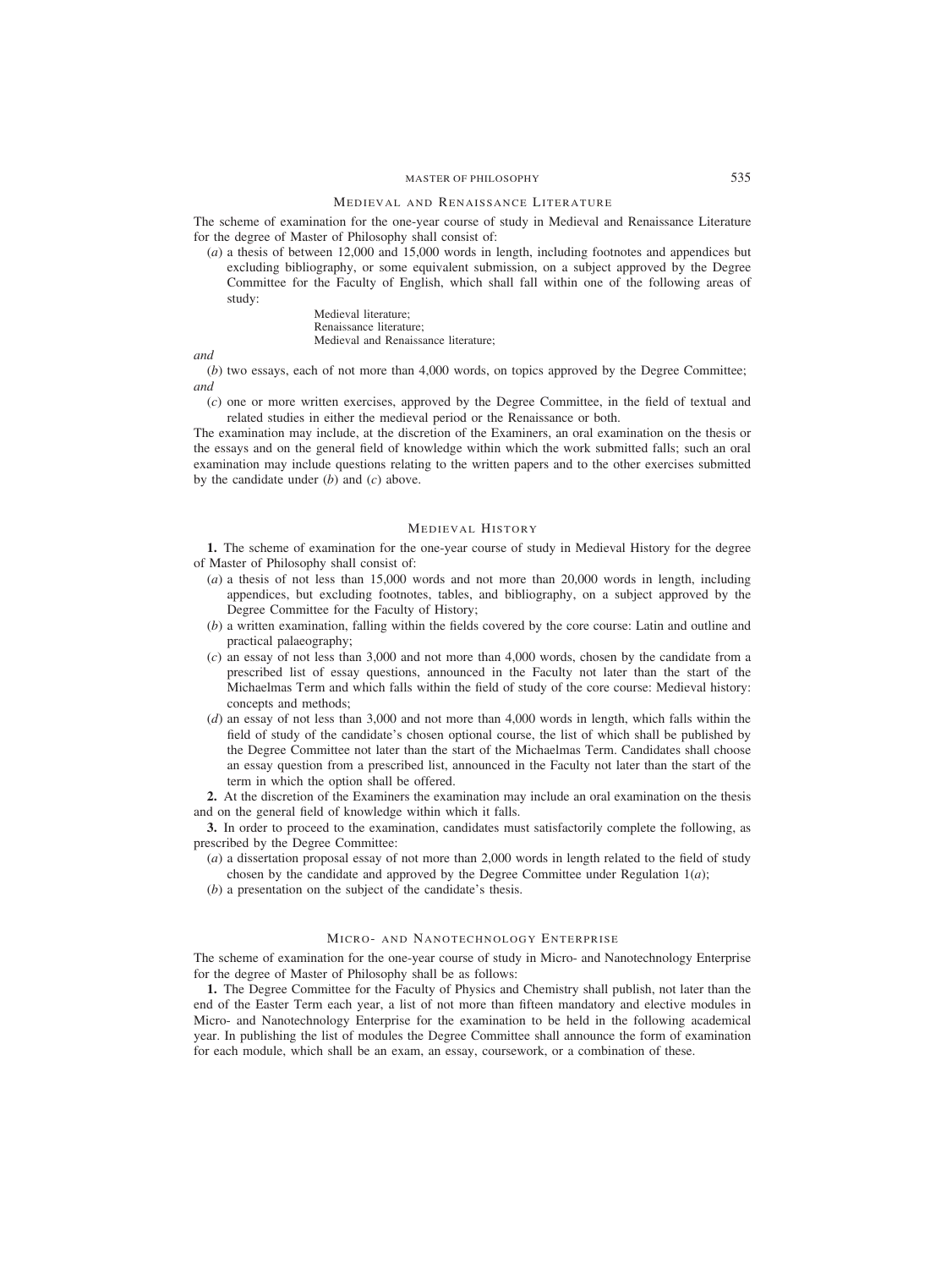# 536 DEGREES, DIPLOMAS, AND OTHER QUALIFICATIONS

- **2.** The examination shall consist of:
- (*a*) two unseen written examination papers, which may cover all topics prescribed in the syllabus;
- (*b*) coursework prescribed by the Degree Committee (which may include written work, group work, and class participation);
- (*c*) a literature survey report of not more than 5,000 words in length on a scientific topic, to be followed by either a major research project in the same field (see (*d*) below), or a business-, ethics-, law-, or policy-related case study, concerning the scientific topic (see (*d*) below);
- (*d*) a thesis of not more than 15,000 words in length (including tables, figure legends, and appendices, but excluding bibliography) on a major project, involving (i) in-depth scientific research (following a literature survey in the same scientific field submitted under (*c*) above), or (ii) an in-depth case study concerned with a topic in science, business, ethics, law, or policy (related to the topic covered during the literature survey submitted under (*c*) above), approved by the Degree Committee.

The work submitted under (*c*) and (*d*) shall be on a topic or project, respectively, approved by the Degree Committee.

**3.** The examination shall include an oral examination on the thesis and, at the discretion of the examiners, on other work submitted by the candidate under Regulation  $2(a)$ – $(c)$  and the general field of knowledge within which they and the thesis fall.

# MODERN BRITISH HISTORY

**1.** The scheme of examination for the one-year course of study in Modern British History for the degree of Master of Philosophy shall consist of:

- (*a*) a thesis of not less than 15,000 words and not more than 20,000 words in length, including appendices, but excluding footnotes, tables, and bibliography, on a subject approved by the Degree Committee of the Faculty of History;
- (*b*) an essay of not less than 3,000 and not more than 4,000 words, chosen by the candidate from a prescribed list of essay questions, announced in the Faculty not later than the start of the Michaelmas Term and which falls within the field of study of the core course: Debates in modern British history;
- (*c*) two essays of not less than 3,000 and not more than 4,000 words in length, on topics chosen by the candidate and approved by the Degree Committee, which fall within the fields of study of the candidate's chosen optional courses; the list of optional courses offered shall be published by the Degree Committee not later than the start of the Michaelmas Term.

**2.** At the discretion of the Examiners the examination may include an oral examination on the thesis and on the general field of knowledge within which it falls.

**3.** In order to proceed to the examination, candidates must satisfactorily complete the following, as prescribed by the Degree Committee:

- (*a*) coursework (which may include written work, group work, and class participation) falling within the fields of study covered by the core course: Research challenge in modern British history;
- (*b*) a dissertation proposal essay of not more than 2,000 words in length related to the field of study chosen by the candidate and approved by the Degree Committee under Regulation  $1(a)$ ;
- (*c*) a presentation on the subject of the candidate's thesis.

## MODERN EUROPEAN HISTORY

**1.** The scheme of examination for the one-year course of study in Modern European History for the degree of Master of Philosophy shall consist of:

- (*a*) a thesis of not less than 15,000 words and not more than 20,000 words in length, including appendices, but excluding footnotes, tables, and bibliography, on a subject approved by the Degree Committee for the Faculty of History;
- (*b*) an essay of not less than 3,000 and not more than 4,000 words, chosen by the candidate from a prescribed list of essay questions, announced in the Faculty not later than the start of the Michaelmas Term and which fall within the field of study of the core course: Controversies in modern European history;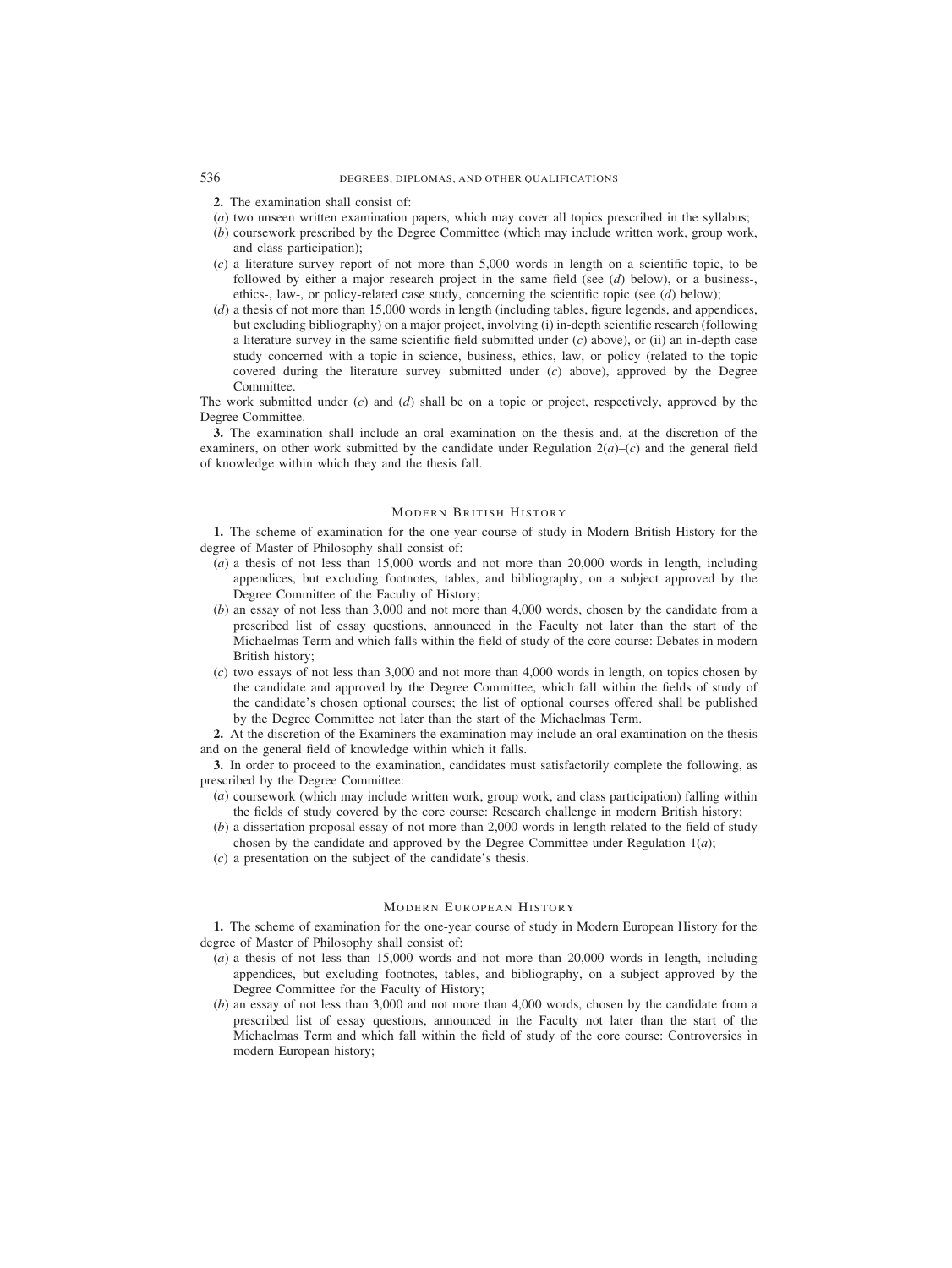(*c*) two essays of not less than 3,000 and not more than 4,000 words in length, which fall within the fields of study of the candidate's chosen optional courses, the list of which shall be published by the Degree Committee not later than the start of the Michaelmas Term. Candidates shall choose essay questions from a prescribed list, announced in the Faculty not later than the start of the term in which the option shall be offered.

**2.** At the discretion of the Examiners the examination may include an oral examination on the thesis and on the general field of knowledge within which it falls.

**3.** In order to proceed to the examination, candidates must satisfactorily complete the following, as prescribed by the Degree Committee:

- (*a*) a dissertation proposal essay of not more than 2,000 words in length related to the field of study chosen by the candidate and approved by the Degree Committee under Regulation  $1(a)$ ;
- (*b*) a presentation on the subject of the candidate's thesis.

# MODERN SOUTH ASIAN STUDIES

### *Amended by Notice (*Reporter*, 2017–18, p. 286)*

**1.** The scheme of examination for the one-year course of study in Modern South Asian Studies for the degree of Master of Philosophy shall consist of:

- (*a*) a thesis of not less than 15,000 words and not more than 20,000 words in length, including notes and appendices, but excluding bibliography, on a topic approved by the Degree Committee for the Department of Politics and International Studies;
- (*b*) an essay of not more than 3,000 words on a topic chosen from a list of topics prescribed by the Degree Committee which are related to the core course; *and* a book review of not more than 2,000 words on a book chosen by the candidate within the remit of the core course;
- (*c*) one further essay of not more than 5,000 words on a topic chosen by the candidate from a list of topics prescribed by the Degree Committee;
- (*d*) a written examination of three hours' duration on a South Asian language specified by the Degree Committee *and* an oral examination of one hour's duration in that language.

The Degree Committee shall give notice of the topics specified under (*b*) and (*c*) above not later than the end of Full Michaelmas Term each year.

**2.** The examination may include, at the discretion of the Examiners, an oral examination on the thesis and on the general field of knowledge within which it falls, and on the essays submitted by the candidate.

# MULTI-DISCIPLINARY GENDER STUDIES

#### *Amended by Notice (*Reporter*, 2017–18, p. 286)*

**1.** The scheme of examination for the one-year course of study in Multi-Disciplinary Gender Studies for the degree of Master of Philosophy shall consist of:

- (*a*) two essays each of not more than 5,000 words in length, on a subject chosen by the candidate from a list of subjects announced by the Degree Committee for the Department of Politics and International Studies, which shall be concerned with research topics in gender studies;
- (*b*) a thesis, of not more than 20,000 words in length, excluding footnotes, tables, appendices, and bibliography, on a subject approved by the Degree Committee.

**2.** At the discretion of the Examiners the examination may include an oral examination on any or all of the components of the examination specified in Regulation 1, and on the general field of knowledge within which they fall.

## $M$ USIC<sup>1</sup>

**1**. The scheme of examination for the nine-month course of study in Music for the degree of Master of Philosophy shall consist of either Option A or Option B. The Degree Committee for the Faculty of Music shall assign each candidate to a specified option.

<sup>&</sup>lt;sup>1</sup> Course retitled with effect from 1 October 2018 (Notice, *Reporter*, 6470, 2016–17, p. 676).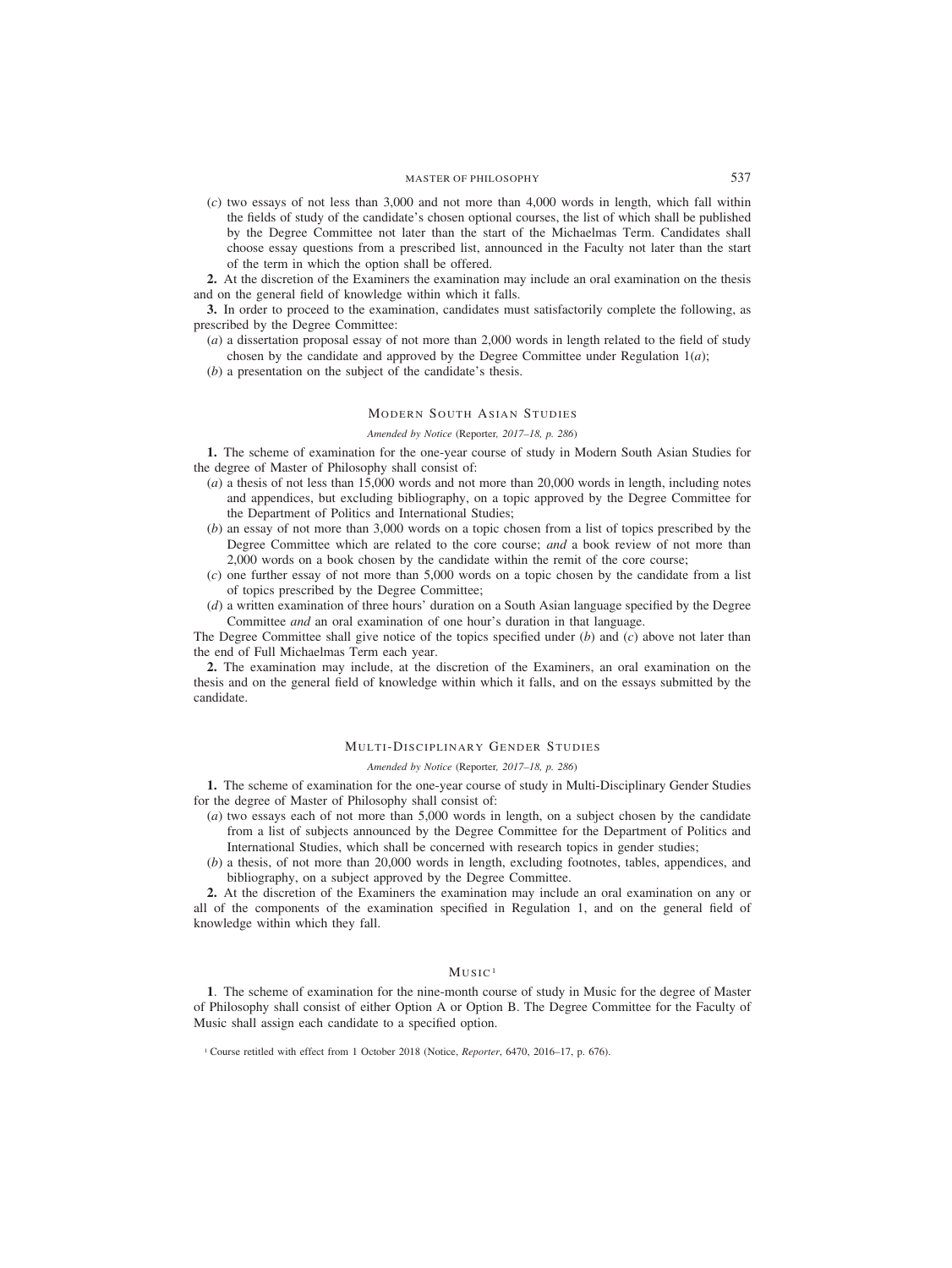**2.** *Option A – Music Studies*

(*a*) a portfolio of exercises in literature review totalling not more than 3,000 words and an essay of not more than  $3,500$  words<sup>1</sup> on issues in musical studies;

*and*

 $(b)$  two essays, each of not more than  $3,500$  words,<sup>1</sup> on subjects specified by the Degree Committee, provided that with the permission of the Degree Committee, a candidate may substitute comparable exercises for either one or both of these essays;

*and*

- $(c)$  *either* (i) a thesis of between 12,500 and 15,000 words,<sup>1</sup> on a subject approved by the Degree Committee;
	- *or* (ii) a recital taking between 50 and 60 minutes to perform together with an essay of not more than  $7,500$  words<sup>1</sup> on a related topic approved by the Degree Committee.

**3.** *Option B – Composition*

(*a*) a portfolio of abstracts and an essay of not more than  $3,500$  words<sup>1</sup> on issues in musical studies; *and*

(*b*) four compositions in any idiom of the candidate's choice; the compositions should require 30– 45 minutes in total to perform. Scores and recordings should be included as appropriate to the nature of the music; the submission should also be accompanied by an explanatory essay of not more than  $5,000$  words<sup>1</sup> on issues in composition as approved by the Degree Committee;

provided that with the permission of the Degree Committee a suitably qualified candidate may, in place of 3(*a*) and 3(*b*) above, submit

(*c*) four compositions in any idiom of the candidate's choice; the compositions should require 45– 60 minutes in total to perform. Scores and recordings should be included as appropriate to the nature of the music; the submission should also be accompanied by an explanatory essay of not more than 7,500 words<sup>1</sup> on issues in composition as approved by the Degree Committee.

**4.** At the discretion of the Examiners the examination may include an oral examination on the thesis and on the general field of knowledge within which it falls.

**5.** In order to proceed to the examination, candidates must satisfactorily complete the following, as prescribed by the Degree Committee:

(*a*) a proposal essay on the thesis or recital/essay of not more than 1,500 words in length, together with annotated bibliography, related to the field of study chosen by the candidate and approved by the Degree Committee under Regulation 2(*c*);

*and*

(*b*) a presentation on the subject of the candidate's thesis.

## NUCLEAR ENERGY

**1.** The scheme of examination for the one-year course of study in Nuclear Energy for the degree of Master of Philosophy shall consist of:

(*a*) ten modules selected from a list of mandatory and optional modules published by the Degree Committee for the Faculty of Engineering not later than the end of the Easter Term of the academical year preceding that in which the examination is to be held;

*and*

- (*b*) an individual research project, on a topic approved by the Degree Committee, comprising
	- (i) a reading and planning stage, delivering a report of up to 4,000 words and an oral presentation, *and*
	- (ii) a research and write-up stage, delivering a dissertation of up to 15,000 words and an oral presentation.
- Word counts shall include figures, but not the title page, appendices, or bibliography.

**2.** In publishing the list of modules and additional modules, the Degree Committee shall announce the form of examination for each module, which shall be either a written paper, or one or more pieces of coursework or other exercises, or a combination of these, and shall specify the duration of any written paper and the limit to be placed on the length of any piece of coursework or other exercise. The Degree Committee may announce limitations on the combinations of optional modules allowed.

<sup>1</sup> Including tables and footnotes but excluding appendices, bibliography, musical examples, and transcriptions.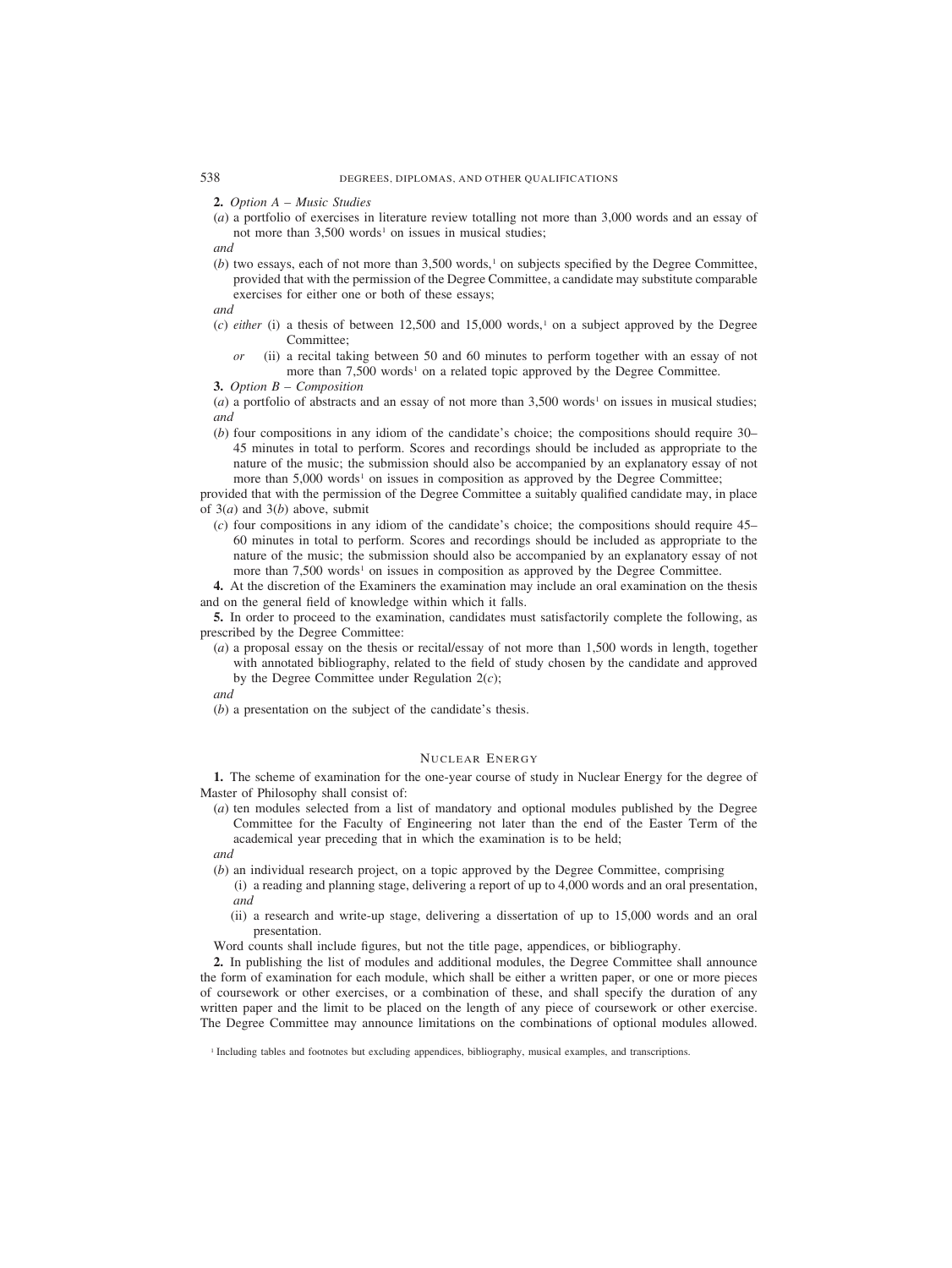The Degree Committee shall have the power to give notice of additional optional modules not later than the end of the Michaelmas Term of the academical year of the examination.

**3.** The assessment of the thesis shall include an oral presentation of the project work on which the thesis is based.

**4.** The examination may include, at the discretion of the Examiners, an oral examination on the thesis and on the general field of knowledge within which it falls.

### PHILOSOPHY

**1.** The scheme of examination for the one-year course of study in Philosophy for the degree of Master of Philosophy shall consist of:

(*a*) a thesis of not more than 12,000 words in length, including footnotes and appendices but excluding bibliography, on a subject approved by the Degree Committee for the Faculty of Philosophy;

*and*

(*b*) two essays, one of not more than 4,000 words in length, and one of not more than 8,000 words in length, including footnotes, and, except as provided below, each on a subject approved by the Degree Committee which is related to one or more of the following areas of Philosophy (including in each case the history of philosophy):

Metaphysics and epistemology Ethics and moral psychology Philosophy of mind<br>
Logic and philosophy of language<br>
Political and legal philosophy Logic and philosophy of language Philosophy of science

Not more than one essay shall be chosen from any one area. With the permission of the Degree Committee, one essay may be offered in an area which is not listed above but is related to Philosophy.

**2.** The examination shall include an oral examination on the thesis and on the general field of knowledge within which it falls, and, at the discretion of the Examiners, on the essays submitted by the candidate; save that the Examiners may, at their discretion, waive the requirement for an oral examination.

### PLANNING, GROWTH, AND REGENERATION

The scheme of examination for the one-year course of study in Planning, Growth, and Regeneration for the degree of Master of Philosophy shall be as follows:

**1.** The Degree Committee for the Department of Land Economy shall publish, not later than the end of the Easter Term each year, a list of modules for the examination to be held in the academical year next following. The list shall include a research methods module, two pathway core modules, and no fewer than four optional modules (the Degree Committee may specify that a candidate shall offer one or more specific modules). In publishing the list the Degree Committee shall announce whether each module is to be examined by a written paper, by an essay or project, or by a combination of these; they shall specify the limits to be placed on the length of any essays or projects. The Degree Committee shall have power to withdraw any optional module by notice in the *Reporter* not later than the end of the Michaelmas Term; the Secretary of the Committee shall notify candidates of the withdrawal of any subject for which they have entered.

**2.** Each candidate shall offer:

- (*a*) the research methods module;
- (*b*) two pathway core modules;
- (*c*) three optional modules;
- (*d*) the research, design, and structure module, which shall include a thesis of not more than 12,000 words in length, including diagrams, footnotes, tables, and appendices, but excluding bibliography, on a topic approved by the Degree Committee.

**3.** At the discretion of the Examiners, the examination may include an oral examination on the work submitted by the candidate under Regulation 2 and on the general field of knowledge within which it falls.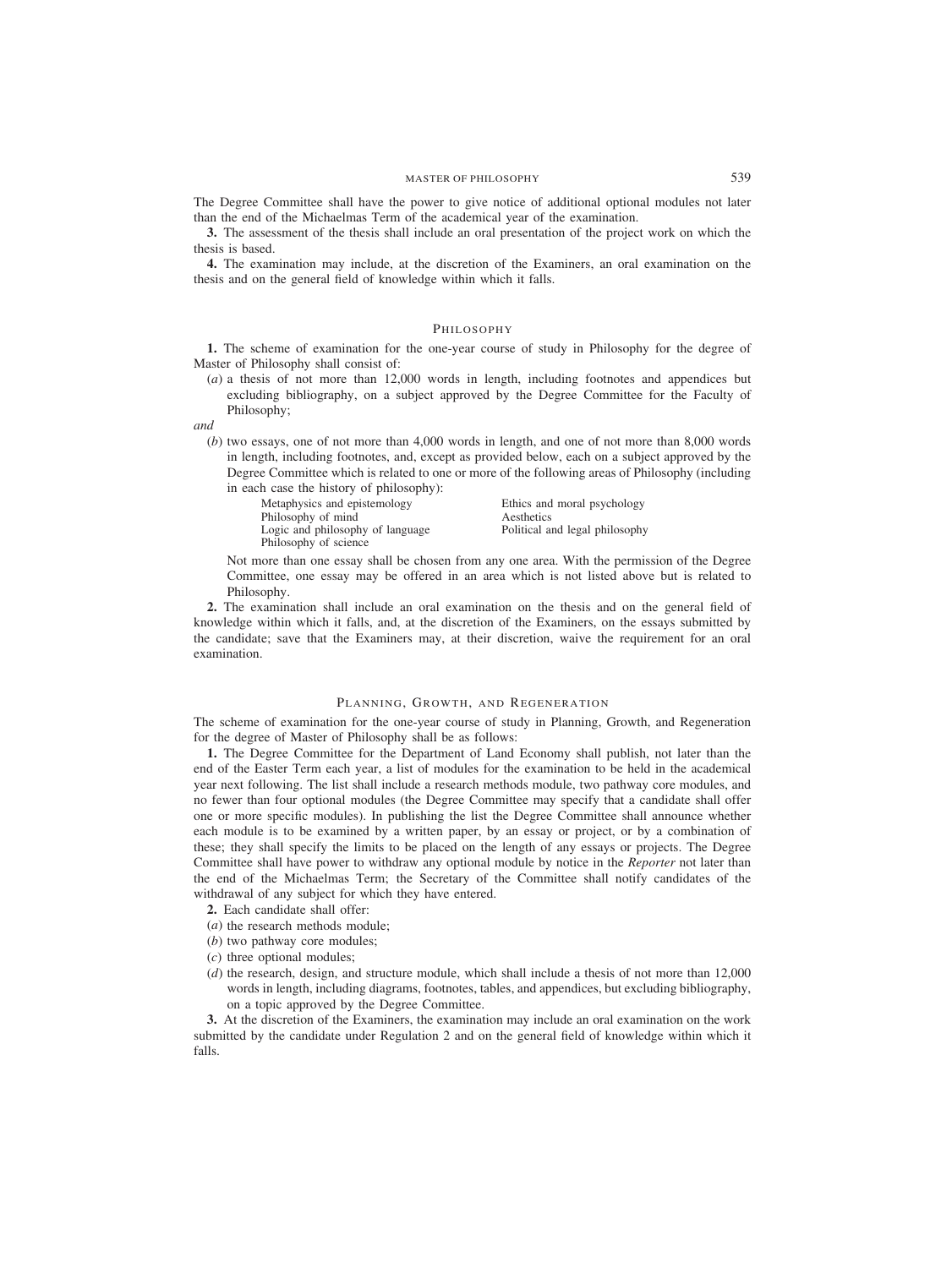### POLAR STUDIES

The scheme of examination for the one-year course of study in Polar Studies for the degree of Master of Philosophy shall consist of:

(*a*) a thesis, of not more than 20,000 words in length, excluding footnotes, tables, appendices, and list of references, on a subject approved by the Degree Committee for the Faculty of Earth Sciences and Geography, and to be submitted at a date to be determined by them;

*and*

(*b*) three essays, each of about 4,000 words in length, the first chosen from a list of topics, and the second and third on topics chosen by the candidate, with the approval of the Degree Committee.

The examination may include, at the discretion of the Examiners, an oral examination on the thesis and the essays and on the general field of knowledge within which they fall.

## POLITICAL THOUGHT AND INTELLECTUAL HISTORY

**1.** The scheme of examination for the one-year course of study in Political Thought and Intellectual History for the degree of Master of Philosophy shall consist of:

- (*a*) a thesis of between 15,000 and 20,000 words in length, including appendices, but excluding footnotes, tables, and bibliography, on a topic approved by the Degree Committee for the Faculty of History;
- (*b*) two essays, each of not less than 5,000 and not more than 6,000 words, on topics chosen by the candidate and approved by the Degree Committee, which fall within the following fields:
	- 1. History of political thought.
	- 2. Political theory.
	- 3. Intellectual history.

**2.** At the discretion of the Examiners the examination may include an oral examination on the thesis and on the general field of knowledge within which it falls.

**3.** In order to proceed to the examination, candidates must satisfactorily complete the following, as prescribed by the Degree Committee:

- (*a*) a dissertation proposal essay of not more than 2,000 words in length related to the field of study chosen by the candidate and approved by the Degree Committee under Regulation  $1(a)$ ;
- (*b*) a presentation on the subject of the candidate's thesis.

# PRIMARY CARE RESEARCH

**1.** The scheme of examination for the course of study in Primary Care Research for the degree of Master of Philosophy shall consist of:

- (*a*) a thesis not exceeding 20,000 words in length, including footnotes, but excluding tables, appendices, and bibliography, on a subject approved by the Degree Committee for the Faculties of Clinical Medicine and Veterinary Medicine;
- (*b*) two written papers, each of which may cover all areas of study prescribed in the syllabus;
- (*c*) two essays, each not exceeding 3,000 words in length, on subjects approved by the Degree Committee.

**2.** The examination shall include an oral examination on the thesis and on the general field of knowledge within which it falls and on the other work submitted by the candidate; save that the Examiners may, at their discretion, waive the requirement for an oral examination.

# PUBLIC HEALTH

**1.** The scheme of examination for the one-year course of study in Public Health for the degree of Master of Philosophy shall consist of:

- (*a*) a thesis, not exceeding 20,000 words in length, including footnotes, but excluding tables, appendices, and bibliography, on a subject approved by the Joint Degree Committee for the Faculties of Clinical Medicine and Veterinary Medicine;
- (*b*) two written papers of three hours in length which may cover all the areas of study prescribed in the syllabus;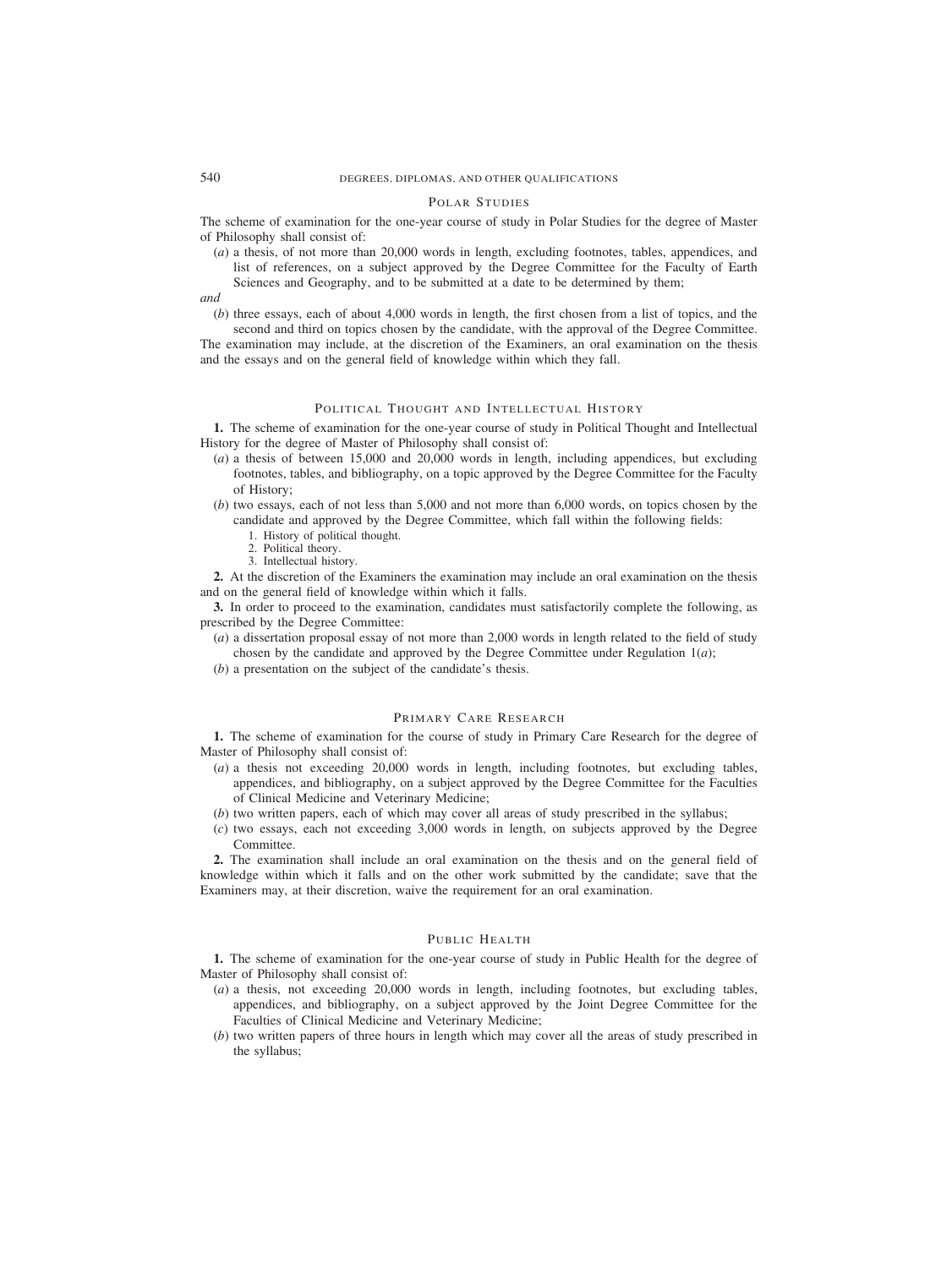(*c*) two essays, each not exceeding 3,000 words in length, on subjects approved by the Degree Committee.

**2.** The examination shall include an oral examination on the thesis and on the general field of knowledge within which it falls and on the other work submitted by the candidate; save that the Examiners may, at their discretion, waive the requirement for an oral examination.

# PUBLIC POLICY

#### *Amended by Notice (*Reporter*, 2017–18, p. 286)*

**1.** The scheme of examination for the one-year course of study in Public Policy for the degree of Master of Philosophy shall consist of:

(*a*) two case studies on topics announced by the Degree Committee for the Department of Politics and International Studies; one case study shall be examined in Michaelmas Term and a second in Lent Term, both by submission of a paper of no more than 3,000 words in length;

*and*

(*b*) five modules as prescribed by the Degree Committee, each of which shall be examined by an essay of no more than 3,000 words in length;

*and*

(*c*) one essay of no more than 5,000 words on an additional topic proposed by the candidate and agreed by the Degree Committee;

*and*

(*d*) a placement report of not more than 10,000 words related to the work placement of the individual candidate.

**2.** The examination shall include an oral examination on the work submitted by the candidate under Regulation 1 above, save that the examiners may, at their discretion, waive the requirement for an oral examination.

**3.** In order to proceed to the examination, candidates must satisfactorily meet the following requirements, as prescribed by the Degree Committee:

- (*a*) attendance at Policy Analysis sessions and submission of two practice essays as part of the sessions;
- (*b*) attendance at the case study sessions, two of which shall be assessed under Regulation 1(*a*) above.

# REAL ESTATE FINANCE

The scheme of examination for the one-year course of study in Real Estate Finance for the degree of Master of Philosophy shall be as follows:

**1.** The Degree Committee for the Department of Land Economy shall publish, not later than the end of the Easter Term each year, a list of modules for the examination to be held in the academical year next following. The list shall include a research methods module, two pathway core modules, and no fewer than four optional modules (the Degree Committee may specify that a candidate shall offer one or more specific modules). In publishing the list the Degree Committee shall announce whether each module is to be examined by a written paper, by an essay or project, or by a combination of these; they shall specify the limits to be placed on the length of any essays or projects. The Degree Committee shall have power to withdraw any optional module by notice in the *Reporter* not later than the end of the Michaelmas Term; the Secretary of the Committee shall notify candidates of the withdrawal of any subject for which they have entered.

- **2.** Each candidate shall offer:
- (*a*) the research methods module;
- (*b*) two pathway core modules;
- (*c*) three optional modules;
- (*d*) the research, design, and structure module, which shall include a thesis of not more than 12,000 words in length, including diagrams, footnotes, tables, and appendices, but excluding bibliography, on a topic approved by the Degree Committee.

**3.** At the discretion of the Examiners, the examination may include an oral examination on the work submitted by the candidate under Regulation 2 and on the general field of knowledge within which it falls.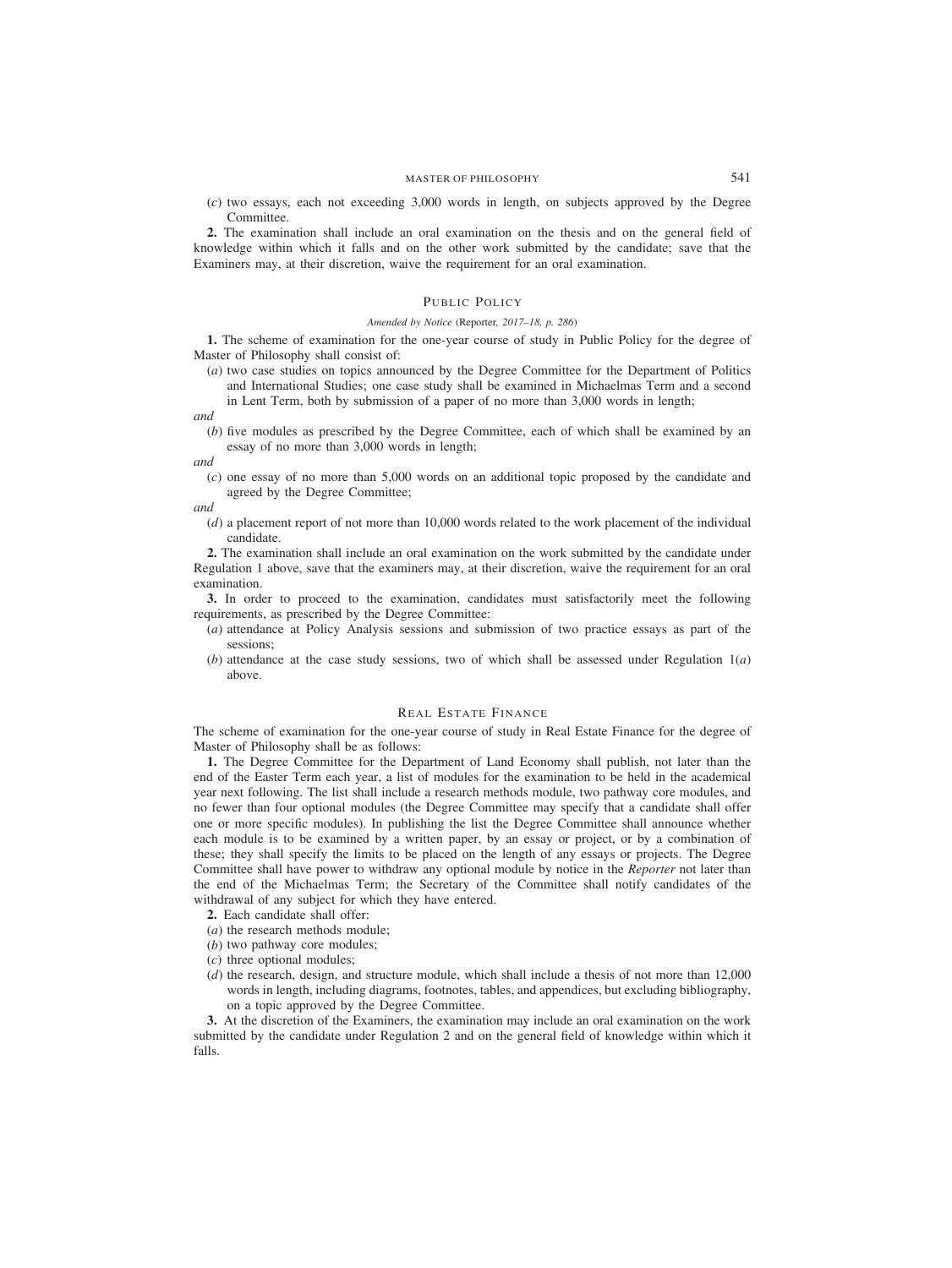# 542 DEGREES, DIPLOMAS, AND OTHER QUALIFICATIONS

# SCIENTIFIC COMPUTING

# *Amended by Notice (*Reporter*, 2017–18, p. 113)*

The scheme of examination for the one-year course of study in Scientific Computing for the degree of Master of Philosophy shall be as follows:

**1.** The Degree Committee for the Faculty of Physics and Chemistry shall publish, not later than the end of the Easter Term of the academical year preceding that in which the examination is to be held, a list of modules in 'Scientific Computing', provided that the Degree Committee shall have power to give notice of additional elective modules not later than the division of Michaelmas Term. The list will include core courses in scientific computing and may include elective courses from Master's-level courses offered by the Departments of the Schools of the Physical Sciences, Technology, and Biological Sciences. In publishing the list of modules, the Degree Committee shall announce the form of examination for each module.

- **2.** The examination shall consist of:
- (*a*) a thesis of not more than 15,000 words in length (including tables, figure legends, and appendices, but excluding bibliography) on a major project, involving in-depth original scientific research and a literature survey of the topic. The topic of the project shall be approved by the Degree Committee;
- (*b*) two written assignments on two of the core-course options in scientific computing. The topic of the assignments shall be approved by the Degree Committee;
- (*c*) written examination papers. The form of the examination of these papers shall be dictated by the regulations of the donor Department.

**3.** The examination shall include an oral examination of the thesis or other work submitted by the candidate under Regulation 2(*b*), and on the general field of knowledge within which they fall.

#### SOCIAL AND DEVELOPMENTAL PSYCHOLOGY<sup>1</sup>

### SOCIAL ANTHROPOLOGY

#### *Amended by Notice (*Reporter*, 2017–18, p. 286)*

**1.** The scheme of examination for the one-year course of study in Social Anthropology for the degree of Master of Philosophy shall consist of:

- (*a*) a thesis, of not more than 13,000 words in length, including footnotes, but excluding tables, appendices, and bibliography, on a subject approved by the Degree Committee for the Departments of Archaeology, Social Anthropology, and Sociology, which shall not fall within the field of any paper or essay offered by the candidate;
- (*b*) an essay, of not more than 6,000 words in length, on a topic chosen from a list of topics published by the Degree Committee by the division of Michaelmas Term, such topics corresponding to a list of optional papers published by the Degree Committee by the end of the preceding Easter Term;
- (*c*) two written papers:

Paper 1. The scope of social anthropology I: production and reproduction.

Paper 2. The scope of social anthropology II: systems of power and knowledge.

**2.** In place of any one of the papers which a candidate would otherwise be required to offer under Regulation 2(*c*) a candidate may, by special permission of the Degree Committee granted after considering the candidate's experience and special qualifications, offer an essay of not more than 6,000 words in length, exclusive of footnotes, appendices, and bibliography, on a subject approved by the Degree Committee.

**3.** The examination may, at the discretion of the Examiners, include an oral examination on the thesis and on the essay or essays offered by the candidate, and on the general field of knowledge within which they fall.

<sup>&</sup>lt;sup>1</sup> Rescinded with effect from 1 October 2018 (Notice, *Reporter*, 6461, 2016–17, p. 451).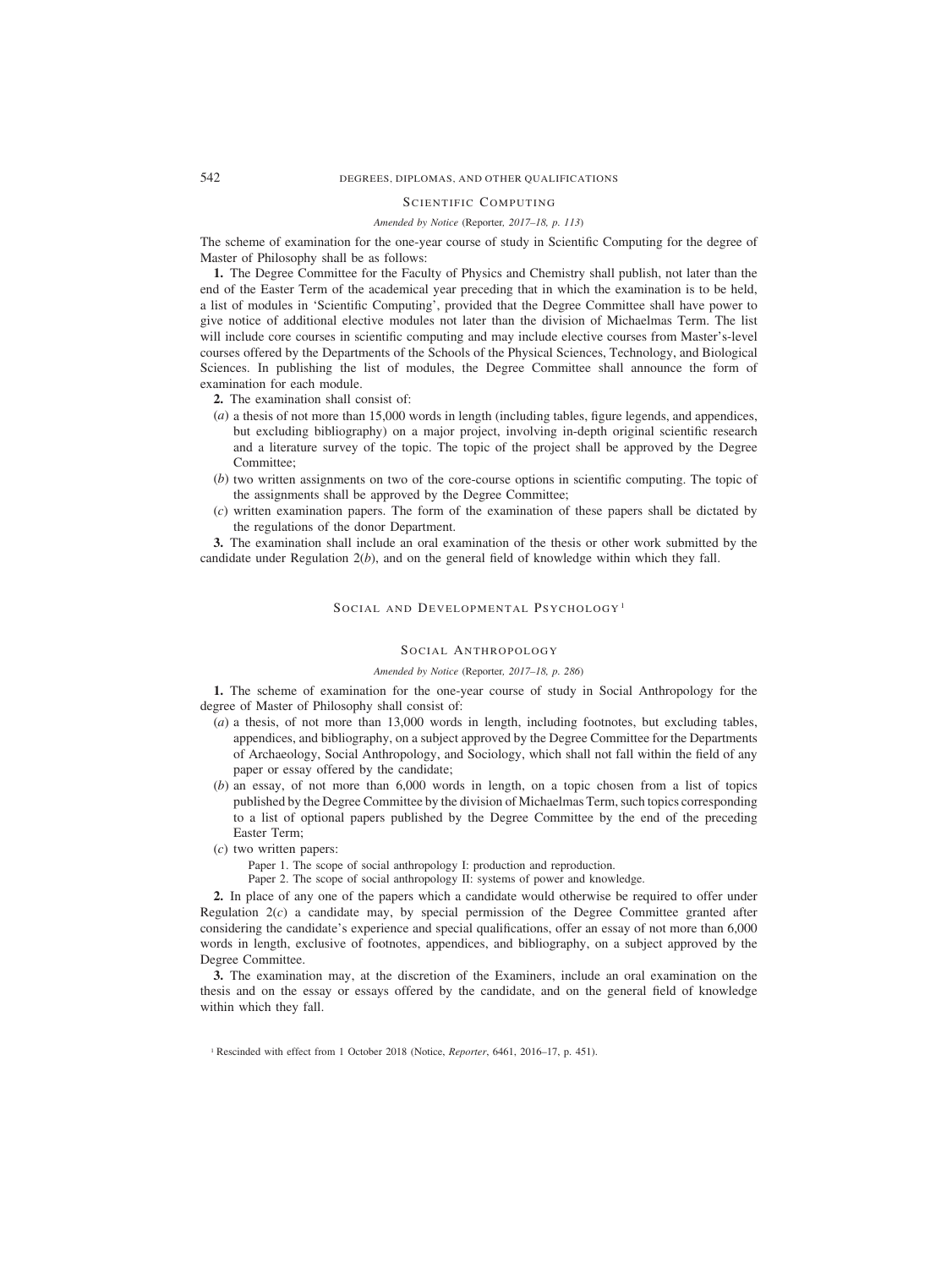#### Sociology

#### *Amended by Notice (*Reporter*, 2017–18, p. 286)*

**1.** Each candidate shall, at the commencement of study, select one of the pathways specified at the end of these regulations.

**2.** The Degree Committee for the Departments of Archaeology, Social Anthropology, and Sociology shall have power to withdraw any of the pathways prescribed at the end of these regulations upon Notice given in the *Reporter* not later than the end of the Full Easter Term next but one preceding the examination in question.

**3.** The scheme of examination for the one-year course of study in Sociology for the degree of Master of Philosophy shall consist of:

- (*a*) one 5,000-word field review essay, on a topic chosen from among those approved by the Degree Committee for the pathway chosen in accordance with Regulation 1;
- $(b)$  a thesis, of not less than 15,000 and not more than 20,000 words,<sup>1</sup> on a topic chosen from among those approved by the Degree Committee for the pathway chosen in accordance with Regulation 1.

The topics approved under sub-paragraphs (*a*) and (*b*) by the Degree Committee (or by such other body to which the Degree Committee has delegated this task) shall be published not later than the Easter Term in the academical year preceding the examination.

**4.** The examination shall include an oral examination on the essays and the thesis and on the general field of knowledge within which they fall; save that the Examiners may, at their discretion, waive the requirement for an oral examination.

**5.** In order to proceed to the examination, candidates must submit and achieve a pass in two 3,000 word essays on research strategies, one submitted in the fifth week of Michaelmas Term and one submitted in the second week of Lent Term, on topics prescribed by the candidates' supervisors.

# *PATHWAYS*

Political and economic sociology<br>
The sociology of media and culture<br>
The sociology of reproduction<br>
The sociology of reproduction The sociology of marginality and exclusion

### STRATEGY, MARKETING, AND OPERATIONS

**1.** The scheme of examination for the one-year course of study in Strategy, Marketing, and Operations for the degree of Master of Philosophy shall consist of:

(*a*) a thesis of not more than 12,000 words in length, including diagrams and footnotes, but excluding bibliography and appendices, on a subject approved by the Degree Committee for the Faculty of Business and Management;

#### *and*

(*b*) six modules selected from a list of mandatory and optional modules published by the Degree Committee not later than the end of the Michaelmas Term next preceding the examination.

**2.** In publishing the list of modules the Degree Committee shall announce the form of the examination for each module, which shall be either a written paper, or one or more essays or other exercises, or a combination of these, and shall specify the duration of any written paper and the limit to be placed on the length of any essay or other exercise.

**3.** In place of the examination prescribed for thesis specified in Regulation  $1(a)$ , the Degree Committee may permit a particular candidate to take three prescribed modules from a list approved by the Degree Committee.

**4.** The examination may include, at the discretion of the Examiners, an oral examination on the work submitted under Regulations 1 and 3 and on the general field of knowledge within which it falls.

<sup>1</sup> Including footnotes, tables, and appendices.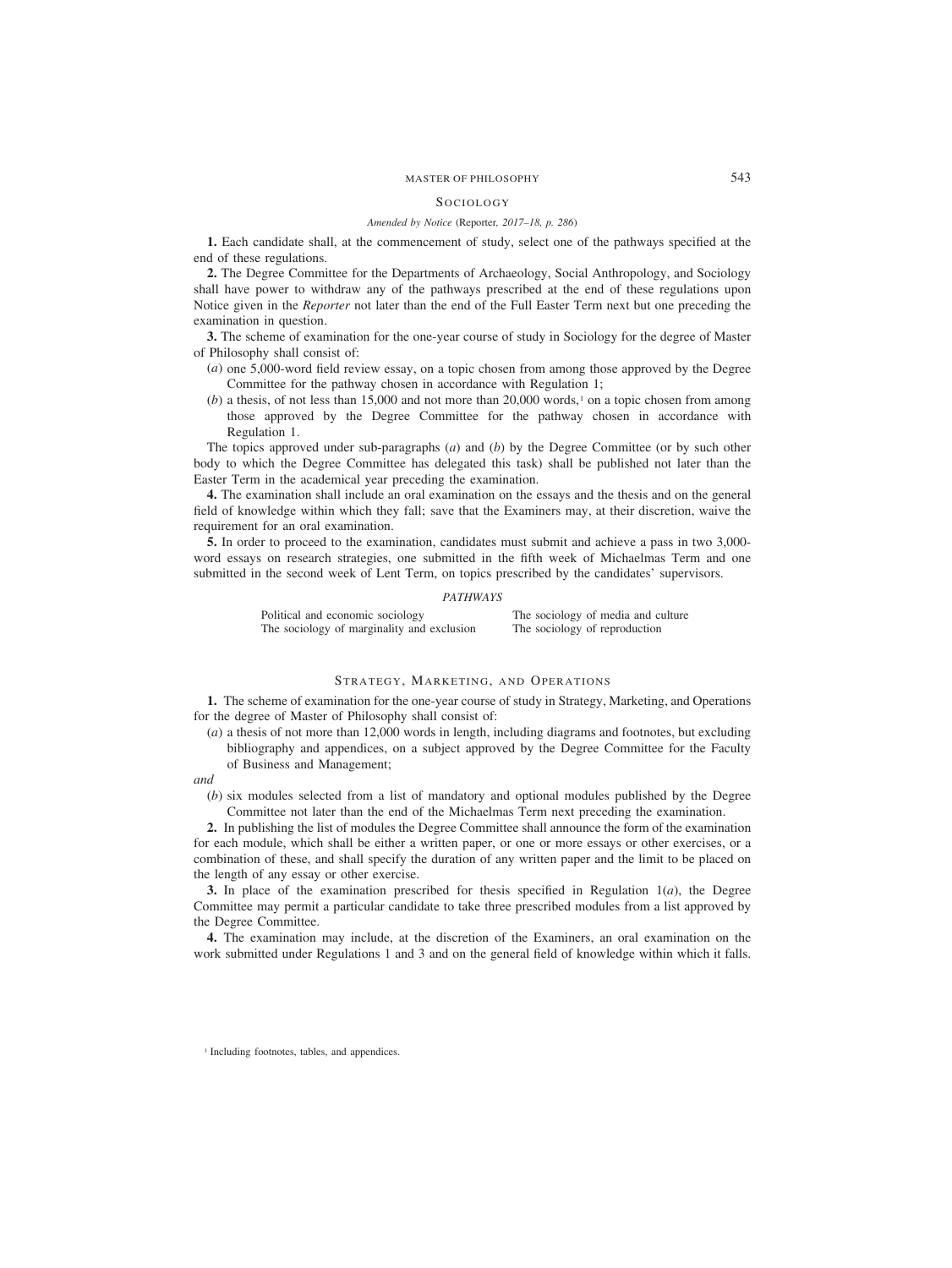### TECHNOLOGY POLICY

**1.** The scheme of examination for the one-year course of study in Technology Policy for the degree of Master of Philosophy shall consist of:

- (*a*) the completion of six core modules and six elective modules, a list of which shall be published by the Degree Committee for the Faculty of Business and Management not later than the end of the Michaelmas Term preceding the examination;
- (*b*) a final group project of not more than 12,000 words in length, including diagrams and footnotes, but excluding bibliography and appendices on a subject approved by the Degree Committee.

**2.** In publishing the list of modules and additional modules the Degree Committee shall announce the form of examination for each module, which shall be either a written paper, or one or more essays or other exercises, or a combination of these, and shall specify the duration of any written paper and the limit to be placed on the length of any essay or other exercise.

**3**. At the discretion of the Examiners, the examination may include an oral examination on the work submitted by the candidate under Regulation 1 and on the general field of knowledge within which it falls.

## THEOLOGY, RELIGION, AND PHILOSOPHY OF RELIGION

**1.** The scheme of examination for the one-year full-time or two-year part-time course of study in Theology, Religion, and Philosophy of Religion for the degree of Master of Philosophy shall consist of:

(*a*) a thesis, of between 15,000 and 20,000 words in length, including footnotes and appendices but excluding bibliography, on a subject approved by the Degree Committee for the Faculty of Divinity; *and*

(*b*) two pieces of submitted work, each of which shall be an essay of not more than 5,000 words in length, or an equivalent exercise, at least one of which must fall within the same subject area as the candidate's thesis or otherwise suitably related to it; *and*

- (*c*) *either* (i) one paper of three hours' duration on a language chosen from a list of languages published by the Degree Committee,
	- *or* (ii) one exercise on a subject chosen from a list of subjects for exercises approved by the Degree Committee,
	- *or* (iii) an alternative exercise within the candidate's chosen subject area, if one has not already been taken under (*b*).

The mode of examination for (ii) and (iii) shall be approved by the Degree Committee.

**2.** A candidate's choice of written work shall be made with the approval of the Degree Committee and in the light of the prerequisites for a thesis in the primary area and of the coherence of the candidate's programme, by the end of the Michaelmas Term for a candidate on the one-year full-time course, and by the end of the Michaelmas Term of the first year for a candidate on the two-year parttime course.

**3.** The subject areas available for examination and the dates for submission of the written work shall be announced by the Degree Committee no later than the end of the Easter Term preceding the academical year next following.

**4.** The examiners may at their discretion request an oral examination in any aspect of the work submitted by the candidate.

# THEORETICAL AND APPLIED LINGUISTICS

**1.** The scheme of examination for the one-year course of study in Theoretical and Applied Linguistics for the degree of Master of Philosophy shall consist of:

- (*a*) a thesis not exceeding 20,000 words in length, including footnotes, but excluding tables, appendices, and bibliography, on a subject approved by the Degree Committee for the Faculty of Modern and Medieval Languages;
- (*b*) four essays, of which three shall be no more than 2,000 words in length and one shall be no more than 4,000 words in length, each including footnotes, but excluding tables, appendices, and bibliography, on subjects either approved or prescribed by the Degree Committee;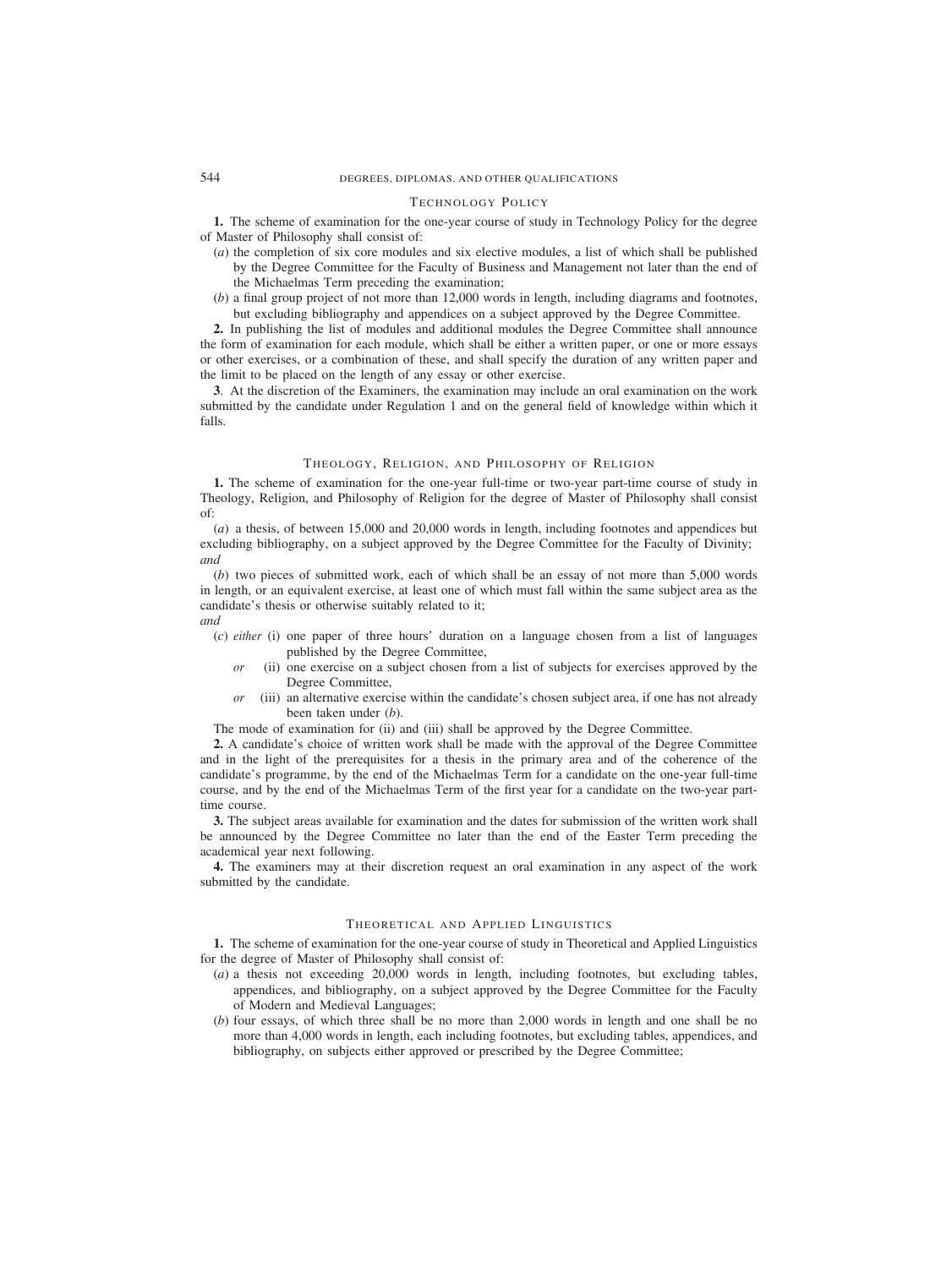(*c*) an oral presentation on a topic falling in one of the areas of study prescribed by the Degree Committee not later than the end of the Full Michaelmas Term preceding the examination.

**2.** The examination shall include an oral examination on the thesis and on the general field of knowledge within which it falls, and, at the discretion of the Examiners, on the essays submitted by the candidate; save that the Examiners may, at their discretion, waive the requirement for an oral examination.

#### THERAPEUTIC SCIENCES <sup>1</sup>

#### *Notice (*Reporter*, 2017–18, p. 735)*

**1.** The scheme of examination for the one-year course of study in Therapeutic Sciences for the degree of Master of Philosophy shall be as follows:

- (*a*) two essays, not exceeding 5,000 words each in length, on a topic approved by the Degree Committee of the Faculty of Biology;
- (*b*) a thesis not exceeding 10,000 words in length, including footnotes but excluding tables, appendices, and bibliography, on a subject approved by the Degree Committee for the Faculty of Biology and based on work carried out by the candidate in a relevant commercial or academic environment at one or more institutions approved by the Degree Committee;
- (*c*) a poster and oral presentation on the work carried out within (*b*) above.

**2.** The examination shall include an oral examination on the thesis and on the general field of knowledge within which it falls and on the other work submitted by the candidate. The oral examination shall be compulsory for all candidates falling on the boundaries between grades. For all other students, the Examiners may, at their discretion, waive the requirement for an oral examination.

### TRANSLATIONAL BIOMEDICAL RESEARCH

**1.** The scheme of examination for the one-year full-time or two-year part-time course of study in Translational Biomedical Research for the degree of Master of Philosophy shall consist of:

- (*a*) a thesis not exceeding 20,000 words in length, including footnotes but excluding tables, appendices, and bibliography, on a subject approved by the Degree Committee for the Faculties of Clinical Medicine and Veterinary Medicine;
- (*b*) an examination which may cover all core subjects prescribed in the syllabus, the form of which shall be announced no later than the end of the Easter Term preceding the examination, and shall be either one or more written papers, one or more essays or other exercises, or a combination of these. The announcement shall specify the duration of any written paper and the limit to be placed on the length of any essay or other exercises.

**2.** The examination shall include an oral examination on the thesis and on the general field of knowledge within which it falls and on the other work submitted by the candidate; save that the Examiners may, at their discretion, waive the requirement for an oral examination.

### WORLD HISTORY

**1.** The scheme of examination for the one-year course of study in World History for the degree of Master of Philosophy shall consist of:

- (*a*) a thesis of not less than 15,000 words and not more than 20,000 words in length, including appendices, but excluding footnotes, tables, and bibliography, on a subject approved by the Degree Committee for the Faculty of History;
- (*b*) an essay of not less than 3,000 and not more than 4,000 words, chosen by the candidate from a prescribed list of essay questions, announced in the Faculty not later than the start of the Michaelmas Term and which fall within the field of study of the core course: Debates in world history;
- (*c*) two essays of not less than 3,000 and not more than 4,000 words in length, which fall within the fields of study of the candidate's chosen optional courses, the list of which shall be published by the Degree Committee not later than the start of the Michaelmas Term. Candidates shall

<sup>&</sup>lt;sup>1</sup> This course will be available with effect from 1 October 2019.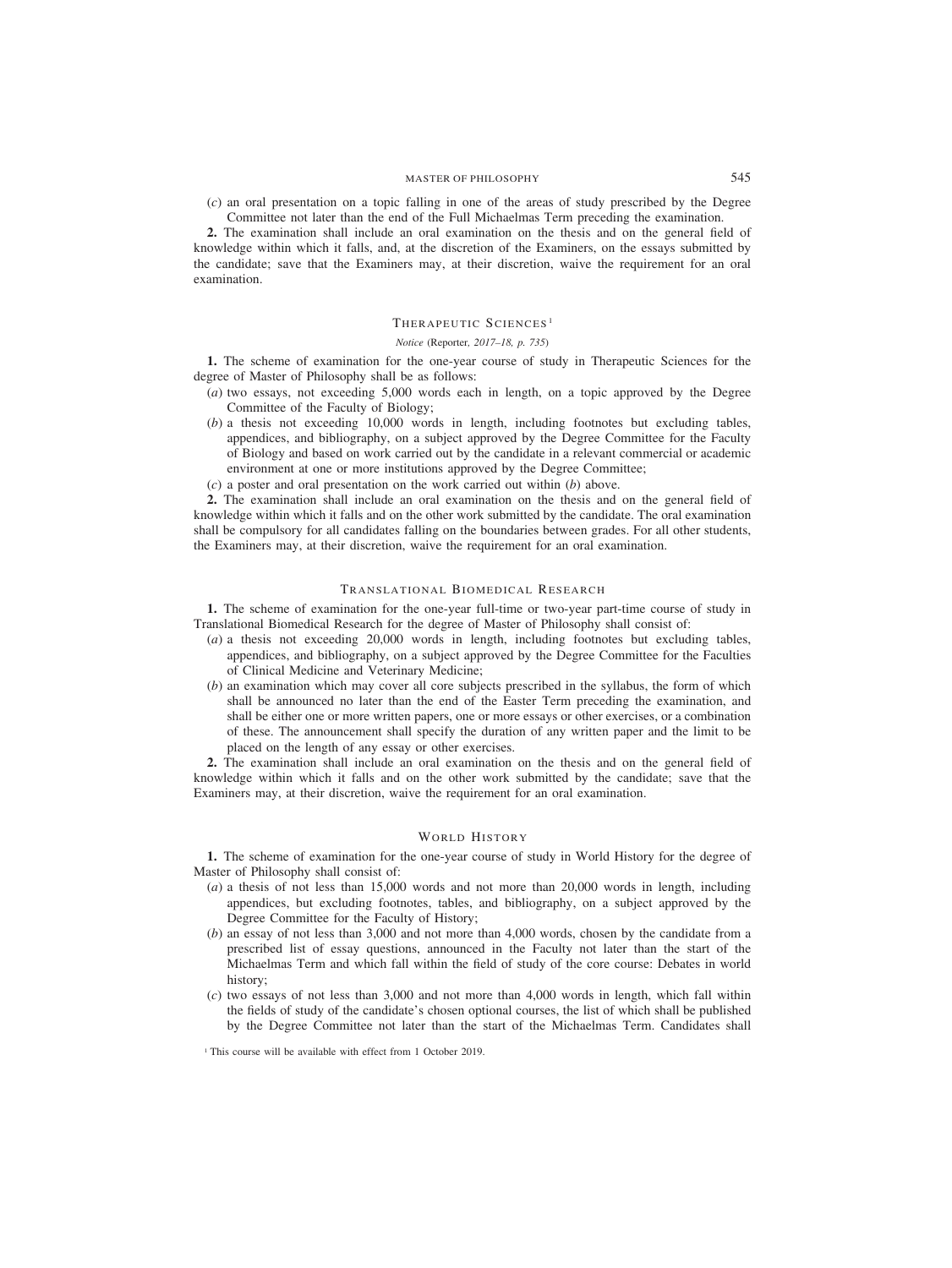choose essay questions from a prescribed list, announced in the Faculty not later than the start of the term in which the option shall be offered.

**2.** At the discretion of the Examiners the examination may include an oral examination on the thesis and on the general field of knowledge within which it falls.

**3.** In order to proceed to the examination, candidates must satisfactorily complete the following, as prescribed by the Degree Committee:

- (*a*) a dissertation proposal essay of not more than 2,000 words in length related to the field of study chosen by the candidate and approved by the Degree Committee under Regulation  $1(a)$ ;
- (*b*) a presentation on the subject of the candidate's thesis;
- (*c*) language training in a language offered by the University Language Centre and relevant to the subject of research as agreed by the Director of the Master of Philosophy programme.

# MASTER OF RESEARCH

## *GENERAL REGULATIONS*

#### *Amended by Graces 8 of 10 May and 3 of 27 June 2018*

**1.** The M.Res. Degree shall be awarded for training in research. A subject of such study, together with the programme aims, learning outcomes, and syllabus for the course, and the special regulations for the examination and any subsequent amendments thereof, shall be approved by the General Board on the recommendation of the Faculty Board or other body concerned, after consultation with the appropriate Degree Committee.

Scheme of examination.

**2.** The scheme of examination for the M.Res. Degree shall consist of written work or other exercises and the submission of a thesis (which terms shall include one or more equivalent pieces of extended research work such as an appraisal or a report), as prescribed in the appropriate special regulations for the subject as appended to these regulations. Any such prescribed scheme may require candidates also to take written papers in accordance with arrangements made by the Board of Graduate Studies on the recommendation of the appropriate Degree Committee. The examination for the Degree shall be held before the end of the course, except as provided under Regulation 7, and at such time or times as may be determined by the Degree Committee concerned, subject in the case of written papers to the approval of the General Board<sup>1</sup>. Each written paper shall be of three hours' duration unless prescribed otherwise in the regulations that apply to the examination concerned.

**3.** No student shall be a candidate for the M.Res. Degree on more than one occasion or for the M.Res. Degree and for another University examination in the same term.

**4.** A candidate for the M.Res. Degree shall be a registered Graduate Student who, subject to the provisions of Regulation 5, shall pursue a course of training in research under the direction of a Supervisor appointed by the Degree Committee concerned and shall comply with any special conditions that the Degree Committee or the Board may lay down in a particular case. The course shall extend over one academical year. Students are required to attend in all three terms of the year, beginning from the date announced by the Degree Committee for the start of lectures, classes, or other formal instruction.

**5.** The Board of Graduate Studies, after considering a recommendation by the Degree Committee concerned,

- (*a*) may allow a candidate for the M.Res. Degree to spend up to one term working under supervision outside the University under conditions approved by the Degree Committee;
- (*b*) may allow a candidate for the M.Res. Degree on account of illness or other sufficient cause to intermit his or her course of study for one or more terms, which terms shall not count for any purpose of these regulations except as provided in Regulation 7 of the general regulations for admission as a Graduate Student.

Every application for dispensation under sub-paragraphs (*a*)–(*b*) shall be made to the Secretary of the Board of Graduate Studies and shall be accompanied by an opinion from the applicant's Supervisor.

**6.** Details of each candidate's examination entry (including the candidate's choice of written papers or other exercises, as appropriate, and the proposed subject of the thesis and subsequent corrections thereof), shall be submitted by the candidate to the Secretary of the Degree Committee concerned, and

<sup>1</sup> The General Board has delegated authority to the Examination and Assessment Committee.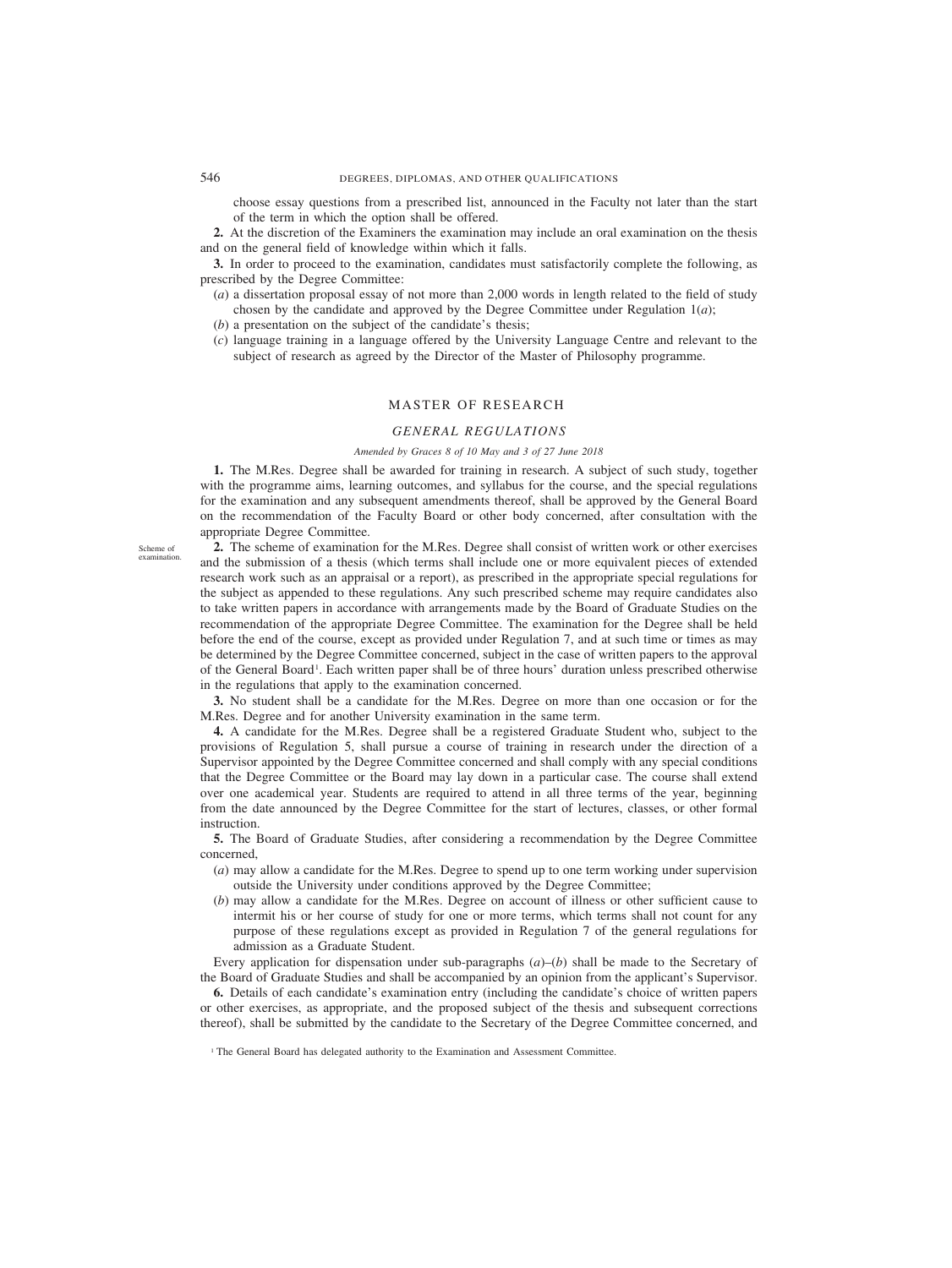| <i>Entries to be</i>                                                                                   | Details of              |                                     | Title of           |  |
|--------------------------------------------------------------------------------------------------------|-------------------------|-------------------------------------|--------------------|--|
| submitted                                                                                              | written papers etc.     | Corrections                         | <i>thesis etc.</i> |  |
| By candidates to                                                                                       | By end of Full          |                                     | By division of     |  |
| Secretaries of Degree                                                                                  | Michaelmas Term         |                                     | Lent Term          |  |
| Committees                                                                                             |                         |                                     |                    |  |
| By Secretaries of Degree                                                                               | By end of               | By end of third week By end of Lent |                    |  |
| Committees to Board of                                                                                 | Michaelmas Term         | of Full Lent Term                   | Term               |  |
| Graduate Studies                                                                                       |                         |                                     |                    |  |
| By Board of Graduate                                                                                   | By end of first week of | By division of Lent                 |                    |  |
| Studies to Registrary                                                                                  | <b>Full Lent Term</b>   | Term                                |                    |  |
| Lists of candidates for each examination shall be circulated by the Registrary to Colleges as follows: |                         |                                     |                    |  |

by the latter to the Secretary of the Board of Graduate Studies, who shall transmit them to the Registrary in accordance with the following timetable:

Lists of candidates for each examination shall be circulated by the Registrary to Colleges as follows: List of entries:<br>
By the end of the second week of Full Lent Term.<br>
Final list of entries:<br>
Not less than four weeks before the beginning of the Not less than four weeks before the beginning of the examination concerned.

**7.** Each candidate shall submit two copies of the thesis in accordance with detailed arrangements Thesis. approved by the Board, so as to arrive by a date which shall be determined by the Degree Committee, and which shall not be later than the last day of August in the academical year of the course, provided that a candidate may be permitted to submit her or his thesis at such later date as may be determined by the Degree Committee. In special circumstances the Degree Committee may allow a candidate to submit only one copy of the thesis. The Examiners and the Degree Committee may take into consideration any work published by the candidate which is submitted with the thesis.

**8.** In submitting a thesis a candidate shall state, generally in a preface and specifically in notes or in a bibliography, the sources from which information has been derived, the extent to which use has been made of the work of others, and the portions of the thesis which are claimed as original. A thesis shall not be accepted if it is substantially the same as one that the candidate has submitted, or is concurrently submitting, for any other degree, diploma, or similar qualification at any university or similar institution, but a thesis which the candidate has submitted or is concurrently submitting for some other purpose may be accepted. In submitting a thesis the candidate shall declare for what purpose, if any, other than for the M.Res. Degree, the whole or part of it has already been or is concurrently being submitted. The thesis, apart from quotations, shall be written in English.

**9.** Every Supervisor shall send to the Secretary of the Board of Graduate Studies reports on the work of each candidate under his or her charge, in accordance with the provisions of Regulation 8 of the general regulations for admission as a Graduate Student.

10. The Degree Committee concerned shall appoint such number of Examiners and Assessors as Examiners and they shall deem sufficient to conduct the examination for the M.Res. Degree and to report on the Assessors. performance of a candidate. The Examiners and Assessors shall undertake such duties as the Degree Committee may decide.

(*a*) The Degree Committee shall appoint an External Examiner and a Senior Examiner; not later than the end of the Michaelmas Term the Secretary of the Degree Committee shall communicate to the Secretary of the Board of Graduate Studies the name of these Examiners and the names of the other Examiners and Assessors.

(*b*) Each candidate's thesis shall be referred to two Examiners each of whom shall make an independent report thereon. The special regulations for the examination may provide for an oral examination on the thesis and, if so specified, on the other parts of the examination. When the oral examination relates to the thesis both Examiners of the thesis shall be among the Examiners present at the oral examination. The Degree Committee in exceptional circumstances may permit the Examiners to conduct the oral examination by video-conference or other remote means. The Examiners participating in the oral examination shall sign a joint certificate of the result, including any marks assigned thereto, of that examination. If the Examiners do not agree in their recommendation, or if for any other reason the Degree Committee need a further opinion or opinions on the merit of the thesis submitted, the Degree Committee may appoint additional Examiners, provided that not more than one additional Examiner may be appointed without the leave of the Board of Graduate Studies. Each additional Examiner so appointed shall make an independent report on the thesis to the Degree Committee.

**11.** If the Degree Committee at a meeting held to consider the reports of the Examiners, approve Approval for the candidate's marks in the written papers or other exercises, the thesis submitted, and her or his degree.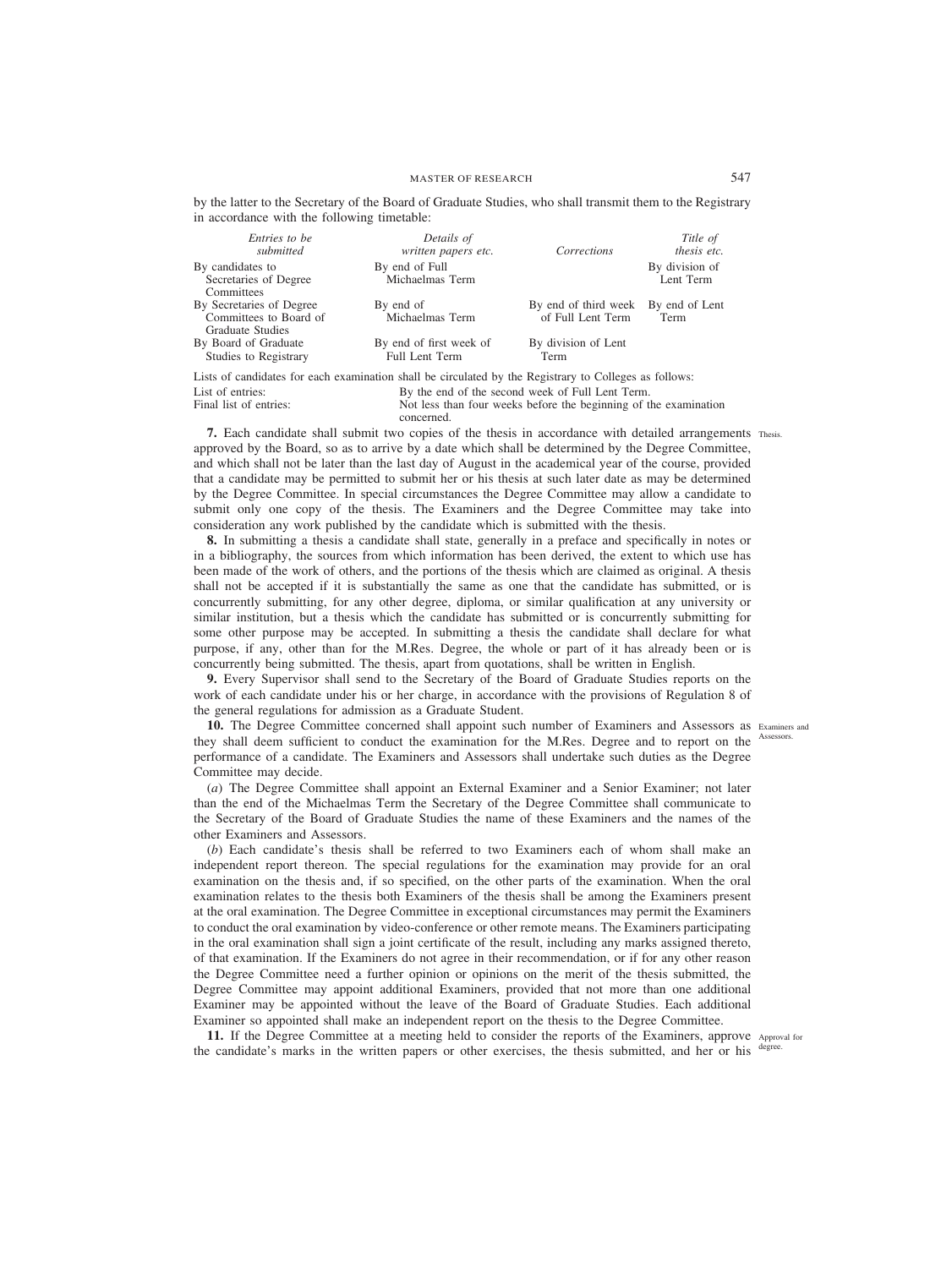# 548 DEGREES, DIPLOMAS, AND OTHER QUALIFICATIONS

performance in the oral examination (where held) as of the requisite standard for the M.Res. Degree and are of the opinion that the degree should be conferred, the Degree Committee shall communicate their resolution to the candidate and to the Secretary of the Board of Graduate Studies who shall publish a notice of the candidate's approval for the award of the degree of Master of Research unless the candidate has requested the removal of her or his name from the published list in accordance with a procedure approved from time to time by the General Board. Distinctive marks may be attached to the names of those candidates who in the opinion of the Examiners deserve special credit.

If not approved for degree

**12.** If the Degree Committee, after consideration of a candidate's marks and the reports of the Examiners in the prescribed examination, are of the opinion that the candidate's work is not of the requisite standard for the degree, the Degree Committee shall communicate their resolution to the candidate and to the Secretary of the Board of Graduate Studies. After such a resolution has been made the student concerned shall not be eligible to take the examination for the degree again.

**13.** Payment of travelling expenses and a subsistence allowance may be claimed by Examiners in accordance with Regulation 14 of the regulations for the Ph.D., M.Sc., and M.Litt. Degrees, and the M.Phil. Degree by dissertation.

**14.** A Graduate Student whose course of study for the M.Res. Degree has included any term needed for the B.A. Degree and who elects to proceed to the B.A. Degree shall not be entitled to proceed to the M.Res. Degree.

# *SPECIAL REGULATIONS*

### BIOLOGICAL SCIENCE

The scheme of examination for the one-year course of study in Biological Science for the degree of Master of Research shall consist of a portfolio of research reports, of not more than 20,000 words in total, exclusive of tables, footnotes, bibliography, and appendices, on a theme and of a form approved and published annually in the Easter Term before the commencement of the course by the Degree Committee for the Faculty of Biology. The Degree Committee shall, at the same time, specify any other exercises which form part of the examination for candidates in particular subjects. The examination shall include an oral examination on the work submitted by the candidate and on the general field of knowledge within which such work falls. The portfolio shall provide evidence to satisfy the Examiners that a candidate can design and carry out an original investigation, assess and interpret the results obtained, and place the work in the wider perspective of the subject.

#### CANCER BIOLOGY

The scheme of examination for the one-year full-time course of study in Cancer Biology for the degree of Master of Research shall consist of the following:

- (*a*) a portfolio of research reports, of not more than 20,000 words in total, exclusive of tables, footnotes, bibliography, and appendices, on a theme and of a form approved and published annually in the Easter Term before the commencement of the course by the Degree Committee for the Faculties of Clinical Medicine and Veterinary Medicine. The portfolio shall provide evidence to satisfy the Examiners that a candidate can design and carry out an original investigation, assess and interpret the results obtained, and place the work in the wider perspective of the subject;
- (*b*) an oral examination on the work submitted by the candidate and on the general field of knowledge within which such work falls.

# FUTURE INFRASTRUCTURE AND BUILT ENVIRONMENT

**1.** The scheme of examination for the one-year course of study in Future Infrastructure and Built Environment for the degree of Master of Research shall consist of:

(*a*) six modules selected from a list of mandatory and optional modules published by the Degree Committee for the Faculty of Engineering not later than the end of the Easter Term of the academical year preceding that in which the examination is to be held; each module shall be examined either by a written paper, or by coursework, or by a combination of the two;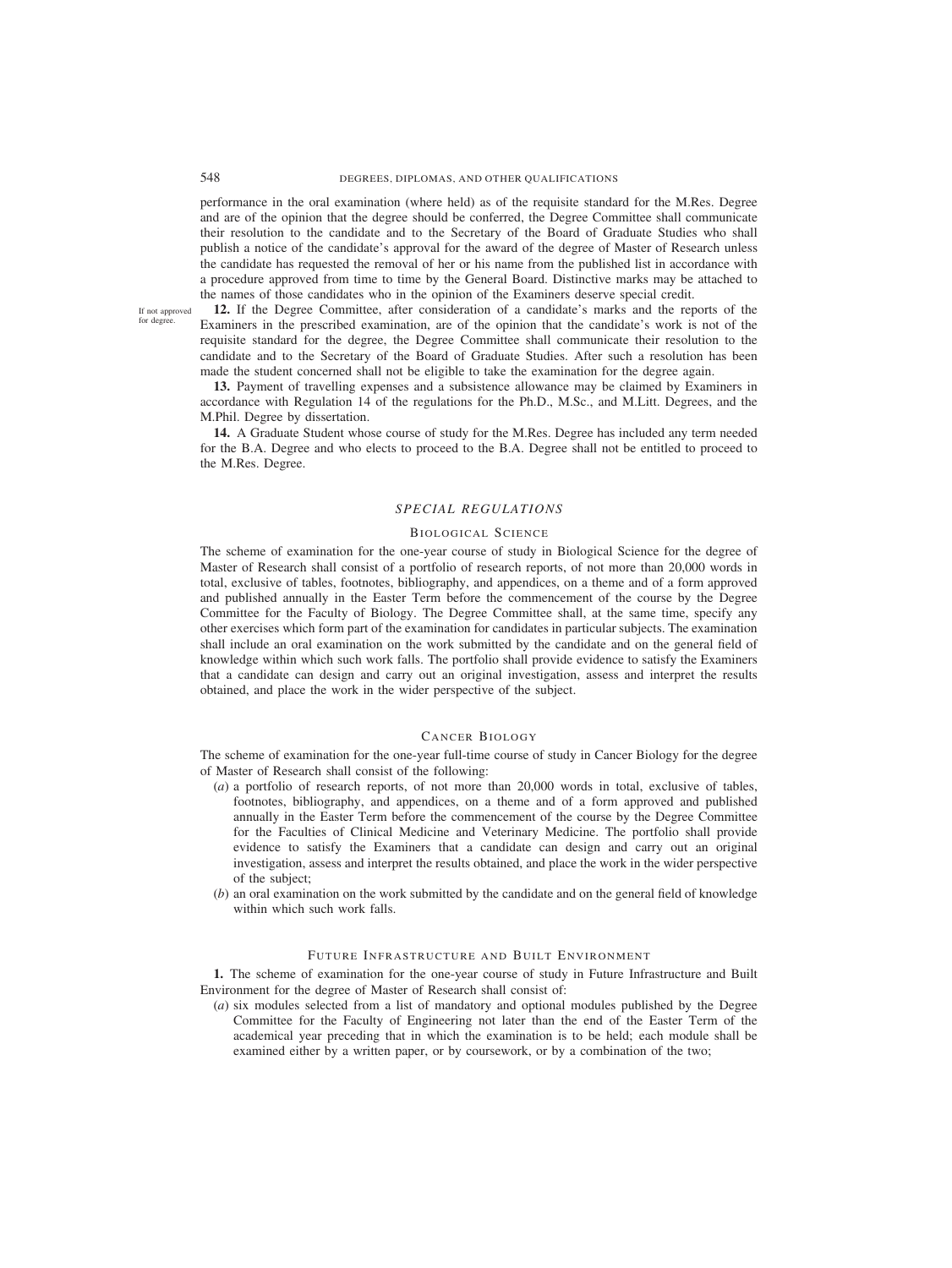- (*b*) three reports one of up to 2,000 words; one of up to 3,000 words; one of up to 5,000 words – on projects approved by the Degree Committee; words counts are inclusive of diagrams and footnotes, but exclude bibliography and appendices;
- (*c*) a thesis, of no more than 12,000 words in length, including diagrams and footnotes, but excluding bibliography and appendices, on a subject approved by the Degree Committee; its assessment shall include an oral presentation of the project work on which the thesis is based.

**2.** The Degree Committee shall have the power to give notice of additional modules not later than the end of the Michaelmas Term of the academical year of the examination.

**3.** The examination may include, at the discretion of the Examiners, an oral examination on the reports and on the general field of knowledge within which they fall, and on the other work submitted by the candidate under Regulation 1.

## GAS TURBINE AERODYNAMICS

**1.** The scheme of examination for the one-year course of study in Gas Turbine Aerodynamics for the degree of Master of Research shall consist of:

- (*a*) six modules selected from a list of mandatory and optional modules published by the Degree Committee for the Faculty of Engineering not later than the end of the Easter Term of the academical year preceding that in which the examination is to be held;
- (*b*) three mini-projects on topics approved by the Degree Committee to be assessed in such manner as the Degree Committee shall determine; the Degree Committee shall announce the form of assessment not later than the end of the Michaelmas Term of the academical year in which the examination takes place;
- (*c*) the completion of two industry courses held outside Cambridge and assessed by attendance and participation in exercises during site visits;
- (*d*) a thesis, of no more than 12,000 words in length, including diagrams and footnotes, but excluding bibliography and appendices, on a subject approved by the Degree Committee.

**2.** Students who have taken papers from Part IIB of the Engineering Tripos prior to starting the course may, with the permission of the Degree Committee, substitute one elective module under Regulation 1(*a*) above for a technical report on an extension of one of those papers.

**3.** The Degree Committee shall have the power to give notice of additional modules not later than the end of the Michaelmas Term of the academical year of the examination.

**4.** The examination may include, at the discretion of the Examiners, an oral examination on the reports and on the general field of knowledge within which they fall, and on the other work submitted by the candidate under Regulation 1.

# GRAPHENE TECHNOLOGY

**1.** The scheme of examination for the one-year course of study in Graphene Technology for the degree of Master of Research shall consist of:

- (*a*) six modules, assessed by written examination, given on a list of mandatory modules published by the Degree Committee for the Faculty of Engineering not later than the end of the Easter Term of the academical year preceding that in which the examination is to be held; if a candidate has been examined on any of the mandatory modules as part of a previous degree, the Degree Committee shall announce by notice, not later than the end of the Michaelmas Term of the academical year of the examination, additional modules it deems to be equivalent which may be taken by such a candidate;
- (*b*) six research skills sessions each evaluated through a coursework exercise of up to 2,000 words in length, including diagrams and footnotes, but excluding bibliography and appendices;
- (*c*) two reports, each of not more than 8,000 words in length, including diagrams and footnotes, but excluding bibliography and appendices, on projects approved by the Degree Committee.

**2.** The Degree Committee shall have the power to give notice of additional modules not later than the end of the Michaelmas Term of the academical year of the examination.

**3.** The examination may include, at the discretion of the Examiners, an oral examination on the reports and on the general field of knowledge within which they fall, and on the other work submitted by the candidate under Regulation 1.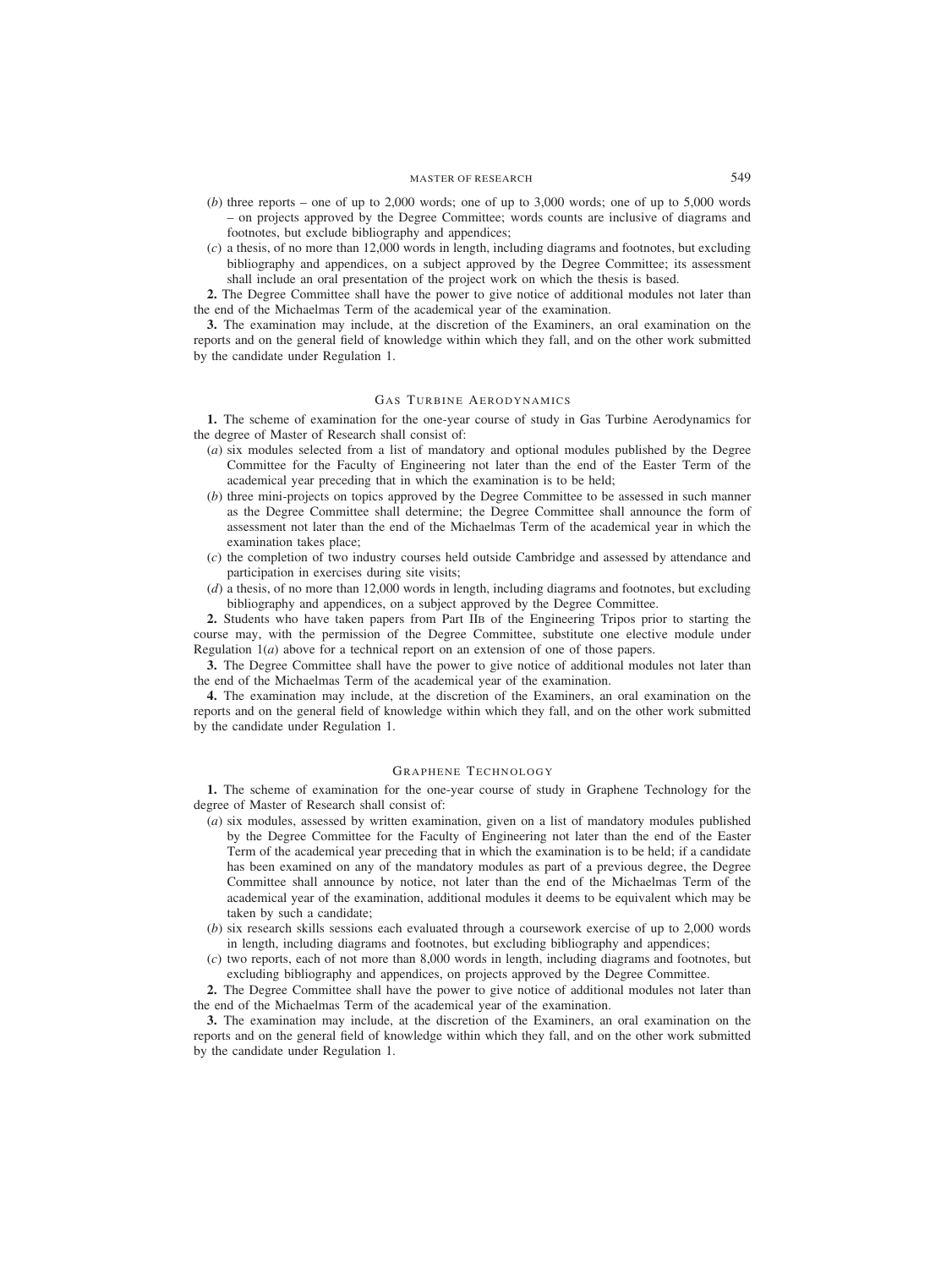# 550 DEGREES, DIPLOMAS, AND OTHER QUALIFICATIONS

## INTEGRATED PHOTONIC AND ELECTRONIC SYSTEMS

**1.** The scheme of examination for the one-year course of study in Integrated Photonic and Electronic Systems for the degree of Master of Research shall consist of:

- (*a*) at least five modules selected from a list of mandatory and optional modules published by the Degree Committee for the Faculty of Engineering not later than the end of the Easter Term of the academical year preceding that in which the examination is to be held;
- (*b*) two reports, each of not more than 10,000 words in length, including diagrams and footnotes, but excluding bibliography and appendices, on projects approved by the Degree Committee; the assessment of the first report shall include an oral presentation of the project work on which the report is based.

**2.** In publishing the list of modules and additional modules the Degree Committee shall announce the form of examination for each module, which shall be either a written paper, or one or more pieces of coursework or other exercises, or a combination of these, and shall specify the duration of any written paper and the limit to be placed on the length of any piece of coursework or other exercise. The Degree Committee shall have the power to give notice of additional optional modules not later than the end of the Michaelmas Term of the academical year of the examination.

**3.** The examination may include, at the discretion of the Examiners, an oral examination on the reports and on the general field of knowledge within which they fall, and on the other work submitted by the candidate under Regulation 1.

## MANAGEMENT STUDIES

### *Amended by Notice (*Reporter*, 2017–18, p. 582)*

**1.** The scheme of examination for the one-year course of study in Management Studies for the degree of Master of Research shall consist of:

(*a*) a thesis of not more than 16,000 words in length, including diagrams and footnotes, but excluding bibliography and appendices on projects approved by the Degree Committee for the Faculty of Business and Management;

#### *and*

(*b*) [six modules] (five or more modules)<sup>1</sup> selected from a list of mandatory and optional modules published by the Degree Committee not later than the end of the Michaelmas Term next preceding the examination.

**2.** In publishing the list of modules the Degree Committee shall announce the form of examination for each module, which shall be either a written paper, or one or more essays or other exercises, or a combination of these, and shall specify the duration of any written paper and the limit to be placed on the length of any essay or other exercise.

**3.** The examination may include, at the discretion of the Examiners, an oral examination on the thesis and on the general field of knowledge within which it falls, and on other work submitted by the candidate under Regulation 1.

## MATHEMATICAL GENOMICS AND MEDICINE

**1.** The scheme of examination for the one-year course of study in Mathematical Genomics and Medicine for the degree of Master of Research shall consist of:

- (*a*) six modules, each assessed by a written report of no more than 1,000 words in total, exclusive of tables, footnotes, bibliography, and appendices;
- (*b*) two research reports, each of not more than 6,000 words in total, exclusive of tables, footnotes, bibliography, and appendices, on a theme and of a form approved by the Degree Committee for the Faculty of Mathematics. The assessment of both reports shall include an oral presentation of the project work on which the report is based;
- (*c*) a log-book of training activities undertaken during the course.

**2.** The module reports, research reports, oral presentation, and log-book shall provide evidence to satisfy the Examiners that a candidate can carry out original investigations, assess and interpret the results obtained, and place the work in the wider perspective of the subject.

<sup>&</sup>lt;sup>1</sup> The entry in angular brackets will replace the entry in square brackets with effect from 1 October 2019.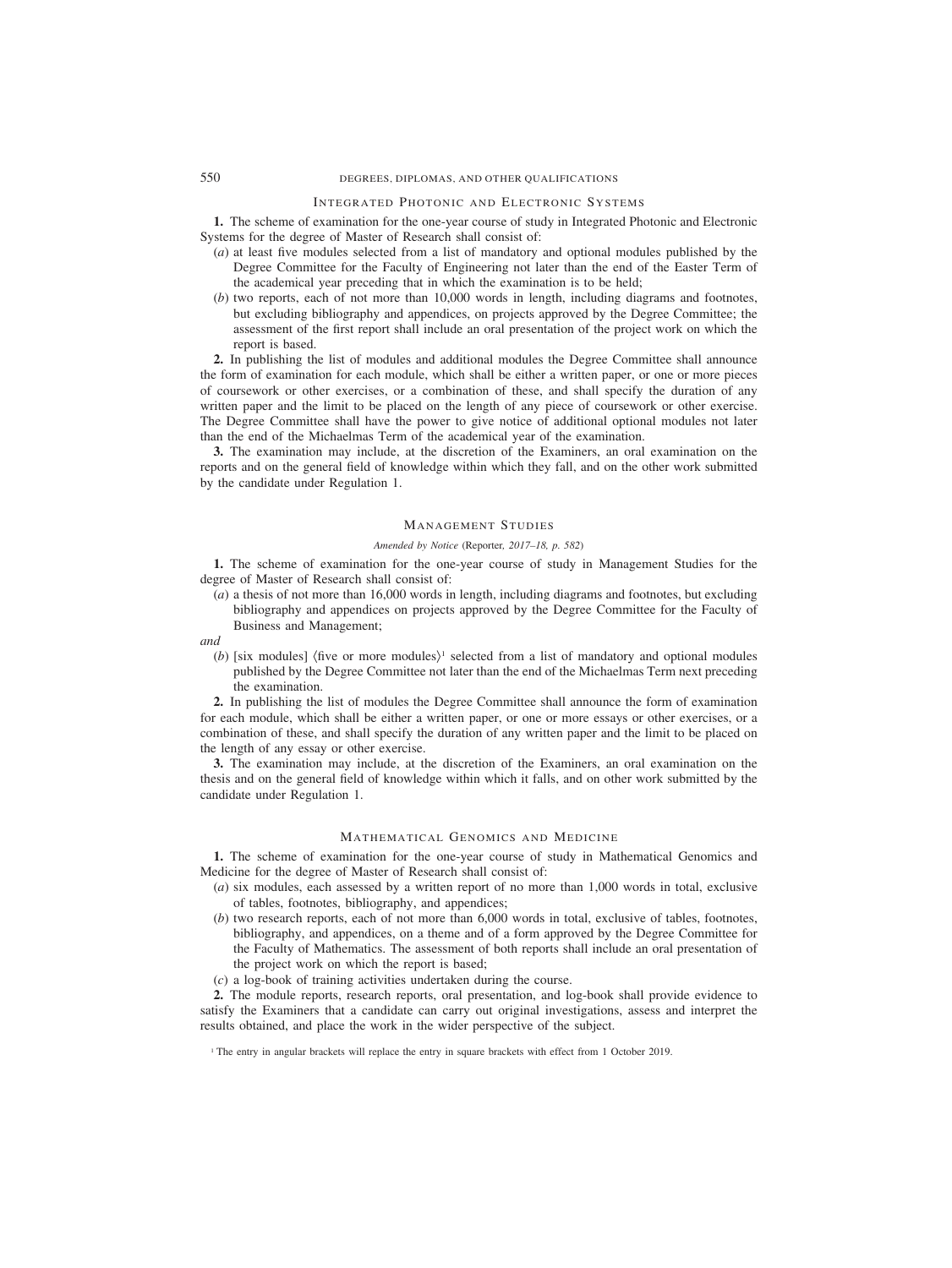## MASTER OF RESEARCH 551

**3.** The examination may include, at the discretion of the Examiners, an oral examination on the work submitted by the candidate and on the general field of knowledge within which such work falls.

#### MEDICAL SCIENCE

The scheme of examination for the one-year course of study in Medical Science for the degree of Master of Research shall consist of a portfolio of research reports, of not more than 20,000 words in total, exclusive of tables, footnotes, bibliography, and appendices, on a theme and of a form approved and published annually in the Easter Term before the commencement of the course by the Degree Committee for the Faculties of Clinical Medicine and Veterinary Medicine. The examination shall include an oral examination on the work submitted by the candidate and on the general field of knowledge within which such work falls. The portfolio shall provide evidence to satisfy the Examiners that a candidate can design and carry out an original investigation, assess and interpret the results obtained, and place the work in the wider perspective of the subject.

## PHYSICAL SCIENCES

**1.** The scheme of examination for the one-year course of study for the Degree of Master of Research in Physical Sciences shall consist of a portfolio of research reports of not more than 20,000 words in total, exclusive of tables, footnotes, bibliography, and appendices, on a theme approved by the Degree Committee for the Faculty concerned and specified in the schedule to these regulations.

**2.** The Degree Committee shall publish before the end of the Easter Term before the commencement of the course requirements for the form of the portfolio of research reports, and any other exercises which shall form part of the examination for candidates in the theme concerned. The Degree Committee may publish amendments to these requirements not later than the first day of the Michaelmas Term.

**3.** The examination shall include an oral examination on the work submitted by the candidate and on the general field of knowledge within which such work falls.

**4.** The portfolio shall provide evidence to satisfy the Examiners that a candidate can design and carry out an original investigation, assess and interpret the results obtained, and place the work in the wider perspective of the subject.

#### *SCHEDULE*

Nanoscience and Nanotechnology

# SENSOR TECHNOLOGIES AND APPLICATIONS

**1.** The scheme of examination for the one-year course of study in Sensor Technologies and Applications for the degree of Master of Research shall consist of:

- (*a*) at least six modules selected from a list of mandatory and optional modules published by the Degree Committee for the Faculty of Engineering not later than the end of the Easter Term of the academical year preceding that in which the examination is to be held; *and*
- (*b*) two reports, each of not more than 7,000 words in length, including diagrams and footnotes but excluding bibliography and appendices, on projects approved by the Degree Committee.

**2.** In publishing the list of modules and additional modules the Degree Committee shall announce the form of examination for each module, which shall be either a written paper, or one or more pieces of coursework or other exercises, or a combination of these, and shall specify the duration of any written paper and the limit to be placed on the length of any piece of coursework or other exercise. The Degree Committee shall have the power to give notice of additional optional modules not later than the end of the Michaelmas Term of the academical year of the examination.

**3.** The examination may include, at the discretion of the Examiners, an oral examination on the reports and on the general field of knowledge within which they fall, and on the other work submitted by the candidate under Regulation 1.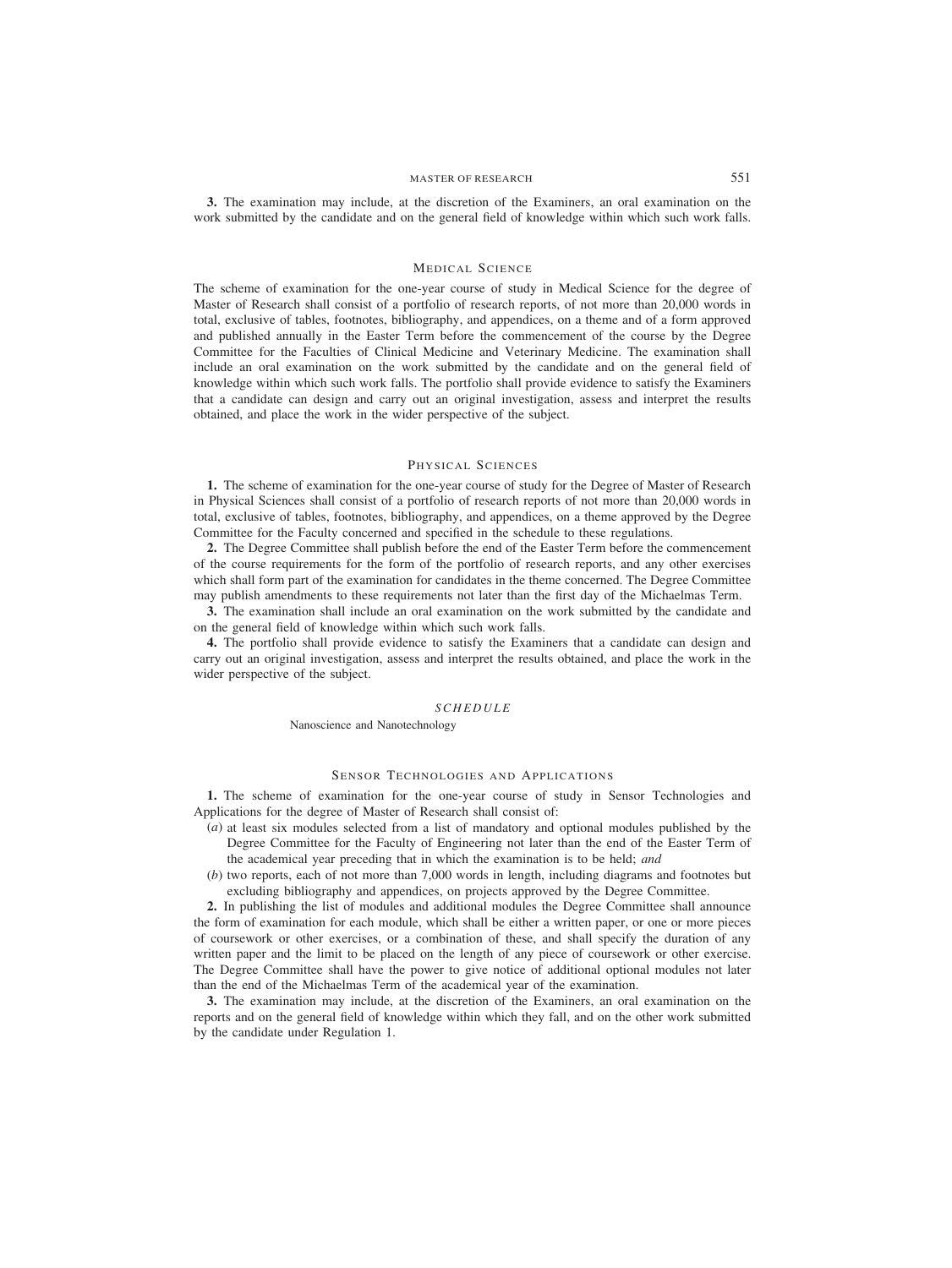# 552 DEGREES, DIPLOMAS, AND OTHER QUALIFICATIONS

### SOCIAL ANTHROPOLOGY

#### *Amended by Notice (*Reporter*, 2017–18, p. 286)*

**1.** The scheme of examination for the one-year course of study in Social Anthropology for the degree of Master of Research shall consist of:

- (*a*) two essays, each of not more than 4,000 words in length, on subjects of Social Anthropology chosen by the candidate, subject to the approval of the Head of the Department of Social Anthropology, from a list announced by the Degree Committee for the Departments of Archaeology, Social Anthropology, and Sociology;
- (*b*) one essay of not more than 4,000 words in length and one work-book of assessment of materials on research methods on topics announced by the Degree Committee;
- (*c*) a thesis of not more than 15,000 words in length, including footnotes, but excluding tables, appendices, and bibliography, on a subject approved by the Degree Committee.

**2.** The examination may include, at the discretion of the Examiners, an oral examination on the thesis and on the general field of knowledge within which it falls.

### ULTRA PRECISION ENGINEERING

**1.** The scheme of examination for the one-year course of study in Ultra Precision Engineering for the degree of Master of Research shall consist of:

- (*a*) five modules selected from a list of mandatory modules published by the Degree Committee for the Faculty of Engineering not later than the end of the Easter Term of the academical year preceding that in which the examination is to be held;
- (*b*) eight laboratory classes, each assessed by coursework exercises of up to 2,000 words in length;
- (*c*) two reports on projects approved by the Degree Committee. The first report will be of up to 6,000 words in length, and its assessment shall include an oral presentation of the project work on which the report is based. The second report will be of up to 15,000 words in length, and its assessment shall include an oral examination. These word limits include diagrams and footnotes, but exclude bibliography and appendices.

**2.** In publishing the list of modules the Degree Committee shall announce the form of examination for each module, which shall be either a written paper, or one or more pieces of coursework or other exercises, or a combination of these, and shall specify the duration of any written paper and the limit to be placed on the length of any piece of coursework or other exercise. The Degree Committee shall have the power to give notice of additional modules not later than the end of the Michaelmas Term of the academical year of the examination.

**3.** The examination may include, at the discretion of the Examiners, an oral examination on the reports and on the general field of knowledge within which they fall, and on the other work submitted by the candidate under Regulation 1.

# DOCTOR OF SCIENCE AND DOCTOR OF LETTERS

### *Amended by Grace 8 of 10 May 2018*

**1.** In order to qualify for the degree of Doctor of Science or Doctor of Letters a candidate shall be required to give proof of distinction by some original contribution to the advancement of science or of learning.

**2.** Any person may be a candidate for the degree of Doctor of Science or Doctor of Letters who is a graduate of the University and who

- *either* (*a*) is of not less than eight years' standing from admission to his or her first degree of the University,
- *or* (*b*) is of not less than eight years' standing from admission to his or her first degree of some other university and has been admitted (i) to some office in the University or to a Headship or a Fellowship of a College, and (ii) to the degree of Master of Arts under Statute B II 2 or to a degree of the University by incorporation.

**3.** A candidate for the degree shall apply in writing to the Secretary of the Board of Graduate Studies, specifying the published works on which his or her claim to the degree is based, providing a summary in not more than 500 words of the field of research covered by these works, and naming the

Standing of candidate

Method of application.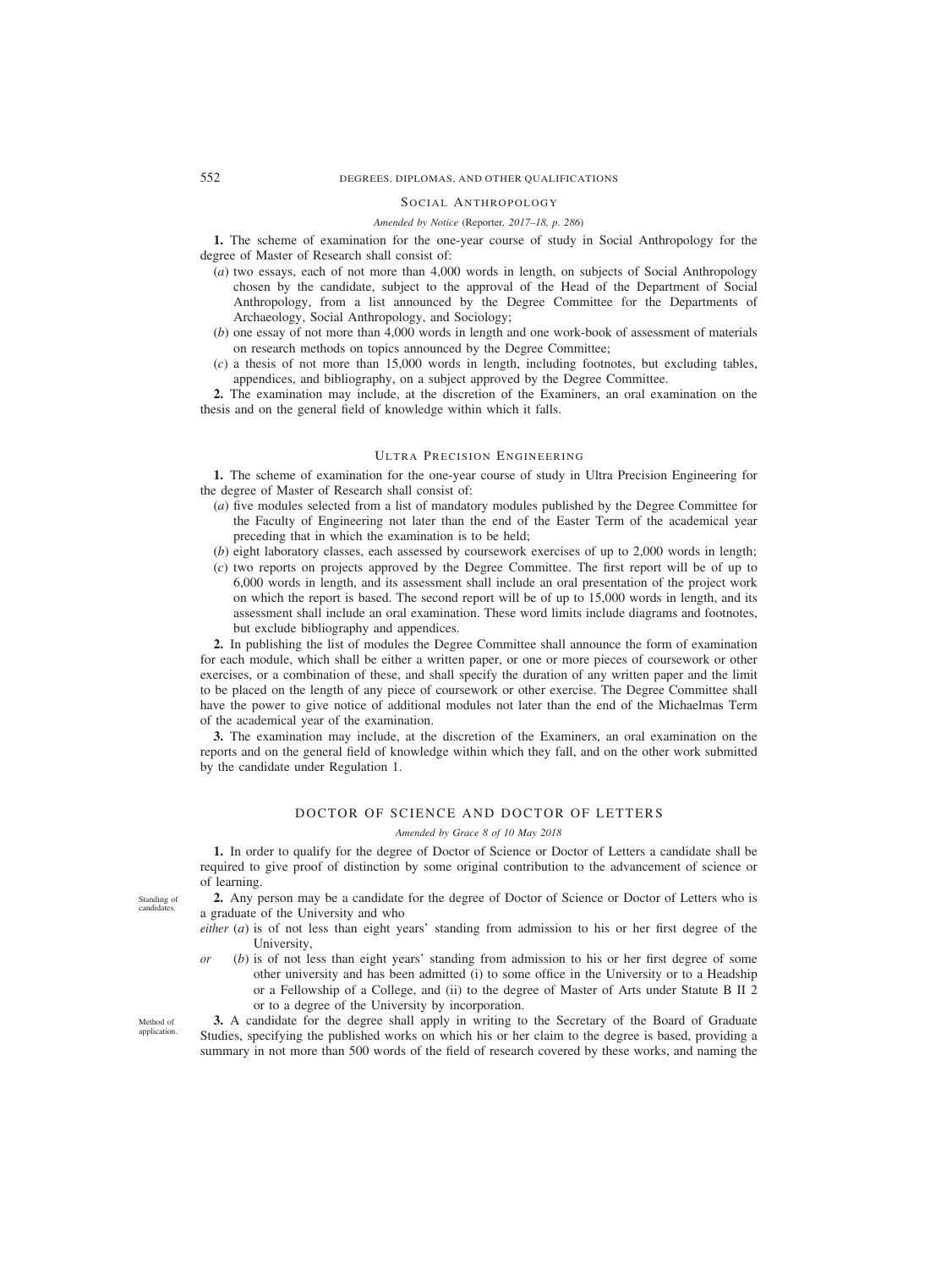Faculty or other approved institution within whose scope the works fall. A candidate shall send with the application a fee of £582 for the Chest, and two copies of each of the works specified, provided that the Board of Graduate Studies may, subject to the concurrence of the Degree Committee concerned, allow a candidate to submit only one copy. All the works submitted shall, apart from quotations, be written in English unless in a particular case the Degree Committee concerned have allowed a candidate to submit material in some other language.

**4.** Each application shall be forwarded by the Secretary of the Board of Graduate Studies to the Preliminary Degree Committee concerned, who shall give preliminary consideration to the application and shall determine whether the works submitted constitute *prima facie* a qualification for the degree; the Committee may appoint an Assessor to assist them in the matter.

**5.** If the Committee decide that the works submitted do not constitute *prima facie* a qualification for the degree, a resolution of the Committee to that effect, with the names of those present and voting on either side, shall be communicated to the Secretary of the Board of Graduate Studies, who shall communicate the decision to the candidate. In such a case £510 out of the fee of £582 paid by the candidate under Regulation 3 shall be returned.

**6.** If the Committee decide that the works submitted do constitute *prima facie* a qualification for References. the degree, they shall appoint not less than two persons to act as Referees. Each Referee shall submit an independent written report on the works specified in the candidate's application; these reports shall be treated as confidential documents.

**7.** If after considering the reports of the Referees the Degree Committee are satisfied that the candidate's work is of the requisite standard for the degree, a resolution of the Committee to that effect, with the names of those present and voting on either side, shall be communicated to the Board of Graduate Studies together with the reports of the Referees.

**8.** If the Board of Graduate Studies after receiving such a communication resolve that the degree Approval for should be conferred, the Secretary of the Board of Graduate Studies shall publish the name of the degree. candidate as approved for the degree of Doctor of Science or Doctor of Letters, as the case may be unless the candidate has requested the removal of her or his name from the published list in accordance with a procedure approved from time to time by the General Board. Such a resolution shall not be valid unless passed with the concurrence of the votes, cast at a meeting, of five members of the Board.

**9.** If after considering the reports of the Referees the Degree Committee are of the opinion that the candidate's work is not of the requisite standard for the degree, a resolution of the Committee to that effect, with the names of those present and voting on either side, shall be communicated to the Board of Graduate Studies together with the reports of the Referees. The Secretary of the Board shall communicate this decision to the candidate.

10. No candidate for a degree shall be present at the deliberations either of the Committee or of the Candidate not Board of Graduate Studies respecting his or her own case. to be present.

11. Each Referee shall receive a fee of £175. An Assessor appointed under Regulation 4 shall Payments. receive a fee of £42. If an Assessor is subsequently appointed a Referee the fee of £42 shall form part of the fee of £175 due to him or her as a Referee. The Board of Graduate Studies may approve the payment of reasonable expenses incurred by Referees in the execution of their duties.

**12.** No fee shall be payable on admission to the degree.

# MASTER OF STUDIES

### *GENERAL REGULATIONS*

# *Amended by Grace 8 of 10 May 2018 and Notice (*Reporter*, 2017–18, p. 161)*

**1.** The M.St. Degree shall be awarded for postgraduate study. A subject of such study, and the M.St. Degree. special regulations for each subject, shall be approved by the General Board on the recommendation of the Faculty Board or other body concerned, after consultation with the appropriate Degree Committee, and after submission to, and approval by, the Strategic Committee of the Institute of Continuing Education.

2. Applications for admission to a course of study leading to the M.St. Degree shall be sent to the Application for Director of Continuing Education. The Director shall communicate each application for admission to the Secretary of the Degree Committee concerned with the applicant's proposed course, having first ascertained that appropriate accommodation, if required, is available in a laboratory or elsewhere. The admission.

consideration.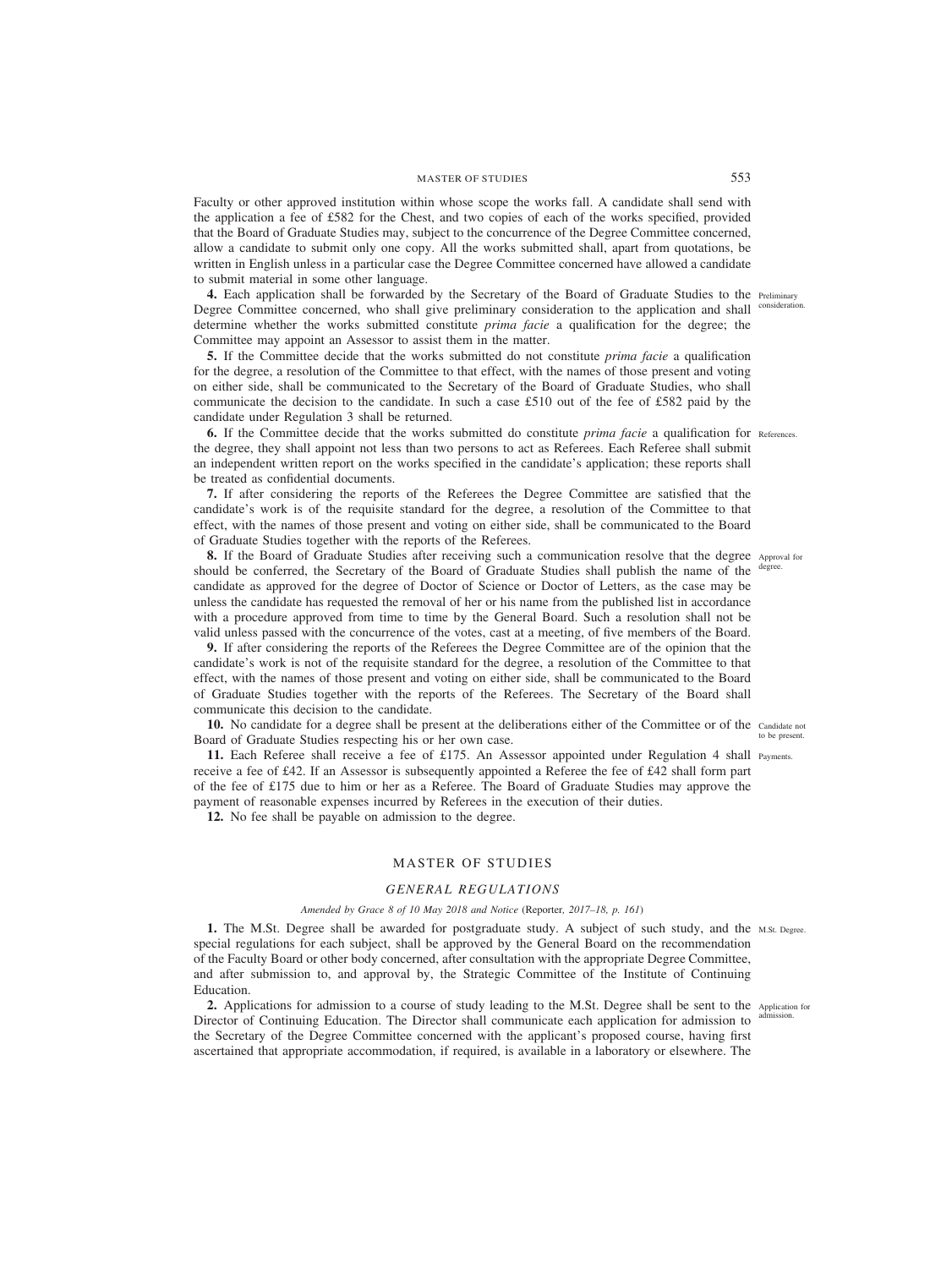Degree Committee shall consider the application and shall communicate their opinion thereon to the Director. If the Degree Committee decline the application it shall fail, and the Director shall so inform the applicant. If the Degree Committee agree to recommend approval of the application, their recommendation shall be considered by the Strategic Committee of the Institute, who shall decide upon the application. Before declining an application recommended by a Degree Committee for approval the Strategic Committee shall give a representative appointed by the Degree Committee an opportunity of explaining the Committee's reasons for their recommendation.

**3.** Any person may be approved for admission to a course leading to the M.St. Degree who has satisfied the Strategic Committee of the Institute, and the relevant Degree Committee that by reason of previous study he or she is qualified to engage in postgraduate work for the degree. The Strategic Committee shall determine the conditions, if any, of each applicant's admission and shall assign to him or her a date of commencement of candidature. The Director of Continuing Education shall maintain a register of persons who have been approved as candidates for the M.St. Degree; when an applicant has been approved for admission, his or her name shall be entered on the Register. No student shall be a candidate for the M.St. Degree on more than one occasion.

**4.** A candidate for the M.St. Degree shall pursue an approved course of postgraduate study over a period of two years, save that the Strategic Committee of the Institute of Continuing Education, on the recommendation of the Degree Committee concerned, shall have the power to extend the period of study in exceptional circumstances.

**5.** After considering a recommendation by the Degree Committee concerned, the Strategic Committee may allow a candidate for the degree on account of illness or other sufficient cause to intermit his or her course of study for such period as they may think fit.

**6.** For each course unit the Degree Committee concerned shall appoint a Supervisor for every student. Each Supervisor shall send to the Director of Continuing Education, at such intervals as may be specified by the Strategic Committee, a written report on the work of each student who is studying for the M.St. Degree under his or her direction; such reports shall be communicated to the Degree Committee concerned, to the Board of Graduate Studies, and to the student's Tutor.

**7.** A student who is registered as a candidate for the M.St. Degree shall not be admitted as a candidate for any University Studentship, Scholarship, Exhibition, Prize, Medal, or other such award, which is open only to undergraduates. For the purpose of any regulation which governs the standing of candidates for any other emolument, a candidate for the M.St. Degree who is not a graduate of the University shall be deemed to have kept by residence the nine terms next preceding the first term of his or her candidature for the M.St. Degree.

**8.** While following a course of study leading to an examination for the M.St. Degree, a student shall pay the appropriate University Composition Fee for each year of such study.

**9.** The examination for the M.St. Degree shall include

(*a*) the submission of a thesis, of such length as shall be prescribed in the appropriate special regulations for the subject as appended to these regulations;

#### *and*

(*b*) *either* (i) written examination papers *or* (ii) the submission of essays, project reports, or other exercises, *or* (iii) any combination of these, as prescribed in the special regulations.

The special regulations for the subject may make provision for the Degree Committee to award a Postgraduate Diploma or Postgraduate Certificate to candidates who do not complete the full requirements for the Degree.

At the discretion of the Examiners the examination may include an oral examination on the thesis and on the general field of knowledge within which it falls as prescribed in the appropriate special regulations. Each candidate shall submit two copies of his or her thesis accompanied by two copies of a summary in accordance with detailed arrangements approved by the Strategic Committee of the Institute. In special circumstances the Degree Committee concerned may allow a candidate to submit only one copy of the thesis.

**10.** In submitting a thesis a candidate shall state, generally in a preface and specifically in notes or in a bibliography, the sources from which information has been derived, the extent to which use has been made of the work of others, and the portions of the thesis which are claimed as original.

A thesis shall not be accepted that is substantially the same as one that the candidate has submitted, or is concurrently submitting, for any other degree, diploma, or similar qualification at any university or similar institution, but they may accept a thesis which the candidate has submitted or is concurrently

Approved course.

Intermission.

Supervisors.

Prizes or Scholarships.

Fees.

Examination.

Submission of thesis.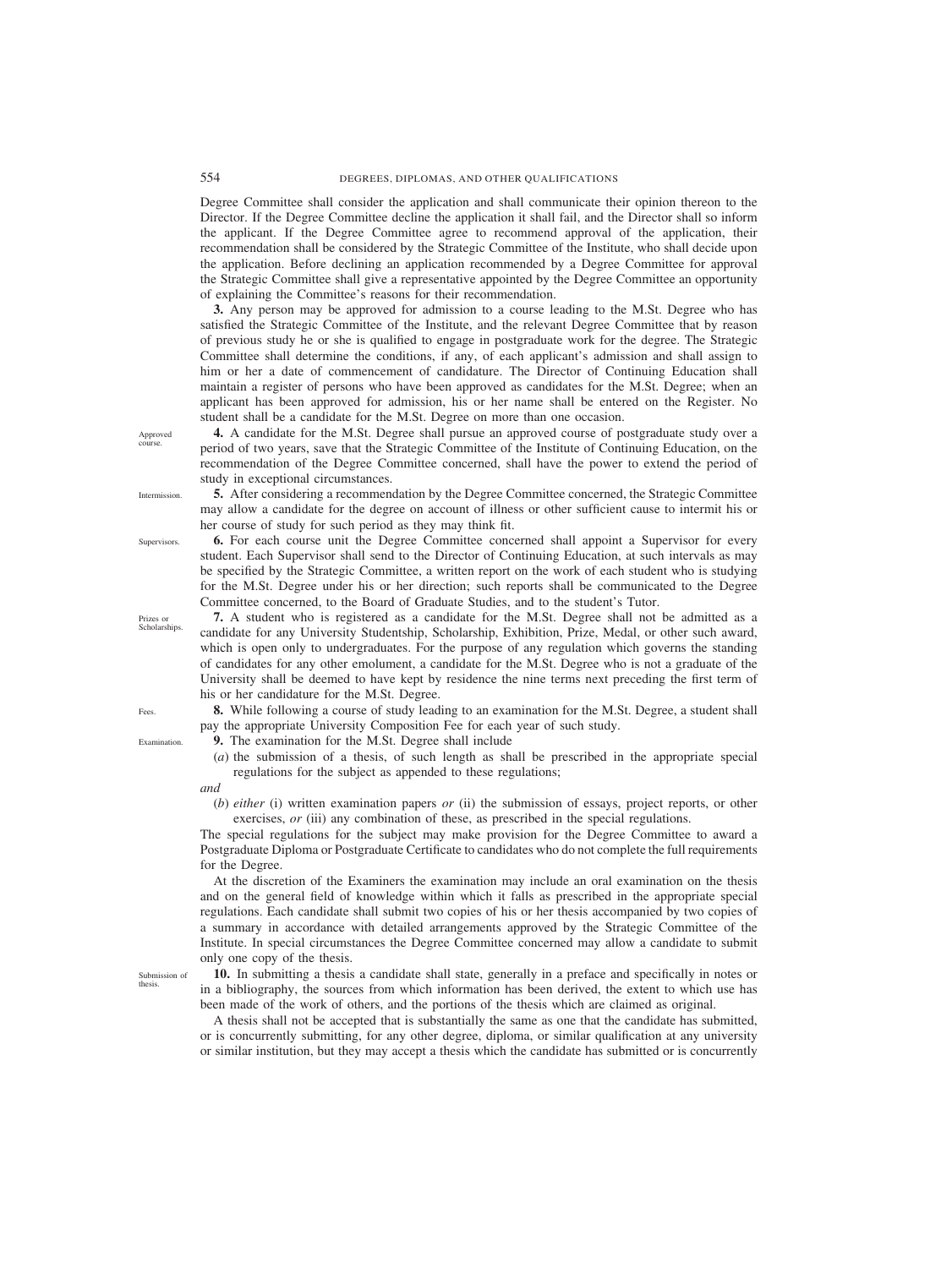# MASTER OF STUDIES 555

submitting for some other purpose. In submitting a thesis the candidate shall declare for what purpose, if any, other than for the M.St. Degree, the whole or part of it has already been or is concurrently being submitted. The thesis, apart from quotations, shall be written in English.

11. The Degree Committee concerned shall appoint such number of Examiners and Assessors as Examiners and they shall deem sufficient to conduct the examination. The Assessors shall undertake such duties as Assessors. the Degree Committee may decide. The Secretary of the Degree Committee shall communicate to the Director of Continuing Education the name of the Senior Examiner and the names of the Examiners and Assessors.

**12**. Each candidate's thesis shall be referred by the Degree Committee to two of the Examiners, each of whom shall make an independent report thereon to the Degree Committee. Where the examination includes an oral examination, the two Examiners shall both be present at the oral examination, and shall sign a joint certificate of the result of that examination. The Degree Committee in exceptional circumstances may permit the Examiners to conduct the oral examination by videoconference or other remote means. If the Examiners do not agree in their recommendations, or if for any other reason the Degree Committee need a further opinion on the merit of a candidate's thesis, the Degree Committee may appoint additional Examiners, provided that not more than one additional Examiner shall be appointed without the leave of the Board of Graduate Studies. Each additional Examiner so appointed shall make an independent report on the thesis to the Degree Committee.

13. If the Degree Committee, at a meeting held to consider the reports of the Examiners, approve Approval for the candidate's performance as of the requisite standard for the M.St. Degree and are of the opinion degree. that the degree should be conferred, the Degree Committee shall communicate their resolution to the candidate, to the Strategic Committee of the Institute, and to the Secretary of the Board of Graduate Studies who shall publish a notice of the candidate's approval for the award of the degree of Master of Studies unless the candidate has requested the removal of her or his name from the published list in accordance with a procedure approved from time to time by the General Board. Distinctive marks may be attached to the names of those candidates who in the opinion of the Examiners deserve special credit.

14. If the Degree Committee, after consideration of a candidate's marks and the reports of the Failure. Examiners in the prescribed examination, are of the opinion that the candidate's work is not of the requisite standard for the degree, the Degree Committee shall communicate their resolution to the candidate, to the Secretary of the Board of Graduate Studies, and to the Strategic Committee of the Institute of Continuing Education. That resolution may include award of a Postgraduate Diploma or Postgraduate Certificate under regulation 9, if so permitted under the special regulations for the subject. After such a resolution has been passed, the student shall not be eligible to take the examination for the degree again.

15. If the Tutor of a candidate for the degree supplies the Board of Graduate Studies with satisfactory Allowances for evidence that the candidate has been hindered by illness or other grave cause in preparing for or taking the examination or any part of the examination for the degree, and such representations are received by the Secretary of the Board not later than three months after the date on which the result of the examination was communicated, the Board shall have power, notwithstanding any provision to the contrary in the relevant regulations, illness, etc.

- *either* (*a*) to approve the candidate for the degree or other qualification without further examination, provided that no candidate shall be so approved unless the Degree Committee concerned judge her or him to have performed with credit in a substantial part of the examination,
- *or* (*b*) to allow the candidate to be examined or re-examined under such conditions and at such time as may be determined by the Board after consultation with the Degree Committee concerned.

Representations received after the prescribed time limit shall not be considered. The Secretary of the Board shall communicate any decision by the Board under this regulation to the Strategic Committee of the Institute of Continuing Education.

A student may seek review of a decision made by the Board of Graduate Studies. The request for review shall be made under the Procedure for the Review of Decisions of University Bodies established by the General Board.<sup>1</sup>

<sup>1</sup> See p. 216.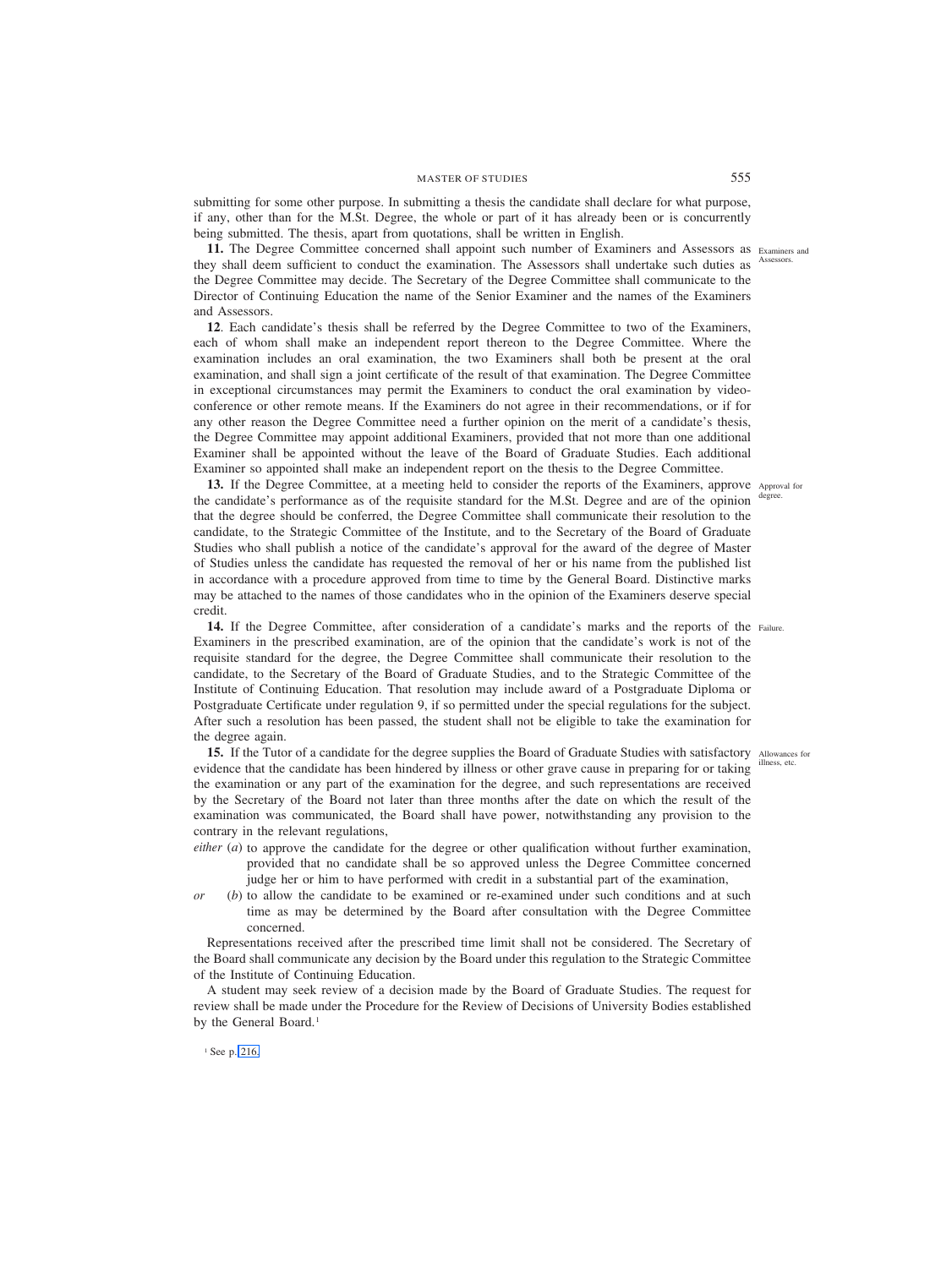Payments to Examiners.

**16**. The fees payable to Supervisors (Regulation 6) and to Examiners and Assessors (Regulation 11) shall be determined from time to time by the General Board on the recommendation of the Strategic Committee of the Institute of Continuing Education, who shall consult the Board of Graduate Studies before making such a recommendation.

Expenses of Examiners.

**17.** Payment of travelling expenses and a subsistence allowance may be claimed by Examiners in accordance with Regulation 14 of the regulations for the Ph.D., M.Sc., and M.Litt. Degrees, and the M.Phil. Degree by dissertation.

# *SPECIAL REGULATIONS*

#### ADVANCED SUBJECT TEACHING <sup>1</sup>

The scheme of examination for the course of study in Advanced Subject Teaching for the degree of Master of Studies shall be as follows:

- (*a*) two essays, each of between 3,000 and 4,000 words in length, and one essay of between 6,000 and 8,000 words in length, each on a topic approved by the Degree Committee for the Faculty of Education;
- (*b*) a thesis of between 15,000 and 18,000 words in length including footnotes and appendices, but excluding bibliography, on a subject approved by the Degree Committee.

At the discretion of the Examiners the examination shall include an oral examination on the thesis and on the general field of knowledge within which it falls; such an oral examination may include questions relating to one or more of the other pieces of work submitted by the candidate under (*a*) and (*b*) above.

# APPLIED CRIMINOLOGY AND POLICE MANAGEMENT

**1.** The scheme of examination for the course of study in Applied Criminology and Police Management for the degree of Master of Studies shall consist of:

- (*a*) four essays, each of not more than 3,000 words in length, which shall be chosen by the candidate from a list of topics announced by the Degree Committee for the Faculty of Law;
- (*b*) an exercise setting out a research proposal for the thesis on a topic suggested by the candidate and agreed with the Examiners; a candidate's report on such a research exercise shall not exceed 4,000 words in length, including notes and appendices;
- (*c*) an oral presentation on the subject of the thesis, methods being used, preliminary results of data analysis, interpretations, and conclusions;
- (*d*) a thesis of not more than 18,000 words in length, including footnotes or endnotes, but excluding appendices and bibliographical references, on a subject proposed by the candidate and approved by the Degree Committee for the Faculty of Law.

**2.** At the discretion of the Examiners the examination shall include an oral examination on the thesis and on the general field of knowledge within which it falls; such an oral examination may include questions relating to one or more of the other pieces of work submitted by the candidate under 1(*a*) or 1(*b*) above.

**3.** The Examiners may recommend to the Degree Committee that it recommends to the Institute of Continuing Education the award of the Postgraduate Certificate to a candidate who has satisfactorily completed three of the four essays specified in 1(*a*), and to a candidate who has not completed, or fails to reach the required standard in, the fourth essay and the work required under 1(*b*) and 1(*d*).

# APPLIED CRIMINOLOGY, PENOLOGY, AND MANAGEMENT

**1.** The scheme of examination for the course of study in Applied Criminology, Penology, and Management for the degree of Master of Studies shall consist of:

- (*a*) four essays, each of not more than 3,000 words in length and each on a topic approved by the Degree Committee for the Faculty of Law;
- (*b*) an exercise setting out a research proposal for the thesis on a topic suggested by the candidate and agreed with the Examiners; a candidate's report on such a research exercise shall not exceed 4,000 words in length, including notes and appendices;

<sup>1</sup> Admission to this course is conducted biennially. The next cohort will be admitted in October 2019.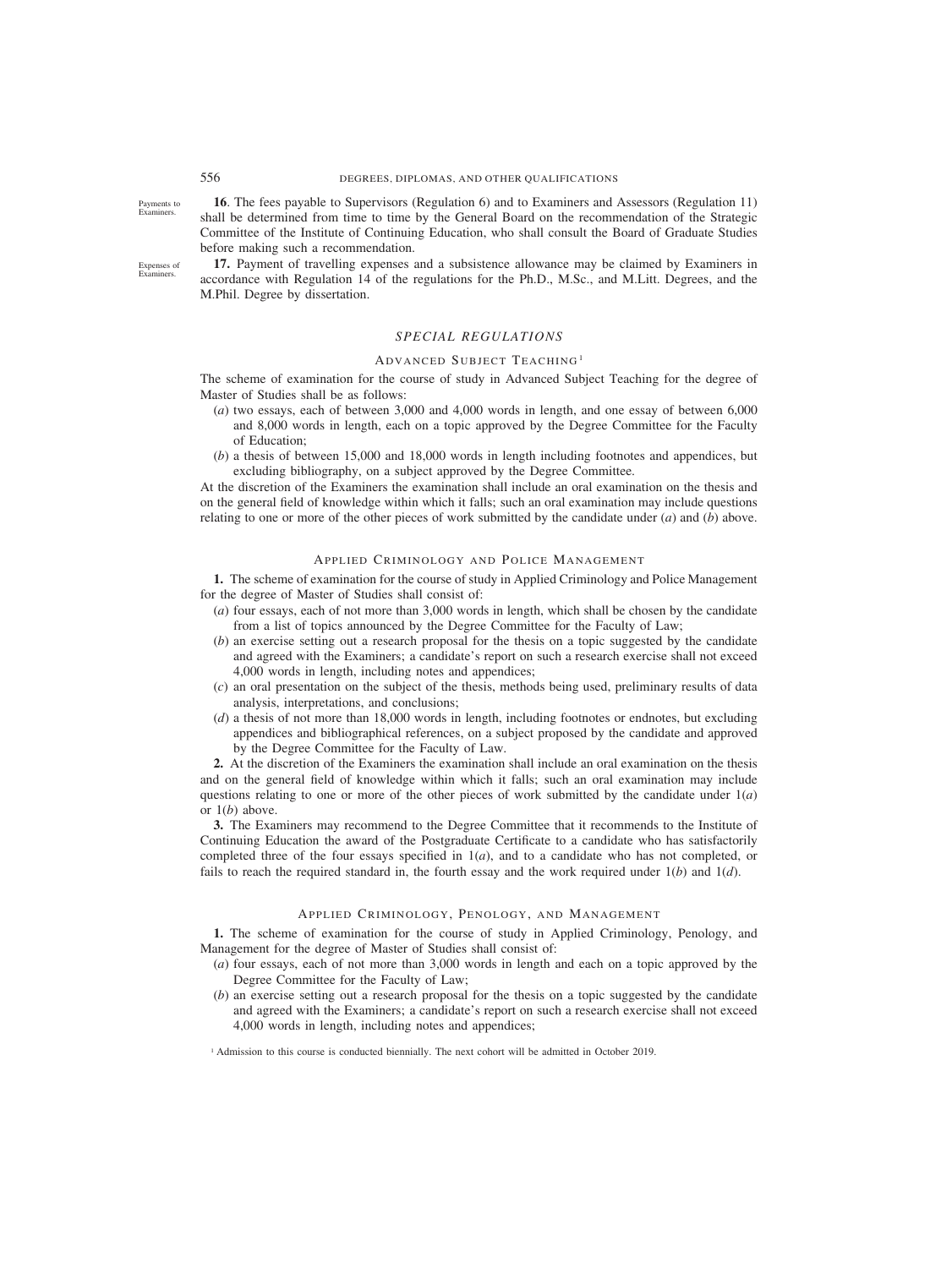(*c*) a thesis of not more than 18,000 words in length, including footnotes or endnotes, but excluding appendices and bibliographical references, on a subject proposed by the candidate and approved by the Degree Committee for the Faculty of Law.

**2.** At the discretion of the Examiners the examination shall include an oral examination on the thesis and on the general field of knowledge within which it falls; such an oral examination may include questions relating to one or more of the other pieces of work submitted by the candidate under  $1(a)$ or 1(*b*) above.

**3.** The Examiners may recommend to the Degree Committee that it recommends to the Institute of Continuing Education the award of the Postgraduate Certificate to a candidate who has satisfactorily completed three of the four essays specified in 1(*a*), and to a candidate who has not completed, or fails to reach the required standard in, the fourth essay and the work required under 1(*b*) and 1(*c*).

# BUILDING HISTORY

**1**. The scheme of examination for the course of study in Building History for the degree of Master of Studies shall consist of:

- (*a*) two essays, each of no more than 3,500 words in length, on a topic specified by the Degree Committee for the Faculty of Architecture and History of Art;
- (*b*) a field test of one hour;
- (*c*) the submission of a report of between 3,000 and 5,000 words in length on a building or building element, to include record drawings and photographs together with relevant historical maps and illustrations;
- (*d*) a research proposal of between 2,000 and 3,000 words in length;
- (*e*) the submission of a portfolio/log book and report of not more than 3,000 words on the required placement or guided research project, together with a fifteen-minute presentation on the placement or guided research project;
- (*f*) a thesis of not more than 25,000 words in length, including footnotes and appendices, but excluding bibliography, on a subject approved by the Degree Committee.

**2**. The examination shall include an oral examination on the thesis and on the general field of knowledge within which it falls.

**3.** The Examiners may recommend to the Degree Committee that it recommends to the Strategic Committee of the Institute of Continuing Education the award of the Postgraduate Certificate to a candidate who has satisfactorily completed the requirements specified in Regulation  $1(a)$ ,  $(b)$ , and  $(c)$ , and who does not complete, or fails to reach the required standard, in other requirements set out in Regulation  $1(d)$ ,  $(e)$ , and  $(f)$ .

**4.** The Examiners may recommend to the Degree Committee that it recommends to the Strategic Committee of the Institute of Continuing Education the award of the Postgraduate Diploma to a candidate who has satisfactorily completed the requirements specified in Regulations 1(*a*), (*b*), (*c*), and (*e*), and who does not complete, or fails to reach the required standard, in other requirements set out in Regulation 1(*d*) and (*f*).

#### CLINICAL MEDICINE

**1.** The scheme of examination for the course of study in Clinical Medicine for the degree of Master of Studies shall consist of:

- (*a*) three core modules, *clinical research*, *clinical education*, and *clinical leadership*, which will be examined by assignments of 3,000 words, or assignments deemed their equivalent by the Degree Committee for the Faculties of Clinical Medicine and Veterinary Medicine, except where other methods of assessment are published in individual module descriptions;
- *and*
	- (*b*) coursework and self-directed learning as announced by the Degree Committee not later than the end of the Easter Term preceding the examination;
- *and*
	- (*c*) three essays which shall be examined by assignments of 2,000 words, or assignments deemed their equivalent by the Degree Committee on set topics falling within a field approved by the Degree Committee;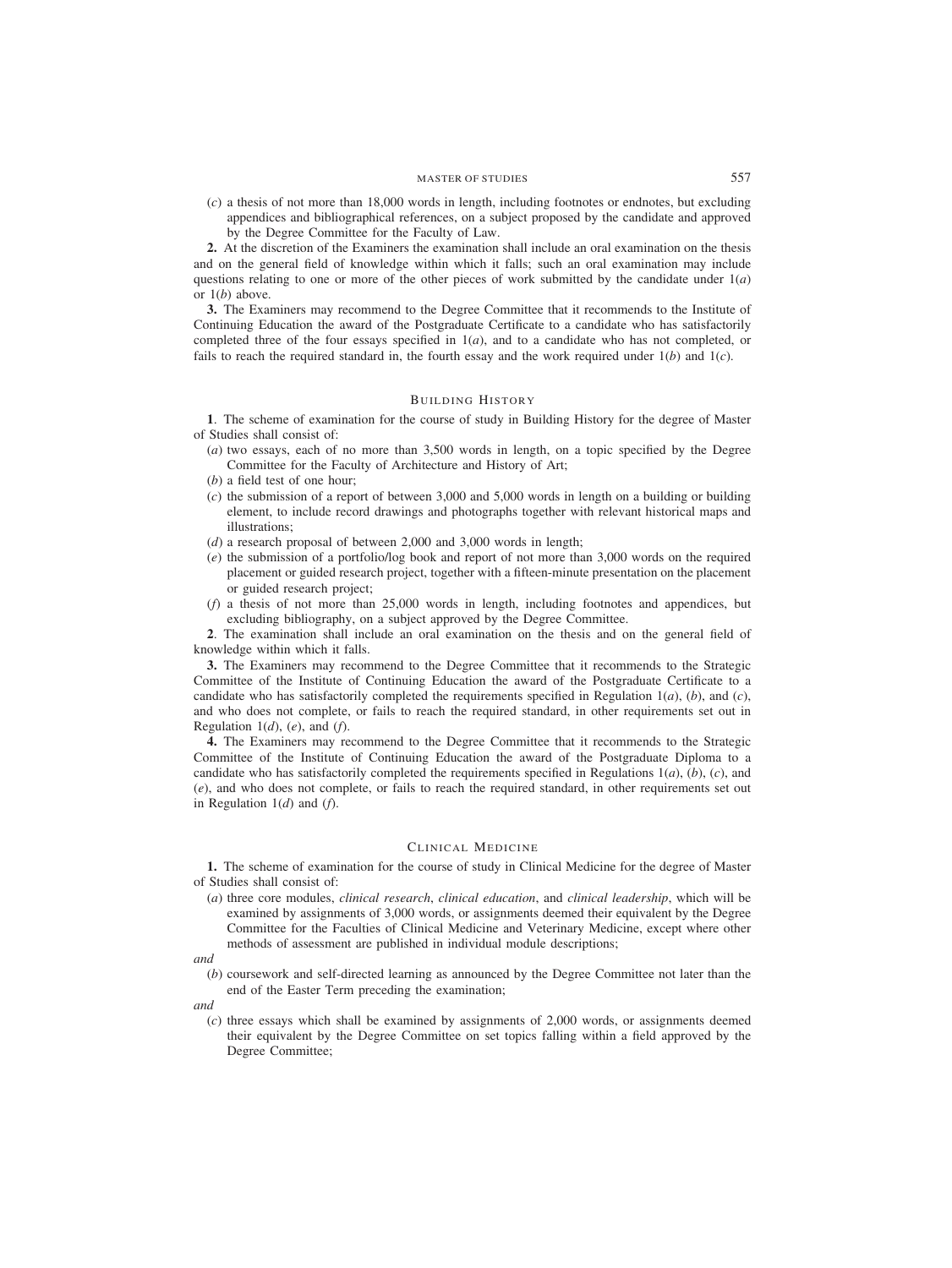*and*

(*d*) a thesis, of not more than 10,000 words in length, or an assignment deemed its equivalent by the Degree Committee, including footnotes and appendices but excluding bibliography, on a subject approved by the Degree Committee.

**2.** Each candidate shall pursue the examination in one of the themes approved from time to time by the General Board on the recommendation of the Degree Committee and specified in the Schedule to these regulations.

**3.** At the discretion of the Examiners the examination shall include an oral examination on the thesis and on the general field of knowledge within which it falls; such an oral may include questions relating to one or more of the other pieces of work submitted by the candidate under Regulation 1.

**4.** The Examiners may recommend to the Degree Committee that it recommends to the Strategic Committee of the Institute of Continuing Education the award of the Postgraduate Certificate to a candidate who has satisfactorily completed the three core modules specified in Regulation 1(*a*) but has not completed, or fails to reach the required standard in, the work required under Regulation 1(*b*),  $1(c)$ , and  $1(d)$ .

# *SCHEDULE*

#### Intensive Care Medicine

# CONSTRUCTION ENGINEERING

The scheme of examination for the course of study in Construction Engineering for the degree of Master of Studies shall consist of:

- (*a*) a case study, of no more than 5,000 words in length, on a topic approved by the Degree Committee for the Faculty of Engineering;
- (*b*) two essays, each of no more than 3,000 words in length, on a topic approved by the Degree Committee;
- (*c*) a thesis of not more than 15,000 words in length, including footnotes and appendices, but excluding bibliography, on a subject approved by the Degree Committee. The assessment of the thesis will include an oral presentation of the project work on which the thesis was based.

At the discretion of the Examiners the examination may include an oral examination on any or all of the components of the examination specified under (*a*) to (*c*) above, and on the general field of knowledge within which they fall.

# CREATIVE WRITING

**1.** The scheme of examination for the course of study in Creative Writing for the degree of Master of Studies shall consist of:

- (*a*) four essays or compositions, up to 3,000 words each, on a topic to be approved by the Degree Committee for the Faculty of English;
- (*b*) a thesis in the form of a portfolio of creative and critical writing on a subject and form approved by the Degree Committee, comprising a 3,000-word critical essay (including footnotes and appendices), and 12,000 to 15,000 words of creative prose. If the portfolio is comprised of poetry, an equivalent quantity of poems will be submitted, subject to consultation with the dissertation supervisor, plus a critical essay of 3,000 words, including footnotes and appendices.

**2.** At the discretion of the Examiners the examination may include an oral examination; such an oral examination may include questions relating to one or more of the other pieces of work submitted by the candidate under (*a*) and (*b*) above.

**3.** The Examiners may recommend to the Degree Committee that it recommends to the Strategic Committee of the Institute of Continuing Education the award of the Postgraduate Certificate to a candidate who has satisfactorily completed the requirements specified in Regulation 1(*a*) and who does not complete, or fails to reach the required standard, in the requirements set out under Regulation 1(*b*).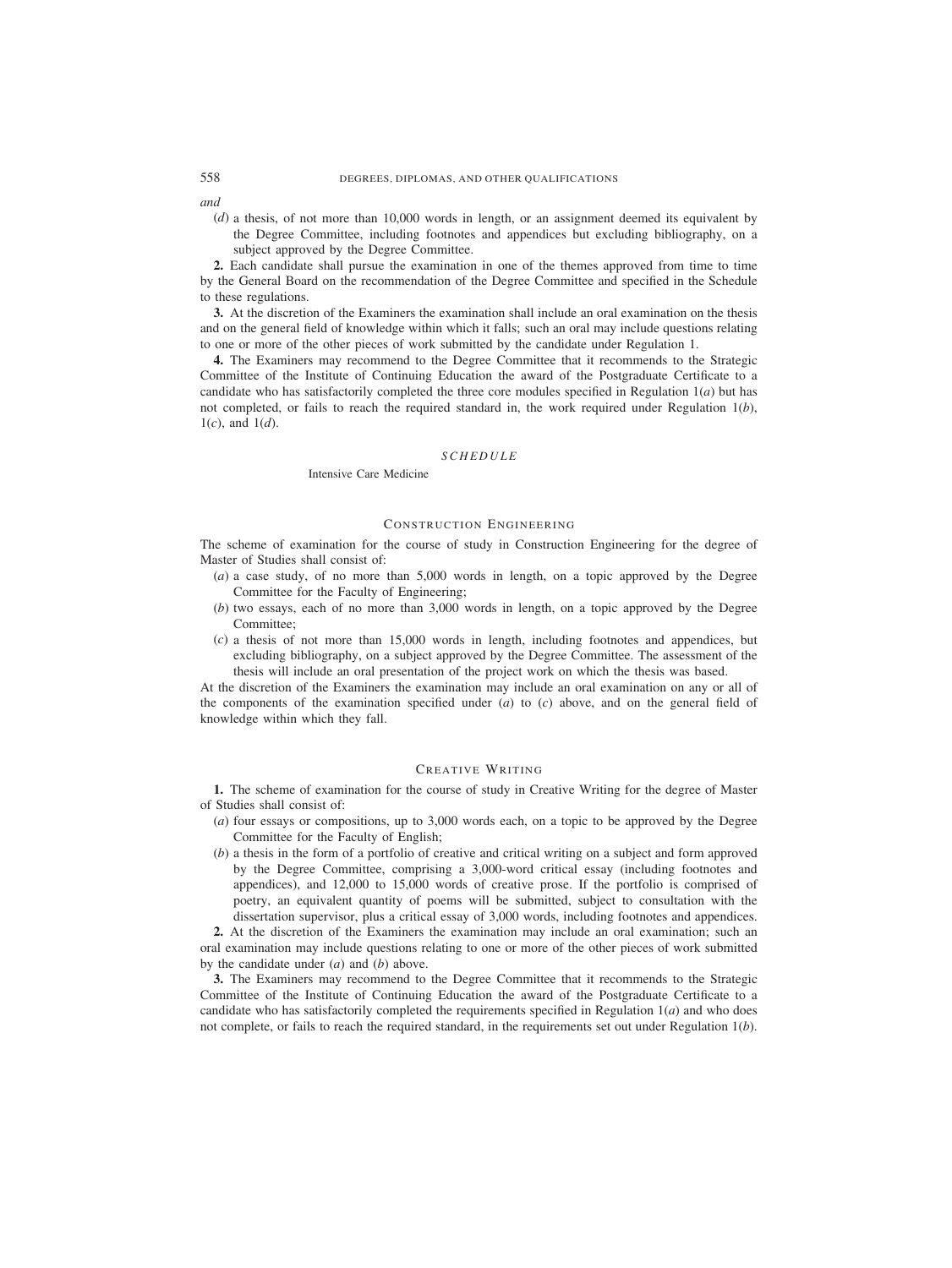# MASTER OF STUDIES 559

#### ENTREPRENEURSHIP

**1.** The scheme of examination for the course of study in Entrepreneurship for the degree of Master of Studies shall consist of:

- (*a*) four core courses, of which two will be examined by essays each of no more than 4,000 words in length, and two will be examined by essays each of no more than 2,000 words in length, and each on a topic approved by the Degree Committee;
- (*b*) six modules selected from a list of modules, to be published by the Degree Committee not later than the end of the Michaelmas Term next preceding the examination, as follows:
	- (i) one module from a selected pathway and five other modules from the open list, one of which may be Financial Literacy; if a candidate is required to take the module Financial Literacy the Department may allow the candidate to substitute one of the five modules.
	- (ii) one module from a selected pathway and six other modules from the open list, one of which may be Financial Literacy; the Department may waive the requirement for another module; if a candidate is required to take the module Financial Literacy, the Department may allow the candidate to substitute one of the five modules.

The modules will be examined by coursework as announced by the Degree Committee no later than the end of Michaelmas Term next preceding the examination.

(*c*) a project report of not more than 15,000 words in length, including footnotes and appendices, but excluding bibliography, on a subject approved by the Degree Committee.

**2.** At the discretion of the Examiners the examination shall include an oral examination on the project report and on the general field of knowledge underpinning the project undertaken.

**3.** The Examiners may recommend to the Degree Committee that it recommends to the Faculty Board of Business and Management the award of the Postgraduate Diploma in Entrepreneurship Studies to a candidate who has satisfactorily completed the requirements specified in Regulation  $1(a)$ –(*b*), and to a candidate who has not completed or fails to reach the required standard in the project report.

# GENOMIC MEDICINE

**1.** The scheme of examination for the course of study in Genomic Medicine for the degree of Master of Studies shall consist of:

*either*

(*a*) (i) eight modules chosen from a list of core and optional modules, to be announced by the Degree Committee for the Faculties of Clinical Medicine and Veterinary Medicine not later than the end of the Easter Term preceding the examination and stipulating which modules are core and which are optional; *and*

(ii) a research project of between 10,000 to 12,000 words, including footnotes but excluding tables, appendices, and bibliography, on a subject approved by the Degree Committee for the Faculties of Clinical Medicine and Veterinary Medicine;

- *or*
- (*b*) (i) ten modules chosen from a list of core and optional modules, to be announced by the Degree Committee for the Faculties of Clinical Medicine and Veterinary Medicine, not later than the end of the Easter Term preceding the examination and stipulating which modules are core and which are optional; *and*

(ii) a literature-based research project of between 5,000 to 6,000 words, including footnotes but excluding tables, appendices, and bibliography, on a subject approved by the Degree Committee for the Faculties of Clinical Medicine and Veterinary Medicine.

**2.** Each module shall be examined by assignments of 2,500 to 3,500 words, or assignments deemed their equivalent by the Degree Committee, except where other methods of assessment are published in individual module descriptions.

**3.** The Examiners may recommend to the Degree Committee that it recommends to the Institute of Continuing Education the award of the Postgraduate Certificate to a candidate who has satisfactorily completed four core modules specified in  $1(a)$  or  $1(c)$ , and to a candidate who has not completed, or fails to reach the required standard for the award of a Postgraduate Diploma.

**4.** The Examiners may recommend to the Degree Committee that it recommends to the Institute of Continuing Education the award of the Postgraduate Diploma to a candidate who has satisfactorily completed the eight modules specified in  $1(a)(i)$ , or at eight modules specified in  $1(b)(i)$  comprising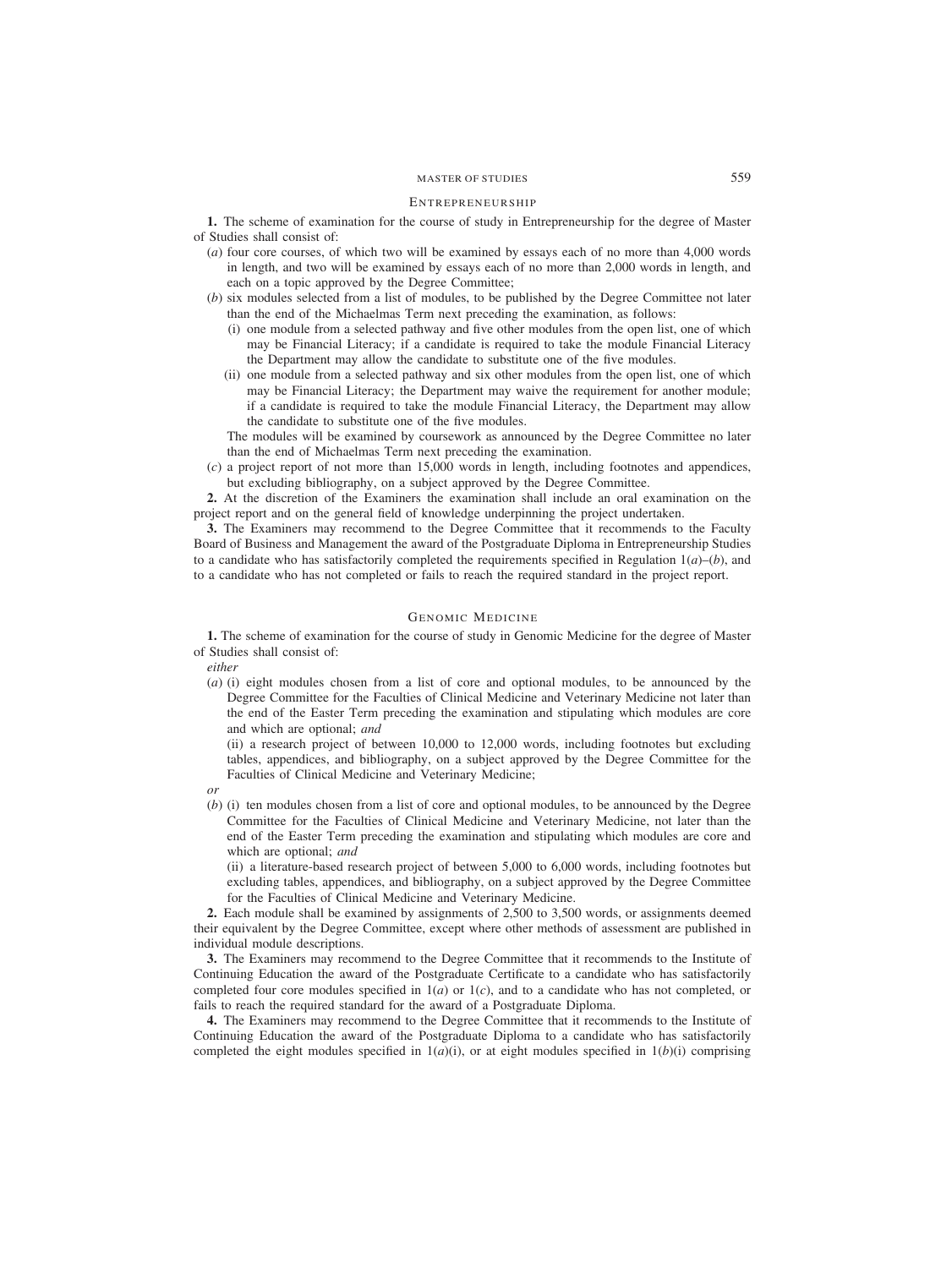the seven core modules and one option module, and to a candidate who has not completed, or fails to reach the required standard in the research project required under  $1(a)(ii)$  or  $1(b)(ii)$ .

#### HEALTHCARE DATA: INFORMATICS, INNOVATION, AND COMMERCIALIZATION<sup>1</sup>

# *Notice (*Reporter*, 2017–18, p. 736)*

**1.** The scheme of examination for the course of study in Healthcare Data: Informatics, Innovation, and Commercialization, for the degree of Master of Studies shall consist of:

- (*a*) five core modules to be announced by the Degree Committee for the Faculties of Clinical Medicine and Veterinary Medicine not later than the end of the Easter Term preceding the examination;
- (*b*) a research project of between 10,000 to 12,000 words, including footnotes but excluding tables, appendices, and bibliography, on a subject approved by the Degree Committee for the Faculties of Clinical Medicine and Veterinary Medicine.

**2.** Each module shall be examined by assignments of 3,000 to 4,000 words, or assignments deemed their equivalent by the Degree Committee, except where other methods of assessment are published in individual module descriptions.

**3.** The examination shall include an oral examination on the thesis and on the general field of knowledge within which it falls and on the other work submitted by the candidate; save that the Examiners may, at their discretion, waive the requirement for an oral examination.

**4.** The Examiners may recommend to the Degree Committee that it recommends to the Institute of Continuing Education the award of the Postgraduate Certificate in Healthcare Data and Informatics to a candidate who has satisfactorily completed the first two core modules as specified in Regulation 1(*a*), and to a candidate who has not completed, or fails to reach the required standard for the award of a Postgraduate Diploma.

**5.** The Examiners may recommend to the Degree Committee that it recommends to the Institute of Continuing Education the award of the Postgraduate Diploma in Healthcare Data: Informatics, Innovation, and Commercialization, to a candidate who has satisfactorily completed the five core modules as specified in Regulation  $1(a)$ , and to a candidate who has not completed, or fails to reach the required standard in the research project required under Regulation 1(*b*).

## HISTORIC ENVIRONMENT<sup>2</sup>

#### *Amended by Notice (*Reporter*, 2017–18, p. 286)*

**1.** The scheme of examination for the course of study in Historic Environment for the degree of Master of Studies shall consist of:

- (*a*) four essays, each of no more than 4,000 words in length, and each on a topic approved by the Degree Committee for the Departments of Archaeology, Social Anthropology, and Sociology;
- (*b*) a thesis of not more than 15,000 words in length, including footnotes and appendices, but excluding bibliography, on a subject approved by the Degree Committee.

**2.** At the discretion of the Examiners the examination shall include an oral examination on the thesis and on the general field of knowledge within which it falls.

# HISTORY <sup>3</sup>

**1.** The scheme of examination for the course of study in History for the degree of Master of Studies shall be as follows:

- (*a*) four essays, each of up to 4,000 words in length on a topic approved by the Degree Committee for the Faculty of History;
- (*b*) a thesis of between 16,000 and 20,000 words in length including footnotes and appendices, but excluding bibliography, on a subject approved by the Degree Committee.

<sup>&</sup>lt;sup>1</sup> This course will be available with effect from 1 October 2019.

<sup>&</sup>lt;sup>2</sup> This course is suspended until further notice.

<sup>&</sup>lt;sup>3</sup> Admission to this course is conducted biennially. The next cohort will be admitted in October 2020.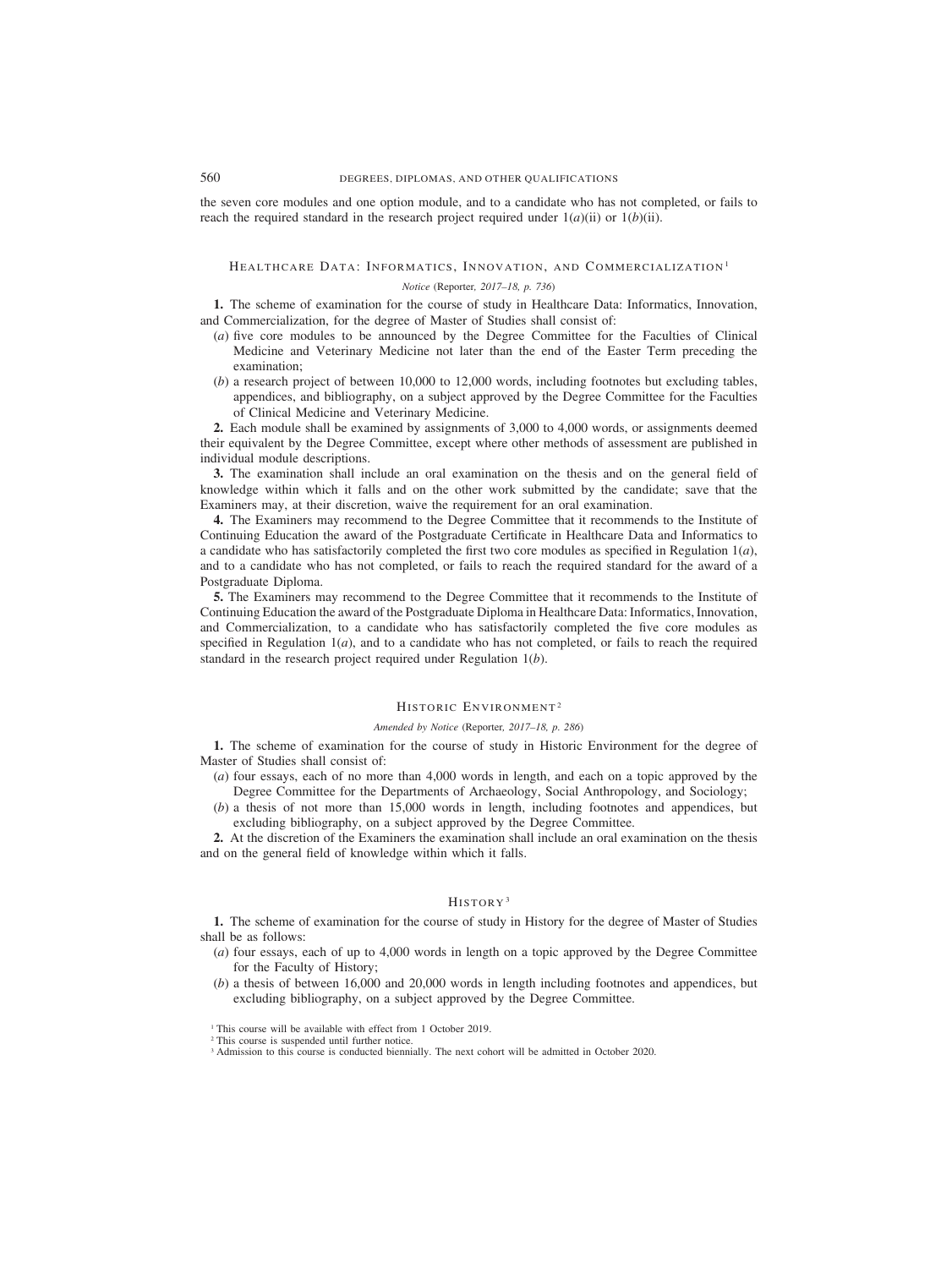**2.** At the discretion of the Examiners the examination shall include an oral examination in the thesis and on the general field of knowledge within which it falls.

**3.** The Examiners may recommend that the Degree Committee recommend to the Strategic Committee of the Institute of Continuing Education award of a Postgraduate Diploma to candidates who have satisfactorily completed requirements specified in  $1(a)$ , and to candidates who have not completed, or fail to reach the standard, in the thesis

# INTERDISCIPLINARY DESIGN FOR THE BUILT ENVIRONMENT

# *Amended by Notice (*Reporter*, 2017–18, p. 176)*

The scheme of examination for the course of study in Interdisciplinary Design for the Built Environment for the degree of Master of Studies shall be as follows:

**1.** For the purpose of the general regulations for the degree, the Degree Committee concerned with this examination shall be the Degree Committee for the Faculty of Architecture and History of Art.

**2.** The examination shall consist of:

- (*a*) a thesis, of not more than 15,000 words in length, including footnotes, excluding bibliography and appendices, on a subject approved by the Degree Committee;
- (*b*) a case study, of not more than 4,000 words in length;
- (*c*) an essay of not more than 3,000 words in length;
- (*d*) a group project of not more than 7,000 words in length;
- (*e*) studio design work.

**3.** At the discretion of the Examiners the examination shall include an oral examination on the thesis and on the general field of knowledge within which it falls.

**4.** The Examiners may recommend to the Degree Committee that it recommends to the Institute of Continuing Education the award of the Postgraduate Diploma to a candidate who has satisfactorily completed the requirements specified in Regulation  $2(b)$ –(*d*), and to a candidate who has not completed, or fails to reach the required standard in, the thesis.

#### INTERNATIONAL RELATIONS

#### *Amended by Notice (*Reporter*, 2017–18, p. 286)*

**1.** The scheme of examination for the course of study in International Relations for the degree of Master of Studies shall consist of:

- (*a*) a thesis of not more than 25,000 words in length, including tables, footnotes, and appendices, but excluding bibliography, on a subject approved by the Degree Committee for the Department of Politics and International Studies;
- *and*
	- (*b*) an examination paper written under examination conditions of three hours' duration on a compulsory core course;

*and*

- (*c*) compulsory attendance at a course of study on each of six topics from a list of no fewer than eight and no more than fifteen fields to be set by the Degree Committee. Candidates will be assessed on three of their six topics and the form of examination shall be determined by the Degree Committee on the recommendation of the Course Directors in advance of the course. Provided that candidates for each field shall be examined in the same way, the form of examination for any field may be:
	- (i) two essays not exceeding 2,000 words in length and on set topics falling within a field designated by the Degree Committee;
	- (ii) one essay not exceeding 4,000 words in length and on set topics falling within a field designated by the Degree Committee.

**2.** The arrangements for announcing the set topics for essays shall be made by the Degree Committee.

**3.** The examination may include, at the discretion of the Examiners, an oral examination on the thesis, or on the general field of knowledge within which this falls, or both.

**4.** The Examiners may recommend to the Degree Committee that it recommends to the Institute of Continuing Education the award of the Postgraduate Diploma to a candidate who has satisfactorily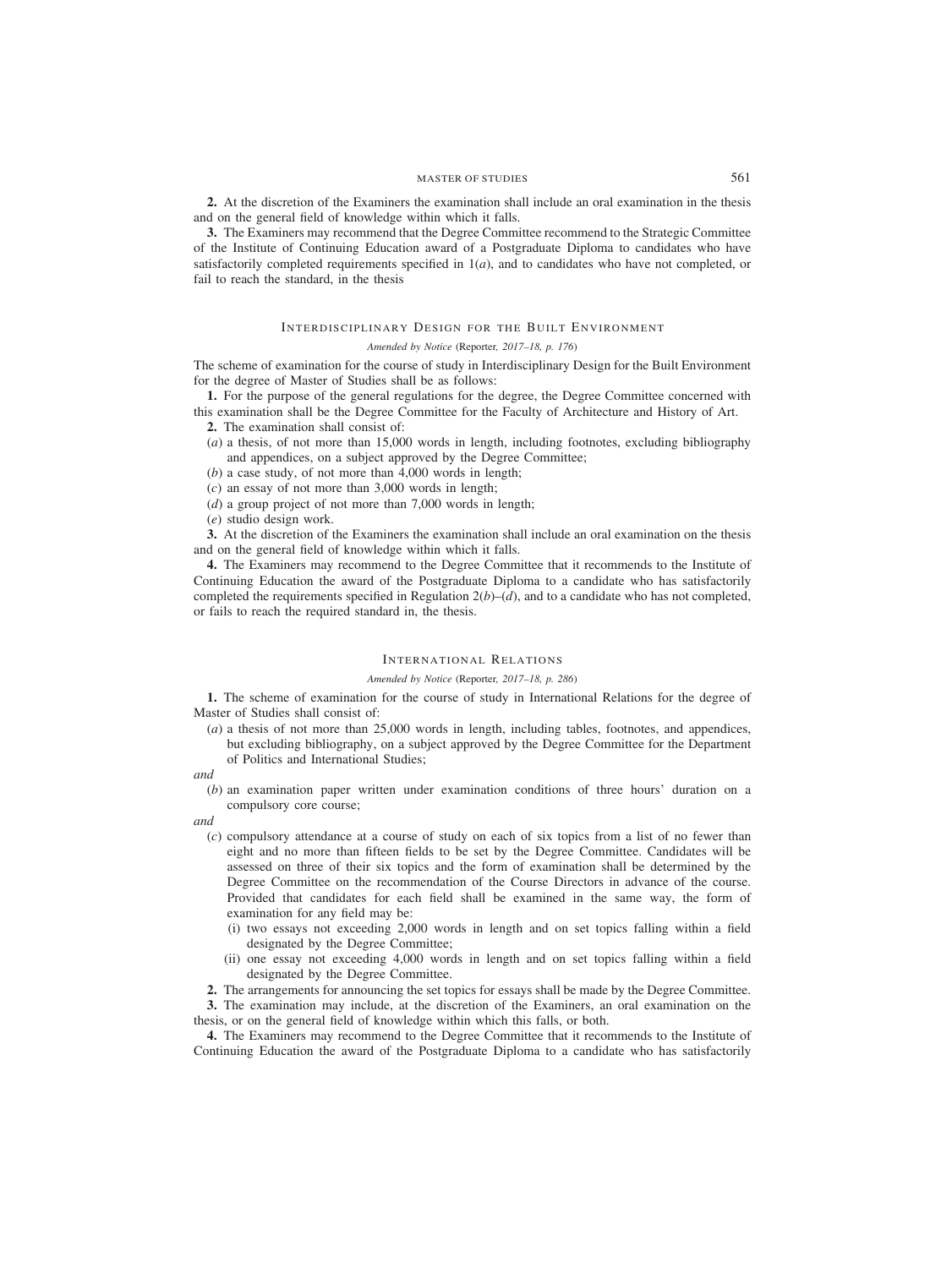completed the requirements specified in Regulations 1(*b*) and 1(*c*), and to a candidate who has not completed, or fails to reach the required standard in, the thesis.

# MANUFACTURING<sup>1</sup>

The scheme of examination for the course of study in Manufacturing for the degree of Master of Studies shall consist of:

- (*a*) coursework, as prescribed by the Degree Committee for the Faculty of Engineering;
- (*b*) three case studies, each of not more than 5,000 words in length and each on a project approved by the Degree Committee;
- (*c*) a thesis, of not more than 15,000 words in length, including footnotes and appendices but excluding bibliography, on a subject approved by the Degree Committee.

At the discretion of the Examiners the examination shall include an oral examination on the thesis and on the general field of knowledge within which it falls.

# REAL ESTATE

# *Amended by Notice (*Reporter*, 2017–18, p. 419)*

[**1.** The scheme of examination for the course of study in Real Estate for the degree of Master of Studies shall consist of:

- (*a*) a thesis, of not more than 12,000 words in length, including footnotes and appendices but excluding bibliography, on a subject approved by the Degree Committee for the Department of Land Economy;
- (*b*) three case studies, each of not more than 2,500 words in length, and each on a subject approved by the Degree Committee;
- (*c*) three essays, each of not more than 3,000 words in length, on topics approved by the Degree Committee.

**2.** At the discretion of the Examiners the examination shall include an oral examination on the thesis and on the general field of knowledge within which it falls.

**3.** The Examiners may recommend to the Degree Committee that it recommends to the Institute of Continuing Education the award of the Postgraduate Diploma to a candidate who has satisfactorily completed the requirements specified in Regulation  $1(b)$  and  $1(c)$  and who does not complete, or fails to reach, the required standard in the thesis specified under Regulation  $1(a)$ .]<sup>2</sup>

(**1.** The scheme of examination for the course of study in Real Estate for the degree of Master of Studies shall consist of:

- (*a*) a thesis, of not more than 12,000 words in length, including footnotes and appendices but excluding bibliography, on a subject approved by the Degree Committee for the Department of Land Economy;
- (*b*) six assignments, each of not more than 3,000 words in length, and each on a subject approved by the Degree Committee.

**2.** At the discretion of the Examiners the examination shall include an oral examination on the thesis and on the general field of knowledge within which it falls.

**3.** The Examiners may recommend to the Degree Committee that it recommends to the Institute of Continuing Education the award of the Postgraduate Diploma to a candidate who has satisfactorily completed the requirements specified in Regulation 1(*b*) and who does not complete, or fails to reach the required standard in the thesis, specified under Regulation  $1(a)$ .)<sup>2</sup>

# SOCIAL INNOVATION

**1.** The scheme of examination for the course of study in Social Innovation for the degree of Master of Studies shall consist of:

(*a*) two essays, each of no more than 5,000 words in length, and each on a topic approved by the Degree Committee for the Faculty of Business and Management;

<sup>2</sup> The regulations in angular brackets will replace the regulations in square brackets with effect from 1 October 2019.

<sup>&</sup>lt;sup>1</sup> This course is suspended until further notice.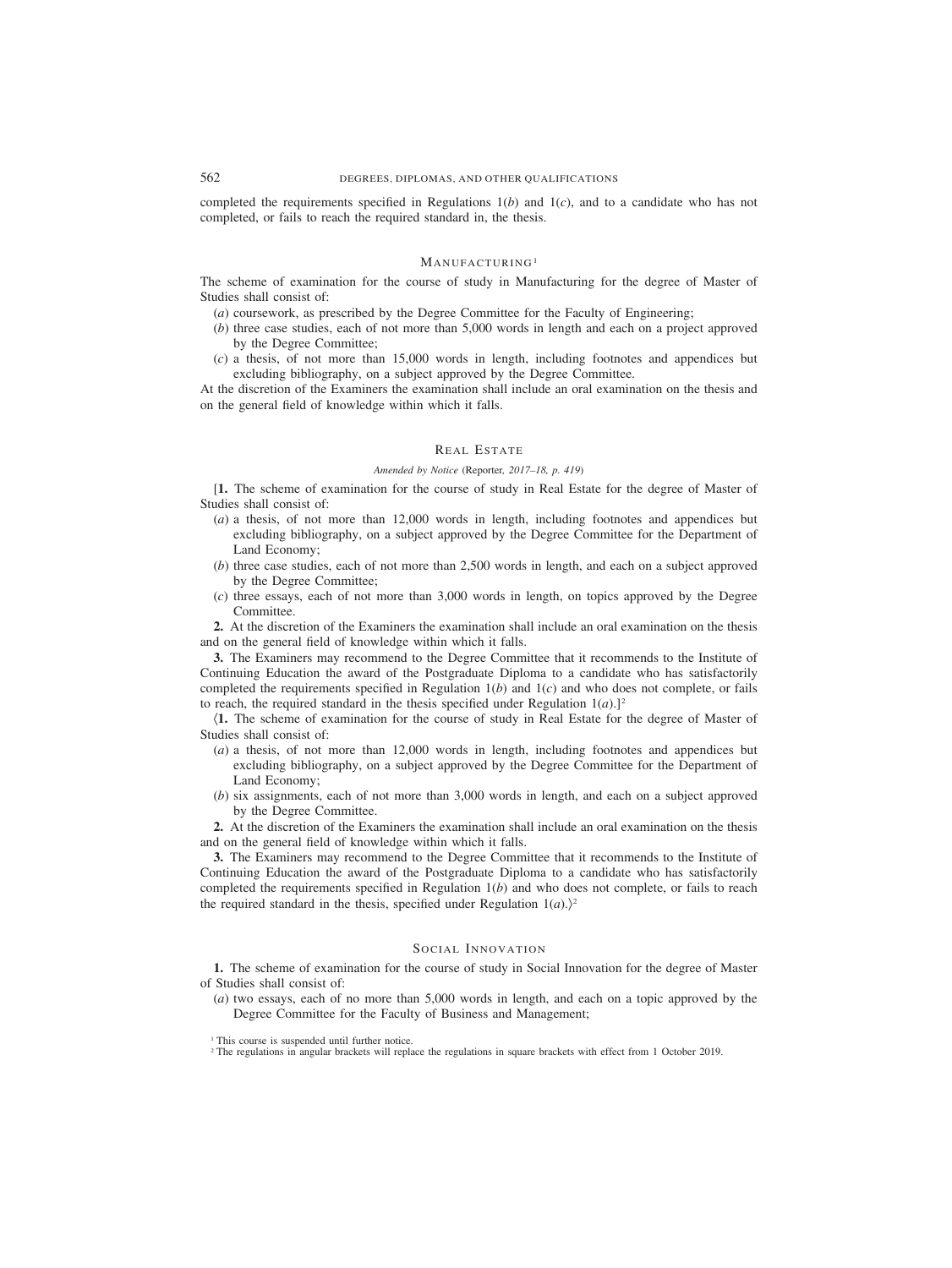- (*b*) an essay (a case study or business plan) of no more than 5,000 words in length on a topic approved by the Degree Committee;
- (*c*) a research proposal and critical bibliography of no more than 4,000 words, on a topic approved by the Degree Committee;
- (*d*) a thesis of not more than 15,000 words in length, including footnotes and appendices, but excluding bibliography, on a subject approved by the Degree Committee.

**2.** At the discretion of the Examiners the examination shall include an oral examination on the thesis and on the general field of knowledge within which it falls, and on other work submitted by the candidate under Regulation 1.

**3.** The Examiners may recommend to the Degree Committee that it recommends the award of the Postgraduate Diploma to a candidate who has satisfactorily completed the requirements specified in Regulation  $1(a)$ –(*b*), and to a candidate who has not completed, or fails to reach the required standard in, the thesis.

# SUSTAINABILITY LEADERSHIP

The scheme of examination for the course of study in Sustainability Leadership for the degree of Master of Studies shall be as follows:

**1.** For the purpose of the general regulations for the degree, the Degree Committee concerned with the examination shall be the Degree Committee for the Faculty of Business and Management.

- **2.** The examination shall consist of:
- (*a*) two essays (an analysis paper and a strategy paper), each of no more than 3,000 words in length, and each on a topic approved by the Degree Committee;
- (*b*) an essay (a group project) of no more than 7,000 words in length on a topic approved by the Degree Committee;
- (*c*) a thesis of not more than 15,000 words in length, including footnotes and appendices, but excluding bibliography, on a subject approved by the Degree Committee. The assessment of the thesis will include an oral presentation of the project work on which the thesis is based.

**3.** At the discretion of the Examiners the examination shall include an oral examination on the thesis and on the general field of knowledge within which it falls.

**4.** The Examiners may recommend to the Degree Committee that it recommends to the Institute of Sustainability Leadership's Management Board the award of the Postgraduate Certificate to a candidate who has satisfactorily completed the requirements specified in Regulation  $2(a)$  and  $(b)$ , and who has not completed, or fails to reach the required standard in, the thesis.

# DEGREES IN VETERINARY MEDICINE

### BACHELOR OF VETERINARY MEDICINE

# *R EVISED R EGULATIONS*

**1.** These regulations, which shall be known as the Revised Regulations for the degree of Bachelor of Veterinary Medicine, shall apply to

- (*a*) those students who begin their clinical course on or after 1 September 2003, and
- (*b*) those students who begin their clinical course on or after 1 September 2002, having undertaken not more than two years of preclinical medical study in the University.1

**2.** There shall be a Second Examination and a Final Examination for the degree of Bachelor of Veterinary Medicine, referred to in these regulations as the Second Vet.M.B. Examination and the Final Veterinary Examination.

**3.** A student who has kept nine terms and passed Part III of the Final Veterinary Examination shall Qualifications be qualified to proceed to the degree of Bachelor of Veterinary Medicine, the short title of which shall for Degree. be Vet.M.B.

<sup>1</sup> That is, having taken Part IA and Part IB of the Medical and Veterinary Sciences Tripos (Veterinary Sciences Tripos from 1 October 2018) as Affiliated Students. See Regulation 3(*e*) of the Revised Regulations for the degrees of M.B., B.Chir. (last printed in *Statutes and Ordinances*, 2011, p. 447).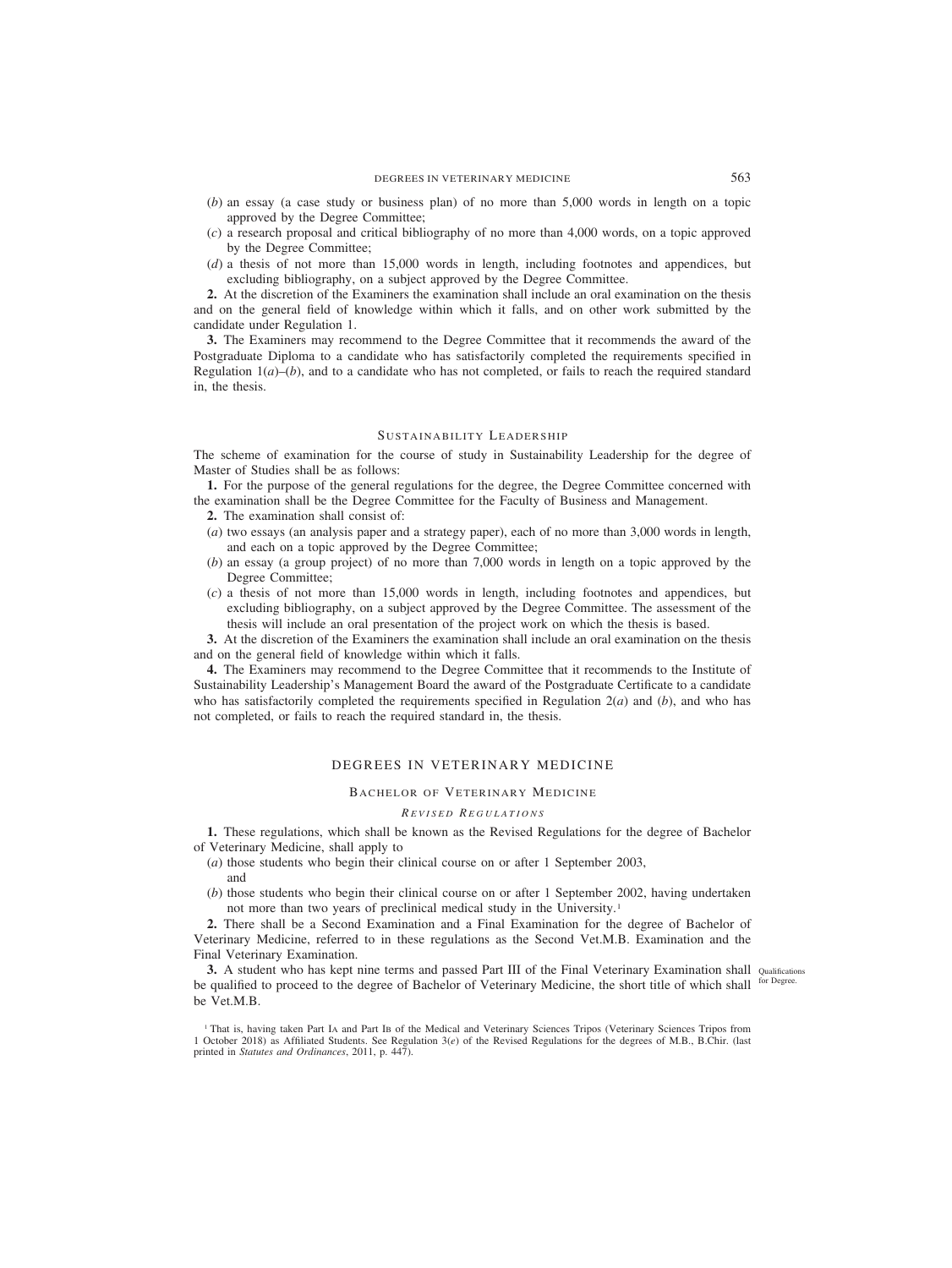**4.** The Faculty Board of Veterinary Medicine shall be empowered, after consultation with the Faculty Board of Biology, to delegate to the Veterinary Education Committee from time to time all or any of the Faculty Board's powers and duties under these regulations. In these regulations unless the context shall require otherwise:

- (*a*) the term *Faculty Board* shall mean the Faculty Board of Veterinary Medicine;
- (*b*) the terms *prescribed standard* and *prescribed course* shall mean respectively standard prescribed by the Faculty Board of Veterinary Medicine and course prescribed by the Faculty Board of Veterinary Medicine;
- (*c*) the term *course of instruction* shall mean course of instruction given in the University or elsewhere and may include practical instruction.
- (*d*) the term *Veterinary Students Register* shall mean a register of students who are deemed fit to practise veterinary medicine. A student may be removed temporarily or permanently from the Register if he or she is deemed no longer a fit person to have the privilege of access to patients. Subject to the powers of the Council and of the General Board and of a Fitness for Veterinary Practice Appeal Tribunal, the Register shall be maintained by the Faculty Boards of Biology and Veterinary Medicine through the Fitness for Veterinary Practice Committee.

**5.** Where these regulations require a candidate for any of the examinations prescribed therein to produce evidence of instruction or of any other matter

- (*a*) the candidate's entry for the examination shall not be considered to have been made earlier than the day on which the Registrary receives that evidence or the last part of it;
- (*b*) the Faculty Board of Veterinary Medicine shall have power to require that evidence of having attended a course of instruction shall be evidence of having attended a prescribed course.

**6.** The Faculty Board, after consulting other bodies concerned, shall have power to define or limit by supplementary regulations all or any of the subjects of the Second Vet.M.B. Examination and all or any of the Parts or sections of a Part of the Final Veterinary Examination.

**7.** The subjects of the Second Vet.M.B. Examination shall be as follows:

Biology of Disease (BOD) Comparative Vertebrate Biology (CVB) Homeostasis (HOM) Introduction to the Scientific Basis of Medicine (ISBM) Mechanisms of Drug Action (MODA) Molecules in Medical Science (MIMS) Neurobiology with Animal Behaviour (NAB) Preparing for the Veterinary Profession (PFVP) Principles of Animal Management (PAM) Veterinary Anatomy and Physiology (VAP) Veterinary Reproductive Biology (VRB)

(*a*) The examinations in BOD, HOM, MIMS, and VAP shall each consist of a written paper of one hour, which shall contain compulsory short-answer questions (Section I), and a practical examination of two hours (Section II).

(*b*) The examinations in MODA shall consist of a written paper of one and a half hours which shall contain compulsory short-answer questions (Section I), a practical examination of two hours (Section II), and one written paper of two hours containing essay questions (Section III).

(*c*) The examinations in VRB and NAB shall consist of a written paper of one hour, which shall contain compulsory short-answer questions (Section I), and a practical examination of one hour (Section II).

(*d*) The examination in PAM shall consist of a written paper of one hour, which shall contain compulsory short-answer questions.

(*e*) The examination in CVB shall consist of a combined written and practical paper of an hour and a half, which shall contain short answer questions (Section I), and a practical examination (Section II); candidates will be allowed forty-five minutes to complete each part.

(*f*) The examinations in ISBM and PFVP shall each consist of a written paper of forty-five minutes.

Evidence of instruction, etc.

Definitions.

**Supplementary** regulations.

Second Vet.M.B. Examination.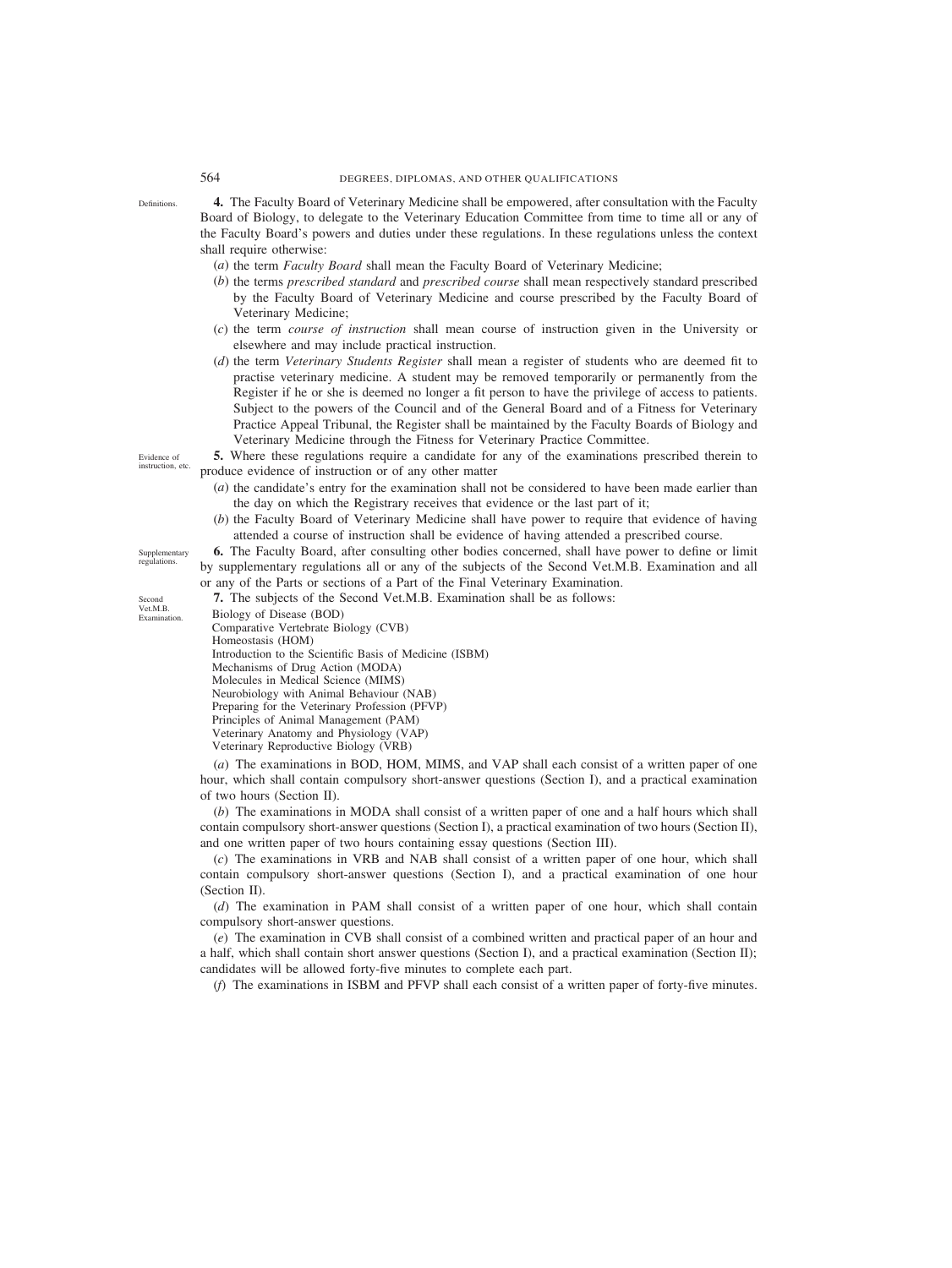**8.** The Second Vet.M.B. Examination shall be held as follows:

(*a*) The examinations in BOD, CVB, HOM, MIMS, MODA, NAB, VAP, and VRB shall be held twice a year, as follows:

- (i) in the Easter Term, on the dates prescribed for Part IA and Part IB of the Veterinary Sciences  $Tripos<sup>1</sup>;$
- (ii) in September, beginning on the Monday next but one before the first day of the Michaelmas Term.

(*b*) The examinations in ISBM, PAM, and PFVP shall be held twice a year on the last day of Full Lent Term and in the week beginning on the Monday next but one before the first day of the Michaelmas Term.

**9.** A candidate for the Second Vet.M.B. shall be required:

(*a*) to have satisfied the University's premedical requirements for the Vet.M.B. The premedical requirements, which shall be determined by the Faculty Board of Veterinary Medicine, shall be specified in Schedule A to these regulations; the Faculty Board shall have power to amend that schedule from time to time as they think fit;

(*b*) to have diligently attended approved courses of instruction appropriate to the subject or subjects to be offered in the examination. Approved courses recognized for this purpose shall be listed in Schedule B to these regulations; the Faculty Board shall have power to amend that schedule from time to time as they think fit. The Faculty Board shall have authority to approve for this purpose additional courses offered by a university other than Cambridge, or, in exceptional circumstances to waive the requirement.

The Second Vet.M.B. Examination may be taken by an unmatriculated student who has satisfied these requirements and who is certified on behalf of a College to the Registrary to be a *bona fide* candidate for admission to the College. A student whose name does not appear on the Veterinary Students Register shall not be a candidate for any subject of the Second Vet.M.B. Examination.

**10.** (*a*) The Faculty Board shall have power to grant exemption from any subject or subjects of the Exemption. Second Vet.M.B. Examination to a candidate for admission as a veterinary student from a university other than Cambridge, provided that the student has satisfied the conditions of Regulation 9 and has attained a satisfactory standard, as prescribed by the Faculty Board, in corresponding subjects taken in an examination for a degree of a university other than Cambridge.

(*b*) The Faculty Board shall inform the Registrary as early as possible of the names of those candidates who have been granted exemption from any subject or subjects of the Second Vet.M.B. Examination and who have satisfied the requirements in Regulation  $10(a)$ . The Registrary shall thereupon post a list of the names outside the Senate-House.

**11.** A candidate who is unsuccessful in the examination in any subject of the Second Vet.M.B. Examination shall be eligible for re-examination, provided that, except by special permission of the Faculty Board granted in exceptional circumstances,

- (i) a student who fails to satisfy the Examiners in any subject other than ISBM or PAM shall not be a candidate for re-examination in that subject later than five months after his or her first attempt in that subject;
- (ii) a student who fails to satisfy the Examiners in ISBM or PAM shall not be a candidate for re-examination in that subject later than thirteen months after his or her first attempt in that subject;
- (iii) subject to Regulation 26, no student shall be a candidate in any subject on more than two occasions in total.

12. The Final Veterinary Examination shall consist of three Parts. Except by permission of the Final Vet. Faculty Board of Veterinary Medicine in exceptional circumstances, no student shall be a candidate for the first time for any Part later than four years after the beginning of his or her course of clinical study. Examination.

13. The examinations for Part I of the Final Veterinary Examination shall be held on dates determined Part I. by the Faculty Board, and shall consist of written papers and practical examinations, as prescribed by the Faculty Board from time to time. The subjects of examination shall be specified by supplementary regulation. All candidates shall make their first attempt at the examination on the first published date for that examination provided that, in exceptional circumstances and for good cause, the Faculty Board

<sup>1</sup> In this sitting of the Second Vet.M.B. Examination the papers set are Sections I and II of the papers set in the corresponding subjects of Part IA of the Medical and Veterinary Sciences Tripos (Veterinary Sciences Tripos from 1 October 2018).

Standing of candidates.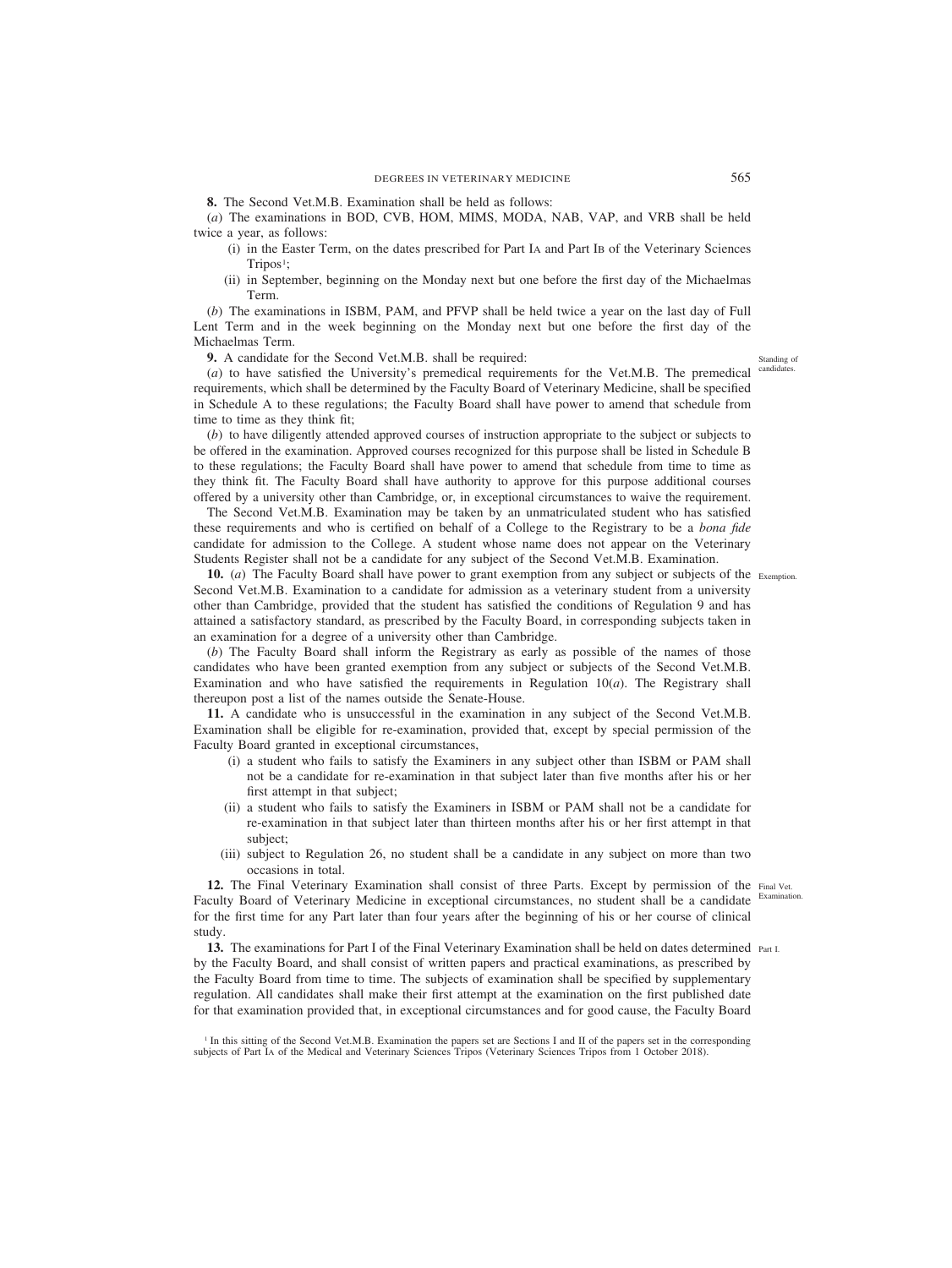may permit a candidate to defer taking the examination until the next timetabled sitting of that examination.

**14.** Before taking the examination in any subject of Part I, a student must have

- (*a*) completed the Second Veterinary M.B. Examination by having passed all the subjects thereof,
- (*b*) obtained a degree deemed appropriate by the Faculty Board, which shall be a degree of this University if the student has undertaken preclinical veterinary study in the University, and which may otherwise be a degree of a university other than Cambridge, and
- (*c*) produced evidence of having, since the date of his or her matriculation, satisfactorily carried out twelve weeks of extra-mural studies in a form prescribed by the Faculty Board of Veterinary Medicine. A student may exceptionally apply, through his or her College, to the Faculty Board of Veterinary Medicine for permission to carry out these extra-mural studies while he or she is a candidate for Part I of the Final Veterinary Examination. No student may be a candidate for Part II of the Final Veterinary Examination until he or she has satisfactorily completed these extra-mural studies.

Subject to the provisions of Regulation 19(*b*) and (*c*), candidates who fail to satisfy the Examiners in any subject of Part I may present themselves for re-examination, under arrangements approved by the Faculty Board. A student whose name does not appear on the Veterinary Students Register shall not be a candidate for any subject of the Final Vet.M.B. Examination.

**15.** Two sittings of Part II of the Final Veterinary Examination shall be held each year, beginning on the sixth Wednesday of Full Easter Term and on the Monday that next precedes the first day of the Michaelmas Term. All candidates shall make their first attempt at the examination in the Easter Term provided that, in exceptional circumstances and for good cause, the Faculty Board may permit a candidate to defer taking the examination until the following September. The examination shall consist of two written papers and a practical examination. The two written papers and the practical examination shall each be of two hours' duration. Questions in the two written papers will cover the following areas:

- 1. Parasitic diseases
- 2. Biology of infectious disease
- 3. Basic clinical pharmacology, toxicology, and systems pathology
- 4. Animal health, animal breeding, and nutrition

**16.** No student may be a candidate for Part II until at least eighteen months have elapsed after the beginning of his or her course of clinical study. A candidate must have passed Part I and must have

- (*a*) produced certificates of diligent attendance at courses of instruction in the following subjects:
	- (i) the diseases of poultry, including legislation concerned with their control;
	- (ii) the aetiology, epidemiology, pathology, and prophylaxis of infectious diseases of domestic animals;
	- (iii) helminthology, protozoology, and entomology, relevant to parasitic disease of domestic animals, and the prevention and treatment of such disease;
	- (iv) the husbandry, nutrition, and practical breeding of domestic animals in relation to health, welfare, and production; pastoral botany; genetics; veterinary hygiene;
	- (v) clinical veterinary pharmacology and toxicology;
	- (vi) animal management and elementary clinical methods;
	- (vii) pathology, pathophysiology, diagnosis, and therapeutics;
	- (viii) reproduction, infertility, and obstetrics;
	- (ix) veterinary public health, including practical instruction in the inspection and control of meat and milk;
	- (x) state veterinary medicine and jurisprudence;
- (*b*) satisfactorily completed the clinical tests which form part of the courses specified in this regulation.
- (*c*) successfully completed project work for the course of clinical study, as defined by the Faculty Board from time to time.

A candidate for Part II shall take both papers and the practical examination at the same sitting. Subject to the provisions of Regulation  $19(b)$  and  $(c)$ , candidates who fail to satisfy the Examiners may present themselves for re-examination, taking both papers and the practical examination at the same sitting.

**17.** Part III of the Final Veterinary Examination shall be held twice a year beginning on the Friday of the second week of Full Easter Term and on the Monday next preceding the first day of Michaelmas

Part II.

Part III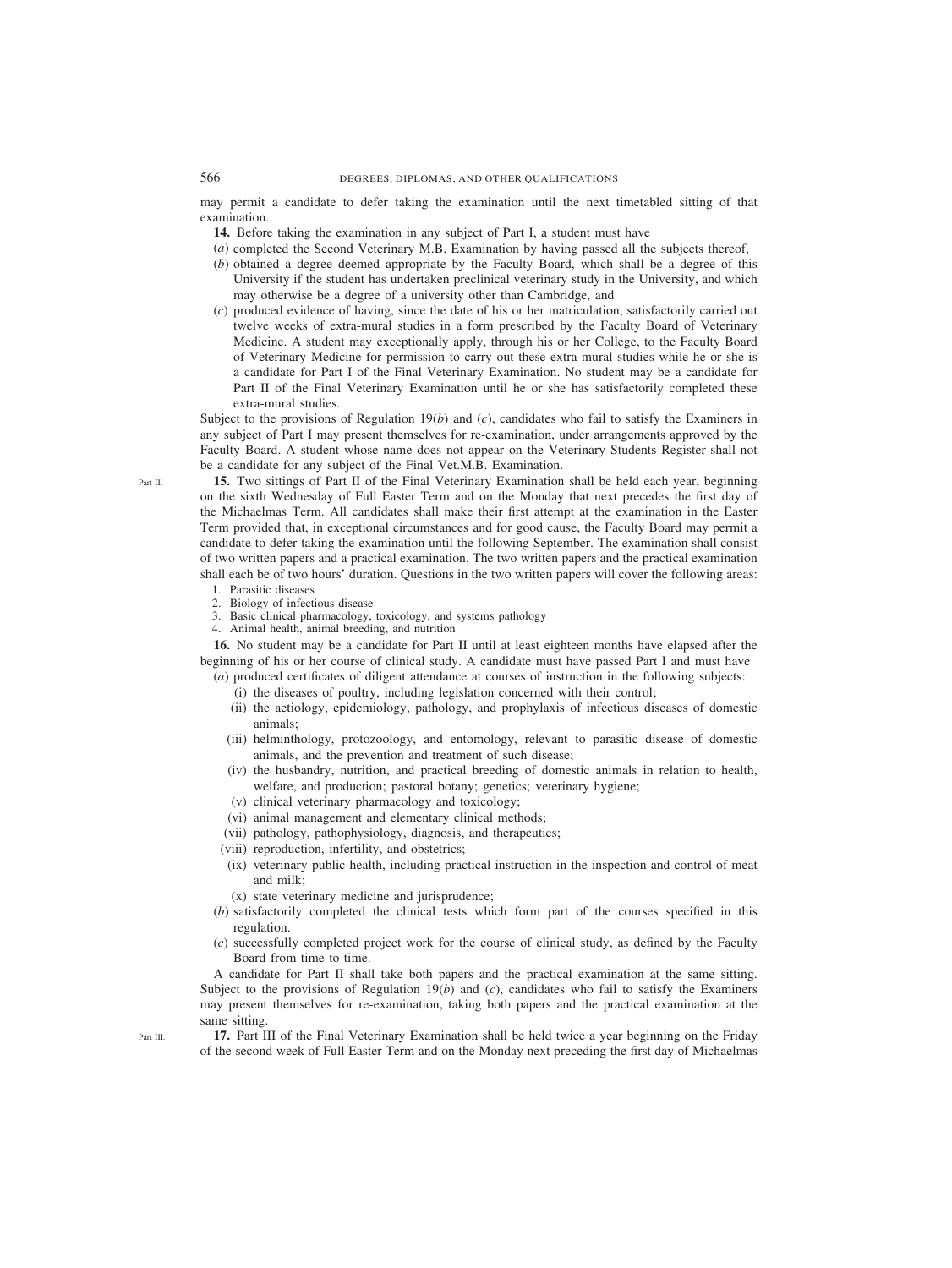Term. All candidates shall make their first attempt at the examination in the Easter Term provided that, in exceptional circumstances and for good cause, the Faculty Board may permit a candidate to defer taking the examination until the following September. Part III shall consist of four sections, each consisting of a written paper and a practical/oral examination:

- 1. Equine studies
- 2. Small animal studies
- 3. Farm animal studies
- 4. Veterinary public health

The written papers for sections 1 to 3 shall be of three hours' duration and for section 4 shall be of two hours' duration.

The Examiners shall take into account such coursework done by candidates, including practical work, as shall from time to time be determined by the Faculty Board of Veterinary Medicine. For this purpose the Head of the Department of Veterinary Medicine shall present to the Examiners a detailed assessment of the performance of each candidate in this coursework. The Examiners shall take the assessments into account in assigning marks for the examination; the maximum percentage of the total marks that may be awarded for coursework shall be determined from time to time by the Faculty Board.

A candidate attempting Part III for the first time shall be required to take a written paper in each of the four sections at the same sitting and a practical/oral examination corresponding to the written paper of each of the four sections of the examination. Subject to the provisions of Regulation 19(*b*) and (*c*), candidates who fail to satisfy the Examiners in any subject of Part III may present themselves for reexamination, under arrangements approved by the Faculty Board, in September beginning on the Monday next preceding the first day of the Michaelmas Term. The Examiners may, at their discretion, require any candidate who fails to attain the prescribed standard for any section to take a *viva voce* examination.

Candidates for Part III shall also be required to undertake an eight-week elective study period, four weeks of which shall take place following the Easter Term sitting of the written examinations. The elective shall be on a subject chosen by the candidate from a list of topics announced by the Faculty Board from time to time, or on a topic proposed by the candidate and approved by the Faculty Board. Candidates shall be required to submit a dissertation of not more than 3,000 words, give an oral presentation of their work of not more than fifteen minutes, and submit a certificate of diligent attendance signed by the elective supervisor. A satisfactory standard must be attained in the dissertation, oral presentation, and certificate of diligent attendance before the degree of Bachelor of Veterinary Medicine can be awarded. In the case of an unsatisfactory standard being achieved in any of the three elements resubmission will be required at the time of the September examination for Part III.

18. No student may be a candidate for Part III until at least thirty-two months have elapsed after standing of the beginning of his or her course of clinical study. No student may be a candidate for Part III if more candidates for than ninety-two months have elapsed since he or she began the preclinical veterinary medicine course, providing that the Faculty Board may waive this condition in exceptional circumstances. A candidate must have passed Part II and

- (*a*) must have produced evidence of having
	- (i) subsequently attended further courses of instruction in clinical veterinary medicine as concerned in particular with the various species of domestic animals, including satisfactory completion of the clinical tests which form part of these courses;
	- (ii) attended a course of instruction in applied anatomy, surgical pathology, operative technique, anaesthesia, general and regional surgery, including satisfactory completion of the clinical tests which form part of the course;
	- (iii) attended a course of instruction in jurisprudence;
	- (iv) satisfactorily carried out work in the Clinical Pathology Laboratories and the Post Mortem Room of the Veterinary Hospital;
- (*b*) must have had, since the beginning of his or her course of clinical study, at least twenty-six weeks' practical experience of veterinary work approved for this purpose by the Faculty Board of Veterinary Medicine in addition to the twelve weeks of extra-mural studies required by Regulation 15 to have been carried out since matriculation; for this purpose each candidate shall be required to submit for the inspection of the Examiners, not later than the first day of the examination, records of his or her extra-mural studies in a form prescribed by the Faculty Board from time to time.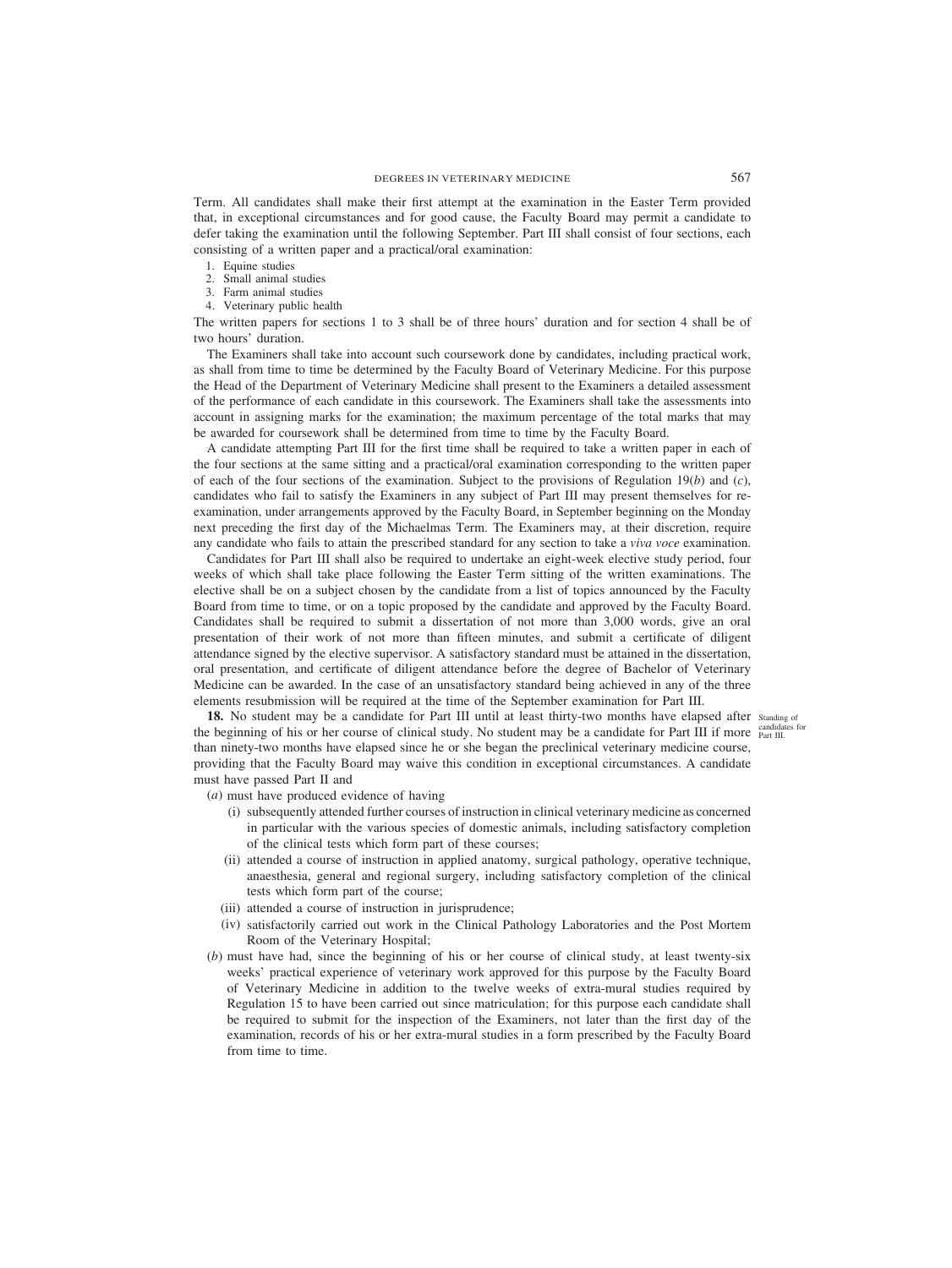- **19.** Except by permission of the Faculty Board in exceptional circumstances, and subject to any conditions determined by them,
	- (*a*) no certificate or other evidence produced under Regulation 16(*a*) shall be accepted if it relates to a course of instruction that began *either* (i) before the candidate's completion of the Second Veterinary M.B. Examination, *or* (ii) before the beginning of the candidate's course of clinical study, *or* (iii) more than eight years after the candidate first took any subject of the Second Veterinary M.B. Examination or an examination leading to exemption from such a subject;
	- (*b*) no student shall be re-examined in any Part, or in any subject, paper, or section of a Part, later than two years after his or her first candidature for that Part, subject, paper, or section;
	- (*c*) subject to Regulation 26, no student shall be a candidate for any Part, or for any subject, paper, or section of a Part on more than three occasions.
- **20.** The arrangements for the appointment of Examiners for the Second Vet.M.B. Examination shall be as follows:
	- (*a*) For BOD, HOM, ISBM, MIMS, and MODA the Examiners shall be the Examiners appointed for those subjects in the Second M.B. Examination,
	- (*b*) For each of the subjects CVB, NAB, PAM, PFVP, VAP, and VRB the Faculty Board shall nominate a Senior Examiner and such number of other Examiners as are required to conduct the examination; provided that for sittings of subjects of the Second Vet.M.B. Examination held under Regulation  $8(a)(i)$ <sup>1</sup> the Examiners shall be the Examiners appointed for those subjects in the Veterinary Sciences Tripos.

**21.** The Faculty Board of Veterinary Medicine shall nominate in each calendar year such number of Examiners for each Part of the Final Veterinary Examination as the General Board on the recommendation of the Faculty Board may determine. The Faculty Board shall also have power to nominate one or more Assessors to assist the Examiners in any Part of the Examination. If required to do so, Assessors shall propose questions in the subject or subjects assigned to them, shall look over the answers of candidates to those questions, shall set and conduct practical, clinical, and oral examinations, and shall report as required to the Examiners. An Assessor may be summoned, for the purpose of consultation and advice, to meetings of the relevant body of Examiners, but shall not be entitled to vote.

- **22.** The Examiners and Assessors shall observe the following provisions:
- (*a*) the Examiners and Assessors in each subject, paper, or section shall be jointly responsible for all the questions set in that subject, paper, or section in the several examinations in which they take part;
- (*b*) at least two Examiners or Assessors shall read the papers and test the practical work of each candidate;
- (*c*) at least two Examiners or Assessors shall be present at, and shall participate in, the *viva voce* examination of any candidate;
- (*d*) in Part I, in Part II, and in each section of Part III, at least two Examiners shall be present at the meeting at which the list of successful candidates is drawn up.

**23.** Separate class-lists shall be published for each subject of the Second Veterinary M.B. Examination, and for each Part of the Final Veterinary Examination. The names of the successful candidates in the several lists shall be arranged in alphabetical order. The lists for Part III of the Final Veterinary Examination shall indicate the sections of the examination in which the candidate has passed. In Part I, in Part II, and in each section of Part III, of the Final Veterinary Examination, a mark of distinction may be affixed to the names of the candidates whose work is of special merit.

**24.** The Senior Examiner for each subject of the Second Vet.M.B. Examination and the Chair of Examiners for each Part of the Final Veterinary Examination shall communicate the marks of all the candidates to the Registrary, and shall communicate to Tutors or other designated College officers, for transmission to their pupils, the marks of their pupils and such other information as may be considered advisable.<sup>2</sup>

**25.** A candidate for the Vet.M.B. Degree shall pay the appropriate University Composition Fee for each term of clinical study for the degree. This fee covers admission and readmission to the Veterinary Examinations and admission to the Vet.M.B. Degree.

Examiners for the Second Vet.M.B. Examination,

for the Final Veterinary Examination

Restrictions.

Class-lists.

Duties of Chairs of Examiners.

Candidate's fees.

<sup>1</sup> That is when the papers of the Second Vet.M.B. Examination are the papers set for the corresponding subjects of the Medical and Veterinary Sciences Tripos (Veterinary Sciences Tripos from 1 October 2018).

<sup>&</sup>lt;sup>2</sup> See also the regulations for the disclosure of examination marks, p. 253.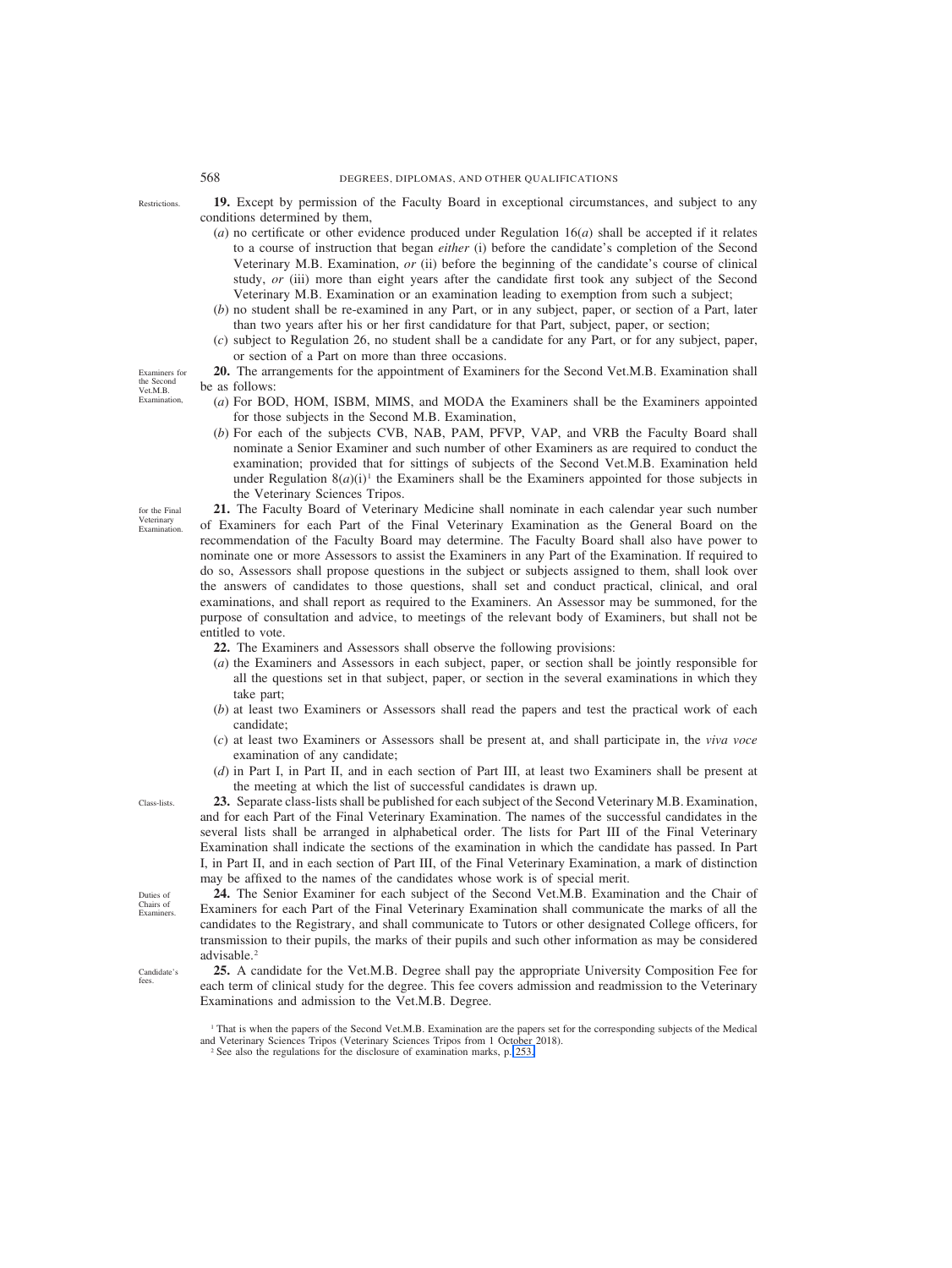**26.** A student may seek review of a decision made by the Faculty Board of Veterinary Medicine in respect of that student who has applied exceptionally for an additional attempt at any Part of the Vet.M.B. Examination under Regulations 11 or 19(*c*). A request for review shall be made under the Procedure for the Review of Decisions of University Bodies established by the General Board.1

#### *SCHEDULE A*

#### PREMEDICAL REQUIREMENTS FOR THE VET.M.B.

#### *GCE A level and GCSE*

**1.** In this Schedule the Advanced level and AS (Advanced Subsidiary) level passes referred to are passes at those levels in a General Certificate of Education (GCE) issued by an awarding body approved by the relevant regulatory authority in England (QCA), Wales (ACCAC), and Northern Ireland (CCEA). The General Certificate of Secondary Education (GCSE) passes referred to are passes in that Certificate, at Grade A, B, or C, issued by an awarding body approved by the relevant regulatory authority in England (QCA), Wales (ACCAC), and Northern Ireland (CCEA).

#### *Approved equivalents*

**2.** For the purposes of this Schedule, the following shall be regarded as the equivalent of a pass at (Advanced) level:

- (*a*) a pass in the Scottish Qualifications Authority National Course Advanced Higher examination at Grade A, B, C, or D;
- (*b*) a pass in the Scottish Qualifications Authority National Course Higher examination at Grade A, B, or C;
- (*c*) a pass at Grade 5 or above in a subject taken at the Higher level of the International Baccalaureate Diploma Programme;
- (*d*) a pass in a General Certificate of Education (GCE) Advanced level within the Advanced Diploma of the Welsh Baccalaureate.

**3.** For the purpose of this Schedule, the following shall be regarded as the equivalent of a pass at AS (Advanced Subsidiary) level:

- (*a*) a pass at Level 5 or above in a subject taken at the Standard level of the International Baccalaureate Diploma Programme.
- **4**. For the purposes of this Schedule, the following shall be regarded as the equivalent of a pass in the GCSE:
- (*a*) a pass at Ordinary level (Grade A, B, or C) in a GCE issued by an examining body approved by the Department for Children, Schools and Families;
- (*b*) a pass in the Scottish Qualifications Authority Standard Grade examination at Grade 1, 2, or 3;
- (*c*) a pass in the International GCSE at Grade A, B, or C;
- (*d*) a pass at Grade 5 or above in a subject taken at Standard level of the International Baccalaureate Diploma Programme.

**5.** Passes in subjects of examinations for certificates conducted overseas by the Local Examinations Syndicate shall be considered for equivalence according to the level attained, provided always that the examination is conducted in the medium of English.

#### *Premedical requirements*

**6.** The premedical requirements for the Vet.M.B. shall consist of two Parts, A and B.

- (*a*) A student shall be deemed to have completed Part A if he or she has *either* achieved the required standard in an admissions test approved by the Faculty Board of Veterinary Medicine *or* obtained GCSE passes in the following subjects or equivalents approved by the Faculty Board:
	- (i) Physics;
	- (ii) Biology;
	- (iii) Mathematics;
	- provided that
		- (1) a pass in double-award science may be substituted for the passes required under (i) and (ii) above; (2) passes at Advanced level or AS (Advanced Subsidiary) level may be substituted for the GCSE passes required under (i), (ii), and (iii) above;
		- (3) a credit in the Science Foundation Course of the Open University may be substituted for the GCSE passes required under (i) and (ii) above.
- (*b*) A student shall be deemed to have completed Part B if he or she has obtained Advanced level or AS (Advanced Subsidiary) level passes in the following subjects or equivalents approved by the Faculty Board: (i) Chemistry;
	- (ii) at least two of the following: Physics, Biology, Mathematics;
	- provided that
		- (1) at least one of these subjects must be passed at Advanced level;
		- (2) the examination requirements for matriculation are complied with.

<sup>1</sup> See p. 216.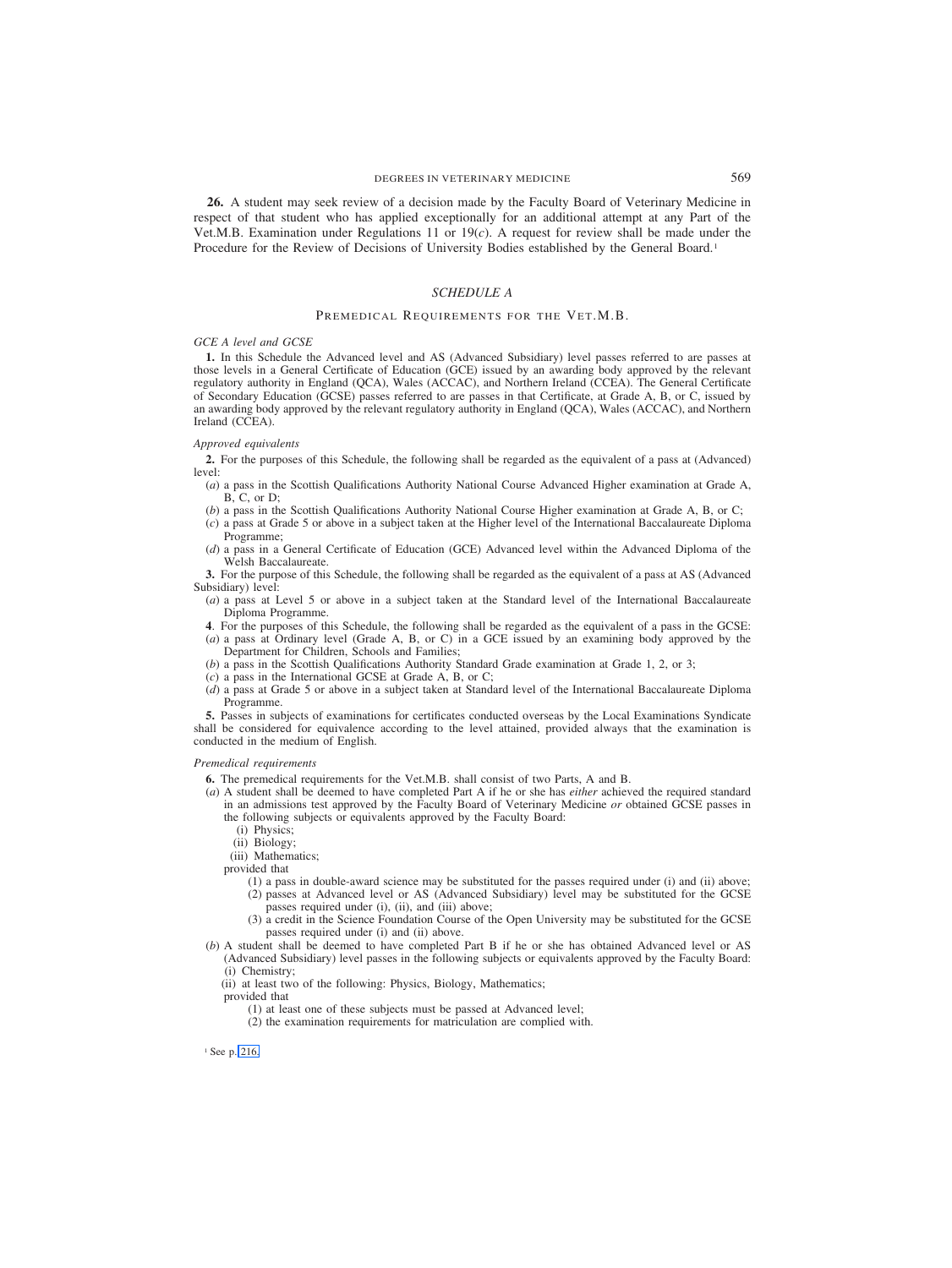# 570 DEGREES, DIPLOMAS, AND OTHER QUALIFICATIONS

- (*c*) A student shall be deemed to have completed Part B if he or she has obtained honours or has achieved the honours standard in Part I<sub>A</sub> of the Natural Sciences Tripos.
- (*d*) For the purposes of the premedical requirements for the Vet.M.B., a student who has obtained an honours degree of this or a recognized university shall be deemed to have satisfied the requirements by passing an admissions test approved by the Faculty Board of Veterinary Medicine.

#### *SCHEDULE B*

# APPROVED COURSES OF INSTRUCTION FOR THE SECOND VET.M.B. EXAMINATION

In addition to the courses offered as specific preparation for the subjects for the Second Vet.M.B. Examination, the following courses have been approved by the Faculty Board of Veterinary Medicine as appropriate courses of instruction for certain subjects of the Second Vet.M.B. Examination.

| Subject in Tripos Examinations                  |
|-------------------------------------------------|
| <b>NST IB Pathology</b>                         |
| NST II Pathology<br>or                          |
| NST IB Pharmacology                             |
| NST II Pharmacology<br>or                       |
| NST In Biochemistry and Molecular Biology<br>or |
| NST II Biochemistry                             |
| NST IA Physiology of Organisms                  |
| NST In Physiology<br>and                        |
|                                                 |

# SUPPLEMENTARY REGULATIONS

# SECOND VETERINARY M.B. EXAMINATION

# *Biology of Disease (BOD)*

The examination in BOD will be treated from the standpoint of abnormal biology. It will include the variations that may occur in the structure and functions of living cells, tissues, and organs, together with the biology of parasites, bacteria, and viruses. Section I will consist of compulsory short-answer questions on the lecture material. Section II will consist of a two-hour practical examination which will include laboratory work and questions on practical aspects and problem solving.

#### *Comparative Vertebrate Biology (CVB)*

The written examination will require knowledge of the structure and function of birds, fish, and certain species of laboratory animal.

#### *Homeostasis (HOM)*

Section I will contain computer-marked and/or short-answer questions on topics covered in the Homeostasis course. Section II will contain questions relating to the experimental physiology and histology classes.

#### *Introduction to the Scientific Basis of Medicine (ISBM)*

The examination will consist of compulsory short-answer or computer-marked questions on the ISBM course.

#### *Molecules in Medical Science (MIMS)*

The examination will test knowledge and understanding of the material contained in the MIMS course. Section I will consist of short-answer questions on the lectures. Section II will consist of questions on practical aspects, including interpretation and handling of data.

#### *Mechanisms of Drug Action (MODA)*

Section I, which will include or consist entirely of short-answer questions, will require knowledge of the actions of drugs on whole organisms and mammalian systems, and also of the mode of drug action at the cellular, subcellular, and molecular levels. Section II will consist of a practical examination, which will include questions on data handling and problem solving; laboratory work will not be involved. Questions that require an elementary knowledge of statistical procedures may be included in both sections of the examination.

#### *Neurobiology with Animal Behaviour (NAB)*

The examination in NAB will require knowledge of the structure and functions of the central nervous system, the special sense organs, neuropharmacology and animal behaviour, with particular reference to domestic animals. Section I will include or consist entirely of compulsory short-answer questions. In Section II, candidates will be examined on practical aspects of neuroanatomy and in experimental neurophysiology; questions may be included which require an elementary knowledge of statistical procedures.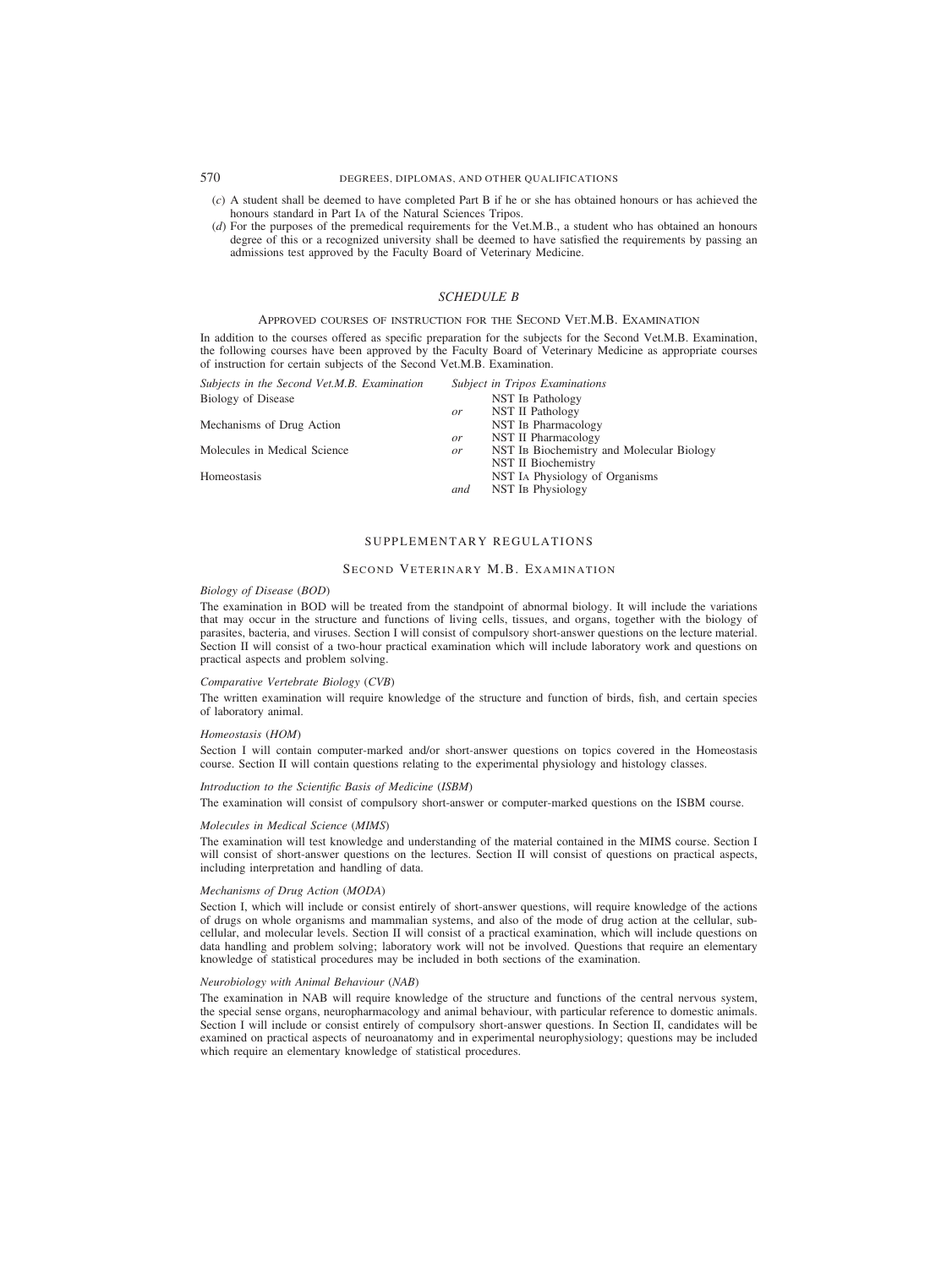# DEGREES IN VETERINARY MEDICINE 571

# *Principles of Animal Management (PAM)*

The written examination will require knowledge of agriculture, animal husbandry, and farm health and safety issues.

# *Preparing for the Veterinary Profession (PFVP)*

The examination will test knowledge of the material presented in the PFVP course.

#### *Veterinary Anatomy and Physiology (VAP)*

Section I will consist of computer-marked and short-answer questions on the anatomy of domestic mammals and, on the structure and function of the gastrointestinal systems of herbivorous mammals. Section II will consist of questions on associated practical work.

#### *Veterinary Reproductive Biology (VRB)*

Section I of the examination will consist of computer-marked and short-answer questions on the structure and function of the reproductive systems of mammals, with particular reference to domestic mammals. Section II will consist of questions on associated practical work and may include a data-handling exercise.

# FINAL VETERINARY EXAMINATION

# P ART I

The papers and practical components of the examinations shall be as follows:<br>Paper 1. Respiratory system

Paper 1. Respiratory system<br>Paper 2. Principles of clinical

Paper 2. Principles of clinical practice<br>Paper 3. Cardiology and dermatology

Paper 3. Cardiology and dermatology<br>Paper 4. Principles of infectious disea

- Paper 4. Principles of infectious diseases<br>Paper 5. Clinical pathology
- Paper 5. Clinical pathology<br>Paper 6. Alimentary system
- Paper 6. Alimentary system<br>Paper 7. Integrated animal r
- Paper 7. Integrated animal management<br>Paper 8. Neurology, endocrinology, and
- Paper 8. Neurology, endocrinology, and urology<br>Paper 9. Animal breeding
- Paper 9. Animal breeding<br>Paper 10. Veterinary public
- Veterinary public health

Papers 7 and 9 will each be of one hour's duration; Papers 1 (which will have a practical component), 2, 3, 4, 5 (which will have a practical component), 8, and 10 will each be of 90 minutes' duration; and Paper 6 will be of two hours' duration and have a practical component.

# PART III

The examination will consist of four sections. In three of the sections there will be a three-hour written paper and a practical/oral examination. In the fourth section there will be a two-hour written examination and a practical/ oral examination. In order to satisfy the Examiners in each section candidates will be required to attain a prescribed standard in the written paper before proceeding to the practical/oral examination.

# DOCTOR OF VETERINARY MEDICINE<sup>1</sup>

#### *OLD REGULATIONS*

# *Amended by Grace 8 of 10 May 2018*

1. In order to qualify for the degree of Doctor of Veterinary Medicine a candidate shall be required Qualifications to provide evidence of a significant original contribution to the study of Veterinary Medicine.

**2.** Any person may apply to be registered as a candidate for the degree who

*either* (*a*) holds a degree of the University,

*or* (*b*) holds a University office or an unestablished appointment on the staff of the Veterinary School,

**and also** holds one of the following qualifications:

- *either* (i) a veterinary degree giving entitlement to provisional or full registration with the Royal College of Veterinary Surgeons,
- *or* (ii) a degree recognized by the Council of the Royal College of Veterinary Surgeons for the purpose of full registration,

<sup>1</sup> These regulations apply to candidates commencing prior to 1 October 2015. See p. [574](#page-129-0) for Revised Regulations.

**(Vet.M.D. Old regulations).**

required.

Standing of candidates.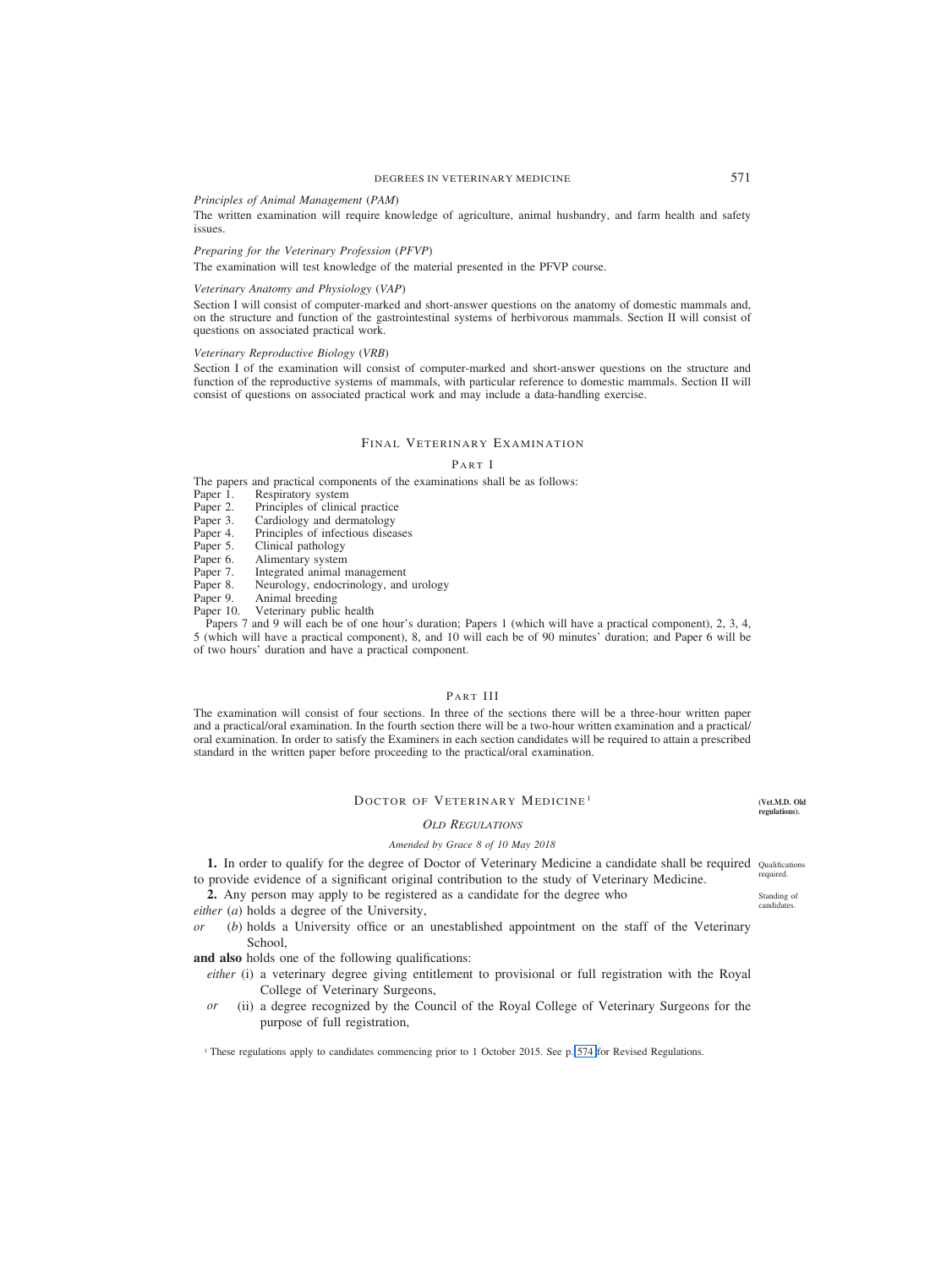*or* (iii) a veterinary degree approved by the Vet.M.D. Committee for the purpose of candidature. No one shall be registered as a candidate for the degree until five years have elapsed since the date of his or her admission to a veterinary degree as specified above.

- **3.** There shall be a Vet.M.D. Committee, which shall consist of:
- (*a*) the Head of the Department of Veterinary Medicine or a deputy appointed by the Head of the Department, who shall be Chair;
- (*b*) six persons appointed by the Degree Committee for the Faculties of Clinical Medicine and Veterinary Medicine;
- (*c*) not more than six persons co-opted by the Committee.

Members in class (*b*) shall be appointed in the Michaelmas Term to serve for three years from 1 January following their appointment. Members in class (*c*) shall serve for such period as the Committee shall determine at the time of their co-optation.

**4.** No business shall be transacted at a meeting of the Committee unless four of the members in classes (*a*) and (*b*) are present.

**5.** Any person who wishes to be registered as a candidate for the degree shall submit an application to the Secretary of the Vet.M.D. Committee. The application shall specify:

- (*a*) the applicant's proposed subject of study or research, including a plan of the work to be undertaken and an account of the methods to be used;
- (*b*) the place where the work is to be undertaken;
- (*c*) the method of financing the work;
- (*d*) the name of a suitably qualified person who is proposed as supervisor of the work.
- Each application shall be accompanied by an application fee.<sup>1</sup>

**6.** Each application shall be submitted to the Vet.M.D. Committee, who may refer it to one or more referees for their opinion and advice before deciding whether to approve or reject the application or to suggest some modification of the applicant's proposals. Each referee appointed under this regulation shall receive a fee.1 The Secretary of the Vet.M.D. Committee shall maintain a record of persons who are registered as candidates for the degree; when an application has been approved, the applicant's name shall be entered on the record. The Committee shall determine the conditions, if any, of an applicant's registration and shall assign to him or her a date of commencement of candidature.

Examination.

- **7.** The examination for the degree of Vet.M.D. shall consist of:
- (*a*) the submission of a dissertation embodying the results of the candidate's study or research, which shall be submitted in accordance with the provisions of Regulations 9 and 10;
- (*b*) an oral examination on the subject of the dissertation and the general field of knowledge within which it falls.

By special permission of the Vet.M.D. Committee, candidates may submit with the dissertation published work which they wish the Examiners to consider; such work may be considered by the Examiners at their discretion.

**8.** A candidate may submit his or her dissertation not earlier than two years and not later than six years after the date of registration for the degree, provided that the Vet.M.D. Committee may give a candidate special permission to delay submission until a later date. When submitting a dissertation a candidate shall pay a submission fee.<sup>1</sup>

**9.** In submitting their dissertations, candidates shall state, generally in a preface and specifically in notes or in a bibliography, the sources from which their information is derived, the extent to which they have availed themselves of the work of others, and the portions of the dissertation which are claimed as original. They shall also be required to declare that the dissertation submitted is not substantially the same as any that they may have submitted for another degree or for a diploma or similar qualification. A dissertation, apart from quotations, shall be written in English. The Degree Committee for the Faculties of Clinical Medicine and Veterinary Medicine shall have power to specify a maximum length for dissertations.

**10.** Two copies of each candidate's dissertation, accompanied by two copies of a summary of about 300 words in length, shall be sent to the Secretary of the Degree Committee for the Faculties of Clinical Medicine and Veterinary Medicine. Each dissertation shall be referred to two Examiners, appointed by the Degree Committee. Each Examiner shall make an independent report to the Degree Committee on the dissertation. The two Examiners shall jointly conduct the oral examination specified

<sup>1</sup> See the Schedule to these regulations.

Applications.

Quorum.

Vet.M.D. Committ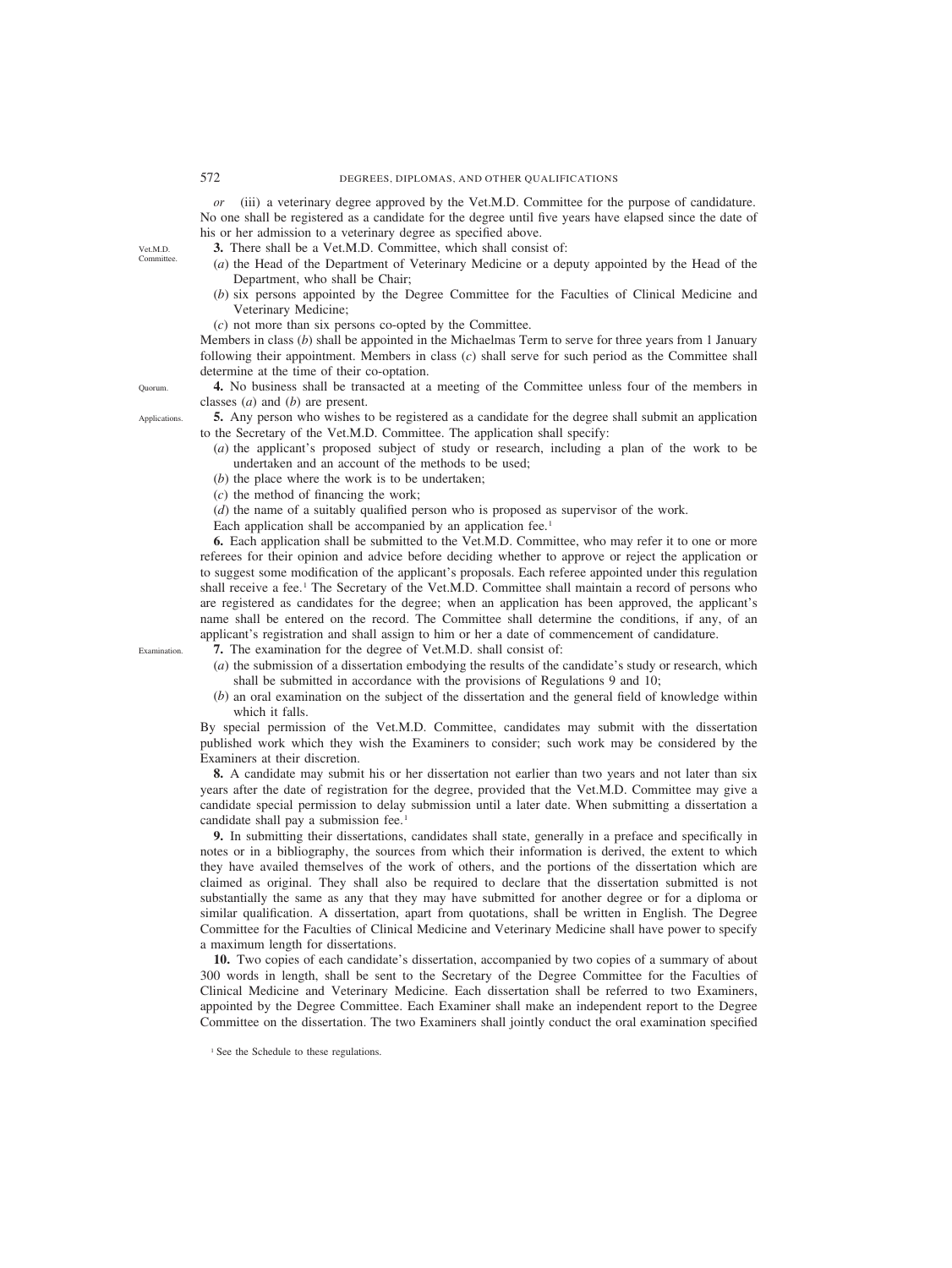in Regulation 7(*b*), and shall sign a joint certificate of the result. If the Examiners do not agree in their recommendations or if for any other reason the Degree Committee or the Board of Graduate Studies need a further opinion or opinions on the merit of the work submitted, the Degree Committee may appoint an additional Examiner or additional Examiners, provided that not more than one additional Examiner shall be appointed without leave of the Board of Graduate Studies. Each additional Examiner so appointed shall make an independent report on the dissertation to the Degree Committee. Each Examiner shall receive a fee, and shall be entitled to claim travelling expenses and a subsistence allowance as appropriate.<sup>1</sup>

**11.** If a candidate fails to satisfy the Examiners in the oral examination specified in Regulation  $7(b)$ , Re-<br>examination. the Degree Committee may permit the candidate to be re-examined by the same Examiners on payment of an additional fee.1 Permission so given shall be communicated to the Secretary of the Board of Graduate Studies and shall not be given on more than one occasion. Each Examiner who takes part in an examination under this regulation shall be paid an additional fee, in addition to any fees to which he or she may be entitled under Regulation 10, and may also claim travelling expenses in accordance with the provisions of that regulation.

**12.** The Board of Graduate Studies shall be the deciding authority on all recommendations for the award of the degree. If, after considering the reports of the Examiners on a candidate's dissertation and on his or her performance in the oral examination, the Degree Committee are satisfied that the candidate's work is of the requisite standard for the degree, a resolution of the Committee to that effect, with the names of those present and voting on either side, shall be communicated to the Board of Graduate Studies, together with the reports of the Examiners. If the Board, after receiving such communication, at a meeting at which not less than five members of the Board are present, resolve that the candidate be approved for the degree, the Secretary of the Board shall publish a notice of the candidate's approval for the award of the degree unless the candidate has requested the removal of her or his name from the published list in accordance with a procedure approved from time to time by the General Board.

13. If, after considering the reports of the Examiners, the Degree Committee are of the opinion that Failure. a candidate's dissertation is not of the requisite standard for the degree, they may recommend to the Board of Graduate Studies that the candidate be permitted to submit a revised dissertation. The communication conveying such a recommendation shall contain the names of those present and voting on either side, and shall be accompanied by the reports of the Examiners. The Board may permit a candidate to submit a revised dissertation on not more than one occasion.

**14.** If, after considering the reports of the Examiners, the Degree Committee are of the opinion that a candidate's work is not of the requisite standard for the degree, and if they do not recommend that the candidate be allowed to submit a revised dissertation, their resolution to that effect, with the names of those present and voting on either side, shall be communicated to the Board of Graduate Studies, together with the reports of the Examiners. The Secretary of the Board shall communicate this decision to the candidate.

- **15.** A candidate who is not approved for the degree
- (*a*) shall not be eligible to submit a dissertation which is substantially the same in candidature for the Ph.D. or M.Sc. Degree;
- (*b*) may apply to be registered again as a candidate for the degree; such application may be made on not more than one occasion, after a period of not less than five years from the date of the applicant's original registration.

**16.** Before being admitted to the degree, a successful candidate shall deposit with the Secretary of work to be the Vet.M.D. Committee two copies of the dissertation and of the summary, both the dissertation and deposited in the summary being in a form approved by the Committee. The Secretary of the Committee shall deposit copies of the dissertation and the summary in the University Library and in the library of the Department of Veterinary Medicine, where they shall be available for consultation and for making copies for interlibrary loan purposes.

**17.** No fee shall be payable on admission to the degree.

<sup>&</sup>lt;sup>1</sup> See the Schedule to these regulations.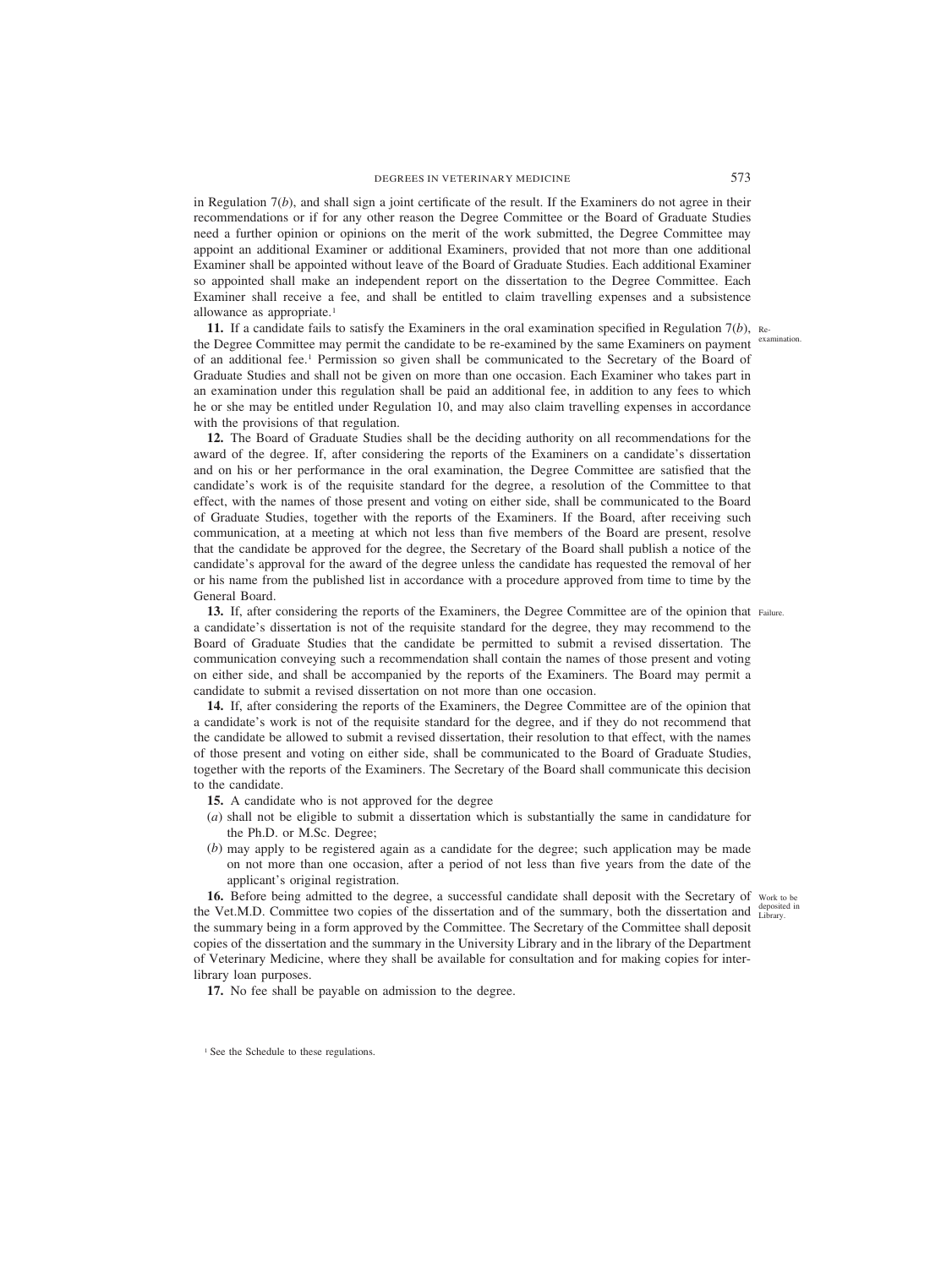### *SCHEDULE*

#### *Fees to be paid by candidates and payments to Examiners*

<span id="page-129-0"></span>Application fee (Regulation 5): £220.

Payment to a referee (Regulation 6): £45.

Submission fee (Regulation 8): £500.

Payment to each Examiner taking part in the oral examination (Regulation 10): £135.

Payment to an additional Examiner (Regulation 10): £90.

Additional fee to be paid by a candidate on re-examination (Regulation 11): £135.

Additional payment to each Examiner taking part in a second examination under Regulation 11: £45.

An Examiner may claim travelling and other expenses in accordance with Regulation 14 of the regulations for the Ph.D., M.Sc., and M.Litt. Degrees, and the M.Phil. Degree by dissertation.

**(Vet.M.D. Revised**

# **Regulations).**

**Oualifications** required. Standing of candidates.

# *R EVISED R EGULATIONS Amended by Grace 8 of 10 May 2018*

DOCTOR OF VETERINARY MEDICINE<sup>1</sup>

**1.** In order to qualify for the degree of Doctor of Veterinary Medicine a candidate shall be required to provide evidence of a significant original contribution to the study of veterinary medicine.

**2.** Any person may apply to be registered as a candidate for the degree who

- *either* (*a*) holds a degree of the University,
- *or* (*b*) holds a University office or an unestablished appointment on the staff of the Veterinary School,

**and also** holds one of the following qualifications:

- *either* (i) a veterinary degree giving entitlement to provisional or full registration with the Royal College of Veterinary Surgeons,
- *or* (ii) a degree recognized by the Council of the Royal College of Veterinary Surgeons for the purpose of full registration with that college,
- *or* (iii) a veterinary degree approved by the Degree Committee for Clinical and Veterinary Medicine for the purpose of candidature.

No person whose candidature has been approved shall submit a dissertation or any other work as part of their assessment for the Vet.M.D. until four years have elapsed since the date of his or her admission to a veterinary degree as specified above.

**3.** Any person who wishes to be registered as a candidate for the degree shall submit an application to the Degree Committee for the Faculties of Clinical Medicine and Veterinary Medicine. The application shall specify:

- (*a*) the applicant's proposed subject of study or research, including a plan of the work to be undertaken and an account of the methods to be used;
- (*b*) for applications in which the candidate wishes to conduct studies outside Cambridge, the place and time where the work is to be undertaken;
- (*c*) the method of financing the work;
- (*d*) the name of a suitably qualified University teaching officer or other University staff member who is proposed as supervisor of the work.

Each application shall be accompanied by a fee in respect of an admissions charge as recommended by the Board of Graduate Studies for an application for admission as a Graduate Student.

**4.** If the Degree Committee and the Board of Graduate Studies approve an applicant for admission to the Vet.M.D. programme, the applicant's name shall be entered on the Register of Graduate Students.

The Degree Committee shall determine the conditions, if any, of an applicant's registration and shall assign the term from which he or she is to be admitted.

- **5.** A candidate whose application has been approved shall pay the University Composition Fee for the course.
- **6.** The examination for the degree of Vet.M.D. shall consist of:
	- (*a*) the submission of a dissertation embodying the results of the candidate's study or research, which shall be submitted in accordance with the provisions of Regulations 8 and 9;
	- (*b*) an oral examination on the subject of the dissertation and the general field of knowledge within which it falls.

<sup>1</sup> These regulations apply to candidates commencing with effect from 1 October 2015.

Admission.

Fee.

Examination.

**Applications**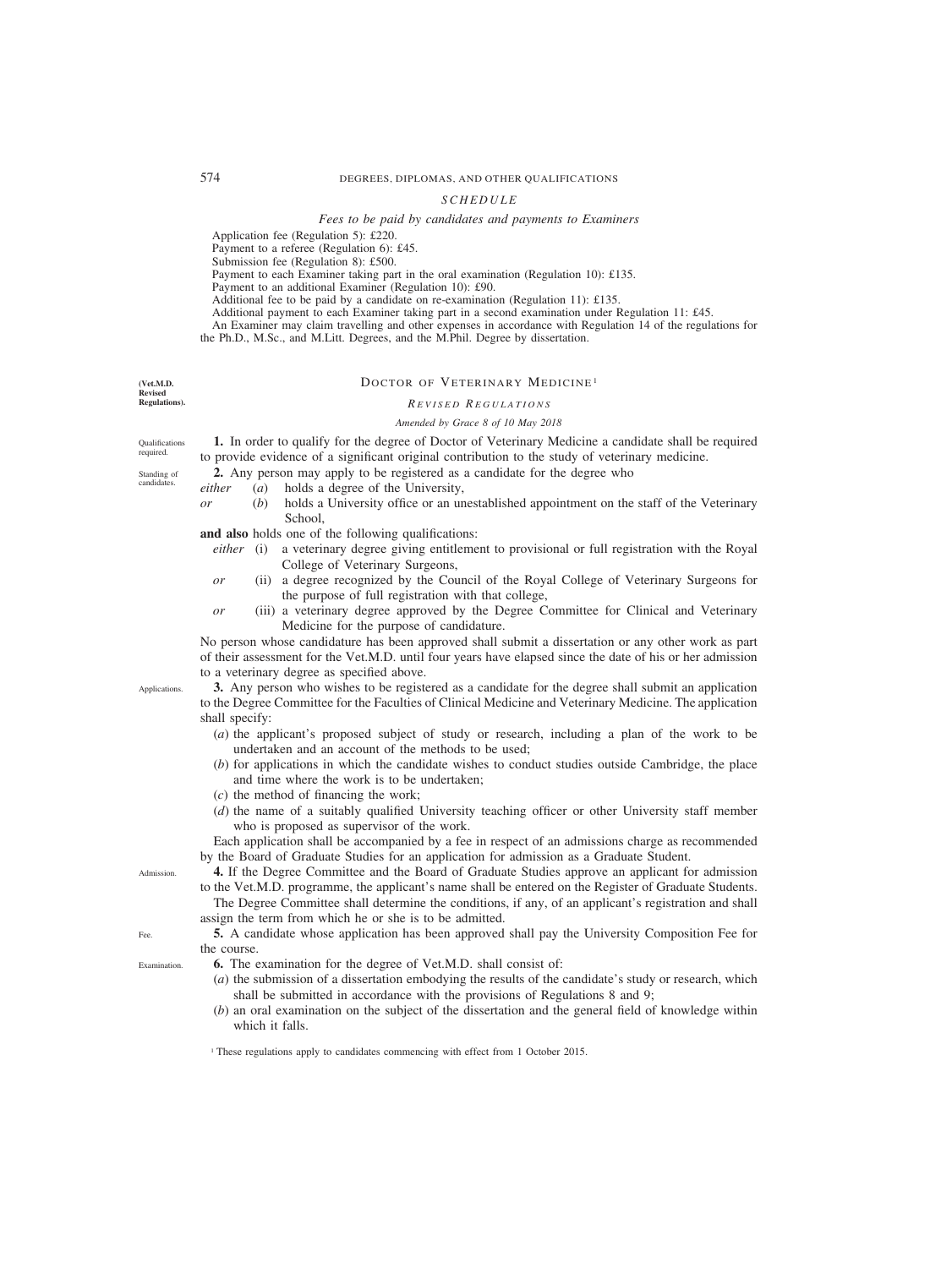By special permission of the Degree Committee, candidates may submit with the dissertation published work or other materials which they wish the Examiners to consider; such work may be considered by the Examiners at their discretion.

**7.** A candidate may submit his or her dissertation not earlier than two years and not later than six years after the date of registration for the degree, provided that the Degree Committee may give a candidate special permission to delay submission until a later date.

**8.** In submitting their dissertations, candidates shall state, generally in a preface and specifically in notes or in a bibliography, the sources from which their information is derived, the extent to which they have availed themselves of the work of others, and the portions of the dissertation which are claimed as original. They shall also be required to declare that the dissertation submitted is not substantially the same as any that they may have submitted for another degree or for a diploma or similar qualification. A dissertation, apart from quotations, shall be written in English. The Degree Committee for the Faculties of Clinical Medicine and Veterinary Medicine shall have power to specify a maximum length for dissertations.

**9.** Two copies of each candidate's dissertation, accompanied by two copies of a summary of about Examiners. 300 words in length, shall be sent to the Secretary of the Degree Committee for the Faculties of Clinical Medicine and Veterinary Medicine. Each dissertation shall be referred to two Examiners, appointed by the Degree Committee. Each Examiner shall make an independent report to the Degree Committee on the dissertation. The two Examiners shall jointly conduct the oral examination specified in Regulation 6(*b*), and shall sign a joint certificate of the result. If the Examiners do not agree in their recommendations or if for any other reason the Degree Committee or the Board of Graduate Studies need a further opinion or opinions on the merit of the work submitted, the Degree Committee may appoint an additional Examiner or additional Examiners, provided that not more than one additional Examiner shall be appointed without leave of the Board of Graduate Studies. Each additional Examiner so appointed shall make an independent report on the dissertation to the Degree Committee. Each Examiner shall receive a fee, and shall be entitled to claim travelling expenses and a subsistence allowance as specified in the Schedule.

**10.** If a candidate fails to satisfy the Examiners in the oral examination specified in Regulation 6(*b*), Rethe Degree Committee may permit the candidate to be re-examined by the same Examiners. Permission examination. so given shall be communicated to the Secretary of the Board of Graduate Studies and shall not be given on more than one occasion. Each Examiner who takes part in an examination under this regulation shall be paid an additional fee, in addition to any fees to which he or she may be entitled under Regulation 9, and may also claim travelling expenses in accordance with the provisions of that regulation.

**11.** The Board of Graduate Studies shall be the deciding authority on all recommendations for the award of the degree. If, after considering the reports of the Examiners on a candidate's dissertation and on his or her performance in the oral examination, the Degree Committee are satisfied that the candidate's work is of the requisite standard for the degree, a resolution of the Committee to that effect, with the names of those present and voting on either side, shall be communicated to the Board of Graduate Studies, together with the reports of the Examiners. If the Board, after receiving such communication, at a meeting at which not less than five members of the Board are present, resolve that the candidate be approved for the degree, the Secretary of the Board shall publish a notice of the candidate's approval for the award of the degree unless the candidate has requested the removal of her or his name from the published list in accordance with a procedure approved from time to time by the General Board.

**12.** If, after considering the reports of the Examiners, the Degree Committee are of the opinion that a candidate's dissertation is not of the requisite standard for the degree, they may recommend to the Board of Graduate Studies that the candidate be permitted to submit a revised dissertation or that the candidate be permitted to submit the dissertation for the degree of M.Sc. The communication conveying such a recommendation shall contain the names of those present and voting on either side, and shall be accompanied by the reports of the Examiners. The Board may permit a candidate to submit a revised dissertation on not more than one occasion.

13. Before being admitted to the degree, a successful candidate examined by oral examination and Work to be dissertation shall deposit with the Secretary of the Degree Committee two copies of the dissertation deposited in and of the summary, both the dissertation and the summary being in a form approved by the Degree Committee. The Secretary of the Degree Committee shall deposit copies of the dissertation and the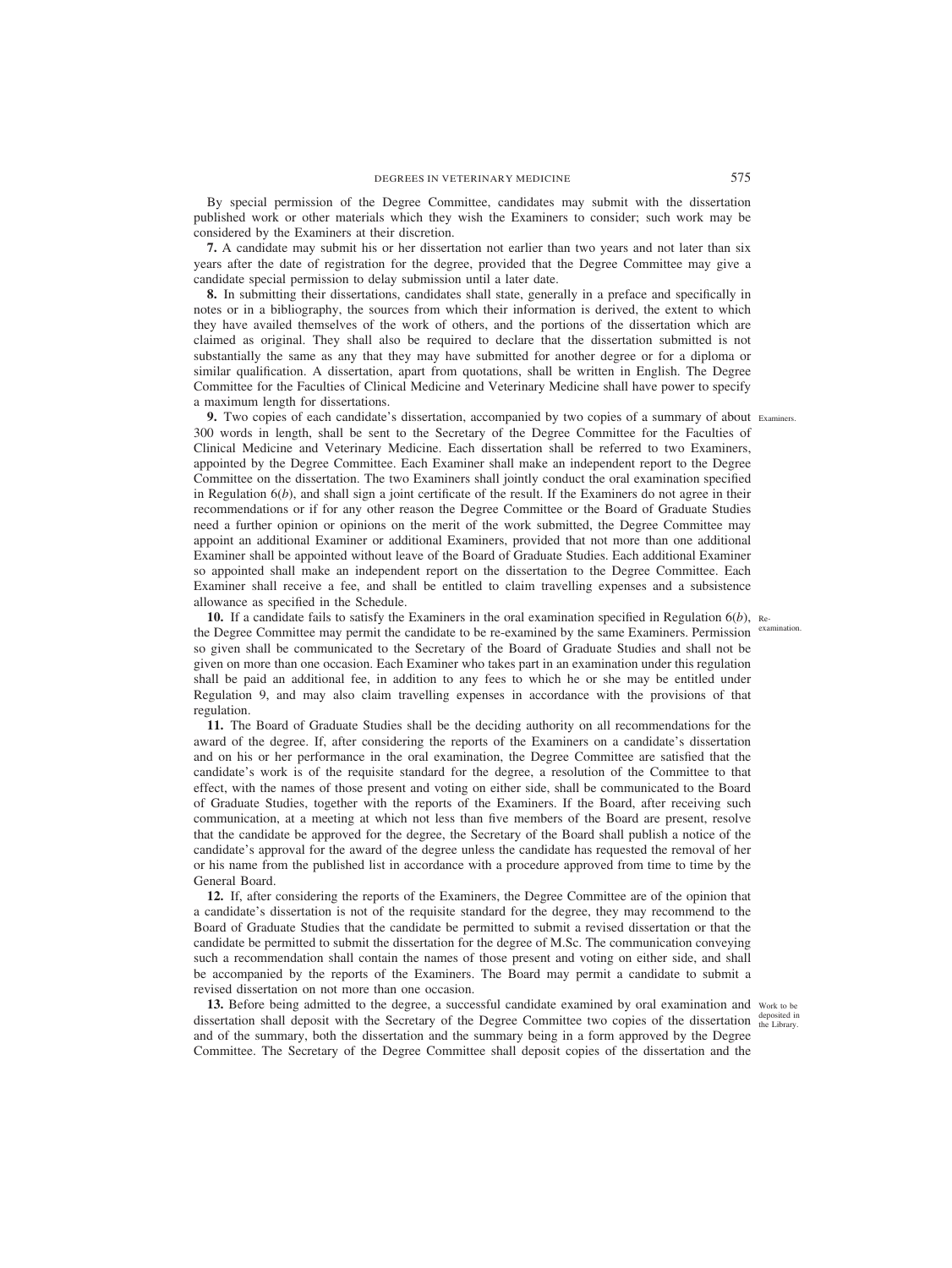# 576 DEGREES, DIPLOMAS, AND OTHER QUALIFICATIONS

summary in the University Library where they shall be available for consultation and for making copies for interlibrary loan purposes.

#### *SCHEDULE*

#### *Payments to Examiners*

To an Examiner for examining and reporting on a dissertation and for taking part in the conduct of an oral examination: £165.

To an additional Examiner not participating in an oral examination: £100.

To the Assessor: £45.

To an Examiner conducting an additional oral examination (Regulation 10): £42.

Each External Examiner shall receive in addition travelling expenses, in accordance with Regulation 14 of the regulations for the Ph.D., M.Sc., and M.Litt. Degrees, and the M.Phil. Degree by dissertation.

# DIPLOMA IN THE CONSERVATION OF EASEL PAINTINGS

#### *Amended by Grace 4 of 4 July 2018*

Conditions of award.

**1.** The Diploma in the Conservation of Easel Paintings shall be awarded to a member of the University who has diligently attended a three-year course of instruction prescribed by the Faculty Board of Architecture and History of Art in consultation with the Director of the Hamilton Kerr Institute and has satisfied the Examiners in the examination for the Diploma as defined in the following regulations; provided that he or she has kept at least three terms. For the purpose of this regulation graduates of the University may count previous residence [*in statu pupillari*] (as a registered student).1

**2.** A candidate for the Diploma must be approved by the Degree Committee of the Faculty of Architecture and History of Art, who shall assign to each candidate a date of commencement of candidature. A candidate must also have:

- (i) obtained honours in a first degree, normally in one or more subjects relevant to the course;
- (ii) produced other evidence to satisfy the Degree Committee of his or her fitness to study for the Diploma.
- **3.** The qualifying examination for the Diploma at the end of the first year shall consist of:

(i) three written papers:

Practical conservation, Science of materials, Theory of conservation;

*and*

(ii) three areas of studio-work: Laboratory practical, Examination of painting, Photography practical.

A candidate whose studio-work throughout the first year is successful, but whose written work fails to satisfy the Examiners, may apply to the Degree Committee for permission to take the written examinations on one more occasion within six months of his or her first attempt. A candidate whose studio-work is deemed by the Examiners to be below standard will not be allowed to continue the course.

Second-year examination.

- **4.** The examination for the second year of the Diploma shall consist of:
	- (i) a portfolio of studio-work which shall be examined by continuous assessment;
	- (ii) written work, consisting of four essays of not less than 3,000 words and not more than 5,000 words in length, on four topics of the candidate's choice and approved by the Degree Committee, selected from the following subject areas:
		- -
		- (*a*) historical aspects, (*e*) studio practices,<br>(*b*) technical aspects, (*f*) ethical issues.
			-
- 
- $(b)$  technical aspects,  $(c)$  environmental impact, (*d*) material behaviour,
- $(g)$  treatment report and technical examination;
- *and* (iii) two seminar presentations, each of 30 minutes' duration and of comparable substance to the written essays on topics selected from (*a*)–(*g*) above.

One of the essays *or* one of the seminar presentations must be selected from area (*g*).

<sup>1</sup> The text in angular brackets will replace the text in square brackets subject to the approval by Her Majesty in Council of the amendments of Statute approved by Grace 4 of 4 July 2018.

Standing of candidates.

First-year qualifying

examination.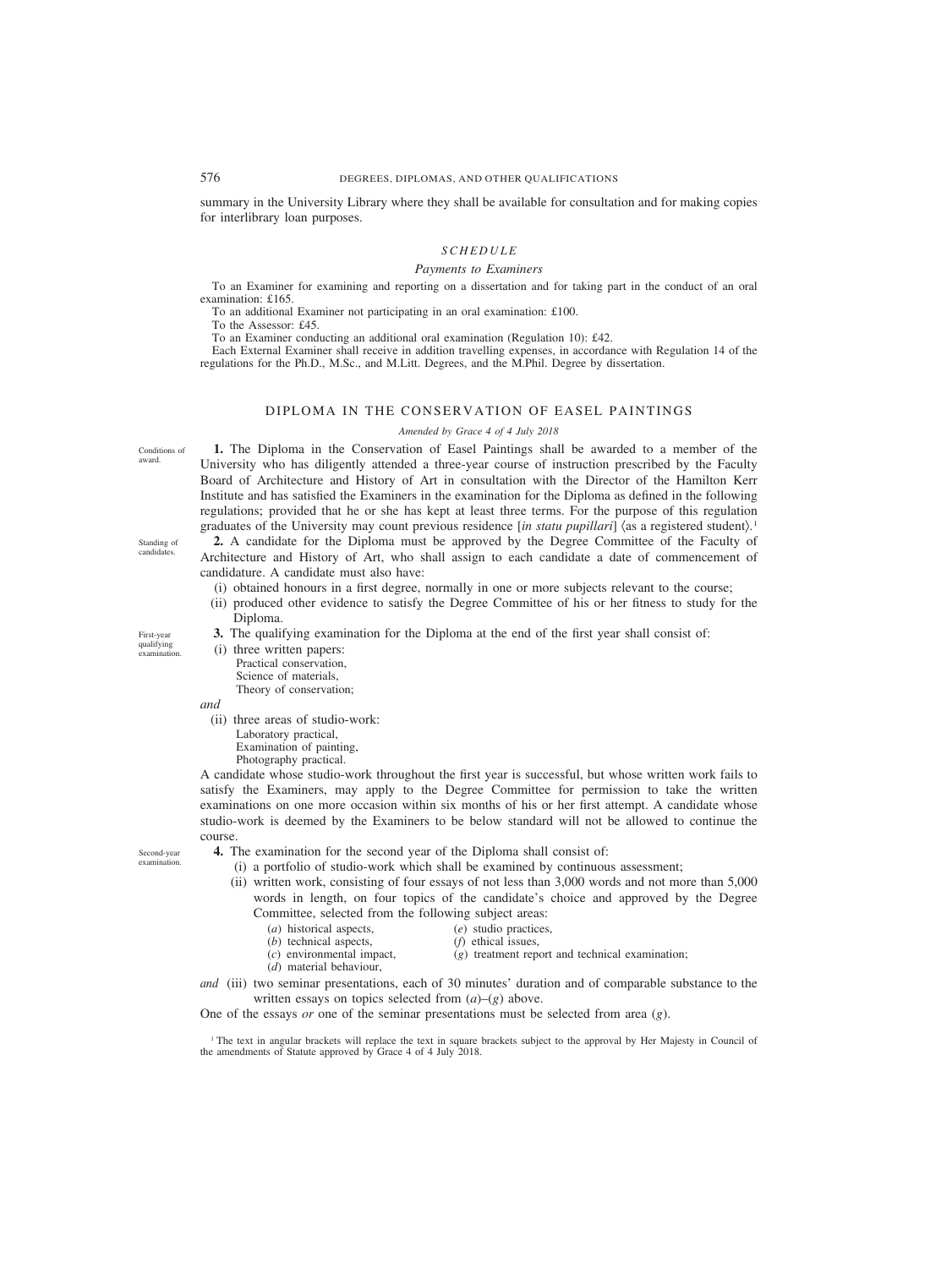- (i) a Project, of no less than  $5,000$  words and no more than  $10,000$  words in length, to include <sup>examination.</sup> a practical component, on a subject area of interest to the student and approved by the Degree Committee which shall be submitted in typewritten form by 7 July;
- (ii) a Copy, i.e. the examination of a painting and the reproduction of the artist's technique, accompanied by documentation of no less than 5,000 words in length and no more than 10,000 words in length, which shall be submitted by 7 July;
- (iii) studio-work which shall be reviewed at the end of the year;
- *and* (iv) a *viva voce* examination in connection with the studio-work and other written work submitted by the student.

**6.** The Degree Committee shall nominate such number of Examiners and Assessors for each Examiners and examination as they deem sufficient. **Assessors** 

**7.** A candidate who has satisfied the Examiners in the examination as a whole shall be entitled to a Diploma.

**8.** The Diploma shall be in the following form:

THIS IS TO CERTIFY THAT having satisfied the preliminary conditions and having been admitted to the examinations appointed by the University of Cambridge has been approved by the Examiners and has been awarded the Diploma in the Conservation of Easel Painting.

**9.** While studying in the University for the Diploma a candidate shall pay the appropriate University Fees. Composition Fee for each term of such study.

**10.** A student who has qualified to receive the Diploma shall not be entitled to count the period or Relation to any part of the period during which he or she was a candidate for the Diploma towards a course of courses of courses research for the degree of Ph.D., M.Sc., or M.Litt.

# ADVANCED DIPLOMA IN ECONOMICS

#### *Amended by Graces 8 of 10 May and 4 of 4 July 2018*

**1.** The Advanced Diploma in Economics shall be awarded to a member of the University, qualified conditions of under Regulation 2, who has diligently attended the course of instruction prescribed by the Faculty <sup>award.</sup> Board of Economics, and who has satisfied the Examiners in the examination for the Diploma as defined in the following regulations; provided that he or she has kept three terms. For the purpose of this regulation graduates of the University may count previous residence [*in statu pupillari*] (as a registered student).<sup>1</sup>

**2.** A candidate for the Diploma must be admitted as a Graduate Student by the Board of Graduate Studies, on the recommendation of the Degree Committee for the Faculty of Economics. The Board shall assign to each candidate a date of commencement of candidature. Each candidate shall pursue in the University a course of study extending over one academical year under the direction of a Supervisor appointed by the Degree Committee, and shall comply with any special conditions that the Degree Committee and the Board may prescribe.

**3.** Every Supervisor shall send to the Secretary of the Board of Graduate Studies reports on the supervisors' work of each candidate under her or his charge, in accordance with the provisions of Regulation 8 of reports. the general regulations for admission as a Graduate Student.

4. Notwithstanding the provisions of Regulation 11 of the general regulations for admission as a Payments to Graduate Student, the Board of Graduate Studies, after consultation with the Degree Committee for the Faculty of Economics, shall have power to determine the payments to be made to Supervisors who are not University officers in respect of candidates for the Diploma. Supervisors.

**5.** No one shall be a candidate in the same year both for the Advanced Diploma in Economics and for another University examination, and no one shall be a candidate for the Advanced Diploma in Economics on more than one occasion.

**6.** The examination shall consist of three papers, as follows:

Paper 1. Microeconomics.

Paper 2. Macroeconomics.

Paper 3. Econometrics.

<sup>1</sup> The text in angular brackets will replace the text in square brackets subject to the approval by Her Majesty in Council of the amendments of Statute approved by Grace 4 of 4 July 2018.

Third-year

Diploma.

Scheme of examination.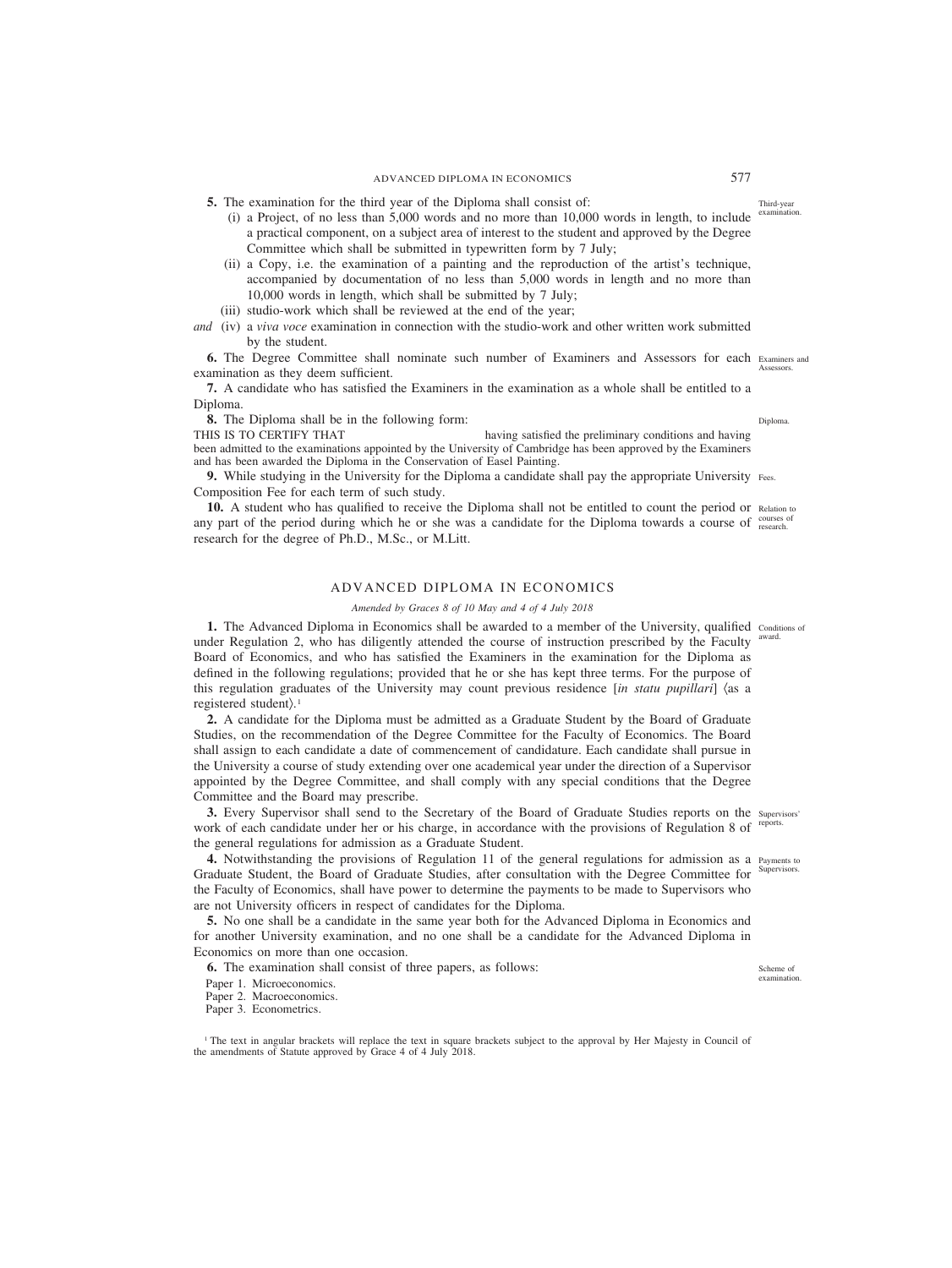Not later than the end of the Easter Term each year the Degree Committee shall announce, for the examination to be held in the academical year next following, the form of examination for each of Papers 1 and 2, which shall be either (*a*) a written paper of three hours' duration, or (*b*) a written paper of three hours' duration together with the submission of an essay, of not more than  $3,000$  words<sup>1</sup> in length, dealing with a single topic within the field of the paper. The examination for Paper 3 shall consist of a written paper of three hours' duration together with the submission of an account of an econometric project undertaken by the candidate.

Supplementary regulations. Examiners and

Award.

**Assessors** 

**7.** The Degree Committee shall have power to issue supplementary regulations defining or limiting the scope of the papers, and to modify or alter such supplementary regulations as occasion may require.

**8.** The Degree Committee shall nominate such number of Examiners and Assessors as they shall deem sufficient and shall nominate one of the Examiners to be Chair. The Chair shall send a written report on each candidate's performance in the examination to the Secretary of the Degree Committee.

**9.** If the Degree Committee, after considering the report from the Chair of Examiners, resolve that a candidate is entitled to a Diploma, their resolution to that effect shall be sent to the candidate and to the Secretary of the Board of Graduate Studies. A candidate who in the opinion of the Degree Committee deserves special credit shall be entitled to a Diploma with distinction. The award of a Diploma shall be published by the Board of Graduate Studies unless the candidate has requested the removal of her or his name from the published list in accordance with a procedure approved from time to time by the General Board.

**10.** If the Degree Committee are of the opinion that a candidate's performance in the examination is of insufficient merit to entitle her or him to the Diploma, their resolution to that effect shall be communicated to the candidate and to the Secretary of the Board of Graduate Studies.

**11.** The Advanced Diploma shall be in the following form:

THIS IS TO CERTIFY THAT having satisfied the preliminary conditions and having been admitted to the examination appointed by the University of Cambridge has been approved<sup>2</sup>

by the Examiners and has been awarded the Advanced Diploma in Economics.

**12.** While studying in the University for the Diploma a candidate shall pay the appropriate University Composition Fee for each term of such study.

# SUPPLEMENTARY REGULATIONS

#### *Paper 1. Microeconomics*

This paper offers a basic grounding in microeconomic analysis with applications to economic problems. The aim of the paper is to develop the theoretical framework, and to provide an opportunity to apply principles to practical problems.

#### *Paper 2. Macroeconomics*

This paper deals with the analysis of economies treated as complete systems and is concerned with problems of fluctuations in economic activity, employment and unemployment, inflation, economic growth, international economics and the balance of payments, the aggregate distribution of income and wealth. The paper covers analytic methods and models which provide a framework for the analysis of macroeconomic problems.

#### *Paper 3. Econometrics*

This paper deals with the statistical analysis of microeconomic and macroeconomic data as a basis for empirical studies in economics. The paper assumes a background knowledge of statistical methods as a descriptive and summarizing device and an elementary knowledge of probability theory and statistical inference.

The examination for Paper 3 consists of a written examination of three hours' duration and the submission of an account of a project undertaken by the candidate. The written examination will contribute a weight of twothirds, and the project a weight of one-third, towards the marks for this paper. In the written paper, candidates will be expected to answer questions on statistical and econometric methods and their applications. The project will be set by the Examiners and will enable candidates to apply their economic and statistical knowledge to an empirical problem.

Failure.

Candidate's fees.

<sup>1</sup> One A4 page consisting largely of statistics or symbols shall be regarded as the equivalent of 250 words.

<sup>2</sup> Insert *with Distinction* if the candidate deserves special credit.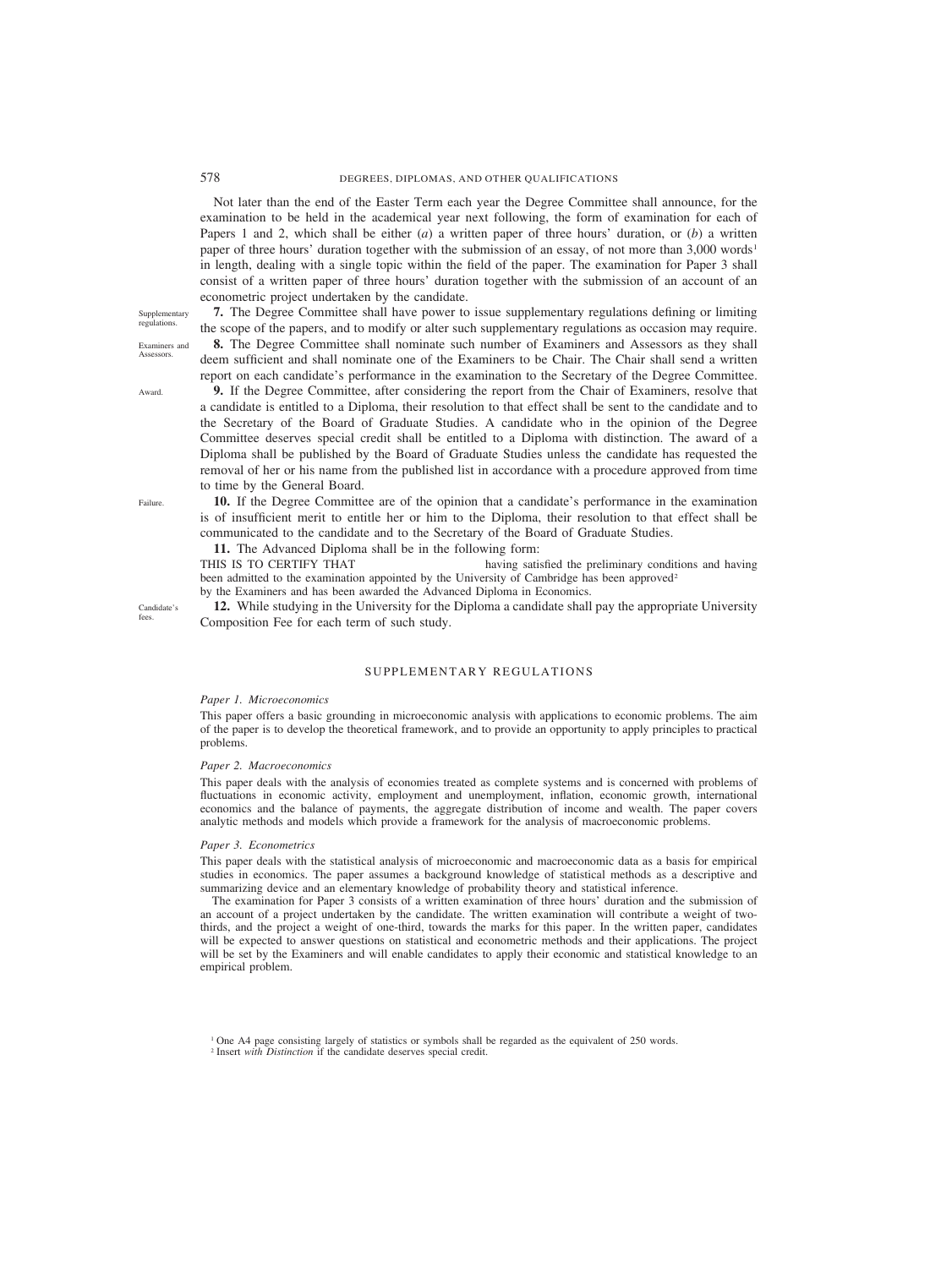# ADVANCED DIPLOMA IN HEBREW STUDIES 579

# ADVANCED DIPLOMA IN HEBREW STUDIES <sup>1</sup>

# *Notice (*Reporter*, 2017–18, p. 808)*

**1.** The Advanced Diploma in Hebrew Studies shall be awarded to a member of the University, Conditions of qualified under Regulation 2, who has diligently attended the course of instruction prescribed by the Faculty Board of Asian and Middle Eastern Studies, which shall extend over one academical year, and who has satisfied the Examiners in the examination for the Diploma as defined in the following regulations; provided that he or she has kept three terms. For the purpose of this regulation graduates of the University may count previous residence [in statu pupillari]  $\langle$  as a registered student $\rangle$ <sup>2</sup>. award.

**2.** A candidate for the Diploma must be admitted as a Graduate Student by the Board of Graduate Studies, on the recommendation of the Degree Committee for the Faculty of Asian and Middle Eastern Studies. The Board shall assign to each candidate a date of commencement of candidature. Each candidate shall pursue in the University a course of study extending over one academical year under the direction of a Supervisor appointed by the Degree Committee, and shall comply with any special conditions that the Degree Committee and the Board may prescribe. No one shall be a candidate in the same year both for the Advanced Diploma in Hebrew Studies and for another Diploma or for any Honours Examination, and no one shall be a candidate for the Advanced Diploma in Hebrew Studies on more than one occasion.

**3.** Every Supervisor shall send to the Secretary of the Board of Graduate Studies reports on the supervisors' work of each candidate under her or his charge, in accordance with the provisions of Regulation 8 of reports. the general regulations for admission as a Graduate Student.

**4.** The examination for the Diploma shall consist of three taught papers, which will be assessed by scheme of written and oral examinations at the end of the course. These are as follows: examination.

- *Paper 1* Classical Hebrew language: to be assessed by one written examination paper, including translation and grammatical parsing questions
- *Paper 2* Modern Hebrew language: to be assessed by one written examination paper, including translation and grammatical parsing questions, and an oral examination in Modern spoken Hebrew

*Paper 3* Either (i) History of the Hebrew language; *or* (ii) introductory Aramaic. (i) will be assessed by essay questions; (ii) will be assessed by translation and grammatical parsing questions

**5.** The Degree Committee shall nominate such number of Examiners as they deem sufficient; they Examiners and shall also have power to nominate one or more Assessors to the Examiners. Assessors.

**6.** A candidate who has satisfied the Examiners in all three papers of the examination shall be Award. entitled to a Diploma.

**7.** In the list of successful candidates special excellence in the examination shall be recognized by the award of a mark of distinction.

**8.** If the Degree Committee are of the opinion that a candidate's performance in the examination is of insufficient merit to entitle her or him to the Diploma, their resolution to that effect shall be communicated to the candidate and to the Secretary of the Board of Graduate Studies.

**9.** The Advanced Diploma shall be in the following form:

THIS IS TO CERTIFY THAT having satisfied the preliminary conditions and having been admitted to the examination appointed by the University of Cambridge has been approved<sup>3</sup> Diploma.

by the Examiners and has been awarded the Advanced Diploma in Hebrew Studies.

**10.** While studying in the University for the Diploma a candidate shall pay the appropriate University Fees. Composition Fee for each term of such study.

11. A student who has taken the examination for the Diploma shall not be entitled to count the Relation to period or any part of the period during which he or she has been a candidate for the Diploma towards courses of a course of research for the degree of Ph.D., M.Sc., or M.Litt.

Form of

<sup>&</sup>lt;sup>1</sup> This course will be available with effect from 1 October 2019.

<sup>&</sup>lt;sup>2</sup> The text in angular brackets will replace the text in square brackets subject to the approval by Her Majesty in Council of the amendments of Statute approved by Grace 4 of 4 July 2018.

<sup>3</sup> Insert *with Distinction* if the candidate has been awarded a mark of distinction.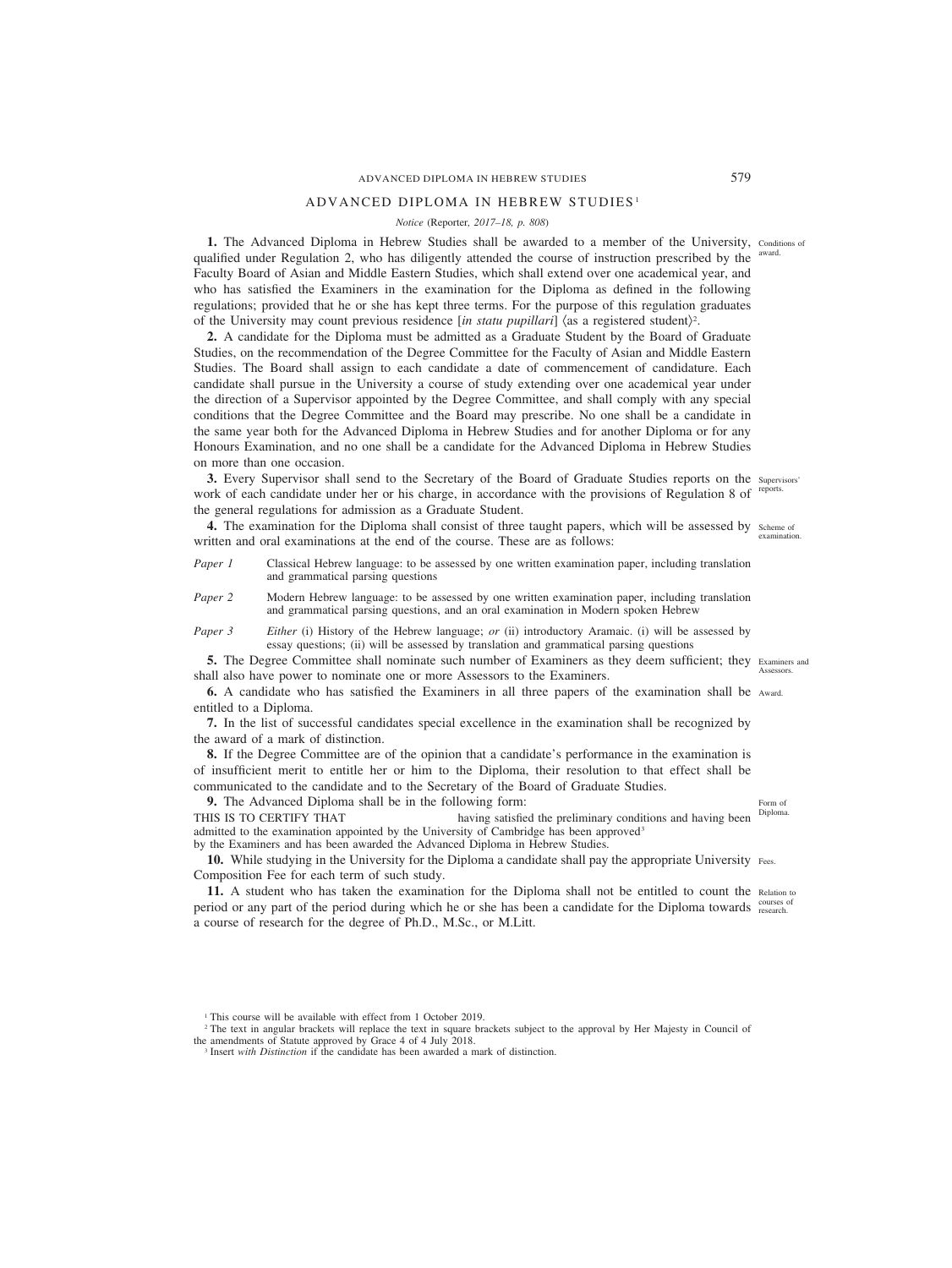# 580 DEGREES, DIPLOMAS, AND OTHER QUALIFICATIONS

# POSTGRADUATE DIPLOMA IN LEGAL STUDIES AND POSTGRADUATE DIPLOMA IN INTERNATIONAL LAW

*Amended by Graces 8 of 10 May and 4 of 4 July 2018*

**1.** A Postgraduate Diploma in Legal Studies, or a Postgraduate Diploma in International Law, may be awarded by the Degree Committee for the Faculty of Law to a member of the University who has satisfied the requirements of the following regulations. For the purposes of this regulation graduates of the University may count previous residence [*in statu pupillari*] (as a registered student). 1

**2.** A candidate for the Diploma must be admitted as a Graduate Student, on the recommendation of the Degree Committee, by the Board of Graduate Studies, who shall assign to each candidate a date of commencement of candidature.

# **3.** A candidate for a Diploma shall pursue in the University *either* (i) a course of full-time study for at least consecutive three terms *or* (ii) a course of part-time study for at least six consecutive terms. Every candidate, whether studying in Cambridge or elsewhere, shall be placed under the direction of a Supervisor appointed by the Degree Committee and shall be subject to any special conditions that the Committee may prescribe in her or his case.

**4.** Every Supervisor shall send to the Secretary of the Board of Graduate Studies reports on the work of each candidate under her or his charge, in accordance with the provisions of Regulation 8 of the general regulations for admission as a Graduate Student.

**5.** The exercise for the Diploma shall be a thesis on a subject, approved by the Degree Committee, which falls within the field of Law or of International Law. The thesis, which shall not without the leave of the Degree Committee exceed 30,000 words in length, including footnotes, but excluding appendices and bibliography, must afford evidence of serious study by the candidate and of ability to discuss a difficult problem critically.

**6.** Each candidate shall submit two copies of her or his thesis in accordance with detailed arrangements approved by the Board of Graduate Studies (i) not earlier than the end of the second term, nor later than the end of the fifth term (for a full-time student) or (ii) not earlier than the end of the fifth term, nor later than the eighth term (for a part-time student), after the term in which her or his candidature commenced, provided that the Degree Committee may allow a candidate to submit it at a later date. Each candidate will be required to sign a declaration that the thesis is his or her own work, unaided except as may be specified in the declaration, and that it does not contain material that has already been used to any substantial extent for a comparable purpose.

**7.** Each thesis shall be referred to two Examiners, appointed by the Degree Committee, who may, at their discretion, examine the candidate orally on the thesis and on the general field of knowledge within which it falls. The Degree Committee in exceptional circumstances may permit the Examiners to conduct the oral examination by video-conference or other remote means. Each Examiner shall submit a separate report to the Degree Committee on the candidate's thesis, and the Examiners shall submit a joint report on the candidate's performance in the oral examination if such is held.

**8.** If the Degree Committee require a further opinion or opinions on the merits of a candidate's thesis, they may appoint additional Examiners, provided that not more than one additional Examiner may be appointed without the leave of the Board of Graduate Studies.

**9.** The Degree Committee, after considering the reports of the Examiners, shall resolve whether or not the candidate is entitled to be awarded a Diploma, and shall inform the candidate and the Secretary of the Board of Graduate Studies accordingly. The award of a Diploma shall be published by the Board of Graduate Studies unless the candidate has requested the removal of her or his name from the published list in accordance with a procedure approved from time to time by the General Board. The Degree Committee may allow an unsuccessful candidate to resubmit her or his thesis within a time limit fixed by them, which will normally not extend beyond the end of the term next following that in which the candidate is notified of the Degree Committee's decision to allow resubmission. The Degree Committee shall inform the Secretary of the Board of Graduate Studies of any such allowance.

**10.** A Postgraduate Diploma shall be in the following form, the subject being specified as 'Legal Studies' or 'International Law'.

THIS IS TO CERTIFY THAT having satisfied the preliminary conditions and having presented a thesis approved by the Degree Committee for the Faculty of Law has been awarded the Postgraduate Diploma in Legal Studies (International Law).

<sup>1</sup> The text in angular brackets will replace the text in square brackets subject to the approval by Her Majesty in Council of the amendments of Statute approved by Grace 4 of 4 July 2018.

Candidate must be under supervision.

Conditions of award.

**Supervisors** reports.

Thesis.

Awards.

Examiners.

Form of Diploma.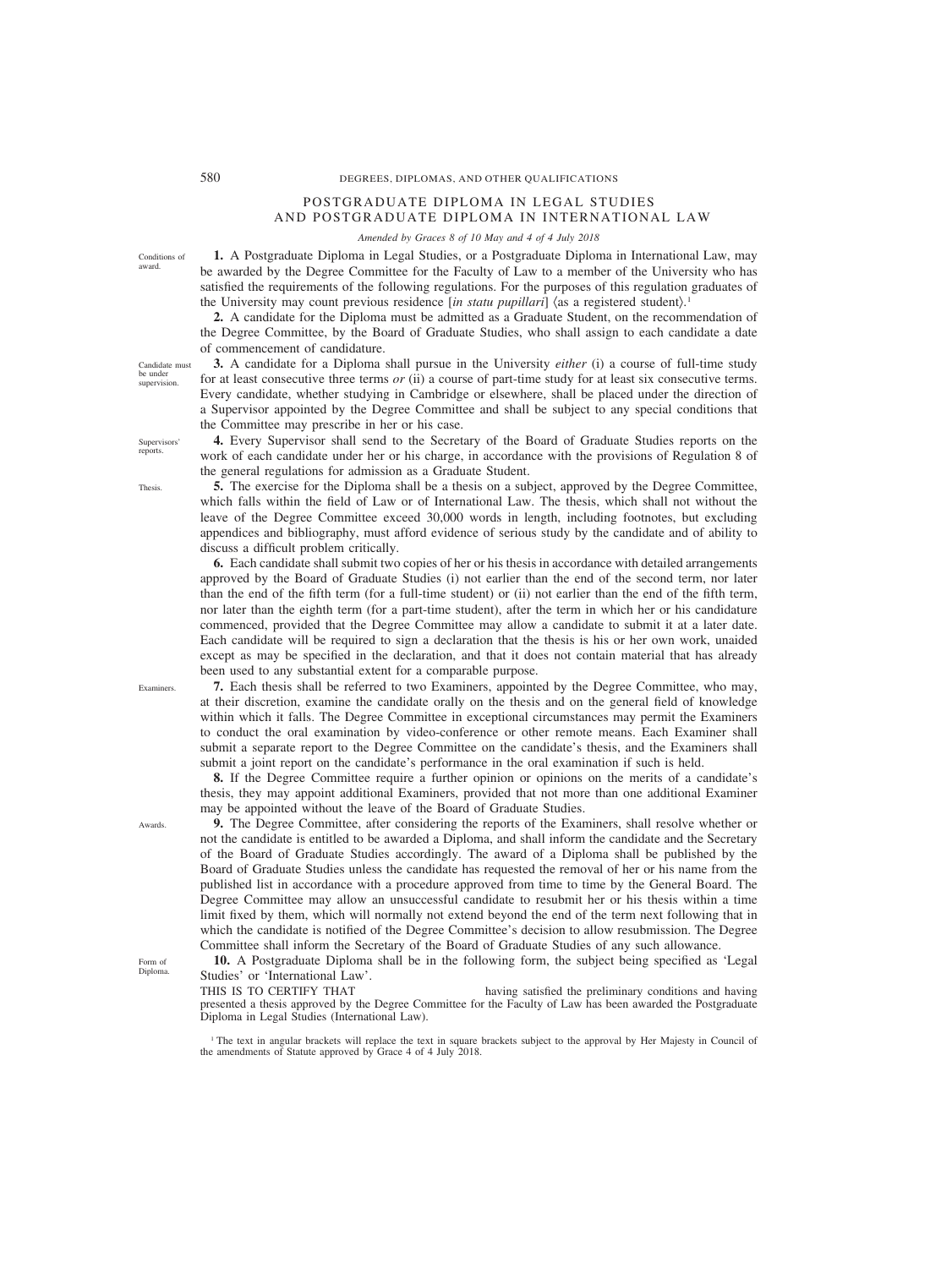**11.** While studying for the Diploma a candidate shall pay a University Composition Fee as prescribed Fees. in Regulation 11 of the general regulations for admission as a Graduate Student.

12. Payment of a fee to a Supervisor who is not a University officer (other than an Associate Payments to Lecturer who receives no stipend from the University) shall be as prescribed in the general regulations Supervisors. for admission as a Graduate Student.

# ADVANCED DIPLOMA IN RESEARCH THEORY AND PRACTICE IN ENGLISH (ENGINEERING OR BUSINESS MANAGEMENT) <sup>1</sup>

#### *Notice (*Reporter*, 2017–18, p. 849)*

**1.** The Advanced Diploma in Research Theory and Practice in English (with a specialization in conditions of Engineering or Business Management) shall be awarded to a member of the University, qualified under <sup>award.</sup> Regulation 2, who has diligently attended the course of instruction prescribed by the Faculty Board of Engineering or Business and Management, which shall extend over one academical year, and who has satisfied the Examiners in the examination for the Diploma as defined in the following regulations; provided that he or she has kept three terms. For the purpose of this regulation graduates of the University may count previous residence [in statu pupillari] (as a registered student)<sup>2</sup>.

**2.** A candidate for the Advanced Diploma in Research Theory and Practice in English (with a specialization in Engineering *or* Business Management) must be recommended by the Institute of Continuing Education's Academic Policy and Operations Committee and formally approved by the Degree Committee for the Faculty of Engineering or the Degree Committee for the Faculty of Business and Management, as appropriate. Each candidate shall pursue in the University a course of study extending over one academical year. The Course Director of the Advanced Diploma in Research Supervision. Theory and Practice in English (with a specialization in Engineering *or* Business Management) will supervise the candidate and shall comply with any special conditions that the relevant Degree Committee may prescribe. No one shall be a candidate in the same year both for the Advanced Diploma in Research Theory and Practice in English (with a specialization in Engineering *or* Business Management) and for another Diploma or for any Honours Examination.

**3.** The scheme of examination for the Advanced Diploma in Research Theory and Practice in scheme of English (Engineering *or* Business Management) shall be as follows: examination.

- *Part 1* One essay of between 3,000 and 4,000 words in length, and *either* one essay of between 3,000 and 4,000 words in length *or* one mini-project of between 3,000 and 4,000 words in length, each on a topic approved by the Course Director and in compliance with any special conditions prescribed by the relevant Degree Committee.
- *Part 2* A dissertation of between 10,000 and 12,000 words in length, including footnotes, but excluding reference list and appendices, reporting the findings of an independent research project on a topic approved by the Course Director and in compliance with any special conditions prescribed by the relevant Degree Committee.

4. The appropriate Degree Committee (either Engineering or Business and Management) shall Examiners and nominate such number of Examiners as they deem sufficient; they shall also have power to nominate Assessors. one or more Assessors to the Examiners.

**5.** All examined work shall be assessed by at least one academic in the general field of knowledge in which it falls, either Engineering or Business Management, and for English language and academic literacy skills by one academic in that field of expertise.

**6.** A candidate who has satisfied the Examiners in both Parts of the examination shall be entitled to Award. an Advanced Diploma.

**7.** In the list of successful candidates special excellence in the examination shall be recognized by the award of a mark of distinction.

**8.** The Advanced Diploma shall be in the following form:

THIS IS TO CERTIFY THAT having satisfied the preliminary conditions and having been admitted to the examination appointed by the University of Cambridge has been approved3 by the Examiners and has been awarded the Advanced Diploma in Research Theory and Practice in English, with

a specialization in Engineering.

<sup>2</sup> The text in angular brackets will replace the text in square brackets subject to the approval by Her Majesty in Council of the amendments of Statute approved by Grace 4 of 4 July 2018.

<sup>3</sup> Insert *with Distinction* if the candidate has been awarded a mark of distinction.

Diploma.

Form of

<sup>&</sup>lt;sup>1</sup> This course will be available with effect from 1 October 2019.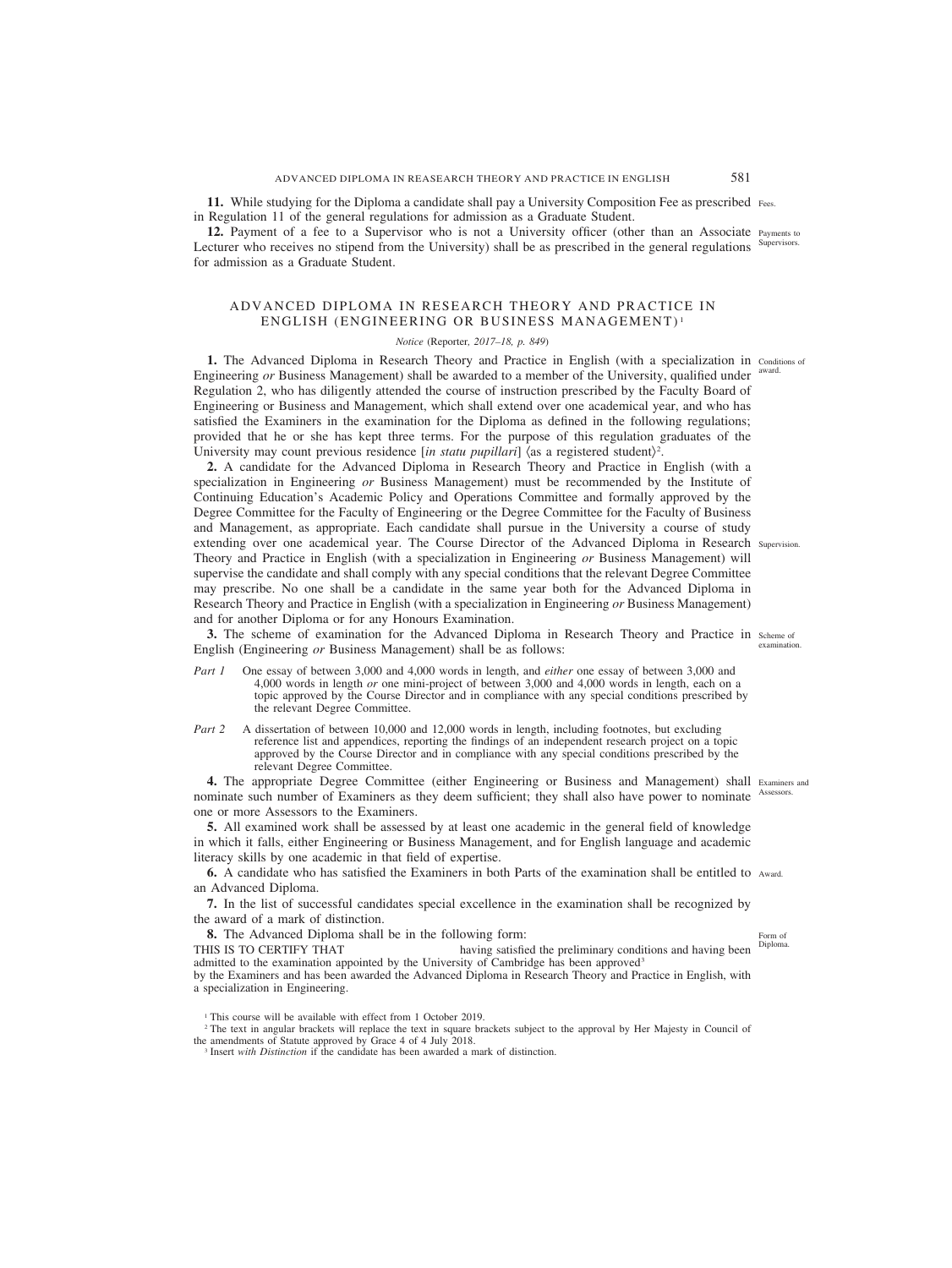*Or*

THIS IS TO CERTIFY THAT having satisfied the preliminary conditions and having been admitted to the examination appointed by the University of Cambridge has been approved<sup>1</sup> by the Examiners and has been awarded the Advanced Diploma in Research Theory and Practice in English, with

a specialization in Business Management.

**9.** While studying in the University for the Diploma a candidate shall pay the appropriate University Composition Fee for each term of such study.

**10.** A student who has taken the examination for the Advanced Diploma shall not be entitled to count the period or any part of the period during which he or she has been a candidate for the Advanced Diploma towards a course of research for the degree of Ph.D., M.Sc., M.Litt., M.Phil., M.B.A., M.Acc., M.St., Postgraduate Diploma, or Postgraduate Certificate.

# ADVANCED DIPLOMA IN THEOLOGY, RELIGION, AND PHILOSOPHY OF RELIGION

#### *Amended by Grace 4 of 4 July 2018*

**1.** The Advanced Diploma in Theology, Religion, and Philosophy of Religion shall be awarded to a member of the University, qualified under Regulation 2, who has diligently attended the course of instruction prescribed by the Faculty Board of Divinity, which shall extend over one academical year, and who has satisfied the Examiners in the examination for the Diploma as defined in the following regulations; provided that he or she has kept three terms. For the purpose of this regulation graduates of the University may count previous residence [*in statu pupillari*] (as a registered student). 2

Standing of candidates.

Conditions of award.

> **2.** A candidate for the Diploma must be approved by the Degree Committee for the Faculty of Divinity, who shall assign to each candidate a date of commencement of candidature. No one shall be a candidate for the Diploma who has been a candidate for Parts IIA or IIB of the Theology, Religion, and Philosophy of Religion Tripos; no one shall be a candidate in the same year both for the Advanced Diploma in Theology, Religion, and Philosophy of Religion and for another Diploma or for any Honours Examination, and no one shall be a candidate for the Advanced Diploma in Theology, Religion, and Philosophy of Religion on more than one occasion. **3.** The examination for the Diploma shall consist of two Parts, as follows:

Scheme of examination.

*Part A*

Written papers. Each candidate shall offer three papers chosen from Paper A1 and any of the papers in Groups of B, C, and D of the Theology, Religion, and Philosophy of Religion Tripos, provided that

- (*a*) each candidate's choice of papers shall be subject to approval by the Degree Committee;
- (*b*) a candidate shall offer at least one paper from Group C or Group D;
- (*c*) a candidate shall offer only one paper from Papers A1, B1, and C1;
- (*d*) a candidate shall not offer a paper which he or she has previously offered in an Honours Examination;
- (*e*) subject to the approval of the Degree Committee, a candidate may elect to offer four papers, in which case the candidate's performance in the paper in which the Examiners judge his or her work to be least good shall be taken into account only if that would be to the candidate's advantage;
- (*f*) no candidate shall offer more than one paper examined by an alternative mode of assessment.

#### *Part B*

A dissertation of not more than 10,000 words in length, including footnotes but not bibliography, on a subject approved by the Degree Committee. Candidates shall submit their dissertations to the Secretary of the Degree Committee by the third Monday of Full Easter Term of the year in which they are examined. Each candidate will be required to sign a declaration that the dissertation is his or her own work, unaided except as may be specified in the declaration, and that it does not contain material that has already been used to any substantial extent for a comparable purpose. The Examiners shall have power to examine a candidate *viva voce* on the subject of his or her dissertation and on the general field of knowledge within which it falls.

Fees.

Relation to other courses.

<sup>&</sup>lt;sup>1</sup> Insert *with Distinction* if the candidate has been awarded a mark of distinction.

<sup>&</sup>lt;sup>2</sup> The text in angular brackets will replace the text in square brackets subject to the approval by Her Majesty in Council of the amendments of Statute approved by Grace 4 of 4 July 2018.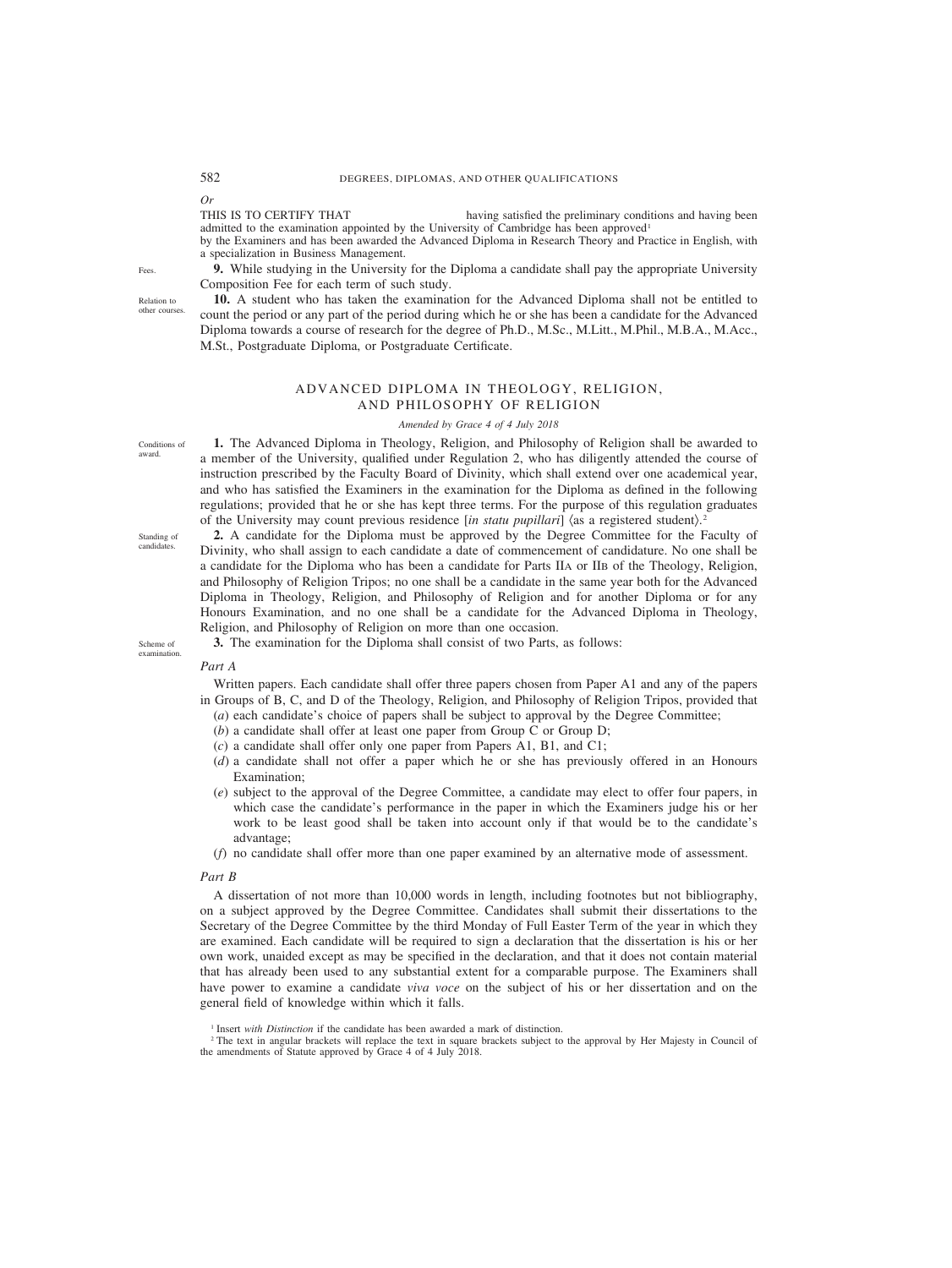4. The Degree Committee shall nominate such number of Examiners as they deem sufficient; they Examiners and shall also have power to nominate one or more Assessors to the Examiners. Assessors.

**5.** A candidate who has satisfied the Examiners in both Parts of the examination shall be entitled to a Diploma.

**6.** In the list of successful candidates special excellence in the examination shall be recognized by the award of a mark of distinction.

**7.** The Advanced Diploma shall be in the following form:

THIS IS TO CERTIFY THAT having satisfied the preliminary conditions and having been admitted to the examination appointed by the University of Cambridge has been approved<sup>1</sup> by the Examiners and has been awarded the Advanced Diploma in Theology, Religion, and Philosophy of Religion. Diploma.

**8.** While studying in the University for the Diploma a candidate shall pay the appropriate University Fees. Composition Fee for each term of such study.

**9.** A student who has taken the examination for the Diploma shall not be entitled to count the period Relation to or any part of the period during which he or she has been a candidate for the Diploma towards a courses of course of research for the degree of Ph.D., M.Sc., or M.Litt.

# CERTIFICATES OF POSTGRADUATE STUDY

# *GENERAL REGULATIONS*

# *Amended by Grace 8 of 10 May 2018*

1. Certificates of Postgraduate Study shall be awarded for advanced study and training in research. Subjects of A subject of such study, and the special regulations for each subject, shall be approved by the General study. Board on the recommendation of the Faculty Board or other body concerned after consultation with the appropriate Degree Committee, who shall satisfy themselves that candidates for the Certificate who may wish to become candidates for the degree of Ph.D., Eng.D., M.Sc., or M.Litt. will receive sufficient training in research to justify the granting of leave to count a whole or some part of the period of candidature for the Certificate towards a full-time or a part-time course of research for one of these degrees.

2. The full-time course of instruction for the Certificate shall normally extend over three consecutive course of terms and the part-time course of instruction shall normally extend over six consecutive terms. The instruction. Board of Graduate Studies, on the recommendation of the Degree Committee concerned, may agree that, for some specified courses, the full-time course of instruction may extend beyond three terms. The Board may also permit a candidate in exceptional circumstances to spend up to two years from the date of commencement of candidature in study for the Certificate.

**3.** A candidate for the Certificate must have been granted admission as a Graduate Student, on the standing of recommendation of the Degree Committee concerned, by the Board of Graduate Studies, who shall candidates. assign a date of commencement of candidature. A candidate for the Certificate must also

*either* (*a*) if a member of the University, have completed the examination and residence requirements for the B.A. Degree;

*or* (*b*) if not a member of the University, produce such evidence of fitness to study for the Certificate as may be approved by the Degree Committee concerned.

Each application for admission to the status of Graduate Student must contain a statement of the course of study which the applicant desires to pursue and a statement of qualification, attainments, and previous study, and shall be sent to the Board of Graduate Studies, who shall forward it to the Degree Committee concerned.

**4.** A candidate shall study for the Certificate in Cambridge, or such other place as the Board and Supervisor.the Degree Committee concerned shall determine, under the direction of a Supervisor appointed by the Degree Committee concerned, and under any special conditions that the Committee may lay down in his or her case. All appointments of Supervisors shall be communicated by the Degree Committee to the Board of Graduate Studies, who shall be competent to make representations to the Committee about any particular appointment.

<sup>1</sup> Insert *with Distinction* if the candidate has been awarded a mark of distinction.

Form of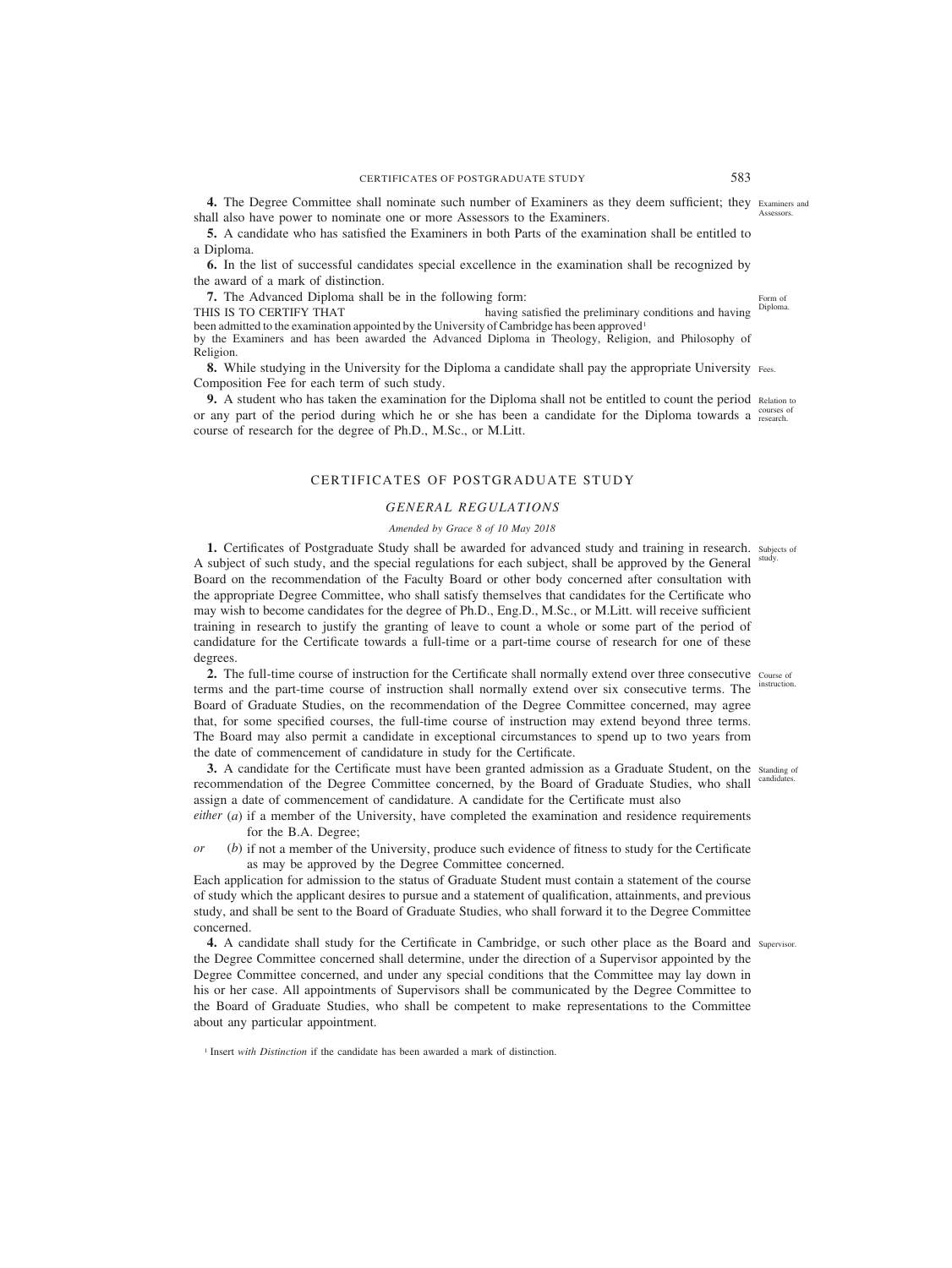Every Supervisor shall send to the Secretary of the Board of Graduate Studies reports on the work of each candidate under her or his charge, in accordance with the provisions of Regulation 8 of the general regulations for admission as a Graduate Student.

**5.** Each candidate shall be required to submit a dissertation, unless otherwise prescribed in the Special Regulations for the subject for which he or she is registered, and to undertake an oral examination and to undergo such other forms of examination as are prescribed in the Special Regulations for that subject.

**6.** The names of candidates who are to be examined in written papers shall be sent by the Degree Committee to the Secretary of the Board of Graduate Studies on or before 1 December next preceding the examination, together with a statement of the approved field of study in which each candidate is to be examined.

**7.** Each candidate shall propose, on the advice of her or his Supervisor, a title for a dissertation, and shall submit the proposal, not later than the end of the second term of candidature for full-time students or the third term of candidature for a part-time student, to the Board of Graduate Studies, in accordance with detailed arrangements specified by the Board, for approval by the Board on the recommendation of the Degree Committee concerned.

**8.** Each candidate shall submit two copies of her or his dissertation, in accordance with detailed arrangements specified by the Board of Graduate Studies, so as to arrive by a date which shall be determined by the Degree Committee, and which shall be not later than the last day of the student's third term of full-time candidature (fifth term of part-time candidature) unless the Board, on the recommendation of the Degree Committee, have allowed an extension of time under Regulation 2. Each candidate shall state generally in a preface to the dissertation and specifically in notes the sources from which information has been derived.

**9.** Each candidate's dissertation shall be referred to two Examiners appointed by the Degree Committee concerned.

**10.** The Examiners shall jointly examine the candidate orally upon the subject of her or his dissertation and on the general field of knowledge within which it falls. The Degree Committee in exceptional circumstances may permit the Examiners to conduct the oral examination by videoconference or other means. If the candidate is required in addition to satisfy the Examiners in a written examination, the arrangements for such an examination shall be made by the Degree Committee concerned, and the Examiners shall be the Examiners appointed to examine the dissertation. The Examiners shall report to the Degree Committee and shall at the same time return to them the two copies of the dissertation.

**11.** If the Degree Committee, after consideration of the Examiners' reports, approve the candidate's performance as of the requisite standard for the award of the Certificate, the Degree Committee shall communicate their resolution to that effect to the candidate and to the Secretary of the Board of Graduate Studies.

**12.** The awards of Certificates shall be published by the Board of Graduate Studies unless the candidate has requested the removal of her or his name from the published list in accordance with a procedure approved from time to time by the General Board, but no publication shall be made of an award to a Graduate Student who has been given leave by the Board of Graduate Studies to count the period or any part of it during which he or she has been a candidate for the Certificate towards a course of research for the degree of Ph.D., Eng.D., M.Sc., or M.Litt. No such Graduate Student shall be entitled to receive the Certificate so long as he or she remains on the Register of Graduate Studies, nor subsequently if he or she should submit a dissertation for the degree of Ph.D., Eng.D., M.Sc., or M.Litt. Nothing in this regulation shall prevent a person who has been awarded the Certificate, and whose name has been removed from the Register of Graduate Students, from being restored to that register as a candidate for the degree of Ph.D., Eng.D., M.Sc., or M.Litt., and, if the Board of Graduate Studies think fit, from being granted leave to count the whole or some part of the period of candidature for the Certificate towards a course of research for one of the aforementioned degrees. No candidate shall be entitled to receive the Certificate unless he or she has attended the prescribed course of instruction.

#### **13.** The Certificate shall be in the following form:

THIS IS TO CERTIFY THAT having diligently attended a course of postgraduate instruction in<sup>1</sup> and having been admitted to the examination appointed by the University

<sup>1</sup> Insert the subject offered by the candidate (e.g. English, Natural Science (Biological Science)).

**Dissertation** and oral examination.

Selection of course of study.

Award.

Examiners.

Form of **Certificate**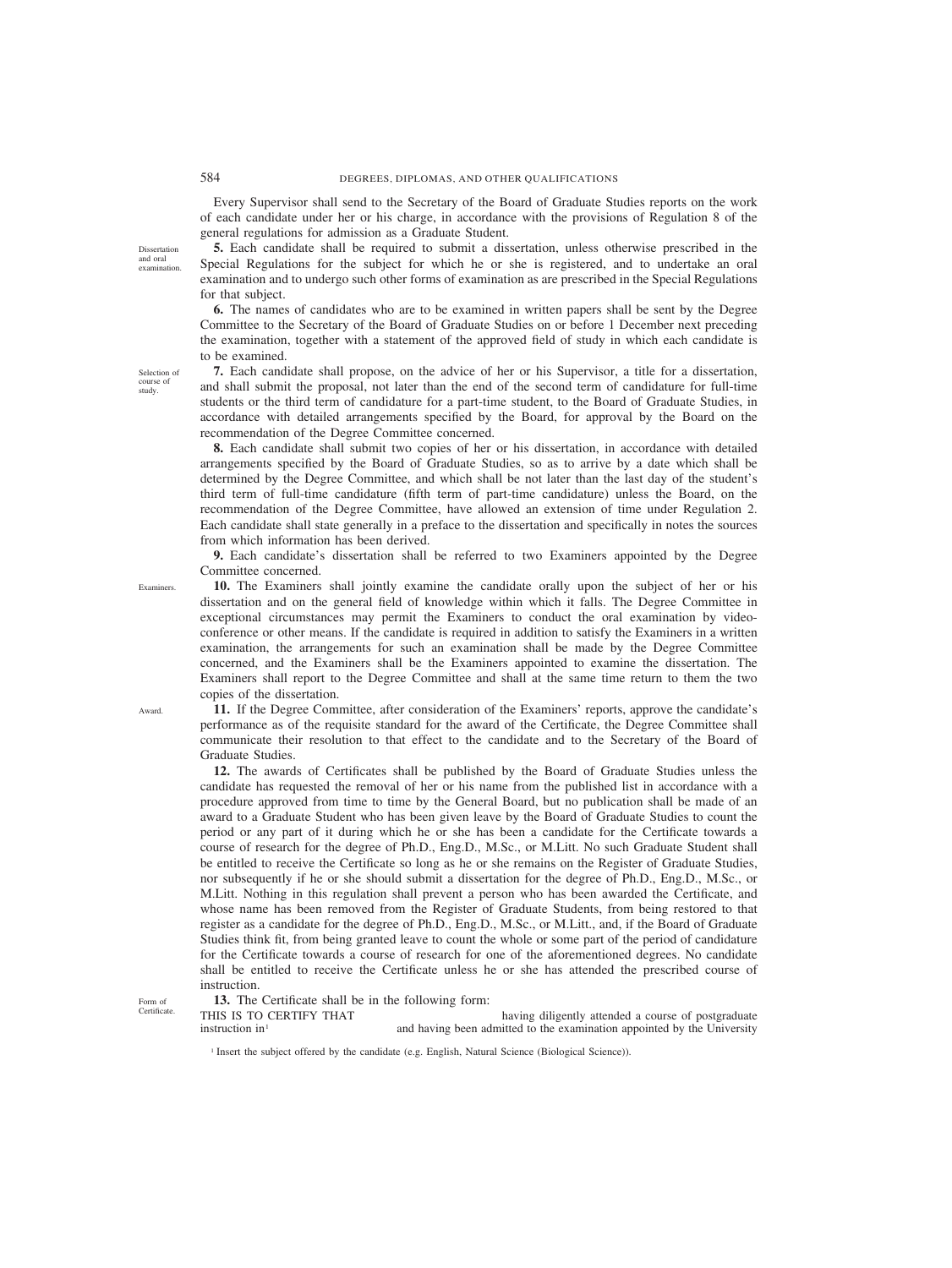of Cambridge has been approved by the Examiners and has been awarded the Certificate of Postgraduate Study in1

14. Payment of a fee to a Supervisor who is not a University officer (other than an Associate Remuneration Lecturer who receives no stipend from the University) shall be made in accordance with the provisions of Supervisors. of Regulation 14 of the general regulations for admission as a Graduate Student.

**15.** While studying for the Certificate, a candidate shall pay a University Composition Fee as candidate's prescribed in Regulation 11 of the general regulations for admission as a Graduate Student. fees.

**16.** A candidate who is not awarded a Certificate may not be a candidate again either in the same or in any other field, save as provided under Regulation 12.

# *SPECIAL REGULATIONS*

#### *Anglo-Saxon, Norse, and Celtic*

**1.** Certificates of Postgraduate Study shall be awarded for advanced study and training in research in Anglo-Saxon, Norse, and Celtic.

- **2.** The study and training shall include:
- (*a*) attendance at courses of seminars and classes approved by the Degree Committee for the Faculty of English;
- (*b*) research on a topic approved by the Degree Committee pursued under the guidance of a Supervisor appointed under Regulation 4 of the General Regulations;
- (*c*) completion of the registration procedure prescribed by the Degree Committee.

**3.** The dissertation shall take the form of *either* a substantive essay on the topic approved under Regulation 2(*b*) *or* a specimen of written work having an evident and central relation to the larger dissertation which the student intends to submit in candidature for the M.Litt. or the Ph.D. Degree. A dissertation shall be between 8,000 and 10,000 words in length, and shall have been composed wholly or largely in the period since the student's admission as a Graduate Student.

## *Chemical Engineering*

**1.** Certificates of Postgraduate Study shall be awarded for advanced study and training in research in Chemical Engineering.

**2.** The study and training shall include:

(*a*) courses of lectures proposed by the Chemical Engineering and Biotechnology Syndicate and approved by the Degree Committee concerned;

(*b*) practical work carried out in one or more of the following ways:

- (i) experimental or theoretical exercises of an advanced type,
- (ii) training in research by means of assistance with a piece of research,

(iii) training in research by means of an original research investigation,

(iv) training in some technique.

# *Computer Science*

**1.** Certificates of Postgraduate Study shall be awarded for advanced study and training in research in Computer Science.

**2.** The study and training shall include:

(*a*) courses of lectures approved by the Degree Committee for the Faculty of Computer Science and Technology;

(*b*) practical work carried out in one or more of the following ways:

- (i) organized experiments or theoretical exercises of an advanced type,
- (ii) assistance with a piece of research,
- (iii) a small research investigation,
- (iv) training in some technique.

<sup>1</sup> Insert the subject offered by the candidate (e.g. English, Natural Science (Biological Science)).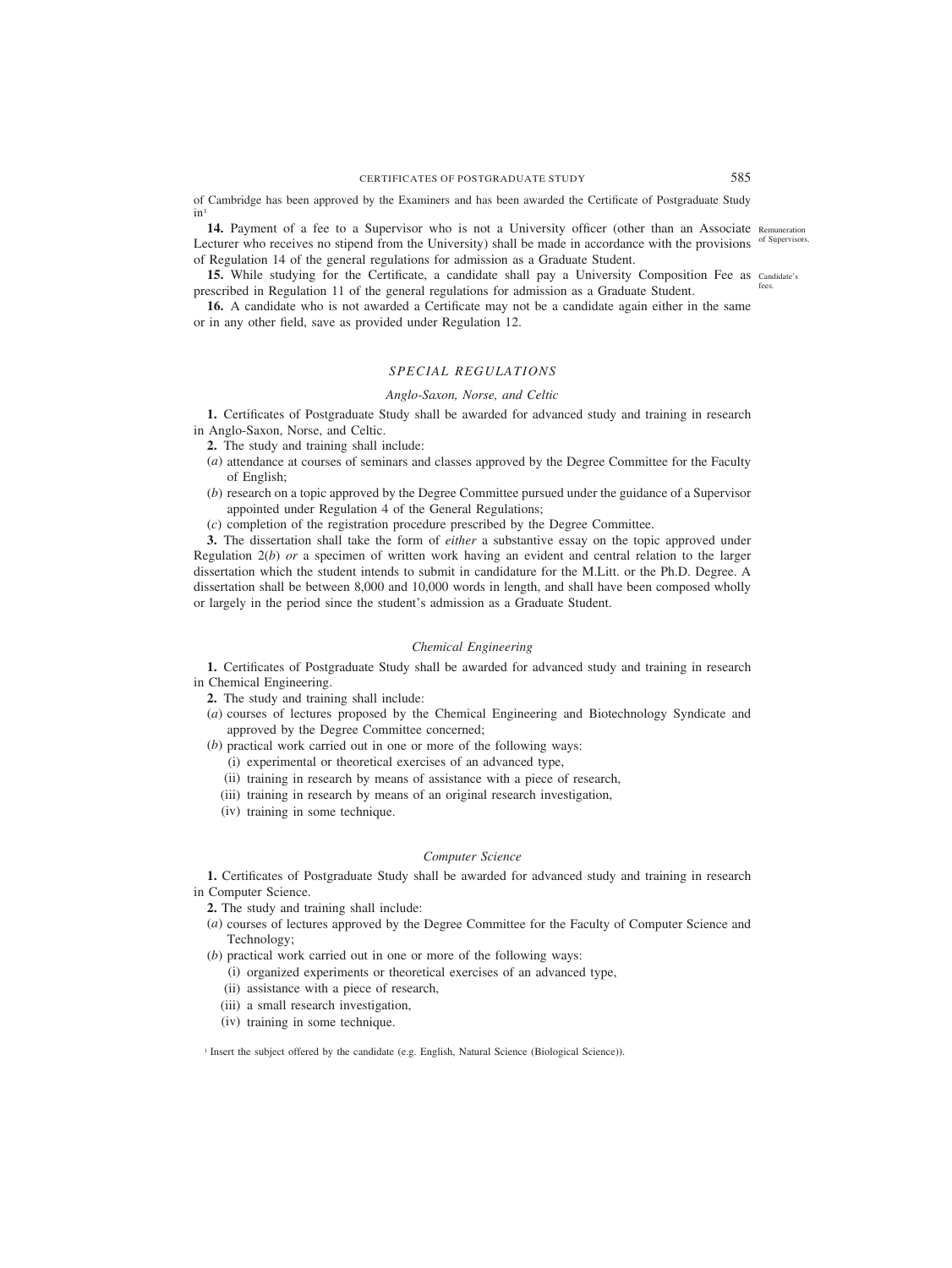# 586 DEGREES, DIPLOMAS, AND OTHER QUALIFICATIONS

**3.** At the discretion of the Examiners the examination for the Certificate may include (in addition to the submission of a dissertation and an oral examination as laid down in General Regulation 5) one or two written papers on subjects cognate to the lectures attended by the candidate.

**4.** The dissertation shall be of not more than 10,000 words in length, exclusive of tables, bibliography, and appendices.

# *Economics*

**1.** Certificates of Postgraduate Study shall be awarded for advanced study and training in research in Economics.

**2.** The study and training shall include:

- (*a*) attendance at courses of lectures, seminars, and classes approved by the Degree Committee for the Faculty of Economics;
- (*b*) research on a topic approved by the Degree Committee pursued under the guidance of a Supervisor appointed under Regulation 4 of the General Regulations.

**3.** The dissertation shall take the form of a research proposal having an evident and central relation to the larger dissertation which the student intends to submit in candidature for the M.Litt., the M.Sc. or the Ph.D. Degree. The research proposal shall be of not more than 10,000 words in length and shall include a review of the relevant literature, a research question, and an outline of a research design and methods.

**4.** At the discretion of the Examiners the examination may include (in addition to the submission of a dissertation and an oral examination as laid down in General Regulation 5) written papers or other exercises on subjects cognate to the lectures, seminars, and classes attended by the candidate.

### *Engineering*

**1.** Certificates of Postgraduate Study shall be awarded for advanced study and training in research in Engineering.

**2.** The study and training shall include:

(*a*) courses of lectures approved by the Degree Committee for the Faculty of Engineering;

- (*b*) practical work carried out in one or more of the following ways:
	- (i) experimental or theoretical exercises of an advanced type,
	- (ii) training in research by means of assistance with a piece of research,
	- (iii) training in research by means of an original research investigation.

# *English*

**1.** Certificates of Postgraduate Study shall be awarded for advanced study and training in research in English.

**2.** The study and training shall include:

- (*a*) attendance at courses of seminars and classes approved by the Degree Committee for the Faculty of English;
- (*b*) research on a topic approved by the Degree Committee pursued under the guidance of a Supervisor appointed under Regulation 4 of the General Regulations;
- (*c*) completion of the registration procedure prescribed by the Degree Committee.

**3.** The dissertation shall take the form of *either* a substantive essay on the topic approved under Regulation 2(*b*) *or* a specimen of written work having an evident and central relation to the larger dissertation which the student intends to submit in candidature for the M.Litt. or the Ph.D. Degree. A dissertation shall be between 8,000 and 10,000 words in length, and shall have been composed wholly or largely in the period since the student's admission as a Graduate Student.

# *Geography*

**1.** Certificates of Postgraduate Study shall be awarded for advanced study and training in research in Geography.

**2.** The study and training shall include practical work carried out in one or more of the following ways:

(i) organized experiments or theoretical exercises of an advanced type approved by the Degree Committee for the Faculty of Earth Sciences and Geography,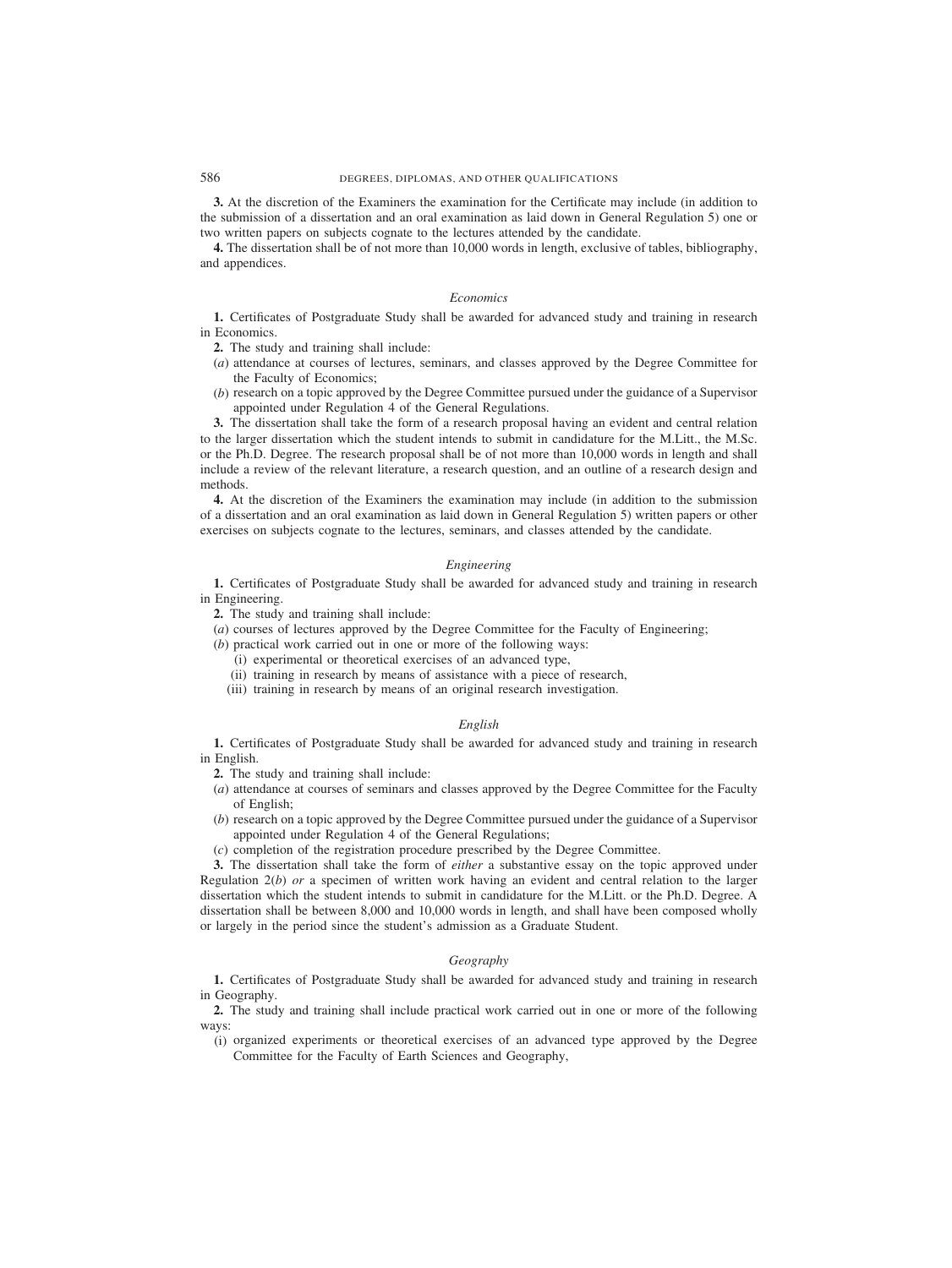- (ii) assistance with a piece of research,
- (iii) a small research investigation,
- (iv) training in some technique.
- **3.** The dissertation shall be of not more than 10,000 words in length.

# *History*

**1.** Certificates of Postgraduate Study shall be awarded for advanced study and training in research in History.

- **2.** The study and training shall include:
- (*a*) attendance at courses of seminars and classes approved by the Degree Committee for the Faculty of History;
- (*b*) research on a topic approved by the Degree Committee pursued under the guidance of a Supervisor appointed under Regulation 4 of the General Regulations;
- (*c*) completion of the registration procedure prescribed by the Degree Committee.

**3.** The dissertation shall take the form of *either* a substantive essay on the topic approved under Regulation 2(*b*) *or* a specimen of written work having an evident and central relation to the larger dissertation which the student intends to submit in candidature for the M.Litt. or the Ph.D. Degree. A dissertation shall be between 8,000 and 10,000 words in length, and shall have been composed wholly or largely in the period since the student's admission as a Graduate Student.

#### *International Relations*

# *Amended by Notice (*Reporter*, 2017–18, p. 286)*

**1.** Certificates of Postgraduate Study shall be awarded for advanced study and training in research in International Relations.

**2.** The study and training shall include:

- (*a*) attendance at courses of lectures, seminars, and classes approved by the Degree Committee for the Department of Politics and International Studies;
- (*b*) research on a topic approved by the Degree Committee pursued under the guidance of a Supervisor appointed under Regulation 4 of the General Regulations.

**3.** At the discretion of the Examiners the examination may include written papers or other exercises on subjects cognate to the lectures, seminars, and classes attended by the candidate.

#### *Legal Studies*

**1.** Certificates of Postgraduate Study shall be awarded for advanced study and training in research in Legal Studies.

**2.** The study and training shall include:

- (*a*) attendance at courses of seminars and classes approved by the Degree Committee for the Faculty of Law;
- (*b*) research on a topic approved by the Degree Committee pursued under the guidance of a Supervisor appointed under Regulation 4 of the General Regulations;
- (*c*) completion of the registration procedure prescribed by the Degree Committee.

**3.** The dissertation shall take the form of *either* a substantive essay on the topic approved under Regulation 2(*b*) *or* a specimen of written work having an evident and central relation to the larger dissertation which the student intends to submit in candidature for the M.Litt. or the Ph.D. Degree. A dissertation shall be of not more than 15,000 words in length, inclusive of footnotes but exclusive of appendices and bibliography, and shall have been composed wholly or largely in the period since the student's admission as a Graduate Student.

### *Management*

**1.** Certificates of Postgraduate Study shall be awarded for advanced study and training in research in Management.

**2.** The study and training shall include:

(*a*) coursework as specified by the Degree Committee for the Faculty of Business and Management, which will fall within the field of research methodology;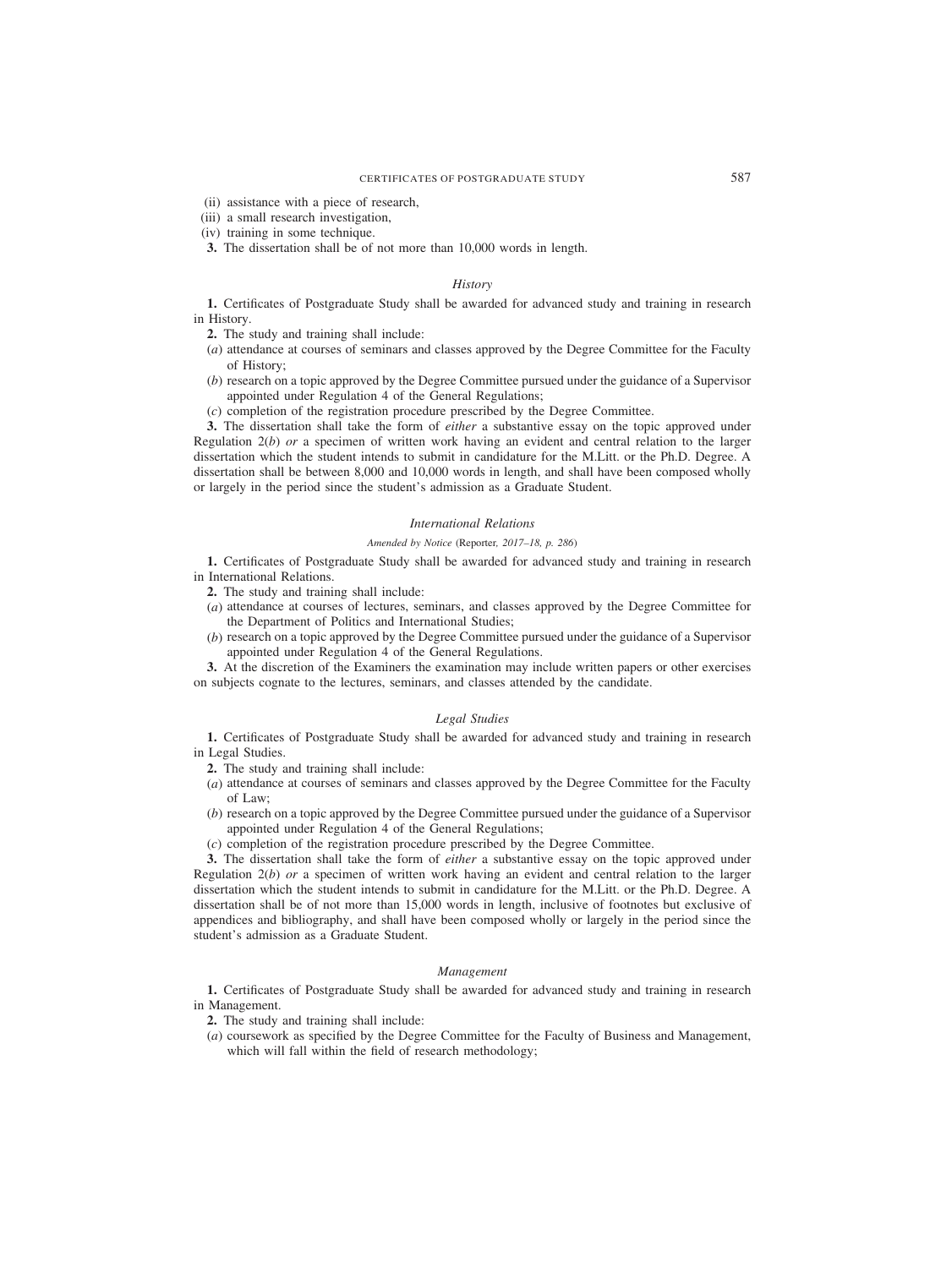- (*b*) a seminar presentation;
- (*c*) a proposal defence of no more than 10,000 words in length, including diagrams, footnotes, and appendices, but excluding bibliography, on a subject approved by the Degree Committee.

# *Music*

**1.** Certificates of Postgraduate Study shall be awarded for advanced study and training in research in Music.

**2.** The study and training shall include:

- (*a*) attendance at courses of seminars and classes approved by the Degree Committee for the Faculty of Music;
- (*b*) research on a topic approved by the Degree Committee pursued under the guidance of a Supervisor appointed under Regulation 4 of the General Regulations;
- (*c*) completion of the registration procedure prescribed by the Degree Committee.

**3.** The dissertation shall take the form of *either* a substantive essay on the topic approved under Regulation 2(*b*) *or* a specimen of written work having an evident and central relation to the larger dissertation which the student intends to submit in candidature for the M.Litt. or the Ph.D. Degree. A dissertation shall be of not more than 10,000 words in length, and shall have been composed wholly or largely in the period since the student's admission as a Graduate Student.

# *Natural Science (Astronomy)*

**1.** Certificates of Postgraduate Study shall be awarded for advanced study and training in research in Astronomy.

**2.** The study and training shall include:

(*a*) courses of lectures approved by the Degree Committee for the Faculty of Physics and Chemistry; (*b*) practical work carried out in one or more of the following ways:

- (i) organized experiments or theoretical exercises of an advanced type,
- (ii) assistance with a piece of research,
- (iii) a small research investigation,
- (iv) training in some technique.

**3.** At the discretion of the Examiners the examination for the Certificate may include (in addition to the submission of a dissertation and an oral examination as laid down in General Regulation 5) one or two written papers on subjects cognate to the lectures attended by the candidate.

**4.** The dissertation shall be of not more than 12,000 words in length, inclusive of tables, bibliography, and appendices.

# *Natural Science (Biological Science)*

**1.** Certificates of Postgraduate Study in Natural Science shall be awarded for advanced study and training in research in Biological Science.

- **2.** The study and training shall include:
- (*a*) a course of lectures proposed by the Head of the relevant Department or other institution and approved by the Degree Committee for the Faculty of Biology;
- (*b*) one or more original research investigations.

**3.** The dissertation shall be of not more than 15,000 words in length, exclusive of tables, footnotes, bibliography, and appendices. In it the candidate shall provide evidence to satisfy the Examiners that he or she can design and carry out investigations, assess and interpret the results obtained, and place the work in the wider perspective of the subject.

# *Natural Science (Chemistry)*

**1.** Certificates of Postgraduate Study shall be awarded for advanced study and training in research in Chemistry.

**2.** The study and training shall include:

(*a*) courses of lectures and research seminars approved by the Degree Committee for the Faculty of Physics and Chemistry;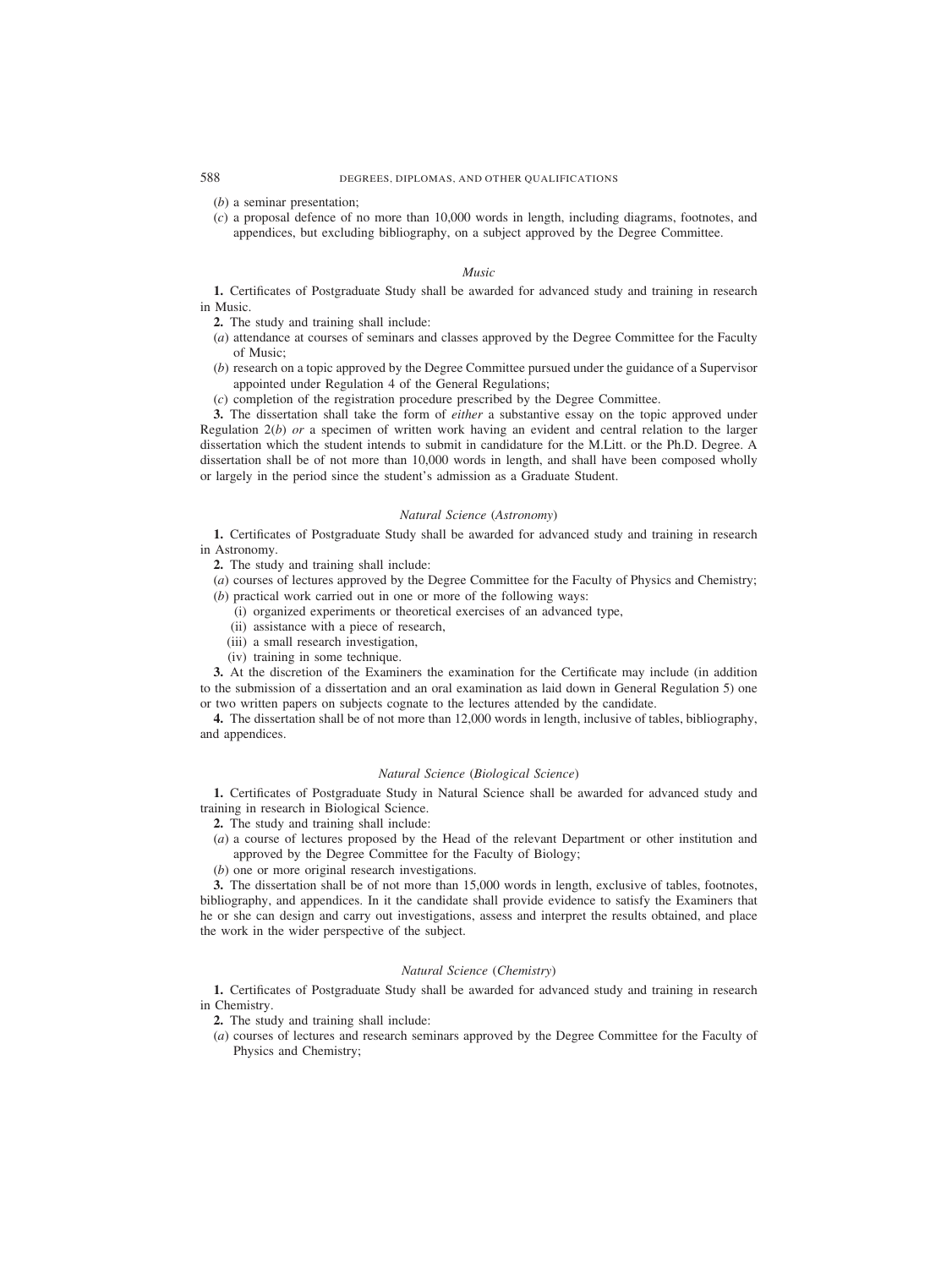# CERTIFICATES OF POSTGRADUATE STUDY 589

- (*b*) practical work carried out in one or more of the following ways:
	- (i) organized experiments or theoretical exercises of an advanced type,
	- (ii) assistance with a piece of research,
	- (iii) a small research investigation,
	- (iv) training in some technique.

**3.** At the discretion of the Examiners the examination may include (in addition to the submission of a dissertation and an oral examination as laid down in General Regulation 5) one or two written papers on subjects cognate to the lectures and seminars attended by the candidate.

**4.** The dissertation shall be of not more 12,000 words in length, including summary/abstract, tables and footnotes, but excluding table of contents, photographs, diagrams, figure captions, list of figures/ diagrams, list of abbreviations/acronyms, bibliography, appendices, and acknowledgements.

#### *Natural Science (Earth Sciences)*

**1.** Certificates of Postgraduate Study shall be awarded for advanced study and training in research in Earth Sciences.

- **2.** The study and training shall include:
- (*a*) courses of lectures approved by the Degree Committee for the Faculty of Earth Sciences and Geography;
- (*b*) practical work carried out in one or more of the following ways:
	- (i) organized experiments or theoretical exercises of an advanced type,
	- (ii) assistance with a piece of research,
	- (iii) a small research investigation,
	- (iv) training in some technique.

**3.** At the discretion of the Examiners the examination for the Certificate may include (in addition to the submission of a dissertation and an oral examination as laid down in General Regulation 5) not more than two written papers on subjects cognate to the lectures attended by the candidate.

**4.** The dissertation shall be of not more than 10,000 words in length.

#### *Natural Science (Materials Science and Metallurgy)*

**1.** Certificates of Postgraduate Study shall be awarded for advanced study and training in research in Materials Science and Metallurgy.

**2.** The study and training shall include:

(*a*) courses of lectures approved by the Degree Committee for the Faculty of Physics and Chemistry; (*b*) practical work carried out in one or more of the following ways:

- (i) organized experiments or theoretical exercises of an advanced type,
- (ii) assistance with a piece of research,
- (iii) a small research investigation,
- (iv) training in some technique.

**3.** At the discretion of the Examiners the examination may include (in addition to the submission of a dissertation and an oral examination as laid down in General Regulation 5) one or two written papers on subjects cognate to the lectures attended by the candidate.

**4.** The dissertation shall be of not more than 15,000 words in length, inclusive of tables, figure legends, and appendices, but exclusive of bibliography.

#### *Natural Science (Materials Science and Metallurgy: High Performance Structural Metallics)*

**1.** Certificates of Postgraduate Study shall be awarded for advanced study and training in research in Materials Science and Metallurgy in High Performance Structural Metallics.

- **2.** The study and training shall include:
- (*a*) successful completion of a minimum of eight courses of training approved by the Degree Committee for the Faculty of Physics and Chemistry;
- (*b*) practical work carried out in one or more of the following ways:
	- (i) organized experiments or theoretical exercises of an advanced type,
	- (ii) assistance with a piece of research,
	- (iii) a small research investigation,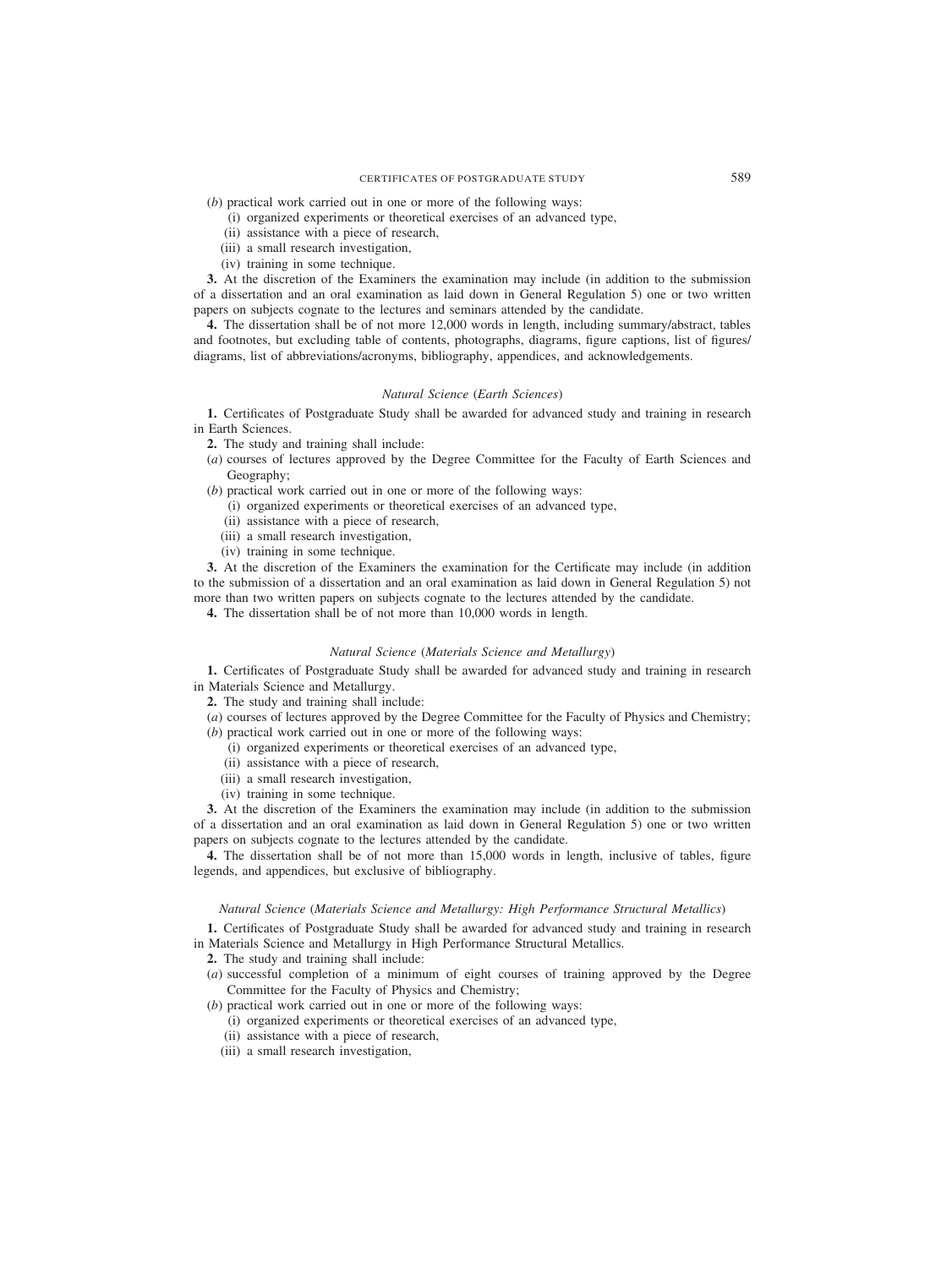# 590 DEGREES, DIPLOMAS, AND OTHER QUALIFICATIONS

(iv) training in some technique,

(v) devising and commissioning experimental work and analysing the output of this work.

**3.** The dissertation shall be of not more than 15,000 words in length, inclusive of tables, figures, legends, and appendices, but exclusive of bibliography.

#### *Natural Science (Physics)*

**1.** Certificates of Postgraduate Study shall be awarded for advanced study and training in research in Physics.

**2.** The study and training shall include:

(*a*) courses of lectures approved by the Degree Committee for the Faculty of Physics and Chemistry; (*b*) practical work carried out in one or more of the following ways:

- (i) organized experiments or theoretical exercises of an advanced type,
- (ii) assistance with a piece of research,
- (iii) a small research investigation,
- (iv) training in some technique.

**3.** At the discretion of the Examiners the examination for the Certificate may include (in addition to the submission of a dissertation and an oral examination as laid down in General Regulation 5) one or two written papers on subjects cognate to the lectures attended by the candidate.

**4.** The dissertation shall be of not more than 12,000 words in length, inclusive of tables, bibliography, and appendices.

#### *Theology and Religious Studies*

**1.** Certificates of Postgraduate Study shall be awarded for advanced study and training in research in Theology and Religious Studies.

- **2.** The study and training shall include:
- (*a*) attendance at lectures, seminars, or classes approved by the Degree Committee for the Faculty of Divinity;
- (*b*) research on a topic approved by the Degree Committee pursued under the guidance of a Supervisor appointed under Regulation 4 of the General Regulations.

**3.** The dissertation shall take the form of *either* a substantive essay on the topic approved under Regulation 2(*b*) *or* a specimen of written work having an evident and central relation to the larger dissertation which the student intends to submit in candidature for the M.Litt. or the Ph.D. Degree. A dissertation shall be of not more than 10,000 words in length, and shall have been composed wholly or largely in the period since the student's admission as a Graduate Student.

**4.** At the discretion of the Degree Committee the examination may include not more than two written papers on subjects cognate to the lectures or classes attended by the candidate; such papers may include passages for translation and comment in one or more languages relevant to the candidate's original research.

# POSTGRADUATE CERTIFICATE IN EDUCATION

**1.** The Postgraduate Certificate in Education shall be awarded to a member of the University who has satisfactorily completed a course of study in Education prescribed by the Faculty Board of Education and has passed an examination in Education as defined in Regulations 7 and 8. No one shall be a candidate for the examination unless the Head of the Faculty of Education is satisfied that he or she has diligently attended the course and has undertaken the required amount of supervised work in a school or schools, as specified in Regulation 3, under arrangements approved by the Head of the Faculty.

Standing of candidates.

Conditions of award.

- **2.** A candidate for the Certificate must have
- (*a*) *either* proceeded to a first degree in this or another university,
	- *or* attained by examination such other educational qualifications as may be accepted by the Head of the Faculty of Education as the equivalent of a degree of a university, *and*
- (*b*) been approved for admission to the course of study for the Certificate by the Head of the Faculty.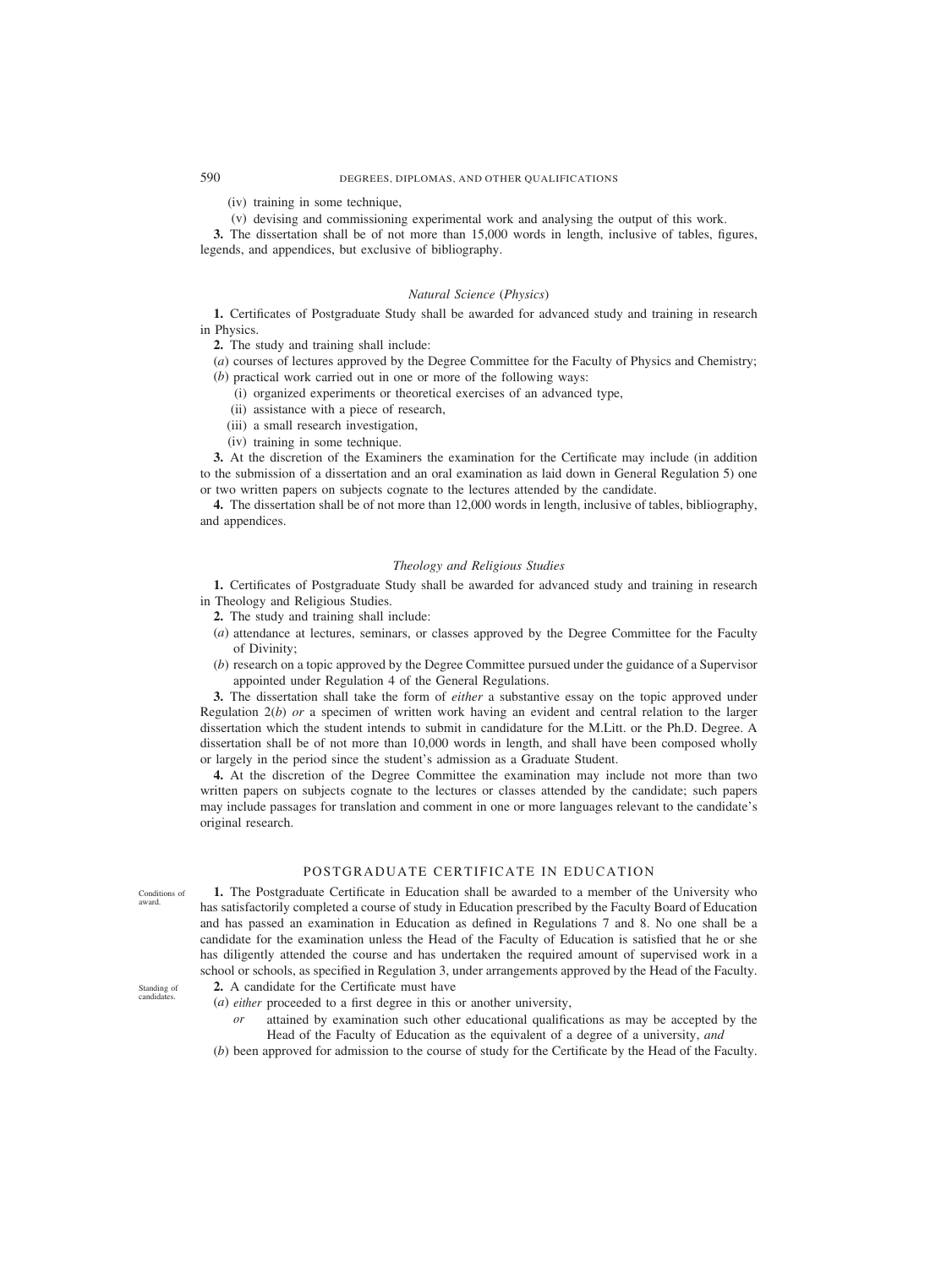**3**. Subject to the provisions of Regulation 4, the course of study for the Certificate shall consist of course of a course extending over one academical year, including not less than ninety days of supervised work study. in a school or schools.

**4.** If a student is allowed, under Regulation 11, to be a candidate for examination or re-examination after the completion of the period specified for the course in Regulation 3, the additional period during which such a student is preparing for examination or re-examination shall be deemed to form part of the course.

**5.** Except with the permission of the Faculty Board no student shall be a candidate for the Certificate and for any other University examination in the same academical year.

**6.** The Faculty Board of Education shall nominate for each academical year such number of Examiners and Examiners and Assessors as they may deem sufficient, including a resident member of the Senate as Assessors. Chair of Examiners.

**7.** The scheme of examination for the Certificate shall be as follows:

SECTION I. The study of teaching and learning.

This section shall consist of coursework on the principles and practice of teaching in one or more subjects and the general professional role of the teacher, which shall be related to a specific age range of pupils, and may also be related to a specific area of the school curriculum.

SECTION II. Professional performance in the school and the class-room.

A candidate's professional performance shall be assessed on such evidence as the Examiners shall require the Head of the Faculty to provide.

The coursework for Section I, which shall be undertaken during the period of candidature, shall consist of such essays, exercises, investigations, projects, and reports, shall be submitted in such written, practical, or other form, and shall be assessed in such manner, as the Faculty Board may determine under the provisions of Regulations 9 and 10.

**8.** All candidates shall take Sections I and II. No candidate shall qualify for the award of a Certificate unless he or she has satisfied the Examiners in each of the sections taken.

**9.** The Faculty Board shall have power to issue supplementary regulations determining the scope supplementary and manner of assessment of the examination and shall be empowered to amend such supplementary regulations from time to time as they may think fit, due care being taken that sufficient notice is given of any change.

10. At the beginning of each academical year, not later than the end of the first week of Full submission of Michaelmas Term, the Faculty Board shall publish by Notice in the School of Education and in Homerton College details of the requirements for each section of the examination. The Notice shall give details of all coursework to be submitted during the current academical year, including topics prescribed, arrangements for the submission and approval of proposed subjects, and arrangements for the submission of completed coursework. coursework.

**11.** A candidate who has failed to satisfy the Examiners in Section II at the first attempt may apply Re-examination. to the Faculty Board for permission to be re-examined in that section. Permission will be granted only if the application expressly has the support of the Examiners. Such permission shall not be granted on more than one occasion, nor shall a student, except by special permission of the Faculty Board granted in exceptional circumstances, be a candidate for re-examination more than two years after first taking the examination. The general conditions for re-examination shall be determined by the Faculty Board; the Examiners shall inform a candidate who fails whether he or she is required to be re-examined in order to qualify for the award of a Certificate.

**12.** If any student is given permission under Regulation 11 to be a candidate for examination or reexamination in Section II, the assessment shall be concluded after the completion of such period or periods of supervised work in a school or schools as the Examiners may require.

13. The names of candidates who satisfy the Examiners shall be arranged in alphabetical order in a class-lists. single class. The Chair of Examiners for the time being (or a deputy) shall have power to send to the Registrary for publication at any time a Notice signed by not less than three of the Examiners containing the names of any candidates who, having previously failed to satisfy the Examiners and having been given permission to present themselves again for re-examination under Regulation 11, have subsequently qualified for the award of a Certificate.

Scheme of examination.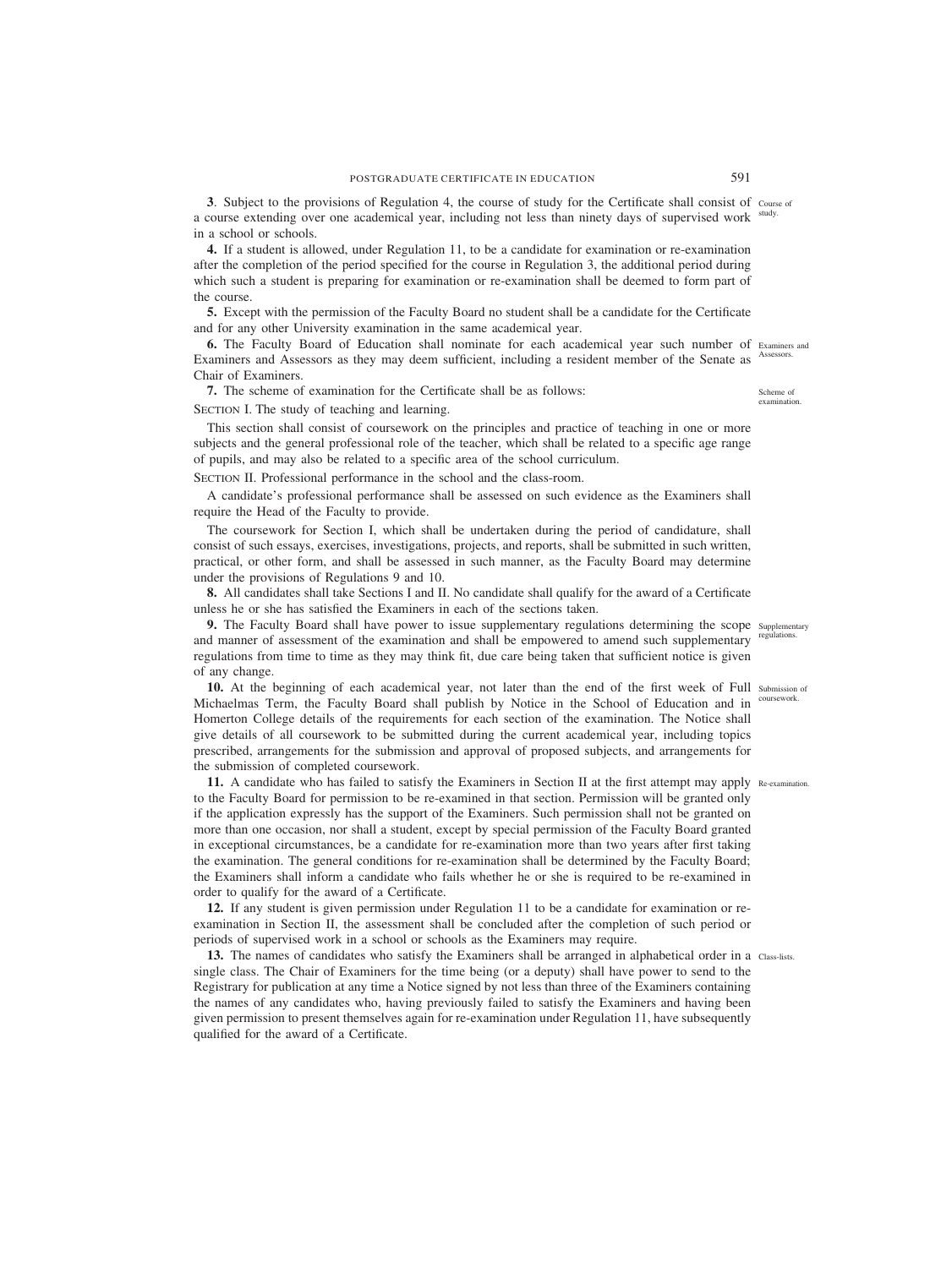**14.** A candidate who has satisfied the Examiners shall be awarded a Certificate in the following form: THIS IS TO CERTIFY THAT having satisfied the preliminary conditions and having diligently followed a course of study in the principles and practice of Education including class-room teaching and having been admitted to the examination appointed by the University of Cambridge has been approved by the Examiners and has been awarded the Postgraduate Certificate in Education.

**15.** A student who has taken the examination for the Certificate shall not be entitled to count the period or any part of the period during which he or she has been a candidate for the Certificate towards a course of research for the degree of Ph.D., M.Sc., or M.Litt. or a course of training and research for the degree of Ed.D.

**16.** While studying for the Certificate a candidate shall pay the appropriate University Composition Fee for each term of such study.

# SUPPLEMENTARY REGULATIONS

*Section I. The study of teaching and learning*

For this section each candidate will be required to submit coursework on the teaching of his or her subject or subjects, in relation to one of the following: (*a*) the education of children of early years (3–7) or (5–11) primary school age; (*b*) the education of children of middle school age  $(7-14)$ ; (*c*) secondary education.

#### DIPLOMAS AND CERTIFICATES OPEN TO NON-MEMBERS OF THE UNIVERSITY

**1.** The following regulations shall apply to any University examination for Diplomas and Certificates open to non-members of the University listed in the Schedule to these regulations.

**2.** A subject for any Diploma or Certificate under these regulations and listed in the Schedule, together with a syllabus for the course, the special regulations for the examination, and any subsequent amendments thereof, shall be approved by the General Board.

**3.** Any person may be approved for admission to a course of study leading to the award of a Diploma or a Certificate granted under the provisions of these regulations who has satisfied the relevant body<sup>1</sup> administering the Diploma or a Certificate as qualified to engage in study for the qualification. A register shall be kept by the Registrary of all persons who are studying with a view to obtaining such a qualification.

**4.** A date shall be agreed between the administering body and the Registrary by which the head of the body administering the Diploma or Certificate shall send to the Registrary a list of all the students who have been newly admitted by that body and who are studying towards a Diploma or Certificate listed in the Schedule to these regulations.

**5.** The length of candidature for each award shall be determined by the General Board on the recommendation of the administering body.

**6.** While studying for a Diploma or a Certificate under these regulations a candidate shall pay the appropriate fee for the course as determined by the General Board from time to time on the recommendation of the administering body.

**7.** No person who has not paid the appropriate fee shall be entitled to attend any lectures related to a course or any course of instruction for a Diploma or Certificate under these regulations.

**8.** No person shall be permitted to be a candidate in the examination, or any part of the examination, for any Diploma or Certificate under these regulations unless the person's name is on the register and he or she has met the relevant course requirements.

**9.** Lists of candidates for any written papers in the examinations or any other parts of examinations for any Diploma or Certificate under these regulations shall be sent by the head of the administering body to the Registrary at least three weeks before the first assignment is due to be submitted or, in the case of written papers, before the examination starts.

**10.** The General Board, on the recommendation of the administering body, shall have powers to recognize periods of previous successful study as meeting part of the requirements for the award.

**11.** A candidate shall study for a Diploma or Certificate under these regulations in Cambridge, or such other place as the administering body concerned, with the approval of the General Board, shall

<sup>1</sup> The bodies approved by the General Board to administer the qualifications under these regulations are: the Strategic Committee of the Institute of Continuing Education and the Management Board of the University of Cambridge Institute for Sustainability Leadership, the Committee of Management of the Language Centre, and the Faculty Boards of Business and Management, Divinity, and Education.

Approval of subjects.

Admission to a course.

Length of candidature. Fees.

Lists of candidates.

Non-payment of fees.

Periods of previous study.

courses of research.

Fees.

Relation to

Form of **Certificate**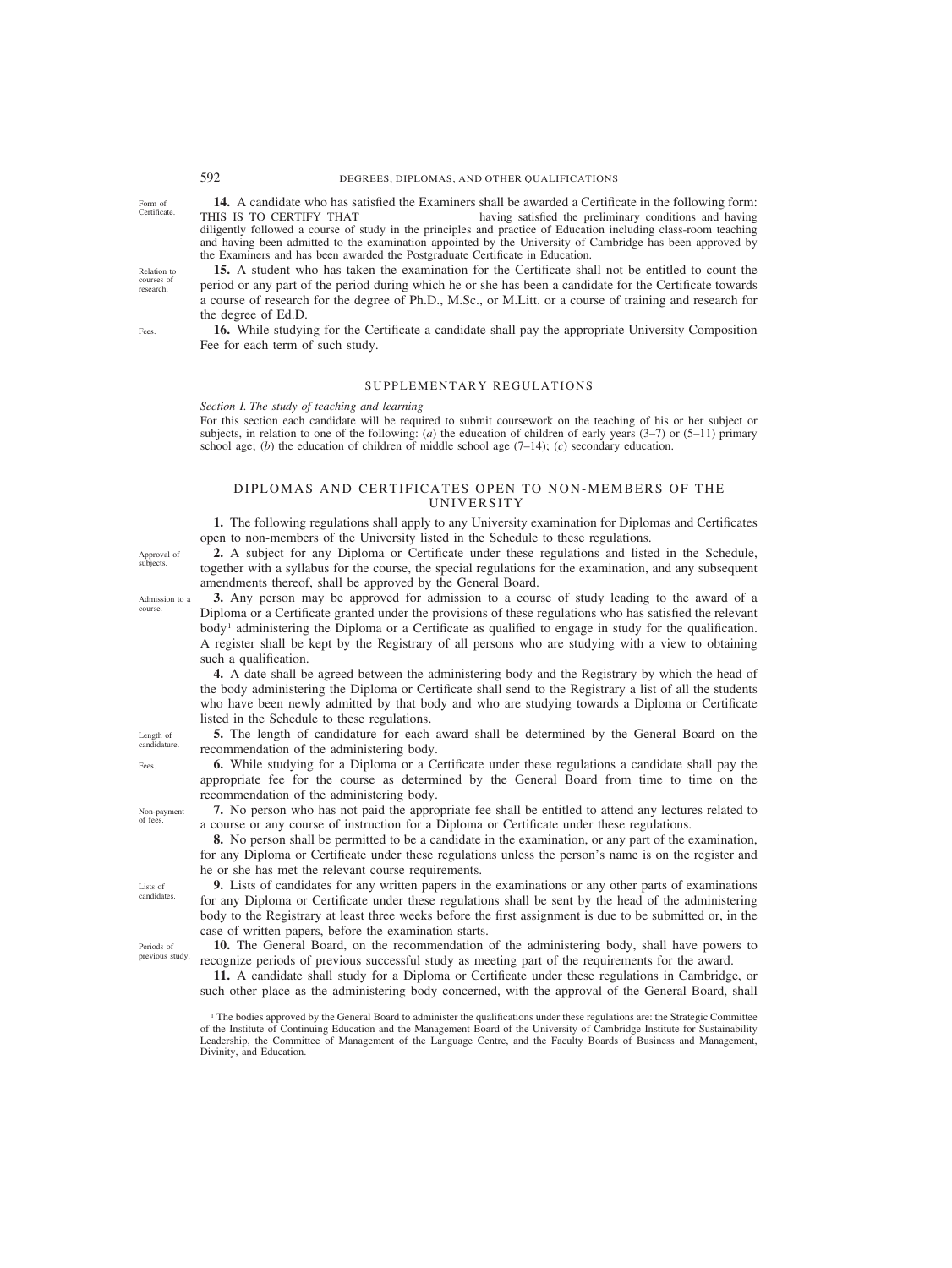determine, under the direction of a Course Director appointed by that body and under any special conditions that that body may lay down in each case.

12. The administering body for a Diploma or Certificate shall appoint such number of Examiners Examiners. as necessary to conduct the examination.

**13.** A Diploma or Certificate under these regulations shall be awarded to any person who has Awards. attended a course of lectures and classes prescribed by the administering body, has satisfactorily completed the assignments for the course, and has also satisfied the Examiners in the examination for the Diploma or the Certificate. The list of successful candidates shall specify the subject in which each candidate has satisfied the Examiners. The symbol (*d*) may be placed against the names of candidates who acquit themselves with distinction, and the symbol (*c*) against the names of those who acquit themselves with credit.

| <b>14.</b> The Diploma or Certificate shall be in the following form: |  |  | Form of                                                      |                            |
|-----------------------------------------------------------------------|--|--|--------------------------------------------------------------|----------------------------|
| THIS IS TO CERTIFY THAT                                               |  |  | having attended a course of instruction                      | Diploma or<br>Certificate. |
| 1n                                                                    |  |  | and having been admitted to the examination appointed by the |                            |
| University of Cambridge has been approved <sup>1</sup>                |  |  | by the Examiners and has been awarded the                    |                            |
| Diploma [Certificate] $2$                                             |  |  |                                                              |                            |
|                                                                       |  |  |                                                              |                            |

**15.** The General Board, on the recommendation of the administering body, shall determine, for each award, whether a candidate who is not awarded a Diploma or Certificate may be a candidate again in either the same or in any other field.

16. Fees to Examiners shall be as determined from time to time by the General Board on the Examiners' recommendation of the administering body. fees.

17. Review procedures for examination results and student complaints shall be approved from time Review to time by the General Board on the recommendation of the administering body. procedures.

# *SCHEDULE*

*Amended by Notices (*Reporter*, 2017–18, pp. 123, 288, 360, 419, 444, 467, 510, 736, and 850) Examinations for which the foregoing regulations apply*

*Diplomas*

*Faculty of Business and Management* Postgraduate Diploma in Entrepreneurship Postgraduate Diploma in Entrepreneurship Studies

*Faculty of Divinity* Diploma in Theology for Ministry

*Faculty of Education* Postgraduate Diploma in Educational Studies

*Institute of Continuing Education*

- Diploma in Archaeology: Conflict, History, and Heritage
- Diploma in Archaeology: Death and the Ancient World
- Diploma in Archaeology: Methods and Practice
- Diploma in Astronomy
- Diploma in Coaching
- Diploma in Creative Writing: Advanced Fiction and Non-Fiction
- Diploma in Creative Writing: Historical Fiction, Crime Writing, and Writing for Performance
- Diploma in English Literature: Literature and Criticism Diploma in English Literature: Literature Past and
- Present
- Diploma of Higher Education in Archaeology
- Diploma of Higher Education in English Literature
- Diploma of Higher Education in Historic

Environment

- Diploma in Evolutionary Biology
- Diploma in Historic Environment I
- Diploma in Historic Environment II
- Diploma in Historic Environment III
- Diploma in History of Art: Changing Contexts from 17th to 19th Centuries
- Diploma in History of Art: Breaking Boundaries in 20th-Century Art Movements
- Diploma in International Development: Economy, Society, and Welfare
- Diploma in International Development: Environment, Sustainability, and Globalization
- Diploma in Local History I
- Diploma in Local History II
- Diploma of Higher Education in History of Art
- Diploma of Higher Education in International
- Development Diploma of Higher Education in Local History

<sup>1</sup> Insert *with Distinction* or *with Credit* if appropriate.

<sup>2</sup> Delete as appropriate.

<sup>3</sup> Insert the appropriate title of award and the subject in which the candidate has satisfied the Examiners.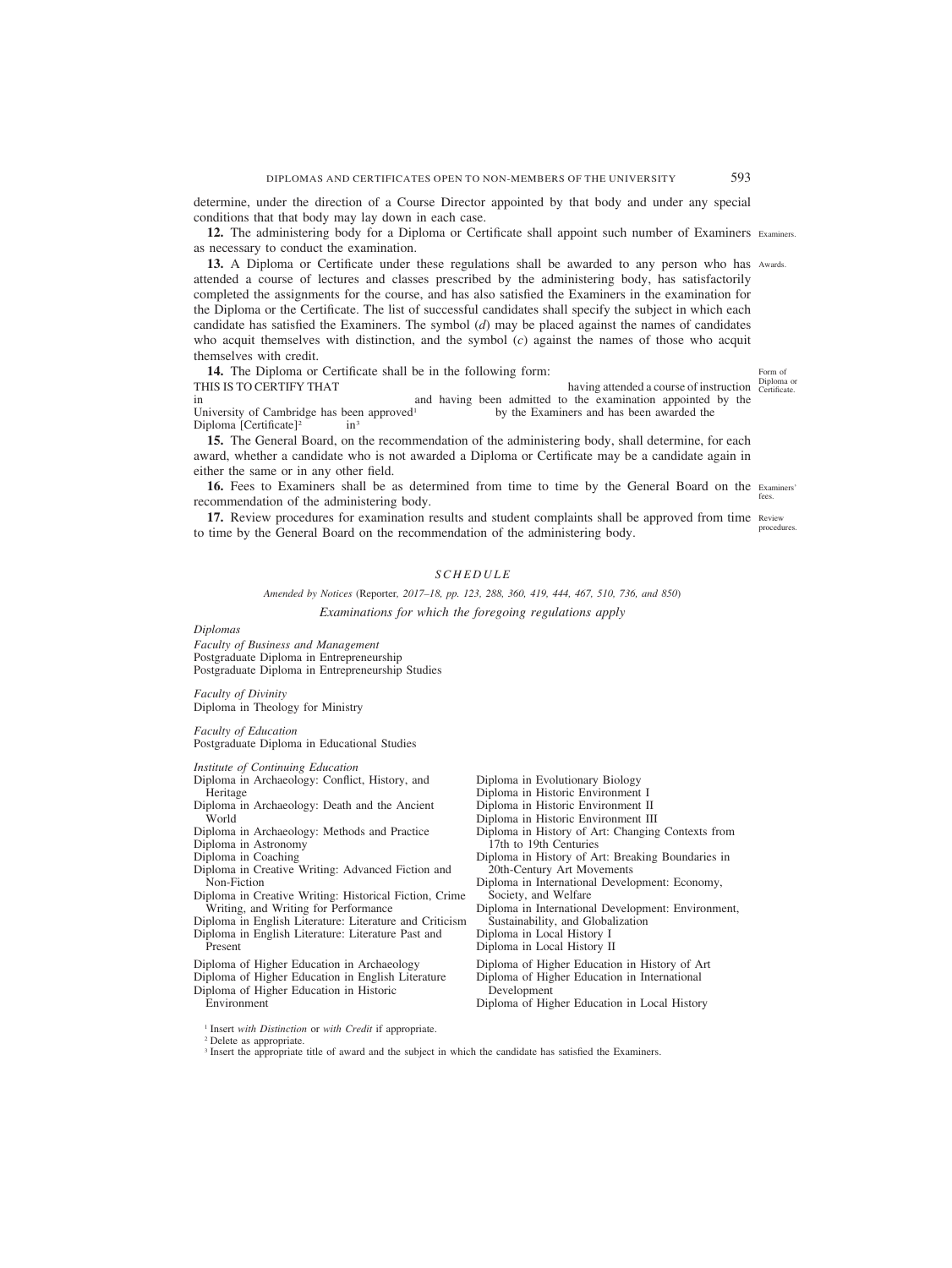| 994                                                                                                                                                                                                                                                                                                                                                                                                                                                                                                                                                                                                                                                                                                                                                                                                                                                                                                                                                                           | DEGREES, DIPLOMAS, AND OTHER QUALIFICATIONS                                                                                                                                                                                                                                                                                                                                                                                                                                                                                                                                                                                                                                                                                                                                                                                                                                                                   |
|-------------------------------------------------------------------------------------------------------------------------------------------------------------------------------------------------------------------------------------------------------------------------------------------------------------------------------------------------------------------------------------------------------------------------------------------------------------------------------------------------------------------------------------------------------------------------------------------------------------------------------------------------------------------------------------------------------------------------------------------------------------------------------------------------------------------------------------------------------------------------------------------------------------------------------------------------------------------------------|---------------------------------------------------------------------------------------------------------------------------------------------------------------------------------------------------------------------------------------------------------------------------------------------------------------------------------------------------------------------------------------------------------------------------------------------------------------------------------------------------------------------------------------------------------------------------------------------------------------------------------------------------------------------------------------------------------------------------------------------------------------------------------------------------------------------------------------------------------------------------------------------------------------|
| Advanced Diploma in Archaeology <sup>1</sup><br>Advanced Diploma in Ecological Monitoring<br>and Conservation <sup>1</sup><br>Advanced Diploma in English Literature <sup>1</sup><br>Advanced Diploma in Historic Environment <sup>1</sup><br>Advanced Diploma in History of Art <sup>1</sup><br>Advanced Diploma in International Development <sup>1</sup><br>Advanced Diploma in Local History <sup>1</sup><br>Advanced Diploma in Philosophy <sup>1</sup><br>Postgraduate Diploma in Building History<br>Postgraduate Diploma in Genomic Medicine<br>Postgraduate Diploma in Healthcare Data: Informatics,<br>Innovation, and Commercialization <sup>2</sup><br>Postgraduate Diploma in Historic Environment <sup>3</sup>                                                                                                                                                                                                                                                  | Advanced Diploma in Research in the Arts<br>Advanced Diploma in Research in the Sciences<br>Advanced Diploma in Research Theory and Practice<br>Advanced Diploma in Research Theory and Practice in<br>the Arts<br>Advanced Diploma in Research Theory and Practice in<br>the Sciences<br>Advanced Diploma in the Study of Religion <sup>1</sup><br>Postgraduate Diploma in History<br>Postgraduate Diploma in Interdisciplinary Design<br>for the Built Environment<br>Postgraduate Diploma in International Relations<br>Postgraduate Diploma in Medical Education                                                                                                                                                                                                                                                                                                                                          |
| Cambridge Institute for Sustainability Leadership<br>Postgraduate Diploma in Sustainable Business                                                                                                                                                                                                                                                                                                                                                                                                                                                                                                                                                                                                                                                                                                                                                                                                                                                                             |                                                                                                                                                                                                                                                                                                                                                                                                                                                                                                                                                                                                                                                                                                                                                                                                                                                                                                               |
| Certificates<br><b>Faculty of Education</b><br>Postgraduate Certificate in Educational Assessment<br>and Examinations<br>Postgraduate Certificate in Educational Enquiry                                                                                                                                                                                                                                                                                                                                                                                                                                                                                                                                                                                                                                                                                                                                                                                                      | Postgraduate Certificate of Educational Research<br>Postgraduate Certificate of Professional Study<br>Postgraduate Certificate of Staff Development                                                                                                                                                                                                                                                                                                                                                                                                                                                                                                                                                                                                                                                                                                                                                           |
| Institute of Continuing Education<br>Certificate in Archaeology of Ancient Britain<br>Certificate in Archaeology of the Ancient World<br>Certificate in Astronomy<br>Certificate in Coaching<br>Certificate in Cognitive Psychology<br>Certificate in Creative Writing: Creative Non-Fiction<br>Certificate in Creative Writing: Fiction and Writing<br>for Performance<br>Certificate in English Literature: Approaches to<br>Literary Study<br>Certificate in English Literature: Texts and Context<br>Certificate in Evolutionary Biology<br>Certificate in Film Studies: Approaches to Film Study<br>Certificate in Film Studies: Form, Genre, and History<br>Certificate in Genetics<br>Certificate in History of Art I<br>Certificate in History of Art II<br>Certificate in International Development<br>Certificate in International Development I <sup>4</sup><br>Certificate in International Development II <sup>4</sup><br>Certificate in International Relations | Certificate in Local History: Approaches to British<br>Local History<br>Certificate in Local History: Evaluating the Past<br>through British Local History<br>Certificate in the Making of the English Landscape:<br>Garden History<br>Certificate in the Making of the English Landscape:<br>Landscape History and Archaeology<br>Certificate in the Making of the English Landscape:<br>Sources and Methods<br>Certificate in Operational Business and Management<br>Certificate in Philosophy: History of Philosophy,<br>Philosophy of Mind, and Political Philosophy<br>Certificate in Philosophy: Metaphysics, Philosophy of<br>Language, and Ethics<br>Certificate in Physical Sciences<br>Certificate in Sociology, Politics, and Psychology<br>Certificate in Strategic Business and Management<br>Certificate in the Study of Early Medieval England<br>Certificate in the Study of Medieval England |
| Certificate of Higher Education in Archaeology<br>Certificate of Higher Education in Business and<br>Management<br>Certificate of Higher Education in Creative Writing<br>Certificate of Higher Education in English Literature<br>Certificate of Higher Education in Genetics and<br>Evolution<br>Certificate of Higher Education in Historic Building<br>Conservation<br>Certificate of Higher Education in Historic<br>Environment                                                                                                                                                                                                                                                                                                                                                                                                                                                                                                                                         | Certificate of Higher Education in History of Art<br>Certificate of Higher Education in International<br>Development <sup>5</sup><br>Certificate of Higher Education in Local History<br>Certificate of Higher Education in Philosophy<br>Certificate of Higher Education in Practical<br>Horticulture and Plantsmanship<br>Certificate of Higher Education in the Study of Early<br>Medieval and Medieval England                                                                                                                                                                                                                                                                                                                                                                                                                                                                                            |
| all current students have completed the course.<br><sup>2</sup> This Postgraduate Diploma will be available from 1 October 2019.<br><sup>3</sup> This Postgraduate Diploma is suspended until further notice.<br>1 October 2017 and will be removed from the Schedule once all current students have completed the course.                                                                                                                                                                                                                                                                                                                                                                                                                                                                                                                                                                                                                                                    | <sup>1</sup> This Advanced Diploma will be closed to new applicants from 1 October 2017 and will be removed from the Schedule once<br><sup>4</sup> The Certificates in International Development I and International Development II will be closed to new applicants from                                                                                                                                                                                                                                                                                                                                                                                                                                                                                                                                                                                                                                     |

<sup>5</sup> The Certificate of Higher Education in International Development will be removed from the Schedule when all eligible candidates have received the award.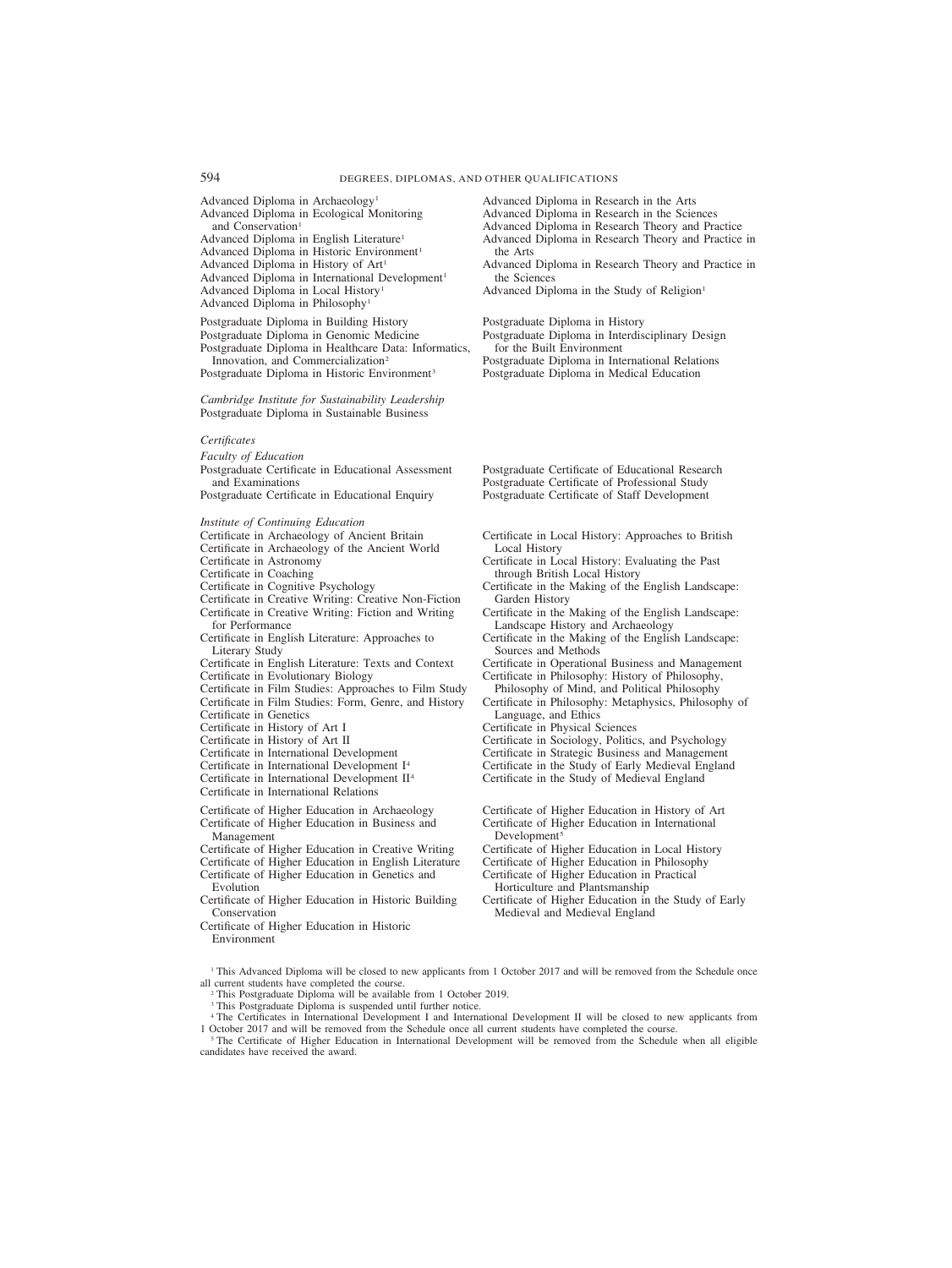| Postgraduate Certificate in Advanced Clinical Practice                      | Postgraduate Certificate in Medical Education                      |
|-----------------------------------------------------------------------------|--------------------------------------------------------------------|
| Postgraduate Certificate in Applied Criminology                             | Postgraduate Certificate in Practical Science                      |
| and Police Management                                                       | Communication                                                      |
| Postgraduate Certificate in Applied Criminology,                            | Postgraduate Certificate in Professional Practice in               |
| Penology, and Management                                                    | Architecture                                                       |
| Postgraduate Certificate in Biocuration                                     | Postgraduate Certificate in Public Policy                          |
| Postgraduate Certificate in Building History                                | Postgraduate Certificate in Sustainability Leadership              |
| Postgraduate Certificate in Clinical Research,                              | Postgraduate Certificate in Teaching and Learning in               |
| Education, and Leadership                                                   | <b>Higher Education</b>                                            |
| Postgraduate Certificate in Creative Writing                                | Postgraduate Certificate in Teaching Creative Writing <sup>2</sup> |
| Postgraduate Certificate in Genomic Medicine                                |                                                                    |
| Postgraduate Certificate in Healthcare Data and<br>Informatics <sup>1</sup> |                                                                    |
|                                                                             |                                                                    |
| Cambridge Institute for Sustainability Leadership                           |                                                                    |
| Postgraduate Certificate in Interdisciplinary Design                        | Postgraduate Certificate in Sustainable Business                   |
| for the Built Environment <sup>3</sup>                                      | Postgraduate Certificate in Sustainable Value Chains               |
|                                                                             |                                                                    |
| Language Centre                                                             |                                                                    |
| CULP Award in French                                                        | CULP Award in Advanced Russian                                     |
| CULP Award in German                                                        | CULP Award in Spanish                                              |
| CULP Award in Italian                                                       |                                                                    |

# POSTGRADUATE DIPLOMA IN ENTREPRENEURSHIP

For the Postgraduate Diploma in Entrepreneurship administered by the Faculty Board of Business and Management, examination shall be by tasks prescribed by the Degree Committee. The volume of work required to complete the award shall be 20,000–24,000 words or equivalent. **Management.**

#### DIPLOMA IN THEOLOGY FOR MINISTRY

**Divinity.**

**Business and**

**1.** The Faculty Board of Divinity shall be the administering body for the Diploma in Theology for Ministry, but they may delegate the detailed administration of the Diploma to their Committee for the Management of the B.Th. Degree.

**2.** A student may be a candidate for the Diploma of Theology for Ministry if he or she has been proposed by a Member Institution of the Cambridge Theological Federation and admitted by the Faculty Board. The course of study shall be either for one-year (full-time) or for two-years (part-time).

**3.** Candidates shall be required to offer five papers, or the equivalent combination of papers and half-papers, comprising:

(*a*) a total of three papers drawn from those specified for the B.Th. Degree in Groups A, B, C, and D;

(*b*) Paper B.Th. 51;

- (*c*) a reflective report of no more than 3,000 words on a placement, which shall count as one halfpaper; and
- (*d*) a dissertation on any topic, approved by the Faculty Board, relating to the subject of any full or half-paper from among those specified for the B.Th. Degree, as specified under Regulation 21 for the Bachelor of Theology Degree, which shall count as one paper.

# POSTGRADUATE DIPLOMA IN EDUCATIONAL STUDIES

**1.** The Postgraduate Diploma in Educational Studies shall be administered by the Faculty of Education.

**2.** The Postgraduate Diploma in Educational Studies shall be awarded on the basis of the completion of 120 credits from practitioner professional development courses. The volume of work required to complete the award shall be at least 16,000 words.

**Education.**

<sup>&</sup>lt;sup>1</sup> This Postgraduate Certificate will be available from 1 October 2019.

<sup>2</sup> This Postgraduate Certificate will run in 2018–19 and 2019–20 initially.

<sup>&</sup>lt;sup>3</sup> This Postgraduate Certificate will be available from 1 September 2019.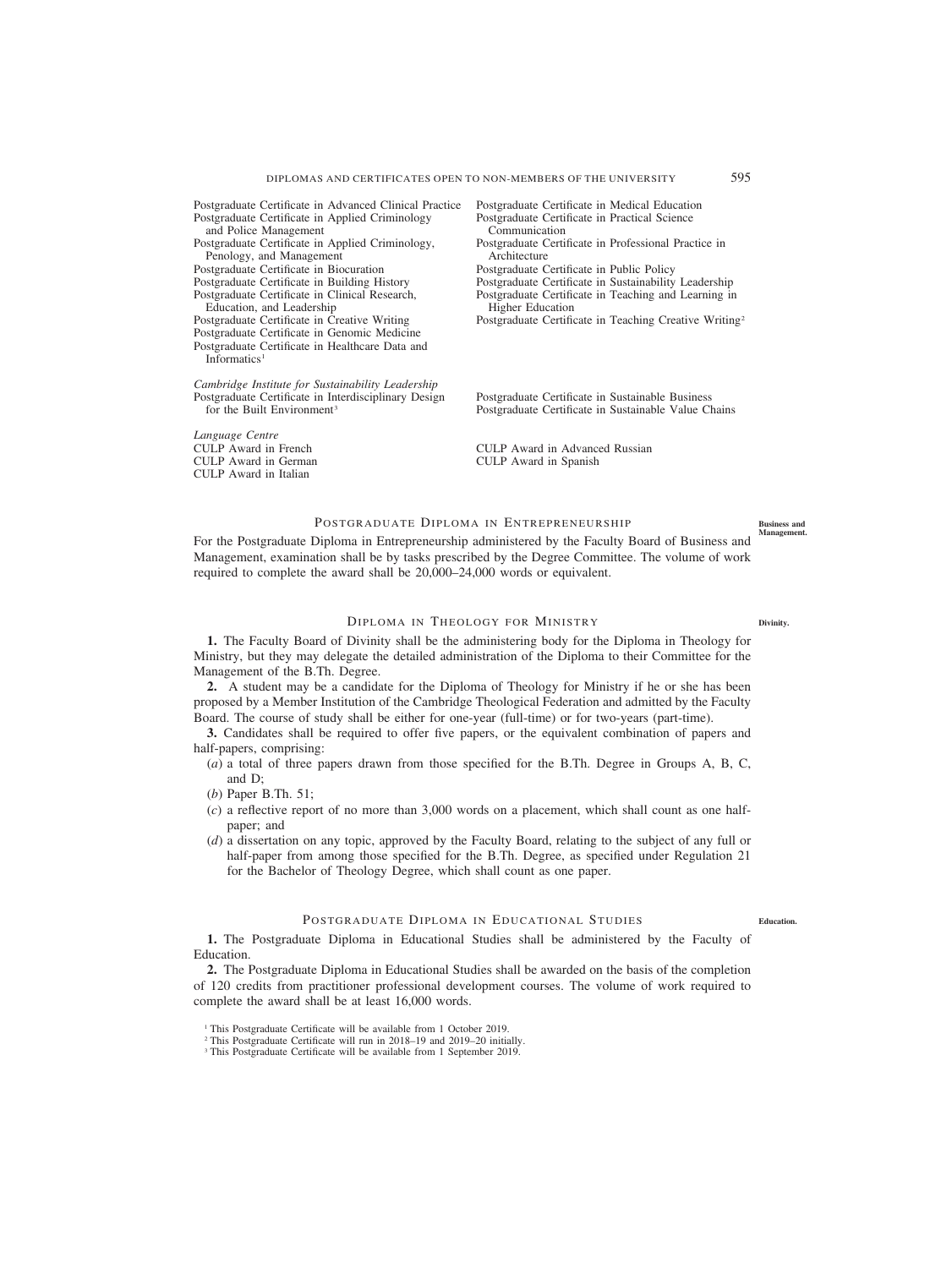# 596 DEGREES, DIPLOMAS, AND OTHER QUALIFICATIONS

#### **Education.** POSTGRADUATE AWARDS OF PRACTITIONER PROFESSIONAL DEVELOPMENT

**1.** The postgraduate awards of Practitioner Professional Development shall be administered by the Faculty Board of Education and shall be awarded on the basis of the completion of credits from practitioner professional development courses listed in the Schedule to these regulations.

**2.** The Postgraduate Advanced Certificate in Educational Studies shall be awarded on the basis of the completion of 90 credits from practitioner professional development courses. The volume of work required to complete the award shall be at least 12,000 words.

**3.** The Postgraduate Certificate in Educational Studies shall be awarded on the basis of the completion of 60 credits from practitioner professional development courses. The volume of work required to complete the award shall be at least 8,000 words.

**4.** The Postgraduate Award in Educational Studies shall be awarded on the basis of the completion of 30 credits from practitioner professional development courses. The volume of work required to complete the award shall be at least 4,000 words.

#### *SCHEDULE*

*30-credit practitioner professional development courses* Teaching Shakespeare Teaching and learning through dialogue Contemporary issues in music education An introduction to child and adolescent counselling

*60-credit practitioner professional development courses* Teaching advanced mathematics

*120-credit practitioner professional development courses* Postgraduate diploma in child and adolescent counselling

#### **Continuing Education.**

#### DIPLOMA

For the Diplomas (60 credits) administered by the Institute of Continuing Education examination shall be by such tasks appropriate to the discipline as prescribed by the Strategic Committee for the Institute. The volume of work required to complete the award shall be 9,000–12,000 words or the equivalent.

## DIPLOMA OF HIGHER EDUCATION

Diplomas of Higher Education (120 credits) administered by the Institute of Continuing Education shall be awarded on successful completion of two (60 credit) Diplomas.

# ADVANCED DIPLOMA

For the Advanced Diplomas administered by the Institute of Continuing Education examination shall be by tasks appropriate to the discipline as prescribed by the Strategic Committee for the Institute. The volume of work required to complete the award shall be 16,000–20,000 words or the equivalent.

# POSTGRADUATE DIPLOMA

For the Postgraduate Diplomas administered by the Institute of Continuing Education examination shall be by tasks appropriate to the discipline as prescribed by the Strategic Committee for the Institute. The volume of work required to complete the award shall be 15,000–24,000 words or the equivalent.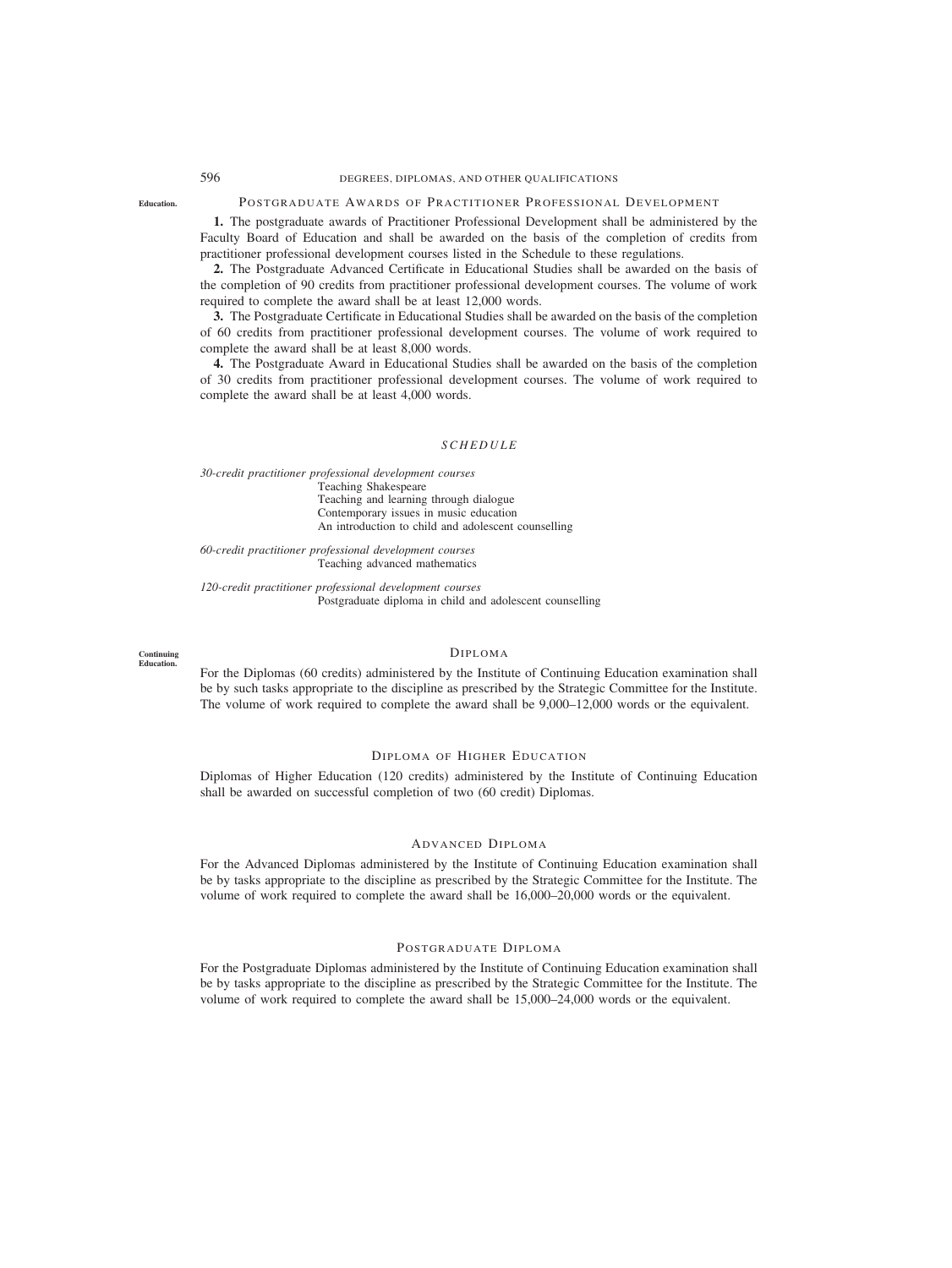## POSTGRADUATE DIPLOMA IN GENOMIC MEDICINE

**1.** The Postgraduate Diploma in Genomic Medicine shall be administered by the Institute of Continuing Education.

**2.** The scheme of examination for the Postgraduate Diploma in Genomic Medicine shall consist of eight modules chosen from a list of core and optional modules, to be announced by the Degree Committee for the Faculties of Clinical Medicine and Veterinary Medicine not later than the end of the Easter Term preceding the examination and stipulating which modules are core and which are optional. Each module shall be examined by assignments of 2,500 to 3,500 words, or assignments deemed their equivalent by the Degree Committee, except where other methods of assessment are published in individual module descriptions.

#### **CERTIFICATE**

For the Certificates (60 credits) administered by the Institute of Continuing Education examination shall be by tasks appropriate to the discipline as prescribed by the Strategic Committee for the Institute. The volume of work required to complete the award shall be 9,000–12,000 words or the equivalent.

# CERTIFICATE OF HIGHER EDUCATION

The Certificates of Higher Education (120 credits) administered by the Institute of Continuing Education shall be awarded on successful completion of two (60-credit) Certificates.

#### POSTGRADUATE CERTIFICATE

The scheme of examination for the Postgraduate Certificates administered by the Institute of Continuing Education shall be prescribed by the Strategic Committee for the Institute and shall require submission of work of 9,000–15,000 words or the equivalent.

#### POSTGRADUATE CERTIFICATE IN CLINICAL MEDICINE

**1.** The Postgraduate Certificate in Clinical Medicine shall be administered by the Strategic Committee of the Institute of Continuing Education.

**2.** The scheme of examination for the Postgraduate Certificate in Clinical Medicine shall consist of three core modules listed in the Schedule to these regulations. Each module shall be examined by assignments of 3,000 words, or assignments deemed their equivalent by the Degree Committee for the Faculties of Clinical Medicine and Veterinary Medicine, except where other methods of assessment are published in individual module descriptions.

#### *SCHEDULE*

Clinical research Clinical education Clinical leadership

#### POSTGRADUATE CERTIFICATE IN GENOMIC MEDICINE

**1.** The Postgraduate Certificate in Genomic Medicine shall be administered by the Institute of Continuing Education.

**2.** The scheme of examination for the Postgraduate Certificate in Genomic Medicine shall consist of four modules chosen from a list of core and optional modules, to be announced by the Degree Committee for the Faculties of Clinical Medicine and Veterinary Medicine not later than the end of the Easter Term preceding the examination and stipulating which modules are core and which are optional. Each module shall be examined by assignments of 2,500 to 3,500 words, or assignments deemed their equivalent by the Degree Committee, except where other methods of assessment are published in individual module descriptions.

**Continuing**